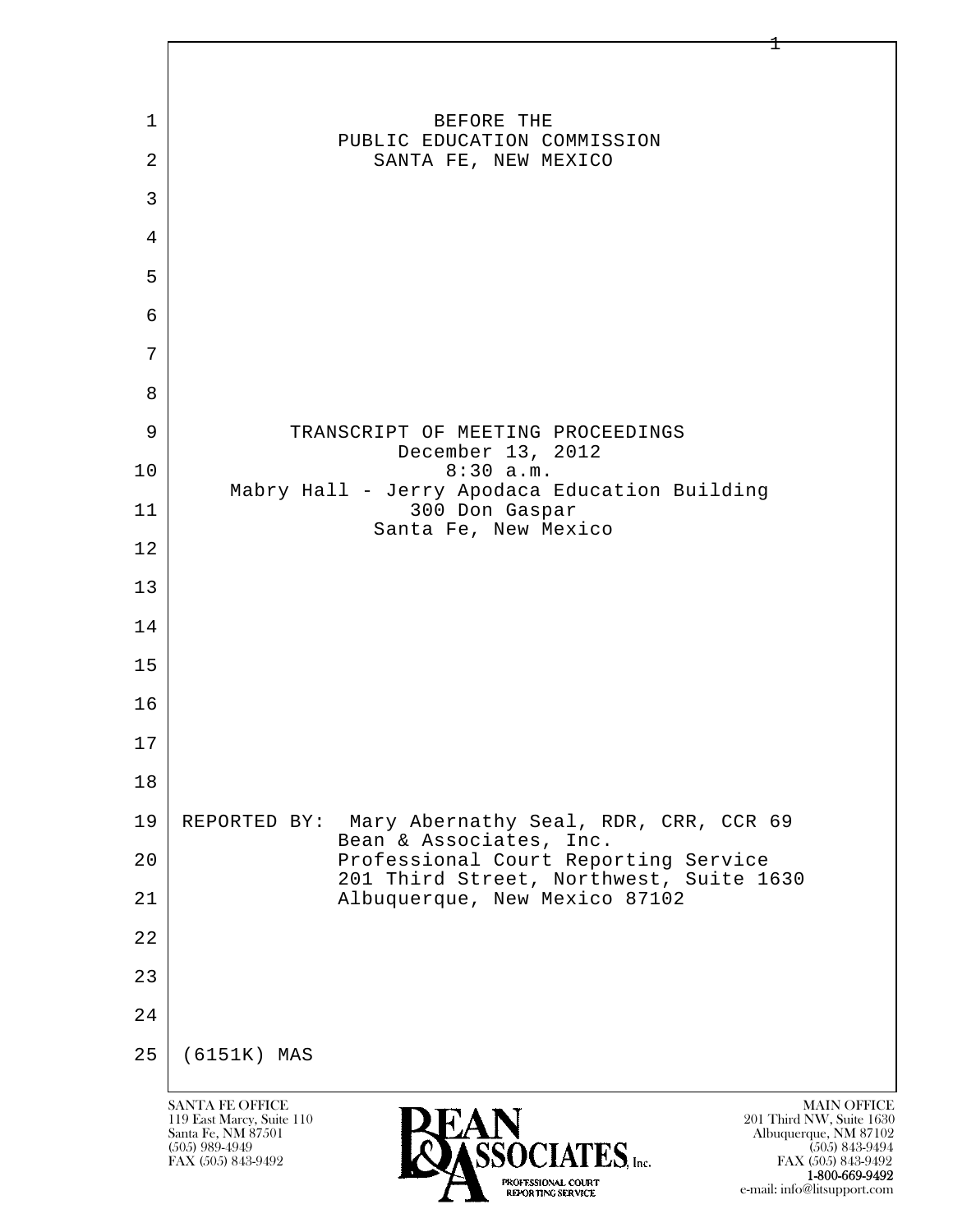| $\mathbf{1}$    | APPEARANCES                                                                               |
|-----------------|-------------------------------------------------------------------------------------------|
| $\overline{2}$  | COMMISSIONERS:                                                                            |
| 3               | MR. M. ANDREW GARRISON, Chair<br>MS. CAROLYN SHEARMAN, Vice Chair                         |
| 4               | MR. EUGENE GANT, Secretary<br>MS. CARLA LOPEZ                                             |
| 5               | MR. JEFF CARR<br>MR. VINCE BERGMAN                                                        |
| 6               | MR. GILBERT PERALTA                                                                       |
| 7               | STAFF:                                                                                    |
| 8               | MR. TONY GERLICZ, Director, Office of Options for<br>Parents, Public Education Department |
| 9               | MS. KELLY CALLAHAN, General Manager, Charter Schools                                      |
| 10              | Division<br>MS. SHELLY CHERRIN                                                            |
| 11              | MS. RACHEL STOFOCIK<br>MR. BRAD RICHARDSON                                                |
| 12 <sub>2</sub> | MS. KAREN EHLERT<br>MS. SUSAN COATES                                                      |
| 13              |                                                                                           |
| 14              | ALSO PRESENT:                                                                             |
| 15              | DEPUTY SECRETARY PAUL AGUILAR, PED - Finance and<br>Operations                            |
| 16              | MR. MARK REYNOLDS, New Mexico Attorney General's                                          |
| 17              | Office                                                                                    |
| 18              | MS. ABBY WEAR, PED Counsel                                                                |
| 19              | INDEX                                                                                     |
| 20              | 190<br>REPORTER'S CERTIFICATE                                                             |
| 21              | CALL TO ORDER by Chairman Garrison<br>4<br>1.                                             |
| 22              | ROLL CALL by Secretary Gant<br>$2$ .<br>4                                                 |
| 23              | 3.<br>PLEDGE OF ALLEGIANCE & SALUTE TO NEW MEXICO<br>4<br>FLAG                            |
| 24              | STATEMENT OF ASPIRATION by Chairman<br>5<br>4.                                            |
| 25              | Garrison                                                                                  |

Г

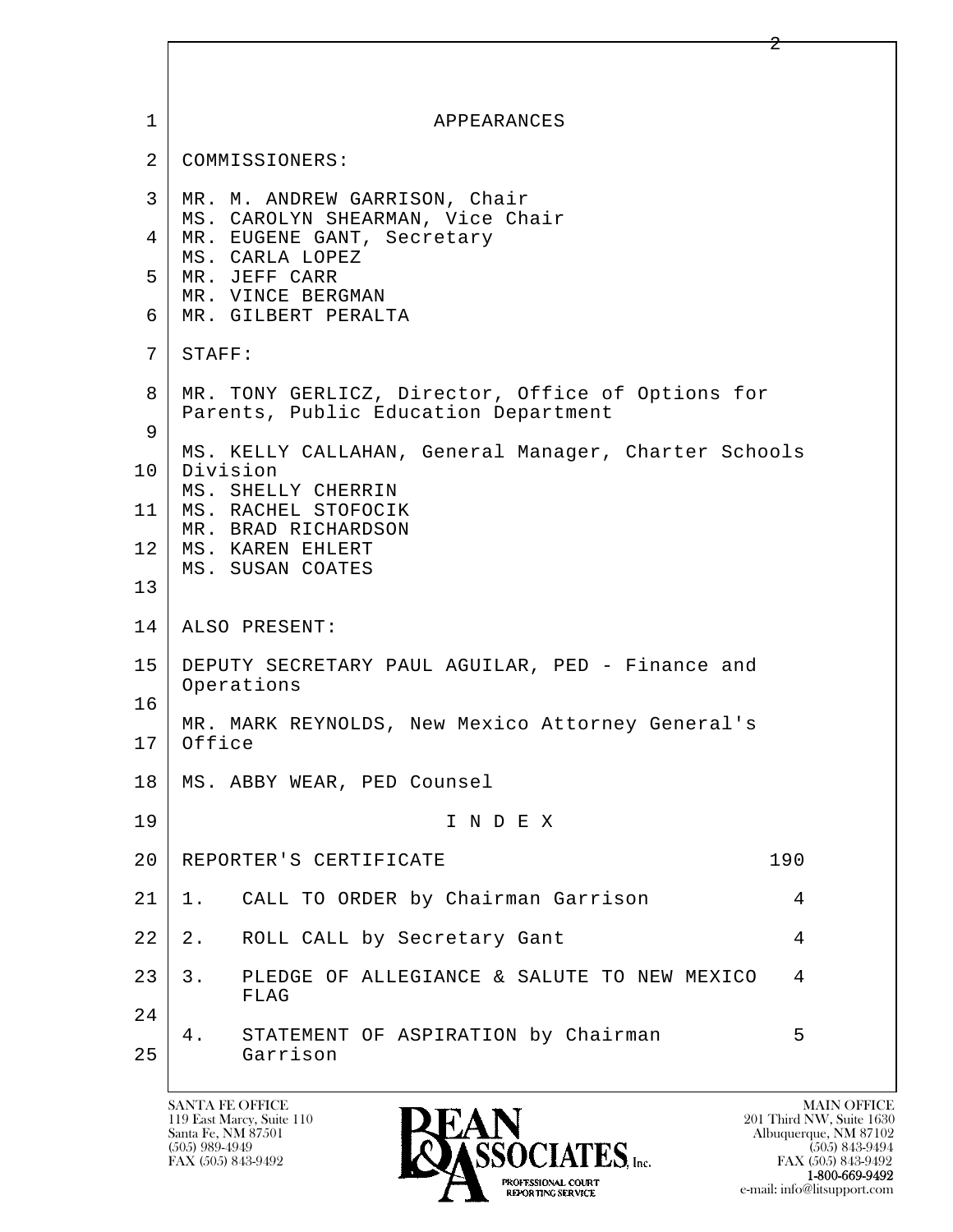| $\mathbf 1$     |                 | 5. APPROVAL OF AGENDA                                          | 6                  |
|-----------------|-----------------|----------------------------------------------------------------|--------------------|
| 2               |                 | 6. APPROVAL OF MINUTES                                         | 6                  |
| 3               |                 | 7. OPEN FORUM                                                  | 7                  |
| $\overline{4}$  | 8.              | RECOGNITIONS                                                   | 8                  |
| 5               | 9.              | VOTE ON CONTRACT FOR HEALTH LEADERSHIP HIGH<br>SCHOOL          | 33                 |
| 6               |                 | 10. VOTE ON APPROVAL OF BOARD OF FINANCE FOR 43                |                    |
| 7               |                 | HEALTH LEADERSHIP HIGH SCHOOL                                  |                    |
| 8               |                 | 11. VOTE ON 7 CURRENT CHARTER SCHOOLS                          |                    |
| 9               |                 | 11-1.ACADEMIA DE LENGUA Y CULTURA (ALBUQUERQUE)                | 50                 |
| 10 <sub>o</sub> |                 | 11-2. ANTHONY CHARTER SCHOOL (ANTHONY, NM)                     | 68                 |
| 11              |                 | 11-3. COTTONWOOD CLASSICAL PREPARATORY SCHOOL<br>(ALBUQUERQUE) | 102                |
| 12              |                 | 11-4.HORIZON ACADEMY WEST (ALBUQUERQUE)                        | 119                |
| 13              |                 | 11-5.NORTH VALLEY ACADEMY (ALBUQUERQUE)                        | 133                |
| 14              |                 | 12. CSD DIRECTOR'S REPORT by Director Gerlicz                  | 161                |
| 15              | 13.             | CSD UPDATE REPORT ON SB 446 by Director                        | 171                |
| 16              |                 | Gerlicz                                                        |                    |
| 17              |                 | REPORTER'S CERTIFICATE                                         | 190                |
| 18              |                 |                                                                |                    |
| 19              |                 |                                                                |                    |
| 20              |                 |                                                                |                    |
| 21              |                 |                                                                |                    |
| 22              |                 |                                                                |                    |
| 23              |                 |                                                                |                    |
| 24              |                 |                                                                |                    |
| 25              |                 |                                                                |                    |
|                 | SANTA FE OFFICE | ---                                                            | <b>MAIN OFFICE</b> |

 $\overline{\mathbf{3}}$ 

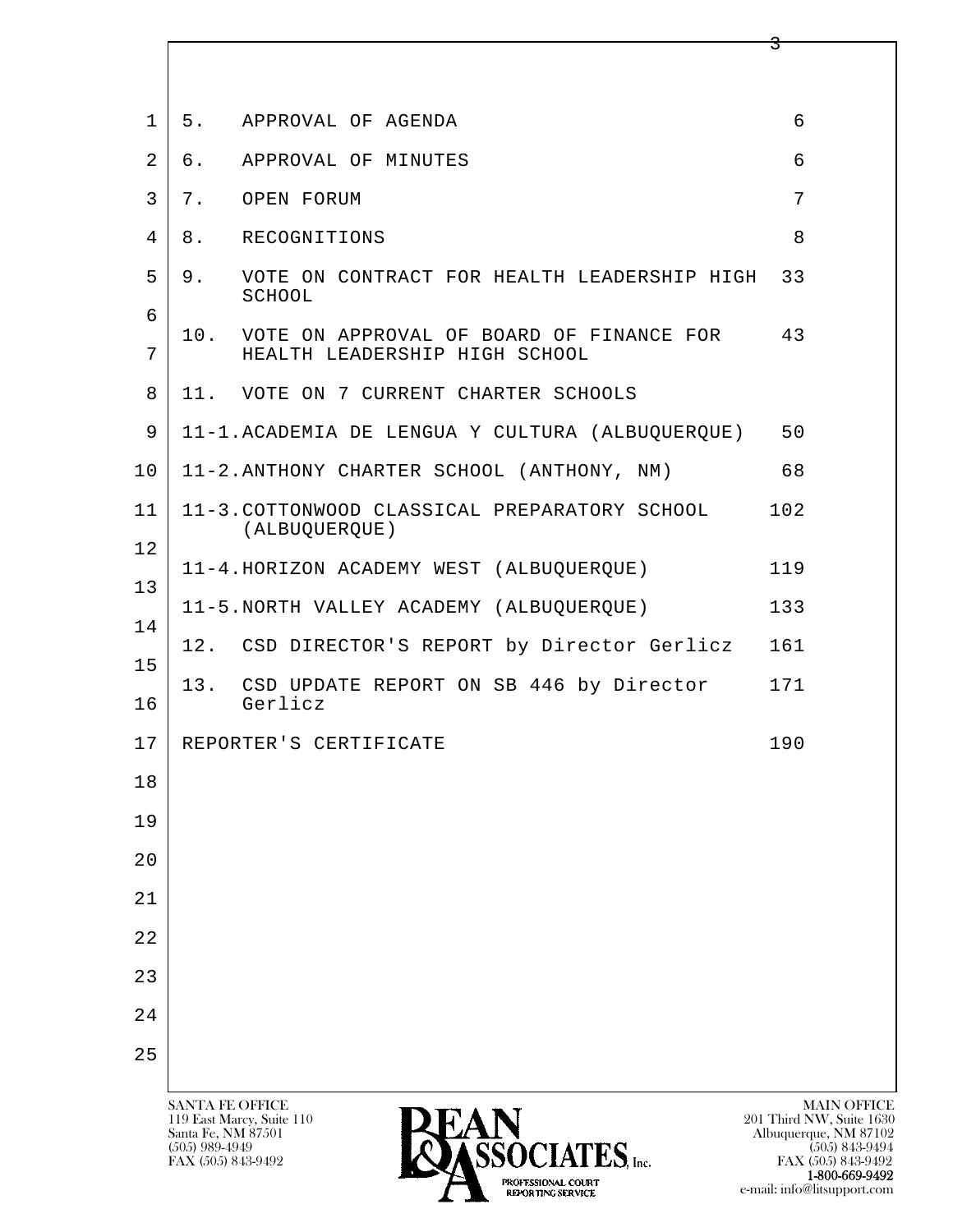l  $\overline{\phantom{a}}$  1 COMMISSIONER GARRISON: Good morning, 2 everyone. The New Mexico Public Education 3 Commission meeting, Thursday and Friday, December 13 4 and 14, 2012, is now in session. We will begin with 5 | a roll call. Secretary Gene Gant. 6 COMMISSIONER GANT: Commissioner Bergman? 7 COMMISSIONER BERGMAN: Here. 8 COMMISSIONER GANT: Commissioner Peralta? 9 COMMISSIONER PERALTA: Here. 10 COMMISSIONER GANT: Commissioner Carr? 11 COMMISSIONER CARR: Here. 12 COMMISSIONER GANT: Commissioner Lopez? 13 COMMISSIONER LOPEZ: Here. 14 COMMISSIONER GANT: Commissioner Shearman? 15 COMMISSIONER SHEARMAN: Here. 16 COMMISSIONER GANT: Commissioner Garrison? 17 COMMISSIONER GARRISON: Here. 18 COMMISSIONER GANT: Commissioner Gant. 19 You have a quorum. 20 COMMISSIONER GARRISON: Thank you, 21 Commissioner. Commission Vince Bergman will lead us 22 in the pledge of allegiance and Commissioner Lopez 23 will lead us through the salute to the New Mexico 24 | flag. Please stand. 25

119 East Marcy, Suite 110<br>Santa Fe, NM 87501

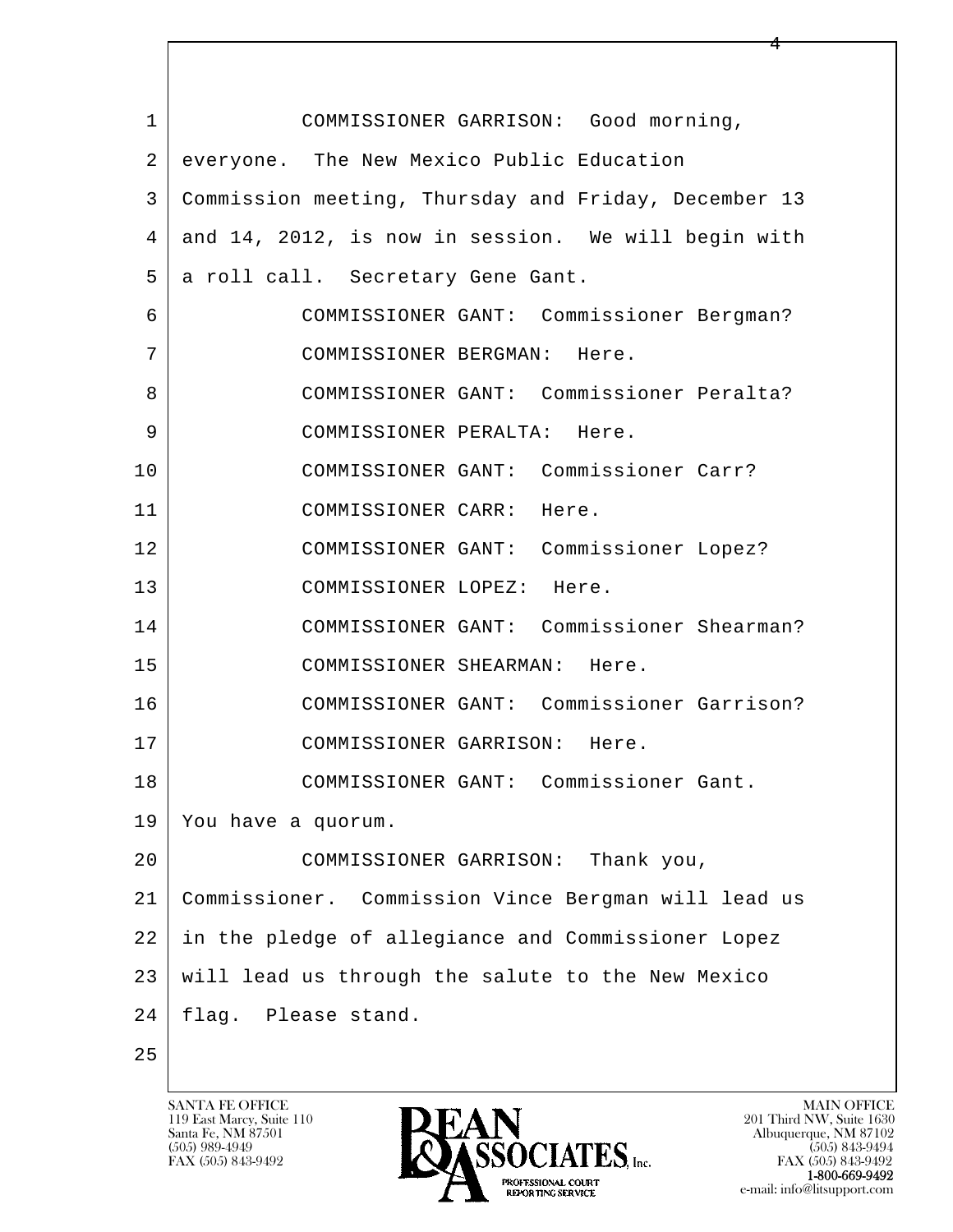| 1  | (Pledge of Allegiance and Salute to the              |
|----|------------------------------------------------------|
| 2  | New Mexico Flag)                                     |
| 3  | COMMISSIONER GARRISON: I will be giving              |
| 4  | the statement of aspiration this morning. This is    |
| 5  | my last meeting, today and tomorrow. I was elected   |
| 6  | to the Public Education Commission in 2004, just     |
| 7  | after the State Board of Education was abolished and |
| 8  | a ten-member commission was formed for the state of  |
| 9  | New Mexico.                                          |
| 10 | I have learned so much about education,              |
| 11 | about systems, about charters, obviously. I better   |
| 12 | have, huh? But the take-away for me is all the       |
| 13 | relationships that I have built and all the great    |
| 14 | people that I have learned from in my time as a      |
| 15 | commissioner. And so I want us just to think about   |
| 16 | our purpose, our purpose as adults who take care of  |
| 17 | children, who should be loving and encouraging       |
| 18 | children versus just teaching them. Loving and       |
| 19 | encouraging.                                         |
| 20 | I was thinking about reading this morning            |
| 21 | when I was driving up. I'm probably hitting about    |
| 22 | three books a week because I'm writing my own with   |
| 23 | an MD. But I thought about reading in the schools,   |
| 24 | and they say that we learn to read and the rest of   |
| 25 | our life we're reading to learn. And I have truly    |

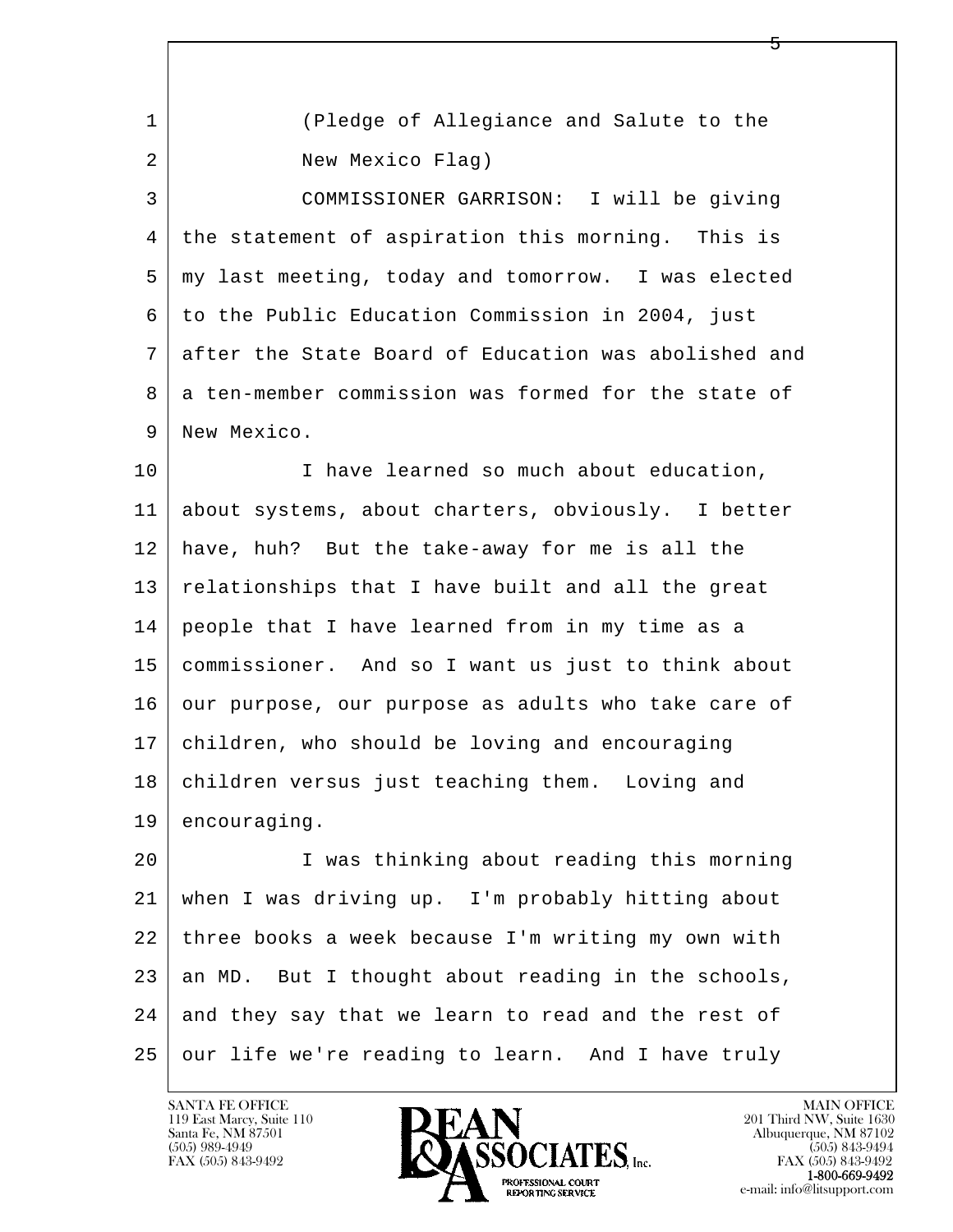l  $\overline{\phantom{a}}$  1 not really appreciated my ability to read until 2 pretty late in adulthood here. I'm in my 40s. And 3 we don't just teach children to read at third grade. 4 We need to love and encourage them to love reading 5 for the rest of their lives. So I can be exposed to  $6$  a lot of things, and the things that stick are few 7 and far between. But I'll tell you what, reading -- 8 we better make it stick. 9 Approval of the agenda, item number 5. 10 Commissioners, if you have had a chance to read the 11 agenda, Jeff Carr is really excited about approving 12 it. 13 COMMISSIONER CARR: So moved. 14 COMMISSIONER GARRISON: Do I have a  $15$  second? 16 COMMISSIONER BERGMAN: Second. 17 COMMISSIONER GARRISON: A second by 18 Commissioner Bergman. All those in favor say, 19 "Aye." Opposed, "No." The agenda is approved. 20 Number 6 is approval of the minutes of the 21 November 1, 2012, PEC meeting. Commissioners, if  $22$  you have had a chance to read them  $-$  I hope you 23 have -- I will entertain a motion. 24 COMMISSIONER PERALTA: So moved. 25 COMMISSIONER GARRISON: Moved by

119 East Marcy, Suite 110<br>Santa Fe, NM 87501



FAX (505) 843-9492 FAX (505) 843-9492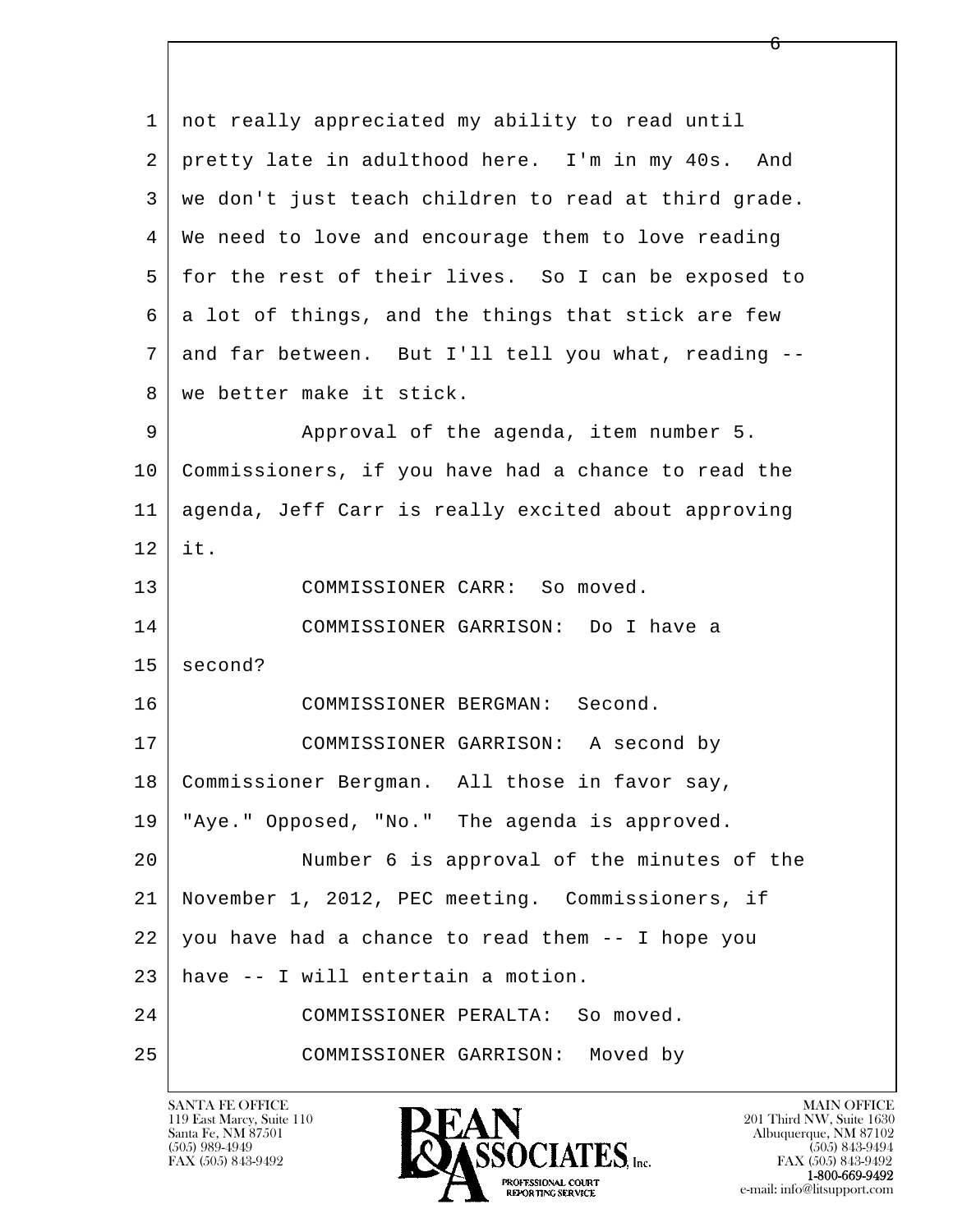l  $\overline{\phantom{a}}$  1 Commissioner Peralta. Second? 2 COMMISSIONER LOPEZ: Second. 3 COMMISSIONER GARRISON: Seconded by 4 Commissioner Lopez. All those in favor say, "Aye." 5 Opposed, "No"? The minutes of the November 1, 2012, 6 PEC meeting have been approved. 7 I want to introduce someone real quick. I 8 have already lost her name twice. Mary Abernathy 9 Seal will be our reporter today and tomorrow. We 10 are aware of the inclement weather that's supposed 11 to come in this afternoon, so we'll just keep tabs 12 on that and perhaps Tony and Kelly can help us with 13 making a game-time decision for tomorrow morning, if 14 there's going to be a delay or not for people coming 15 up from Albuquerque. 16 I want to remind everyone to please turn 17 | your cell phones on vibrate or off for the meeting. 18 We are on item number 7, open forum, which 19 is a timed item at  $8:40$ , so we'll just take a few 20 minutes of break. 21 (Recess from 8:38 a.m. to 8:40 a.m.) 22 COMMISSIONER GARRISON: Back in session. 23 Item number 7, as previously mentioned, is open 24 forum, public comments and observations regarding 25 education policy and governance issues, as well as

 $\overline{7}$ 

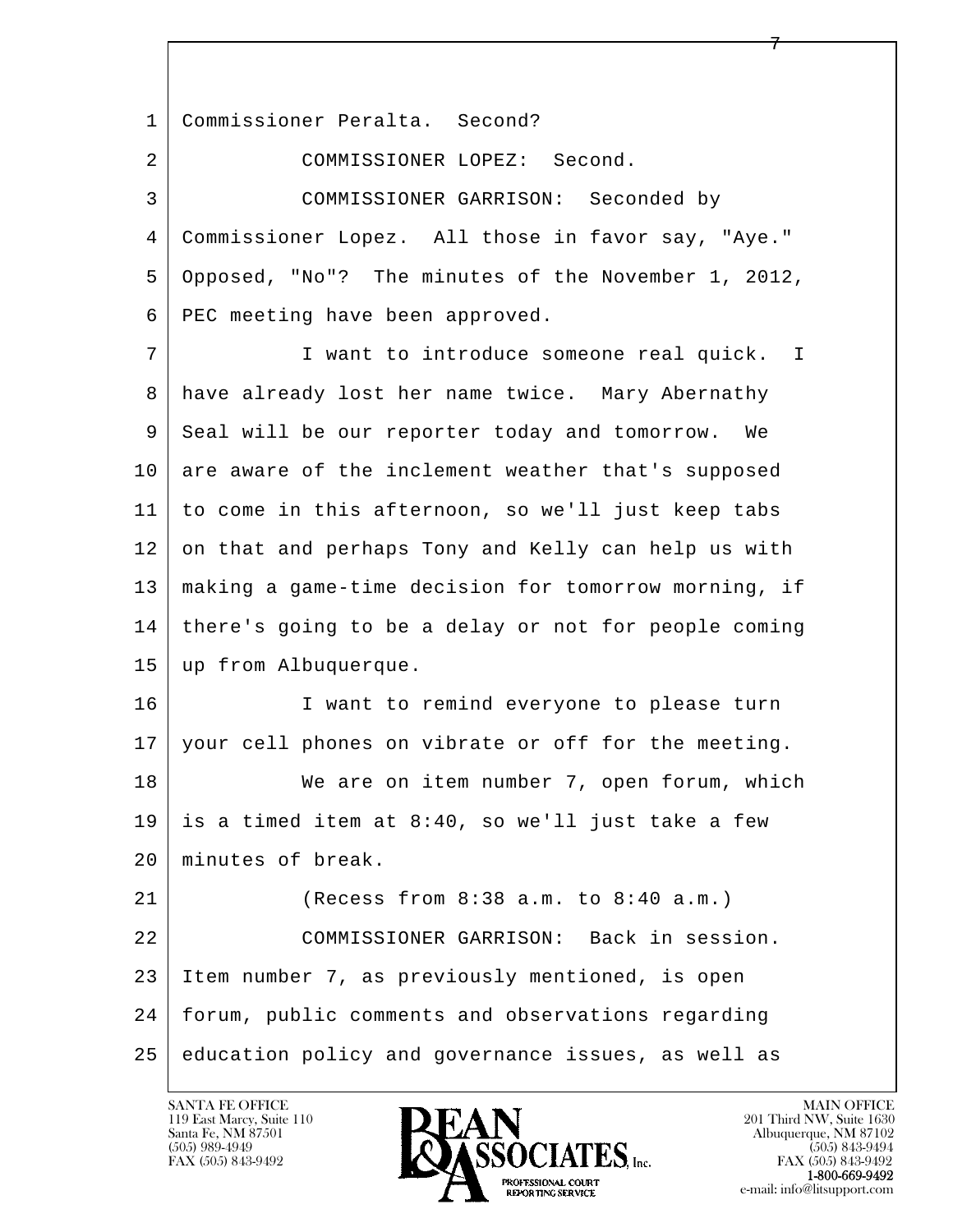l  $\overline{\phantom{a}}$  1 the strategic plan for education are heard at this 2 | time. There is a four-minute time limit per 3 presenter. Persons from the same group and having 4 similar viewpoints are asked to select a 5 spokesperson to speak on their behalf. Multiple and 6 repetitious presentations of the same view will be 7 discouraged. 8 Do we have the sign-in sheet? I saw 9 someone walk out. I don't know if that was staff. 10 | I have three people representing North 11 Valley Academy, community, parent, and teachers. 12 And North Valley Academy is on the agenda already,  $13$  and so this is an item on the agenda at a later  $14$  time. 15 | So we will not be hearing from Mary Homan, 16 Jennie Trinkaus, Brian Wilkening or Monica Beasley.  $17$  Thank you. 18 Number 8 on our agenda are recognitions. 19 And this is my favorite part of my job. We have 20 certificates for the following educators. Well, let 21 me not mention their names yet, but I would like the 22 executive committee to be presenting the 23 certificates. 24 Today the Public Education Commission will 25 recognize some of the best teachers and

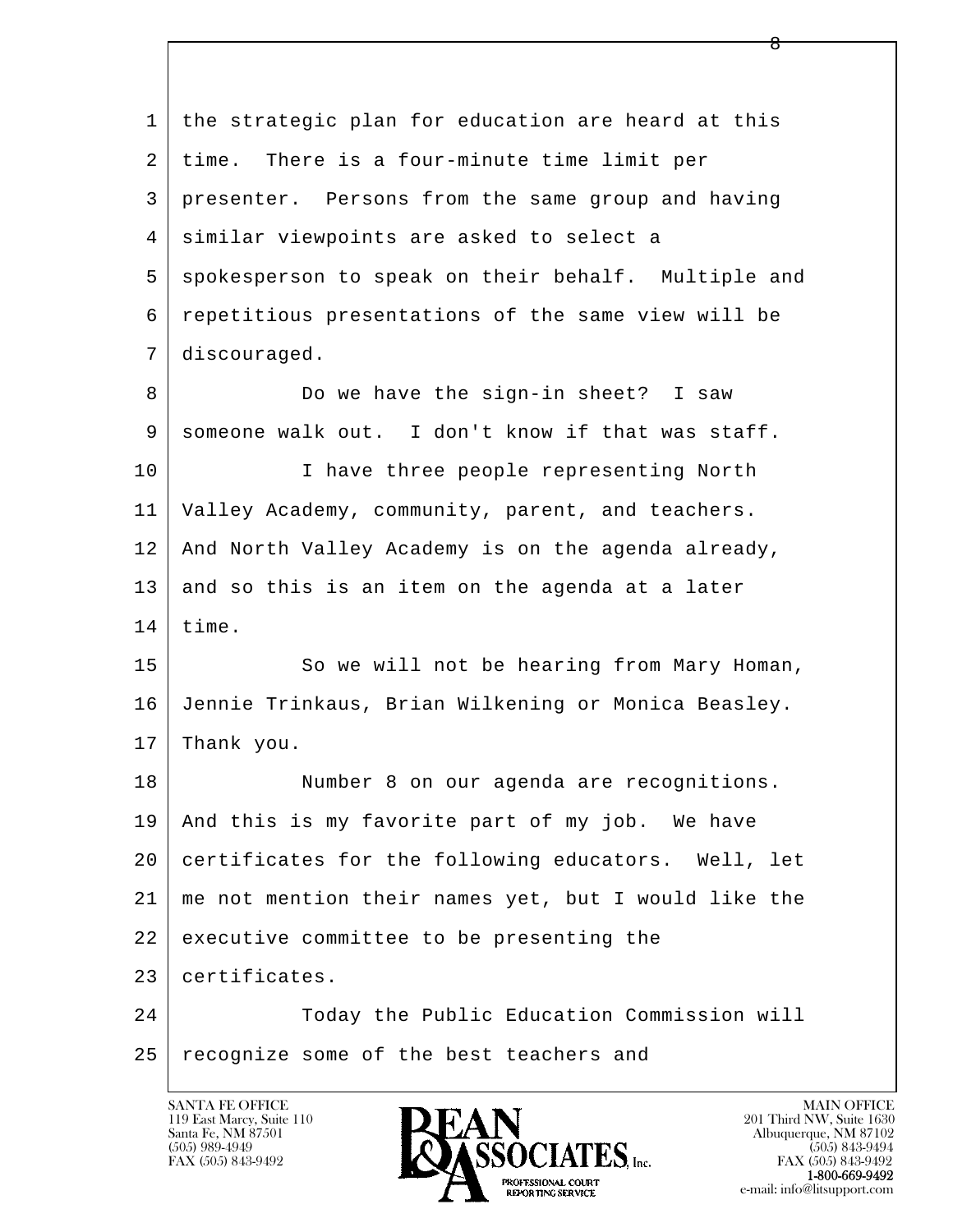1 administrators that work with New Mexico children 2 every day. Charter school teacher of the year. The 3 New Mexico Coalition for Charter Schools, the state 4 of New Mexico's only membership organization that 5 serves and supports the charter schools of over 6 15,000 students throughout the state. The coalition 7 rewarded a teacher and principal this year with top 8 honors.

 $\overline{9}$ 

 9 They are 2012 charter school teacher of 10 the year, Ray Nance of the Ask Academy, who received 11 the 2012 charter teacher of the year award. Ray's 12 passion, energy and dedication to the Ask Academy 13 scholars and innovative programs are what make the 14 school's mission successful.

l  $\overline{\phantom{a}}$ 15 Charter school principal of the year. 16 Cindy Montoya of the New Mexico School for the Arts 17 received the award as principal and superintendent, 18 Ms. Montoya has shown transformational and effective 19 leadership as well as an unparalleled commitment to 20 the students and school community that she serves. 21 She is a visionary for not just the charter school 22 movement, but for public education itself. 23 | Administrators of the year. The 24 New Mexico Association of Elementary Principals

25 selected Paula Menefee, Artesia Public Schools, as

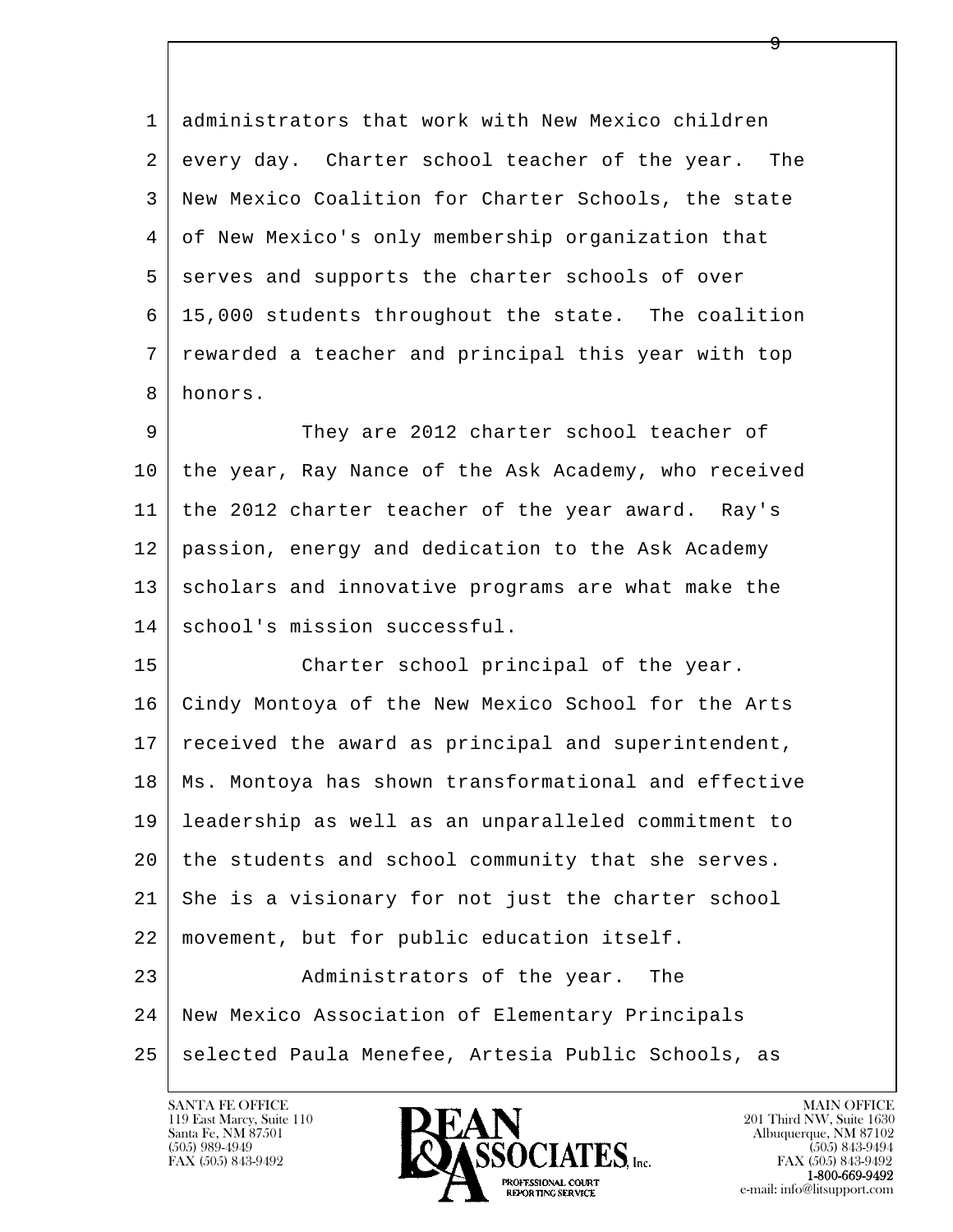1 their principal of the year. Paula has been in 2 education for 25 years and served as a teacher, 3 assistant principal of Santa Fe High School, teacher 4 of Santa Fe Community College, principal at Capshaw 5 Middle School, director of student data with 6 Santa Fe Public Schools, and assistant principal at 7 Sandia High School in Albuquerque. She is currently 8 the principal at Hermosa Elementary School in 9 Artesia.

10 New Mexico Association of Secondary School 11 Principals has chosen Gary Miller of Logan schools, 12 the secondary principal, as secondary principal of 13 the year. Mr. Miller has 33 years in teaching and 14 administration at the secondary level. While 15 principal at Logan, the district was recognized for 16 meeting adequate yearly progress, which brought 17 honor to the district by US News & World Report as a 18 bronze star school for being one of the best small 19 schools in the nation. While serving as athletic 20 director of the Logan schools, the boys' basketball 21 team won the 2012 state tournament.

l  $\overline{\phantom{a}}$  22 I would like to have all of these fine 23 folks come forward, if you are here, to receive some 24 recognition. Ray Nance, are you here? Please come 25 forward, sir. If you want to pull up a chair, also.

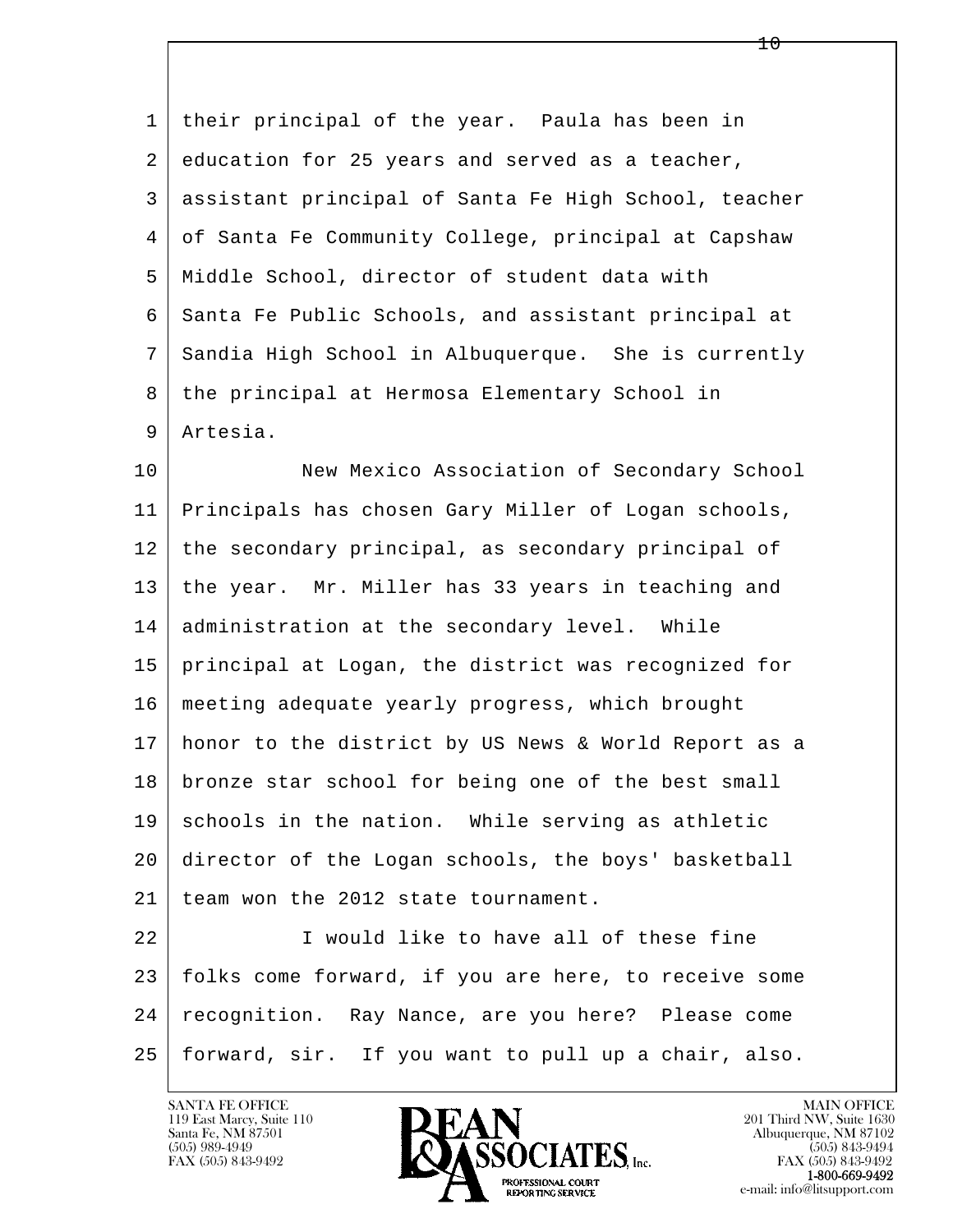l  $\overline{\phantom{a}}$  1 Cindy Montoya, are you here? Paula 2 Menefee, are you here? Gary Miller. I like this. 3 Like a round table of people that I need to learn 4 from. I love it. 5 I would love to hear from Mr. Ray Nance 6 first. 7 MR. NANCE: First of all, ladies and 8 gentlemen of the Public Education Commission, thank 9 you very much for the opportunity to attend the 10 meeting today and receive this recognition. I would 11 ask you to be mindful that I'm just another person 12 who puts their daily passion out there working with 13 the children of New Mexico, and I'm in many ways 14 just a token representative of many, many, many 15 people who really pursue the passion every day in 16 trying circumstances. 17 | I would like to thank you for that day 18 about three years ago that you voted the Ask Academy 19 into being. I have had some of the most phenomenal 20 experiences teaching there. It's an incredible 21 place to work, and again, thank you for this 22 recognition and thank you for the opportunity to 23 explore my passion in unique ways in the Ask Academy 24 Charter School. 25 COMMISSIONER GARRISON: Thank you,

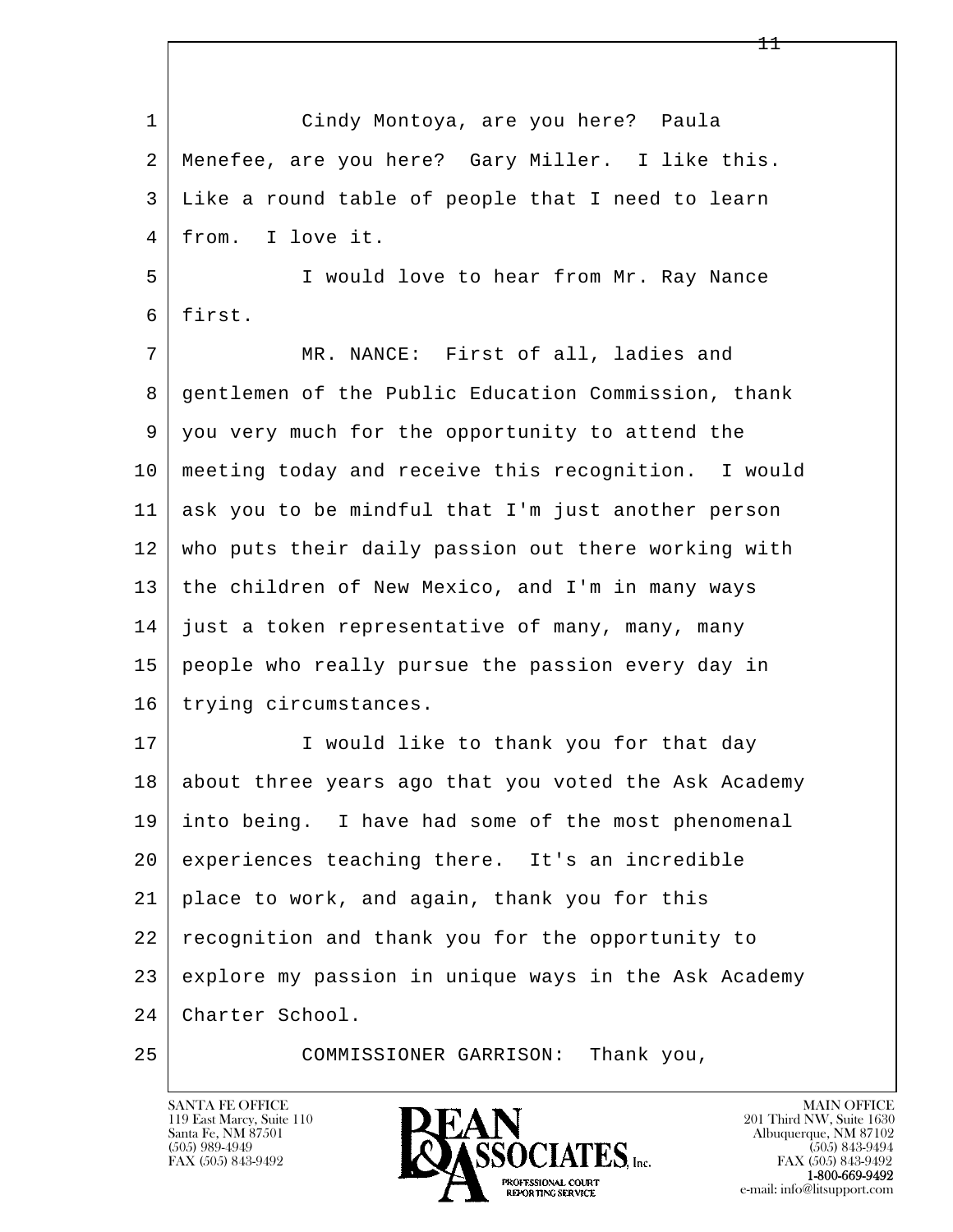l  $\overline{\phantom{a}}$  1 Mr. Nance. We appreciate your service, and all the 2 great folks that never get credit, huh? That's good 3 stuff. 4 Cindy Montoya, good morning. 5 MS. MONTOYA: Good morning, Commissioners, 6 and thank you all for this honor. I have to agree 7 that any success I enjoy is because of the efforts 8 of the many good people with whom I work. We have a 9 | supportive and vibrant governing counsel. The 10 teachers are outstanding. We have dedicated 11 parents. But we have the most passionate and 12 motivated students, and so it makes it easy and 13 joyful for me every day to go to work. So while 14 it's a challenge, it's the best worst job on the 15 planet. So thank you. 16 COMMISSIONER GARRISON: I want to 17 recognize and thank the New Mexico Coalition for 18 Charter Schools, and we have the executive director, 19 Bruce Heguer, here. Good morning, sir. It is so 20 important to recognize -- I always ask, how can an 21 unloved child grow to love? How? It doesn't 22 happen. How can an unloved teacher teach their 23 best? That doesn't happen, either. So recognizing 24 great folks throughout New Mexico that work with 25 charter schools is first class and I just appreciate

119 East Marcy, Suite 110<br>Santa Fe, NM 87501

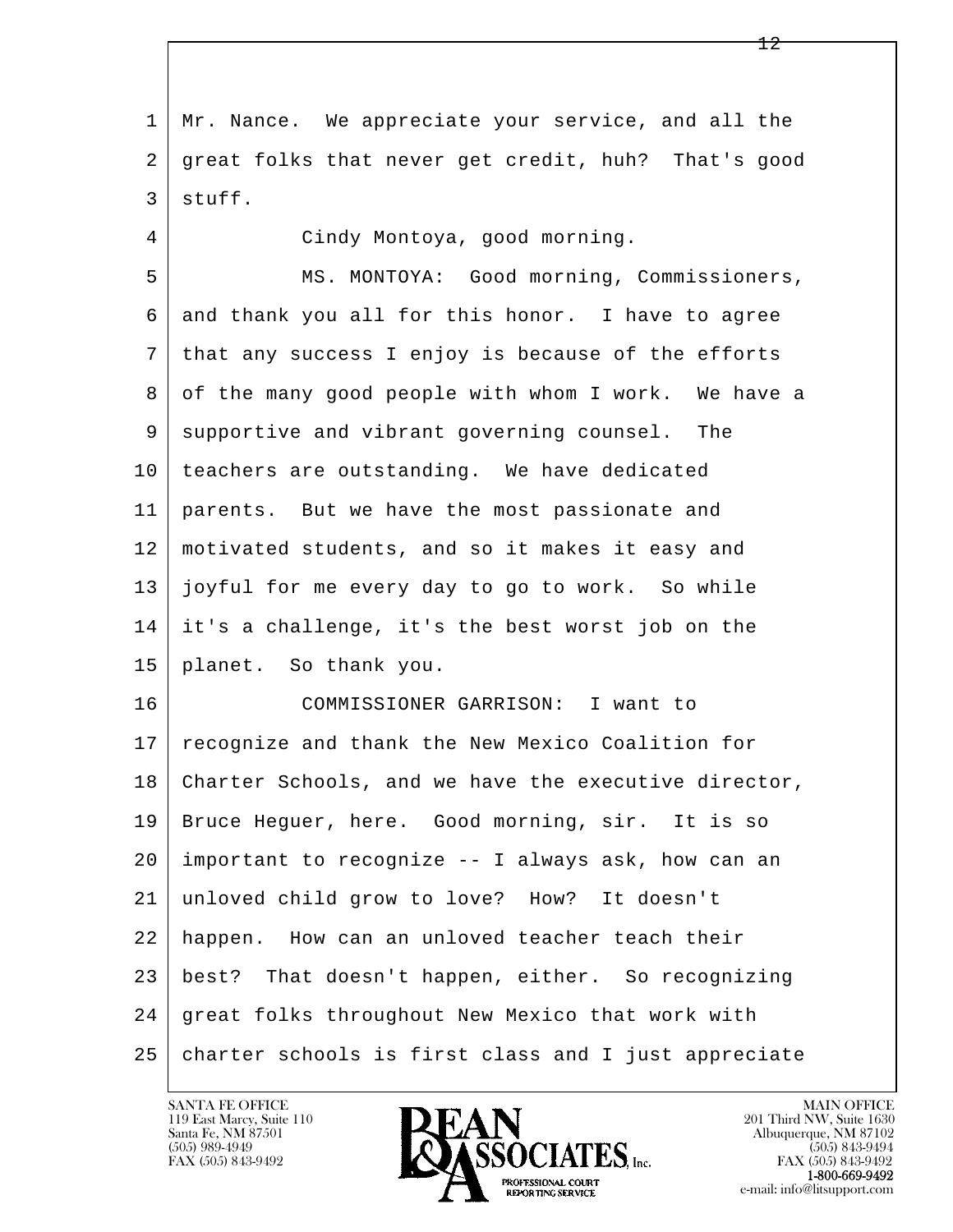l  $\overline{\phantom{a}}$ 1 it. I'm getting teary-eyed right now because 2 celebrating excellence is what needs to be done in 3 New Mexico, and you're doing it. I appreciate it. 4 The New Mexico Association of Elementary 5 Principals. The principal of the year is Paula 6 Menefee, and we would love to hear from you. 7 MS. MENEFEE: Thank you, Commissioners. 8 It's an honor to be here, and it's an honor to be 9 selected as principal of the year for the elementary 10 principals. I started out in secondary here in 11 Santa Fe as a teacher, and then as an administrator. 12 I have had many great mentors and experiences 13 throughout my 25 years here. But just like these 14 two have said, it's the students and it's the 15 teachers you mentioned at the beginning of the 16 meeting who love and care about the students' 17 well-being that is one of the most important things, 18 and I agree. And also loving and caring for your 19 staff and the parents, because we're all a team, and 20 it's definitely not me that's doing what's being 21 done. It's the team and I just happen to be lucky 22 enough to be a part of it. So I appreciate the 23 honor. Thank you. 24 COMMISSIONER GARRISON: Thank you. Are

25 there any representatives from the New Mexico



FAX (505) 843-9492<br>**1-800-669-9492**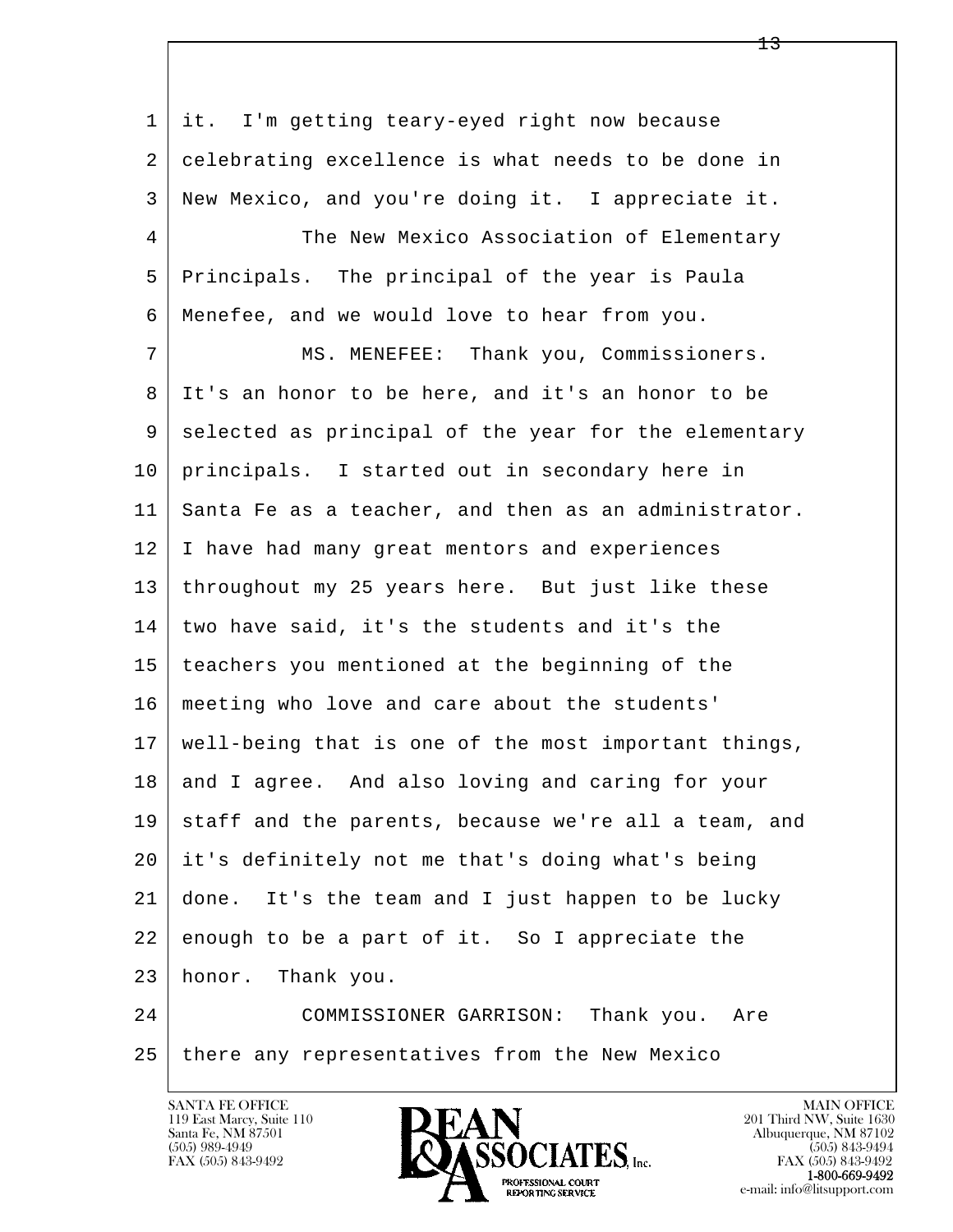l  $\overline{\phantom{a}}$  1 Association of Elementary Principals here? If so, 2 please stand up and say good morning. Thank you. 3 The New Mexico Association of Secondary 4 School Principals chose Gary Miller of Logan Schools 5 as secondary principal of the year. Good morning, 6 sir. 7 MR. MILLER: Good morning. Thanks for 8 inviting me to speak before the Commission and be 9 recognized. I really appreciate it. And the staff 10 will, too, because like everybody said, you know, 11 one person can't do it all. I was at Logan when I 12 received the award, but since then, I moved to 13 Clayton, up there in the northeastern part of the 14 | state. And I'd like to recognize my superintendent. 15 He came with me, and if he'll stand up, it's Rich 16 Anderson. 17 | Also, it's a great honor, nice honor, but 18 like everyone said, you can't do it yourself and you 19 have to have the concept of, you know, students 20 getting to believe in themselves, having the 21 confidence that they all can learn. I went to 22 Clayton with Mr. Anderson, both of us in our first 23 year, because we have kind of the same belief in 24 things, and with the Common Core, and what we're 25 doing out there is, you know, we're putting in the

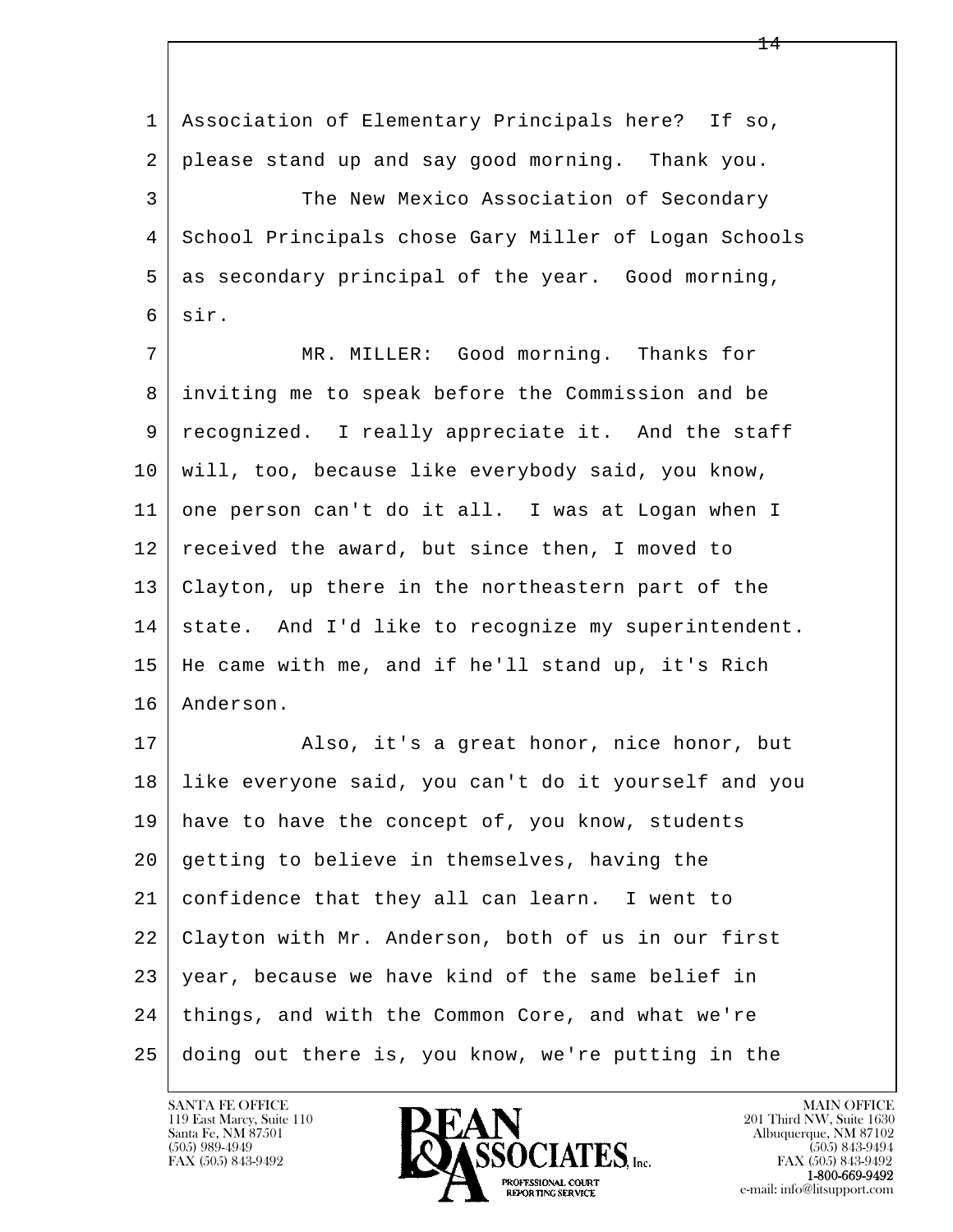1 Common Core, we're getting 21st century education 2 started really the year before it's supposed to be 3 implemented. We take some time to have professional 4 development every Wednesday for an hour and a half 5 to place some new criteria that are coming in 6 education with our teachers so we can get it set by 7 our staff for our students, as they come in.

l  $\overline{\phantom{a}}$ 8 So I'm really excited about being there, I 9 think we're going to lead the change, you know, in 10 the state of New Mexico, and hopefully we can be one 11 of the best rural schools in the nation. That's our  $12$  goal. And the thing is  $-$  I don't want to take too 13 much of your time -- to me, the time is the factor. 14 You mentioned compassion and things, but teachers 15 have to take the time to be with their students and 16 let them know they care. And I think you're right 17 on with what you're saying, you know, and I really 18 believe that. And so we don't have time to waste in 19 this era of accountability, and that's the point 20 we're trying to get across to our students out 21 there. Work hard, give us your best every minute, 22 and good things are going to happen. Because it 23 used to be where education was an opportunity, you 24 know, and now it's a responsibility. So I want to 25 thank you again.

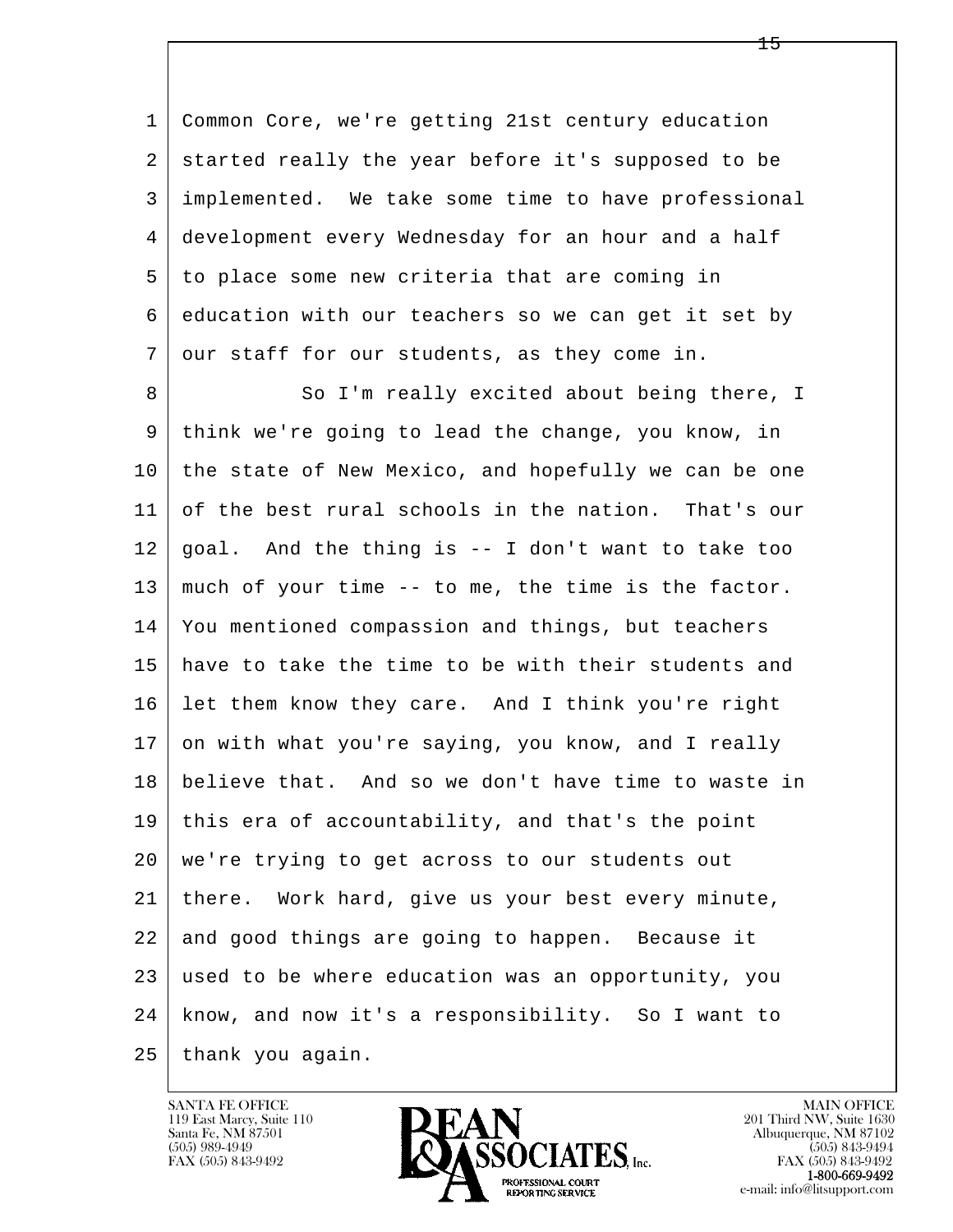l  $\overline{\phantom{a}}$  1 COMMISSIONER GARRISON: Beautifully said. 2 Congratulations to you all. Let's take some 3 commissioner comments real quick. 4 COMMISSIONER SHEARMAN: I just have to 5 recognize Paula Menefee from Artesia. 6 COMMISSIONER GARRISON: You got it. 7 COMMISSIONER SHEARMAN: Paula Menefee is 8 from Artesia. She's a hometown girl, my own 9 children's age, and it's so wonderful to have her 10 back in Artesia. She does a great job, and the 11 association could not have made a better selection. 12 And Mr. Chairman, could I respectfully ask that 13 Ms. Menefee and any of our recipients who have 14 family here today might introduce their family 15 members that are here with them today, please? 16 COMMISSIONER GARRISON: Splendid idea. 17 Let's start here. 18 MR. NANCE: I'm on my own. 19 MS. MONTOYA: Not family, but my executive 20 director, Riis Gonzales, is here with me. 21 MS. MENEFEE: And I'm blessed to have my 22 mom and dad, Wesley and Beth Menefee, with me today. 23 COMMISSIONER GARRISON: From what I read 24 and heard, you two did a pretty darned good job. 25 Thank you all. I have been working 43 years to be

119 East Marcy, Suite 110<br>Santa Fe, NM 87501

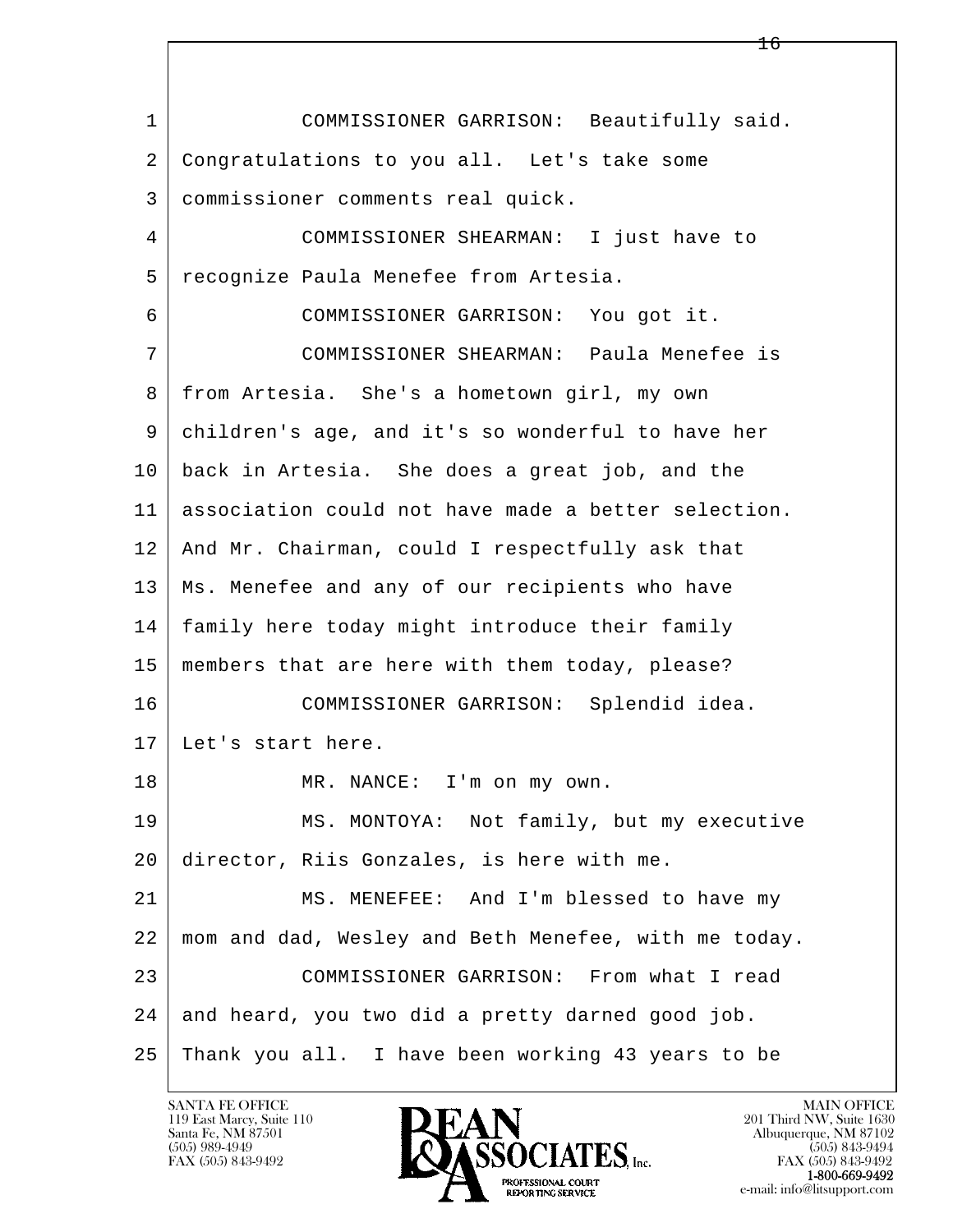| 1  | camera-ready. It's not going to happen today. This   |
|----|------------------------------------------------------|
| 2  | is a photo op, if we want to take those to the front |
| 3  | here. Commissioner Gant loves the camera. And        |
| 4  | Carolyn Shearman will come up, too.                  |
| 5  | And there is one more award recipient that           |
| 6  | will come next, whom I haven't forgotten.            |
| 7  | COMMISSIONER GANT: I won't let him.                  |
| 8  | (Certificates presented.)                            |
| 9  | COMMISSIONER GARRISON: The next award is             |
| 10 | the New Mexico teacher of the year. Pamela Cort,     |
| 11 | Las Cruces Public Schools, has been selected as the  |
| 12 | New Mexico 2013 teacher of the year. Ms. Cort works  |
| 13 | as a high school French teacher for the Las Cruces   |
| 14 | High School. Pamela has taught for 23 years and has  |
| 15 | taught French in her current position for 19 years.  |
| 16 | Mr. Jed Hendee, principal of the                     |
| 17 | Las Cruces High School, in his nomination letter     |
| 18 | said, "In an era when public educators' dedication   |
| 19 | and effectiveness are continually being questioned,  |
| 20 | it is extremely refreshing to work with a teacher    |
| 21 | who exemplifies all of the attributes that define a  |
| 22 | master educator. Through her dedication to her       |
| 23 | classroom practice, as well as her devotion to being |
| 24 | involved in the overall school experience of all     |
| 25 | students, Pam is well deserving of this              |

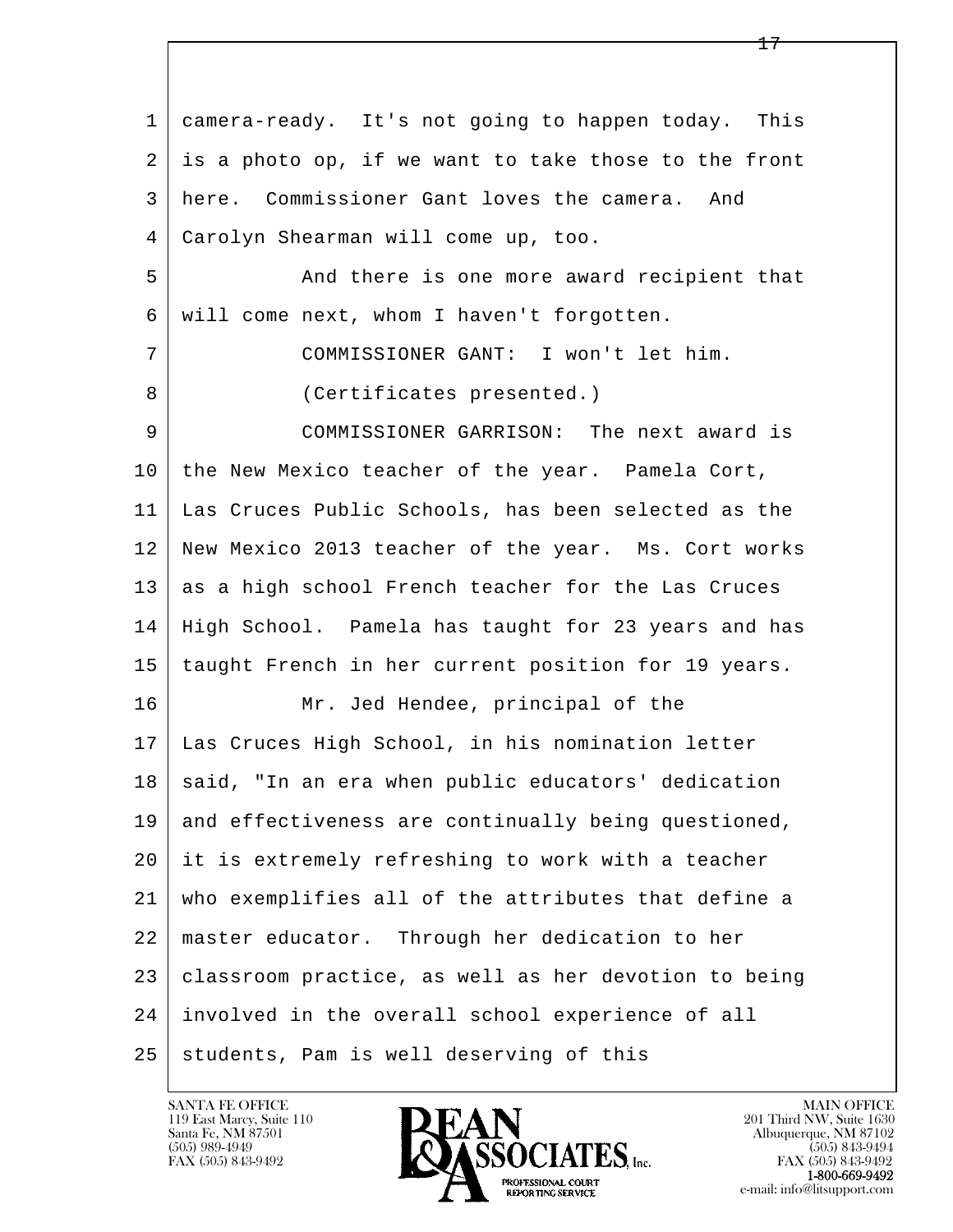l  $\overline{\phantom{a}}$  1 acknowledgment. Teachers of her caliber are rare 2 and deserve to be recognized and applauded for their 3 efforts. I sincerely thank you for considering 4 | Ms. Cort for this award." 5 In her application essay about her 6 philosophy of teaching, Ms. Cort says, "All students 7 have unlimited potential. I feel that our main 8 mission as teachers should be to create a passion 9 for learning and to feed that passion so that 10 learning continues even after the formal education 11 process is completed. For me, one of the most 12 exciting aspects of teaching is that I am learning 13 every day along with my students. The natural 14 curiosity Anatole France speaks of is alive in the 15 | teachers of today who engage and awaken their 16 students to the wonders of learning." 17 That's beautiful. 18 MS. CORT: Thank you. 19 COMMISSIONER GARRISON: "After all, 20 Anatole France reminds us that curiosity itself can 21 be vivid and wholesome only in proportion as the 22 mind is contented and happy." 23 **Pamela's New Mexico Teacher of the Year**  24 message: "I love coming to school and working with 25 my students. I am most proud of the relationships I

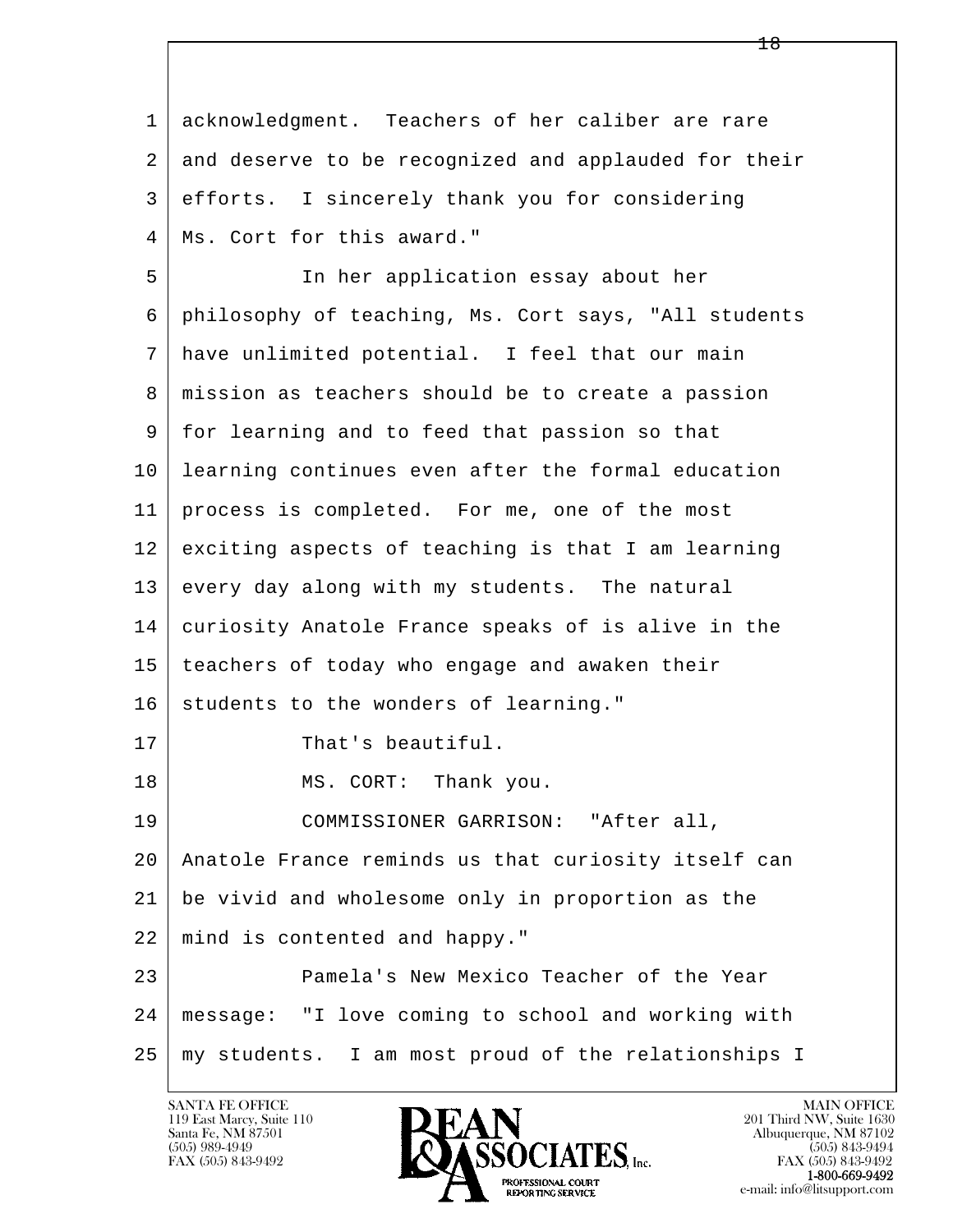l  $\overline{\phantom{a}}$  1 have formed and the connections I have made with my 2 students. I do not just teach French; I teach 3 creativity, confidence, and pathways to student 4 success." 5 The National Teacher of the Year Program 6 began in 1952, and continues as the oldest, most 7 prestigious national honors program that focuses 8 public attention on excellence in teaching. The 9 New Mexico Public Education Department and the 10 New Mexico Teacher of the Year Program are proud to 11 have such a wonderful, caring professional as our 12 representative in the National Teacher of the Year 13 competition. 14 Mr. Andrew Rendon, manager of the 15 Professional Development Bureau of the Public 16 | Education Department, will now present Ms. Cort with 17 an award from the Public Education Department. 18 After that, the PEC will present you a certificate. 19 Good morning, sir. 20 MR. RENDON: Good morning. On behalf of 21 the Public Education Department I would like to 22 congratulate Ms. Cort for this prestigious award. A 23 certificate reads, "New Mexico Public Education 24 Department certificate of recognition. This 25 certificate is awarded to Pamela Cort, the 13th day

119 East Marcy, Suite 110<br>Santa Fe, NM 87501

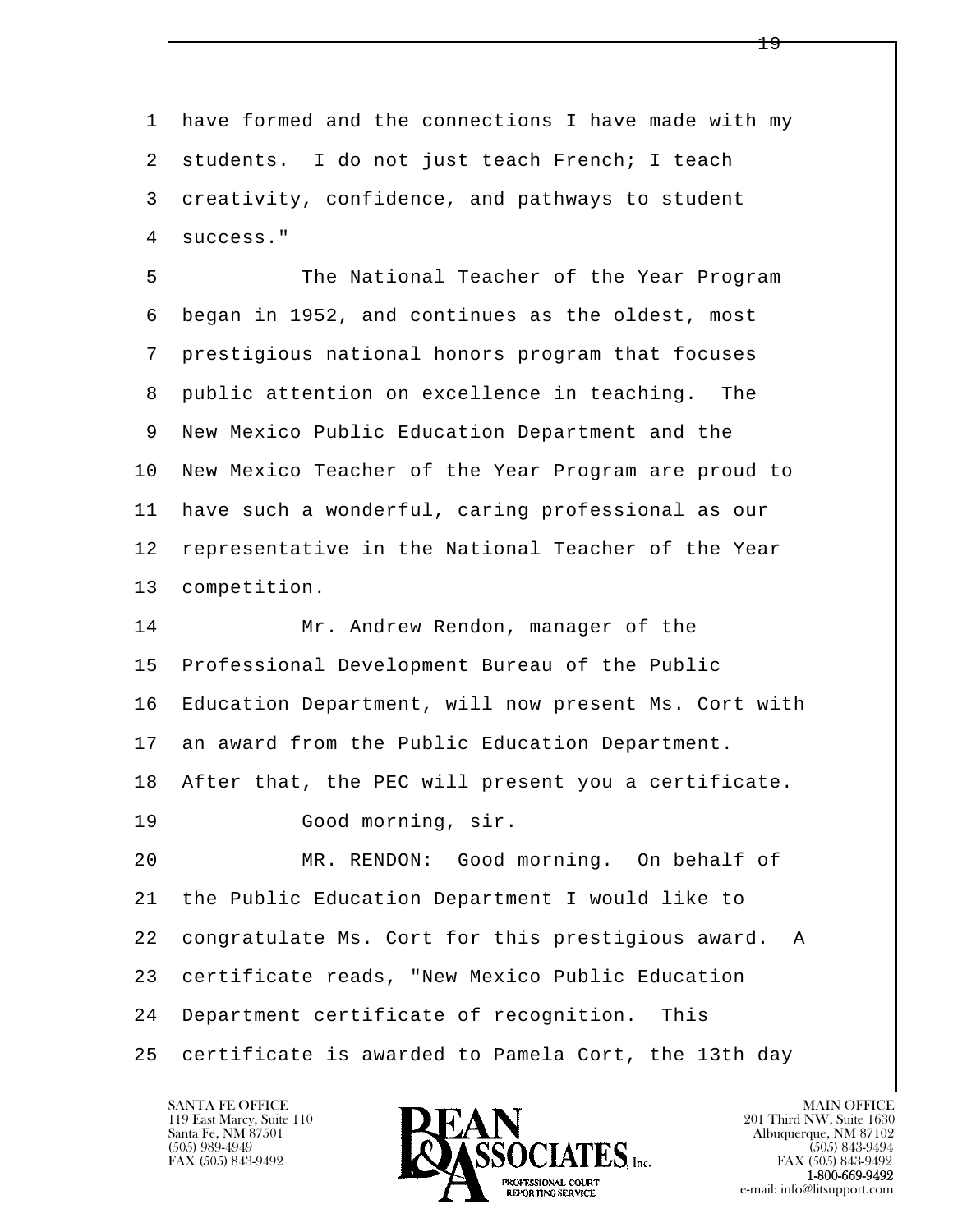l  $\overline{\phantom{a}}$  1 of December 2012 as the 2013 New Mexico Teacher of 2 the Year." We also have a special award for her and 3 will be giving her a flag when we have her formal 4 luncheon later on in the summer. 5 Congratulations, Ms. Cort. 6 MS. CORT: Thank you so much. 7 COMMISSIONER GARRISON: Commissioner Gene 8 Gant will present you with a Public Education 9 Commission certificate as he represents your area 10 down there. 11 | MS. CORT: Absolutely. 12 COMMISSIONER GANT: First, before I go 13 down there, it's an honor for me, because our three 14 children went through that school. Now, one of them 15 is almost as old as you are. I'm not saying you're 16 old. 17 | MS. CORT: I am. That's okay. 18 COMMISSIONER GANT: Because of the 19 education they got at Las Cruces High School, they 20 all went on to New Mexico State University. I 21 believe that's the only university in the state. 22 And they went on to get all their degrees. They 23 actually went all the way through college. Two of 24 | them got their master's degrees. They have all 25 taught. One is an SLP, the oldest, who helps our

119 East Marcy, Suite 110<br>Santa Fe, NM 87501

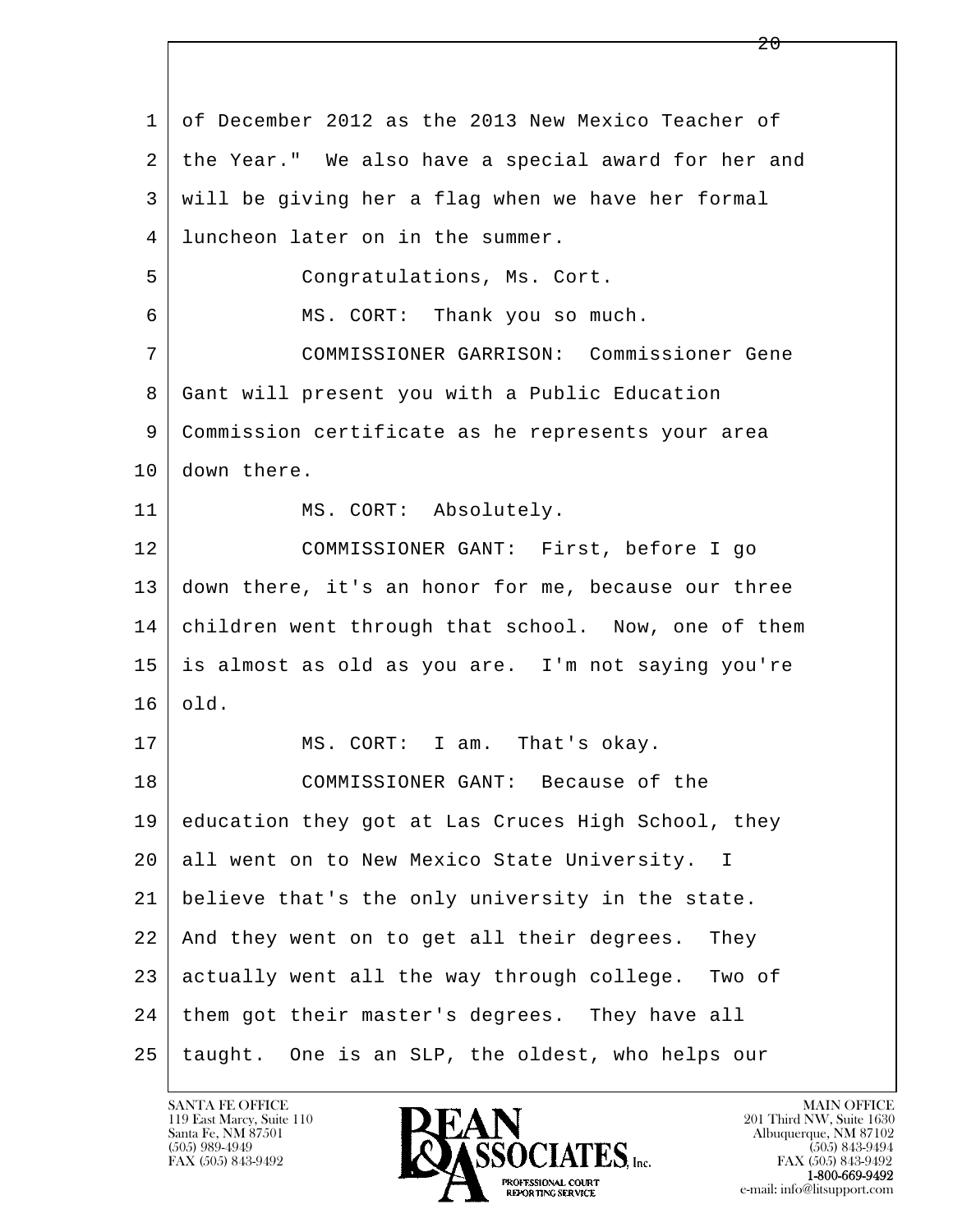l  $\overline{\phantom{a}}$  1 children on an Air Force base in Japan with her 2 family over there. Our son teaches in a private 3 arts school here in Albuquerque. And our daughter 4 taught alternative children in a middle school for 5 many years before she went to work for the FBI. 6 So because of Las Cruces High School, 7 because of the teachers in that school, they are 8 very dedicated, and to be chosen by Mr. Hendee, 9 first, as a nominee out of that school is difficult. 10 You have some very good teachers in that school. 11 MS. CORT: Absolutely. 12 COMMISSIONER GANT: And for Las Cruces, we 13 have four comprehensive high schools and it has the 14 most AP courses in Las Cruces. So we're very proud. 15 So this is an honor for me to do this. When I read  $16$  that in the newspaper, I just cried. 17 | MS. CORT: Thank you. Hopefully for joy. 18 COMMISSIONER GANT: We need to hear from  $19$  you. 20 MS. CORT: I am truly humbled and thrilled 21 by this award, but it is, as Commissioner Gant said, 22 because of the people that I work with and the 23 people that I teach that I'm here today. I learn 24 from my students every day. They're the most  $25$  amazing beings ever, and I am most proud of the

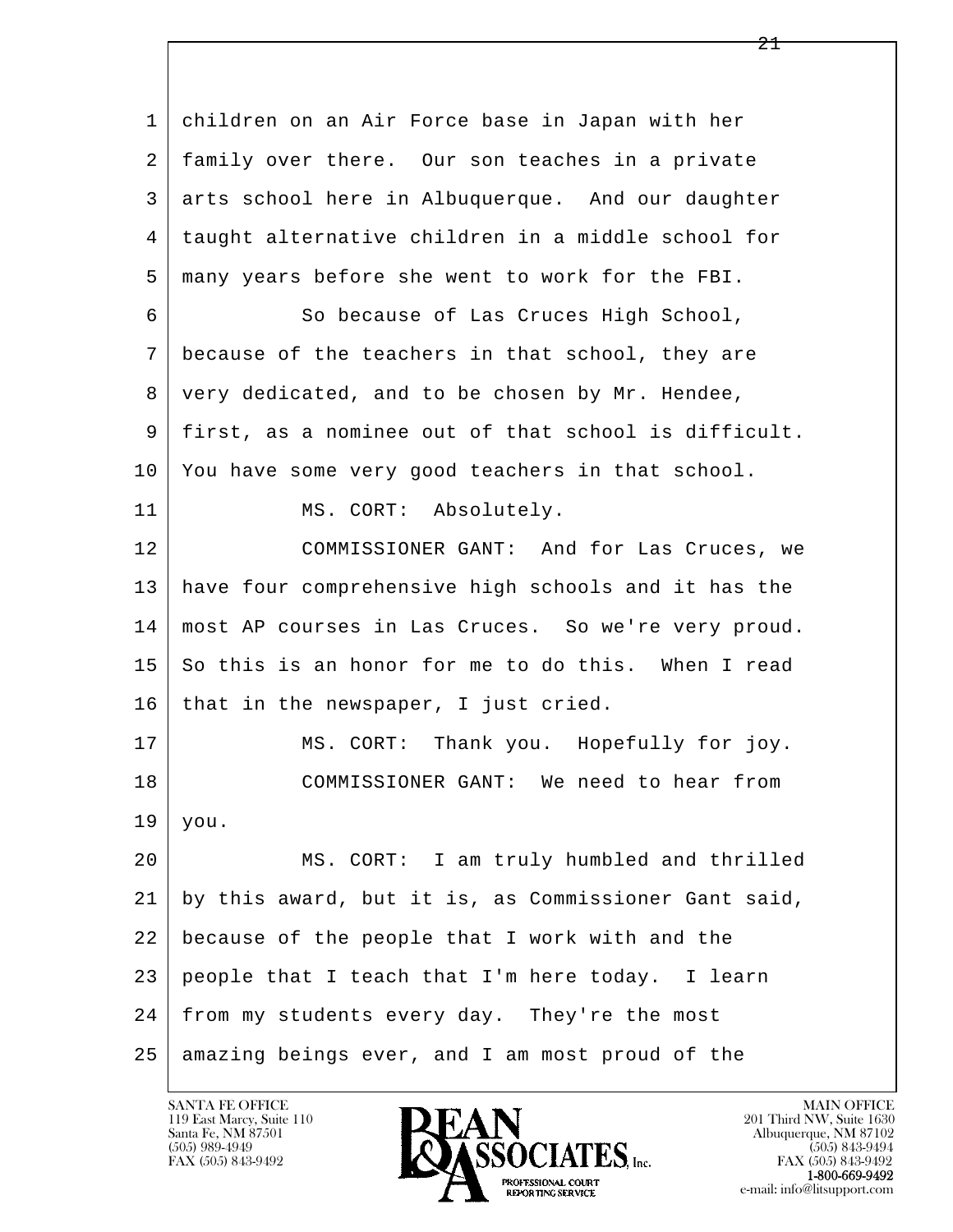1 relationships that I form with them, because they 2 are all truly amazing and all of them have the 3 propensity to learn and to become fantastic 4 individuals, to become teachers of the year, to 5 become president of the United States. Everybody 6 does.

 7 I hope to represent New Mexico well. Not 8 hope. I will represent New Mexico well. I am a 9 New Mexico girl. I was raised here in Santa Fe, 10 publicly educated here in Santa Fe, with fantastic, 11 amazing teachers, and I model a lot of the things 12 that they used with me in the classroom now in my 13 classroom. So it truly is a tribute to how we are 14 educating our students here in New Mexico. We're an 15 amazing state and we're doing some fantastic things 16 and I want to show the nation that's what we are. 17 We're New Mexico.

 18 COMMISSIONER GARRISON: Deputy Secretary 19 Aguilar.

l  $\overline{\phantom{a}}$  20 DEPUTY SECRETARY AGUILAR: Mr. Chairman, 21 just another good piece of news for Las Cruces High 22 School and Commissioner Gant. As part of the Public 23 School Capital Outlay Council, the Council awarded 24 funding for the new renovation of Las Cruces High 25 School on Tuesday. So not only do they have great

119 East Marcy, Suite 110<br>Santa Fe, NM 87501

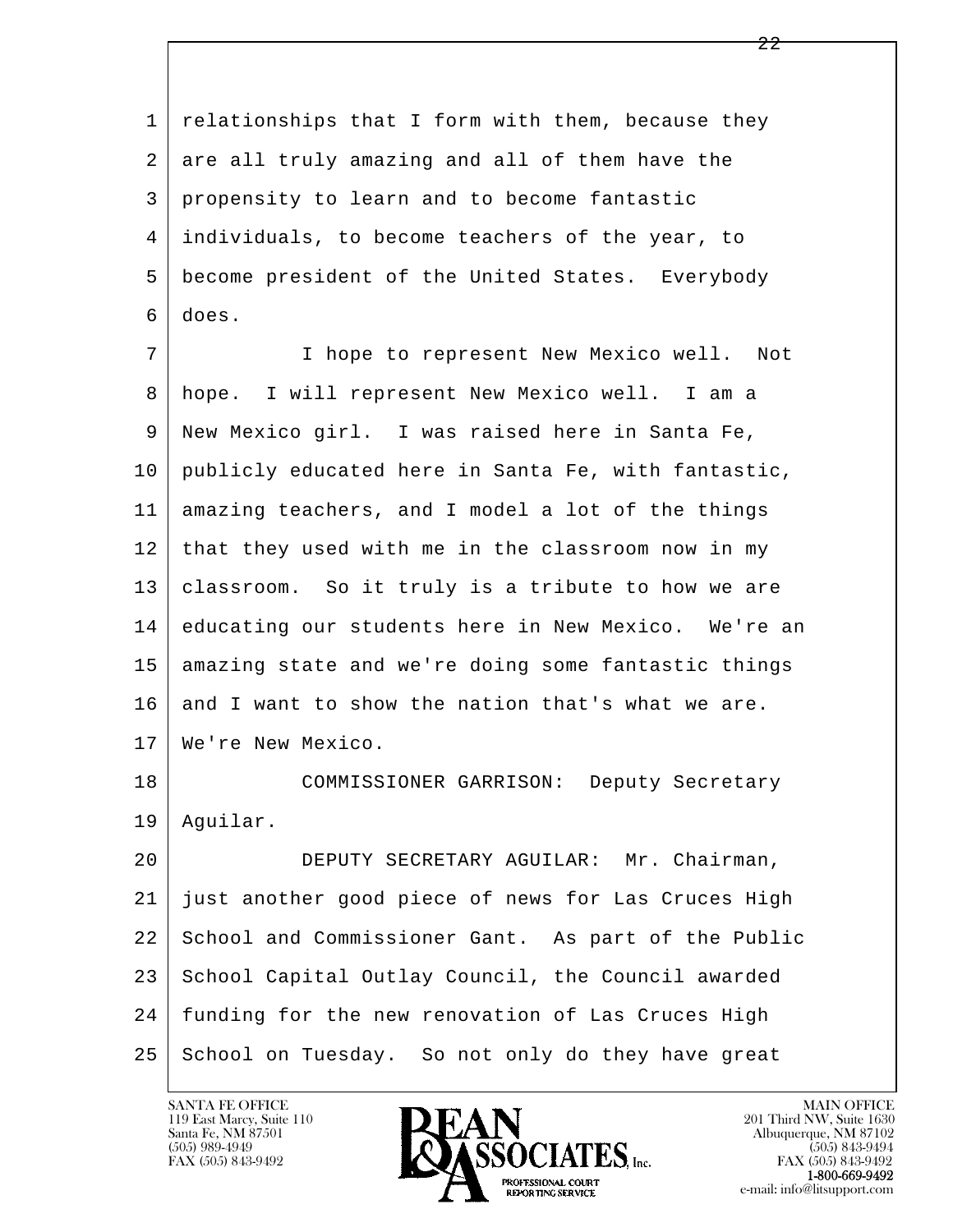l 1 teachers, they'll have a great facility. 2 | I was fortunate yesterday to walk through 3 Centennial High School, and if the Las Cruces 4 renovation and reconstruction comes out anywhere 5 near that, it's going to be an amazing school. So 6 congratulations to Las Cruces, and congratulations. 7 MS. CORT: Thank you. We're so happy to 8 have the money. 9 COMMISSIONER GARRISON: As I'm looking 10 through my executive summary, there's some more good 11 stuff on some of our award winners. This is on Ray 12 Nance. The Ask Academy's mission of providing 13 engaging, authentic, relevant career-readiness 14 learning experiences are met through Mr. Nance's 15 methodology every day. Mr. Nance's engineering lab 16 creates career-readiness skills of teamwork, work 17 space organization, exploration of engineering 18 vocabulary, real life work practice, and more. He 19 has also helped redefine the relationships between 20 community STEM partners and STEM high schools. He 21 has brought nanotechnology opportunities to the Ask 22 Academy by partnering with the National Science 23 Foundation, CNM, and UNM. 24 He's also been the engineer manager in a

 $\overline{\phantom{a}}$ 25 collaborative effort between the UNM electrical and

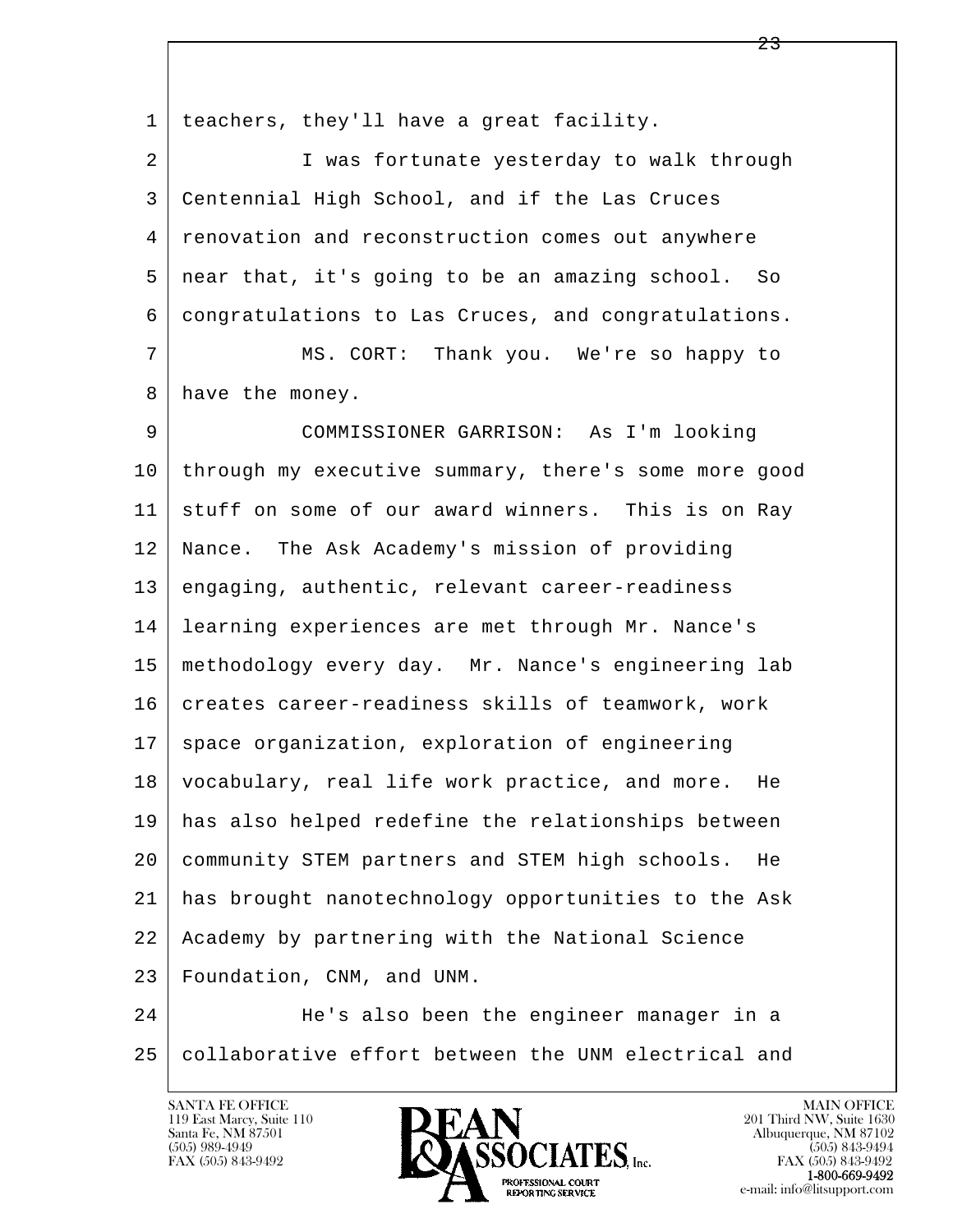l  $\overline{\phantom{a}}$  1 computer engineering departments and the Ask 2 Academy. His passion, energy, and dedication to the 3 school scholars and innovative programs are what 4 truly make the school's mission successful. 5 S Thank you, Mr. Nance. 6 Cindy Montoya, principal and 7 superintendent. "Ms. Montoya has shown 8 transformational and effective leadership as well as 9 unparalleled commitment to the students and the 10 community that she serves. Along with leading the 11 New Mexico School for the Arts to an A grade in 12 2012, she has designed and implemented new programs 13 and interventions to increase student achievement 14 year-round. 15 | TMS. Montoya has created a mandatory math 16 club which has increased math proficiency scores for 17 | students in one year, inspired a Scholars Program, 18 which has taught all incoming ninth graders the soft 19 | skills they were lacking, and she has initiated a 20 senior seminar course, which prepares all seniors to 21 research, select, and apply for higher education 22 post graduation. 23 | TMS. Montoya has a heart and mind that 24 never stops thinking about what needs to be done to

 $\overline{24}$ 

25 make her students and school community more

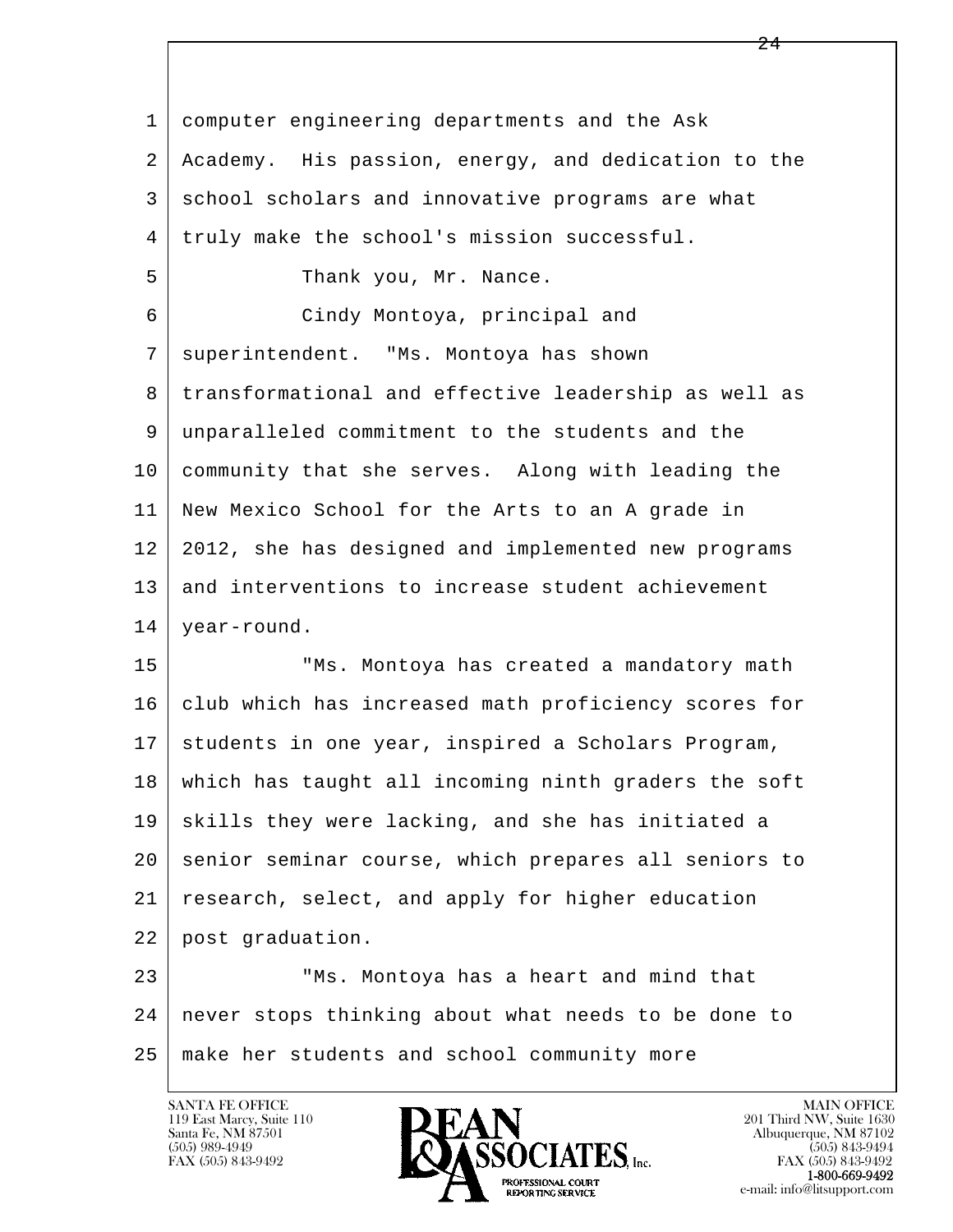l  $\overline{\phantom{a}}$  1 successful. She's a visionary for not just the 2 charter school movement, but for public education 3 itself, and greatly deserves this award." 4 Pamela Cort. These are her words on paper 5 here. "My life is filled with educators and 6 education. Both of my parents were teachers. My 7 father, Edward McClatchey, was a professor at the 8 College of Santa Fe for 35 years, and my mother, 9 Elizabeth, was an elementary schoolteacher with the 10 Santa Fe Public Schools. Education is in my blood. 11 After a short time working at a bank, I fulfilled my 12 dream of living in France for a year. It was while 13 in France I discovered teaching as my love. I was 14 drawn to it everywhere I went. I tutored French 15 students in English, and taught three- and 16 four-year-olds how to ski in the French Alps. 17 | The "After I returned to the United States and 18 | completed my master's degree in curriculum and 19 instruction at New Mexico State University, I 20 started teaching with Albuquerque Public Schools. 21 Now, 23 years later, I still love coming to school 22 and working with my students. I am most proud of 23 the relationships I have formed and the connections 24 I have made with my students." 25 And I'm going to read this again because

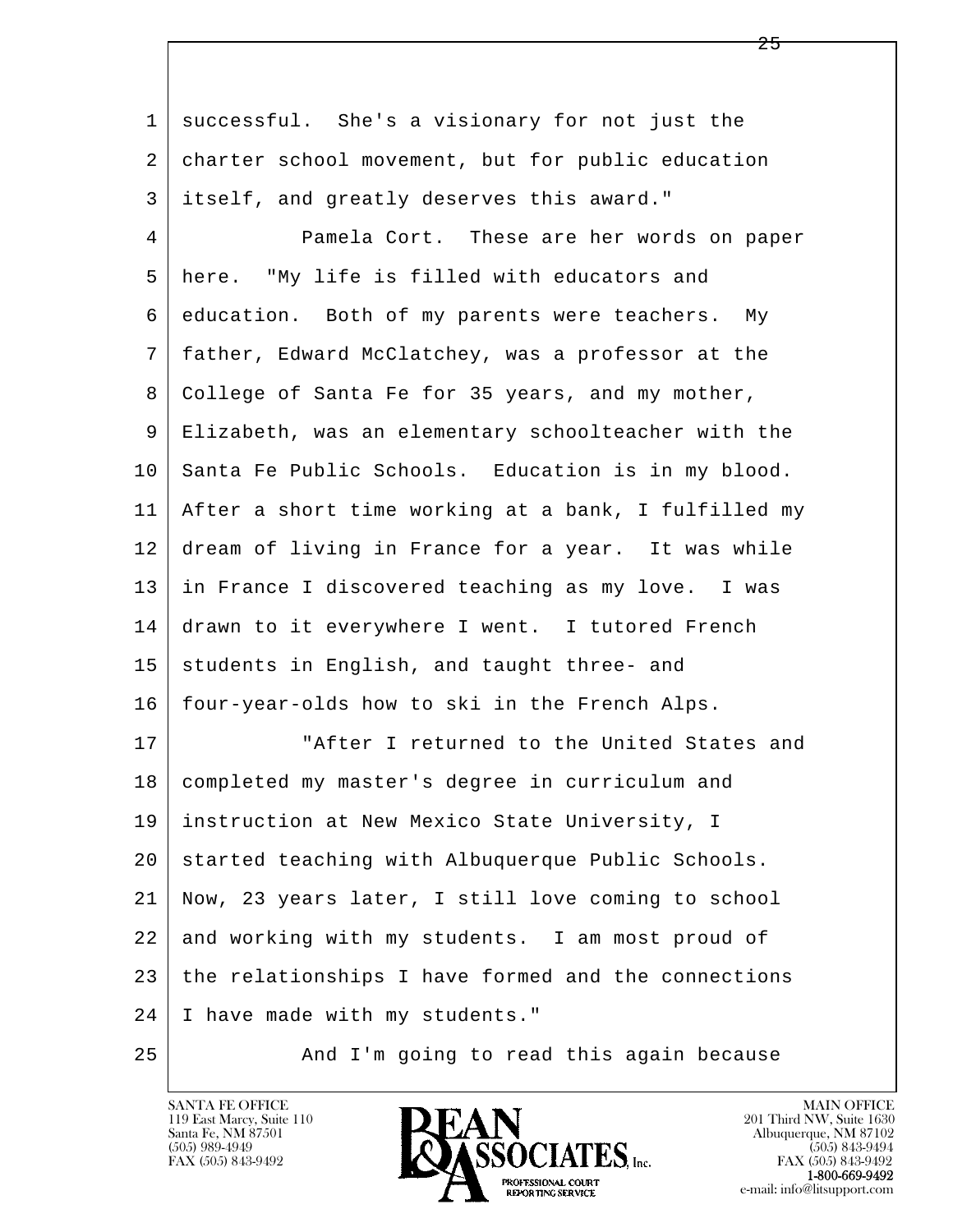l  $\overline{\phantom{a}}$  1 it was in the other part, but it was good. It's  $2 \mid$  good stuff. 3 MS. CORT: Thank you. 4 COMMISSIONER GARRISON: "I do not just 5 teach French. I teach creativity, confidence, and 6 pathways to student success." 7 | MS. CORT: I used that twice because one 8 of my students actually wrote that about me, so I 9 thought, Oh, okay. 10 COMMISSIONER GARRISON: Good stuff. I 11 | need his name and number so he can be my 12 | speech-writer. 13 MS. CORT: You got it. 14 COMMISSIONER GARRISON: Thank you. 15 MS. CORT: Thank you. 16 COMMISSIONER GARRISON: Public Education 17 Commissioners leaving the commission. Let me see if 18 | I have an executive summary for this. Perfect, 19 there's not one. It states here, vice-chair Carolyn 20 Shearman will present the certificates. The floor 21 is yours, ma'am. 22 COMMISSIONER SHEARMAN: Thank you very 23 | much. This seems a perfect time to recognize the 24 contributions of our three commissioners who will be 25 leaving us at the conclusion of today's meeting, and

119 East Marcy, Suite 110<br>Santa Fe, NM 87501

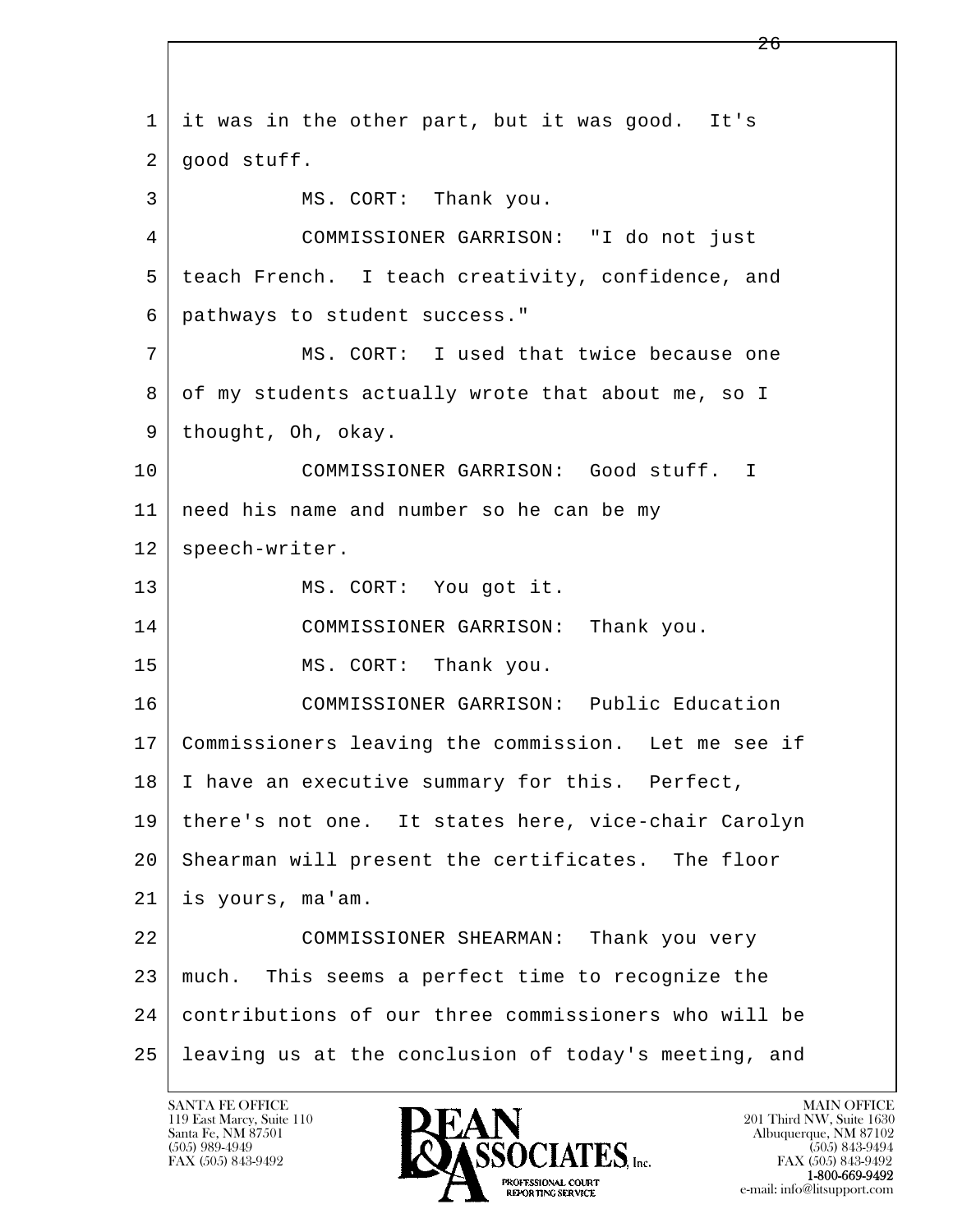l  $\overline{\phantom{a}}$  1 I think all of us as commissioners would like to 2 thank them for their contributions. So let's all 3 gather there at the end of the table and we'll make 4 the presentation of the certificates. I would ask 5 you join me, please, Commissioners. 6 We have one commissioner whose term ends 7 today and that's Michael Canfield, who represents a 8 section of Albuquerque, and he's done a great job. 9 He was appointed about a year ago to join us, and 10 we're really sorry to lose him. We will see that he 11 gets his certificate through the mail. 12 Next is Carla Lopez, and let me tell you, 13 I have my comments all written out because I don't 14 want to forget anything. Carla represents the 15 Santa Fe area, and it has truly been a pleasure to 16 | work with you. Your love of education and 17 New Mexico kids is so clear in everything that you 18 do. It's so genuine, and we wish you and your 19 family all the best. 20 COMMISSIONER LOPEZ: Thank you. 21 COMMISSIONER SHEARMAN: The next to be 22 leaving us is Andrew Garrison, who represents the 23 South Valley of Albuquerque. If you have ever been 24 to one of our meetings when we're looking at new 25 applications, you know that Andrew represents the

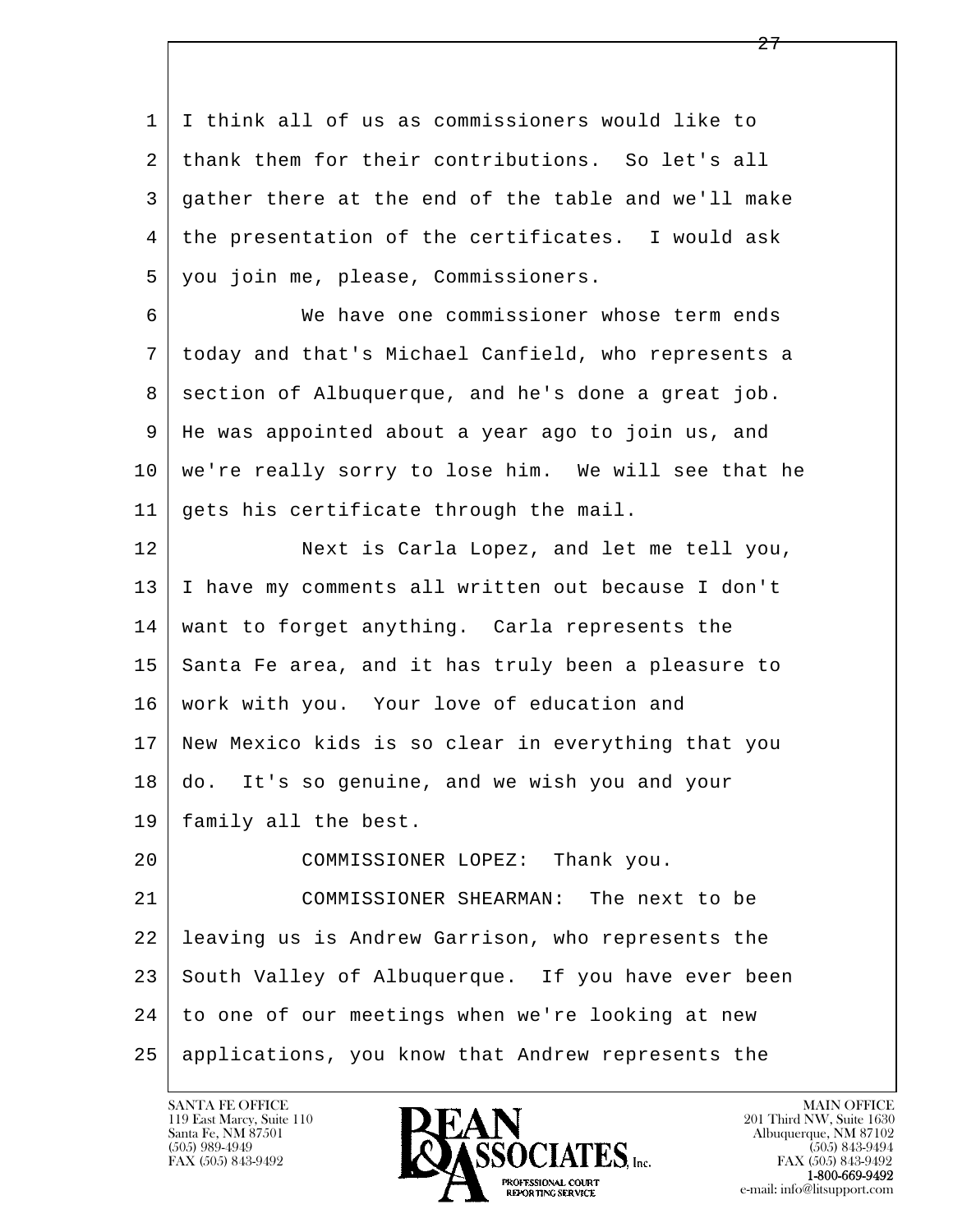l  $\overline{\phantom{a}}$  1 South Valley of Albuquerque. He's very passionate 2 about protecting those children's access to 3 education, as well as every single child in 4 | New Mexico. 5 Andrew, we're going to miss you. Thank 6 you so much. 7 COMMISSIONER GANT: He's paying me off so 8 he can leave. 9 COMMISSIONER GARRISON: I have owed him 10 money for like three years now. I figure if I'm 11 leaving, I might as well take care of my debts. 12 COMMISSIONER SHEARMAN: We're not finished 13 with you yet. 14 Andrew has been our chair for the last two 15 years. He has done an absolutely outstanding job. 16 This is a group that's evolving, and when you're 17 leader of an evolving group, it's interesting. It's 18 also really tough sometimes. We appreciate your 19 leadership. Thank you. 20 COMMISSIONER GARRISON: I have a 21 three-year old daughter at home, so this might come  $22$  off. 23 COMMISSIONER SHEARMAN: She's beautiful. 24 Thank you all. 25 COMMISSIONER GARRISON: Deputy Secretary

119 East Marcy, Suite 110<br>Santa Fe, NM 87501

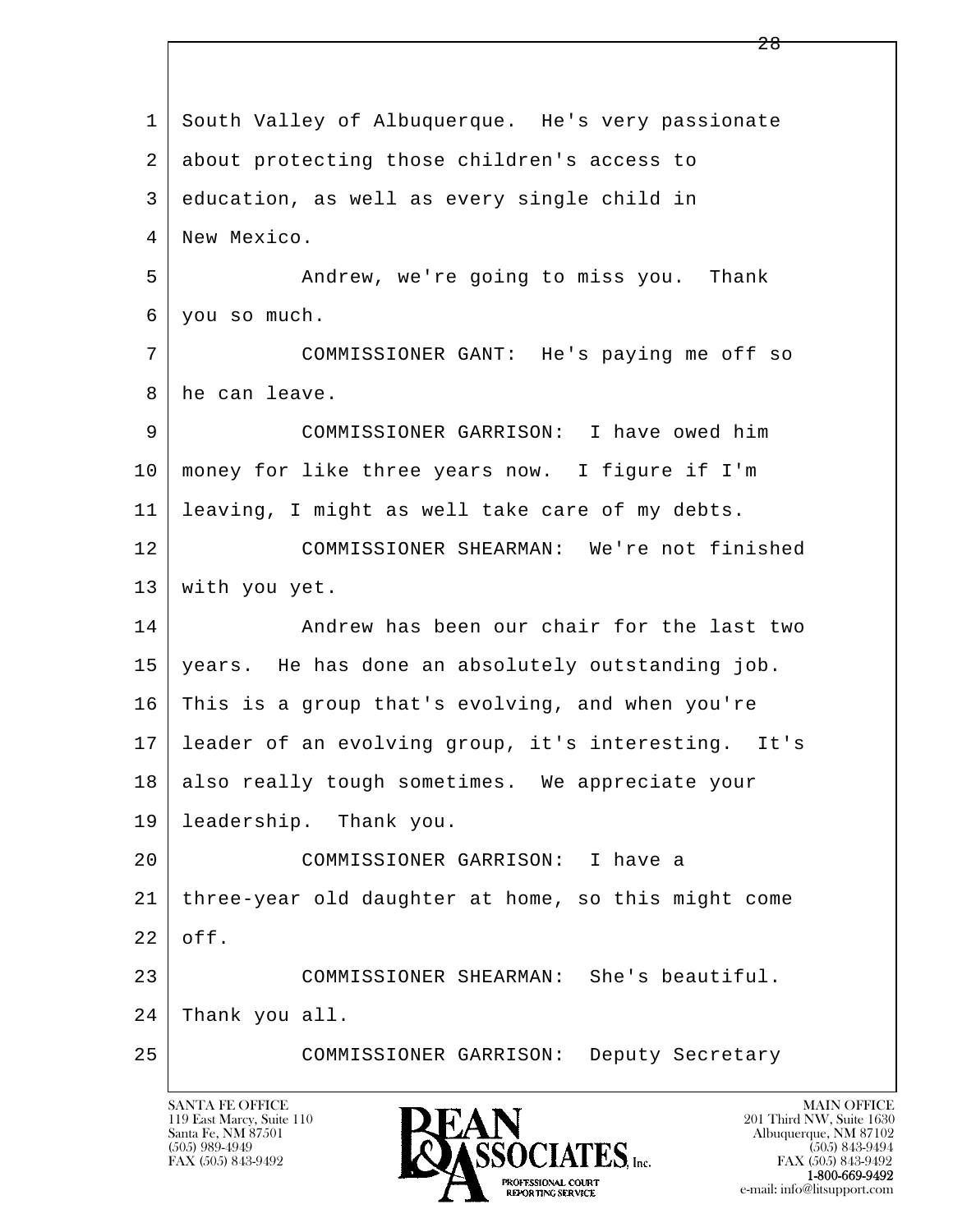1 Aguilar.

 2 DEPUTY SECRETARY AGUILAR: Mr. Chairman, 3 Secretary Skandera is out-of-state today, but I 4 spoke with her this morning and she wanted me to 5 extend her heartfelt thanks and congratulations to 6 those members that are leaving. She recognizes that 7 it's a tough job and she recognizes the commitment 8 | that the members have made, and extends her thanks 9 and congratulations.

l  $\overline{\phantom{a}}$ 10 On a personal note, Mr. Chairman, I have 11 had the opportunity to work with this Commission for 12 the last year and a half, and we often talk about 13 adult issues in education. It seems that in the 14 last few years, adult issues seem to dominate the 15 conversation, and not the children. One of the 16 | things that I have noted from all the members of the 17 Commission is that the kids seem to come first with 18 this group of folks. As a teacher and as an 19 administrator it warms my heart that there are folks 20 looking out for the welfare of the kids, and so I 21 want to thank those members that are leaving, 22 Mr. Canfield, Ms. Lopez, and you, Mr. Chairman, for 23 the work that you have done. The kids in New Mexico  $24$  are better off for it, and I think the alternatives 25 and the options that parents are given through your

119 East Marcy, Suite 110<br>Santa Fe, NM 87501

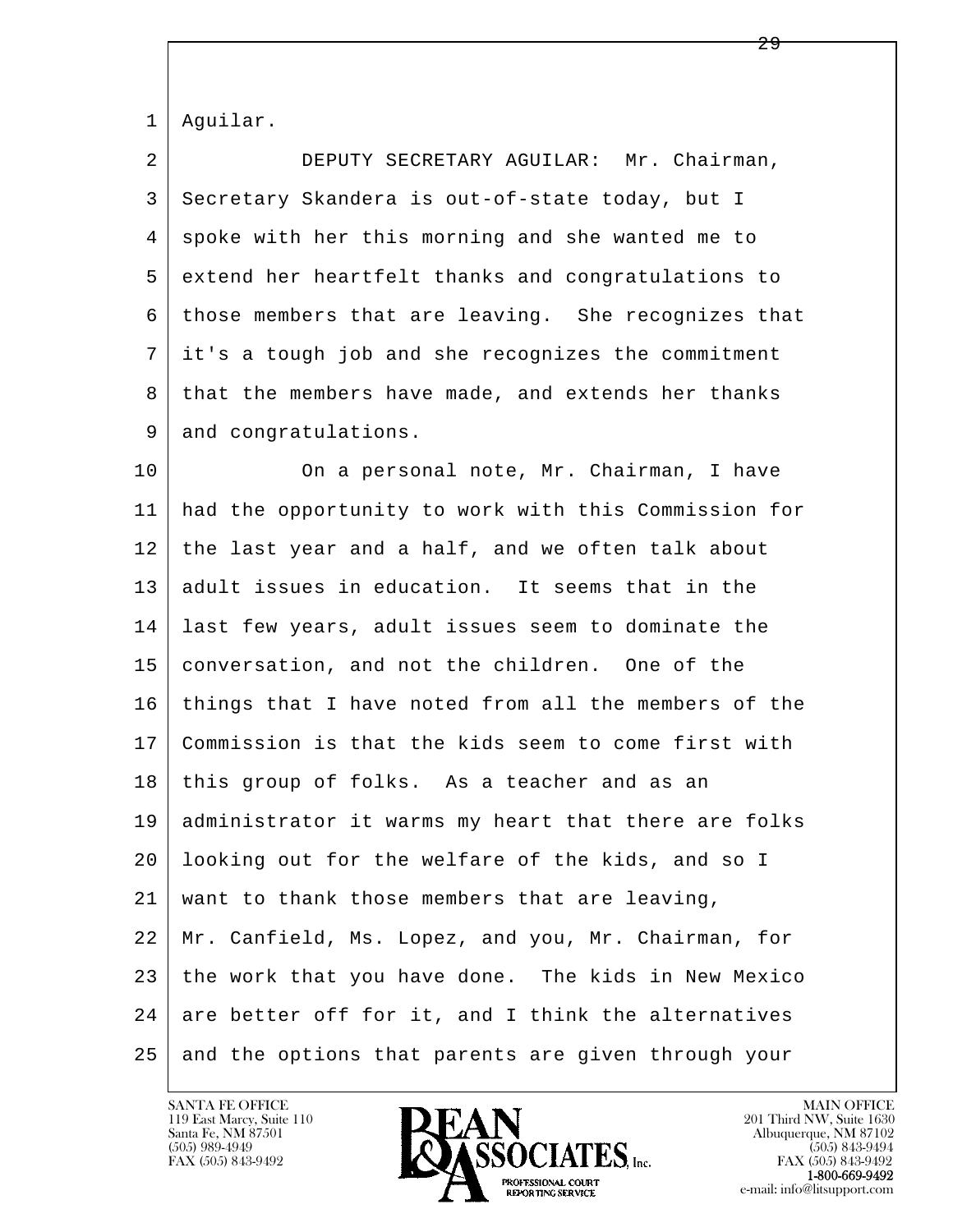l  $\overline{\phantom{a}}$  1 efforts to improve public education are well granted 2 and I want to add my personal thanks and 3 congratulations. 4 And on a little note, my first interaction 5 with the chairman, I was sitting here, I'm sure I 6 was being looked at with suspicion, Who is this guy 7 that showed up, and the chairman leaned over and 8 | said, "I like those Oakleys," because he wears the 9 Oakley glasses, as well. So that was our first 10 interaction, and it broke the ice, and it's been a 11 good relationship ever since. 12 So Mr. Chairman, Ms. Lopez -- and 13 Mr. Canfield is not here -- thank you very much. 14 COMMISSIONER LOPEZ: Mr. Chair. 15 COMMISSIONER GARRISON: Commissioner 16 Lopez. 17 COMMISSIONER LOPEZ: I just want to say 18 that some of you know I served on the Santa Fe 19 Public School Board in the '90s and one of my 20 colleagues on the board would say that school board 21 members are like the Rodney Dangerfields of elected 22 office, can't get no respect. Now, when I didn't 23 run for this position, nobody ran. Nobody ran for 24 my position. 25 I was very pleased to learn today that

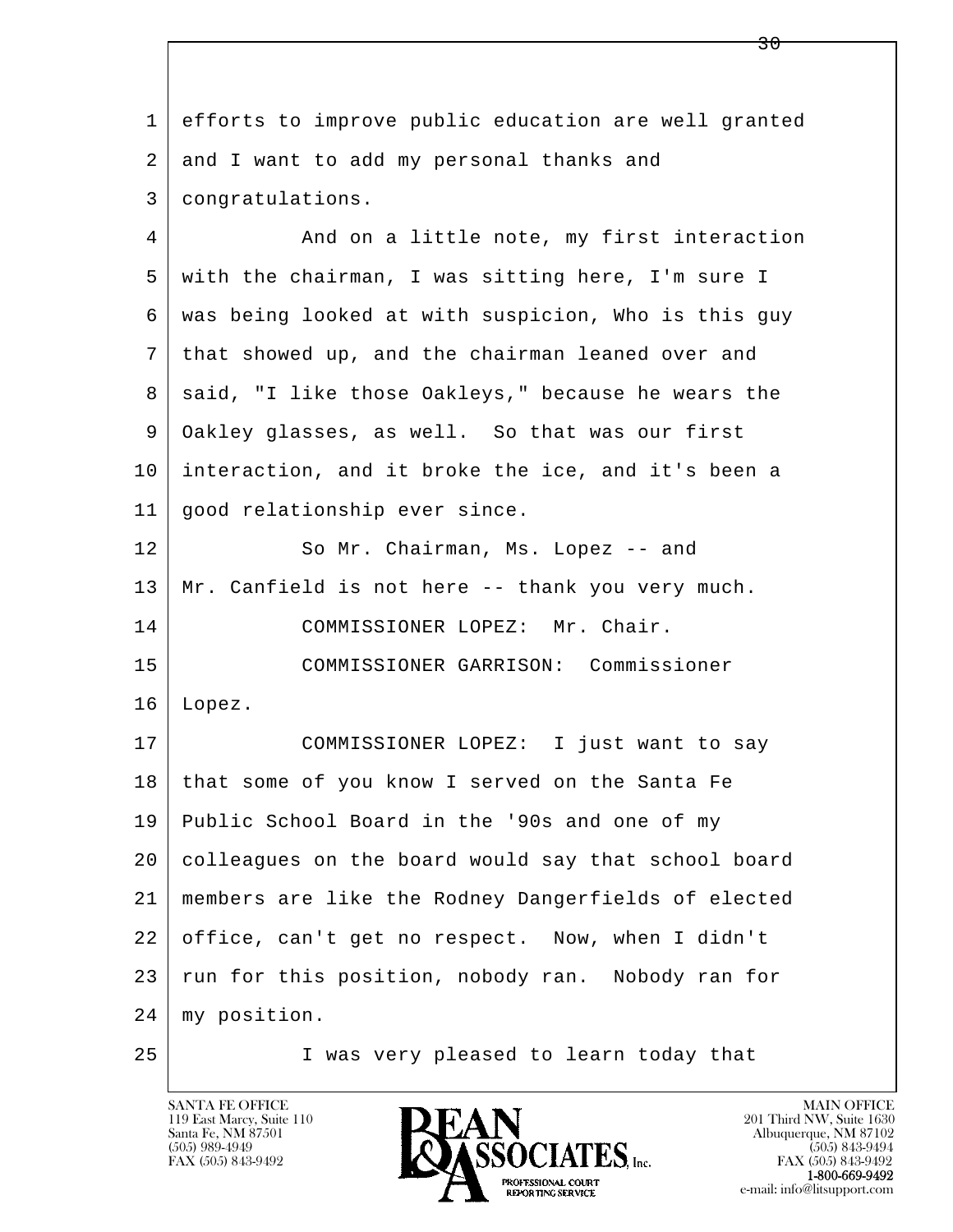l  $\overline{\phantom{a}}$  1 there's a really excellent person who's interested 2 in taking the appointment, and anyone who wants to 3 support that appointment could do so with the 4 governor if she decides to do it. Her name is Ellen 5 Biderman. She was one of the founders of the 6 Children's Museum here in town, which is a 7 nationally recognized, amazing organization. She 8 will be a fabulous addition to this commission. So 9 I'm really pleased that there's someone else who  $10$  respects this work and wants to be a part of this 11 commission. Thank you. 12 COMMISSIONER GARRISON: Thank you, 13 Commissioner Lopez. 14 I have some gifts for the Commissioners. 15 You probably guessed, they're books. My father was 16 friends with Ernest Stapleton. Ernest Stapleton 17 | wrote a book with John B. Mondragon, Public 18 Education in New Mexico, and this is the history 19 from way back to now. It opened my eyes. My father 20 gave it to me when I first came on the Commission. 21 There has been a lot of talk and 22 discussion about the state board of education being 23 abolished and a Public Education Commission being 24 formed. Well, reorganization isn't new news, folks. 25 From 300-some school districts to the current 89,

119 East Marcy, Suite 110<br>Santa Fe, NM 87501



<u>31</u>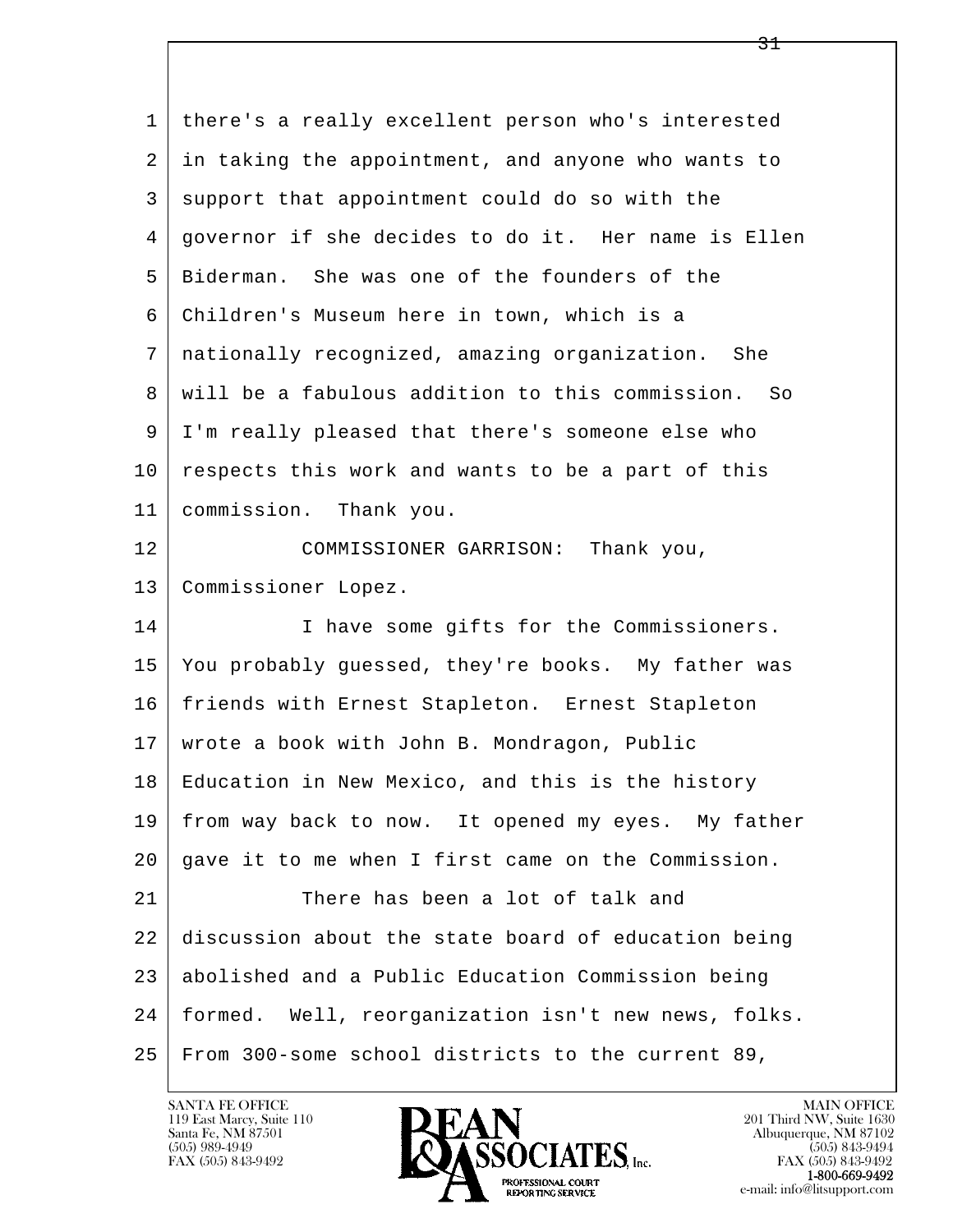l  $\overline{\phantom{a}}$  1 just on and on and on, it's been a lot of change 2 over the years, so I have a book for each one of 3 you. And University of New Mexico Press -- they 4 love me now. I have one for Millie Pogna and Mike 5 Canfield. He's out of here. Have you read this, 6 Tony? 7 | MR. GERLICZ: I have. 8 COMMISSIONER GARRISON: Have you read it? 9 | MS. CALLAHAN: I have. 10 COMMISSIONER GARRISON: I'm giving it 11 away. 12 SPEAKER FROM THE FLOOR: I haven't read 13 it. 14 COMMISSIONER GARRISON: You must be from 15 | the South Valley. That hand went up quick. 16 SPEAKER FROM THE FLOOR: We'll miss you. 17 COMMISSIONER GARRISON: Thank you. 18 DEPUTY SECRETARY AGUILAR: Just a reminder 19 that every action this Commission takes and the 20 action everyone takes adds to the chapters in this 21 book as the history of education moves forward. 22 COMMISSIONER GARRISON: Thank you, sir. 23 DEPUTY SECRETARY AGUILAR: Mr. Chairman, 24 as you go into deliberations on the schools, I will 25 not be present, as I need to advise the Secretary of

119 East Marcy, Suite 110<br>Santa Fe, NM 87501



FAX (505) 843-9492 FAX (505) 843-9492 e-mail: info@litsupport.com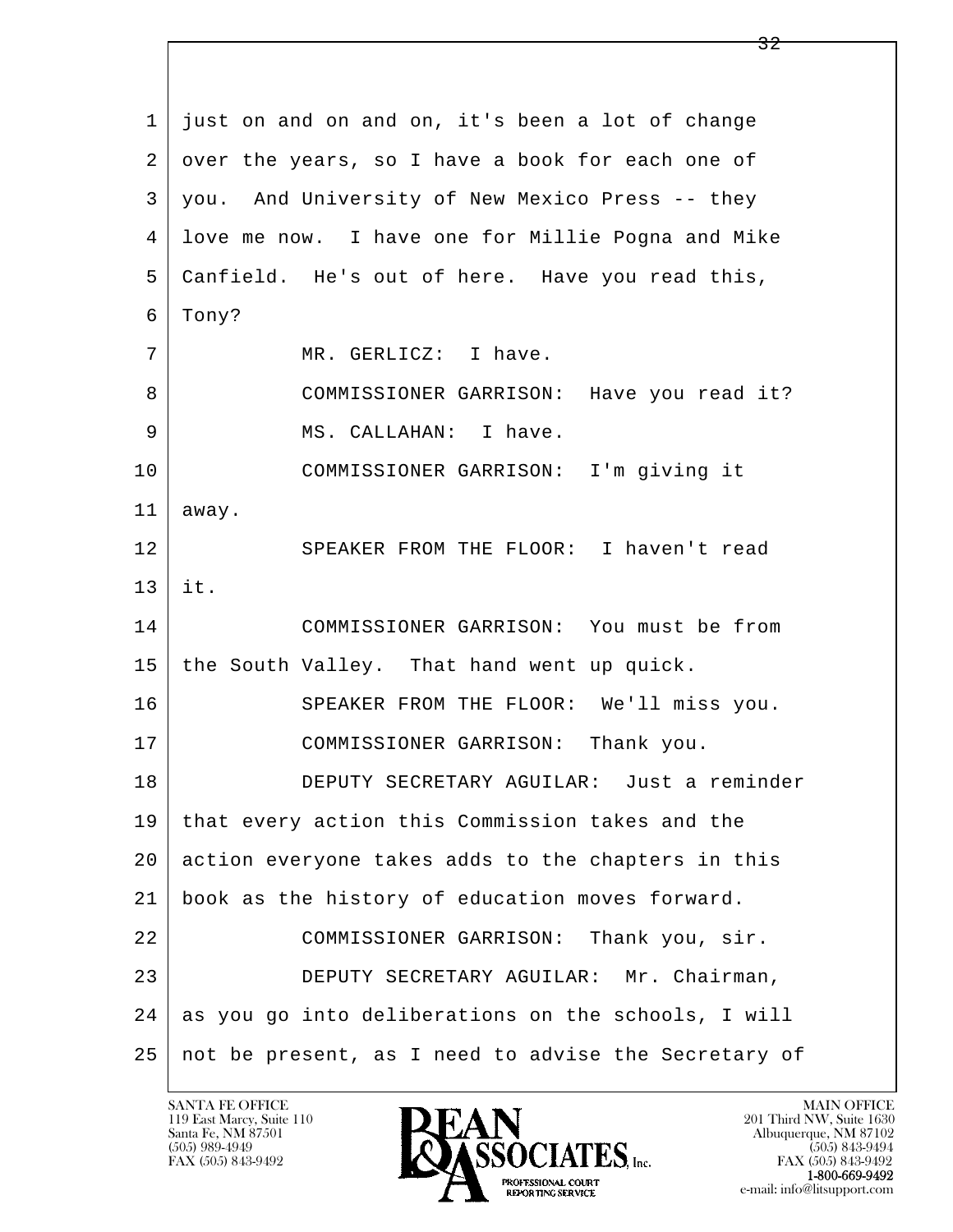l  $\overline{\phantom{a}}$  1 any issues that may come up independent of your 2 deliberations. So I'll be leaving the meeting. 3 I will be available upstairs, however, and 4 staff has my phone number if you need for me to come 5 down. And then I will be here later for the 6 | Secretary's Report on Public Education. 7 COMMISSIONER GARRISON: Thank you, sir. 8 (Deputy Secretary Aguilar left the 9 meeting.) 10 COMMISSIONER GARRISON: Let's take a 11 ten-minute recess and then we'll continue with item 12 number 9. 13 (Recess from 9:26 a.m. to 9:40 a.m.) 14 COMMISSIONER GARRISON: Let's make our way 15 back to our seats, please. We're back into session. 16 Item number 9 on the agenda is vote on 17 contract for Health Leadership High School. One new 18 | charter application for Health Leadership High 19 School was approved at the September Public 20 Education Commission meeting. Health Leadership 21 High School will need a preliminary contract for 22 their planning year. The main role of the 23 preliminary contract is to ensure that Health 24 Leadership High School completes the planning year 25 checklist. Health Leadership High School will then

119 East Marcy, Suite 110<br>Santa Fe, NM 87501

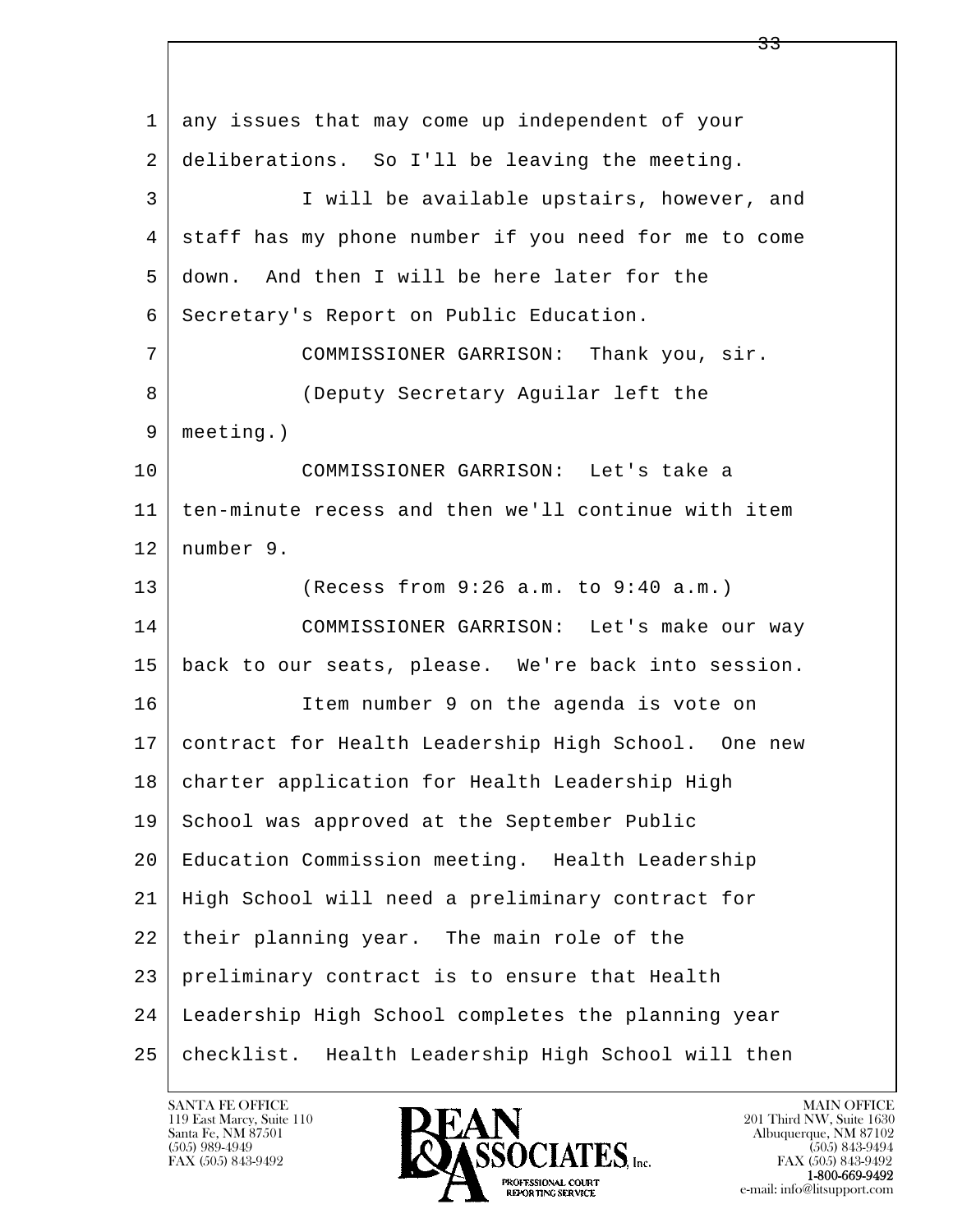| $\mathbf{1}$ | seek approval to commence operation in fall 2013.    |
|--------------|------------------------------------------------------|
| 2            | Since there are no students or school                |
| 3            | information, negotiating the full performance        |
| 4            | contract will not be effective at this time. The     |
| 5            | full contract will need to be negotiated in the      |
| 6            | spring of 2013 as Health Leadership High School      |
| 7            | approaches approval for commencement of operations.  |
| 8            | The preliminary contract steps taken:                |
| 9            | Number one, the Public Education Commission Charter  |
| 10           | School Committee and the Charter School Division     |
| 11           | held a meeting to go over the preliminary contract   |
| 12           | and discuss process.                                 |
| 13           | Number two. Health Leadership High School            |
| 14           | was provided a copy of the preliminary contract      |
| 15           | template for review.                                 |
| 16           | Number three, the Charter School Division            |
| 17           | held training about the preliminary contract with    |
| 18           | the Health Leadership High School governing board    |
| 19           | and administration.                                  |
| 20           | Four, the Charter School Division                    |
| 21           | populated the blanks of the preliminary contract and |
| 22           | sent it to Health Leadership High School to add      |
| 23           | and/or correct information in the contract.          |
| 24           | Number five. Health Leadership High                  |
| 25           | School governing board held a meeting on December 4  |

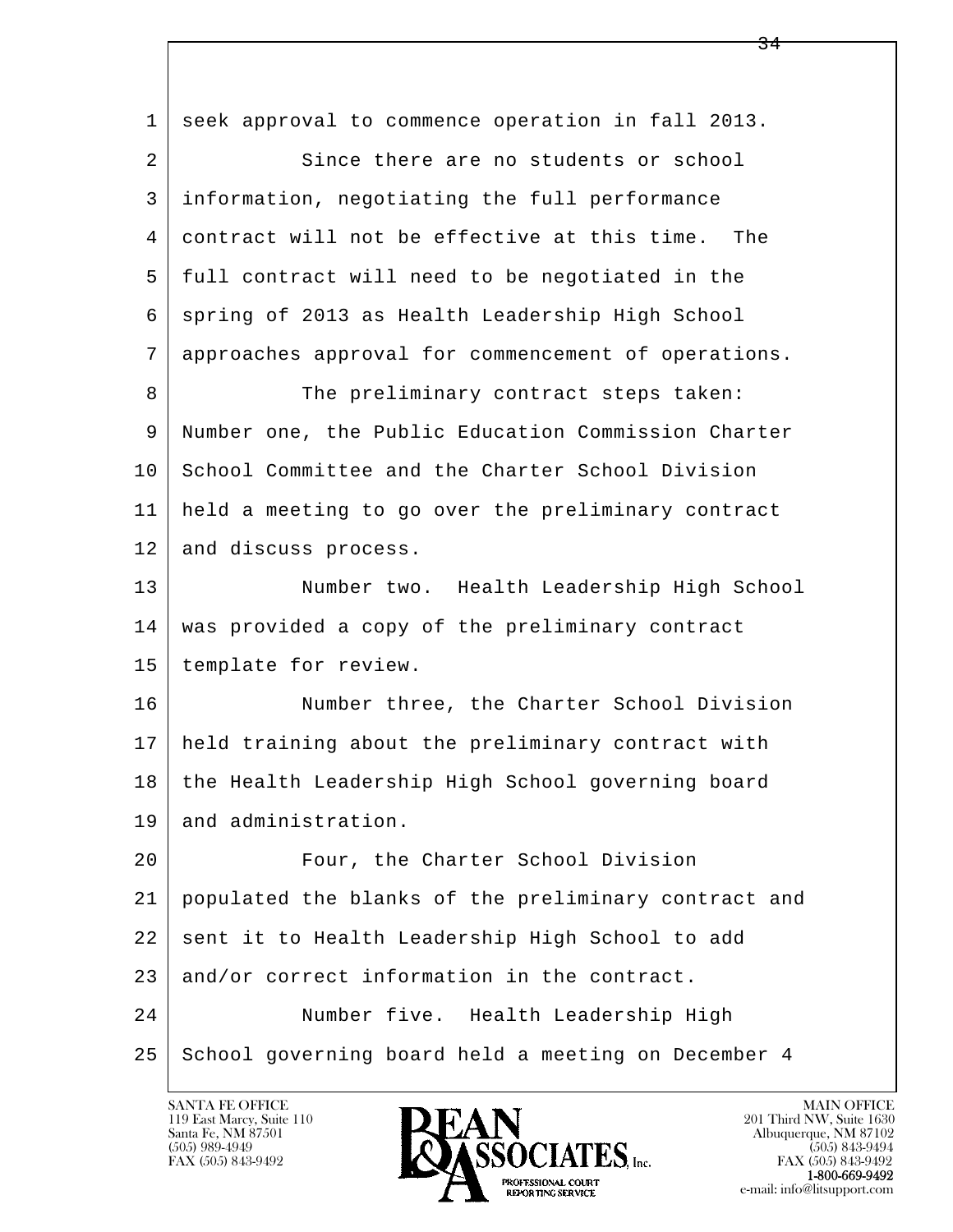l  $\overline{\phantom{a}}$  1 to approve the language and conditions of the 2 preliminary contract. 3 Number six. The Charter School Division 4 sent completed contract document to the PEC for 5 review. 6 And number seven, the PEC votes to approve 7 or disapprove the preliminary contract with Health 8 Leadership High School. 9 Mr. Tony Gerlicz, the director of Options 10 for Parents, will lead us. 11 MR. GERLICZ: Commissioner Garrison and 12 the rest of the Commissioners, it's a pleasure to 13 address you in my first PEC meeting of the season. 14 I'm sorry to say good-bye to you, Commissioner 15 Garrison and Commissioner Lopez. Thank you for your  $16$  qood work. 17 The items that have been described in the 18 executive summary are accurate as far as the Charter 19 School Division is concerned. Our recommendation is 20 to approve this contract. I'm going to turn over 21 the details of the analysis to General Manager Kelly 22 Callahan, who has worked with Health Leadership High 23 School in the preparation of this contract and is 24 | very, very familiar with the details. 25 We have representatives of Health

119 East Marcy, Suite 110<br>Santa Fe, NM 87501

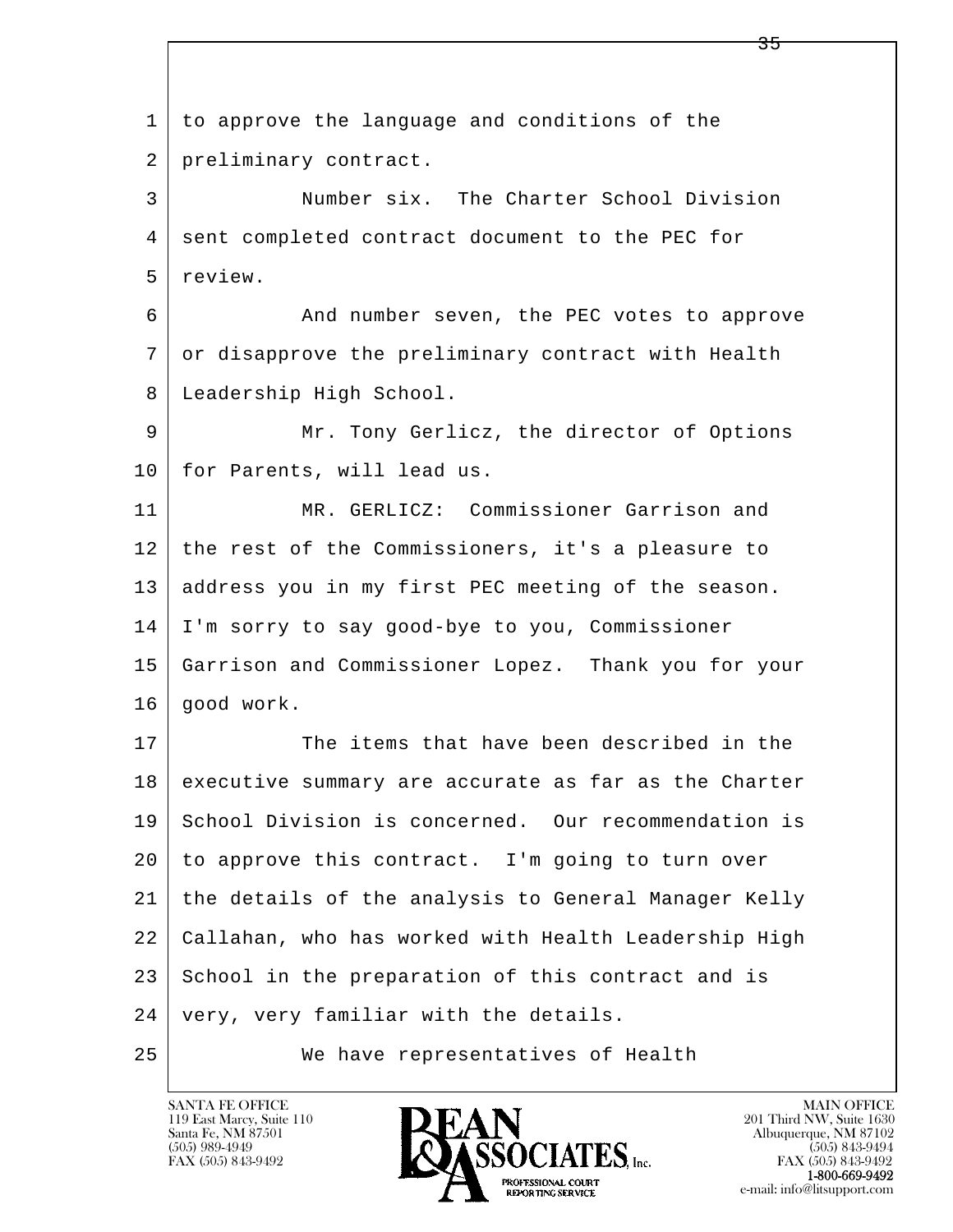l  $\overline{\phantom{a}}$  1 Leadership High School here who are available for 2 further illumination and answering questions that 3 you have, and it is our recommendation at the 4 Charter School Division that this preliminary 5 contract be approved. 6 General Manager Callahan. 7 MS. CALLAHAN: Mr. Chair, Commissioners, I 8 also would like to congratulate Commissioner Lopez 9 and Commissioner Garrison for the great work that 10 you have done. It's been an honor and a pleasure to 11 work with you, and I look forward to our future 12 endeavors as I'm sure our paths will cross again in 13 this wide world of education. So thank you. 14 The executive summary basically outlined  $15$  the steps that we took with the preliminary 16 contract, and just to add a bit of background, 17 Senate Bill 446, which is the amendment to the 18 Charter School Act, added some language to the law 19 that required a formal contract between an 20 authorizer and a charter school applicant or a 21 renewed charter school. The contract language is 22 outlined in statute, as well as the timelines that 23 were set. 24 The statute requires a 30 day from 25 approval to this contract signatures, and we had to

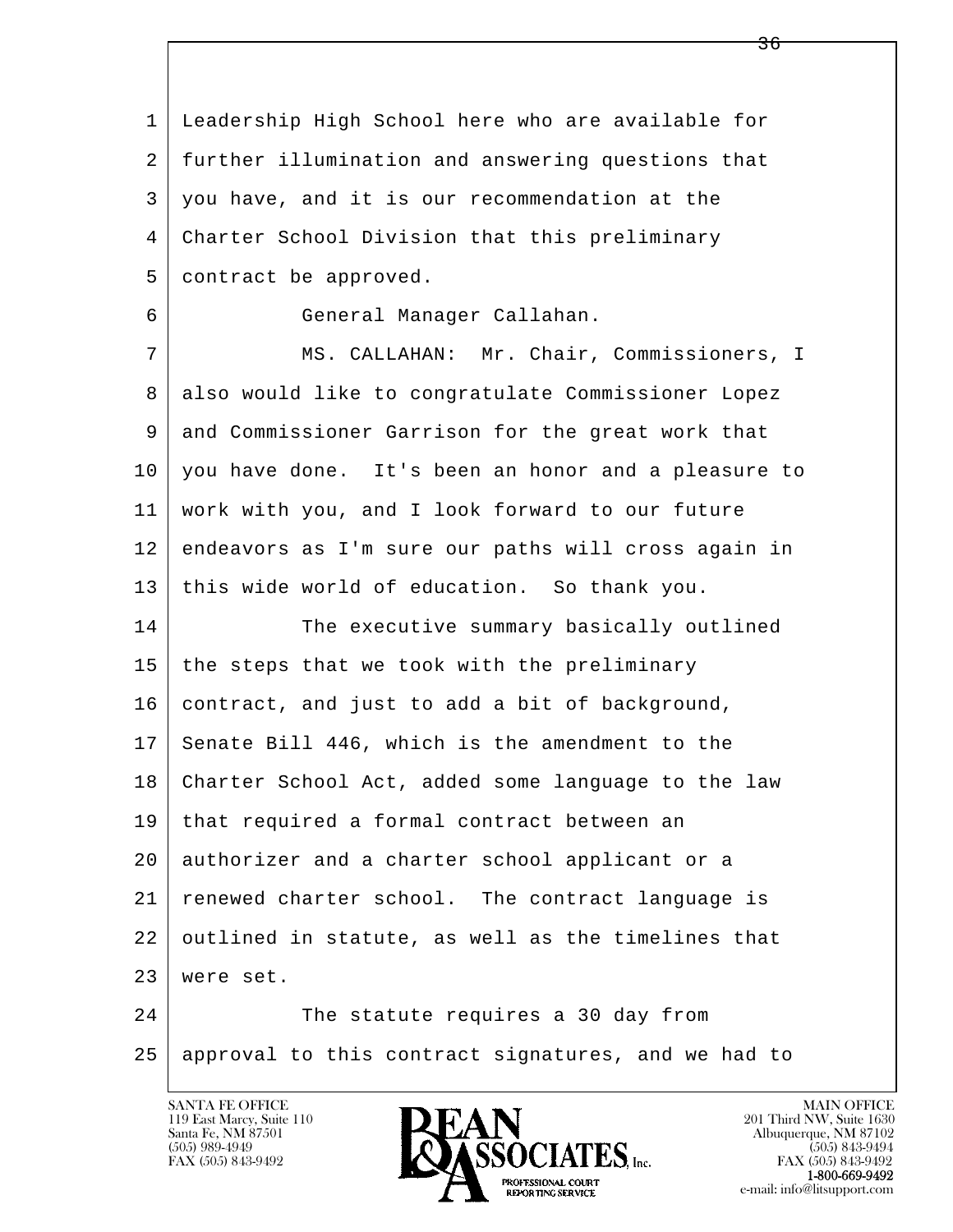l  $\overline{\phantom{a}}$  1 ask for an extension on that just because this is a 2 brand-new process. The school that was approved, 3 Health Leadership High School, will be the first to 4 have a full five-year term under a contract. 5 However, they get six years to implement their 6 charter, so the first year is considered a planning 7 year. 8 And what the Charter School Division did 9 with the assistance of the Public Education 10 Commission Charter School Committee is to work with 11 the contract and craft a preliminary draft that 12 would be utilized to focus entirely on the planning 13 year checklist that is required of the new schools 14 in regulation. 15 | So in the past, the charter itself was the 16 contract. Now with the SB 446 language in the new 17 Charter School Act, the contract is a separate 18 document that sits on top of the approved charter. 19 And so this preliminary contract is -- the language 20 is all about completing the planning year checklist. 21 This is nothing different than any new charter 22 school has done in the past. They have their one 23 year to fulfill their requirements on the planning 24 year checklist, acquire a facility, begin the  $25$  staffing process, and then in the spring of 2013

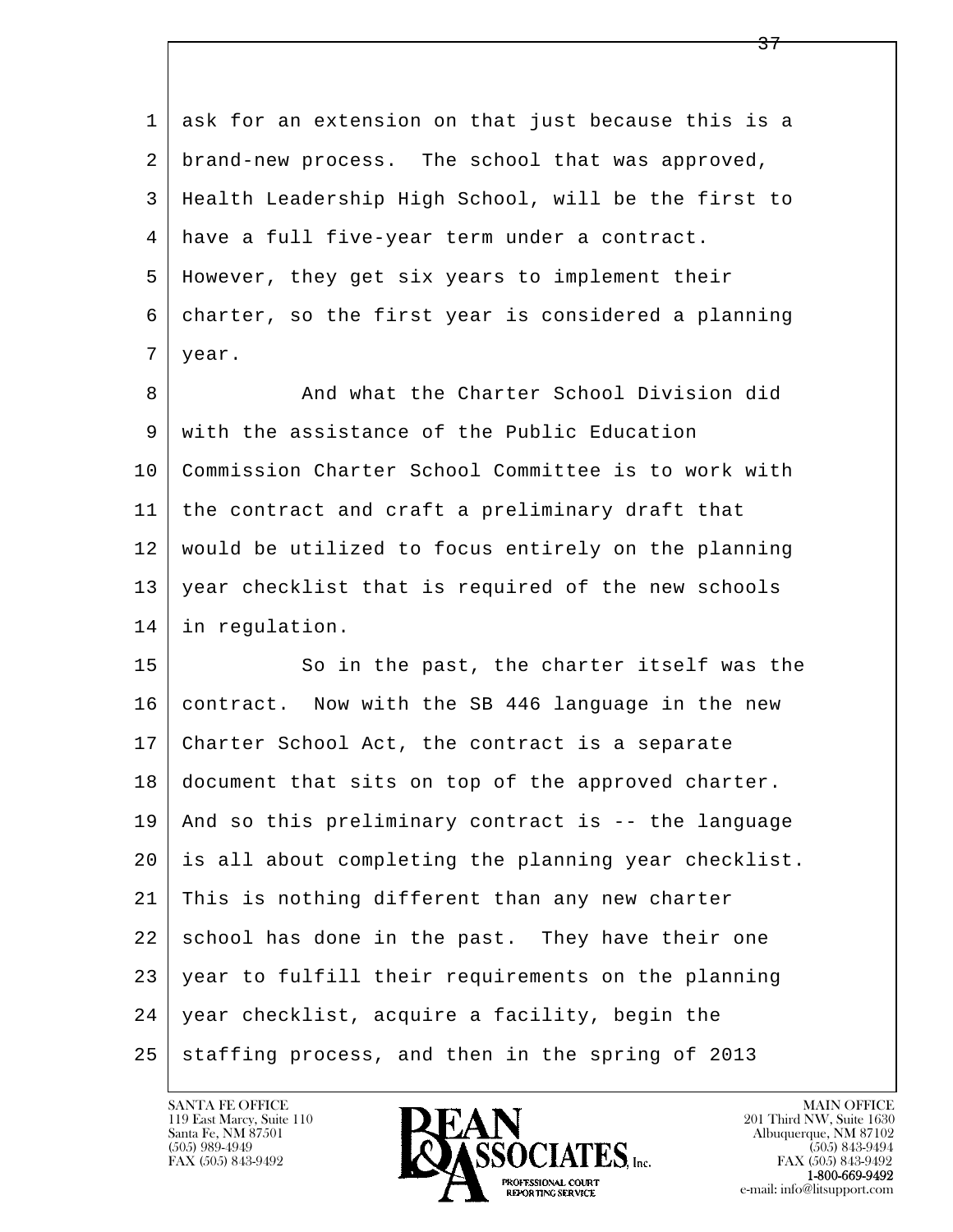1 they will come before the Commission to request a 2 commence operations approval. And this will happen 3 hopefully as close to June 1 as possible, so there 4 will be time if there's any necessary remediation  $5$  that needs to occur.

 6 The school governing board has gone 7 through a couple of trainings with the charter 8 schools staff, and we went over the contract and 9 they met as a board on December 4 and approved the 10 draft. So what we're asking for at the meeting 11 today is for the approval of the Public Education 12 Commission of this contract. We will then ask the 13 school to go back to their governing board to 14 formally approve the contract and add the signatures 15 at this time.

16 So if there are any questions about 17 | process, I'm free to entertain anything. Other than 18 | that, the documents that you have in your notebook 19 and that you received in your materials prior to the 20 meeting include the preliminary contract itself, as 21 well as the planning year checklist, which is what 22 they are going to be working from for this planning  $23$  year.

l  $\overline{\phantom{a}}$  24 COMMISSIONER GARRISON: Thank you, 25 Ms. Callahan. Thank you, Mr. Gerlicz. The chair

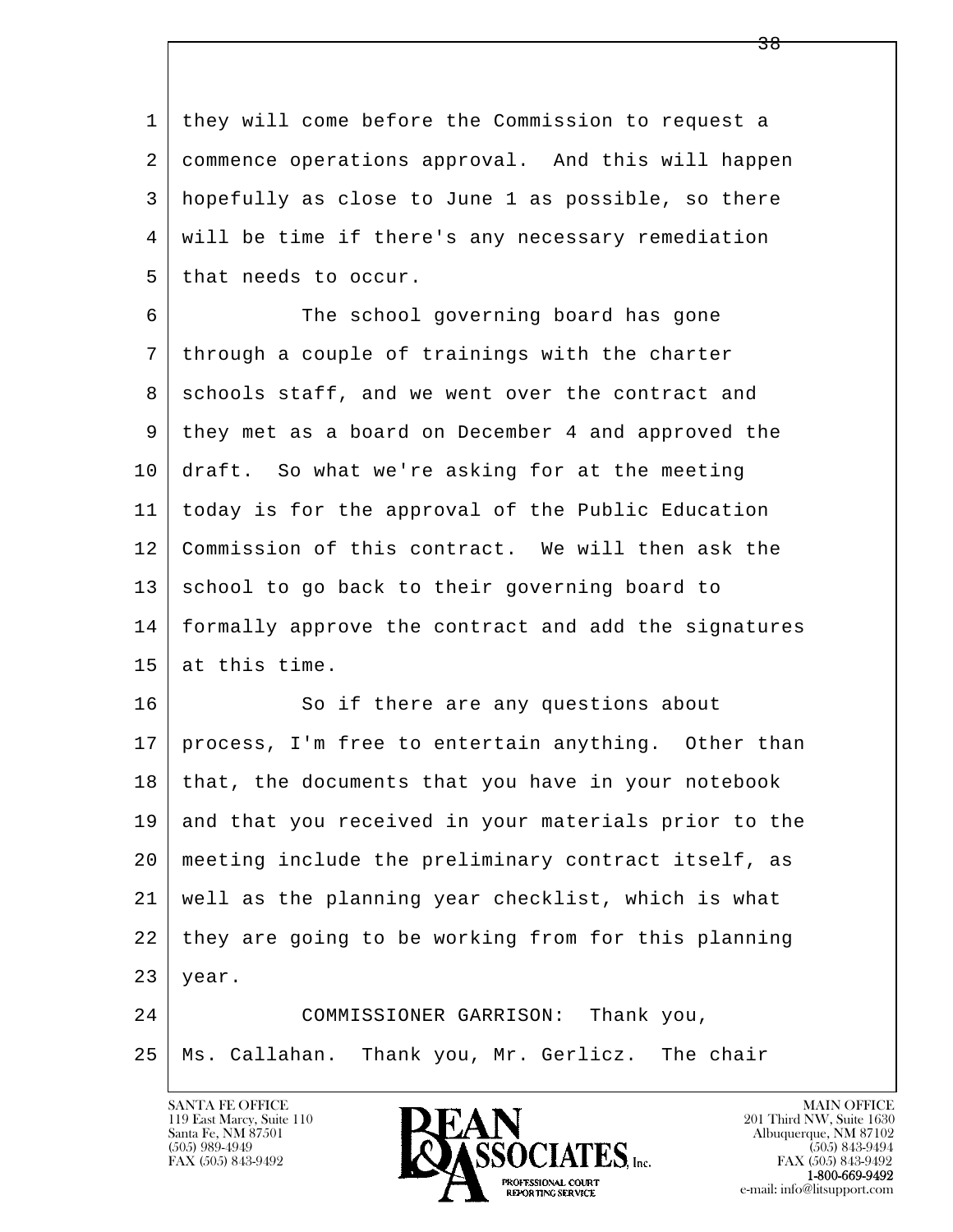l  $\overline{\phantom{a}}$ 1 opens up the floor for any questions from 2 Commissioners at this time. 3 COMMISSIONER BERGMAN: Not a question so 4 much, Mr. Chair, as chairman of the Charter School 5 Committee, I wanted to note for the record what a 6 great pleasure it has been to work with General 7 Manager Callahan as these processes have been 8 rolling out, and her staff, also. 9 As she's noted, it's been a difficult 10 process. The history of all this just starts on 11 July 1, 2007, when the PEC was given the authority 12 to be the state authorizer. And I was fortunate to 13 come on this Commission on January 1, 2009, so I 14 have seen most of the process as it unrolled. It is 15 an ongoing thing. Senate Bill 446 just went into 16 effect this July 1, so it's going to be another year 17 or two as we work on all those processes. And as 18 with anything new, as we all know, there's always a 19 little glitch that comes, something we didn't 20 foresee, something the legislature didn't perceive. 21 But Kelly and her staff have done an outstanding 22 job, and it's been a pleasure to work with them, and 23 I'm looking forward to establishing that same 24 | relationship with Director Gerlicz. 25 COMMISSIONER GARRISON: Director Gerlicz,

119 East Marcy, Suite 110<br>Santa Fe, NM 87501

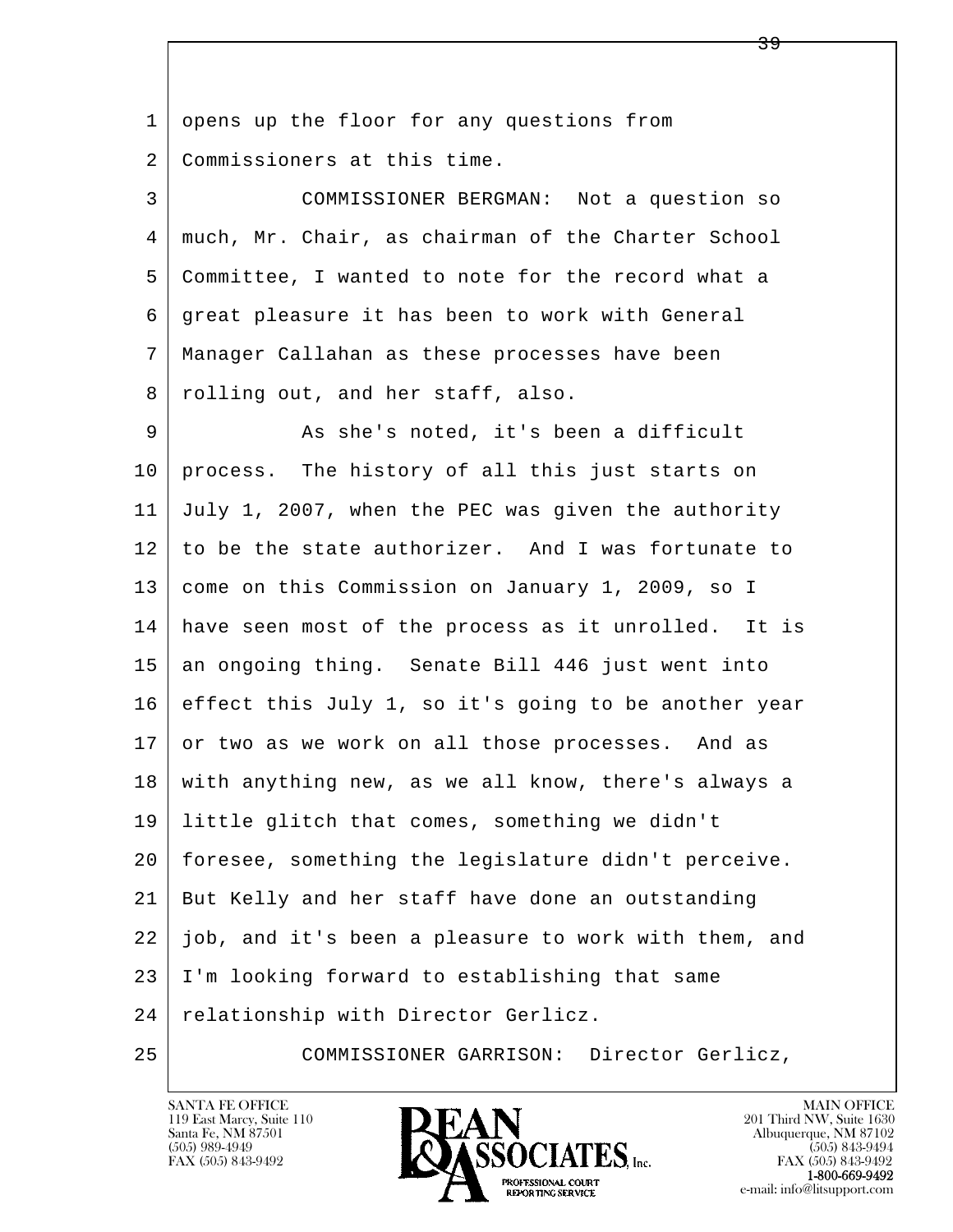| 1  | would you mind introducing your staff? There are     |
|----|------------------------------------------------------|
| 2  | some here?                                           |
| 3  | MR. GERLICZ: It would be my pleasure to              |
| 4  | introduce my staff. As I said at the prior PEC       |
| 5  | meeting, it's a privilege for me to work with these  |
| 6  | people day in and day out. They are first-class      |
| 7  | professionals and, more importantly, they are        |
| 8  | first-class people. So I'd like to introduce Brad    |
| 9  | Richardson, who's one of our educational             |
| 10 | administrators. Ms. Shelly Cherrin, another one of   |
| 11 | our educational administrators. Ms. Rachel           |
| 12 | Stofocik. I hope I pronounced that correctly.        |
| 13 | COMMISSIONER GARRISON: We just call her              |
| 14 | Rachel.                                              |
| 15 | MR. GERLICZ: Ms. Susan Coates, who's come            |
| 16 | on board recently and added tremendously to our      |
| 17 | staff. And I do not see Ms. Cordelia Chavez here.    |
| 18 | And Ms. Linda Olivas. She's upstairs. And Karen      |
| 19 | Ehlert, whom I have mentioned in my director's       |
| 20 | report.                                              |
| 21 | And I'm going to take that opportunity to            |
| 22 | double up on my director's report, because there has |
| 23 | been quite a bit of change in the Charter School     |
| 24 | Division in the options for parents office. As all   |
| 25 | of you know, in organizations transitions raise a    |

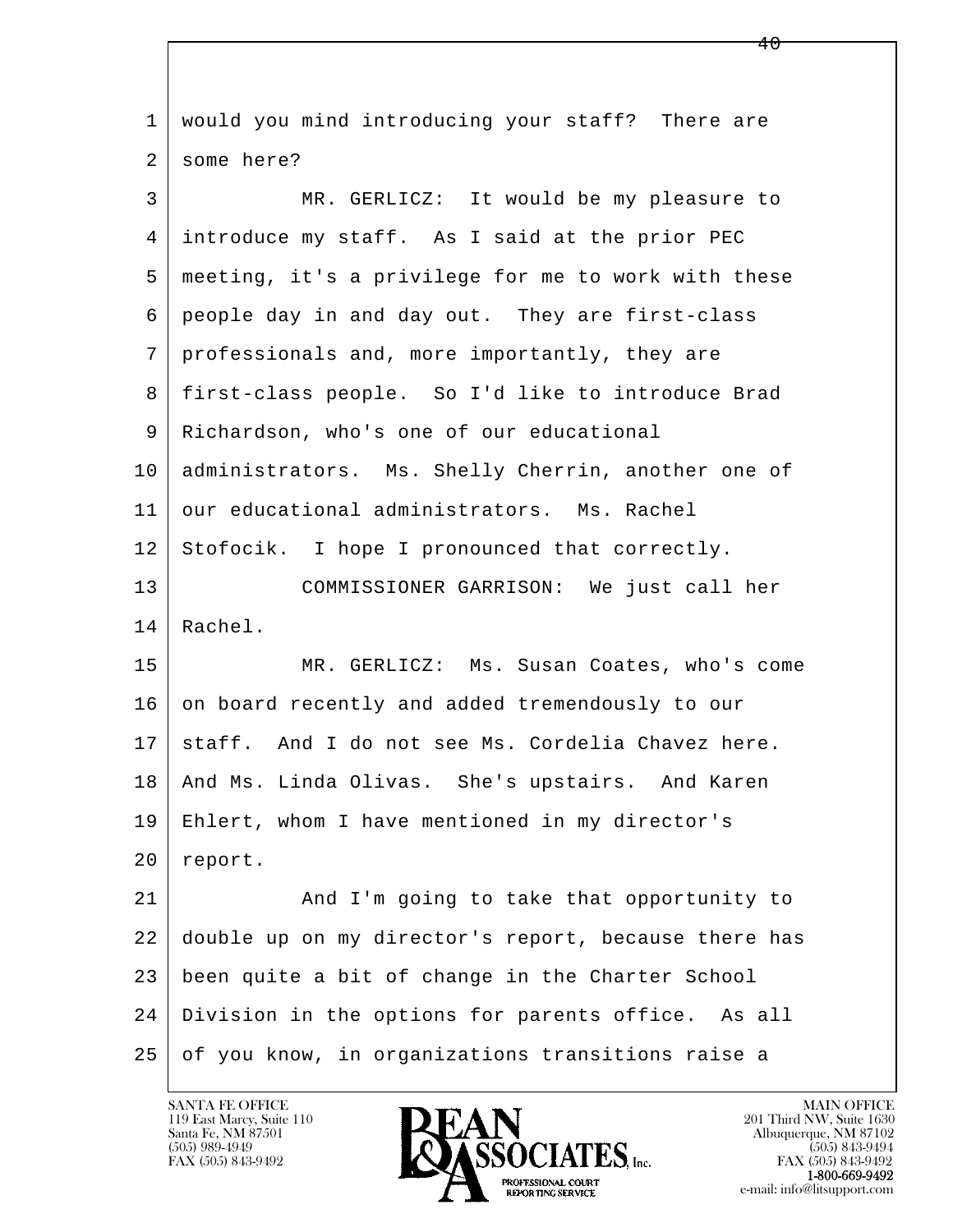l  $\overline{\phantom{a}}$  1 lot of questions, and Karen Ehlert is the voice of 2 not only history, but of reason and wisdom for all 3 of us in that office. So thank you very much, 4 Karen. 5 COMMISSIONER GARRISON: Thank you, 6 Mr. Gerlicz. There's a proposed motion in your 7 executive summaries under item 9. Commissioner 8 | Bergman. 9 COMMISSIONER BERGMAN: Are you ready for 10 | me to offer it, sir? 11 COMMISSIONER GARRISON: Yes, sir. 12 COMMISSIONER BERGMAN: I would move to 13 approve the preliminary charter school contract 14 between the Public Education Commission and Health 15 Leadership High School. 16 COMMISSIONER GARRISON: Do we have a  $17 \mid$  second? 18 COMMISSIONER PERALTA: Seconded. 19 COMMISSIONER GARRISON: Seconded by -- it 20 was like a tie. I always wanted to do that game of 21 chance that's in statutory rule, but, oh, well. 22 We'll give to it Commissioner Peralta. Let me ask 23 counsel. Can we just do a verbal vote, or should we 24 do a roll call vote on this item? 25 MR. REYNOLDS: I would advise with an item

119 East Marcy, Suite 110<br>Santa Fe, NM 87501

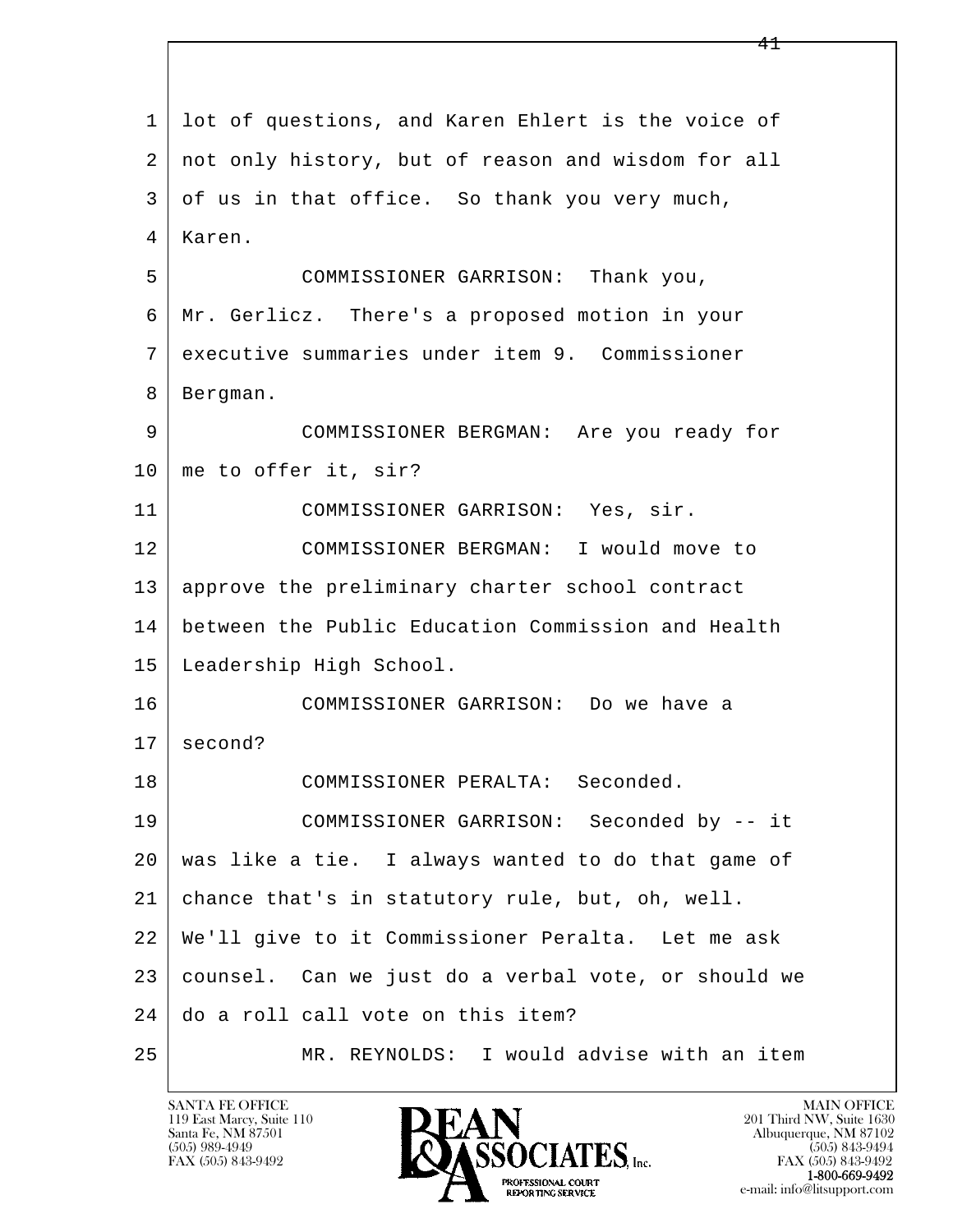l  $\overline{\phantom{a}}$ 1 such as this, a roll call. 2 COMMISSIONER GARRISON: Thank you, 3 Mr. Reynolds. Commissioner Gant, please proceed to 4 a roll call vote. 5 COMMISSIONER GANT: Commissioner Peralta. 6 COMMISSIONER PERALTA: Yes. 7 COMMISSIONER GANT: Commissioner Bergman. 8 | COMMISSIONER BERGMAN: Yes. 9 COMMISSIONER GANT: Commissioner Carr. 10 COMMISSIONER CARR: Yes. 11 COMMISSIONER GANT: Commissioner Lopez. 12 COMMISSIONER LOPEZ: Yes. 13 COMMISSIONER GANT: Commissioner Shearman. 14 COMMISSIONER SHEARMAN: Yes. 15 COMMISSIONER GANT: Commissioner Garrison. 16 COMMISSIONER GARRISON: Yes. 17 COMMISSIONER GANT: Commissioner Gant 18 | votes yes. You have a seven/zero in favor. 19 COMMISSIONER GARRISON: It's unanimous 20 | that we approve the preliminary charter school 21 contract between Public Education Commission and 22 Health Leadership High School. 23 MS. CALLAHAN: Mr. Chair? 24 COMMISSIONER GARRISON: Ms. Callahan. 25 MS. CALLAHAN: Mr. Chair, just as a point

119 East Marcy, Suite 110<br>Santa Fe, NM 87501

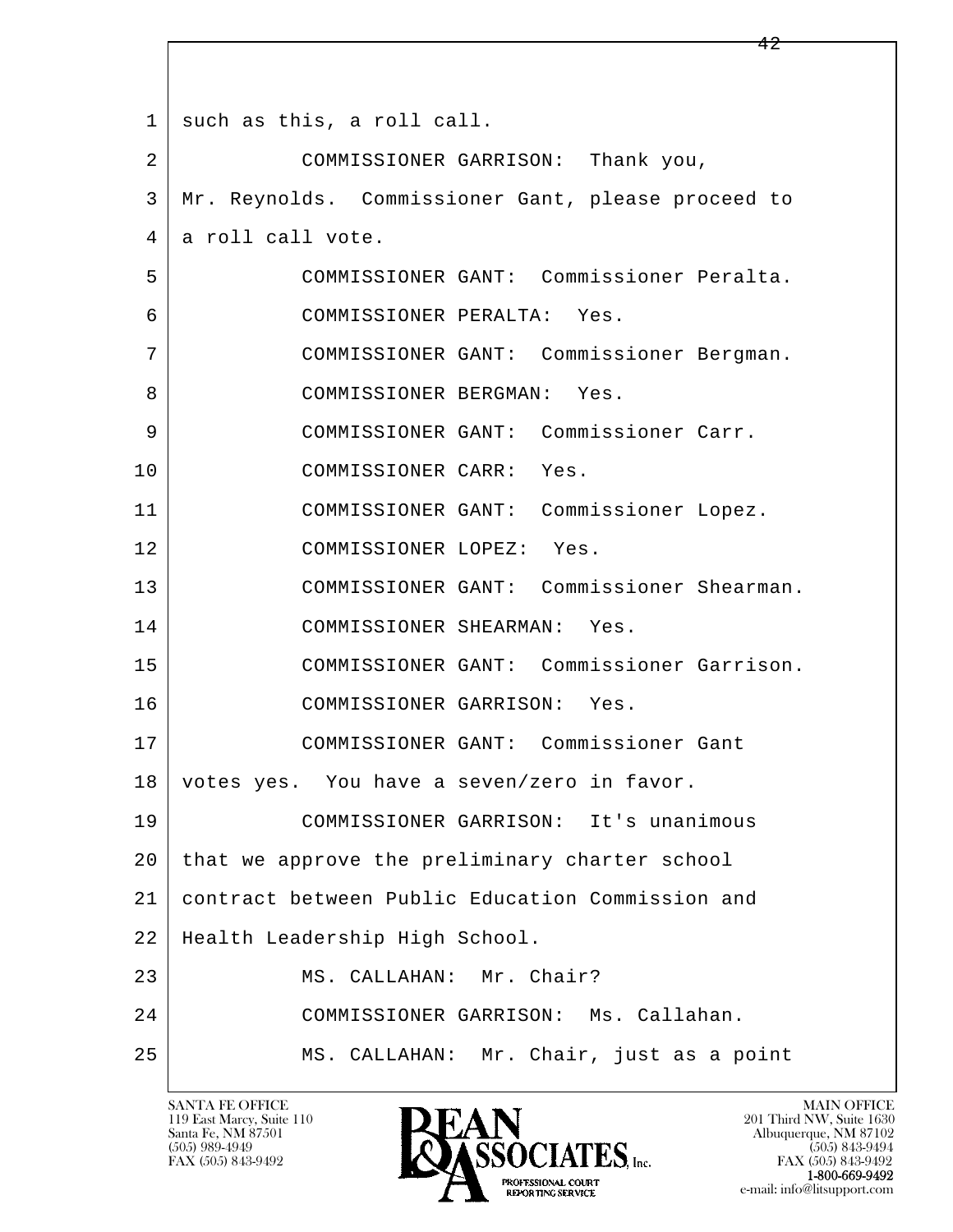l  $\overline{\phantom{a}}$  1 of protocol, I have an original document for your 2 signature that then, when we go back with Health 3 Leadership High School, they will sign that when and 4 if they approve the final contract, that language, 5 and so we have the original documentation on record 6 at this Charter School Division. 7 COMMISSIONER GARRISON: Should I sign it 8 now? 9 Item number 10 on the agenda, vote of 10 approval of Board of Finance for Health Leadership 11 High School. 12 Could we have the Health Leadership High 13 School folks come on up to the front table? You can 14 pull these chairs around the circular table up. You 15 drove all this way. Why hang out in the back of the 16 | room; right? Hug people and kiss babies. 17 | All the documents as approved by the 18 Public Education Commission to qualify the Health 19 Leadership High School Board of Finance have been 20 received and verified by the Charter School Division  $21$  staff. 22 Tony Gerlicz, please lead us. 23 MR. GERLICZ: Commissioner Garrison, this 24 is another in the same vein as what we had in agenda 25 item 9. As we move to this new world of the

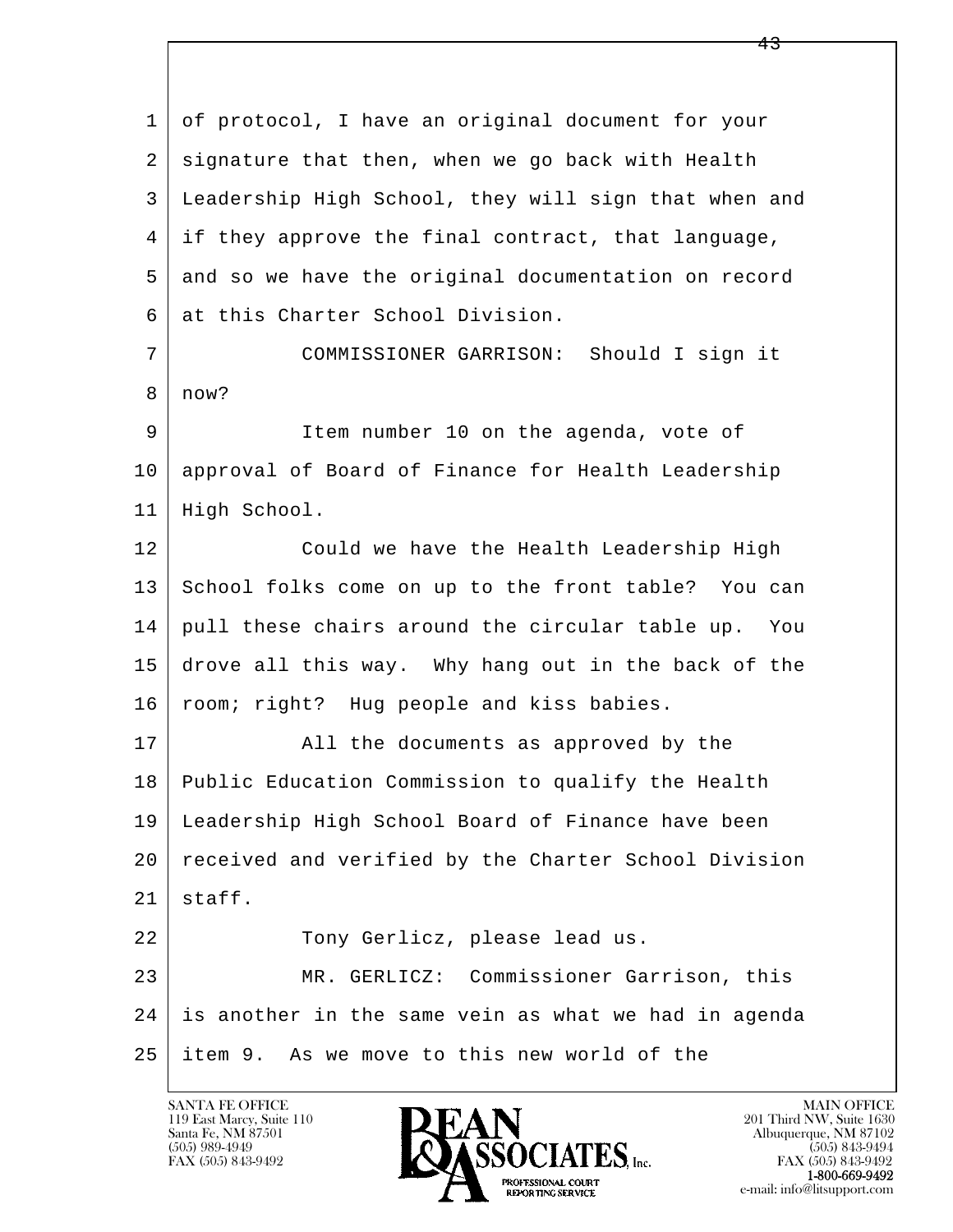l  $\overline{\phantom{a}}$ 1 amendment to the Charter School Act, some things 2 | remain the same. And approval of being the Board of 3 Finance is one of those things that remains the 4 same. 5 So agenda item number 10 verifies that all 6 of the work needed to be a Board of Finance has been 7 completed, and it is the charter school's 8 recommendation that this motion be adopted. 9 COMMISSIONER GARRISON: Thank you, 10 Mr. Gerlicz. 11 Commissioners, under item number 10 in 12 your books, there is a proposed motion and there's a 13 resolution to be read. The chair will entertain a 14 resolution. Commissioner Lopez. 15 COMMISSIONER LOPEZ: I hereby move 16 adoption of the following resolution: Whereas the 17 governing body of Health Leadership High School has 18 | submitted an application to be designated as a Board 19 of Finance that included an affidavit of a business 20 manager who holds a license as a certified school 21 business official for the state of New Mexico 22 including a copy of the business manager's license,  $23$  a statement signed by all the governing body members 24 | that they agree to consult with the Public Education 25 Department on any matter not covered by the manual

119 East Marcy, Suite 110<br>Santa Fe, NM 87501

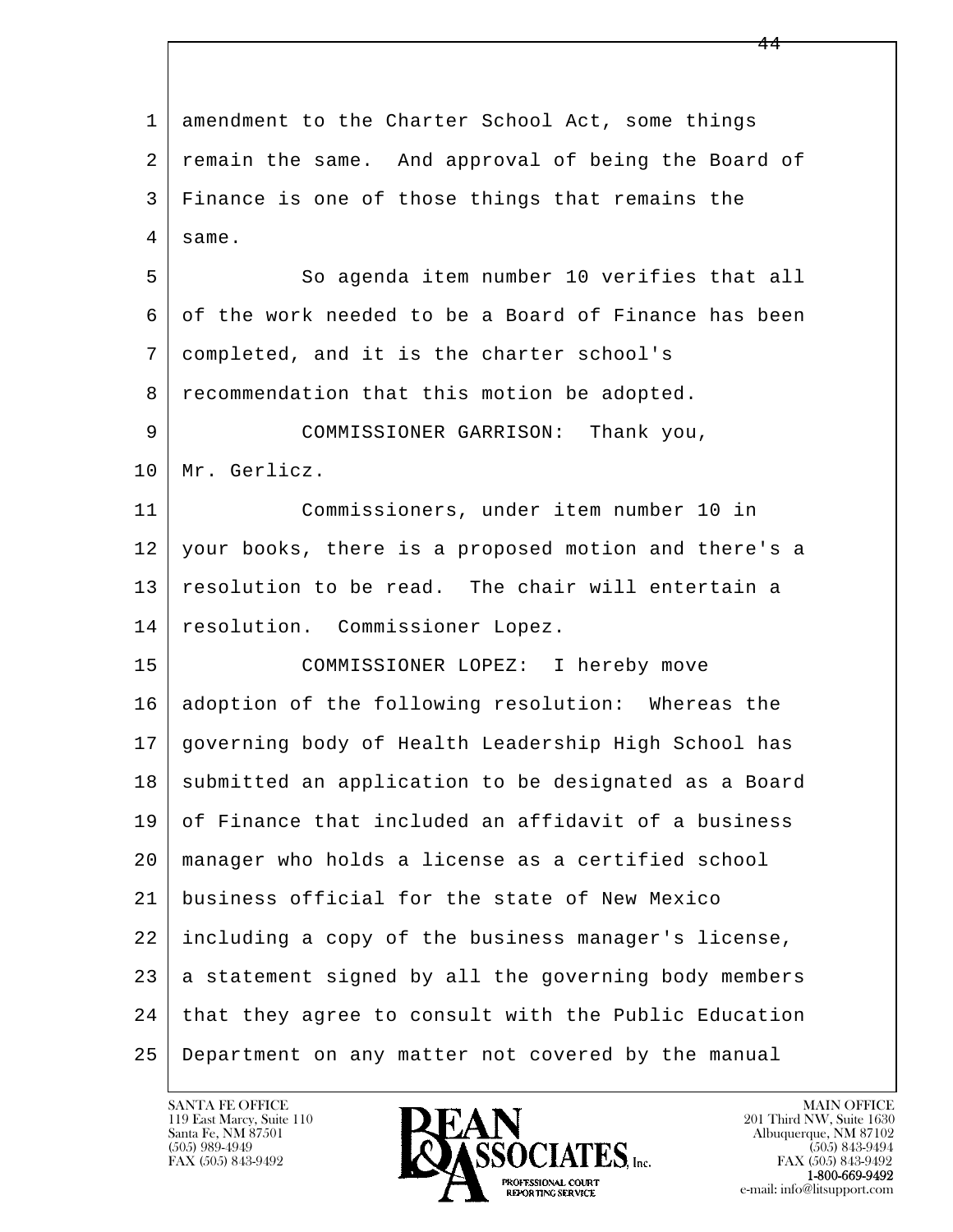| $\mathbf{1}$ | of accounting and budgeting before taking any action |
|--------------|------------------------------------------------------|
| 2            | relating to funds held as a Board of Finance, an     |
| 3            | affidavit from each governing body member that she   |
| 4            | or he is not currently a member of any governing     |
| 5            | body of any other charter school and has never been  |
| 6            | a member of any governing body of any other charter  |
| 7            | school that was suspended or failed to receive or    |
| 8            | maintain their Board of Finance designation, a       |
| 9            | certificate of insurance that indicates that Health  |
| 10           | Leadership High School is adequately bonded and      |
| 11           | insured, therefore, be it resolved that Health       |
| 12           | Leadership High School's governing body be           |
| 13           | designated as a board of finance.                    |
| 14           | COMMISSIONER SHEARMAN:<br>Second.                    |
| 15           | COMMISSIONER GARRISON: Seconded by                   |
| 16           | Commissioner Shearman.                               |
| 17           | Commissioner Gant, please proceed with the           |
| 18           | roll call vote.                                      |
| 19           | COMMISSIONER GANT: Commissioner Peralta.             |
| 20           | COMMISSIONER PERALTA:<br>Yes.                        |
| 21           | COMMISSIONER GANT: Commissioner Bergman.             |
| 22           | COMMISSIONER BERGMAN:<br>Yes.                        |
| 23           | Commissioner Carr.<br>COMMISSIONER GANT:             |
| 24           | COMMISSIONER CARR:<br>Yes.                           |
| 25           | Commissioner Lopez.<br>COMMISSIONER GANT:            |

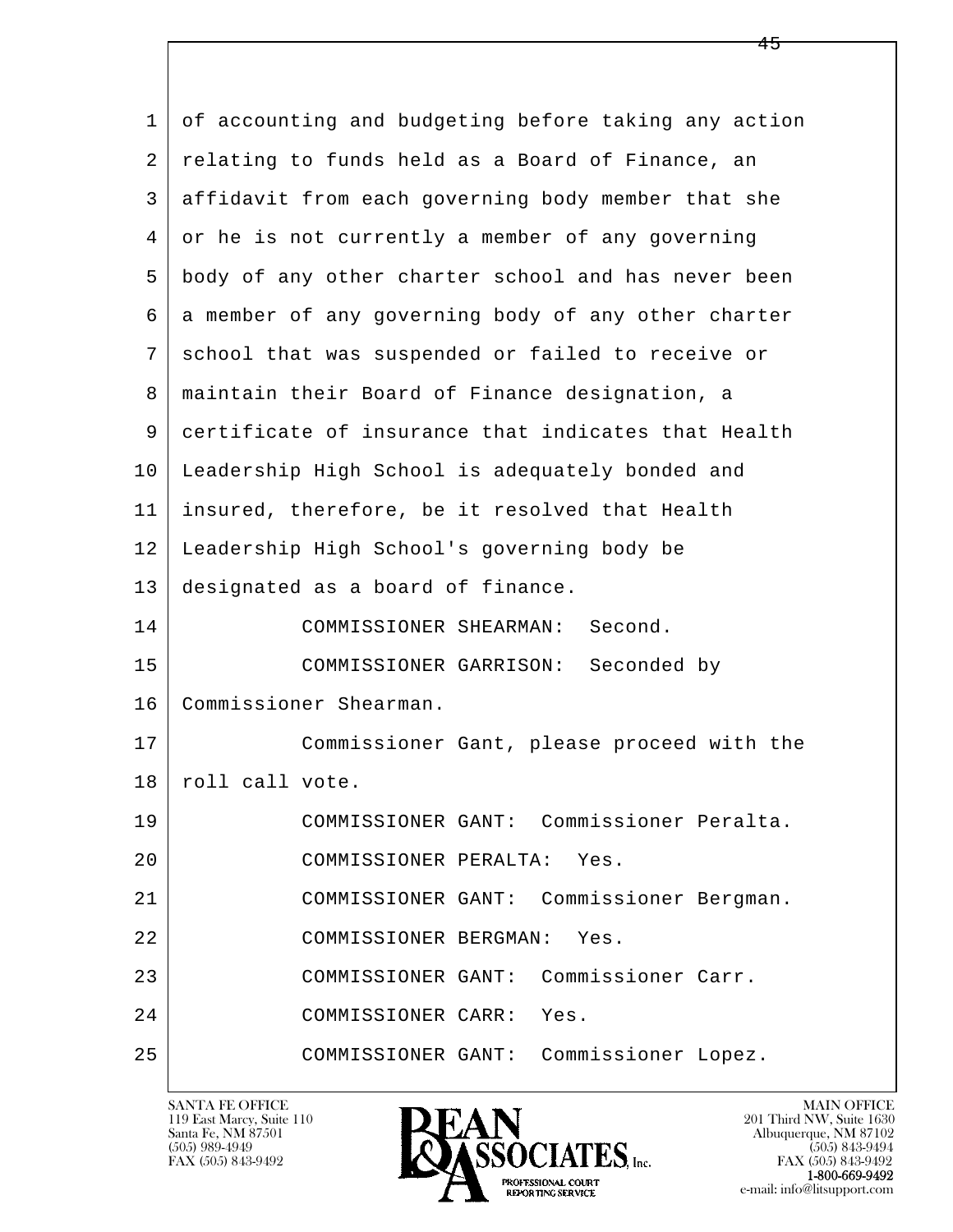l  $\overline{\phantom{a}}$  1 COMMISSIONER LOPEZ: Yes. 2 COMMISSIONER GANT: Commissioner Shearman. 3 COMMISSIONER SHEARMAN: Yes. 4 COMMISSIONER GANT: Commissioner Garrison. 5 COMMISSIONER GARRISON: Yes. 6 COMMISSIONER GANT: Commissioner Gant 7 votes yes. You have a 7/0 in favor. 8 COMMISSIONER GARRISON: It is unanimous. 9 The charter school Board of Finance for Health 10 Leadership High School is approved. Please 11 introduce yourselves and tell us about your lives. 12 MS. BLAKEY: Well, how much time do you 13 have? I'm Gabriella Duran Blakey, principal of 14 Health Leadership High School. Do you want to know 15 more about my life? I grew up in Albuquerque and 16 went through -- I'm a graduate of Highland High 17 School in Albuquerque. I also taught in Albuquerque 18 Public Schools and in Seattle, and I graduated from 19 New Mexico State University, and I am currently a 20 doctorate student at the University of New Mexico. 21 MS. JAMES: My name is Lisa James. I am 22 the governing council board president of the Health 23 Leadership High School. I'm an industry person, 24 former CFO of the Heart Hospital of New Mexico, and 25 I have had a 15-year career in health care, which is

119 East Marcy, Suite 110<br>Santa Fe, NM 87501

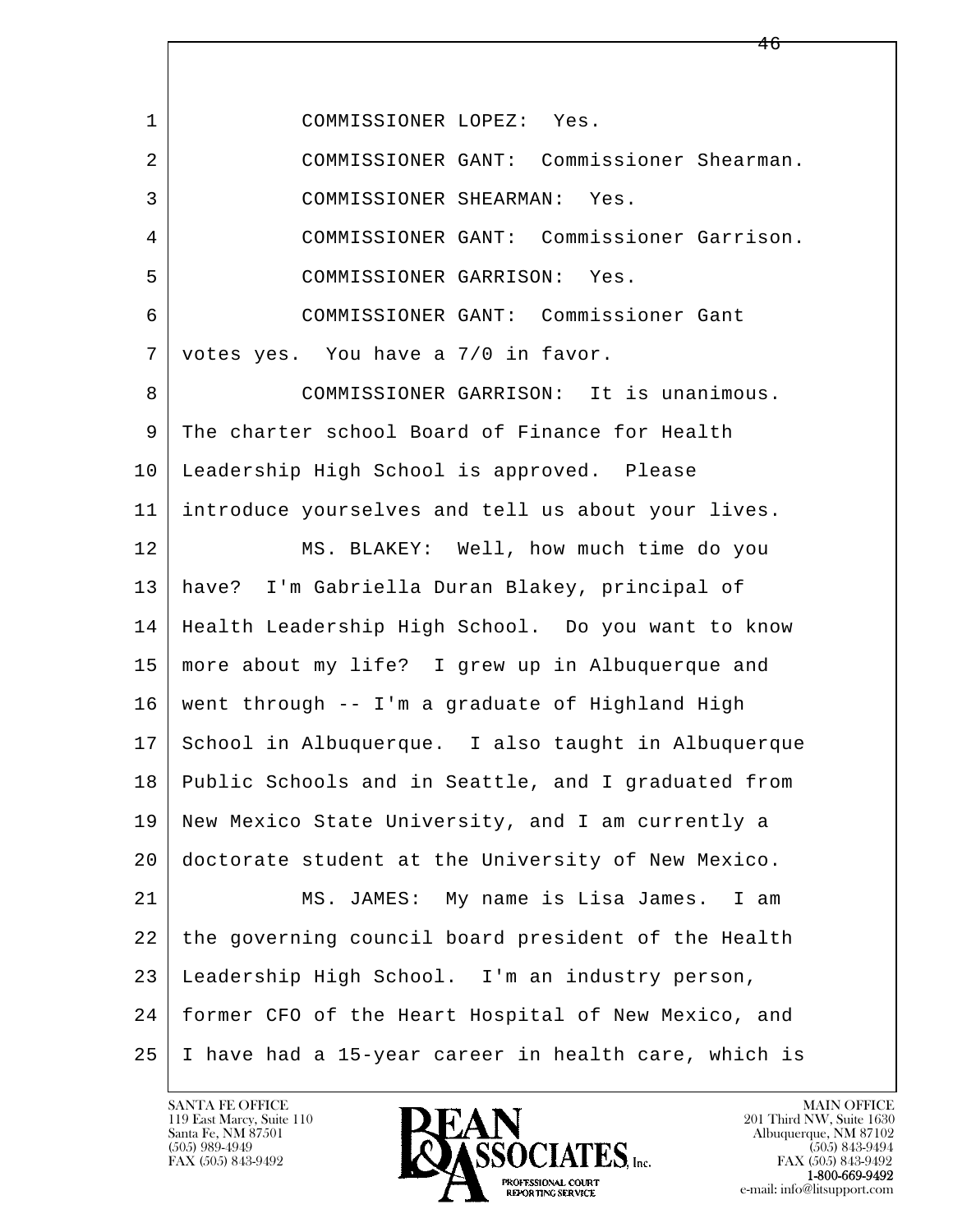l  $\overline{\phantom{a}}$  1 where my interest is for this particular school. 2 COMMISSIONER GARRISON: What's your 3 position with the Heart Hospital? 4 MS. JAMES: Former CFO. 5 COMMISSIONER GARRISON: CFO. Good 6 hospital. 7 | MS. JAMES: Thank you. 8 | COMMISSIONER GARRISON: Well, 9 congratulations and thank you. 10 | MS. CALLAHAN: Mr. Chair? 11 COMMISSIONER GARRISON: Ms. Callahan. 12 MS. CALLAHAN: I have a certificate that 13 we'll be able to give to the school. You're going 14 to be signing away. That we will keep the original, 15 and they'll get a copy, so you can have it in your 16 files. 17 COMMISSIONER GARRISON: Mr. Gerlicz, if 18 you would keep an eye on Ms. Callahan, I'm afraid 19 she's going to slip some financial documents in on 20 | me at some point today or tomorrow. 21 MR. GERLICZ: Commissioner, this is an 22 ongoing issue. 23 COMMISSIONER GARRISON: Item number 11. 24 Vote on seven current charter schools. The Charter 25 School Division has prepared recommendations to the

119 East Marcy, Suite 110<br>Santa Fe, NM 87501

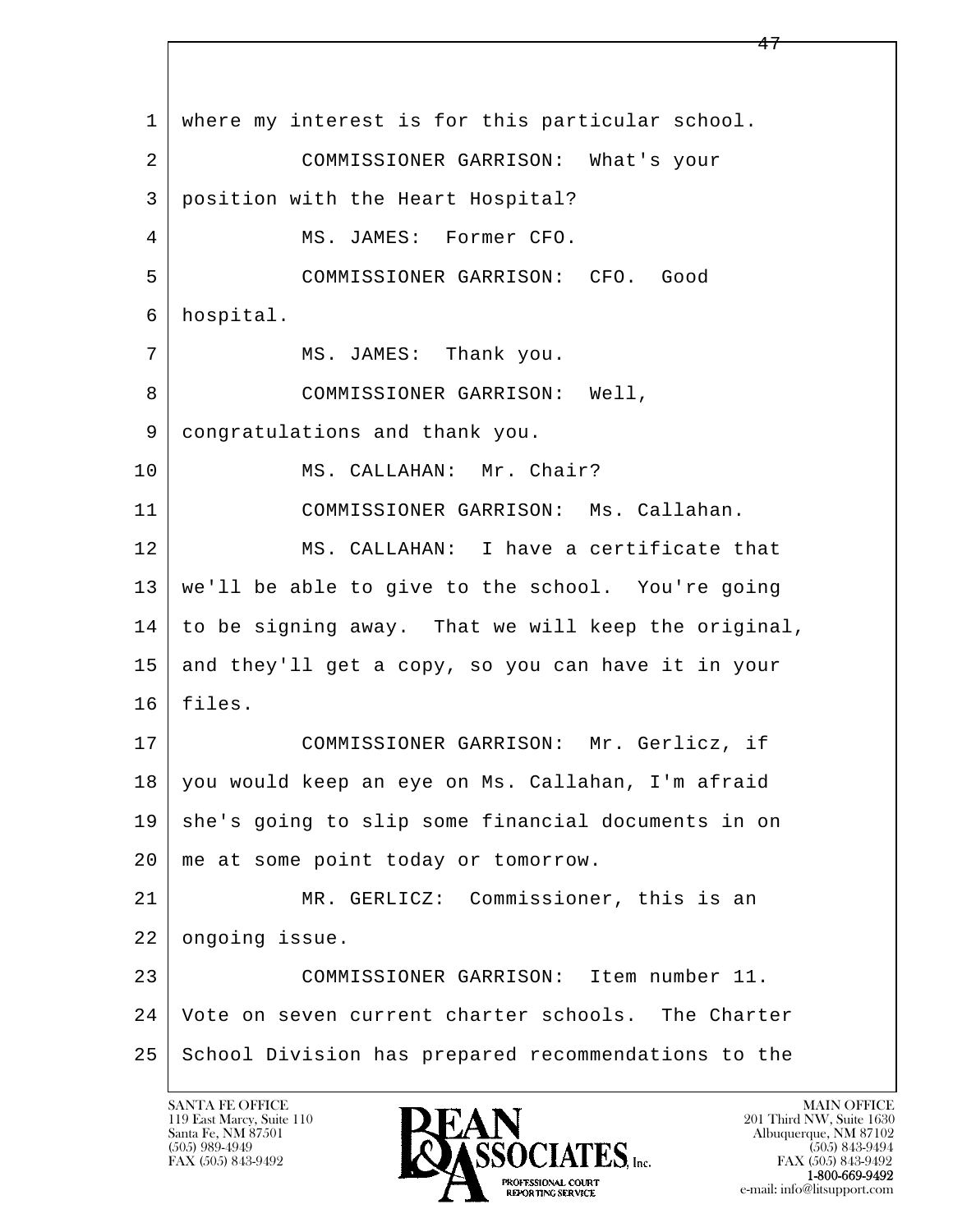| 1  | Public Education Commission that will be presented   |
|----|------------------------------------------------------|
| 2  | prior to the vote for charter school renewals by the |
| 3  | Public Education Commission. The renewal decision    |
| 4  | documents for each charter school will be included   |
| 5  | in the PEC notebooks. The Public Education           |
| 6  | Commission will need to read the resolutions into    |
| 7  | the record which document their renewal decision.    |
| 8  | For each renewal charter school, the Public          |
| 9  | Education Commission will have the following         |
| 10 | documents: Recommendation from the director,         |
| 11 | Options for Parents, Tony Gerlicz; renewal           |
| 12 | application analysis with school response, and then  |
| 13 | the resolution.                                      |
| 14 | This meeting is being conducted pursuant             |
| 15 | to New Mexico Statutes Annotated, Title 22, Section  |
| 16 | 8B-12.1.K, and New Mexico Administrative Code        |
| 17 | 6.80.4.13.                                           |
| 18 | The purpose of this meeting is to consider           |
| 19 | and vote on the renewal applications for seven       |
| 20 | charter schools. The Commission will hear the        |
| 21 | recommendations from the Charter School Division,    |
| 22 | hear the applicant's responses or input concerning   |
| 23 | the recommendations, provide the opportunity for     |
| 24 | discussion amongst the commissioners, and take an    |
| 25 | official vote on whether to approve the school's     |

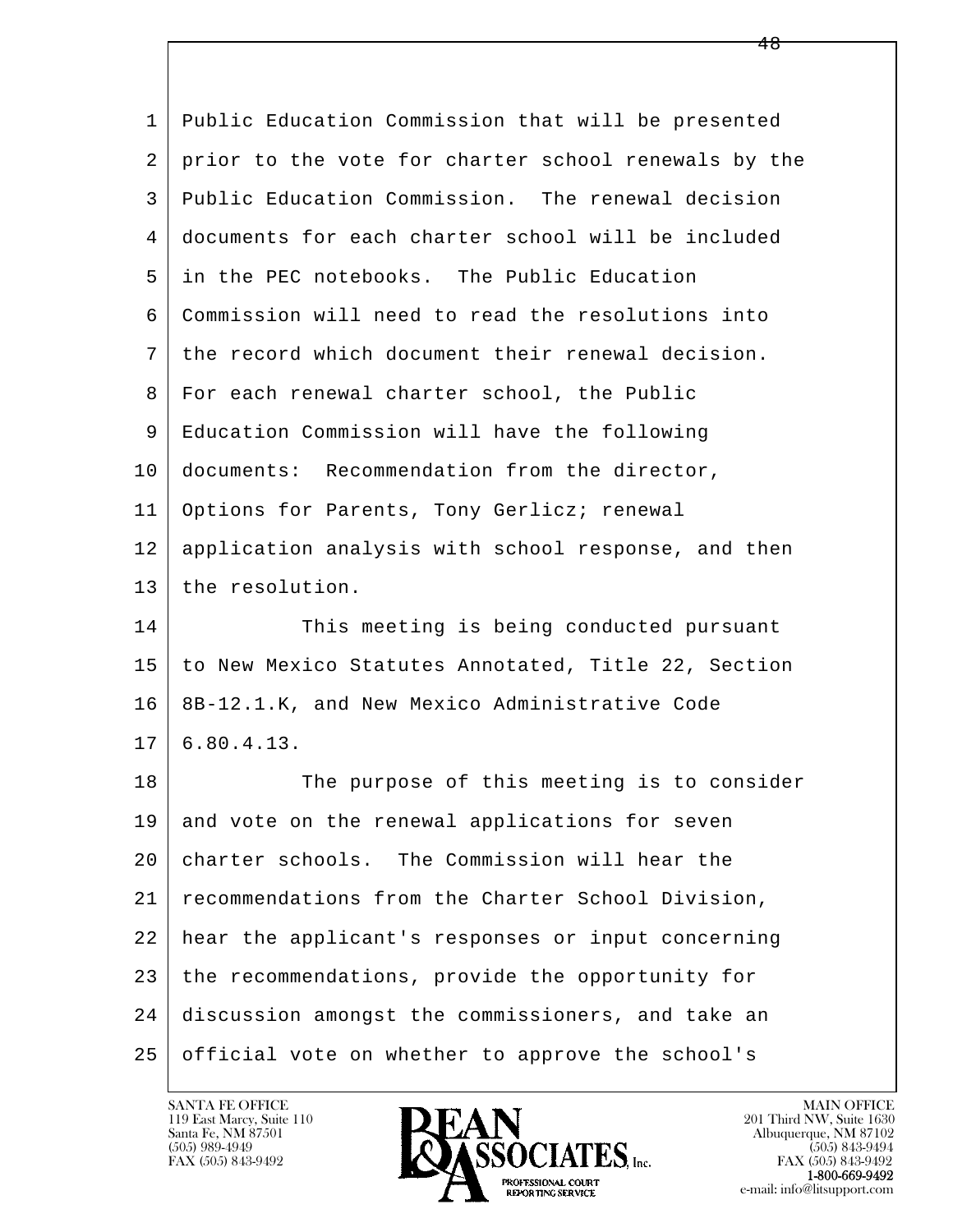| 1  | renewal applications. According to 22-8B-12K, NMSA   |
|----|------------------------------------------------------|
| 2  | 1978 and NMAC 6.80.4.13D, the Commission may deny    |
| 3  | the charter renewal if the Commission finds that the |
| 4  | charter school did any of the following. A charter   |
| 5  | may be suspended, revoked, or not renewed by the     |
| 6  | chartering authority if the chartering authority     |
| 7  | determines that the charter school did any of the    |
| 8  | following: One, committed a material violation of    |
| 9  | any of the conditions, standards, or procedures set  |
| 10 | forth in the charter.                                |
| 11 | Two. Failed to meet or make substantial              |
| 12 | progress toward achievement of the department's      |
| 13 | minimum educational standards, or student            |
| 14 | performance standards identified in the charter      |
| 15 | application.                                         |
| 16 | Three. Failed to meet generally accepted             |
| 17 | standards of fiscal management.                      |
| 18 | Or four, violated any provision of the law           |
| 19 | from which the charter school was not specifically   |
| 20 | exempted.                                            |
| 21 | Prior to taking action on each of the                |
| 22 | renewal applications, the Commission will follow     |
| 23 | this process. The Charter School Division will have  |
| 24 | 15 minutes to present its recommendation.<br>The     |
| 25 | applicant will have 15 minutes to respond to the     |

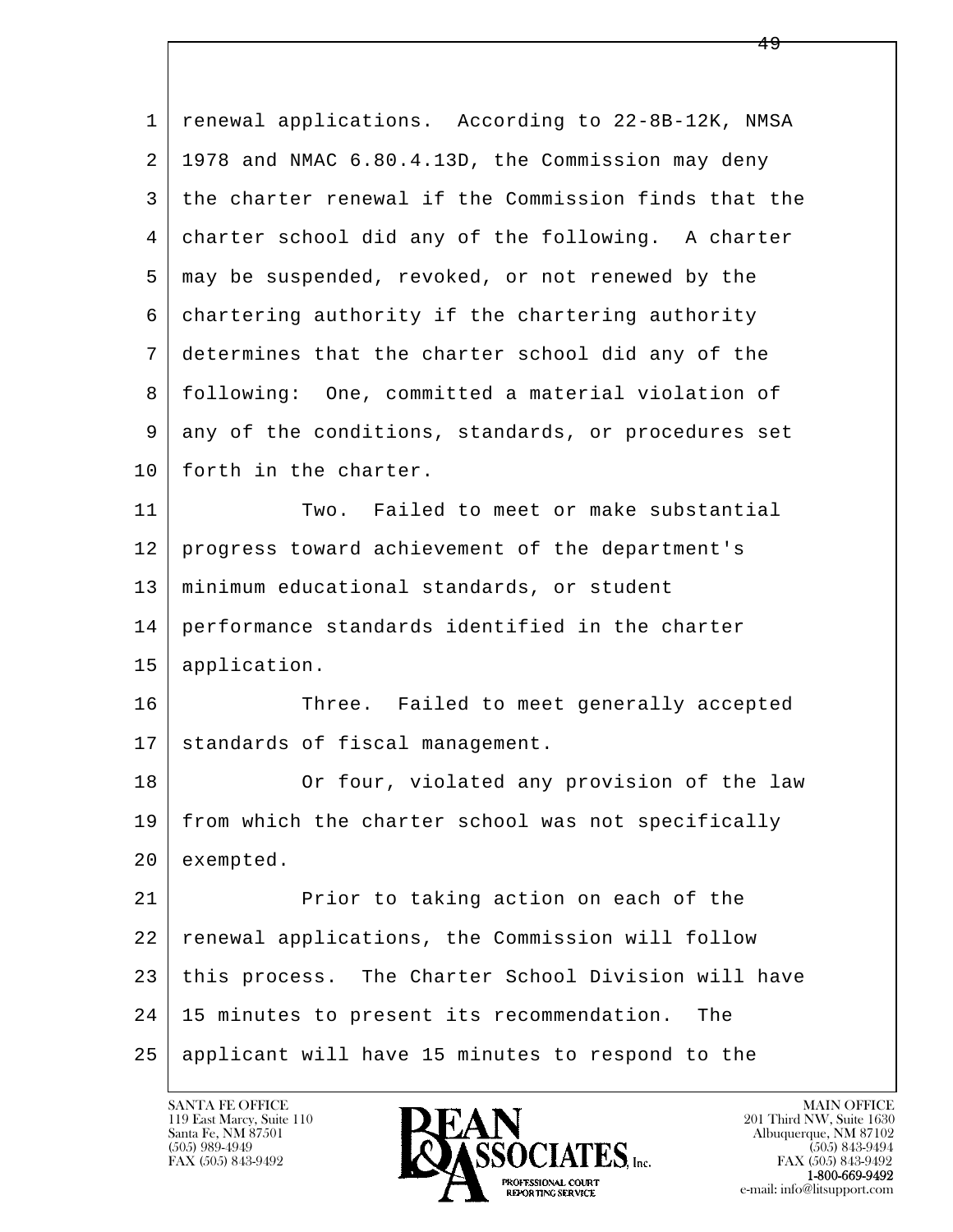l  $\overline{\phantom{a}}$  1 Charter School Division's recommendation. The 2 Public Education Commission has as much time as it 3 deems necessary to ask questions of the applicant 4 and/or CSD, but is not required to do so. The 5 Commission will then hold discussion as it deems 6 necessary prior to holding a vote on the 7 application. The Commission will then vote to 8 approve, approve with conditions, or deny the 9 application. 10 If the Commission does not approve a 11 charter school renewal application or approves a 12 renewal application with conditions, it shall state 13 its reasons for the nonrenewal or imposition of 14 conditions on the record and in writing within 14 15 days of the meeting. 16 Commissioners, are you ready to proceed? 17 (Commissioners indicated assent.) 18 Mr. Tony Gerlicz, director of Options for 19 Parents, you have 15 minutes for your presentation. 20 MR. GERLICZ: Thank you, Commissioner 21 Garrison and fellow PEC commissioners. The Charter 22 School Division has taken quite a bit of time and 23 analysis in Academia de Lengua y Cultura's renewal 24 application, and it is the Charter School Division's 25 | recommendation that this application be denied for

119 East Marcy, Suite 110<br>Santa Fe, NM 87501

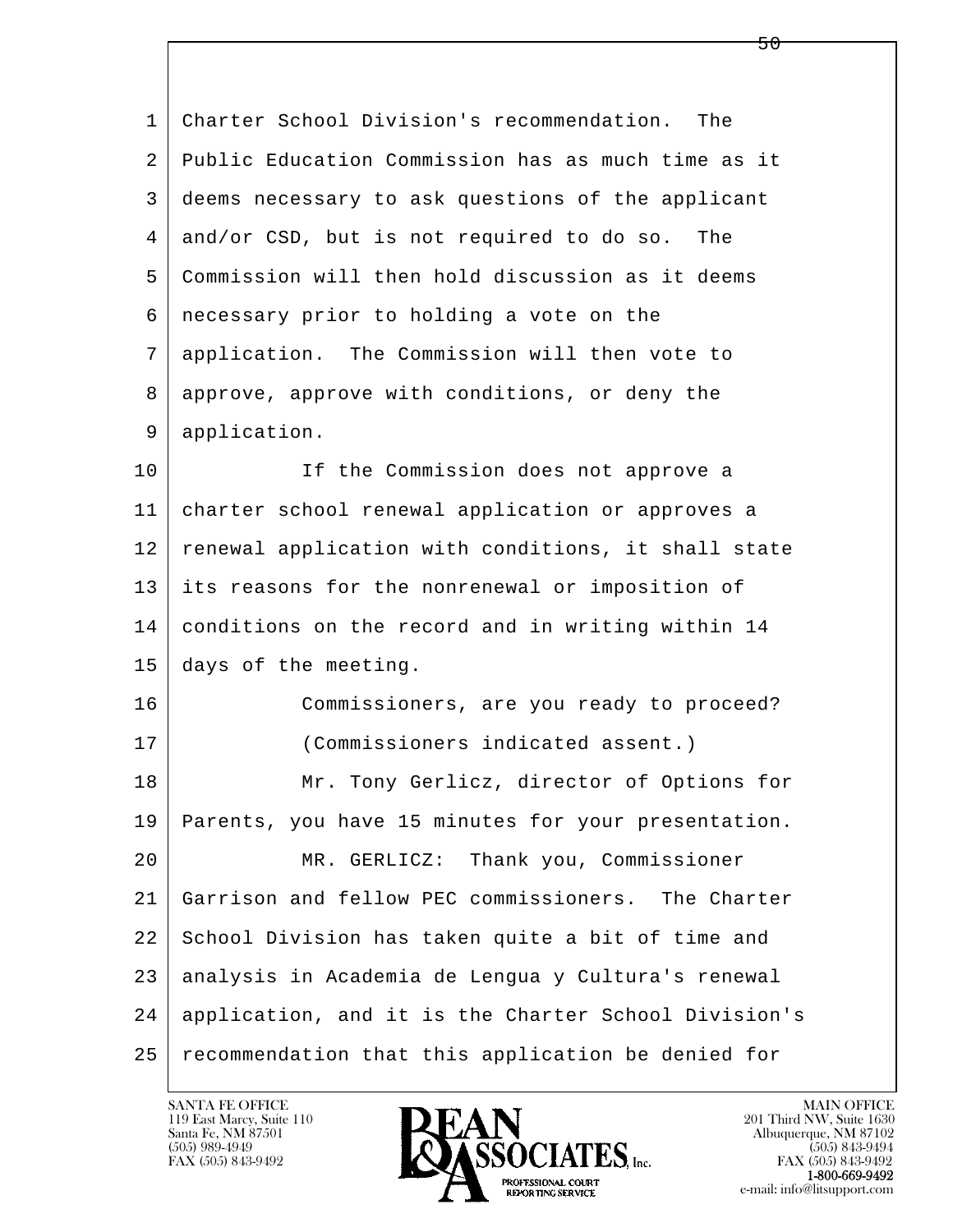1 | renewal.

| We find that the documents and the                   |
|------------------------------------------------------|
| specific reasons for the recommendations follow the  |
| following categories that we have determined exist.  |
| That the application did present one or more         |
| material violations of the conditions, standards, or |
| procedures set forth in the charter; that the school |
| has not met or is not making substantial progress    |
| towards the achievement of the minimum educational   |
| standards as set by PED or students' performance     |
| standards identified in the charter; that the school |
| has not met generally accepted standards of fiscal   |
| management, and has violated a provision of the law  |
| for which the state chartered school was not         |
| specifically exempted.                               |
| Academia de Lengua y Cultura is an                   |
| Albuquerque authorized charter school who is making  |
| petition to the PEC for its renewal, and the Charter |
| School Division recommends denial for those reasons. |
| Thank you, Commissioners.                            |
| COMMISSIONER GARRISON: Thank you, Mr.                |
| Gerlicz.                                             |
| MS. WEAR: I'm sorry, the general counsel             |
| of PED asked me to disclose -- she's not here -- but |
| she asked me to disclose that she knows governing    |
|                                                      |

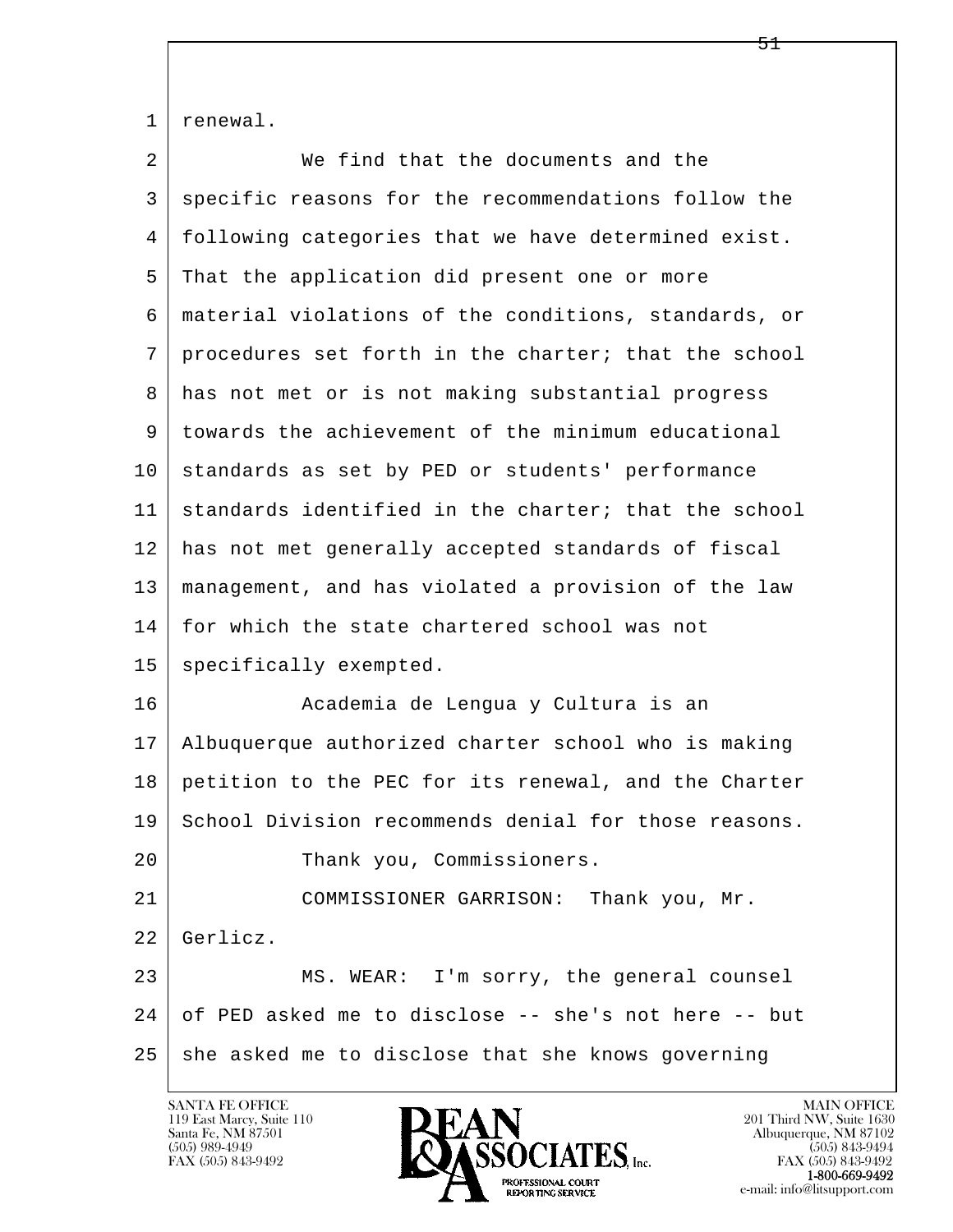l  $\overline{\phantom{a}}$  1 counsel Imelda DeLaRue, for the record. 2 COMMISSIONER GARRISON: Thank you, Abby. 3 Thank you, general counsel. Thank you, 4 Mr. Reynolds. 5 I'd like to ask the representatives from 6 Academia de Lengua y Cultura to come up to the front 7 table, please. Good morning. Please introduce 8 yourselves. 9 | MS. CORONA: Good morning, Mr. Chair, 10 members of the Commission. My name is Linda Corona, 11 and I'm the school leader of Academia De Lengua y 12 Cultura. 13 | MS. SIERRA: My name is Teresa Sierra. 14 I'm a member of the governing council. 15 | MS. RASKOM: My name is Greta Raskom and I 16 have been working this year in the capacity of the 17 superintendent for the school, very part-time. 18 MS. SIERRA: And if I may, I'd like to 19 begin. 20 COMMISSIONER GARRISON: Just one moment. 21 You have 15 minutes to respond to the Charter School 22 Division's recommendation. You may proceed. 23 MS. SIERRA: As I stated, my name is 24 Teresa Sierra. I'm a current member of the 25 governing counsel. I'm also a founding member of La

119 East Marcy, Suite 110<br>Santa Fe, NM 87501



FAX (505) 843-9492 FAX (505) 843-9492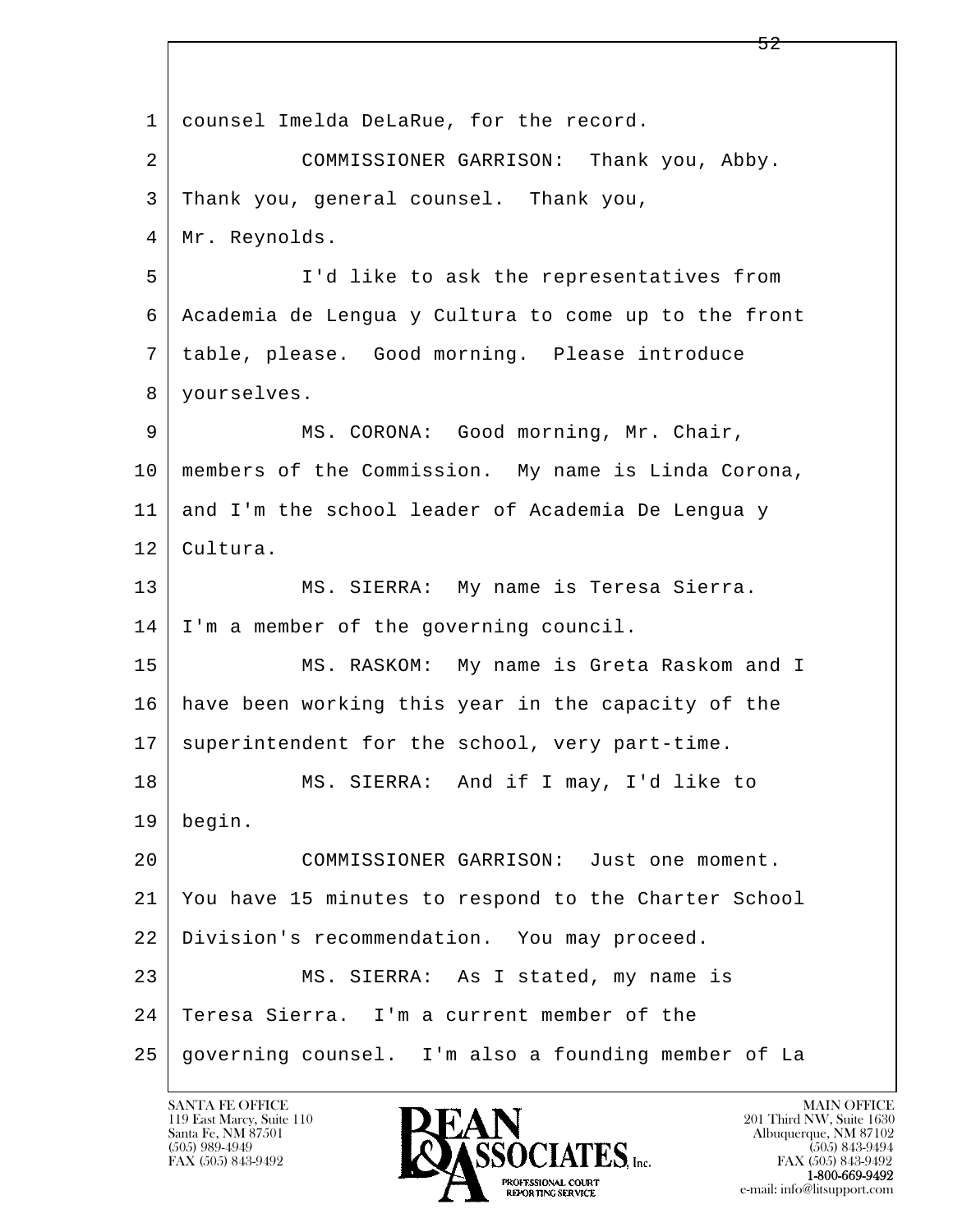| 1  | Academia. I was a member of the original planning    |
|----|------------------------------------------------------|
| 2  | committee. I was asked to join the planning          |
| 3  | committee as a grant writer by my supervisor.        |
| 4  | La Academia is the brain child of a former           |
| 5  | professor of linguistics and Chicano studies at the  |
| 6  | University of New Mexico. It was under his request   |
| 7  | that I joined the planning committee to help write   |
| 8  | the original authorization to APS. Upon the          |
| 9  | approval of that authorization, I joined the         |
| 10 | governing counsel as a very exciting project. I was  |
| 11 | very happy to join.                                  |
| 12 | About a year into that first charter, the            |
| 13 | founder had a disagreement with Dr. Michael Kaplan   |
| 14 | of the PED Charter School Division, and that founder |
| 15 | walked away from the governing council. He was the   |
| 16 | chair and director of the school one week, and the   |
| 17 | next week we never heard from him again.             |
| 18 | Additional governing council members left            |
| 19 | the governing council with him at that time, and     |
| 20 | shortly thereafter, two other members also left the  |
| 21 | governing council. That left two members, myself     |
| 22 | and a man named Norman Colter, who then shortly      |
| 23 | thereafter left the governing council to become the  |
| 24 | business manager of the school.                      |
| 25 | I share this with you to help explain that           |

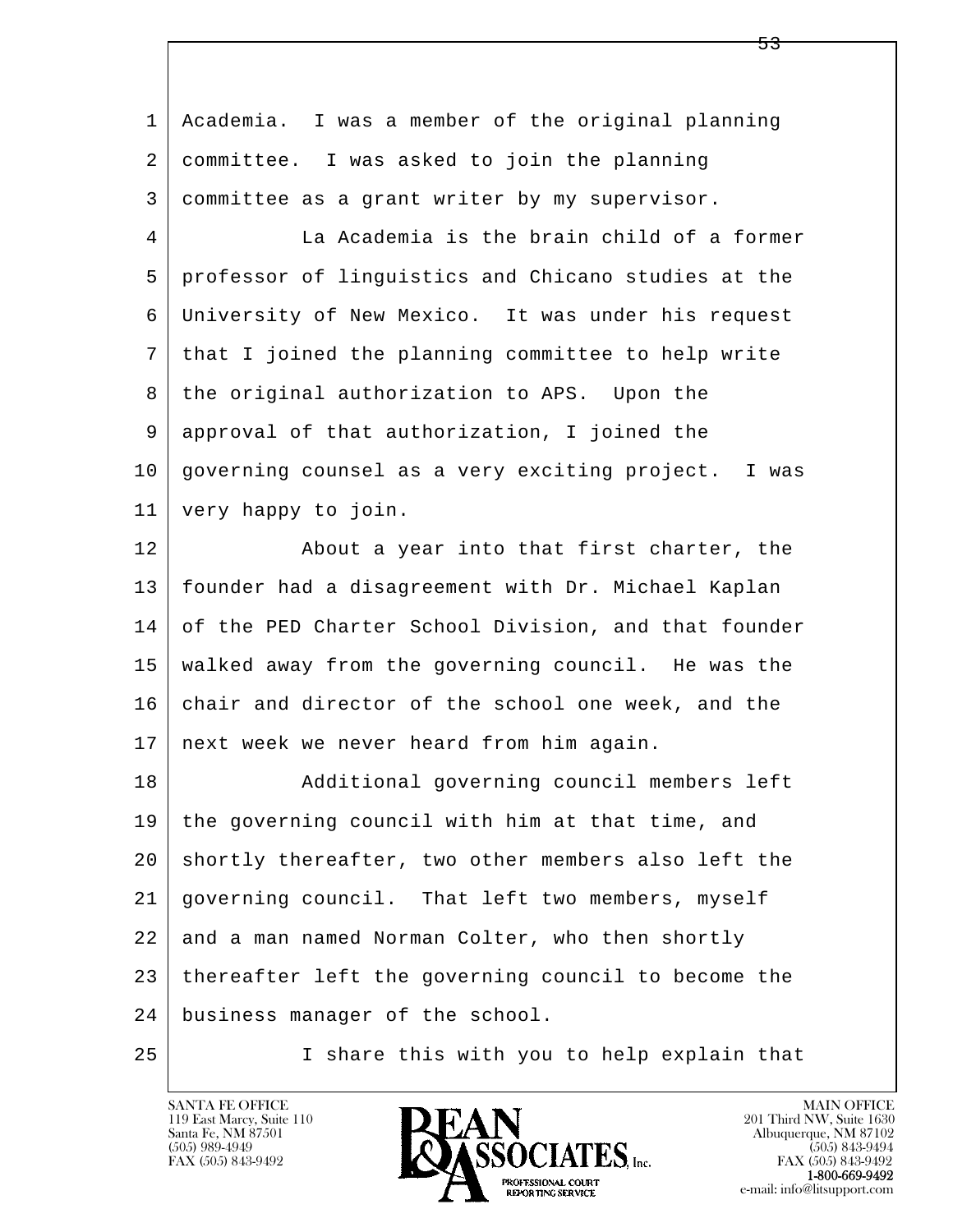l  $\overline{\phantom{a}}$ 1 in the interim, several years, eight or nine years, 2 | we have been challenged to maintain full membership 3 on the governing council. There has been 4 unfortunately something of a revolving door to 5 membership on the governing council. But I do 6 believe -- in fact, I know -- that that is changing. 7 It has changed over the past year. 8 But what I have just shared with you is 9 actually just half or a part of the story, because  $10$  the other part of the story is the very strong 11 academic performance by the school over the years. 12 Over this time -- and we're talking two 13 authorizations -- the school has met AYP at least 14 twice and perhaps a third time. I'm uncertain of 15 that. During this period we've had multiyear 16 | tenures by two of our principals. They were very 17 strong, they are very strong and were very strong 18 and capable role models for their teaching staff. 19 Very innovative. We are an affiliate of the NCLA 20 Charter School Initiative, the National Council of 21 La Raza. We are still an affiliate. And 22 particularly in the early years, they directed a 23 number of resources to the school and helped the 24 instructional quality and teacher performance in the 25 classroom.



 $\sim$  54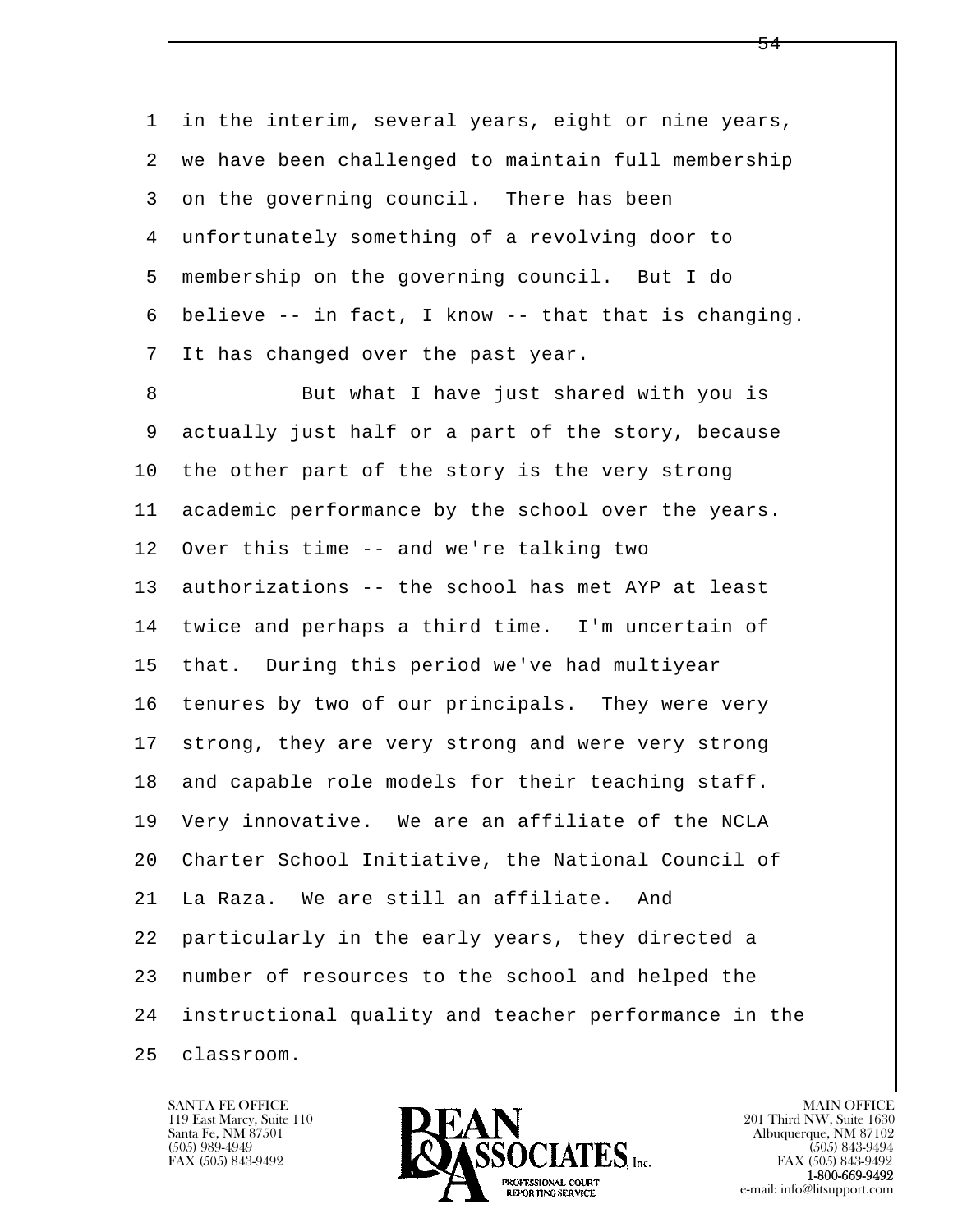| 1  | There are many good things that are                  |
|----|------------------------------------------------------|
| 2  | happening and have happened over the years to this   |
| 3  | population, and we have had a range of students from |
| 4  | very good, high-performing students to students who  |
| 5  | have been more challenged, coming from difficult     |
| 6  | home environments and schools that did not always    |
| 7  | meet their needs. Over this period of time, we have  |
| 8  | had success with these students, as I said. We met   |
| 9  | AYP at least twice and I believe we're on the road   |
| 10 | to doing that again. We also have the trust and      |
| 11 | confidence of the parents over these years and they  |
| 12 | have been very strong supporters. Those are my       |
| 13 | comments.                                            |
| 14 | MS. CORONA: Members, I wanted to speak to            |
| 15 | the most recent history. I have been there for       |
| 16 | the -- I walked in two and a half years ago. And I   |
| 17 | must admit that it wasn't the type of school that I  |
| 18 | would have sent my child to. It was going through    |
| 19 | transition, had been going through transition in all |
| 20 | areas, and the students were coming and going.       |
| 21 | Teachers were coming and going, and the school had   |
| 22 | had -- I was its fifth principal in a time span of   |
| 23 | ten years.                                           |
| 24 | As soon as I walked in, I immediately                |
| 25 | started getting to work and trying to provide        |

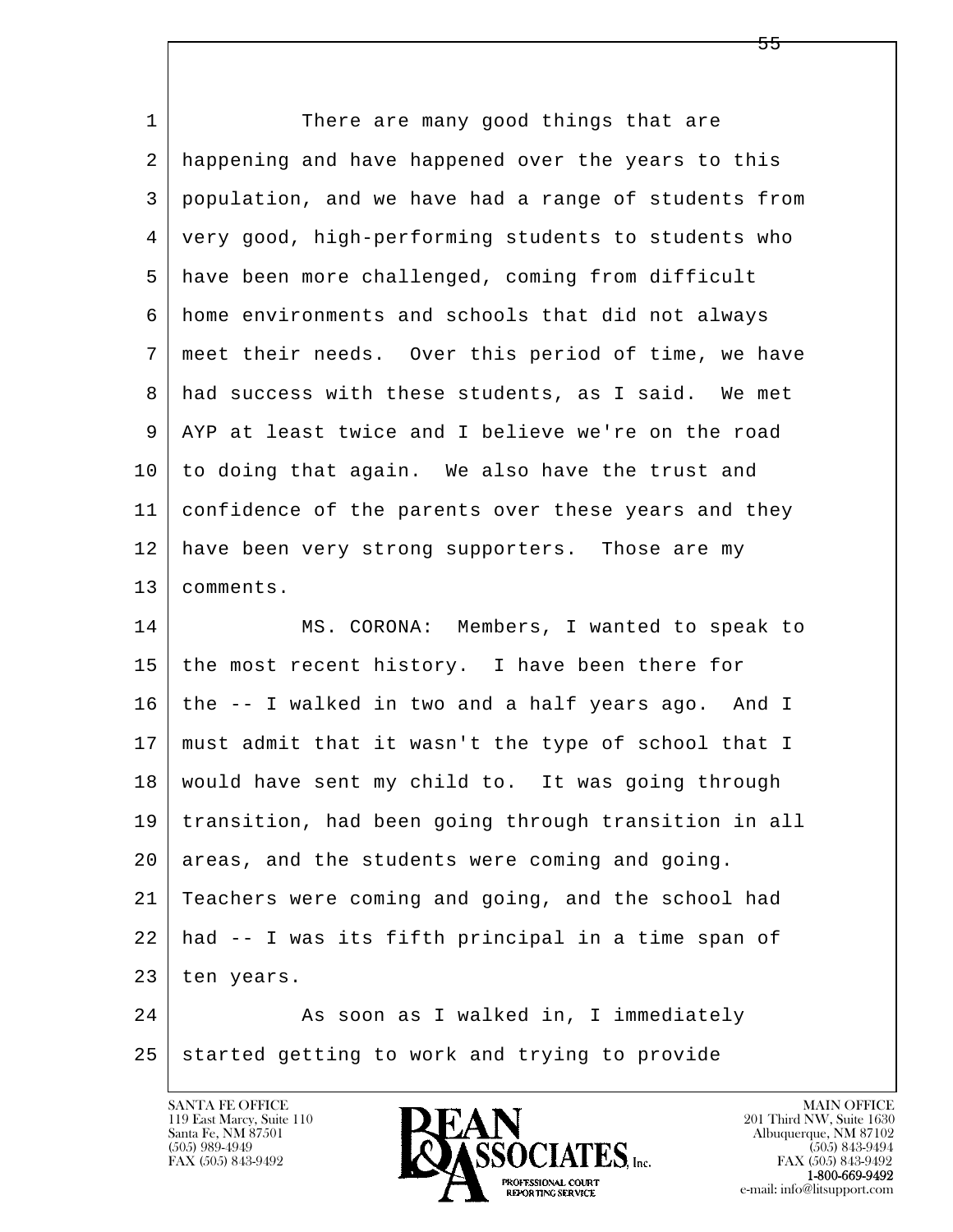1 students everything that I possibly could. The 2 building -- started painting walls, started breaking 3 down walls, and trying to help the teachers to see 4 that these kids are not at risk; they just need some 5 | rules, some limitations. And so we started that, 6 and I think that in the two complete years, we've 7 really changed it into something that I would now 8 | take my child to.

l  $\overline{\phantom{a}}$  9 I would like to speak and thank the 10 Charter School Division for coming in and doing 11 their analysis. I agreed with most of it. In the 12 part of the achievement, I think that they said it 13 | very well. We have made a big change. We are, 14 according to the New Mexico school report card -- 15 they do a ranking, several pages, report card. But 16 in one of those pages, there's some ranking going 17 on. Right now, out of the six categories that are 18 introduced in that report card, we are hitting the 19 top 5 percent with the lowest-performing students. 20 And looking at some of the statistics where they 21 tell us about the whole country, I think we're 22 hitting the population that we have to hit. 23 We're doing really well. When I walked 24 in, the first rule was: No suspensions. These guys 25 aren't going home. They're going to have Saturday

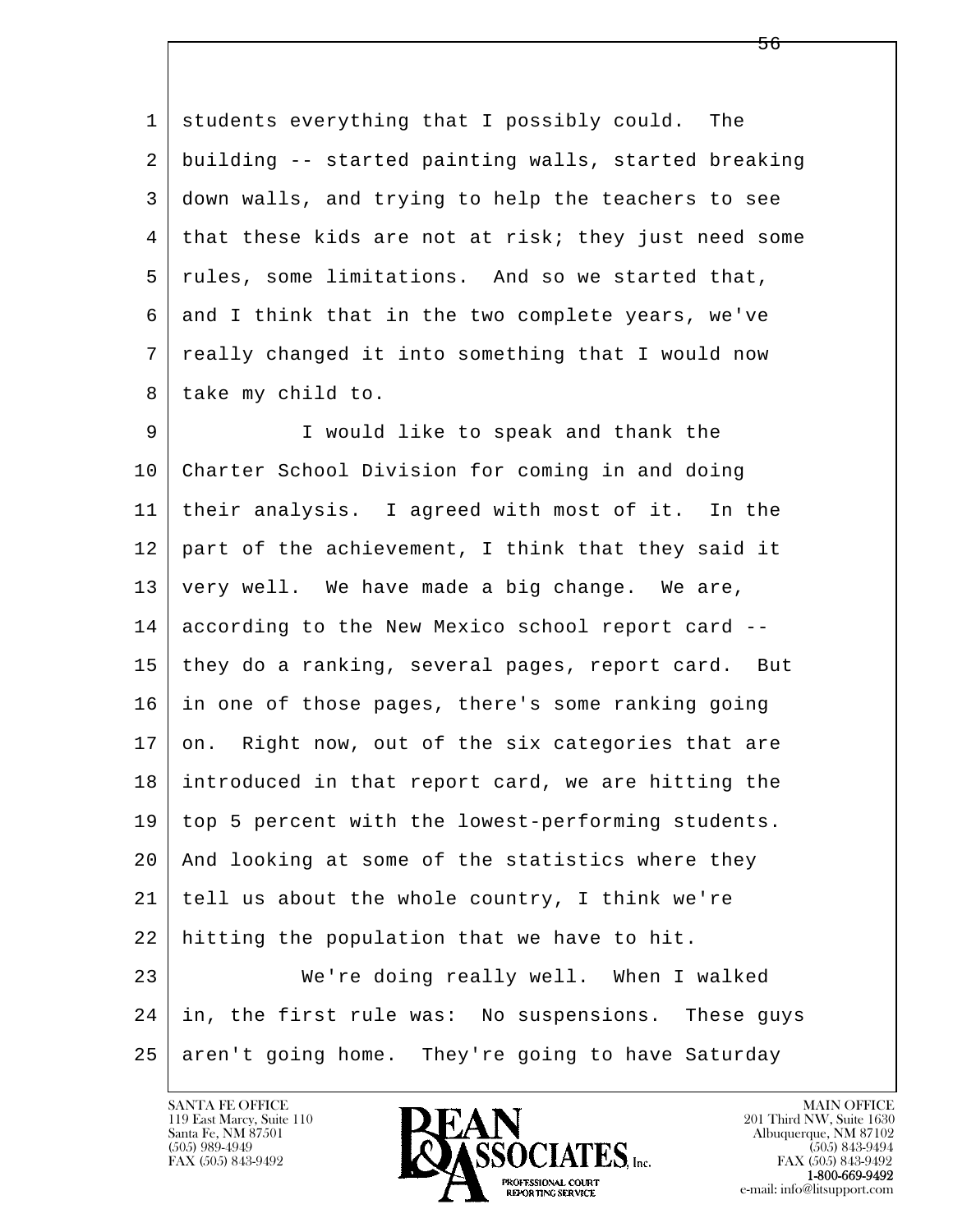l  $\overline{\phantom{a}}$  1 school. So instead of sending them home, I brought 2 them in. 3 I talked to all the parents, established 4 the discipline system, and started making some time 5 for messing around with the schedule, making sure 6 that they needed to get any additional support, they 7 got it, even if it meant the principal tutors, the 8 parents tutor, the teachers tutor, everybody works, 9 because these kids deserved it. 10 My population is mostly immigrants, 11 first-generation, second-generation immigrants from 12 Mexico, most of them. The parents I believe wanted 13 to send you guys letters. I don't know if they did 14 send you letters. You're going to receive them in 15 | Spanish, because that's mostly what they speak. 16 They're very supportive. They send me their kids 17 every day. Unless there's blood, those kids are 18 going to come to school. And we, I believe, as part 19 of the school have stepped it up and given them what 20 they are giving us, which is their children every  $21$  day. 22 So based on that, my teachers and myself 23 have done everything possible and have started to 24 see growth. It's our second full year, it's my 25 third full year. I really do feel that the Charter

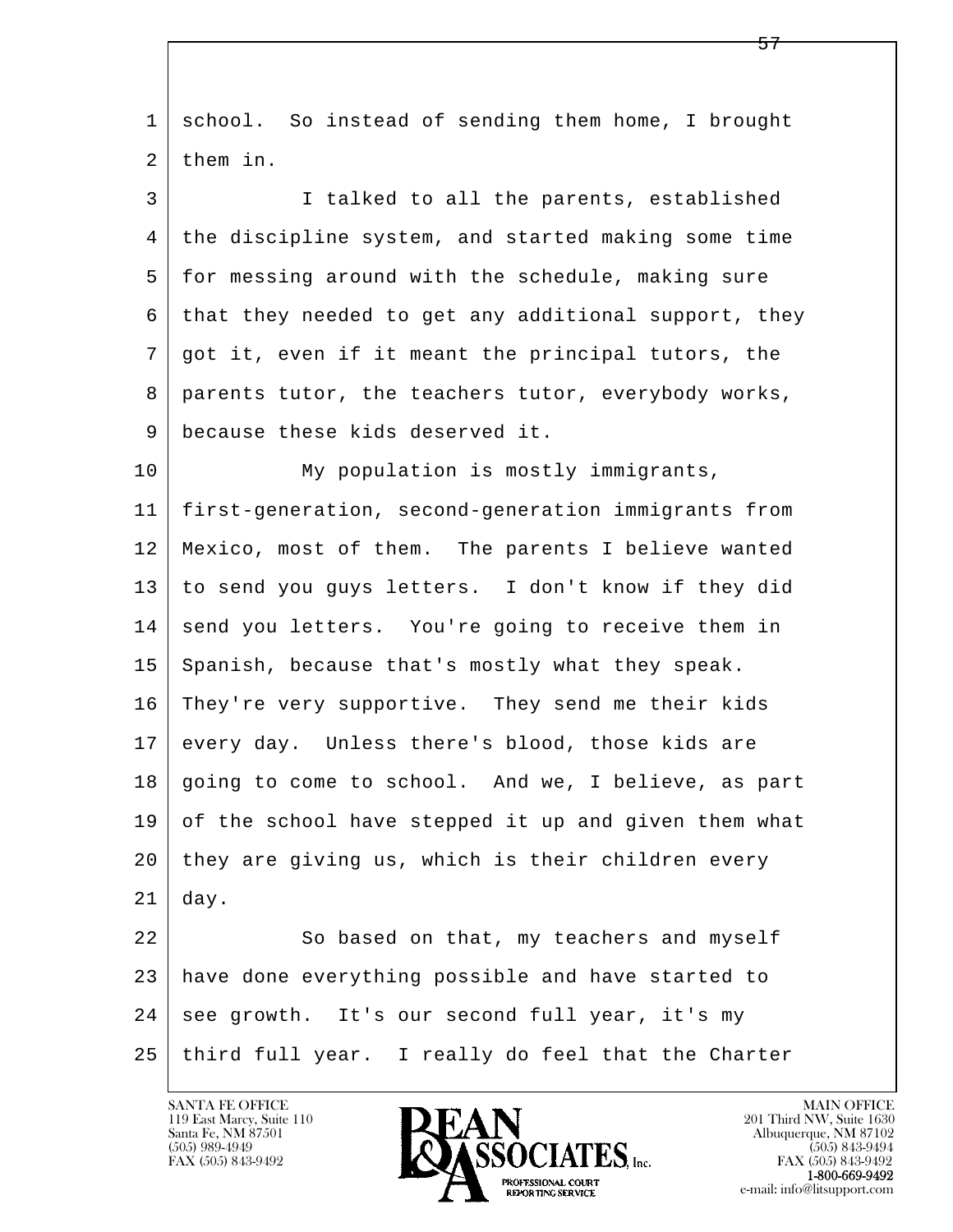| $\mathbf{1}$   | School Division has some concerns that I think need  |
|----------------|------------------------------------------------------|
| 2              | to be investigated and settled, but I think that as  |
| 3              | far as the school is concerned, we are doing good    |
| $\overline{4}$ | things. I'm not going to lie to you and say that     |
| 5              | we've always done good things, but we are on the     |
| 6              | right track right now, and to stop that would be not |
| 7              | right.                                               |
| 8              | So I ask that you recertify us with                  |
| 9              | whatever conditions you deem necessary.              |
| 10             | MS. RASKOM: And I would like to just                 |
| 11             | further ask, Mr. Chair and members of the            |
| 12             | Commission, that you consider the potential of this  |
| 13             | school. I have been working with the school for      |
| 14             | less than a year, and I have seen growth,            |
| 15             | improvement. It's an incredibly dedicated staff,     |
| 16             | hardworking, very committed to the mission of the    |
| 17             | school, and I see the sense of belonging that the    |
| 18             | students feel there. There's a sense of community.   |
| 19             | It would concern me greatly to contemplate what      |
| 20             | happens to those students if the school were to      |
| 21             | Thank you.<br>close.                                 |
| 22             | COMMISSIONER GARRISON: Thank you all for             |
| 23             | your presentation. Commissioners, the floor is open  |
| 24             | for questions and/or comments of the applicants or   |
| 25             | the Charter School Division.                         |

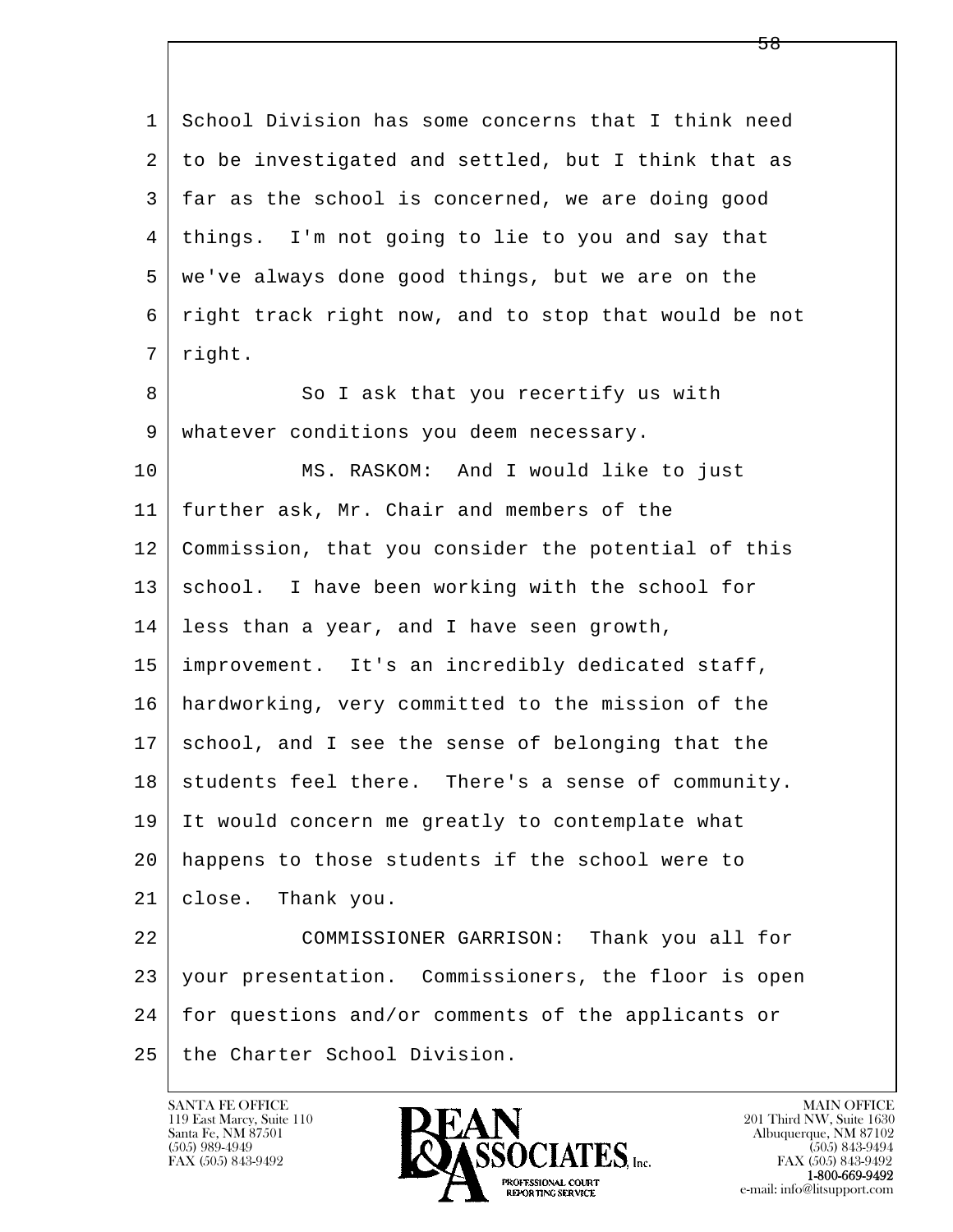l  $\overline{\phantom{a}}$  1 Commissioner Carr. 2 COMMISSIONER CARR: I just wanted to 3 commend you on your work and your efforts and your 4 good hearts for working with children like that. 5 You know, I just wanted to recognize that. I can 6 tell that your hearts are in the right place and 7 that you're wanting to help children. And I work 8 with a lot of first-and-second-generation 9 immigrants, as well, and so I know the difficulties 10 and the joys of doing that. 11 I I have I guess a question for the charter 12 division. What are the alternatives? I'm sure 13 there are, and I know there are, and I'm not as 14 familiar with Albuquerque as I should be. Are there 15 other alternatives for this particular group of 16 children? 17 MR. GERLICZ: Commissioner Carr, I don't 18 think I would be the best person to answer that, 19 just having been new for five weeks on the job, but 20 | I'm sure my colleagues could answer that. 21 | MS. CALLAHAN: Mr. Chair, Commissioner 22 Carr, this is a school coming from the Albuquerque 23 area, the largest school district in the state. The 24 charter school director from APS is here, and I 25 don't want to get into specifics because I don't

59

119 East Marcy, Suite 110<br>Santa Fe, NM 87501

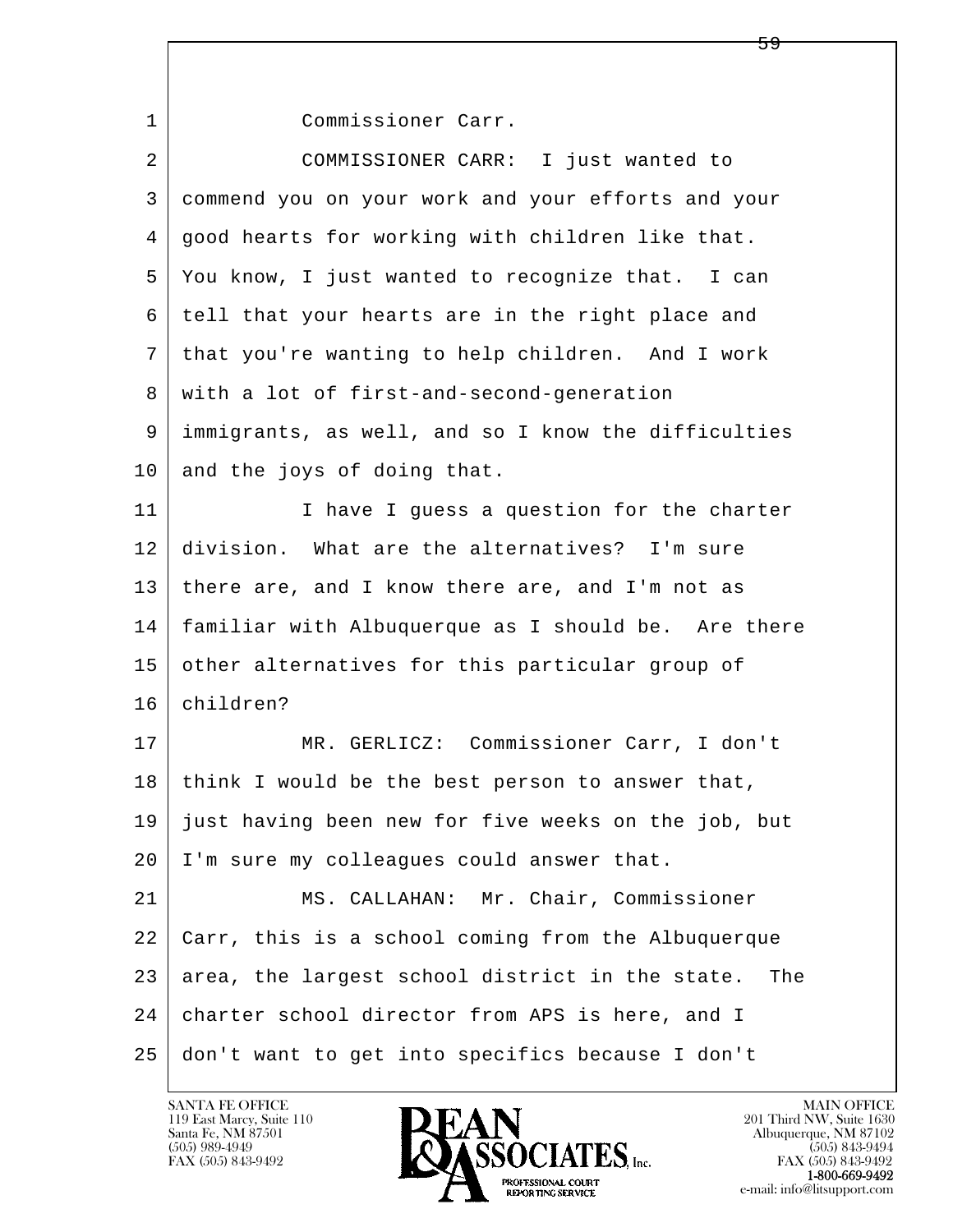l  $\overline{\phantom{a}}$ 1 know exact schools, but I know that there are 2 dual-language programs, other charter schools that 3 have similar missions that are available. 4 But Mr. Tolley, if you have any other 5 insight maybe that you can share with the 6 commissioners, I would hate not to include something 7 that was important. 8 MR. TOLLEY: Mr. Chairman, members of the 9 committee, in Albuquerque currently there's about 55 10 charter schools. We also have magnets, all our 11 traditional schools. We have several dual-language 12 programs for elementary school, and we have several 13 charters that deal with at-risk kids. We do have 14 also bilingual programs within the charter schools 15 there. The location of Academia de Lengua y Cultura 16 being so close to the airport, most of the kids I 17 believe travel in, have to come by car anyway, so in 18 that area and into the South Valley there are 19 | several alternatives. 20 COMMISSIONER GARRISON: Any other comments 21 or questions from Commissioners? The chair will 22 entertain a motion. 23 COMMISSIONER SHEARMAN: Mr. Chair, before 24 we get into the motion, we have several documents in 25 front of us that I'm sure legal counsel has had a

 $\overline{60}$ 

119 East Marcy, Suite 110<br>Santa Fe, NM 87501

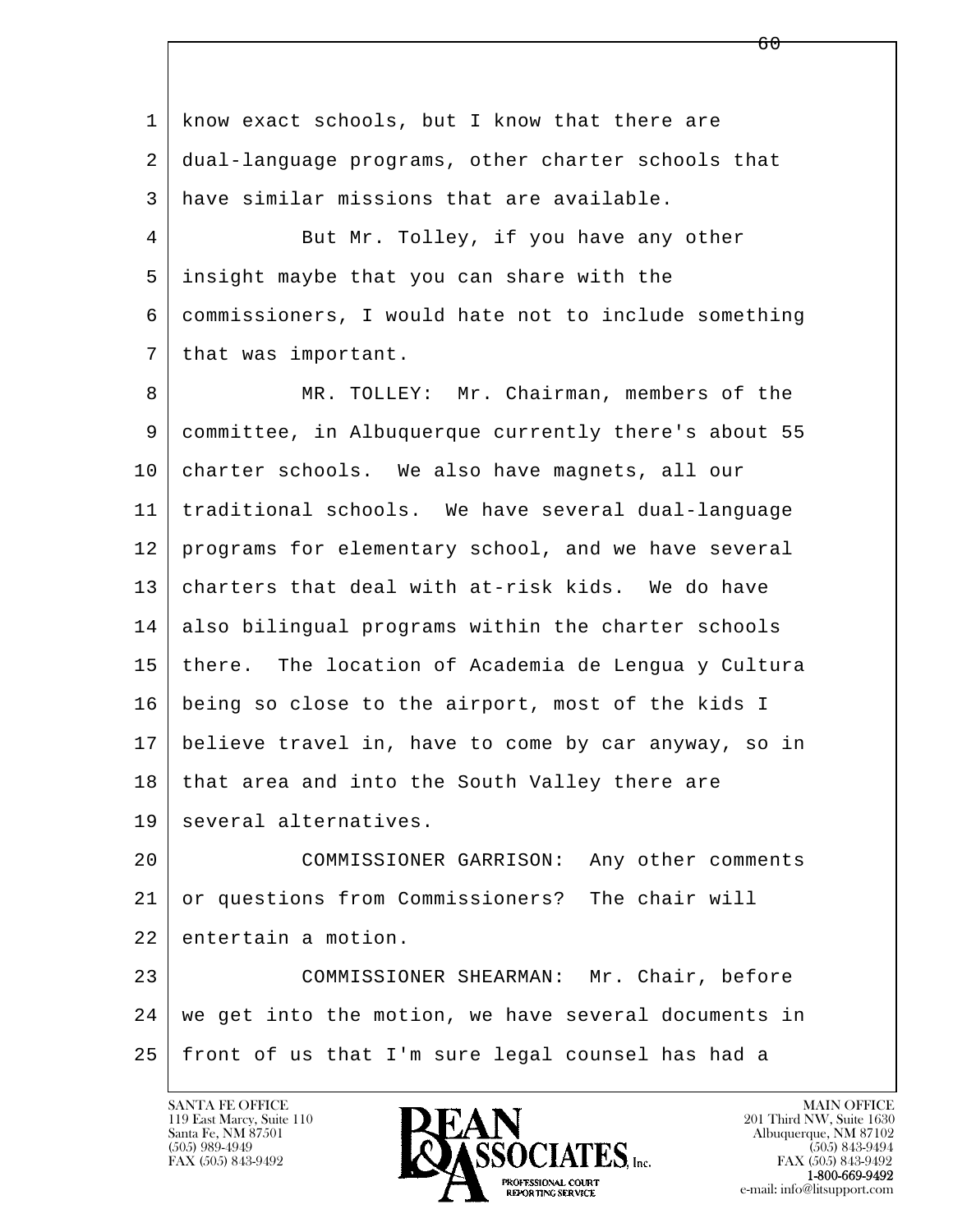l  $\overline{\phantom{a}}$  1 hand in preparation. I would appreciate information 2 from either legal counsel or the CSD people to tell 3 us, what is the proper order to go through these 4 documents to make the correct recommendation motion 5 to this group. Could we have that, please? 6 MS. WEAR: I did not have a hand in 7 preparing them. 8 MR. GERLICZ: Commissioner Garrison, 9 Commissioner Shearman, could you repeat that 10 question, please? I'm not exactly clear on what 11 you're asking, if it's a procedural question on the 12 order? 13 COMMISSIONER SHEARMAN: Yes. 14 MR. GERLICZ: On the proposed resolution,  $15$  my understanding is that a motion can be entertained  $16$  to do one of three things: Approve the charter 17 school, or approve with conditions, or to deny for 18 any one of those reasons. 19 COMMISSIONER SHEARMAN: Thank you. I 20 appreciate that. We have this sheet that is 21 executive summary for item number 11, proposed 22 motion, and then number one, it also says, "Move to 23 approve the attached resolution to be read into the 24 record." 25 MS. WEAR: After that green sheet in your

119 East Marcy, Suite 110<br>Santa Fe, NM 87501

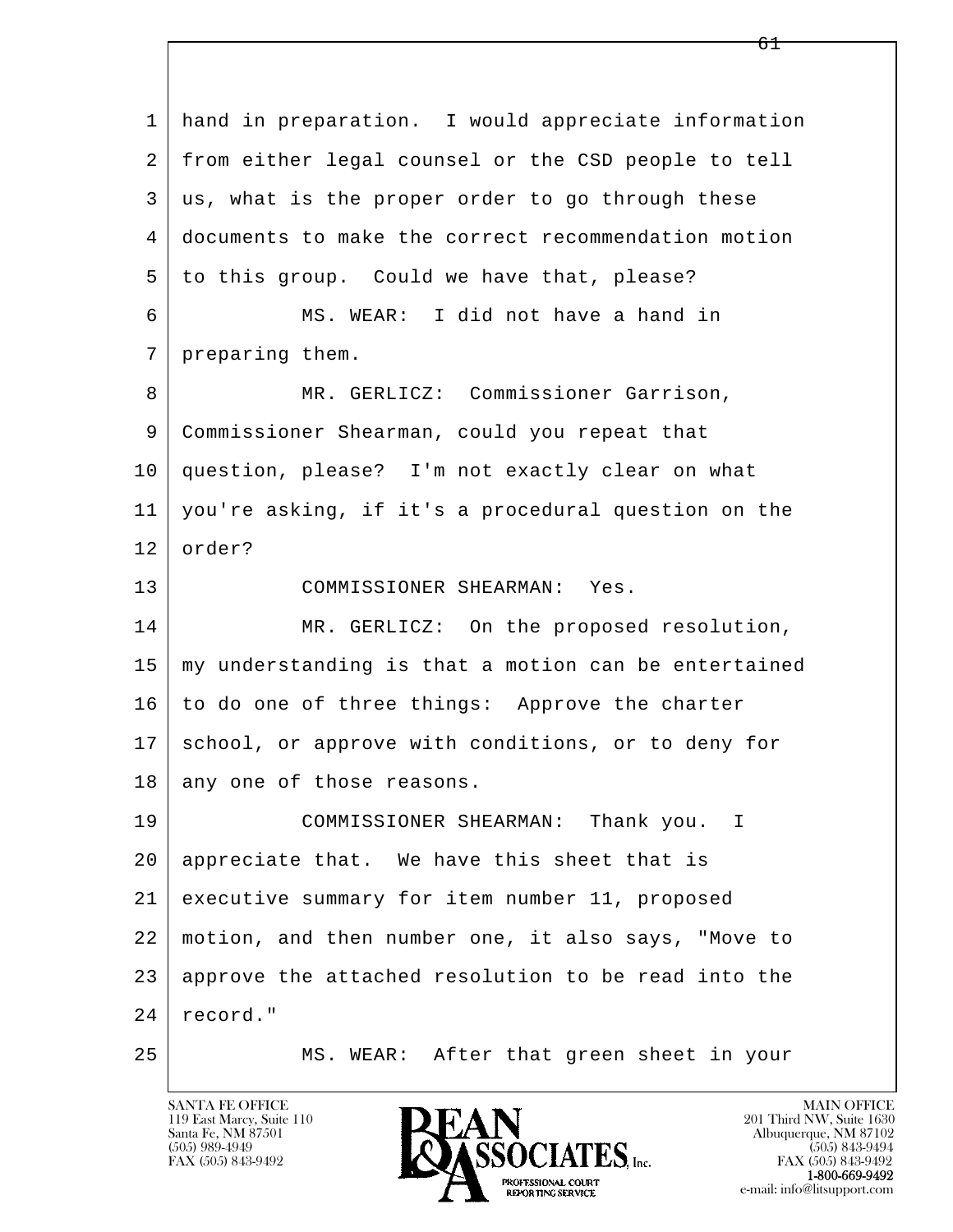l  $\overline{\phantom{a}}$  1 binder, there's the resolution. Yes. That's it. 2 COMMISSIONER SHEARMAN: Okay. In its 3 entirety, or the shaded areas? I just want to be 4 correct. 5 MR. GERLICZ: Commissioner Shearman, 6 you'll notice on that sheet that you have 7 essentially A, B, or C. You do not need to read the 8 entire document. Just the germane section of that 9 document, either A, B, or C. 10 | MS. CALLAHAN: Mr. Chair? 11 COMMISSIONER GARRISON: Ms. Callahan. 12 | MS. CALLAHAN: Mr. Chair, Commissioner 13 Shearman, Mr. Gerlicz, maybe a clarification. The 14 resolution letter A is the framing introduction, and 15 letter B explains about one of the options that they 16 have, that you have on your vote. B1 is, "The vote 17 of the Commission was to approve the renewal 18 application without conditions." 19 B2 is, "The vote of the Commission was to 20 approve the renewal application with conditions." 21 | And the conditions are outlined underneath that. 22 And then B3 is, "The vote of the 23 Commission was to deny the renewal application," and 24 in that denial there needs to be a statement of 25 which of the four reasons that are listed in the

119 East Marcy, Suite 110<br>Santa Fe, NM 87501

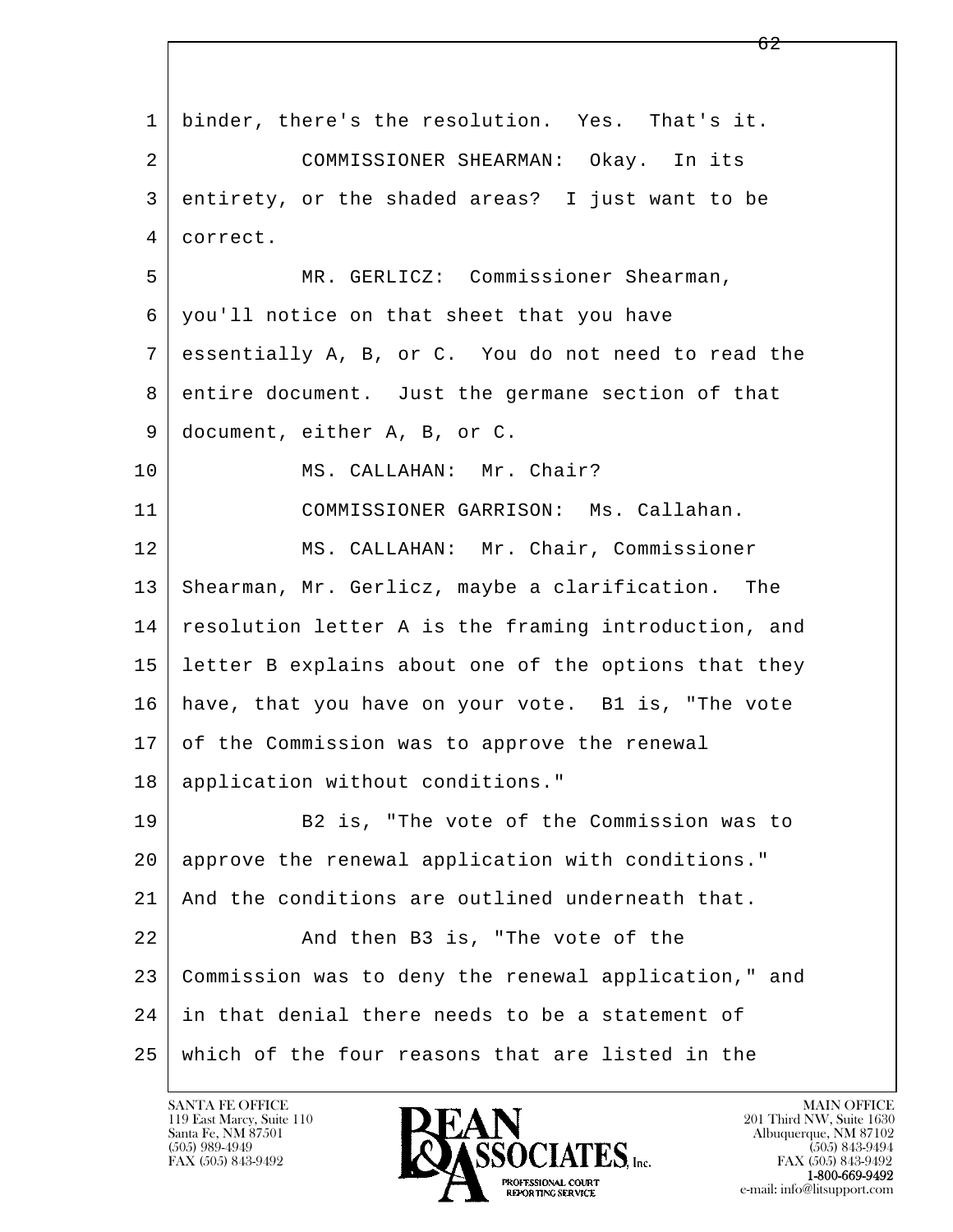l  $\overline{\phantom{a}}$  1 executive summary are there for that denial. 2 Does that help, Commissioner? 3 COMMISSIONER SHEARMAN: Yes, it does. 4 Thank you. 5 COMMISSIONER GARRISON: The chair is going 6 to call a brief recess to discuss this with 7 Mr. Gerlicz and legal counsel, if you all would come 8 back. 9 (Recess from 10:21 a.m. to 10:31 a.m.) 10 COMMISSIONER GARRISON: We're back in 11 session. I was remiss earlier. I would like 12 general counsel to introduce themselves. This is 13 how my memory works. So I know it's Mr. Reynolds 14 and I know it's Abby. So instead of saying Abby 15 Reynolds, I'd better clarify things. They'd better 16 | clarify things. 17 | MS. WEAR: I'm not actually general 18 | counsel for PED. That's Hilary Noskin. My name is 19 Abby Wear, and I am here bridging the gap for the 20 PEC as their attorney, and Mark Reynolds is here 21 helping me do that. 22 MR. REYNOLDS: Mr. Chair, my name is Mark 23 Reynolds, director of the civil division for the 24 attorney general's office. The civil division is 25 the division of the AG's office that provides

119 East Marcy, Suite 110<br>Santa Fe, NM 87501



FAX (505) 843-9492<br>**1-800-669-9492**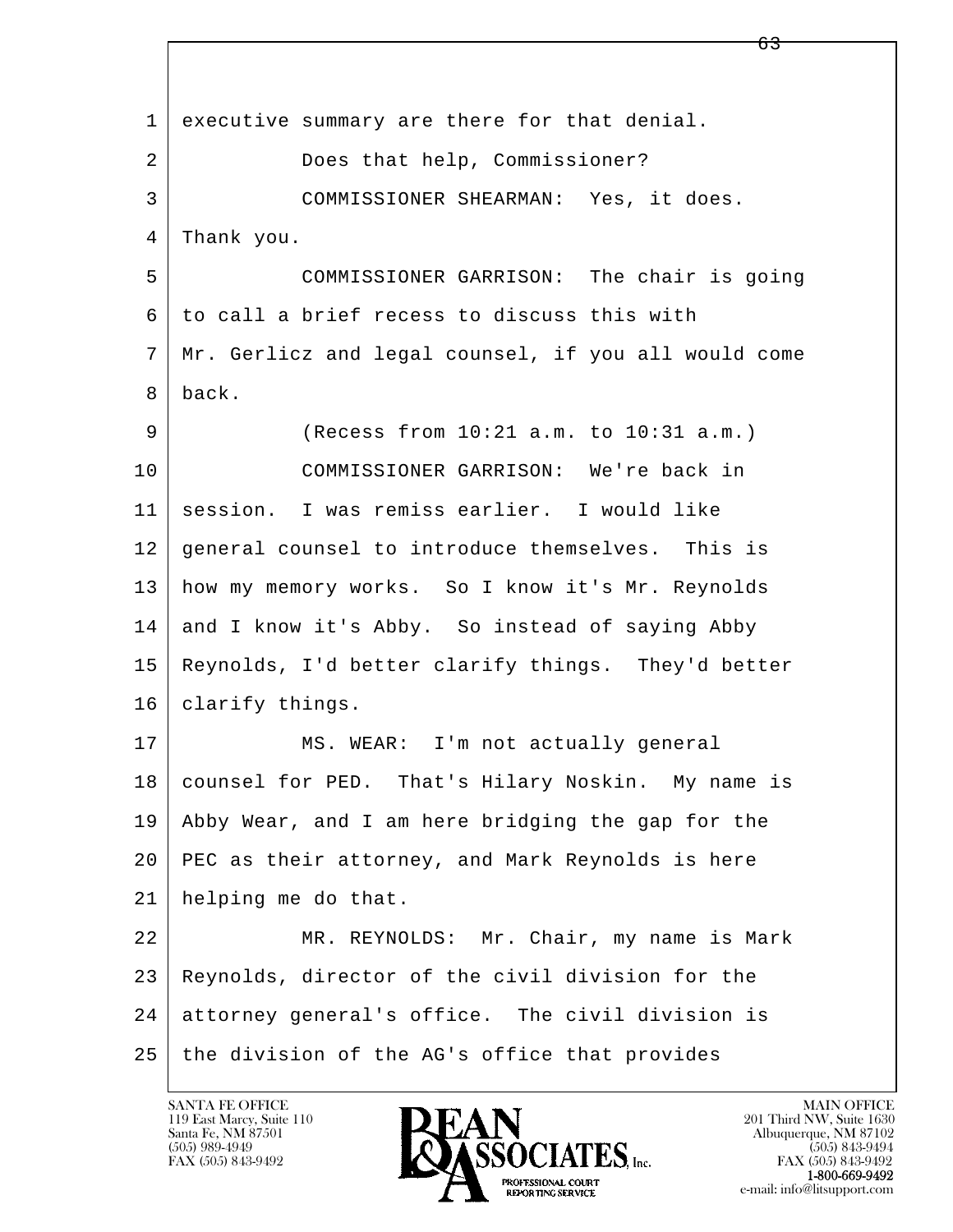l  $\overline{\phantom{a}}$  1 counsel to boards and commissions. We recently had 2 a request to take over representation of counsel for 3 this Commission in a way that would be at no further 4 cost to the State. And I'm happy to say that my 5 division is able to absorb representation and 6 counsel to this Commission with our current staffing 7 levels and, therefore, our counsel won't require any 8 additional cost to the State. I'm happy to be here. 9 | I'm also just doing a transition, because 10 I'm director of the division, and by your next 11 meeting in January, I'll assign your permanent 12 lawyer from the civil division who will be your 13 counsel henceforth. So I'm happy to be here and I'm 14 learning a lot. Thanks. 15 COMMISSIONER GARRISON: Thank you for your 16 guidance. So we have clarified, Commissioners, that 17 | we will now vote to approve, approve with 18 conditions, or deny the application. And actually, 19 would this be called a renewal? 20 MR. GERLICZ: This is a renewal 21 application. 22 | COMMISSIONER GARRISON: The renewal 23 application. Thank you. In your books, you would 24 have the white sheet that states the recommendation 25 options with regard to each one of those boxes. The

 $\sim$  64

119 East Marcy, Suite 110<br>Santa Fe, NM 87501

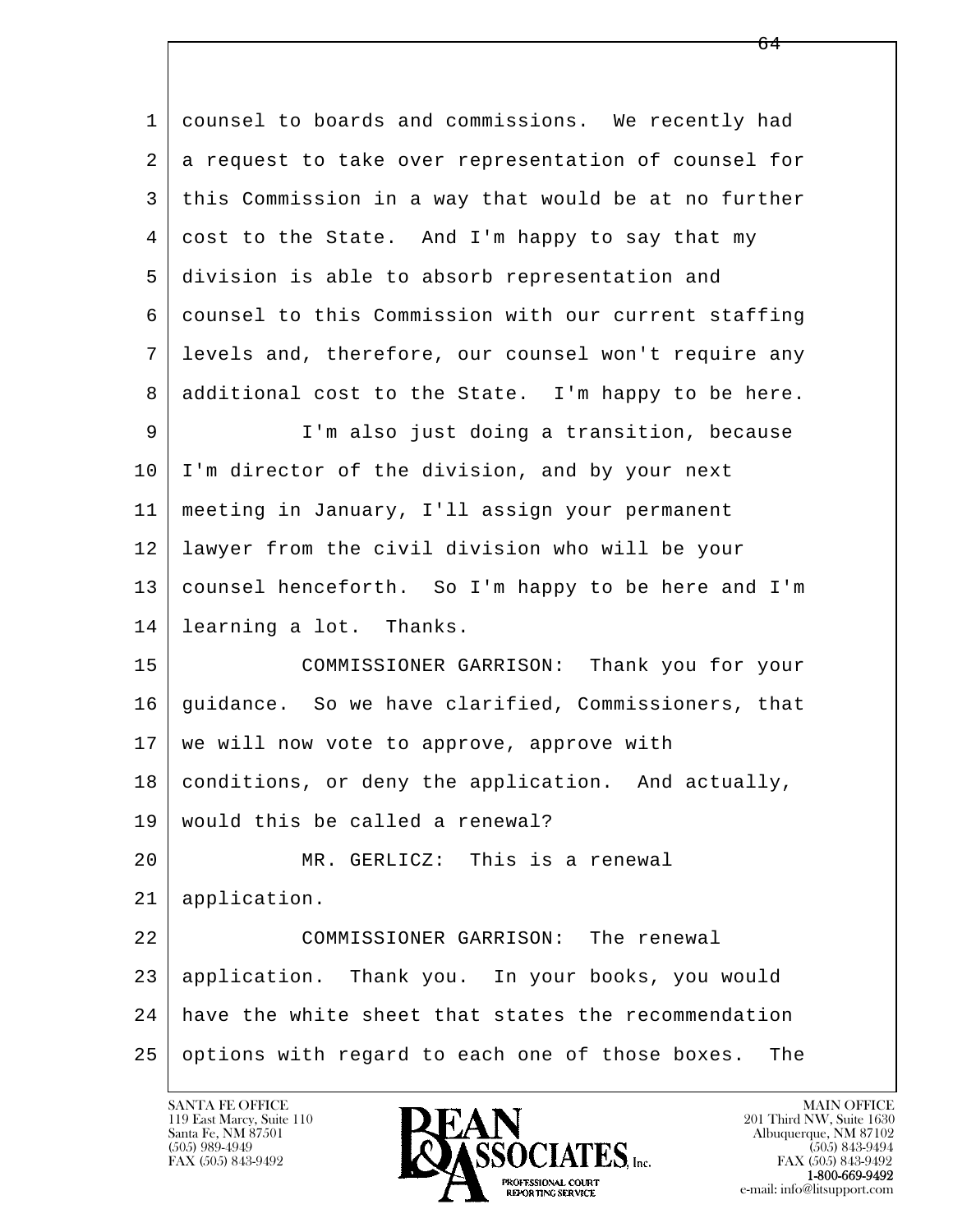l  $\overline{\phantom{a}}$  1 one that is marked with an X will give specific 2 stated reasons that must be read into the record 3 during the motion. The resolution after our vote is 4 what the chair will read into the record. Not the 5 full resolution, but the choice that we have made 6 with regard to our vote. Am I correct in that? 7 MR. REYNOLDS: That is fine, yes. 8 COMMISSIONER GARRISON: Thank you very 9 much. 10 The floor is open for comments or 11 questions by Commissioners. If none, I will 12 entertain a motion. 13 COMMISSIONER PERALTA: Mr. Chair. 14 COMMISSIONER GARRISON: Commissioner 15 Peralta. 16 COMMISSIONER PERALTA: I would like to 17 propose a motion to deny the renewal application of 18 the Academia de Lengua y Cultura for the reasons 19 identified in 22-8B-12K NMSA 1978, and for the 20 following reasons. There have been presented one or 21 more material violations of the conditions, 22 standards, or procedures set forth in the charter. 23 Number two, not met or was not making 24 | substantial progress toward achievement of the PED's 25 minimum education standards or student performance

119 East Marcy, Suite 110<br>Santa Fe, NM 87501

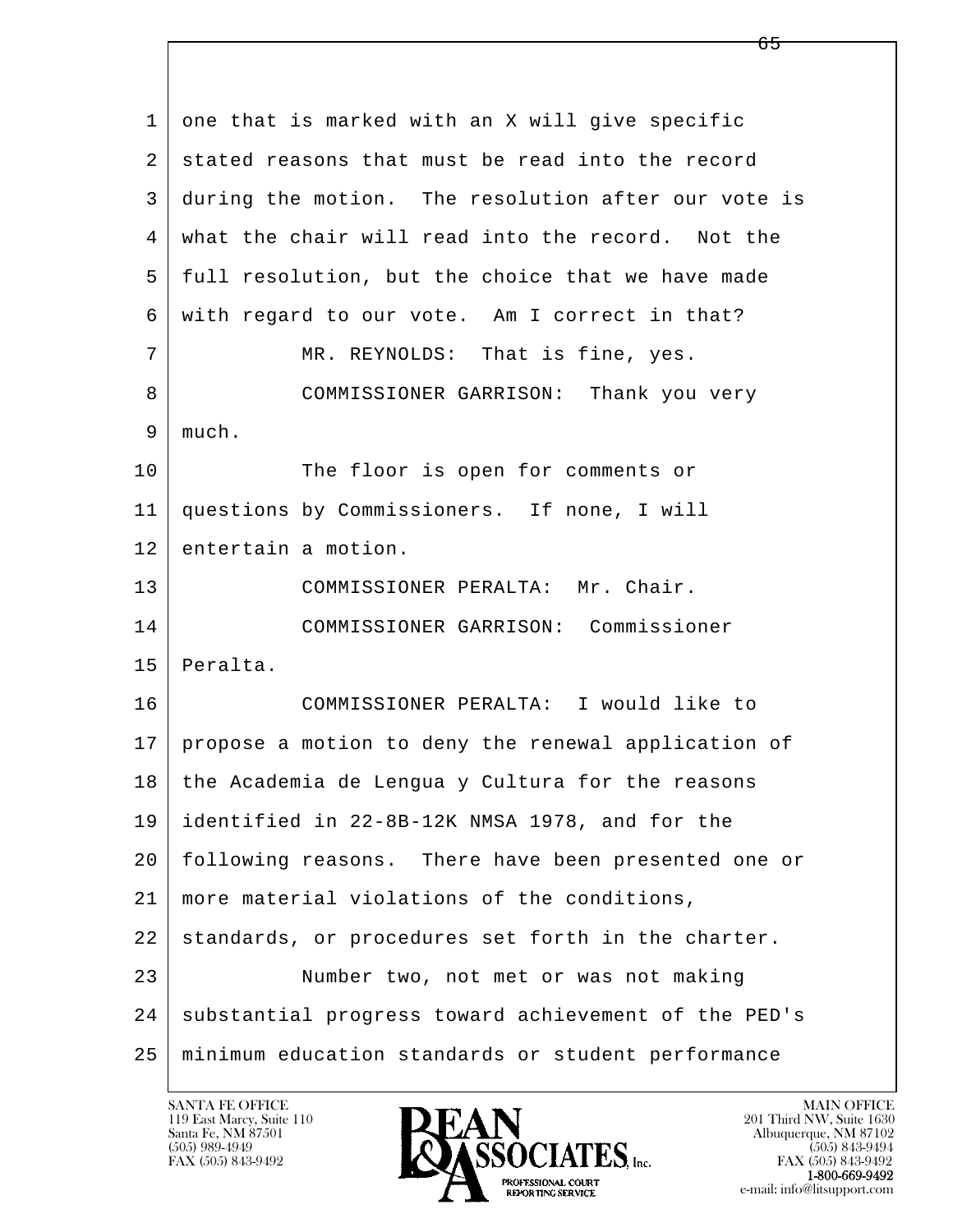l  $\overline{\phantom{a}}$  1 standards identified in the charter application. 2 Number three, has not met generally 3 accepted standards of fiscal management, and noted 4 audit findings reported in the Academia de Lengua y 5 Cultura renewal application were not the same as the 6 published audit report from Albuquerque Public 7 Schools. This was discovered after the renewal 8 analysis was completed. 9 And number four, has violated a provision 10 of the law from which the state charter school was 11 not specifically exempted. 12 COMMISSIONER GARRISON: Thank you, 13 Commissioner Peralta. I'll entertain a second. 14 COMMISSIONER BERGMAN: Second. 15 COMMISSIONER GARRISON: Second by 16 | Commissioner Bergman. 17 Commissioners, is there any discussion on 18 the proposed motion? Seeing none, we will proceed 19 with a roll call vote with Secretary Gant. 20 COMMISSIONER GANT: Commissioner Peralta. 21 COMMISSIONER PERALTA: Yes. 22 COMMISSIONER GANT: Commissioner Bergman. 23 COMMISSIONER BERGMAN: Yes. 24 COMMISSIONER GANT: Commissioner Carr. 25 COMMISSIONER CARR: Yes.

119 East Marcy, Suite 110<br>Santa Fe, NM 87501



FAX (505) 843-9492<br>**1-800-669-9492**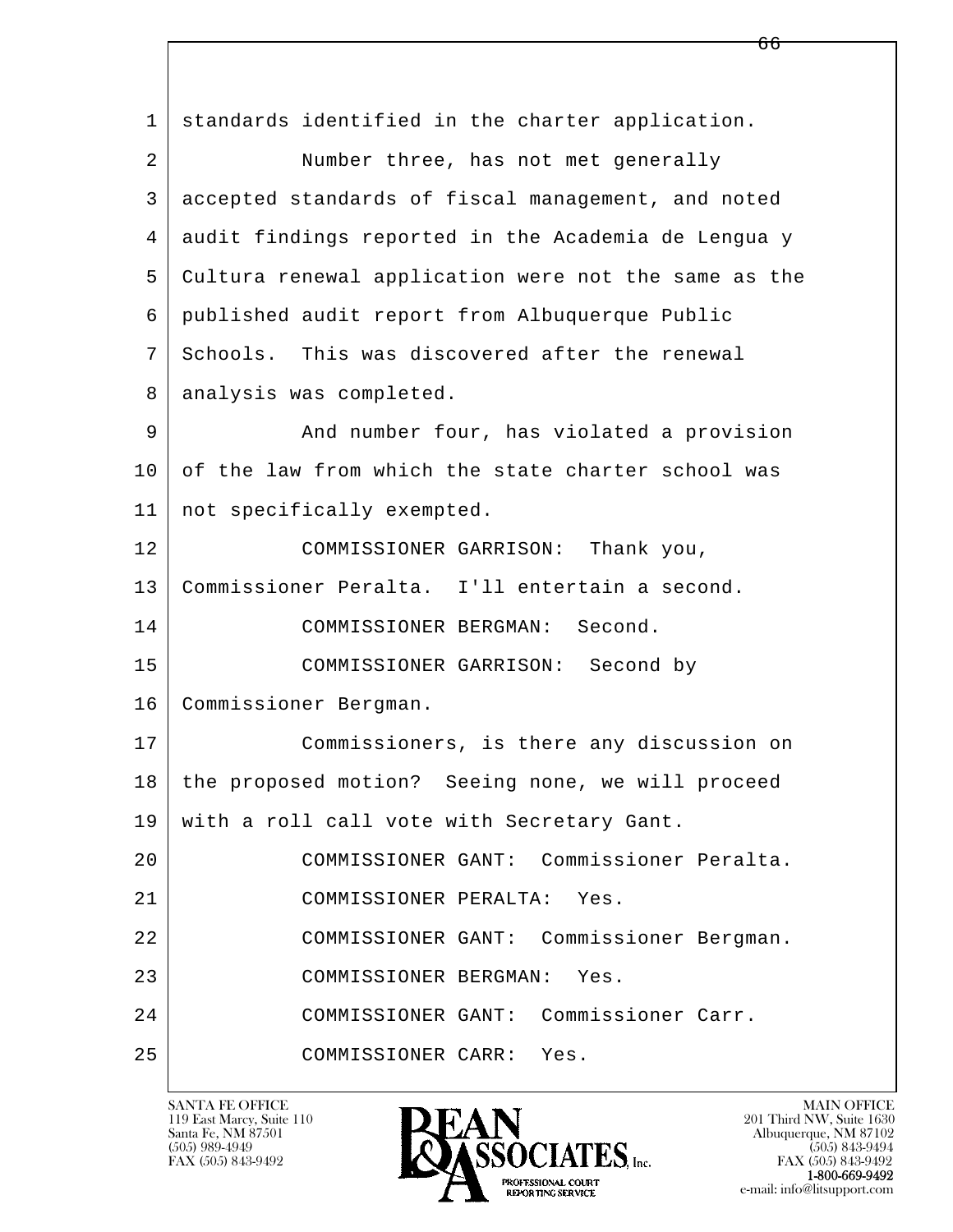| $\mathbf{1}$ | COMMISSIONER GANT: Commissioner Lopez.               |
|--------------|------------------------------------------------------|
| 2            | COMMISSIONER LOPEZ: Yes.                             |
| 3            | COMMISSIONER GANT: Commissioner Shearman.            |
| 4            | COMMISSIONER SHEARMAN: Yes.                          |
| 5            | COMMISSIONER GANT: Commissioner Garrison.            |
| 6            | COMMISSIONER GARRISON: Yes.                          |
| 7            | COMMISSIONER GANT: Commissioner Gant                 |
| 8            | votes yes. It's a 7/0 in favor of the denial.        |
| 9            | COMMISSIONER GARRISON: It is unanimous.              |
| 10           | The resolution is as follows. The vote of this       |
| 11           | Commission is to deny the renewal application for    |
| 12           | the reasons stated on the record of the meeting that |
| 13           | was recorded by a certified court reporter. The      |
| 14           | Commission agrees to submit its reason to the        |
| 15           | charter school's governing body by no later than 14  |
| 16           | days from the date of the decision-making meeting.   |
| 17           | Thank you.                                           |
| 18           | MR. GERLICZ: Mr. Chair.                              |
| 19           | COMMISSIONER GARRISON: Commissioner                  |
| 20           | Gerlicz. Wow. You got my joke. Yes, sir.             |
| 21           | MR. GERLICZ: Commissioner Garrison,                  |
| 22           | Academia de Lengua y Cultura is currently not a      |
| 23           | state-authorized charter school, so for the record,  |
| 24           | I want to reiterate that they are an Albuquerque     |
| 25           | Public Schools authorized charter school, and will   |

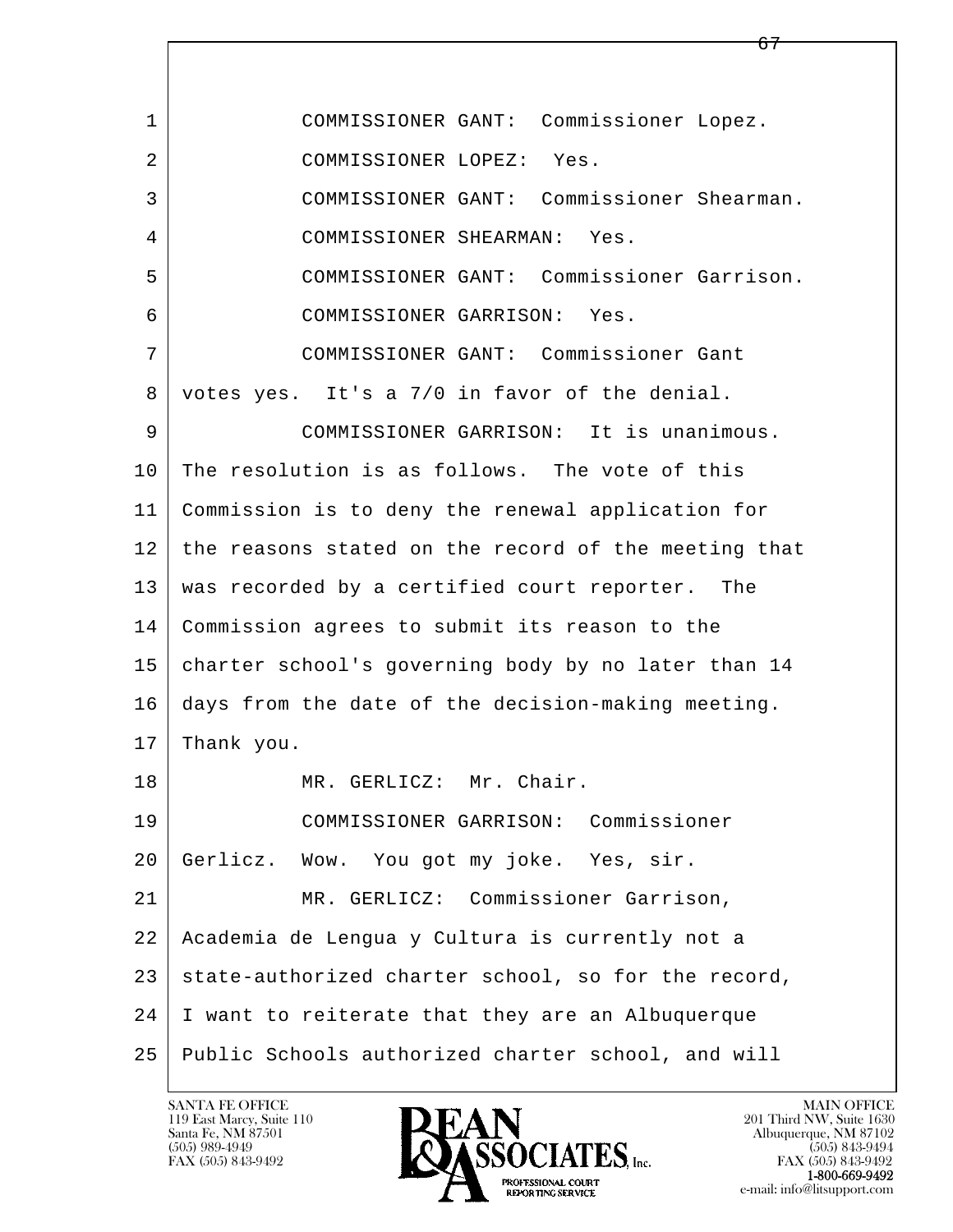l  $\overline{\phantom{a}}$  1 therefore have to create proceedings, negotiate 2 proceedings with the Albuquerque Public Schools 3 regarding the closure process. 4 COMMISSIONER GARRISON: Thank you for that 5 clarification. 6 Counsel, do I need to reread anything with 7 regard to his clarification? 8 MR. REYNOLDS: I think as long as that 9 clarification is on the record, you are covered. 10 You don't need to read anything further. 11 COMMISSIONER GARRISON: Mr. Reynolds, 12 thank you. 13 Thank you, Mr. Gerlicz. 14 Item number 11, number 2, is the Anthony 15 Charter School, Anthony New Mexico. If they would 16 like to come up to the front table, we invite you, 17 and we'll introduce your fine folks in just a little 18 bit. 19 We're going to begin with the Charter 20 School Division's evaluation and recommendation. 21 Mr. Gerlicz. 22 MR. GERLICZ: Commissioner Garrison, 23 members of the Commission, the Anthony Charter 24 School comes to us with a renewal application to the 25 PEC as a state authorized charter school. They are

119 East Marcy, Suite 110<br>Santa Fe, NM 87501

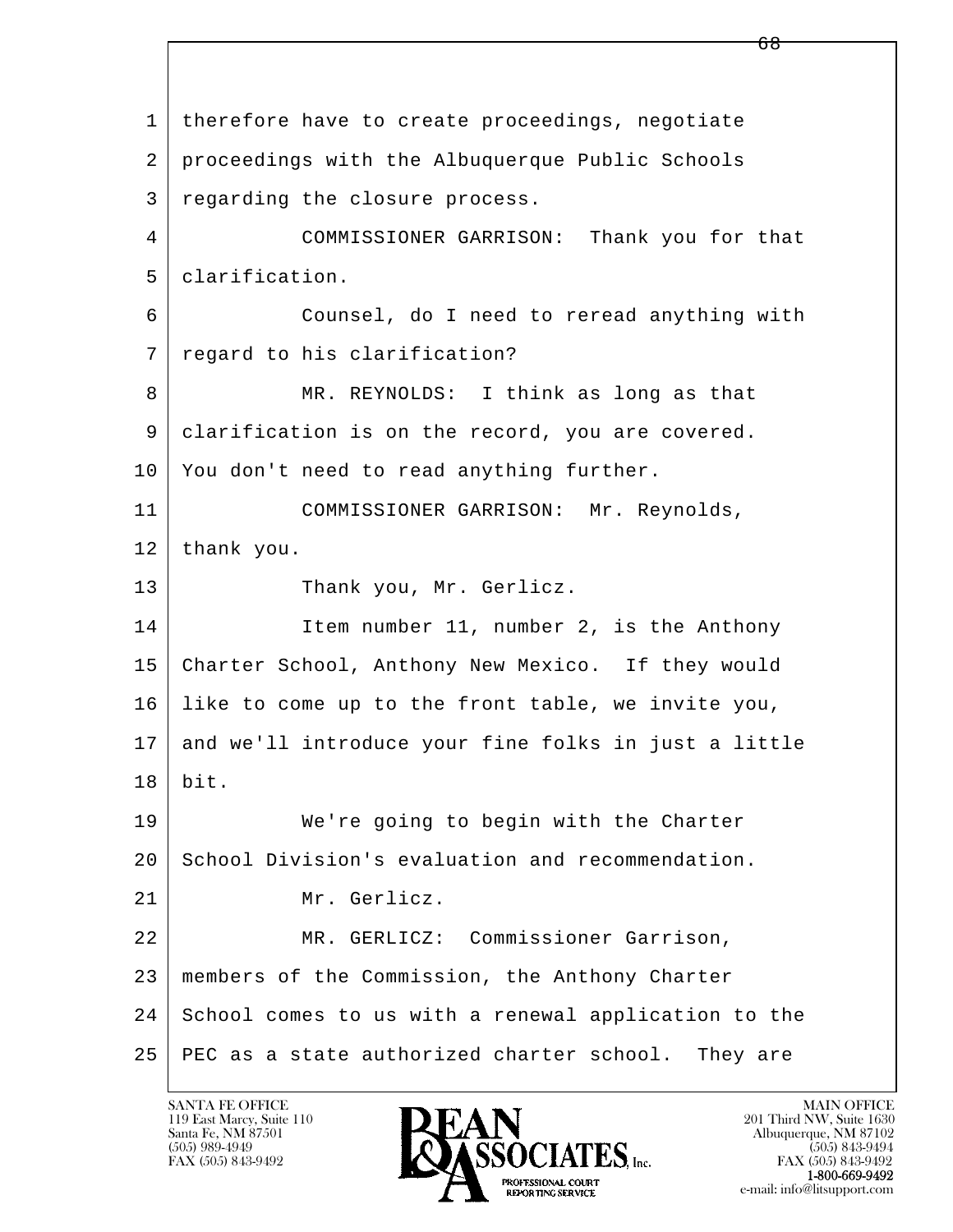l  $\overline{\phantom{a}}$  1 currently authorized in the Gadsden Independent 2 School District. That fact alone presented some of 3 the challenges that we had as a Charter School 4 Division to accurately analyze this application. 5 Yes, we have made site visits, we've analyzed the 6 documents, but we did uncover a not-harmonious 7 relationship between the Anthony Charter School and 8 the Gadsden Independent School District, and that 9 made the acquisition of information more difficult  $10$  than it would have otherwise. 11 | And so therefore, our findings are that we 12 recommend a renewal of this application or an 13 acceptance of this application to be a state charter 14 school with the following conditions. 15 We recommend that the Anthony Charter 16 School negotiate a renewal contract with the Public 17 Education Commission pursuant to 22-8B-9.1, that 18 | they will need to resubmit part B of its renewal 19 application, work with the Charter School Division  $20$  to write goals that clearly indicate vigor, 21 relevance, and with metrics that allow indicators to 22 be properly measured. This document will be the 23 basis of the performance contract for the proposed 24 renewal period, the use of the short-cycle 25 assessment that Anthony needs to be better aligned

 $\overline{69}$ 

119 East Marcy, Suite 110<br>Santa Fe, NM 87501

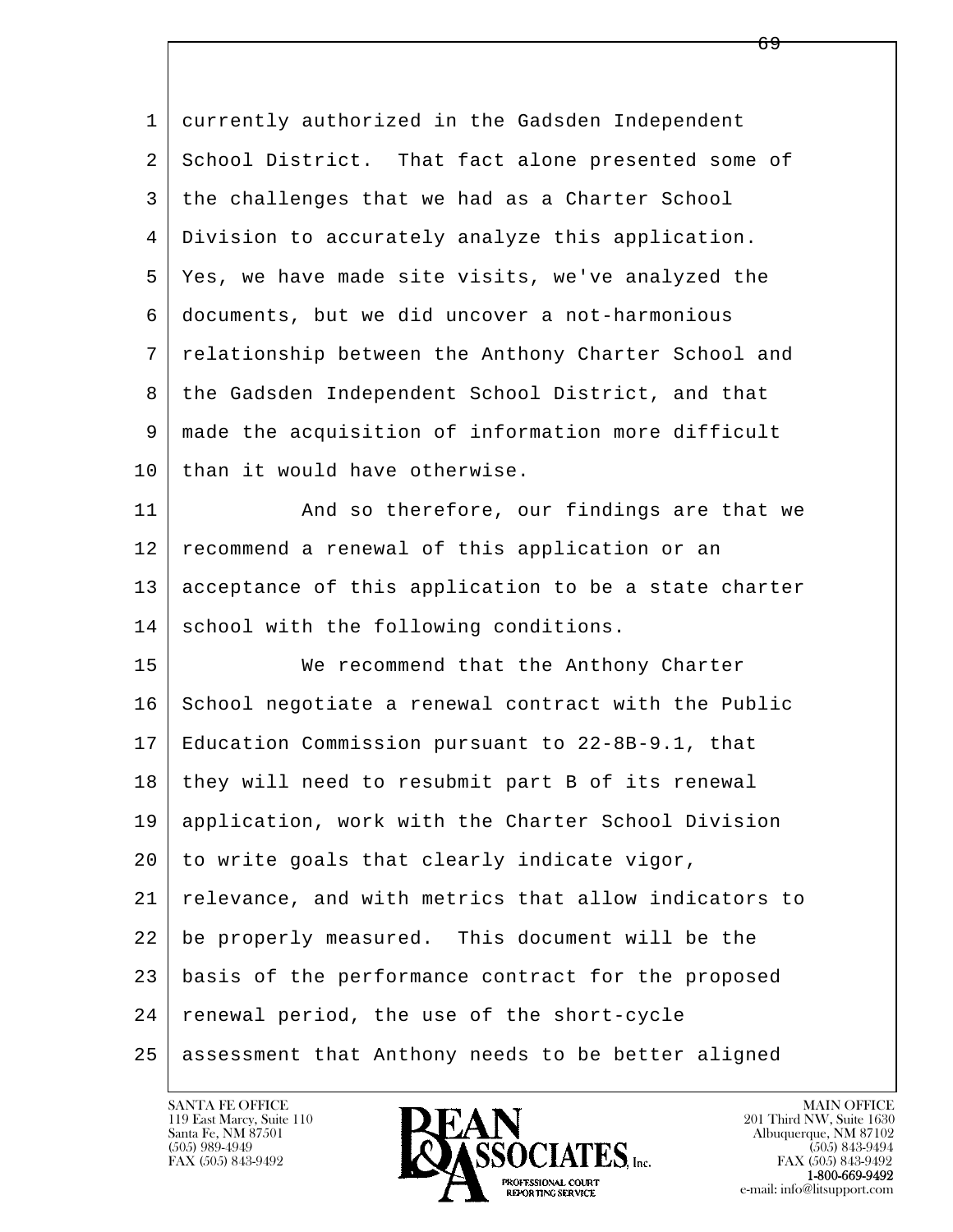l  $\overline{\phantom{a}}$ 1 with the academic program of the school. 2 Three, governing counsel of the school, 3 which will conduct a strategic plan -- that plan 4 needs to clearly indicate how the school will 5 measure progress in growing its lower 25 percent 6 population scores and its upper 75 percent 7 population scores, what we say Q1 and Q3. 8 Number four, the governing council of the 9 school needs to clearly state what leadership 10 competencies and indicators it will use to evaluate 11 the principal. 12 | Number five, the school needs to align its 13 curriculum to match the needs of the student 14 population and identify how individualized learning 15 plans will be created using that curriculum. This 16 will align to the vision and mission of the school. 17 These proposed conditions and this 18 proposed renewal shall be for a period of 18 months, 19 is our recommendation. And the reason that the 20 charter school has articulated 18 months is because 21 these were the conditions and these were the facts 22 that we found it difficult to ascertain properly in 23 order to make a professional decision. Had this 24 been a state-authorized charter school, I think that 25 could have been a lot easier and much more

119 East Marcy, Suite 110<br>Santa Fe, NM 87501

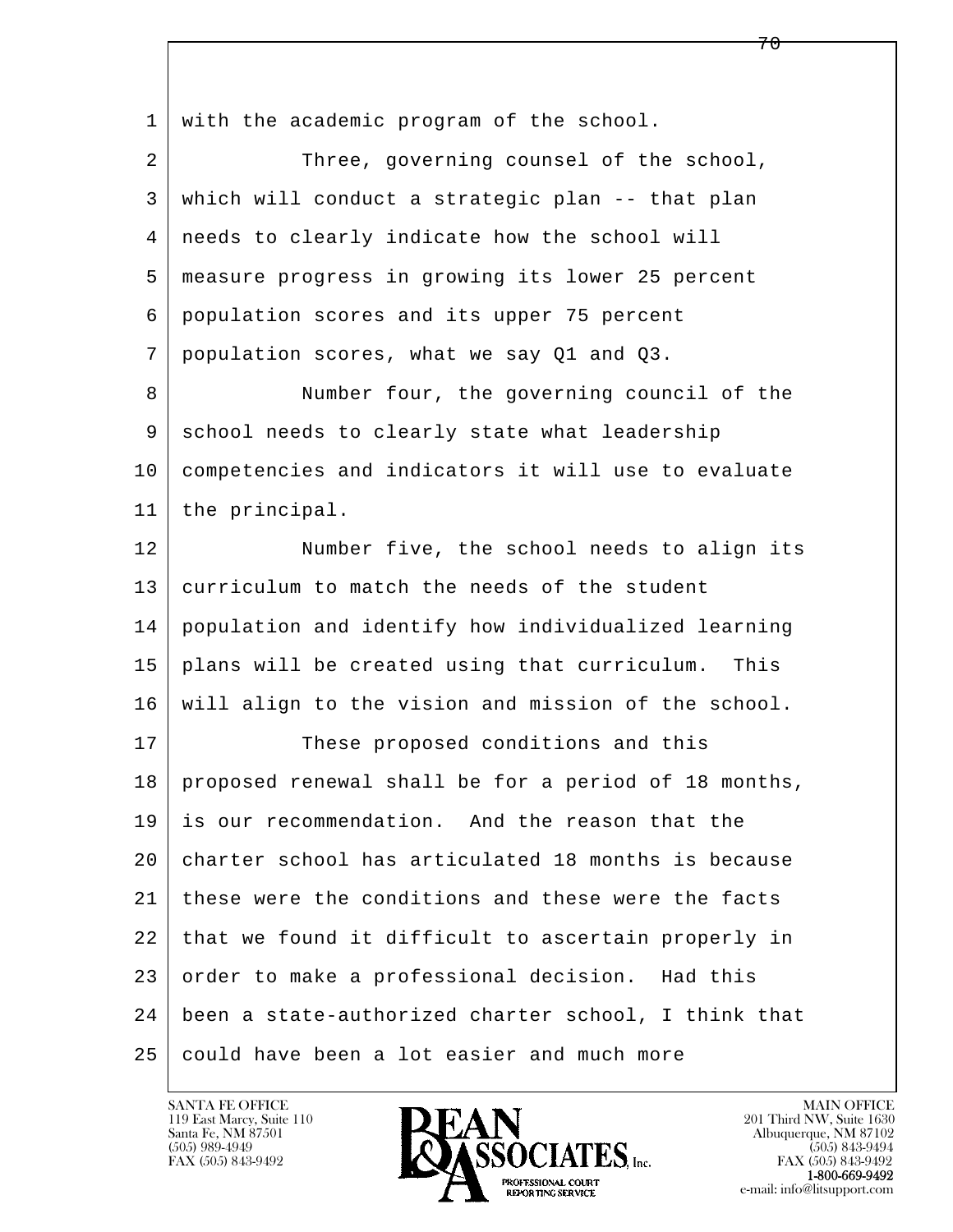l  $\overline{\phantom{a}}$ 1 comprehensively done. The fact that that 2 contentious relationship does exist made the 3 analysis more challenging, and that is our 4 recommendation, Commissioner Garrison. 5 COMMISSIONER GARRISON: Thank you, 6 Mr. Gerlicz. 7 Any questions from Commissioners at this 8 point? Commissioner Bergman? 9 COMMISSIONER BERGMAN: So that would mean 10 | we would see them June after next for an additional 11 renewal or how will that work? 12 MR. GERLICZ: Commissioner Bergman and 13 Commissioner Garrison, that is correct. Within that 14 18 months, it would be our responsibility in the 15 Charter School Division as well as the 16 | responsibility of the Anthony Charter School to 17 address all of the points in those conditions and we 18 would return in front of this Commission in, that's 19 | right, June of the following year. 20 COMMISSIONER BERGMAN: Thank you. We 21 would take a vote at that time again; correct? 22 MR. GERLICZ: Commissioner Bergman, 23 Commissioner Garrison, that's correct. 24 COMMISSIONER BERGMAN: Thank you. 25 COMMISSIONER GARRISON: Applicants, please

119 East Marcy, Suite 110<br>Santa Fe, NM 87501

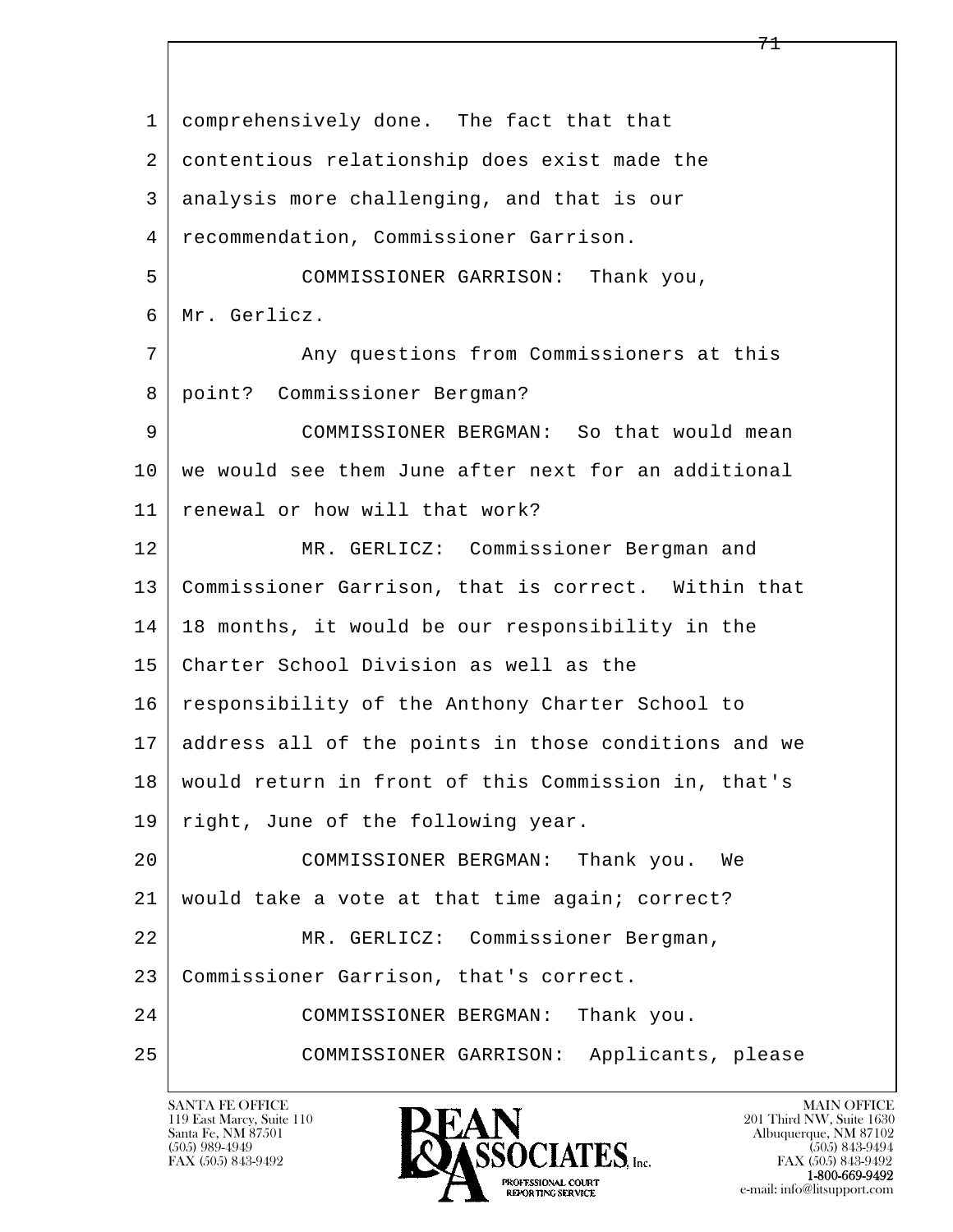l  $\overline{\phantom{a}}$  1 introduce yourselves, and after you do that -- this 2 doesn't count against your 15 minutes -- then you 3 may respond to the Charter School Division's 4 recommendation. Good morning. 5 | MS. ADOLPH: Good morning. 6 COMMISSIONER GANT: If I may, please, will 7 you introduce yourself, spell your names for the 8 reporter so she can definitely have the correct 9 spellings? 10 | MS. ADOLPH: Thank you. Good morning. 11 I'm Colleen Adolph, and I'm the director of Anthony 12 Charter School. Colleen is C-O-L-L-E-E-N. Adolph  $13$  is  $A-D-O-L-P-H$ . 14 To my right, I have Mr. Pat Banegas, who 15 has been the governing council president from the  $16$  start of the school. B-A-N-E-G-A-S. 17 | The Mand on this side I have Dr. Vangie 18 Rodriguez. She's a former consultant, and she's a 19 former special ed. coordinator at the school, who 20 helped with the initial development of the 21 curriculum of the school. 22 COMMISSIONER GARRISON: Thank you. You 23 have 15 minutes to respond to the Charter School 24 Division's recommendation. You may proceed. 25 MS. ADOLPH: Thank you, Mr. Chairman and

119 East Marcy, Suite 110<br>Santa Fe, NM 87501

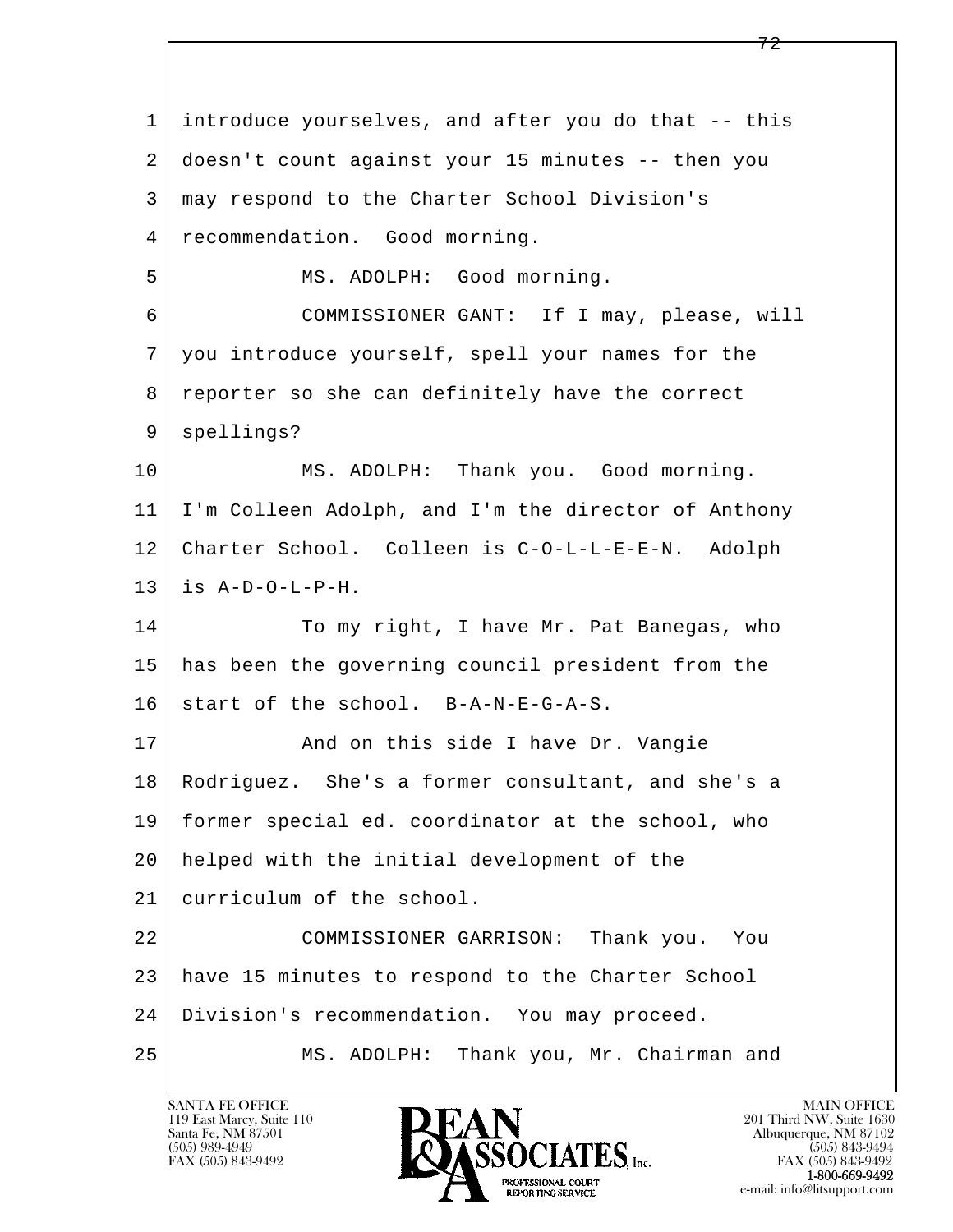| 1  | members of the Commission. Good morning. I'm         |
|----|------------------------------------------------------|
| 2  | Colleen Adolph, principal of Anthony Charter School. |
| 3  | I'm here today to represent the students, parents,   |
| 4  | and staff of the school and to respond to the        |
| 5  | renewal recommendation provided by the Charter       |
| 6  | School Division.                                     |
| 7  | The Anthony Charter School accepts the               |
| 8  | recommendation as given by the division. We are      |
| 9  | certain that all of the conditions recommended by    |
| 10 | the division can be achieved within that time period |
| 11 | to the satisfaction of the Commission.               |
| 12 | Anthony Charter School began the charter             |
| 13 | school process in 2007 and officially opened in      |
| 14 | 2009. The school is currently in the middle of its   |
| 15 | fourth year of operation. The school is located in   |
| 16 | the old administration building of the Gadsden       |
| 17 | District and serves grades 7 through 12.             |
| 18 | The town of Anthony lies in the                      |
| 19 | southernmost part of Dona Ana County, approximately  |
| 20 | 20 miles south of Las Cruces and 18 miles from       |
| 21 | El Paso and Juarez, Mexico. Anthony Charter          |
| 22 | students maintain ties socially and culturally to    |
| 23 | Mexico and New Mexico. Approximately 95 percent of   |
| 24 | our 2012/13 students identify as being of Hispanic   |
| 25 | origin, and 5 percent identify as being Caucasian.   |

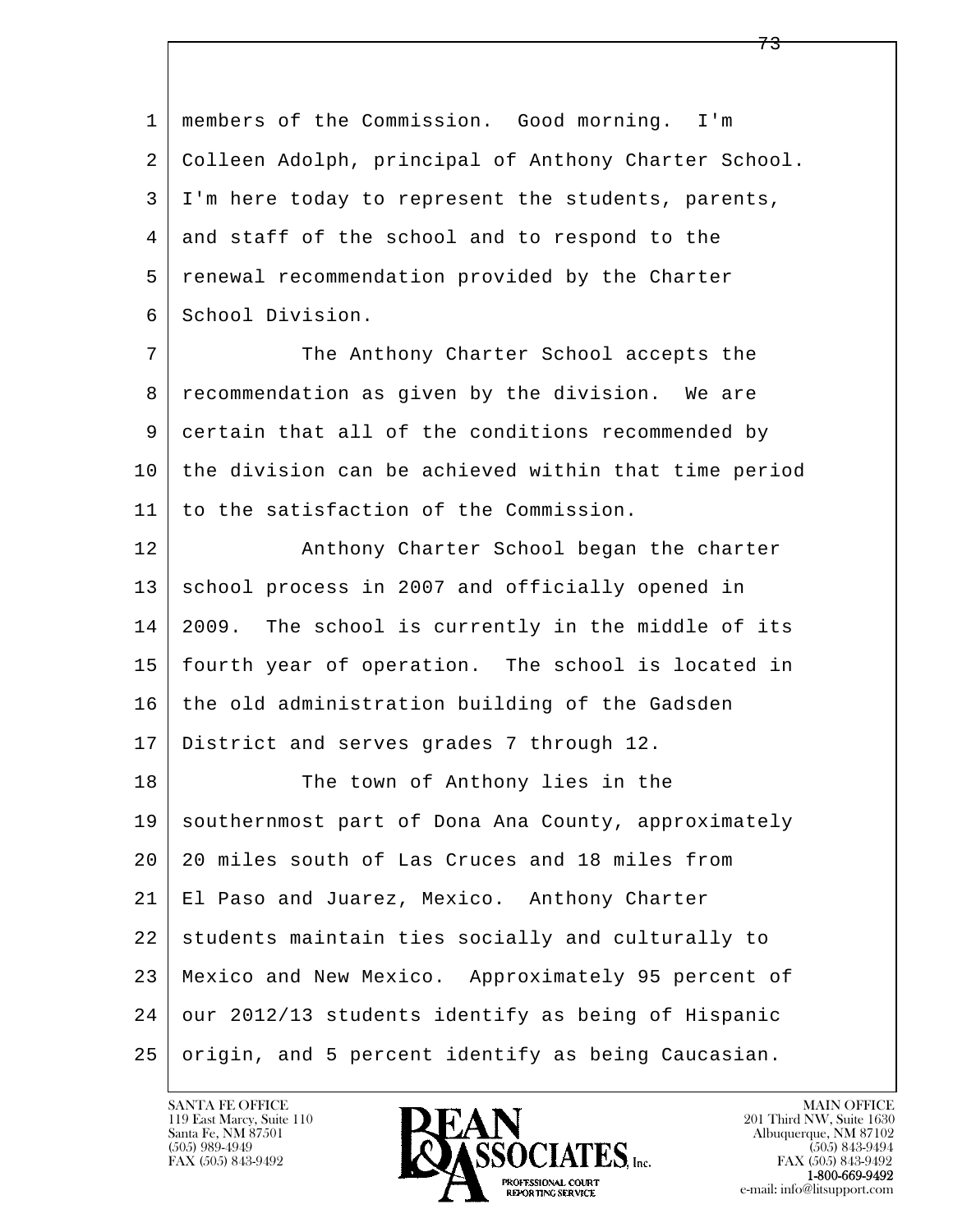1 Anthony Charter School provides a flexible 2 educational setting and a rigorous academic program 3 for anyone in the Gadsden District seeking a high 4 school diploma. We have parents who drive up to 60 5 miles per day to bring their students to school. 6 There is, of course, no transportation.

7 Some of the highlights over the last three 8 years of Anthony Charter School are, we have higher 9 percentages of students proficient in math than the 10 other Gadsden middle schools and high schools on 11 both the 2010/2011 and 2011/2012 reports, and higher 12 percentages of students proficient in reading than 13 five of the seven other Gadsden middle and high 14 schools on the 2010/11 reports. Higher percentages 15 of students proficient in reading than all the other 16 Gadsden middle schools on the 2011/2012 reports.

l  $\overline{\phantom{a}}$ 17 We met AYP and AMO goals in reading and 18 math for two years, and obtained a school rating of 19 B the first time and C the second time. We've 20 obtained and maintained a designation of progressing 21 for the last three years. We've met the attendance 22 rate. We met the graduation rate one of two years. 23 There was a cohort error in a student transferring 24 from us back to the district. We received a B 25 rating on the opportunity to learn on the 2012 grade

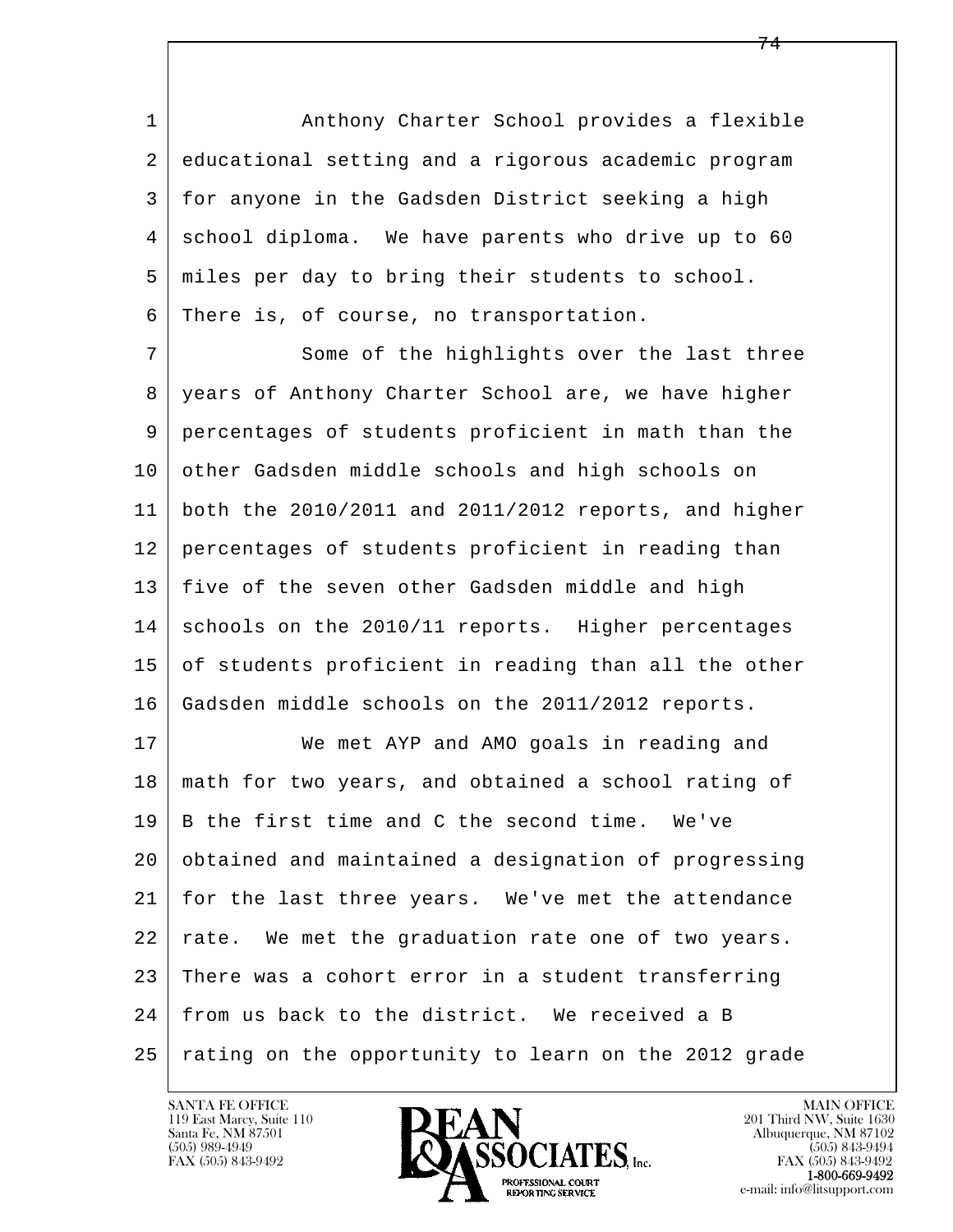1 report card. B rating is our current standing based 2 | on how well students met proficient targets for the 3 grade level.

l  $\overline{\phantom{a}}$ 4 Some highlights of Anthony Charter School 5 over the last three and a half years that I would 6 like to share with you include the following. 7 During the first year of operation, we had four 8 students who attended DACC. This year we have 14 9 students attending DACC or taking a online course 10 through Central New Mexico University. One student 11 who started at DACC in his ninth grade year will 12 complete his associate's this December in mechanical 13 drafting because of the opportunity he had to attend 14 DACC during the school, during the summer. He's in 15 school all the time. The school had two graduates 16 after the first year of operation. One completed 17 his EMT certification while at the school, and now 18 attends NMSU. The other graduate is currently 19 attending DACC. Our second year yielded five 20 graduates. Three were early graduates who attended 21 Harvard University summer school program where they 22 acquired post secondary credits. They earned full  $23$  scholarships to out-of-state universities, 24 Quinnipiac University, and they'll be transferring 25 to University of Houston with an eye toward medical

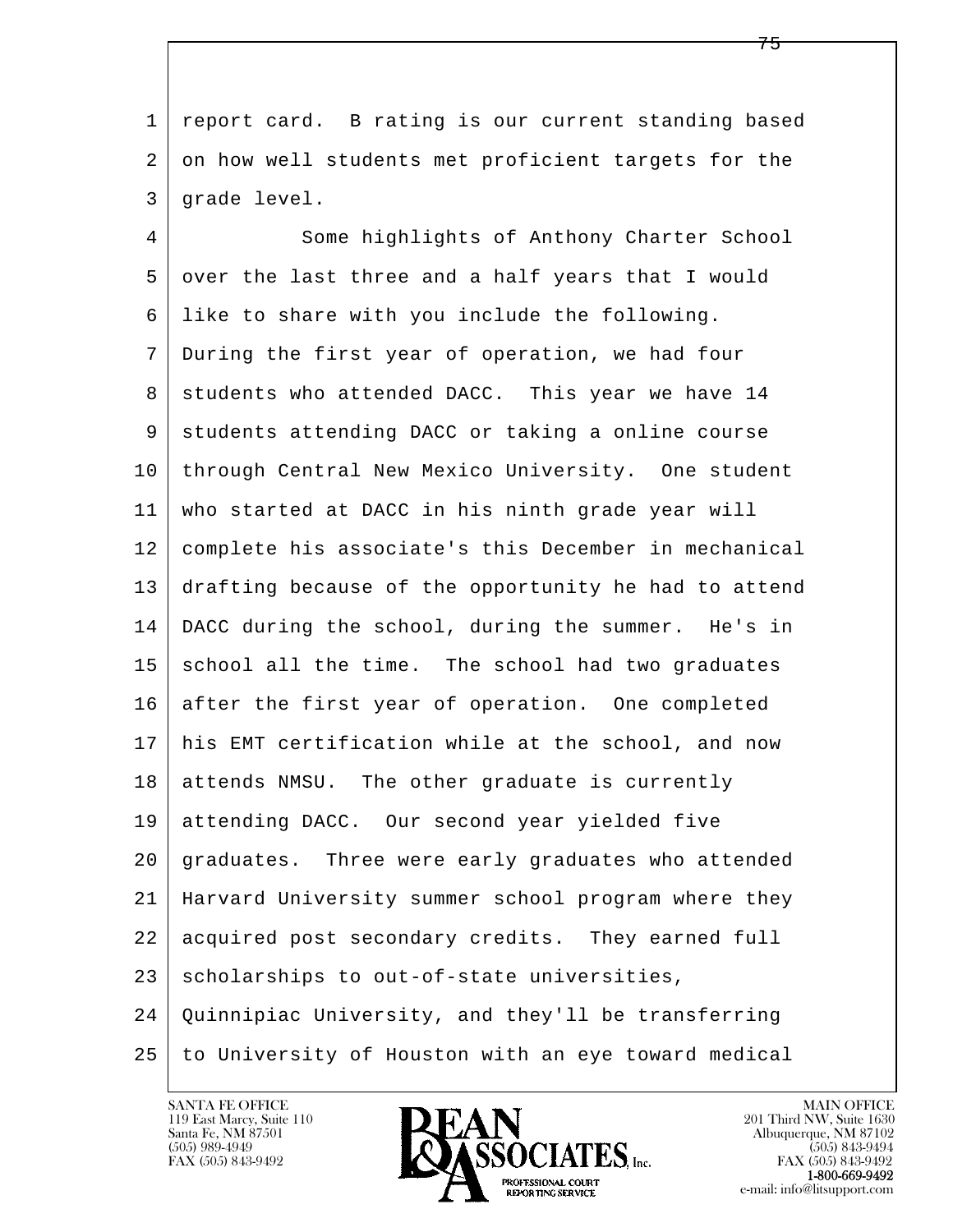1 school. The other two graduates are attending 2 cosmetology school in Las Cruces and will graduate 3 this spring. Last year two students graduated. One 4 is attending NMSU on a full scholarship. This year 5 we expect to have five graduates. And this will 6 make all the Las Cruces people happy: One is an 7 early graduate and all five are going to NMSU. 8 Other highlights which demonstrate that 9 we've created a community at Anthony Charter. The

l  $\overline{\phantom{a}}$ 10 students, even though we're small, have worked to 11 establish a student council which deals with 12 planning for schoolwide celebrations. A fledgling 13 dance troupe that performed at the Anthony Community 14 Fair this fall, and took first prize. The school 15 will have its first high school prom this spring, 16 the high school. The students have participated in 17 the Anthony Community Health Fair for the last four 18 years and this year again won top prize for their 19 health and wellness presentation. One of the 20 Anthony Charter School staff members was trained 21 this summer at the Binational Council of La Raza to 22 facilitate parent involvement programs that empower 23 parents to advocate for their child's education by 24 helping them navigate and understand the educational

 $25$  system.

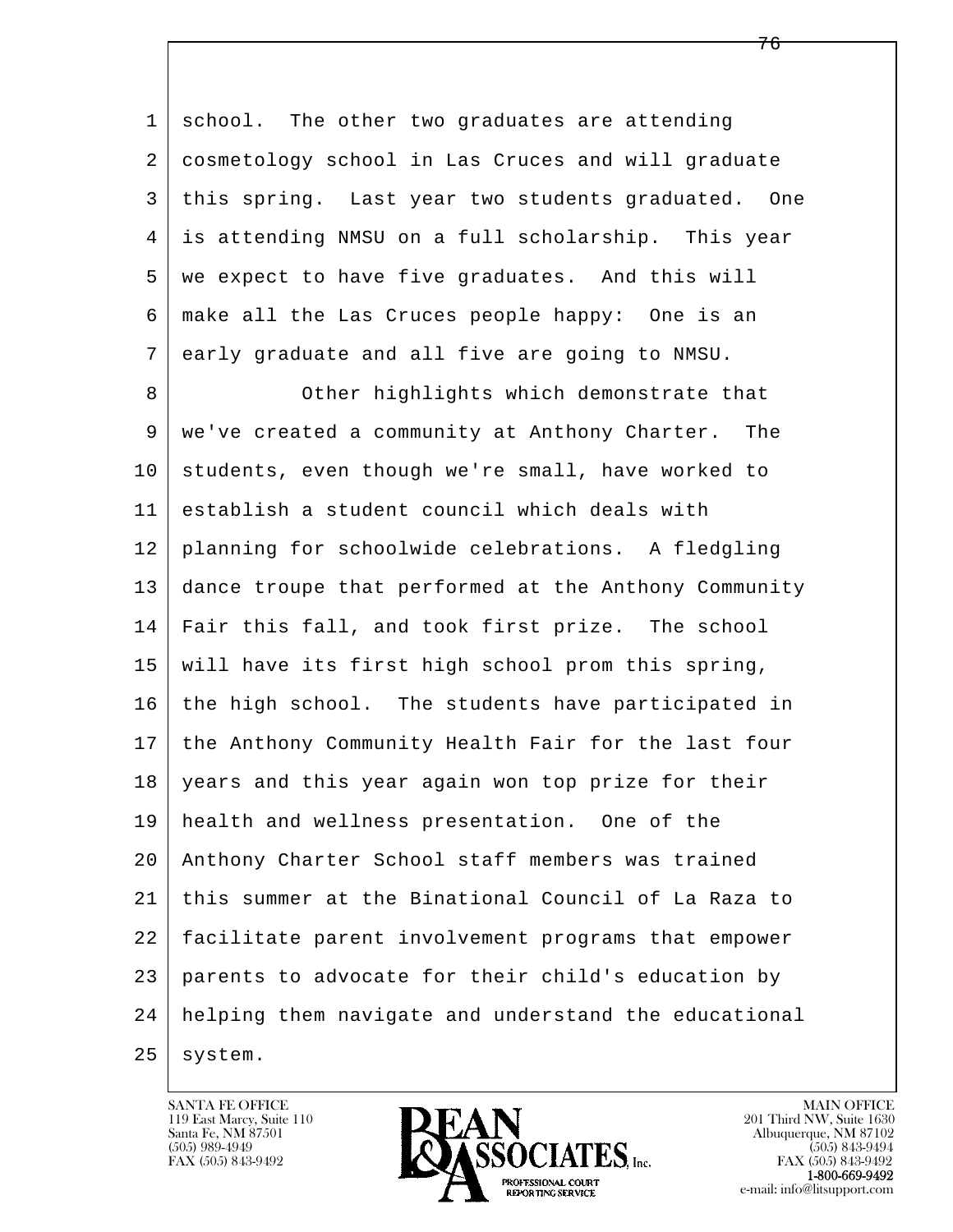l  $\overline{\phantom{a}}$  1 We are currently forming a partnership 2 with Sierra del Sol Housing Corporation, Rose 3 Garcia, who is going to transfer -- we have some 4 computer technology issues down there. She's going 5 to transfer her computer learning center to 6 somewhere near the school where we're moving, so 7 that our students will have better technology 8 resources. She and I are also working together on a 9 grant that would be able to provide stipends for 10 some of our students who would like to get into the 11 building trades careers. 12 John Martinez, who is the statewide 13 president of Health New Mexico, is currently an 14 affiliate and he has been supporting the school 15 through their affiliate relationship he has with 16 them so that our teachers can get training on 17 literacy, working with literacy in students. We 18 would like to become our own affiliate so that our 19 high school students can participate in their 20 Lideres and Escalera program so they can come back 21 to the community with leadership skills and 22 hopefully we can keep them more interested in not 23 only completing high school, but in seeking further 24 | training.

<u>277 - Emily Barbara, american proposar a strong and a strong and a strong and a strong and a strong and a strong and a strong and a strong and a strong and a strong and a strong and a strong and a strong and a strong and </u>

25 We recently conducted an informal survey

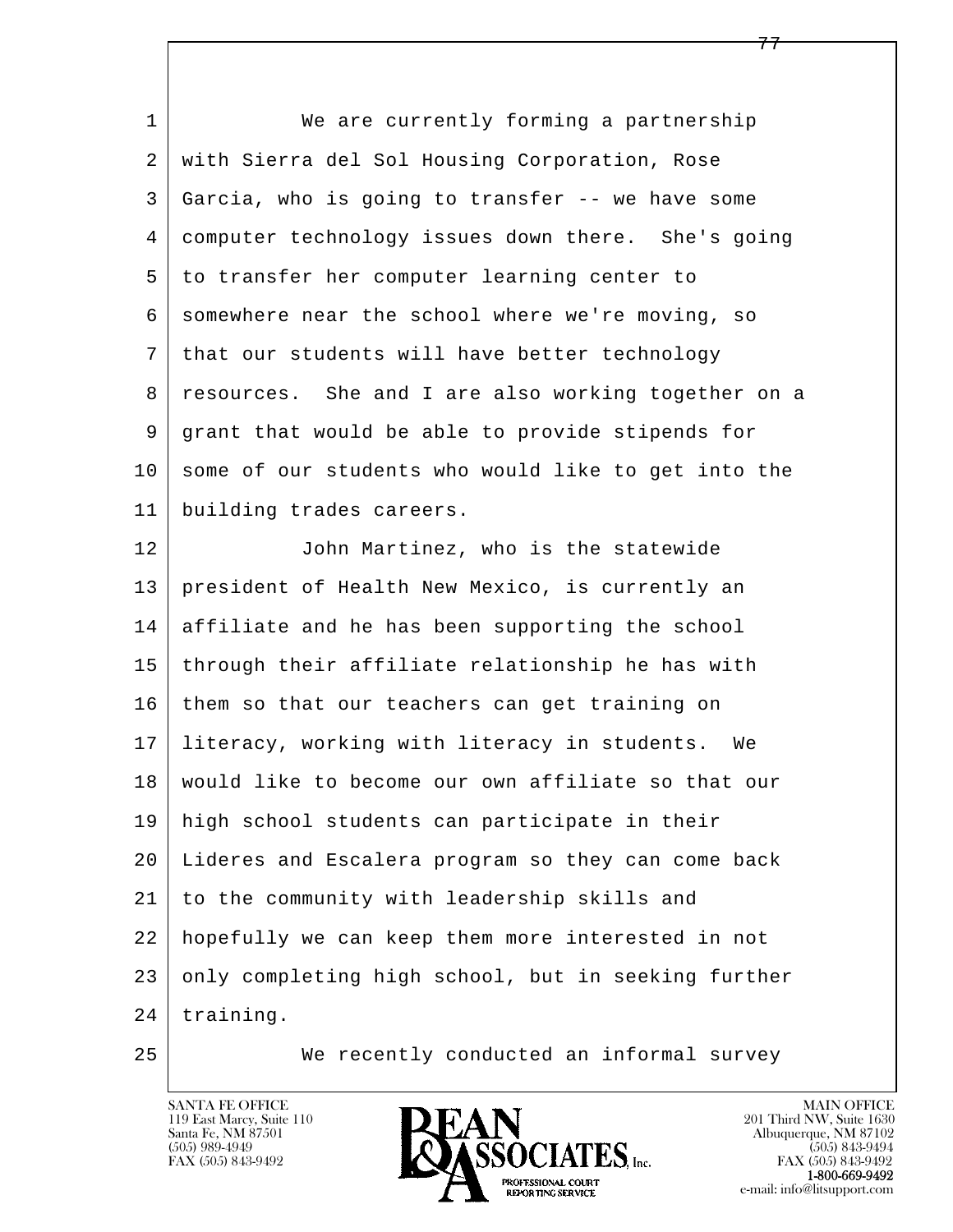l  $\overline{\phantom{a}}$ 1 of our students asking them to respond to the 2 question, Why are you here? Why are you at Anthony? 3 Why did you choose Anthony Charter School? 4 Students said they liked the small size of 5 the school and the access they have to their 6 teachers and instruction. Students attend the 7 school because they were bullied in a larger 8 environment. Students attend the school because 9 they felt they just couldn't function academically 10 or socially in the large school environment. 11 Students commented on their little survey 12 that they had never thought about college before, 13 but because we emphasized it all the time, they have 14 begun to think about education beyond high school, 15 and are asking for help in taking dual-credit 16 courses. Initially it was me going after the 17 students and saying, "Are you interested? Are you 18 interested?" 19 I think this is the first year that the 20 students have come to us and said, "You know, can 21 you help me get into that?" 22 **Parents were asked a similar question.**  23 They reported that they like having direct and more 24 immediate access to teachers and the administration. 25 They felt that academic and social issues were taken

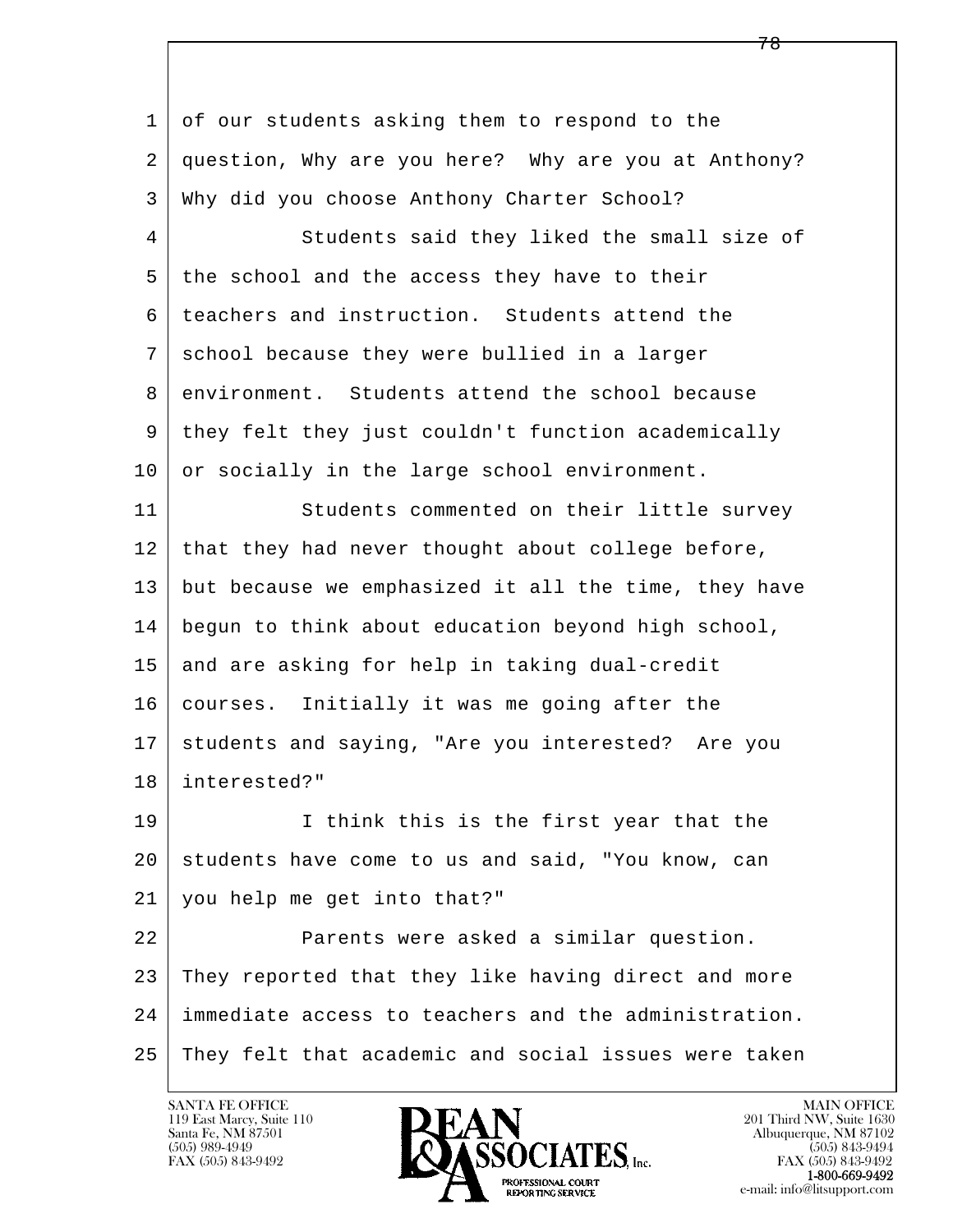l  $\overline{\phantom{a}}$  1 care of more quickly than at a larger school. Most 2 stated that they were there because they wanted 3 their children to have a good education. They were 4 at the school because of the school's emphasis on 5 education, finishing high school, finishing early, 6 taking dual-credit courses, doing some online 7 learning to recover credits. 8 They appreciate the frequent contacts with 9 the school. We send progress reports home every two 10 weeks and we have many one-on-one conferences, 11 whether they're formal or informal with parents, 12 because we can access them easily as they come and 13 pick up our students. 14 Our teachers explain the results of 15 short-cycle assessments and the state SBA exam to 16 parents to help them understand the importance of 17 them, and just to understand them. Their children  $18$  are at the school because it provides a safe, secure 19 environment. 20 We're grateful for the Charter School 21 Division for recognizing the potential of the school 22 in light of the facts that were presented in our 23 renewal application. If the Commission will see fit 24 to approve our renewal, we look forward to working

25 closely with the Charter School Division to

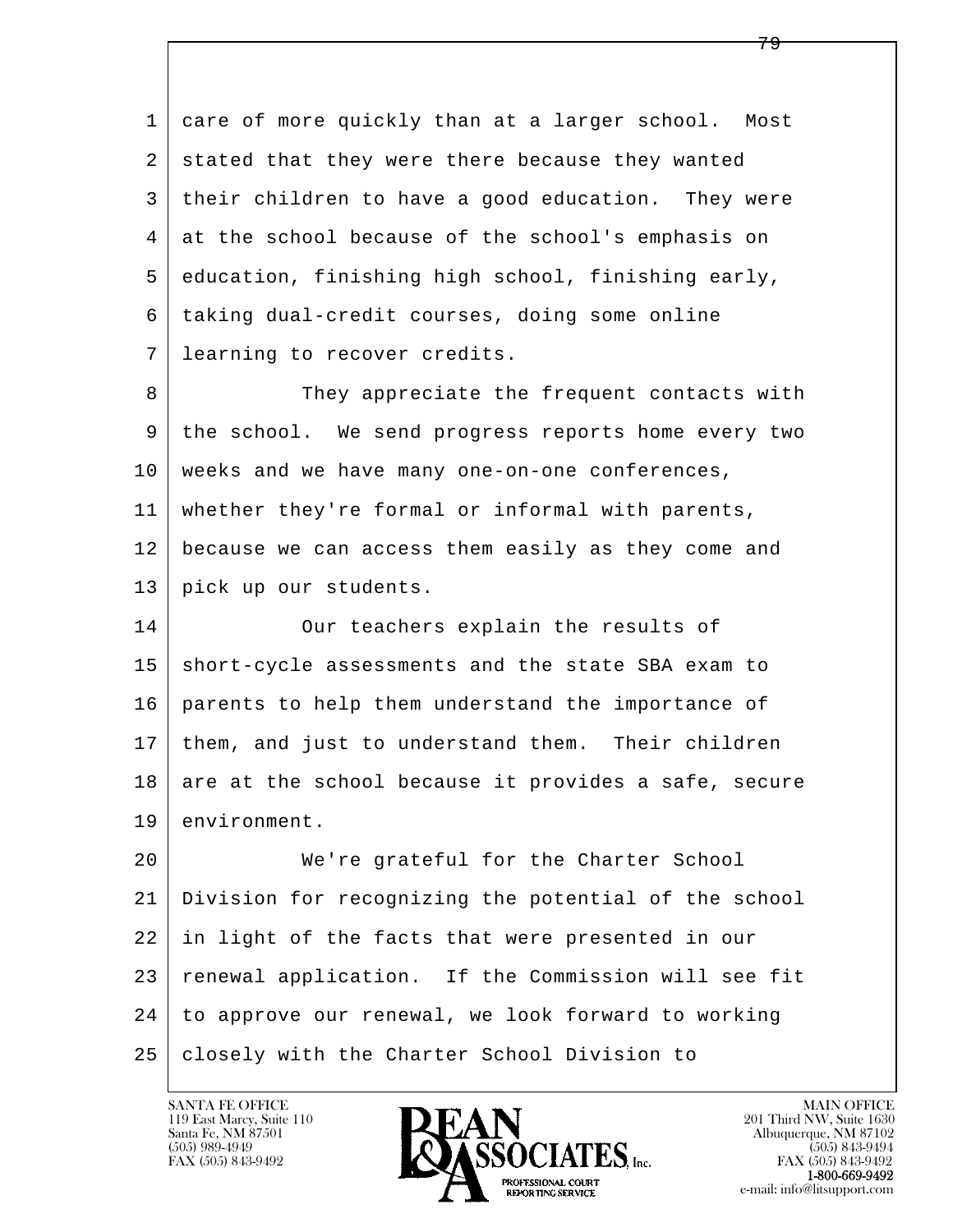l  $\overline{\phantom{a}}$  1 accomplish the recommended conditions and to receive 2 | the level of authorizer for support that the school 3 needs. We wish to point out that all the criteria 4 for renewal were met, but we also understand the 5 reasons given by the Charter School Division for a 6 conditional approval. We are certain that once we 7 begin our new relationship with the Charter School 8 Division, both they and we will gain an enhanced 9 understanding of the challenges faced by and 10 opportunities available to our students through the 11 required clarification and revisions of our program. 12 We fully understand and accept the need 13 for designing truly measurable school and student 14 goals and objectives that were missing in the 15 original charter. These new goals and objectives 16 will provide students, faculty, and the 17 administration with the ability to clearly see the 18 direction that our instructional programs must take 19 in order to continue and surpass our previous levels 20 of student achievement. 21 Just as importantly, we are relocating to  $22$  a new facility in the center of the Gadsden 23 District. The community will become more informed 24 of the expectations and opportunities provided by

 $25$  our school. We agree that our short-cycle

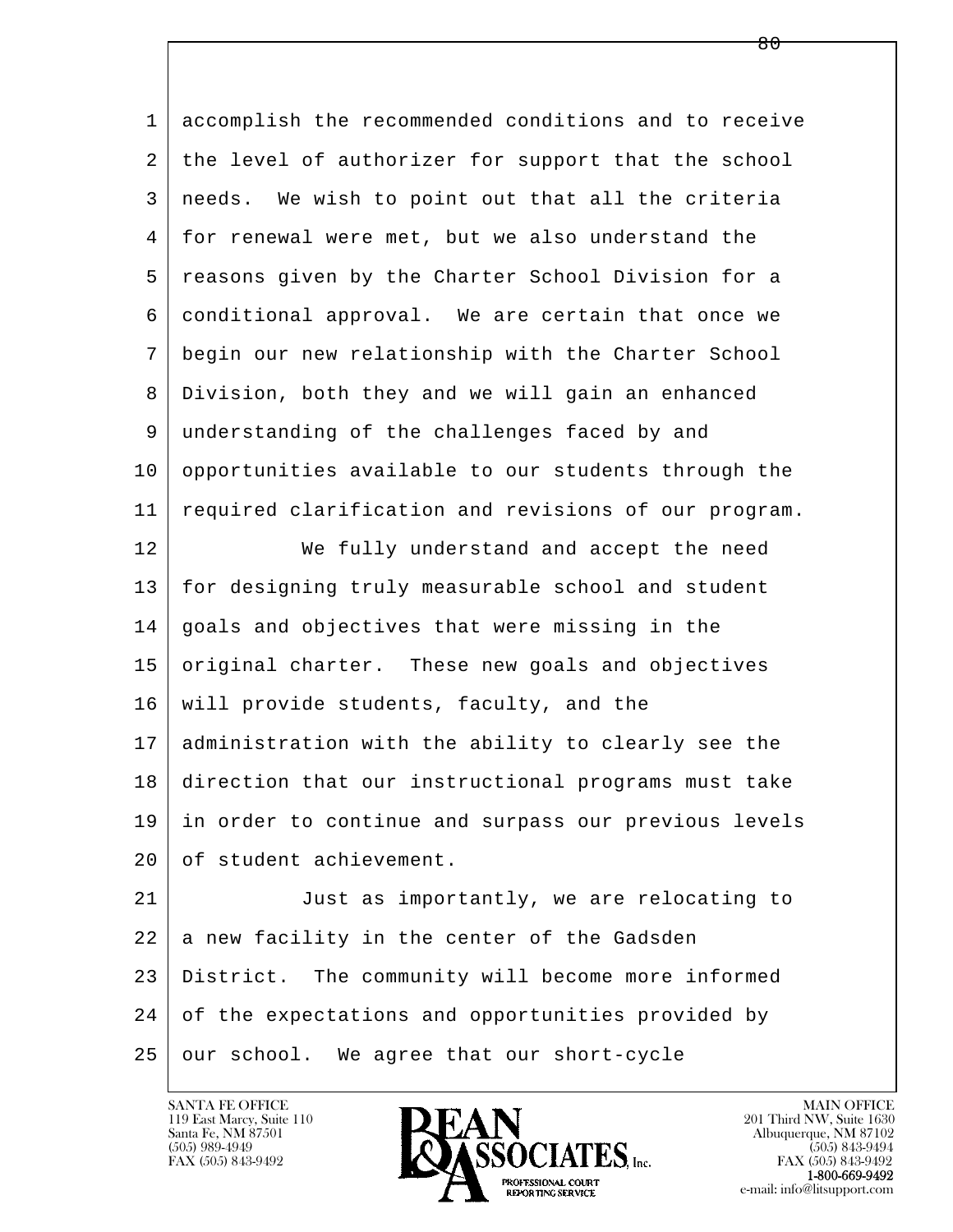1 assessments need to better align with the academic 2 program in order to provide more reliable measures 3 of continuous student growth that will inform our 4 instructional processes and allow teachers to carry 5 out more effective classroom interventions when 6 needed.

l  $\overline{\phantom{a}}$  7 We understand and we wish to promote the 8 value of these regular measures of student 9 achievement throughout the year. In the past we 10 used NWEA. This year is the first year that we have 11 adopted and are using Discovery. We've just 12 completed our first round of testing. We recognize 13 that there's a need to align the educational plan 14 which includes the instructional program. Our 15 program focuses on providing students a rigorous 16 academic course of studies which includes providing 17 | scientifically researched-based instructional  $18$  strategies in a flexible education setting. 19 Students can accelerate learning. They  $20$  can come to our school to recover credits that they 21 have lost. We currently are using Ideal New Mexico, 22 | online courses through Ideal New Mexico. CNM is 23 providing the financial literacy course for us down  $24$  there. Our students go out to DACC to take courses,

25 and AP courses are available through Ideal also.

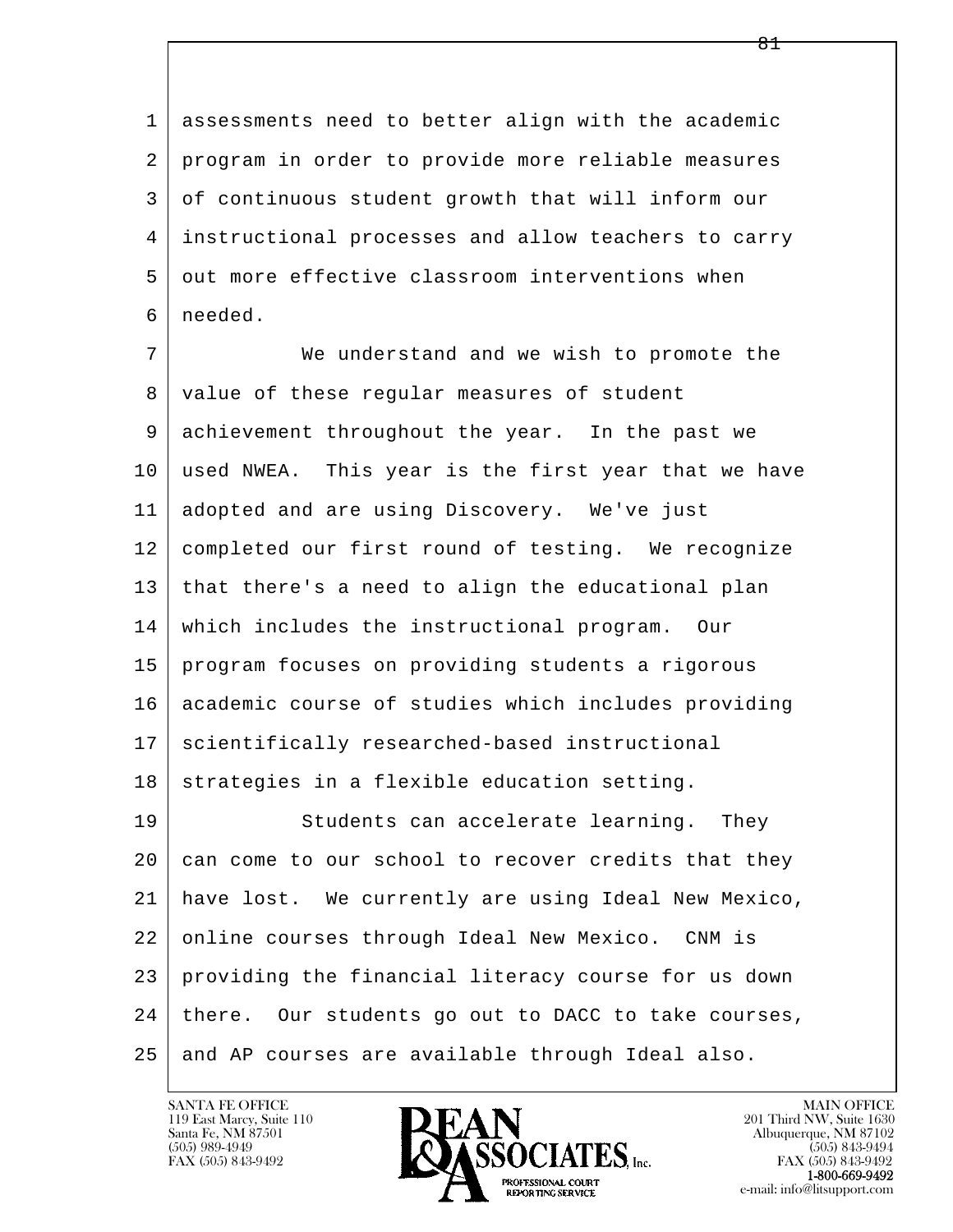l  $\overline{\phantom{a}}$ 1 Once we are established in our new 2 facility we're confident that the high student 3 mobility rates will decrease, thus resulting in more 4 reliable academic achievement performance data. Our 5 governance council looks forward to the opportunity 6 to create a more thorough strategic plan for 7 increasing student achievement and improving the 8 measurement of student growth for all segments of 9 our student population, as well as clarifying the 10 leadership competencies required of the principal. 11 Also, both the board and the school administration 12 understand the need to more closely align our 13 curriculum with student needs and the importance of 14 creating individualized learning plans that will 15 enable all of our students to successfully 16 accomplish challenging academic goals. 17 We do have a curriculum in place and it's, 18 of course, aligned to the current standards and 19 benchmarks. We are currently working on aligning 20 our curriculum to the Core Standards. 21 Finally, we again wish to express our 22 | appreciation for the thorough and insightful 23 analysis and recommendation provided by the Charter 24 School Division, which included a constructive site 25 visit to our school and the opportunity for



FAX (505) 843-9492<br>1-800-669-9492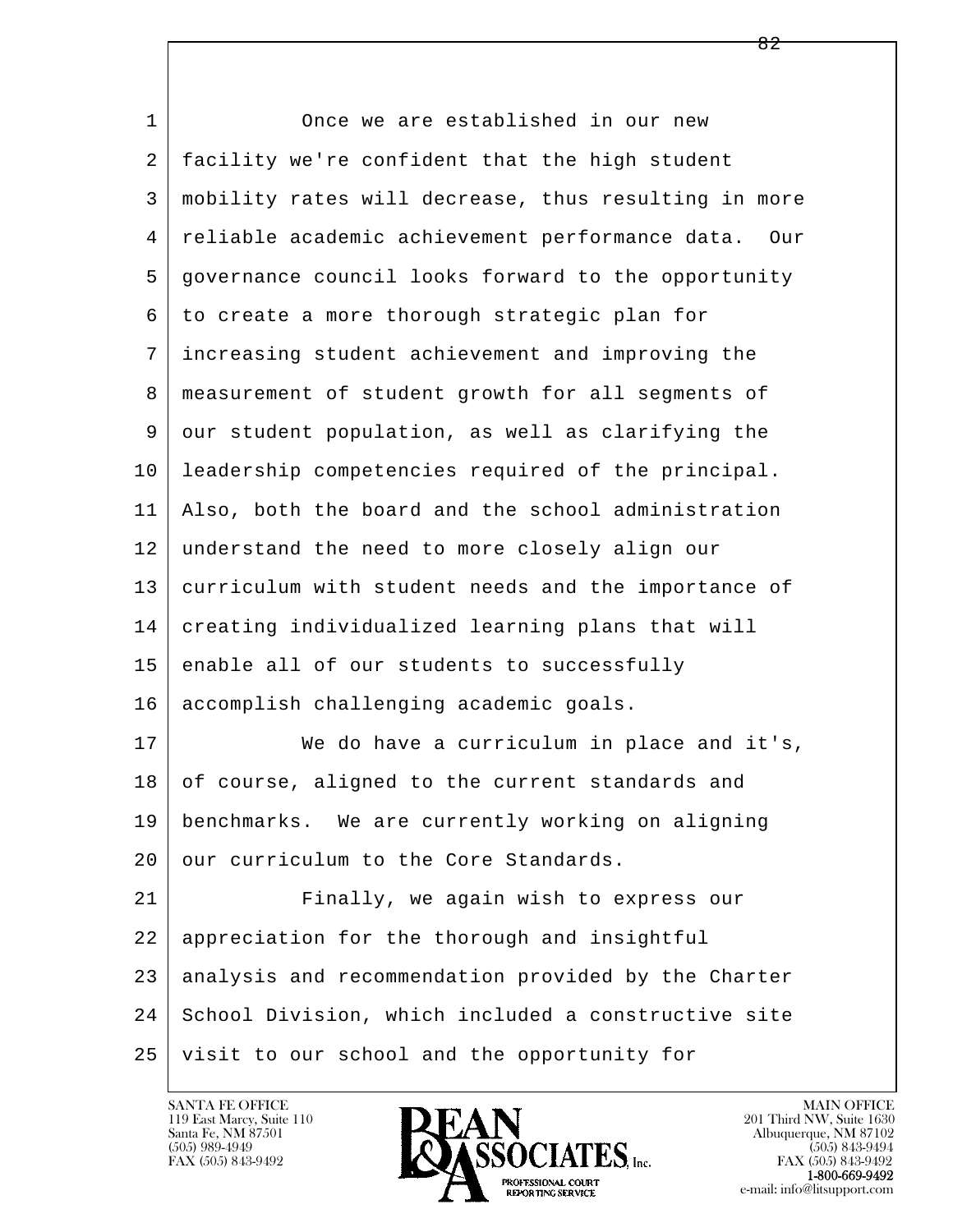l  $\overline{\phantom{a}}$  1 professional conversation about our school's 2 progress, the need for an option for parents in the 3 Gadsden District. 4 We are eager to begin working with the 5 division on the details of our performance contract, 6 especially considering the short term of the 7 conditional renewal period. And we are certain that 8 the Anthony Charter School will meet all of the 9 performance standards that will be negotiated 10 between us. 11 Thank you for this opportunity to address 12 the Commission. 13 COMMISSIONER GARRISON: Thank you very 14 much. 15 Mr. Gerlicz. 16 MR. GERLICZ: Mr. Chair, as a point of 17 clarification, and Commissioner Bergman, you're 18 absolutely correct that 18 months from today would 19 be June of 2013. The Anthony Charter School's 20 charter isn't renewed or expire until June of 2013. 21 So 18 months from that will put it to December, just 22 as a point of clarification. So that 18-month 23 period would end in December of 2013, as their 24 current charter under which they are operating 25 expires in June 2013. Thank you.

119 East Marcy, Suite 110<br>Santa Fe, NM 87501

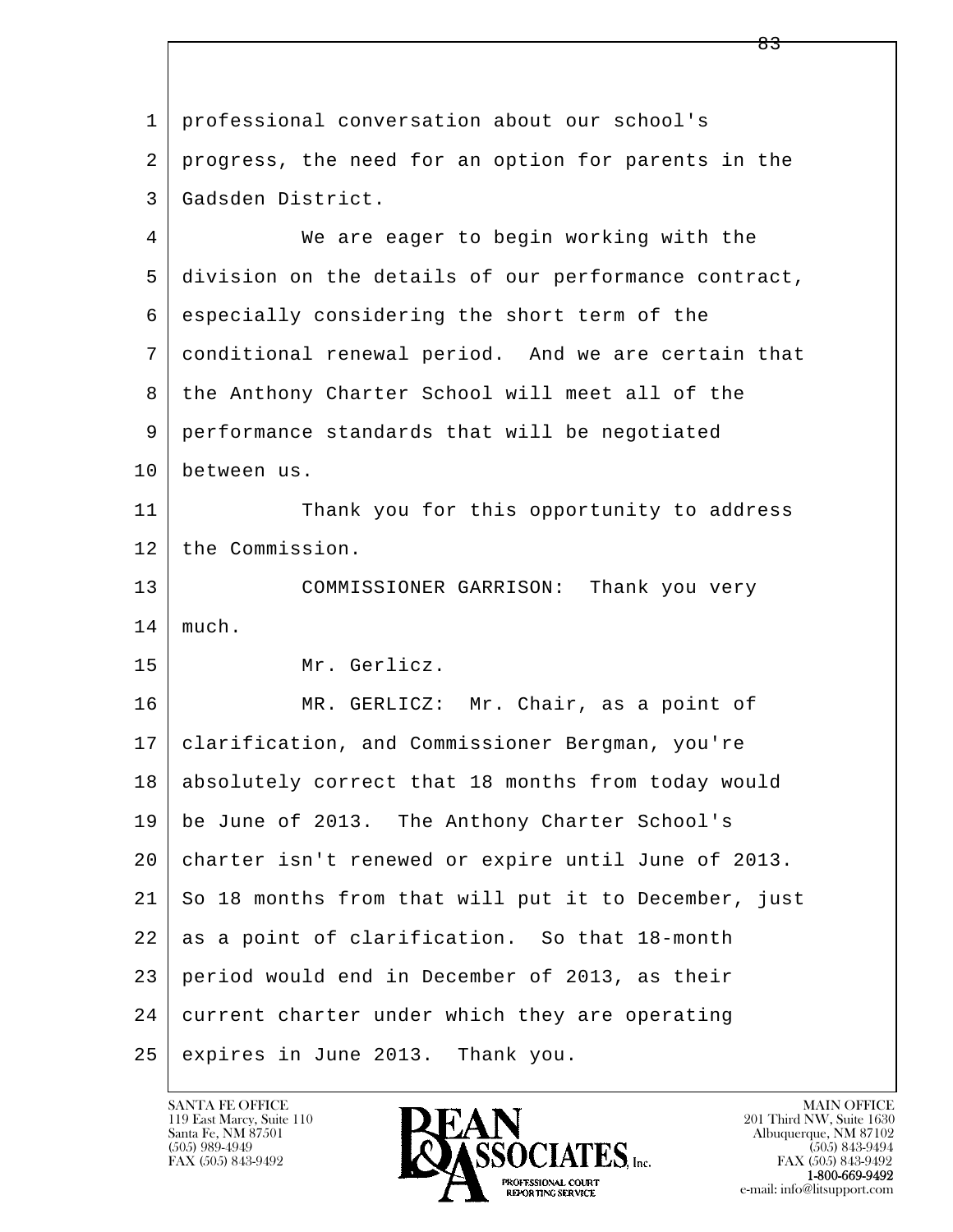l  $\overline{\phantom{a}}$  1 COMMISSIONER BERGMAN: I'm a little 2 confused. They will then appear before us in 3 December of 2013? Not 18 months after that. 4 MR. GERLICZ: That's correct, Commissioner 5 Bergman. 6 COMMISSIONER BERGMAN: Thank you. 7 COMMISSIONER GARRISON: Thank you for that 8 | clarification, Mr. Gerlicz. 9 The floor is open for questions by 10 Commissioners of the applicant or the Charter School 11 Division. 12 Commissioner Bergman. 13 COMMISSIONER BERGMAN: Thank you, 14 Mr. Chair. 15 You answered part of my question because I 16 heard the words "new facility" near the end of your 17 remarks. You are moving from the facilities that 18 you're in now. Have you already identified the new 19 facility? 20 MS. ADOLPH: The foundations for our 21 portable are being poured as we speak, and we're 22 trying to get our portables that are already down 23 | there moved onsite. 24 COMMISSIONER BERGMAN: Is the school going  $25$  to be entirely in portables, then?

119 East Marcy, Suite 110<br>Santa Fe, NM 87501

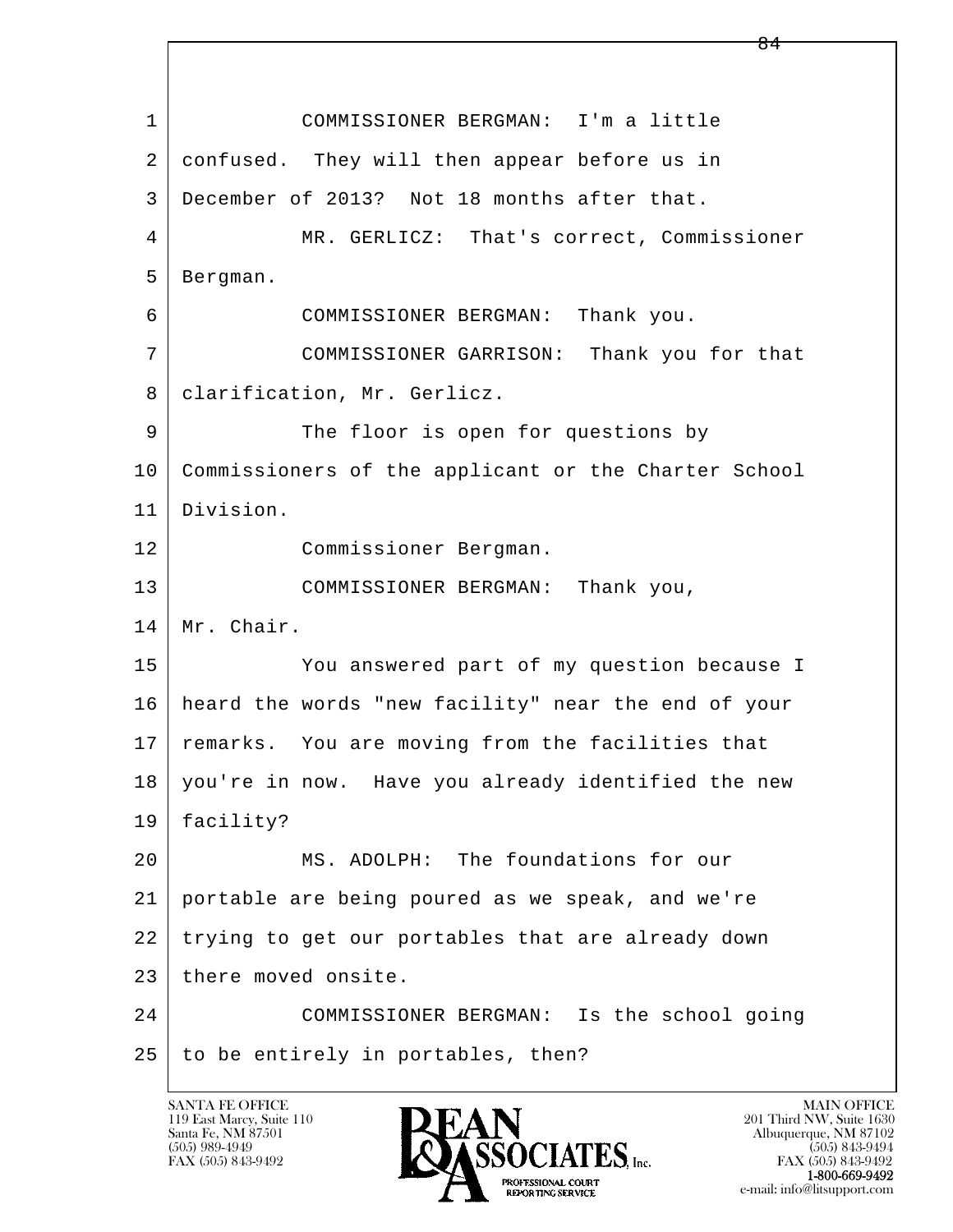l  $\overline{\phantom{a}}$ 1 MS. ADOLPH: That's our only option. 2 We've explored everything in the town of Anthony and 3 this is our only option. 4 COMMISSIONER BERGMAN: So you don't 5 anticipate having a problem with the PSFA getting 6 your E-occupancy certificate, then? 7 MS. ADOLPH: No, we've been working with 8 them very closely setting this whole thing up. 9 COMMISSIONER BERGMAN: Thank you. 10 Thank you, Mr. Chair. 11 COMMISSIONER GARRISON: Thank you, 12 Commissioner Bergman. 13 Commission Gant. 14 COMMISSIONER GANT: Chair, Members, first 15 of all, I do have to agree with CSD. Being from 16 that part of the world, I hear a lot of things that 17 just disturb me all along about how the relationship 18 | was with this charter school and the Gadsden 19 Independent School District. So I understand where 20 you're coming from. And the conditions you have 21 here, the five you have here, I understand we had a 22 discussion about part B, so I'm not going to go into 23 that. But the last four should have been in place. 24 I mean, any charter school that understands  $25$  government -- and all this should have had these

119 East Marcy, Suite 110<br>Santa Fe, NM 87501



FAX (505) 843-9492<br>1-800-669-9492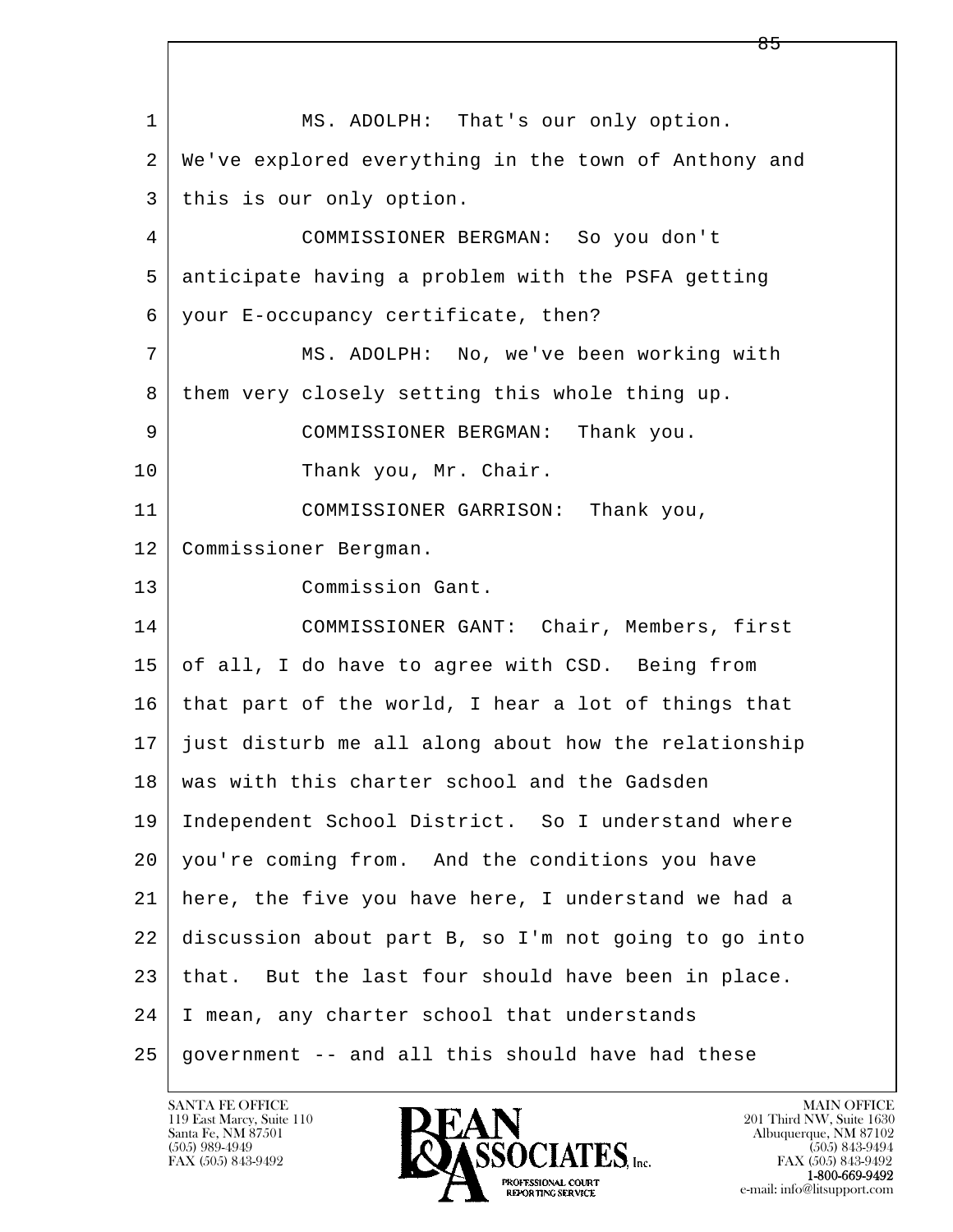1 items in place. That disturbed me. And if it 2 hadn't been for the fact that the CSD is 3 recommending 18 months, I would have been 4 hard-pressed to vote yes on this. Just a minute. 5 Hard-pressed to vote on this. 6 And then you talk about moving. Well,

 7 there was a slight indication on page 49 of your 8 application that you had the property, that you were 9 thinking about moving, and that you have talked to 10 the PSFA. I was in a PSCOO task force meeting 11 yesterday with the PSFA and talked to the lady who 12 is responsible for looking at charter school plans 13 for the future, what's going on now, and she gave me  $14$  the deer-in-the-headlight look.

l  $\overline{\phantom{a}}$ 15 So somewhere there's a disconnect on this. 16 | Are you telling me that you're having an 18-month 17 renewal and you don't know whether you're going to 18 make that renewal in 18 months after the end of this 19 one charter, but you're going to take the chance to 20 move to another facility where you're paying for all 21 the infrastructure, you're paying for the moving 22 costs, and all this other stuff? 23 Now, just a minute, please. Listen. 24 These are the issues I have. Now, if it hadn't been 25 for them recommending 18 months, I wouldn't have

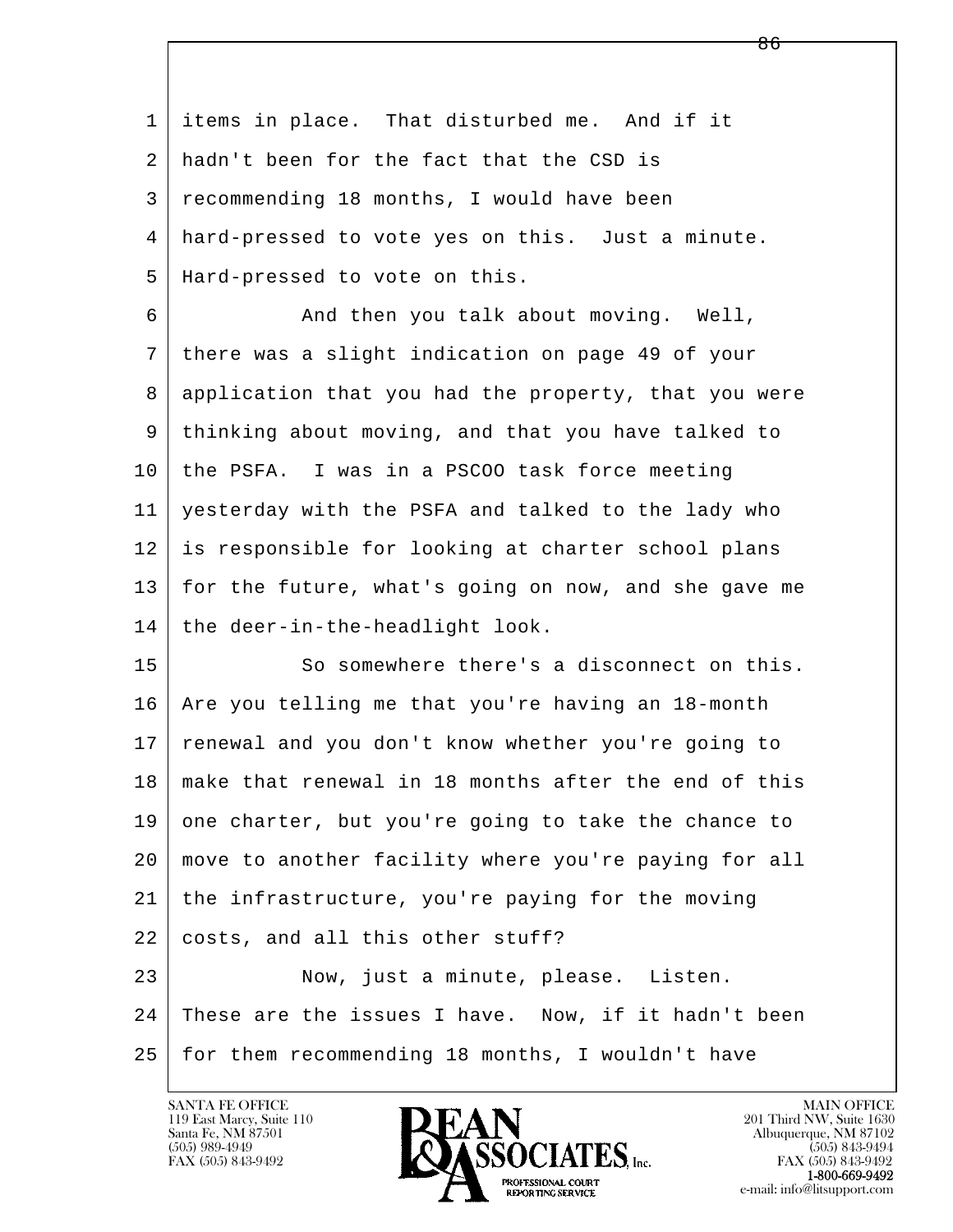l  $\overline{\phantom{a}}$ 1 | gone with this charter for this renewal. 2 | Thank you, Mr. Chair. 3 COMMISSIONER GARRISON: Commissioner 4 | Shearman. 5 COMMISSIONER SHEARMAN: Thank you. 6 Commissioner Gant referred to the proposed 7 conditions and I won't belabor that point. I too am 8 disappointed that these items are not already in 9 place in a school that's currently in operation. It 10 would seem to me you would have great difficulty in 11 running a school with no road map, and these items 12 are roadmaps, to me. 13 The comment I want to make concerns 14 condition number 1, where it says Anthony School 15 will need to resubmit part B of its renewal 16 application. As we discussed yesterday in our 17 Charter School Committee, General Manager Kelly 18 Callahan clarified this to us, that part B is truly 19 not part of the renewal application as far as 20 | renewal decision goes; that it is more the basis for 21 the performance contract, should the school be 22 renewed. 23 My point that I really want to make to 24 everyone is that the Public Education Commission has 25 never, and as far as I am aware has no intention of

<u>87 — Estados III.a, política e a continuada e a seu estado e a continuada e a seu estado e a seu estado e a s</u>

119 East Marcy, Suite 110<br>Santa Fe, NM 87501

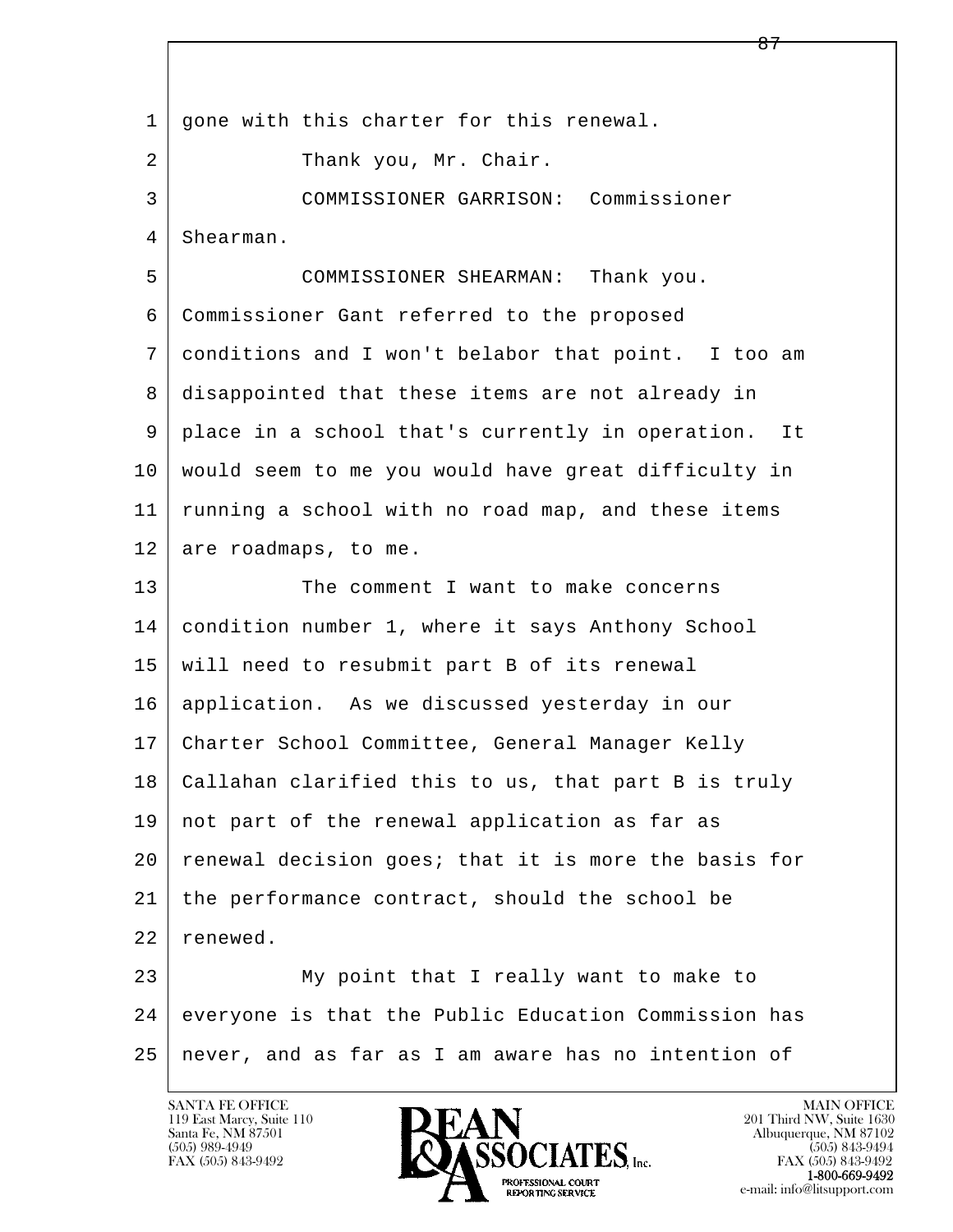l  $\overline{\phantom{a}}$ 1 ever accepting any rewrites, resubmission, redos of 2 any application. The process has always been that 3 once an application is submitted, it's final. There 4 may be clarifications, there may be questions 5 answered. But there is no redoing, no resubmitting. 6 So I just wanted to clarify the usage, the 7 verbiage there, and make sure that there is no 8 confusion. 9 The next thing I'd like to look at is on 10 page 124 of your application. Are you there? 11 MS. ADOLPH: Can you tell me what the 12 heading is? Because these numbers are not 13 | corresponding to yours. 14 COMMISSIONER SHEARMAN: Actually, it looks 15 like page 123 of the numbers on the pages. Mission 16 statement, educational program. 17 | MS. ADOLPH: Okay. 18 COMMISSIONER SHEARMAN: We all use the 19 | wrong words on occasion. Just one point of 20 clarification, though, right above the side heading 21 "mission statement" you refer to Ideal New Mexico, 22 College of New Mexico, and Dona Ana Community 23 College. To whom were you referring when you said 24 "College of New Mexico"? 25 MS. ADOLPH: CNM. It should have been

119 East Marcy, Suite 110<br>Santa Fe, NM 87501

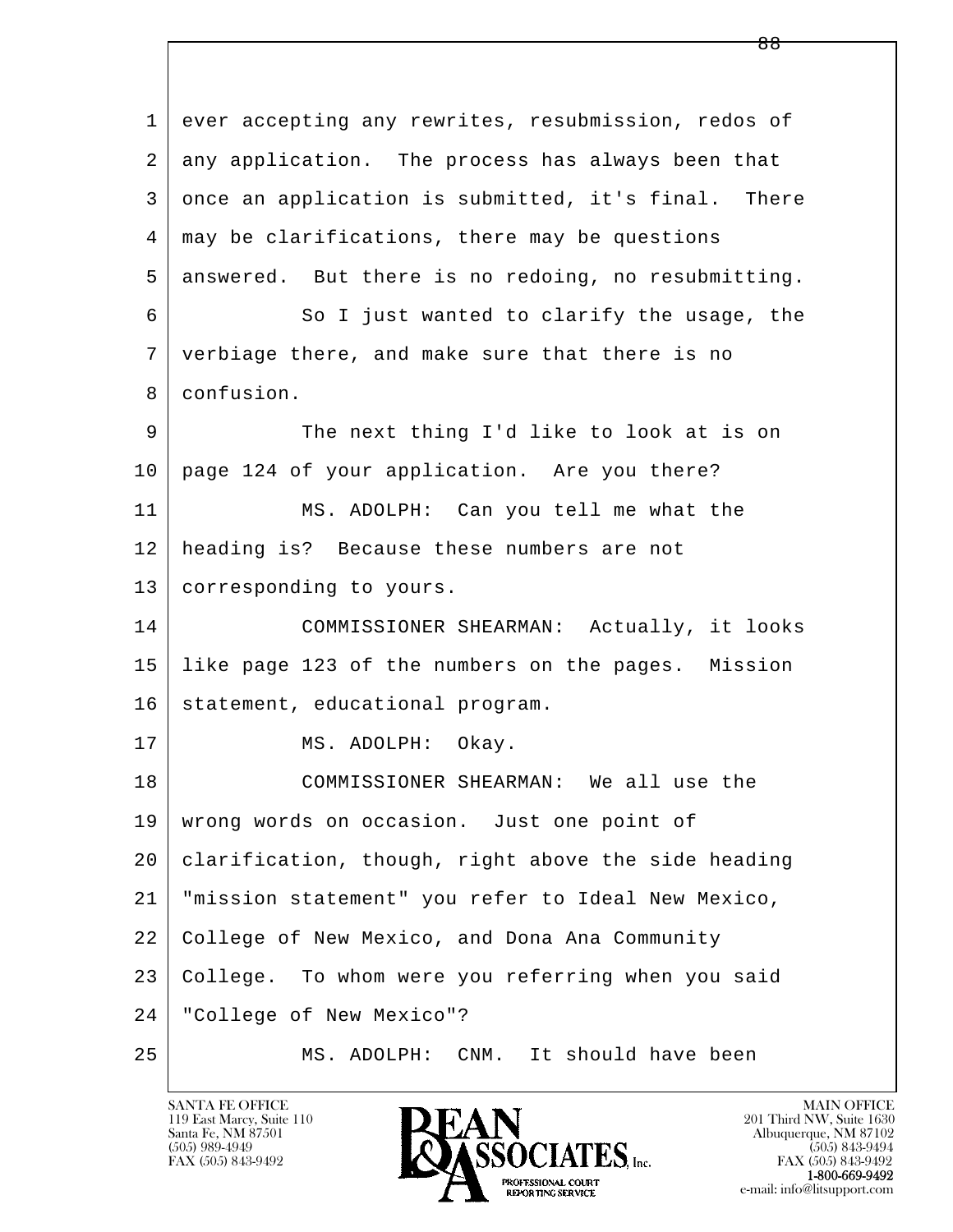| 1  | CNM.                                                |
|----|-----------------------------------------------------|
| 2  | COMMISSIONER SHEARMAN: Thank you very               |
| 3  | much. If you'll look below that under "Educational  |
| 4  | Program," it says, "Anthony Charter School provides |
| 5  | a traditional instructional program and a web-based |
| 6  | curriculum platform that provides a complete        |
| 7  | computer-based high school curriculum, both core    |
| 8  | study areas and course electives."                  |
| 9  | I do not see anywhere in any of the                 |
| 10 | information that was provided to us where Anthony   |
| 11 | Charter School was authorized to conduct a virtual  |
| 12 | school.                                             |
| 13 | MS. ADOLPH: Can I respond?                          |
| 14 | COMMISSIONER SHEARMAN: Please do.                   |
| 15 | MS. ADOLPH: What that's referring to is,            |
| 16 | we use E2020 to help the students recover credits,  |
| 17 | and that's done under the supervision of a teacher  |
| 18 | who's certified in that content area.               |
| 19 | COMMISSIONER SHEARMAN: I understand that.           |
| 20 | But you say, "Provides a complete computer-based    |
| 21 | high school curriculum."                            |
| 22 | Let me just clarify my question, then.<br>Do        |
| 23 | you have students who are doing their entire        |
| 24 | curriculum computer-based?                          |
| 25 | It's more of a blended<br>MS. ADOLPH:<br>No.        |

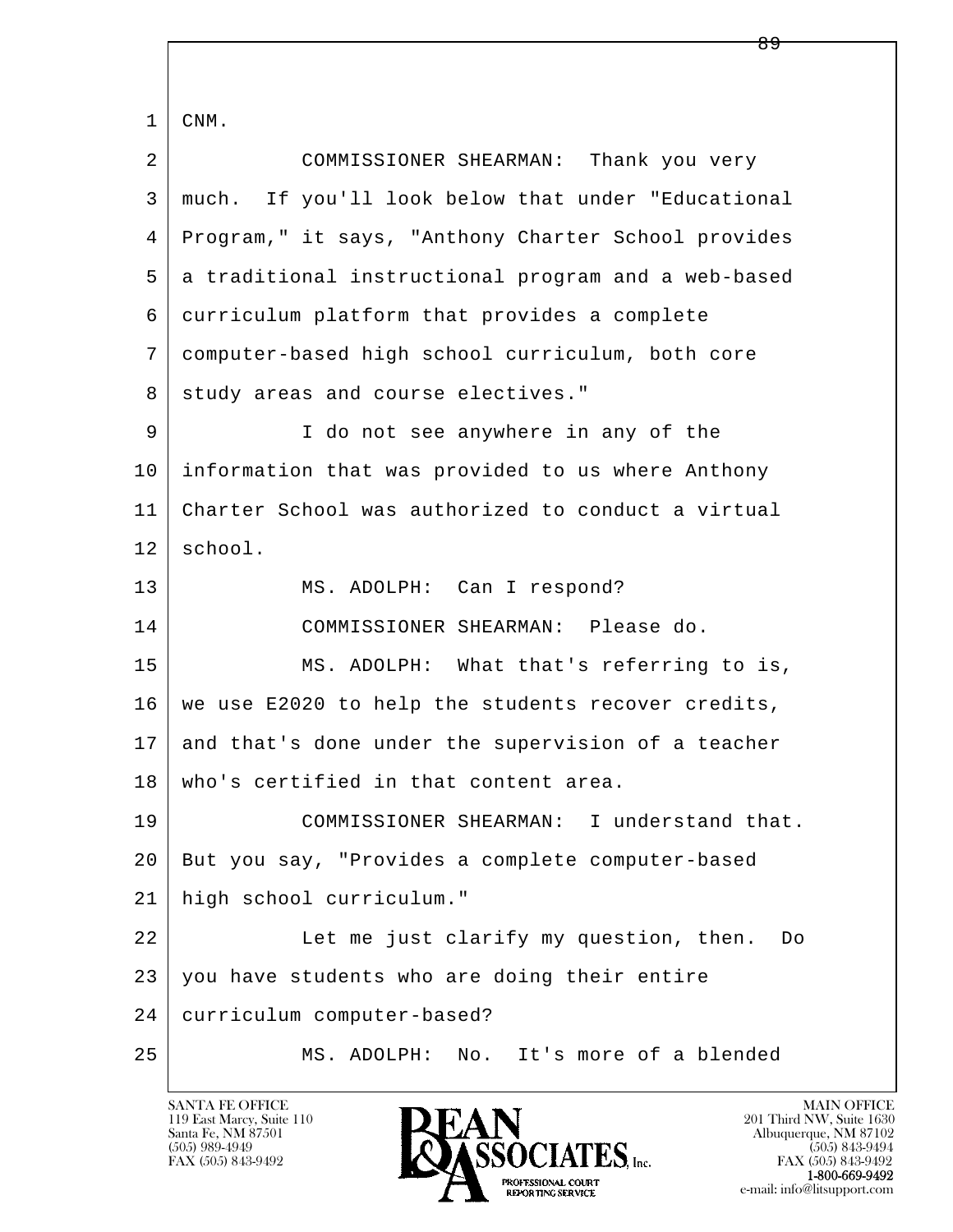l  $\overline{\phantom{a}}$  1 instruction. And again, the E2020 -- Ideal, of 2 course, is Ideal. CNM is CNM. DACC -- those 3 courses are intact. But when we use E2020 with the 4 student to help them with the credit recovery, it's 5 under the supervision of a teacher who's licensed in  $6$  that content area. 7 COMMISSIONER SHEARMAN: And the student is 8 onsite in the classroom? 9 | MS. ADOLPH: Yes. Yes. Yes. 10 COMMISSIONER SHEARMAN: Okay. Do you do 11 any computer-based courses for students who are not 12 high school students? 13 | MS. ADOLPH: No. No. We currently don't. 14 COMMISSIONER SHEARMAN: No community -- 15 | MS. ADOLPH: Not currently. We don't have 16 the facility to do that. 17 | COMMISSIONER SHEARMAN: When you say 18 "currently," does that mean you have? 19 | MS. ADOLPH: No, we haven't. We never  $20$  have. 21 COMMISSIONER SHEARMAN: And that's not 22 your intention to? 23 MS. ADOLPH: No. 24 COMMISSIONER SHEARMAN: Because you would 25 need to change -- request a change in your charter.

119 East Marcy, Suite 110<br>Santa Fe, NM 87501

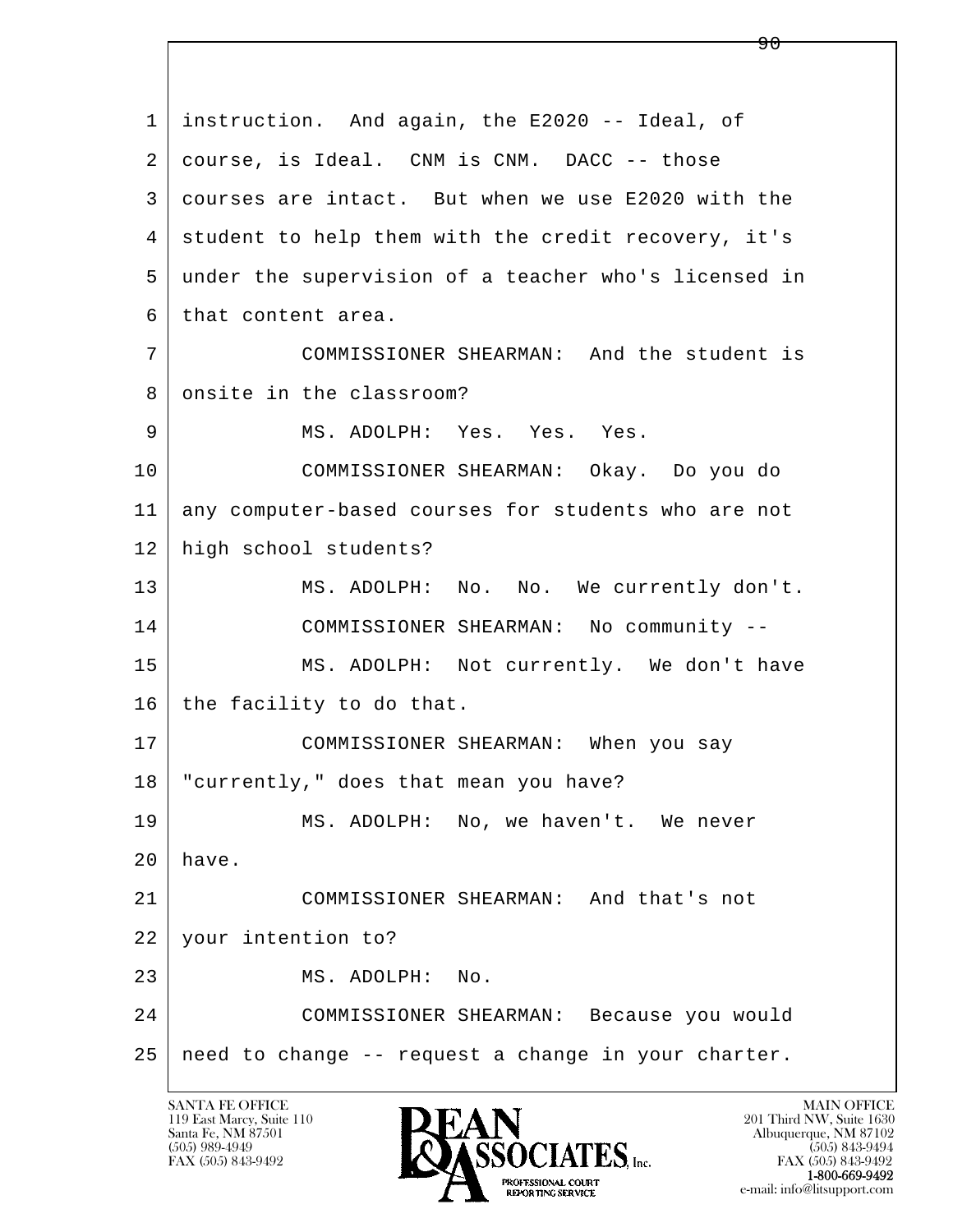l  $\overline{\phantom{a}}$ 1 MS. ADOLPH: No. 2 COMMISSIONER SHEARMAN: I did have one 3 other question about enrollment, and I believe it's 4 back on page 7. On page 7 of the recommendation. 5 I'm sorry. 6 | MS. ADOLPH: Okay. 7 COMMISSIONER SHEARMAN: I'm looking at the 8 narrative and it says, "At this time the school has 9 60 students enrolled." 10 MS. ADOLPH: This is correct. 11 COMMISSIONER SHEARMAN: In 2011/2012 you 12 had 82. 13 MS. ADOLPH: Correct. 14 COMMISSIONER SHEARMAN: So your enrollment 15 is declining. 16 MS. ADOLPH: It has declined this year. 17 COMMISSIONER SHEARMAN: And you have an 18 enrollment cap of 200? 19 | MS. ADOLPH: Right. 20 COMMISSIONER SHEARMAN: And the closest 21 you have ever come to that is 82? 22 MS. ADOLPH: There's no way we could have 23 put 200 students in the facility that we're 24 currently in. That's why we have been working from  $25$  the very first year of the school to find an

119 East Marcy, Suite 110<br>Santa Fe, NM 87501

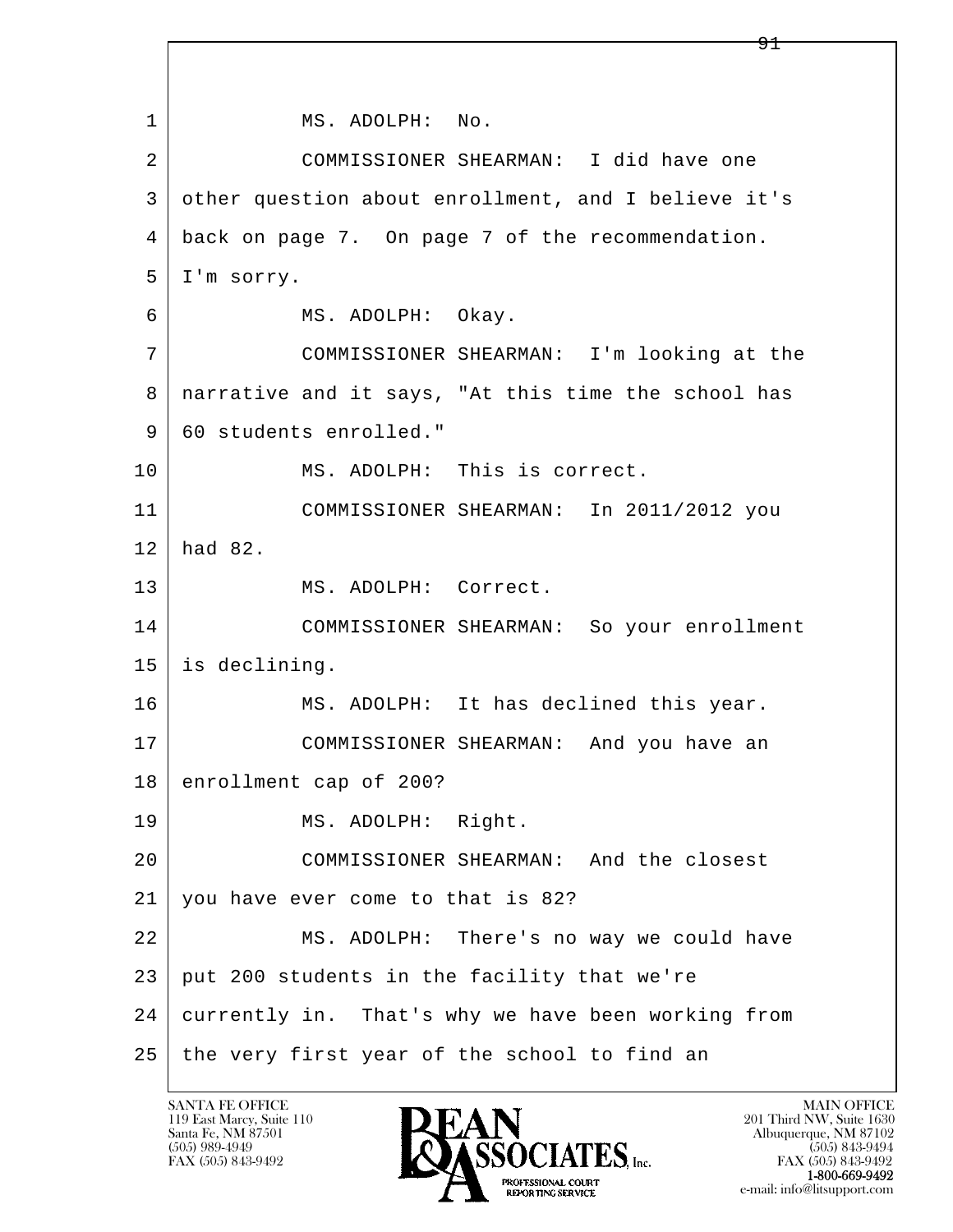1 appropriate facility or to have the facility that 2 could accommodate the students. We're in the old 3 Gadsden administration building.

 4 COMMISSIONER SHEARMAN: Could you give me 5 your thoughts on why your enrollment is declining? 6 MS. ADOLPH: I want to keep this positive. 7 I think it has to do with -- part of it is 8 transportation. It's difficult for our parents to 9 transport kids to school. Part of it has been -- 10 which goes back to the difficulty with the district, 11 and I want to say that I feel like we have a good 12 relationship with the superintendent and the people 13 in his office, where some of the difficulty has been 14 at the building level.

l  $\overline{\phantom{a}}$ 15 And I know that we have some current 16 students who came to our school and they were told 17 one of two things. If you leave, you can't come 18 back. And we have that documented. And another 19 thing was they were told that -- I guess they got 20 wind that we were moving, and they were told that we 21 were not going to be around. So I think those 22 things impacted our student enrollment for this  $23$  year. 24 COMMISSIONER SHEARMAN: Thank you.

25 MS. ADOLPH: You're welcome.

119 East Marcy, Suite 110<br>Santa Fe, NM 87501



FAX (505) 843-9492<br>**1-800-669-9492**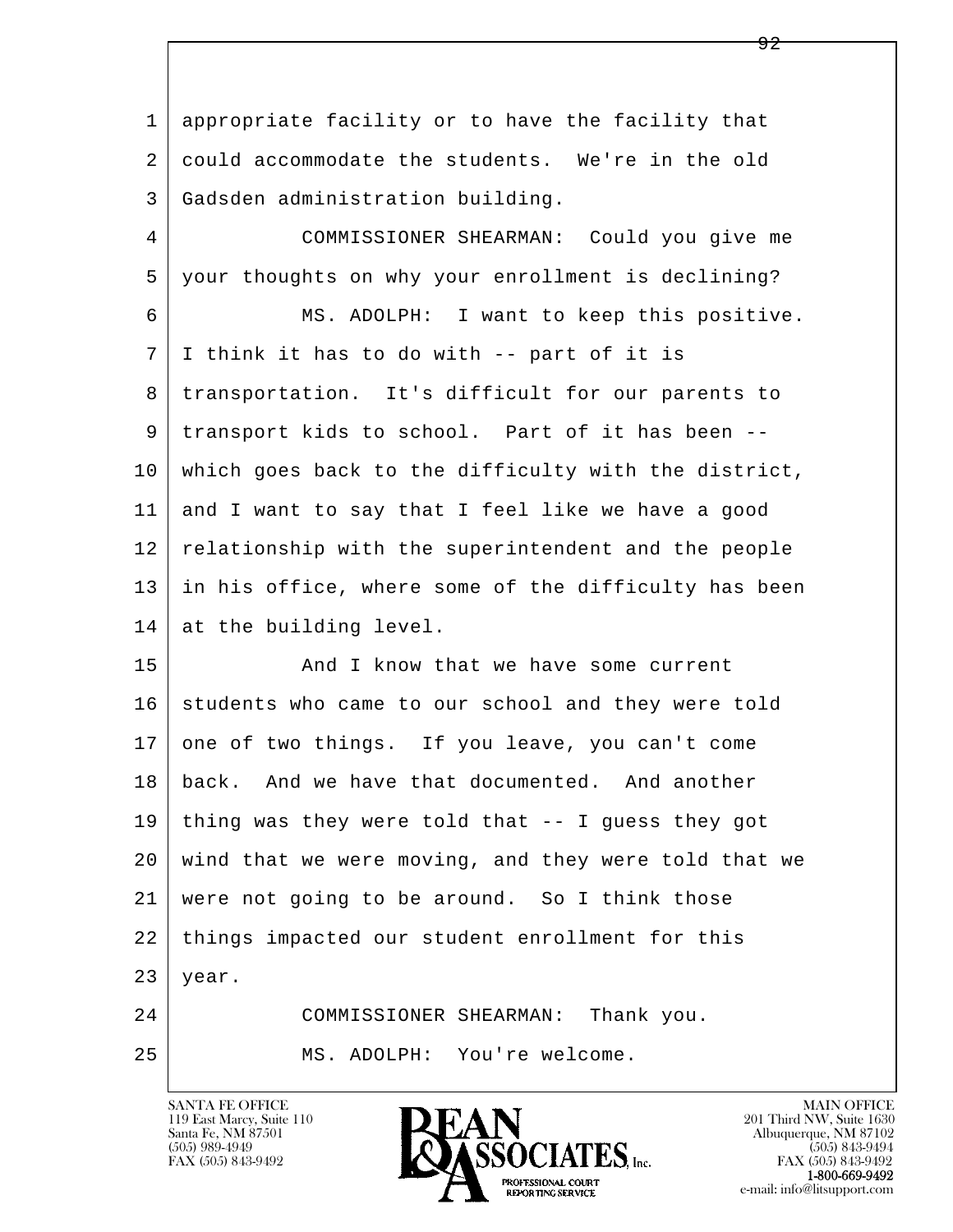l  $\overline{\phantom{a}}$  1 COMMISSIONER GARRISON: Thank you, 2 Commissioner Shearman. 3 COMMISSIONER CARR: A more simple 4 question. Currently you have 60 students right now. 5 MS. ADOLPH: Correct. 6 COMMISSIONER CARR: How many certified 7 teachers, classroom teachers, do you have? 8 | MS. ADOLPH: We have the cores, language, 9 math, science, social studies, and then we have a 10 music and an art. Everybody teaches -- everybody 11 performs lots of different roles. 12 COMMISSIONER CARR: And all of your 13 teachers are currently highly qualified? 14 MS. ADOLPH: They are. 15 COMMISSIONER CARR: So you have 100 16 percent on that now? 17 | MS. ADOLPH: I believe we do, yes. 18 COMMISSIONER CARR: Okay. Good. Thank  $19$  you. 20 MS. ADOLPH: I'd like to respond to the 21 use of the short-cycle assessment. We have used the 22 NWEA every year since we started. We do have that 23 mobility that happens in our population. Many times 24 students are sentenced to our school, so they come 25 to our school because they have been suspended from

119 East Marcy, Suite 110<br>Santa Fe, NM 87501



<u>93</u>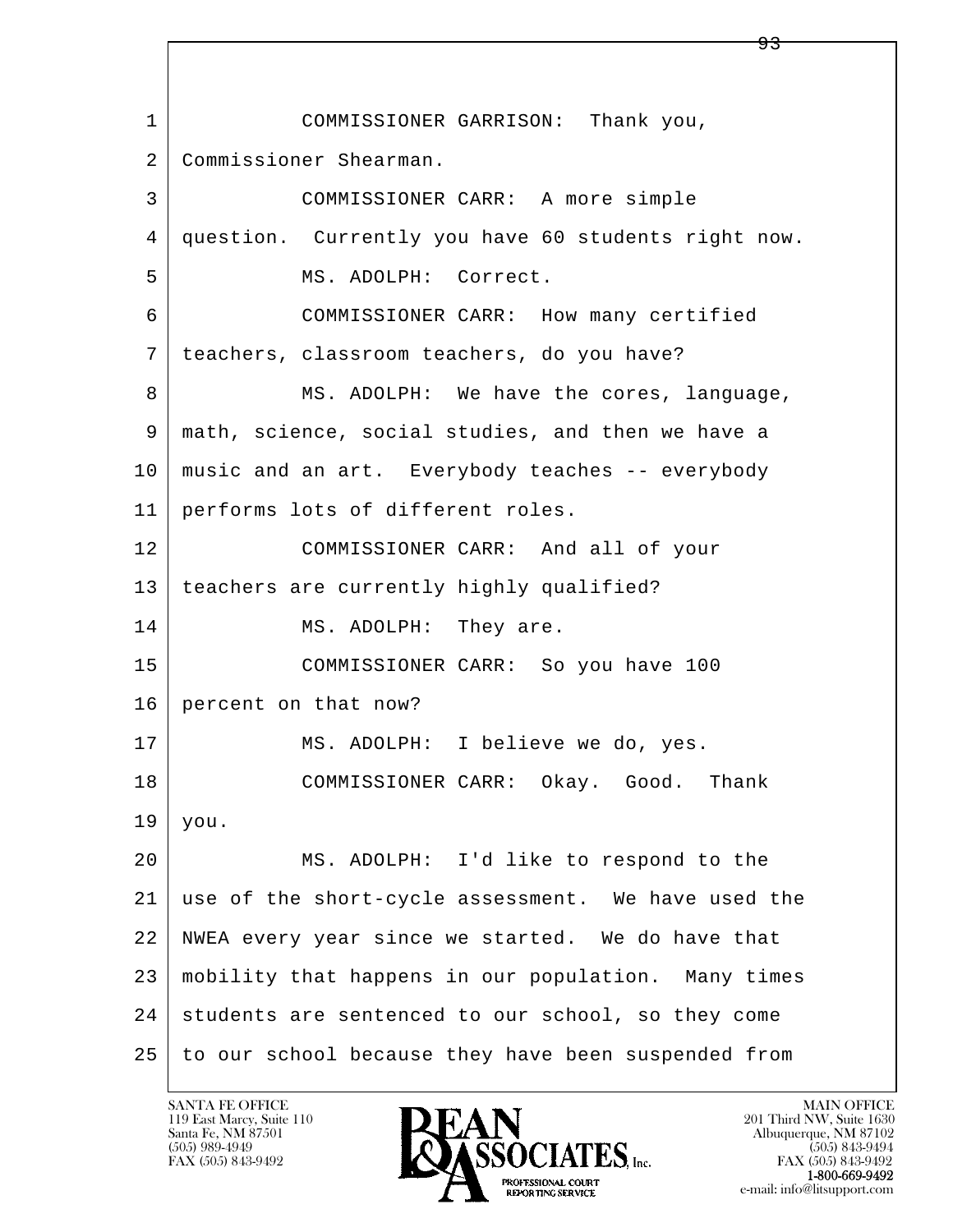| $\mathbf{1}$ | Gadsden. So they come and they stay a while, and     |
|--------------|------------------------------------------------------|
| 2            | then they leave.                                     |
| 3            | And I think that's part of the $-$ - I know          |
| 4            | that's part of the reason for the difficulty in the  |
| 5            | NWEA. But we have used NWEA from the very beginning  |
| 6            | of the school. That information was in the binders   |
| 7            | that the Charter School Division reviewed when they  |
| 8            | went, and it was there.                              |
| 9            | We also have a curriculum. We've always              |
| 10           | had a curriculum aligned to standards and            |
| 11           | benchmarks, and we use that. Our teachers do sit     |
| 12           | down and analyze the short-cycle assessment data as  |
| 13           | well as the SBA data to plan what the map for the    |
| 14           | next year is going to be.                            |
| 15           | So for example, if our kids are highly               |
| 16           | proficient in measurement, you know, measurement     |
| 17           | goes back down a little bit on that map and we focus |
| 18           | on things that they are not highly proficient in.    |
| 19           | And I hope that clarifies that a little              |
| 20           | bit from our standpoint. And then Mr. Banegas would  |
| 21           | like to say this.                                    |
| 22           | MR. BANEGAS: Mr. Chairman and                        |
| 23           | Commissioners, I'd like to address --                |
| 24           | COMMISSIONER GARRISON: I believe                     |
| 25           | Commissioner Gant asked me to ask the follow-up      |
|              |                                                      |

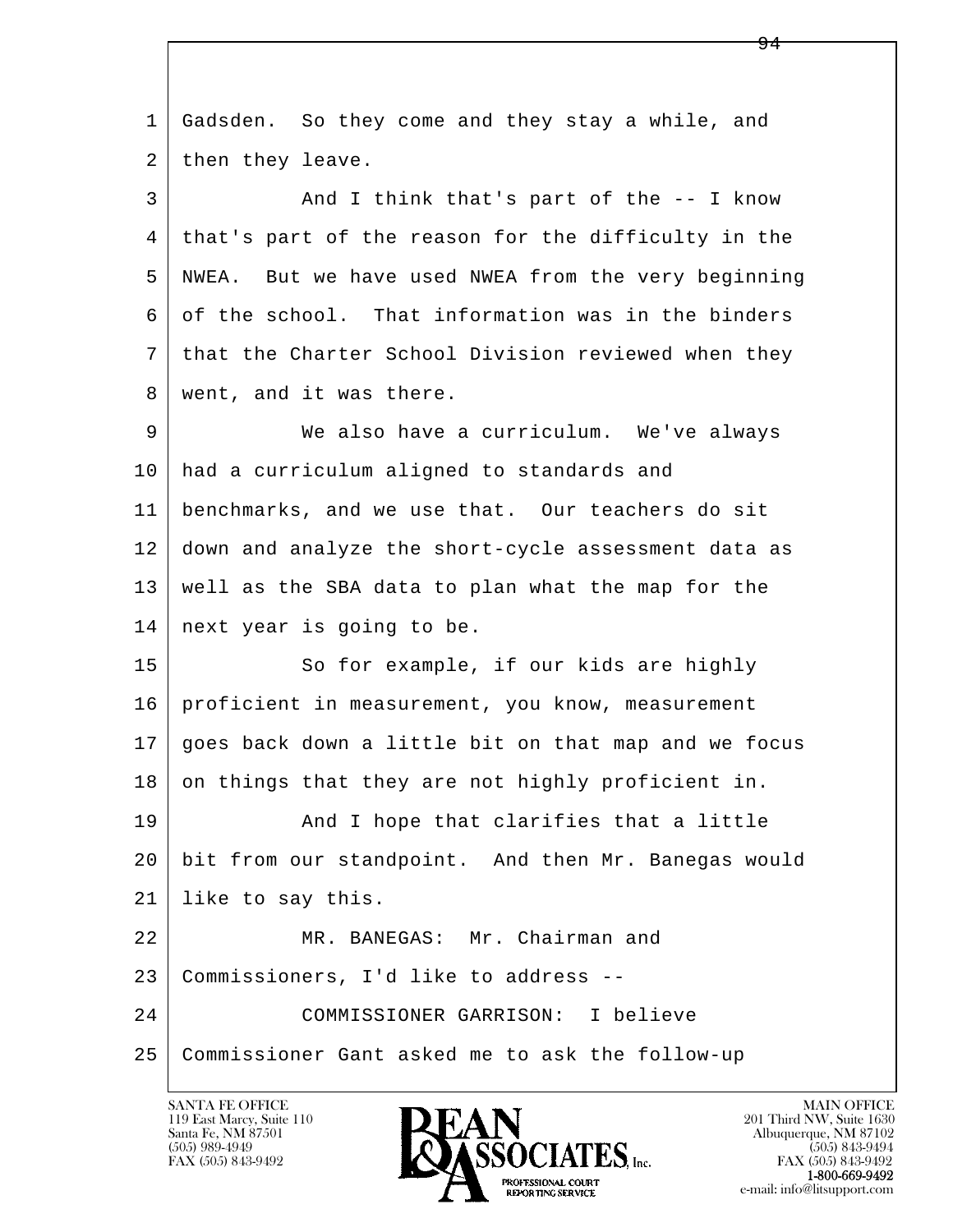l  $\overline{\phantom{a}}$  $1 \mid$  question -- 2 COMMISSIONER GANT: I'd like you to 3 clarify. One thing I want clarified is who you're 4 dealing with in the PSFA by name. 5 MR. BANEGAS: Earl Franks and Jorge Au are 6 the two representatives from down south. 7 Commissioner Gant, when we begin to look at this 8 other site, the portable site. We formed a 9 partnership with an entity there, a utility district 10 that has land available. First of all, we started 11 with Construction Industries Commission about how to 12 proceed with this, designing and planning and 13 | specifications. 14 After going through that, they encouraged 15 us to go see PSFA. I talked to Brent Flannigan 16 about how to proceed with that, because there was a 17 question. There was a concern on Au and Earl 18 Franks' about their role in dealing with or 19 reviewing our plans and specs. So it took a while 20 to get that cleared up. Senator Nava helped us with  $21$  | that. 22 So once we provided the plans and 23 | specifications, Earl Franks and them reviewed them 24 and approved them after some changes and 25 recommendations for some changes. And so I'm

119 East Marcy, Suite 110<br>Santa Fe, NM 87501



FAX (505) 843-9492<br>1-800-669-9492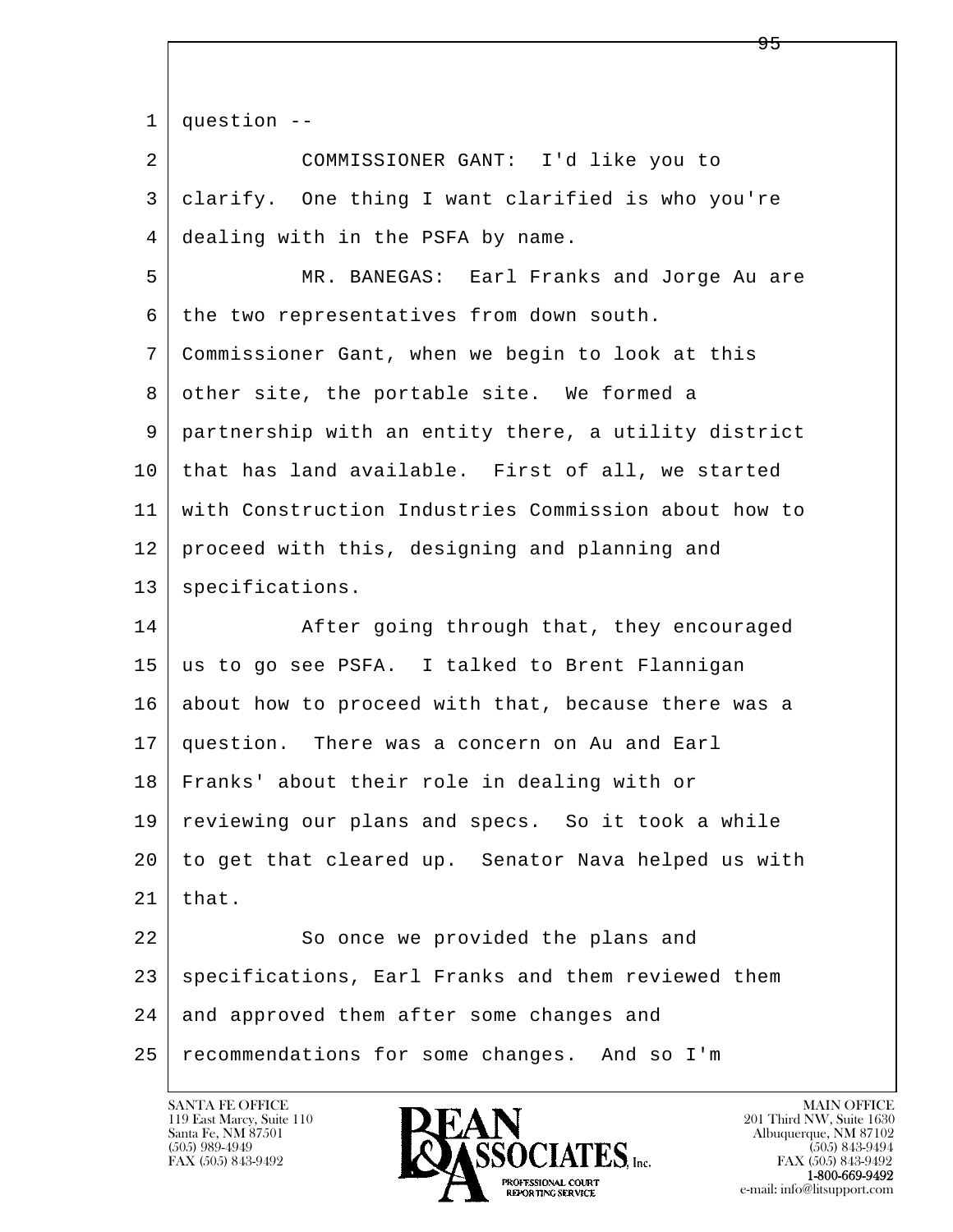1 wondering why there was a question about what was 2 going on. They have been reviewed and stamped by 3 PSFA.

 4 COMMISSIONER GANT: Mr. Chair, Members, in 5 your application, yes, on page 49, you did talk 6 about it. But then I talked to some people in PSFA, 7 not the ones down south, so there may be a lack of 8 communication here, but still, if you're planning to 9 go through all this, if we approve your renewal 10 today, somehow we have to be involved with the final 11 approval for what you're doing. The PSFA has to 12 give us a statement, not you. The PSFA has to give 13 us a statement, this Commission, that they have 14 approved what you have in the form of plans, et 15 cetera, for moving onto this property.

l  $\overline{\phantom{a}}$ 16 And then I go back and ask the question. 17 You're getting, if you approve today, an 18-month 18 extension, basically, on your charter. And you're 19 willing to go out and spend all the money for 20 infrastructure, moving of the portables onto the 21 property, everything else that goes with that, with  $22$  the chance -- there's always that chance -- that at 23 the end of the 18 months, now it's 24 months if you 24 | go talk to the end of the school year, that you may 25 not be renewed.

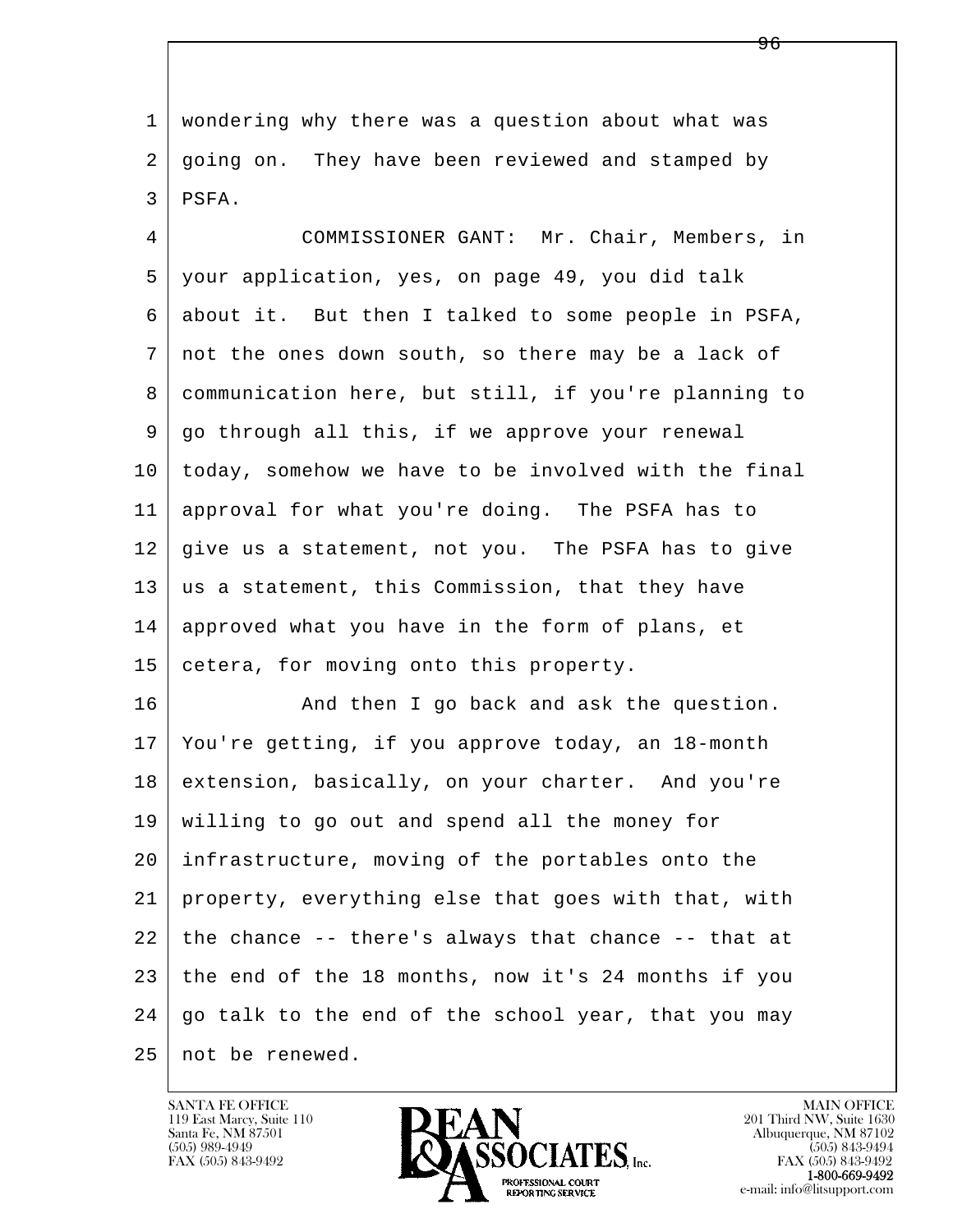l  $\overline{\phantom{a}}$ 1 | MS. ADOLPH: We included in our 2 application the letter from PSFA. 3 COMMISSIONER GANT: I'll go through that, 4 Mr. Chair, I'll go through it and look, to make 5 | sure. But I'll guarantee you, I will go back to the 6 PSFA to make sure everything's current. Okay? And 7 I advise you to do the same. All right? 8 I have one more question. That's enough 9 on that subject. One question. When was your EPS 10 for this school year finalized? 11 MS. ADOLPH: Before the due date. It's on 12 there. 13 COMMISSIONER GANT: I'm asking you. 14 MS. ADOLPH: We did do an EPS plan. We 15 uploaded it. 16 COMMISSIONER GANT: Can you tell me -- 17 | MS. ADOLPH: The exact date? September? 18 In September? I can't give you the exact date. It 19 is done, it is complete, it has been uploaded, and 20 it was uploaded by the due date. 21 COMMISSIONER GANT: Thank you. 22 COMMISSIONER GARRISON: Commissioner 23 Bergman. 24 COMMISSIONER BERGMAN: Thank you. One 25 additional clarification, because I didn't ask.

119 East Marcy, Suite 110<br>Santa Fe, NM 87501



 $\Theta$ 7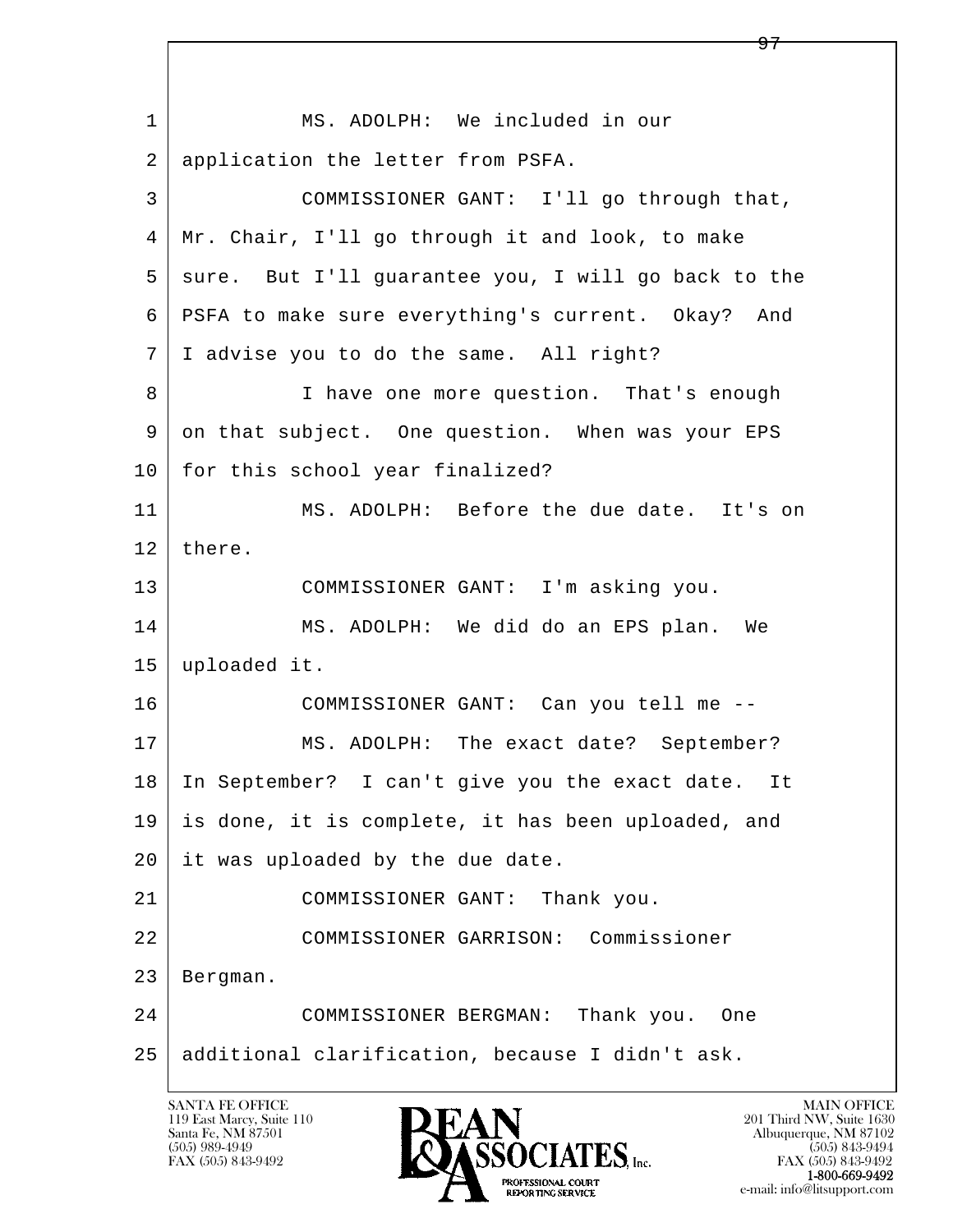l  $\overline{\phantom{a}}$  1 When you get your mobiles, portables all onsite, 2 what's your capacity going to be in those portables? 3 MS. ADOLPH: We're moving five portables. 4 We're using one for the office, so it should be 20 5 times -- 20 students in a classroom times nine. 6 We're anticipating that for the coming year, we 7 don't want to go over 130 students in those mobiles. 8 We have about two acres of land. An acre and a half 9 of land. 10 COMMISSIONER BERGMAN: That's the one area 11 I don't have expertise. I don't know how many 12 students you're allowed to have in these portables. 13 Mr. Gant or perhaps someone else can educate me. 14 COMMISSIONER GANT: Sure, Members. It 15 depends on the usage of the portable. If it's a 16 special ed. portable, which I don't think that's 17 what we're going to have, but then you have to have  $18$  a bathroom and everything else. So whatever their 19 usage is depends on which ones they buy or have 20 moved in. 21 COMMISSIONER BERGMAN: Theoretically 22 you're going to have room for certainly your 60 or 23 82, whatever is it you have now, but maybe some room 24 for growth? 25 MS. ADOLPH: I think we do. All of the

119 East Marcy, Suite 110<br>Santa Fe, NM 87501

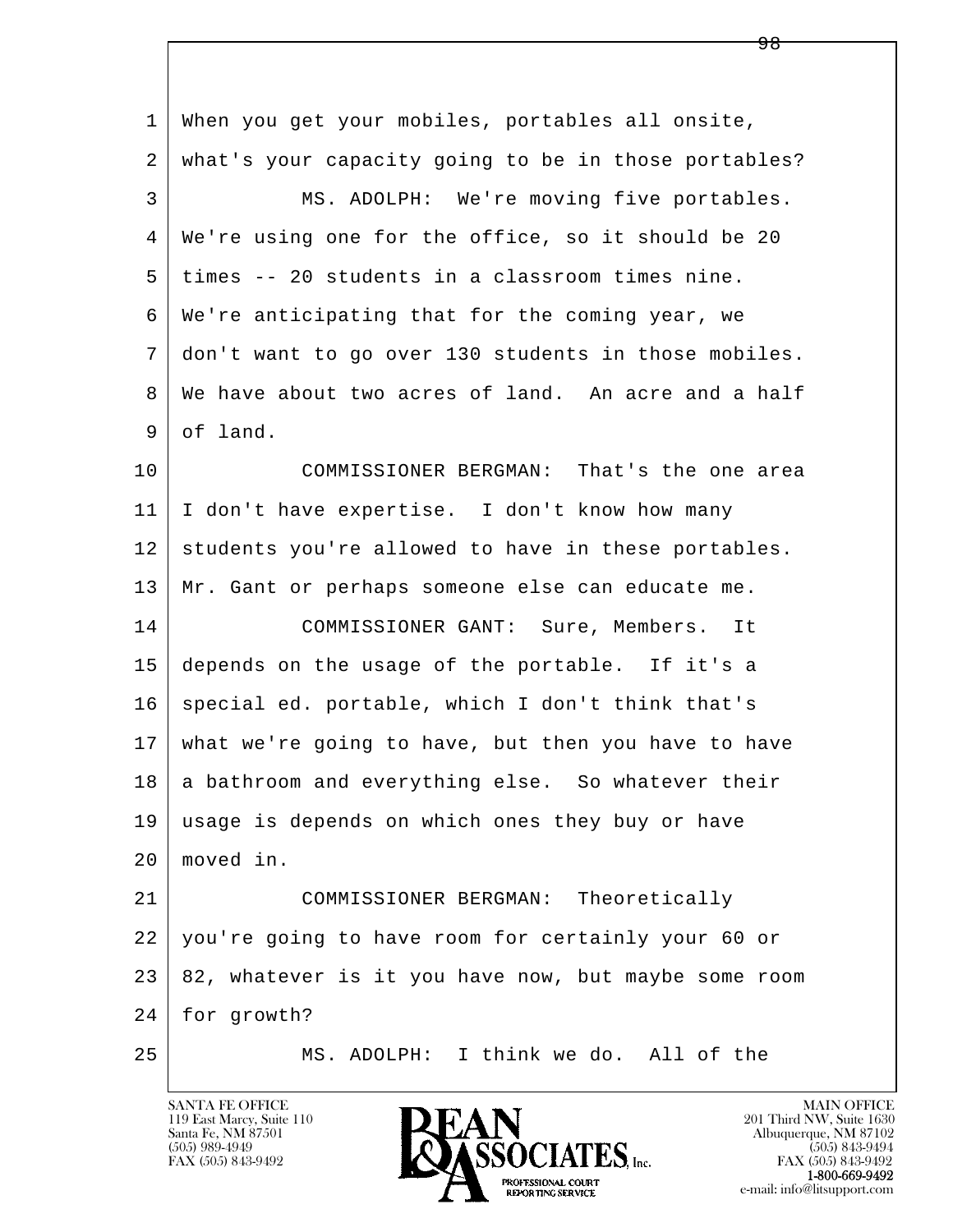l  $\overline{\phantom{a}}$  1 portables that we purchased have bathrooms in them, 2 and are handicapped accessible. 3 COMMISSIONER BERGMAN: I would think they 4 would need that anyway, with special needs and 5 everything; right? Thank you. 6 MS. ADOLPH: You're welcome. 7 COMMISSIONER BERGMAN: Thank you, Mr. 8 Chair. 9 COMMISSIONER GARRISON: Thank you, 10 Commissioner Bergman. Any other questions by 11 Commissioners of the CSD or the applicant? Seeing 12 none the chair will entertain a motion. 13 | COMMISSIONER BERGMAN: Mr. Chair, you want 14 me to take a stab at this? 15 COMMISSIONER GARRISON: Commissioner 16 Bergman. 17 | COMMISSIONER BERGMAN: Thank you. I move 18 | that the Public Education Commission approve the 19 Anthony Charter School's renewal application for an 20 18-month term with the following included 21 conditions. The applicant will negotiate a renewal 22 contract with the Public Education Commission 23 pursuant to 22.8B-9.1, bullet 1. Anthony Charter 24 School will need to resubmit part B of its renewal 25 application, working with CSB to write goals that

119 East Marcy, Suite 110<br>Santa Fe, NM 87501

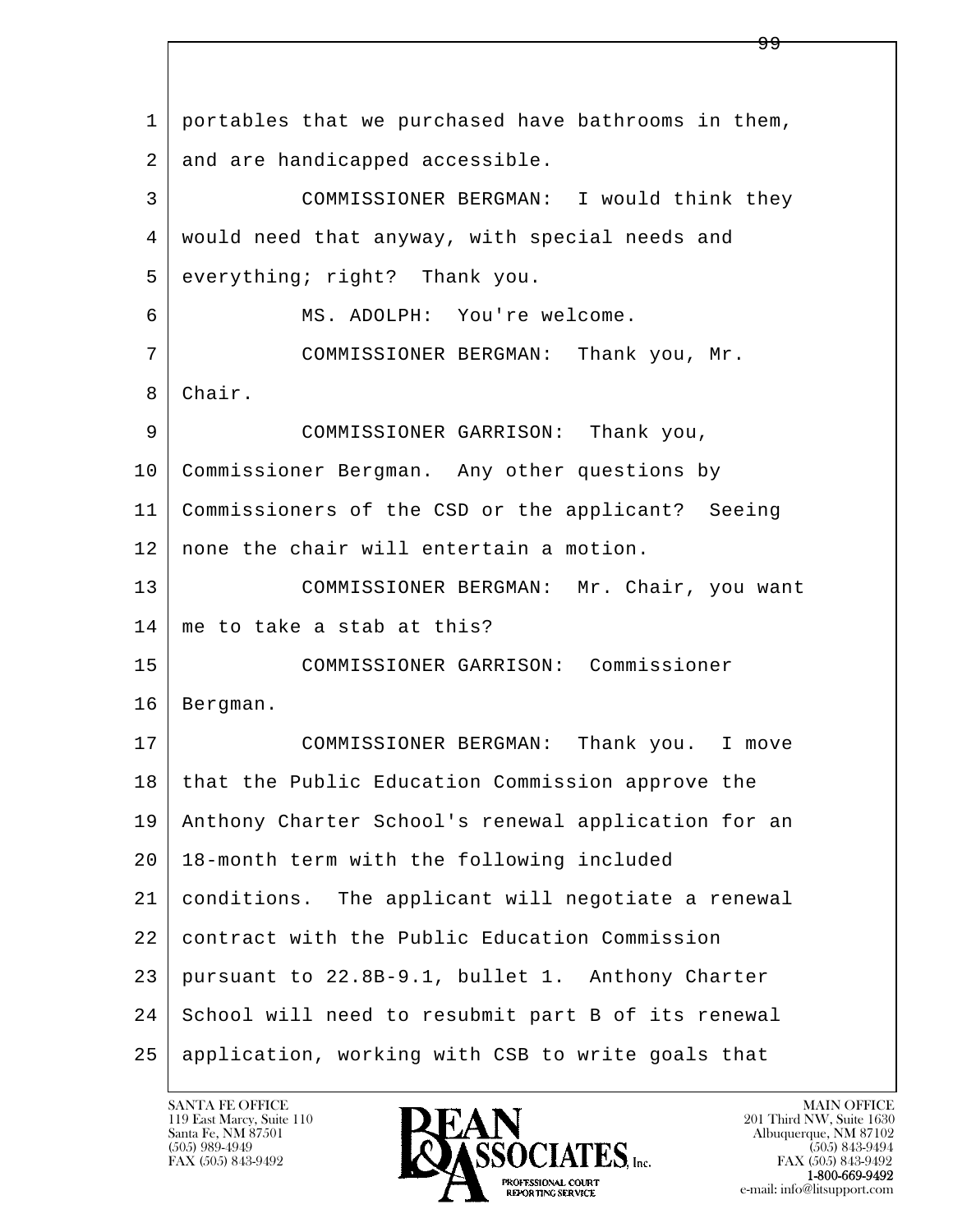| $\mathbf 1$ | clearly indicate rigor, relevance, and with metrics    |
|-------------|--------------------------------------------------------|
| 2           | that allow indicators to be properly measured.<br>This |
| 3           | document will be the basis of the performance          |
| 4           | contract for the proposed renewal period.              |
| 5           | Two, the use of the short-cycle                        |
| 6           | assessments that Anthony uses need to be better        |
| 7           | aligned to the academic program of the school.         |
| 8           | Three, the governing council of the school             |
| 9           | needs to conduct a strategic plan that clearly         |
| 10          | indicates how the school will measure progress in      |
| 11          | growing its Q1 population scores and its Q3            |
| 12          | population scores.                                     |
| 13          | Four, the governing council of the school              |
| 14          | needs to clearly state what leadership competency/     |
| 15          | indicators it will use to evaluate the principal.      |
| 16          | Five, the school needs to align its                    |
| 17          | curriculum to match the needs of their student         |
| 18          | population and identify how individualized learning    |
| 19          | plans will be created using that curriculum.<br>This   |
| 20          | will align to the division/mission of the school.      |
| 21          | COMMISSIONER GARRISON:<br>Thank you,                   |
| 22          | Commissioner Bergman. There is a motion on the         |
| 23          | The chair will entertain a second.<br>floor.           |
| 24          | Second.<br>COMMISSIONER CARR:                          |
| 25          | COMMISSIONER GARRISON:<br>Seconded by                  |

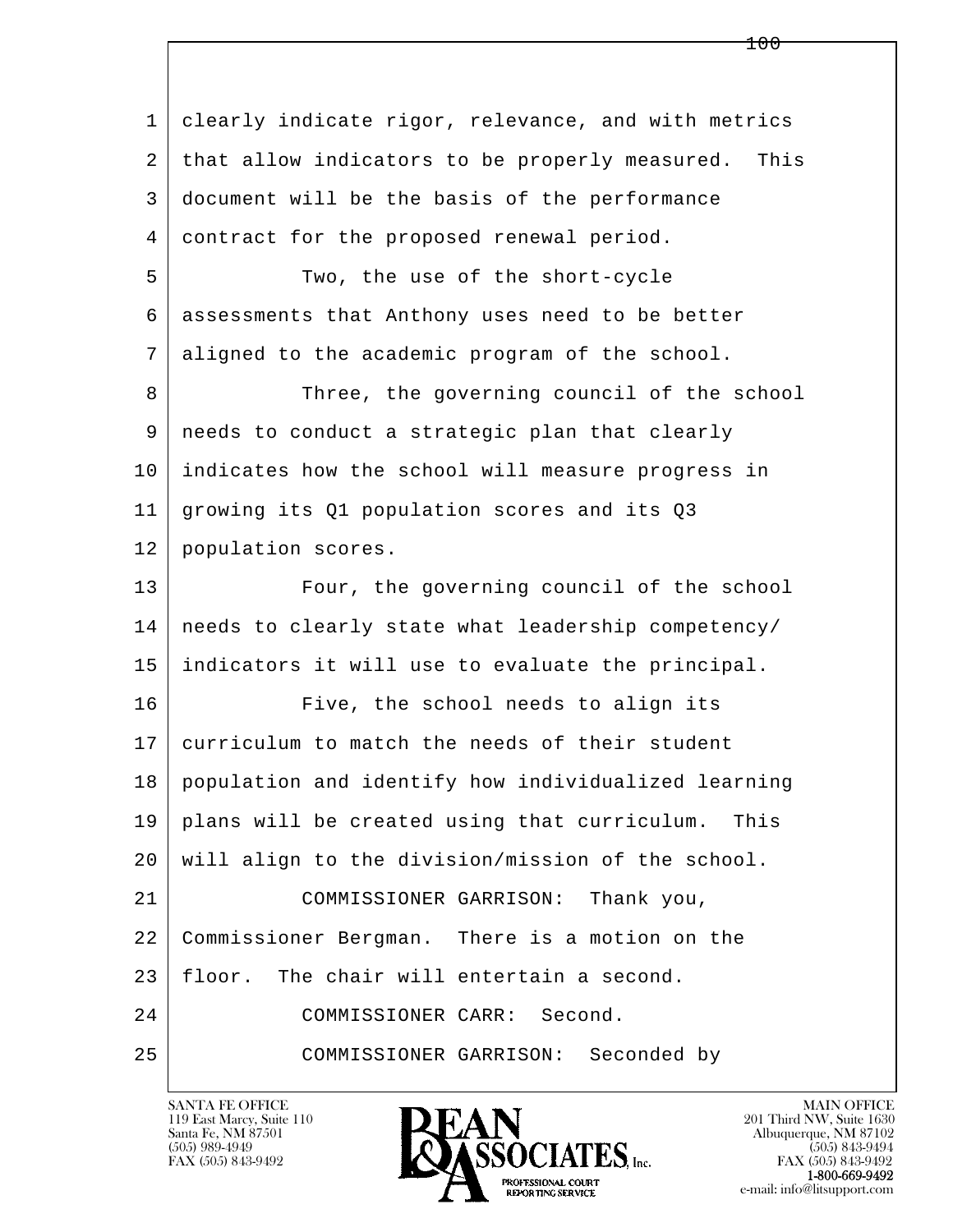| $\mathbf{1}$ | Commissioner Carr. Is there any discussion from      |
|--------------|------------------------------------------------------|
| 2            | Commissioners on the proposed motion? Seeing none,   |
| 3            | we will proceed with a roll call vote through        |
| 4            | Secretary Gant.                                      |
| 5            | COMMISSIONER GANT: Commissioner Peralta.             |
| 6            | COMMISSIONER PERALTA:<br>Yes.                        |
| 7            | COMMISSIONER GANT: Commissioner Bergman.             |
| 8            | COMMISSIONER BERGMAN:<br>Yes.                        |
| 9            | COMMISSIONER GANT: Commissioner Carr.                |
| 10           | COMMISSIONER CARR: Yes.                              |
| 11           | COMMISSIONER GANT: Commissioner Lopez.               |
| 12           | COMMISSIONER LOPEZ:<br>Yes.                          |
| 13           | COMMISSIONER GANT: Commissioner Shearman.            |
| 14           | COMMISSIONER SHEARMAN:<br>No.                        |
| 15           | COMMISSIONER GANT: Commissioner Garrison.            |
| 16           | COMMISSIONER GARRISON: Yes.                          |
| 17           | COMMISSIONER GANT: Commissioner Gant.                |
| 18           | Yes. Six/one in favor.                               |
| 19           | COMMISSIONER GARRISON:<br>Thank you,                 |
| 20           | Commissioner Gant. The vote of the Commission is to  |
| 21           | approve the renewal application with conditions.     |
| 22           | The Commission has approved the renewal application  |
| 23           | with the following conditions that shall be included |
| 24           | with the material terms of the performance contract  |
| 25           | to be negotiated between the charter school and the  |

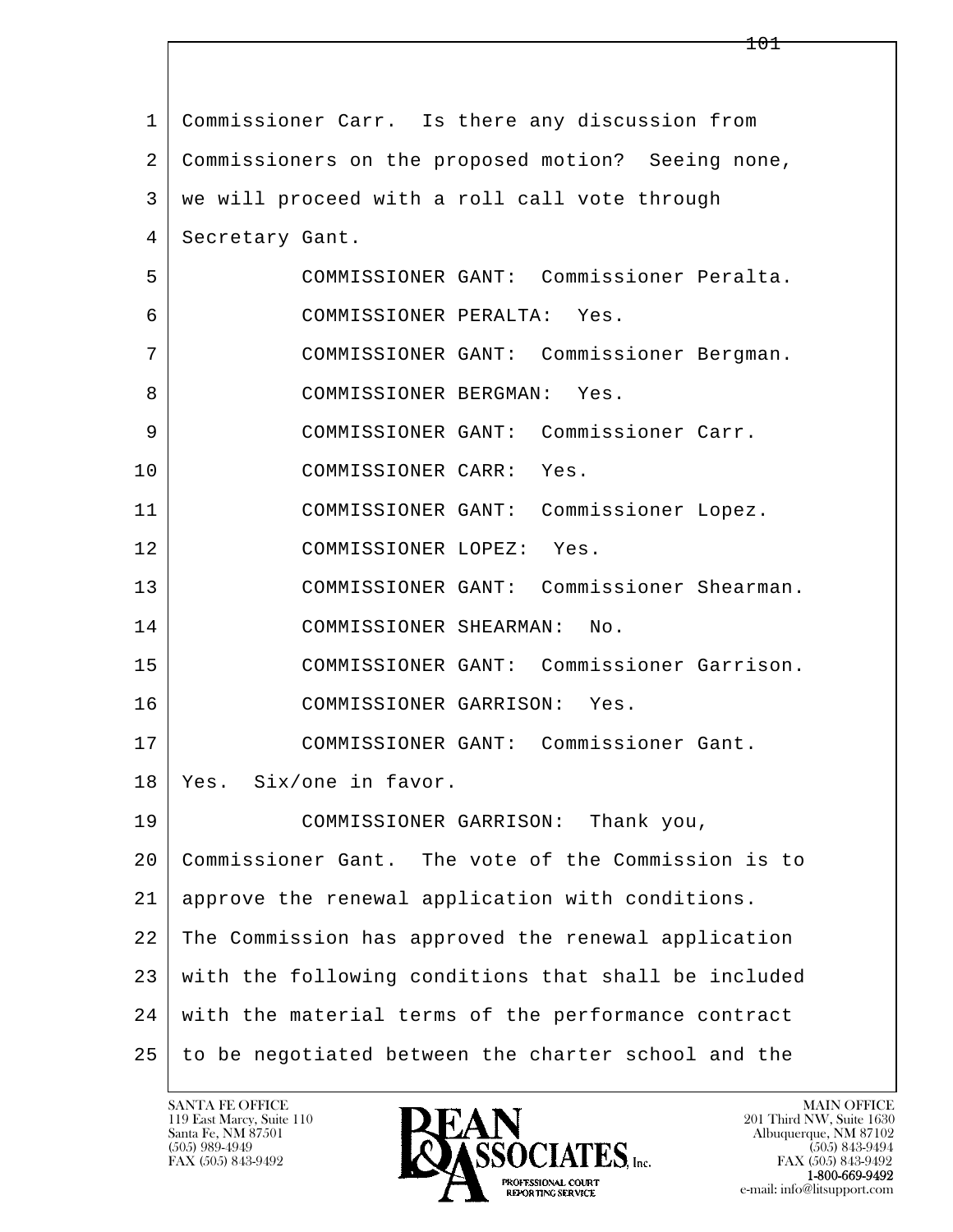| 1  | Commission, and shall be incorporated fully into the |
|----|------------------------------------------------------|
| 2  | renewal charter. Congratulations.                    |
| 3  | MS. ADOLPH: Thank you, Commissioners, and            |
| 4  | Charter School Division.                             |
| 5  | COMMISSIONER GARRISON: Someone come up               |
| 6  | and get my card, please, because you had mentioned a |
| 7  | health and wellness report, an award-winning report  |
| 8  | from your children. Can you e-mail that to me?       |
| 9  | MS. ADOLPH: Yes.                                     |
| 10 | COMMISSIONER GARRISON: Agenda item number            |
| 11 | 11, vote on 7 current charter schools. We're at      |
| 12 | number 3, the Cottonwood Classical Preparatory       |
| 13 | School in Albuquerque.                               |
| 14 | If you need more chairs, feel free to pull           |
| 15 | some up.                                             |
| 16 | SPEAKER FROM THE FLOOR: I think we'll                |
| 17 | just spread around here, if that's all right.        |
| 18 | COMMISSIONER GARRISON: That's fine.                  |
| 19 | You'll introduce yourselves in a few moments, but    |
| 20 | we'll start with the Charter School Division's       |
| 21 | evaluation and recommendation. Director Gerlicz.     |
| 22 | MR. GERLICZ: Commissioner Garrison, the              |
| 23 | rest of the PEC Commissioners, it's a pleasure to    |
| 24 | recommend to the Public Education Commission         |
| 25 | approval of the Cottonwood Classical Preparatory     |

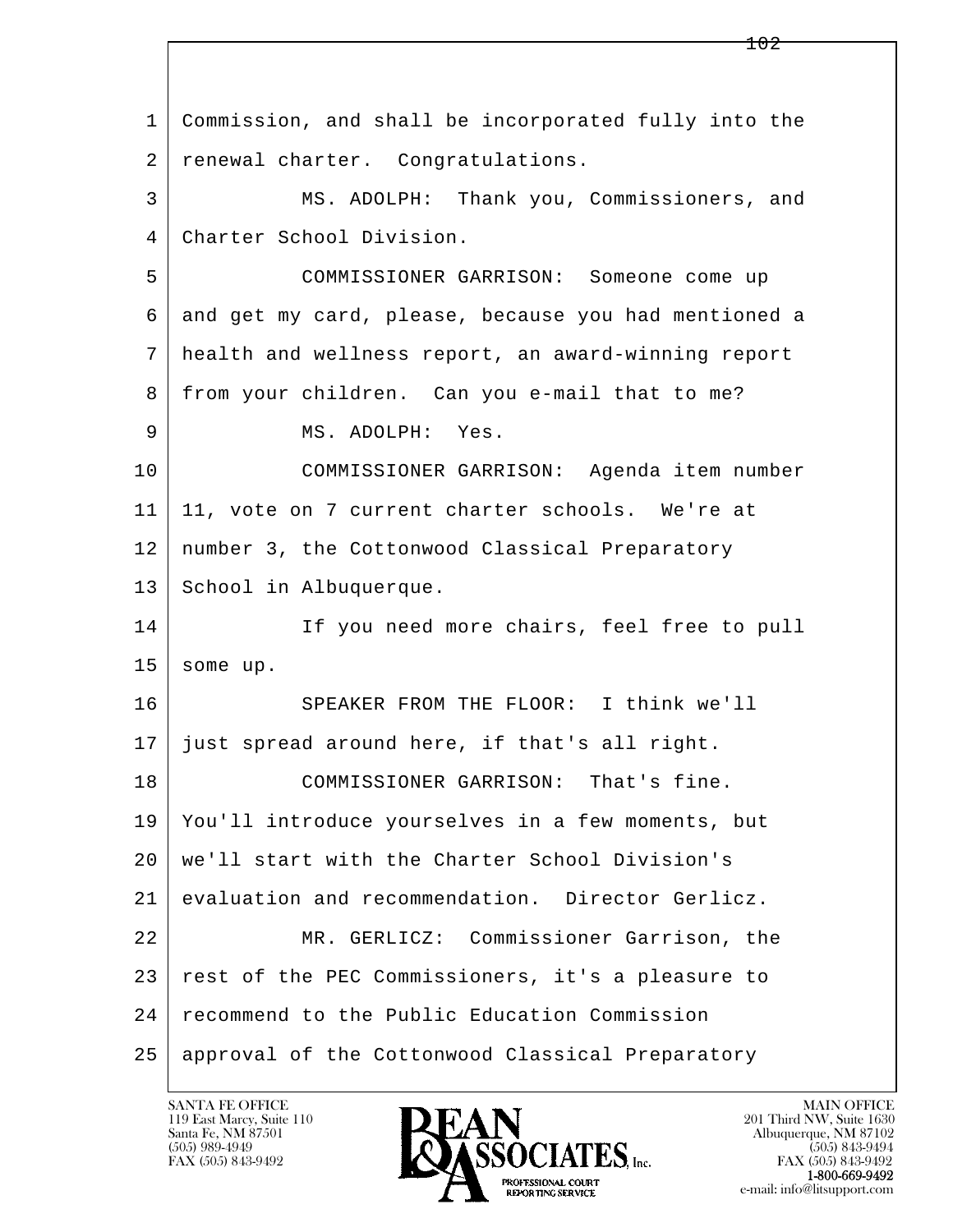l  $\overline{\phantom{a}}$  1 School's renewal applications with no conditions. 2 Full-on approval is our recommendation. Thank you. 3 COMMISSIONER GARRISON: Thank you, sir. 4 Applicants, please introduce yourselves. 5 And I don't know what you will respond to, but you 6 will have 15 minutes to do it. 7 MR. GERLICZ: Commissioner Garrison, we 8 debated whether a haircut and a shave might be in 9 order for the applications, but decided against it 10 in such an august arena such as this. Thank you. 11 COMMISSIONER GARRISON: Fellow South 12 Valleyan and friend of mine, I will disregard that 13 comment. 14 COMMISSIONER CARR: For the record, I like 15 it. 16 COMMISSIONER GARRISON: We need to give 17 them a chance. 18 MR. OBENSHAIN: Mr. Chairman, 19 Commissioners, Mr. Gerlicz, Ms. Callahan, Counsel, I 20 do not believe there's statutory authority for a 21 condition that manscapes, if you will. I appreciate 22 not adding that condition into the recommendation. 23 My name is Sam Obenshain. I'm the 24 executive director for Cottonwood Classical 25 Preparatory School, and as you can see, we have

119 East Marcy, Suite 110<br>Santa Fe, NM 87501

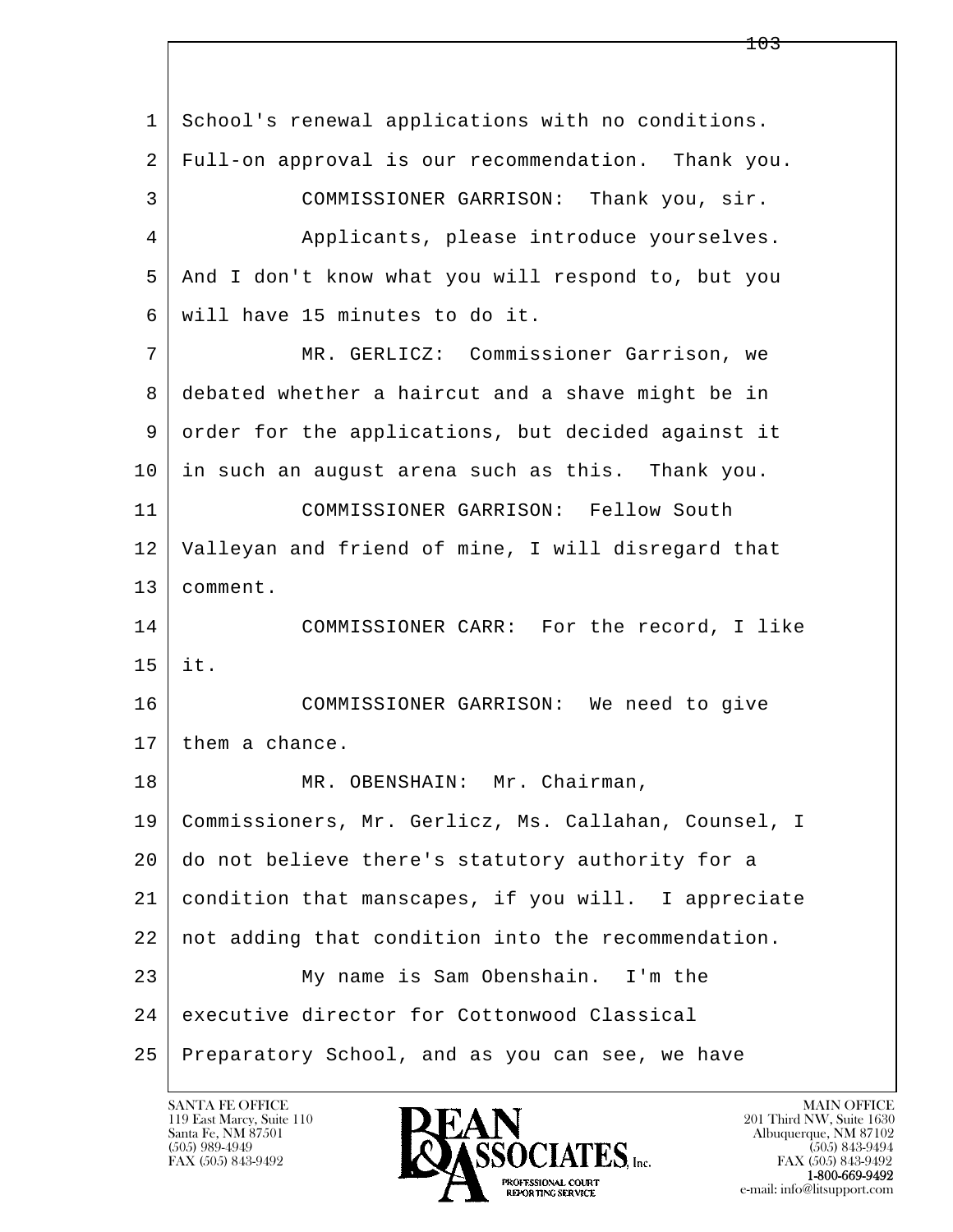l  $\overline{\phantom{a}}$  1 members of our school here. I'd like to introduce 2 those folks. If there are any questions that you 3 have of these people, they're here and available to 4 answer any questions. 5 To my left is Ms. Lynn Barr. She was here 6 before you about six years ago presenting the 7 original charter. There are a number of firsts that 8 Cottonwood has undergone, one of the first two 9 charter schools under the state authorization, and 10 | now the first renewal, state-chartered renewal, to 11 come back under a full-year term. So I believe that 12 Ms. Barr has been a pioneer in the charter school 13 movement, and is here again as the founder. 14 I also have to my right Mr. Darrell 15 Garcia, who is a faculty member, a founding faculty 16 member of the school, has taught in all areas of the 17 school, and up and down the grade levels. 18 Mr. Garcia has this year taken on a half-time 19 administrative position as our activities director, 20 and he's available for any questions. 21 Behind me we have Mr. Michael Vigil, who 22 is our business manager. Mr. Vigil has been the 23 business manager with the school since its 24 inception. To his left, is Ms. Lynn Mosher, who is 25 our governing council president, a very active

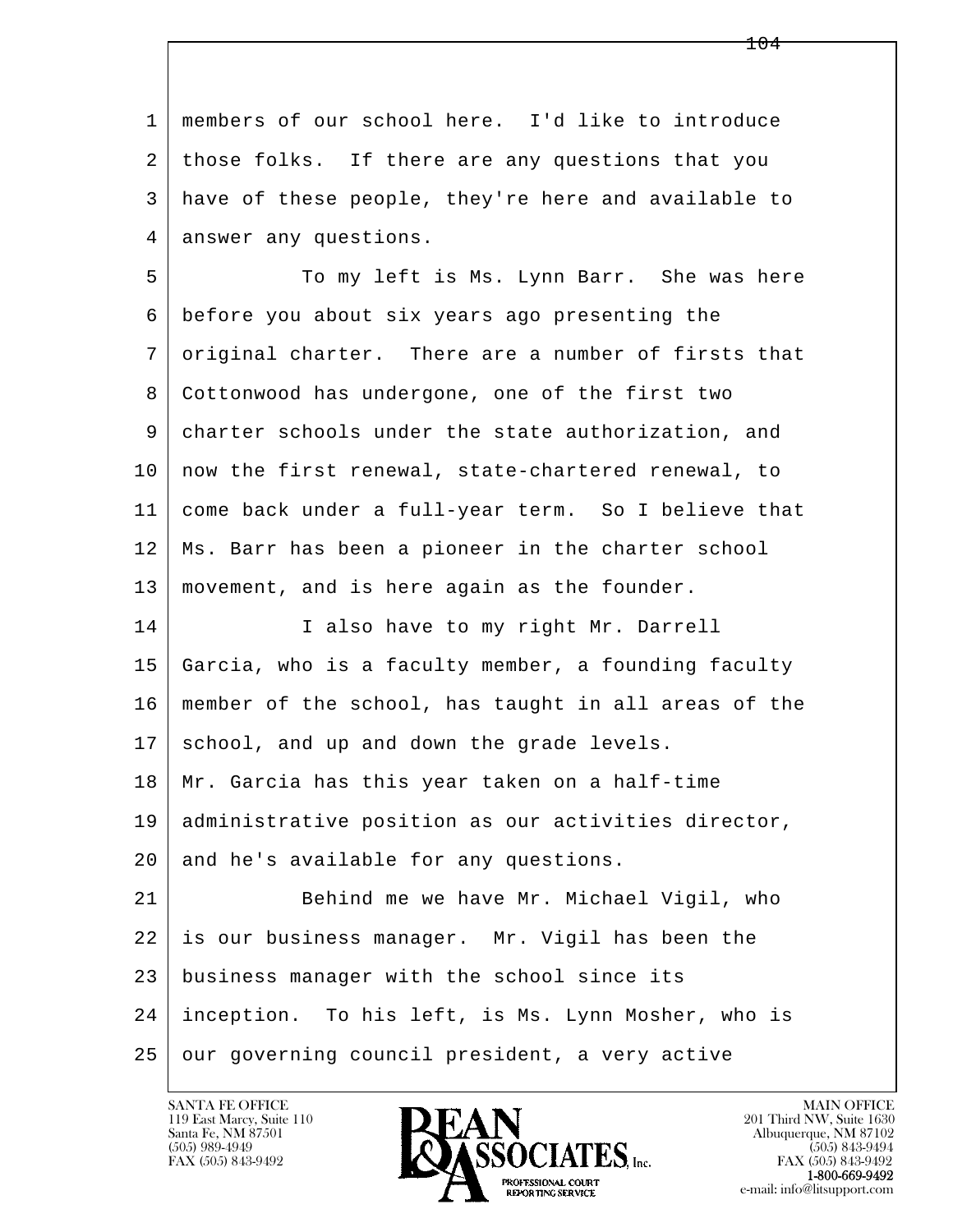l  $\overline{\phantom{a}}$  1 business member in the Albuquerque community. 2 To her left is Ms. Kathy Nunn, a governing 3 council member, who is acting as our secretary 4 currently, and she is a long time APS educational 5 administrator. 6 So thank you all for giving us this 7 opportunity. All of us will be available for 8 questions if you do have any. I know that 9 Mr. Garrison gets impatient right around lunchtime,  $10 \mid$  so I'll make this as quick as I can, and hopefully 11 | get us out of here. 12 Just a quick synopsis of the history that 13 Cottonwood has undergone in its initial charter 14 term. I mentioned we were the first of two state 15 charters under the PEC. We set out in the original 16 mission statement as well as the marketing material 17 that Cottonwood put out that the mission really was 18 to create a private school education at a public 19 school price, to have high expectations for 20 students, to prepare them well for college, and I 21 believe as you have seen in our application and our 22 track record that the school has met its mission. 23 The school also went through the 24 International Baccalaureate accreditation, the first 25 public high school in the state to do so, and was

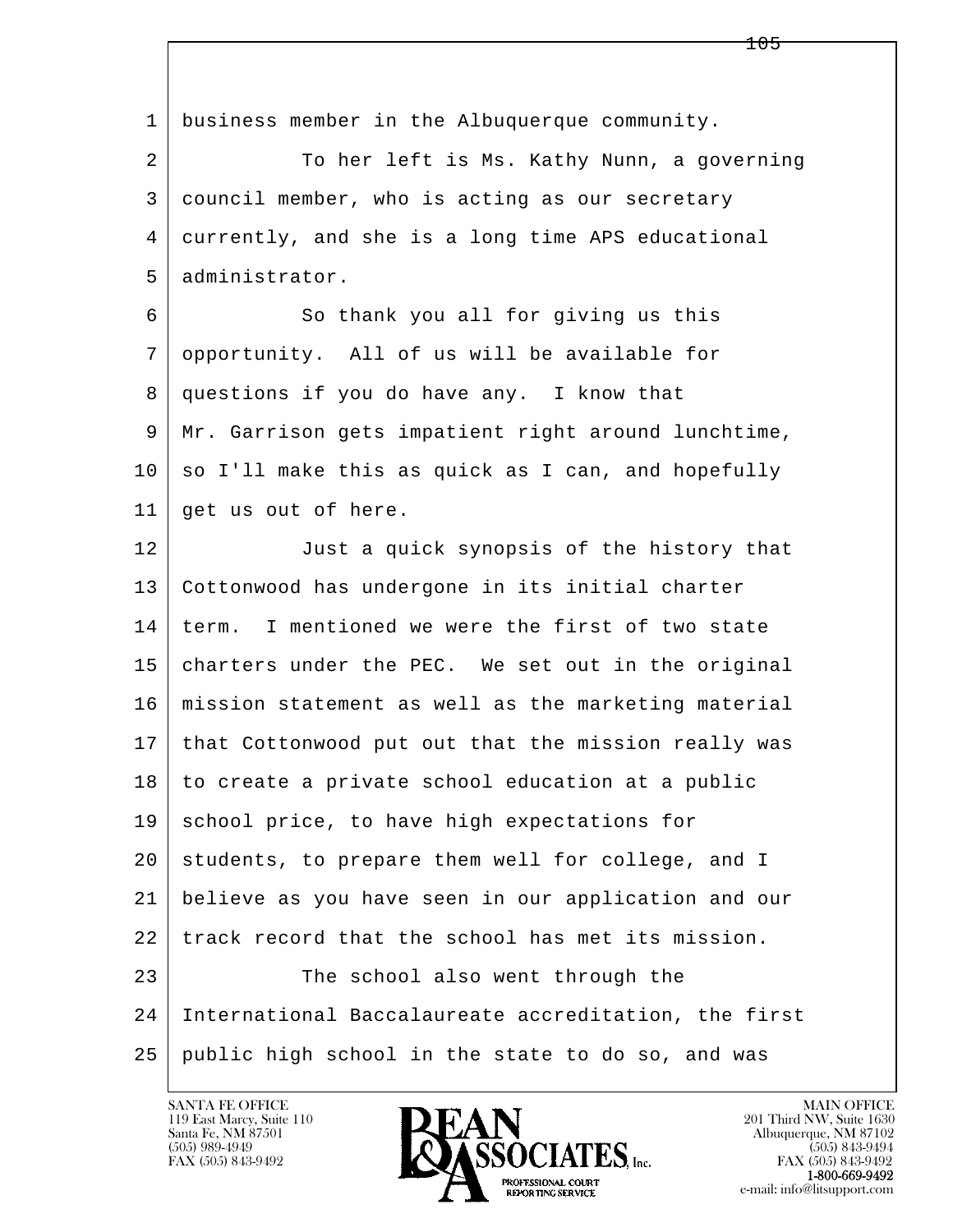1 granted accreditation by the International 2 Baccalaureate organization. This past spring we 3 graduated the first public IB diploma students in 4 the state of New Mexico. So once again, another 5 pioneering moment for Cottonwood.

 6 Cottonwood, as you have seen in our 7 material, has met AYP every year since it's been in 8 existence, and for the past two years has received 9 an A in the school grading scale that's put together 10 by the Public Education Department. We are now 11 poised, because of some of the unbelievable work of 12 our stakeholder groups -- our parents, our 13 foundation and our governing council -- this fall to 14 move into a brand-new facility for us. We are 15 hoping to close a bond transaction today on that 16 deal and the key, of course, is a renewal of a new 17 | five-year term.

l  $\overline{\phantom{a}}$ 18 One of the other things I think that's 19 important to recognize, it's probably not 20 necessarily in the documentation that you have, but 21 Cottonwood takes seriously its obligation as a state 22 charter school and as a charter school in general, 23 to be a pioneer and innovator for other schools in 24 | the state, and to lead as a model the kinds of 25 practices that we think will be successful with

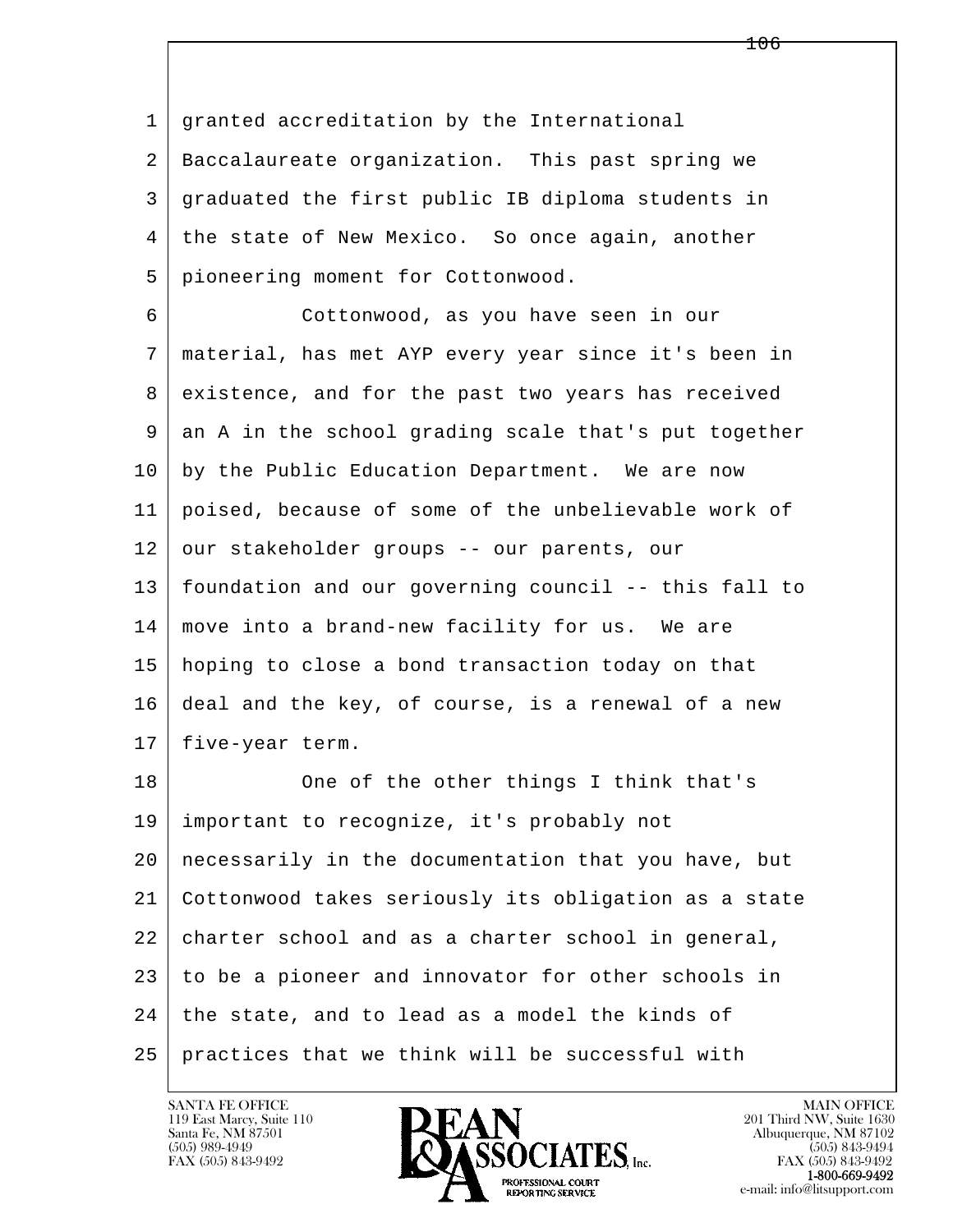l  $\overline{\phantom{a}}$  1 students, and I believe Cottonwood has demonstrated 2 that over the course of the initial term. You have 3 seen other public high schools in the state, 4 particularly in APS, pursuing the certification, 5 because they see the kind of success I think that 6 | schools like Cottonwood have had. So we take that 7 seriously, and continue to want to be a champion for 8 innovative practices in the state. 9 If you will indulge me very quickly, I do 10 have some accolades I wanted to just pass along. 11 I'm not sure that all of this made it into the -- 12 COMMISSIONER GARRISON: Are we allowed to 13 accept any paperwork? 14 COMMISSIONER CARR: We haven't in the  $15$  past. 16 MR. OBENSHAIN: I know you have, because I 17 have seen you accept paperwork in the past. Maybe  $18$  something has changed significantly. I think 19 counsel can decide. There's nothing material to the 20 application, so if you want to review this, it's 21 merely some accolades. I don't have to read it into 22 the record, if that's something that would be 23 problematic. 24 MR. REYNOLDS: Mr. Chair, I don't see 25 anything wrong with the Commission receiving this

119 East Marcy, Suite 110<br>Santa Fe, NM 87501



FAX (505) 843-9492<br>**1-800-669-9492**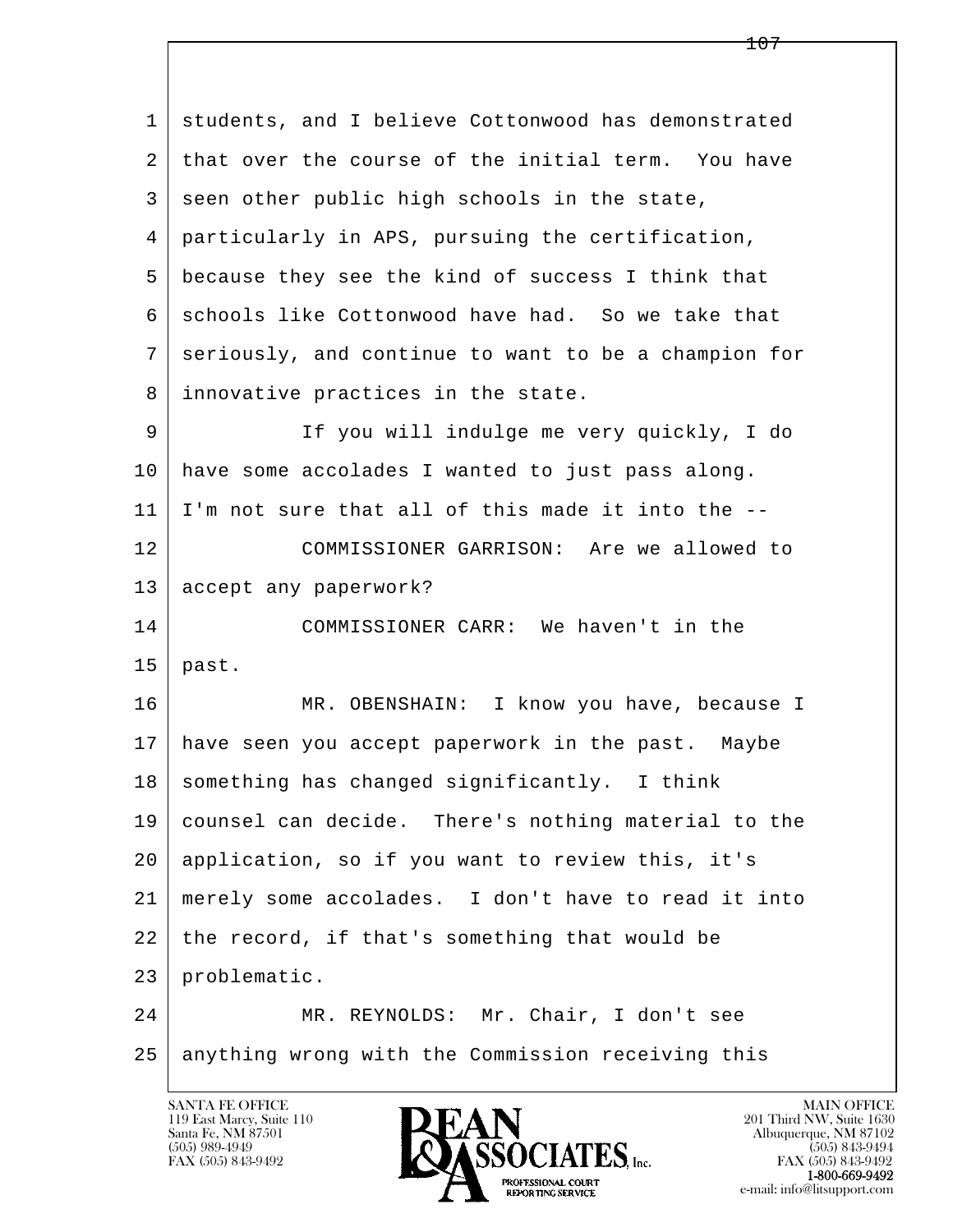l  $\overline{\phantom{a}}$  1 information. However, I would just tell the 2 Commission members that their decision on the 3 renewal should be made upon the application 4 materials that were submitted to the Department. 5 COMMISSIONER GARRISON: Thank you, 6 Mr. Reynolds. 7 | Mr. Obenshain, you may read from your 8 accolade. 9 MR. OBENSHAIN: Thank you, Mr. Chair, 10 Commissioners. Some of the highlights that I don't 11 think necessarily get counted in the application 12 | process but I think are important and are an 13 indicator of our success, 95 percent of Cottonwood 14 Classical graduates have been accepted to and 15 enrolled in colleges and universities across the 16 country. The only exception was a student who chose 17 to pursue the military as his post secondary option. 18 We had a Cottonwood student honored as the 19 charter school student of the year for New Mexico in 20 2011. Two 2012 Cottonwood Classical grads were 21 National Merit finalists and one current senior is a 22 National Merit semi-finalist. A 2012 Cottonwood 23 Classical graduate was selected as a US Presidential 24 Scholar, one of only two in the state of New Mexico. 25 Nearly half a million dollars in college

119 East Marcy, Suite 110<br>Santa Fe, NM 87501

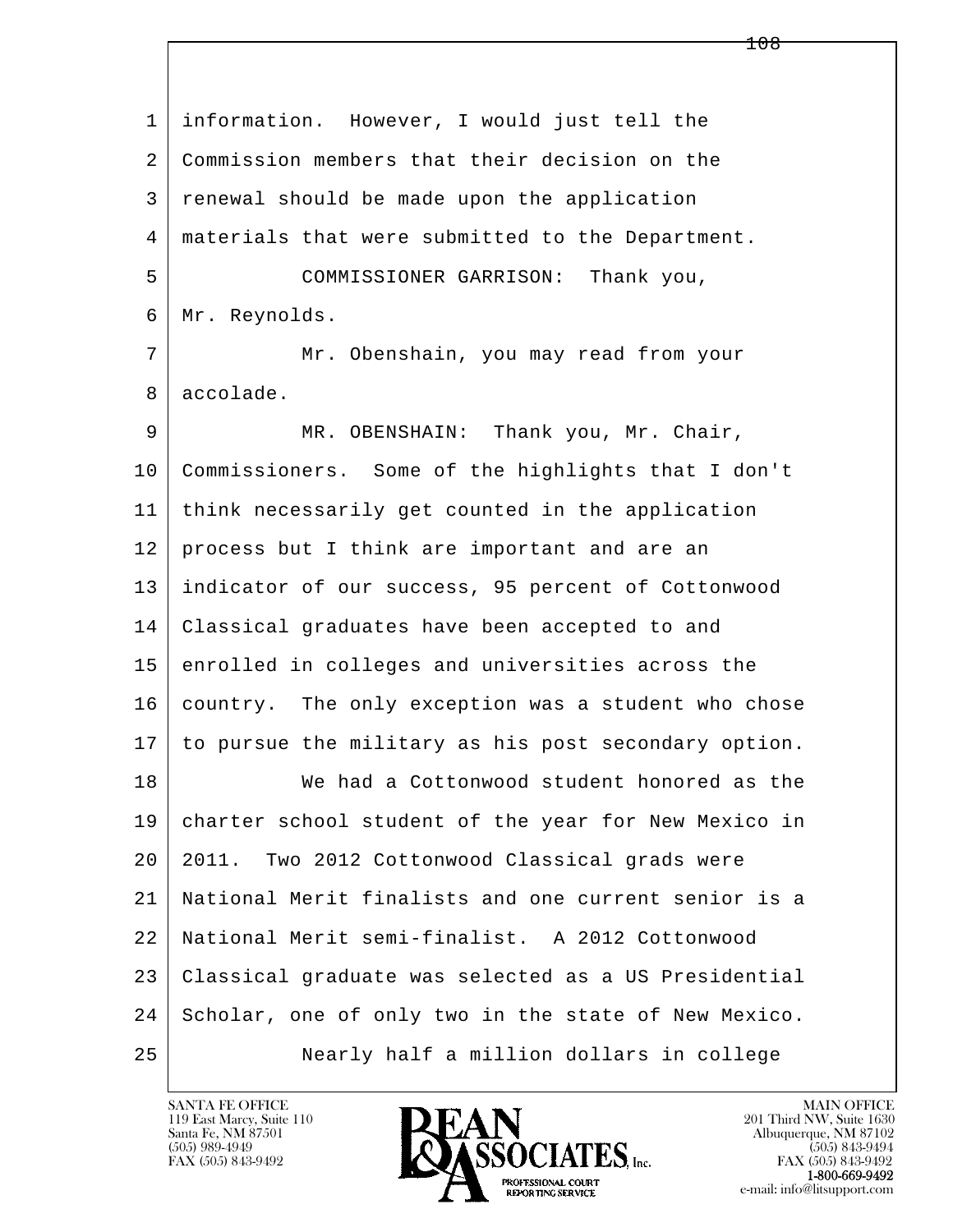l  $\overline{\phantom{a}}$ 1 scholarships were offered to the 2012 class of 17 2 Cottonwood Classical graduates. 3 Cottonwood Classical has been recognized 4 by a national independent school rating service as 5 the third-best middle school in the state and the 6 second-best high school in the state for the school 7 year 2011/2012, and we've earned a five out of five  $8$  star rating for the past three years from that 9 organization, as well. 10 As I mentioned, Cottonwood is the first 11 public high school in the state to be accredited by 12 the International Baccalaureate program, and last 13 year graduated the first set of public IB diploma 14 students ever in the state of New Mexico. 15 Cottonwood hopefully, we hope to hear 16 today, will be the second charter school in the 17 state to receive public bond funding for the 18 | acquisition of a permanent facility. 19 Cottonwood has a viable governing council, 20 PTA, parent advisory council and foundation that all 21 support our efforts to maintain a private school 22 education at a public school price. 23 We want to thank you for the last five 24 years of existence under your authorization. I want 25 to commend the Charter School Division for a

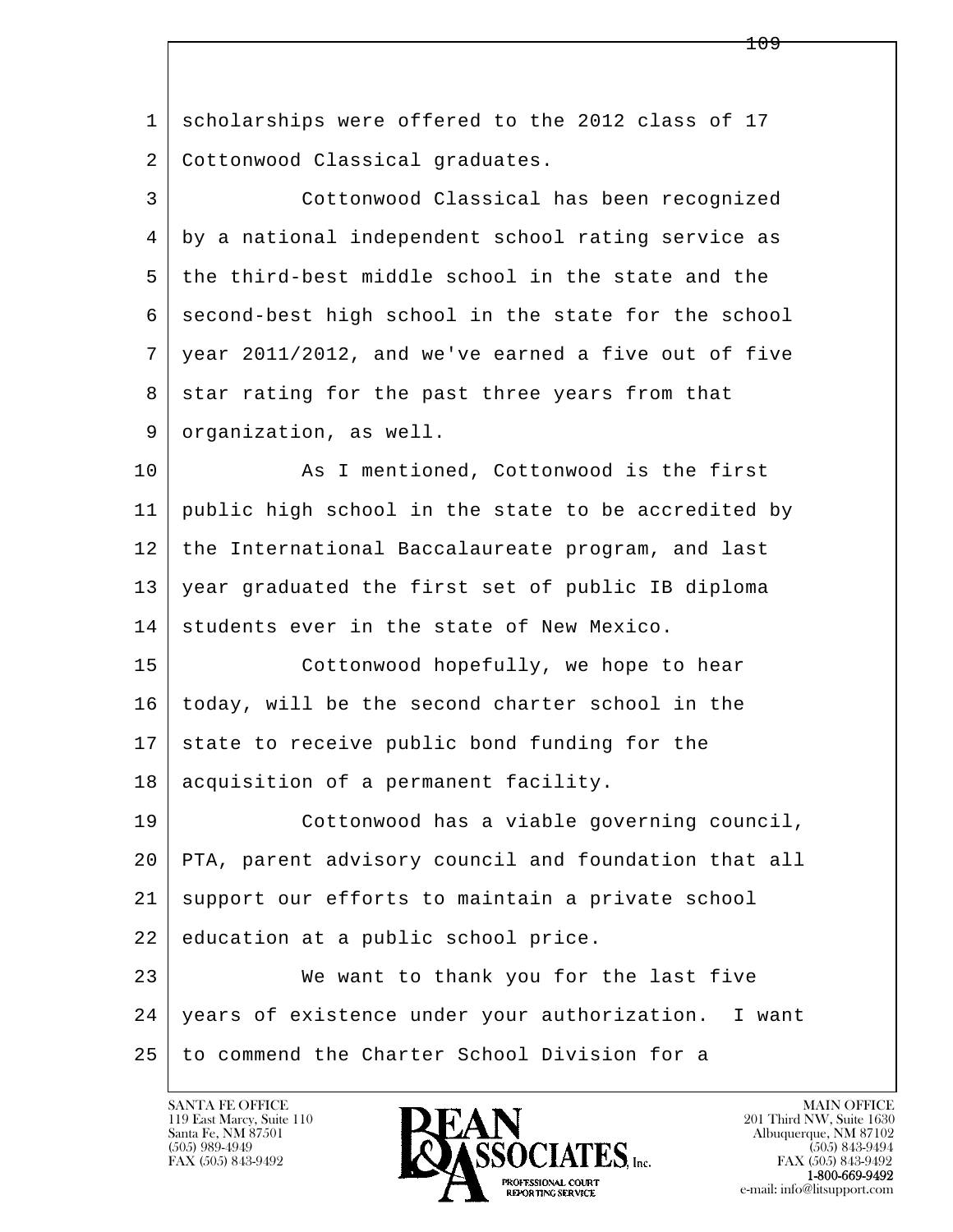| $\mathbf 1$ | rigorous and comprehensive review. I know how tough  |
|-------------|------------------------------------------------------|
| 2           | that job is, but somebody has to do it. So I         |
| 3           | appreciate their efforts and the flexibility that    |
| 4           | they have utilized moving with Senate Bill 446. I    |
| 5           | know that's a complicated, complex bill that puts a  |
| 6           | significant burden on both the PEC and the Charter   |
| 7           | School Division, so I know exactly what they're      |
| 8           | dealing with and I appreciate their efforts.         |
| 9           | Thank you very much for your time, and we            |
| 10          | all stand for questions if you may have any.         |
| 11          | COMMISSIONER GARRISON: Thank you,                    |
| 12          | Mr. Obenshain. Questions from the Commissioners?     |
| 13          | The floor is open.                                   |
| 14          | COMMISSIONER BERGMAN: Mr. Chair, I might             |
| 15          | ask one, then.                                       |
| 16          | COMMISSIONER GARRISON: Commissioner                  |
| 17          | Bergman.                                             |
| 18          | COMMISSIONER BERGMAN: As I looked at the             |
| 19          | analysis provided by the CSD, I noted on page 11 --  |
| 20          | it's the only thing negative I think I saw anywhere, |
| 21          | and I just was curious. In the very last sentence    |
| 22          | it says, "For seventh grade, it appears that the     |
| 23          | school has gone down" -- and the term they used was  |
| 24          | significantly -- "in their reading, but increased    |
| 25          | proficiency in math," and later on, on page 12 in    |

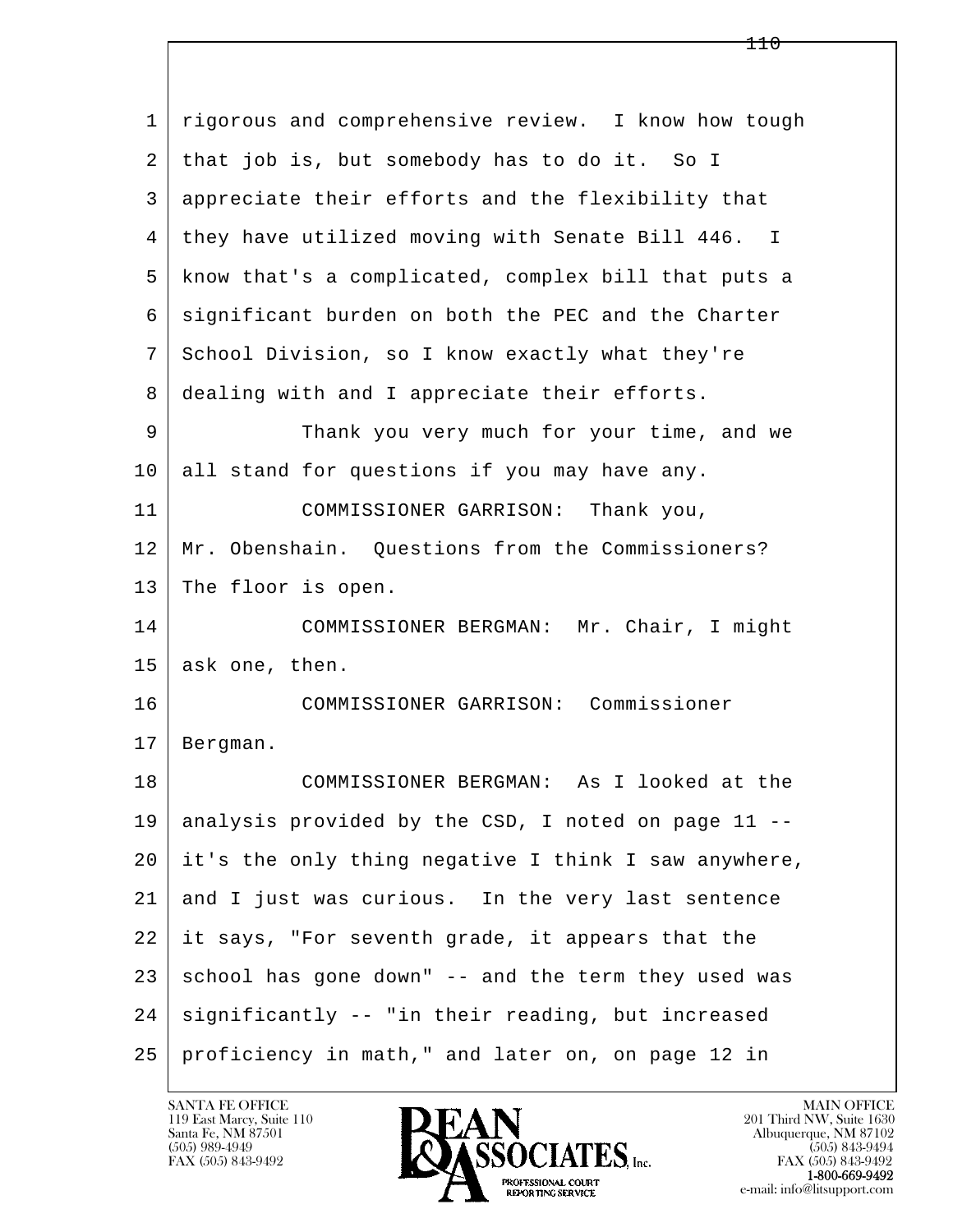| $\mathbf{1}$ | the middle of the page, it noted that you discussed  |
|--------------|------------------------------------------------------|
| 2            | these variances and fluctuations and attributed them |
| 3            | mostly to large increases in your population and     |
| 4            | diversity in your seventh and eighth grade.          |
| 5            | Well, since those seventh graders, in                |
| 6            | particular, are going to become your eighth graders, |
| 7            | are you trying to address -- get that reading up, or |
| 8            | do you just attribute it to -- it was one of those   |
| 9            | classes?                                             |
| 10           | MR. OBENSHAIN: Mr. Chair, Commissioner               |
| 11           | Bergman, I think a little bit of both. I think if    |
| 12           | you look at the trajectory of student progress, it's |
| 13           | very hard to follow a cohort, so you're looking at a |
| 14           | different group of students when you see those       |
| 15           | drops. You try and make some cohort-to-cohort        |
| 16           | comparisons, but it's not a very scientific process. |
| 17           | But I do believe and agree with the idea             |
| $18$         | that as the number of students increases, that to    |
| 19           | maintain that level that you had with the smaller    |
| 20           | group is very, very challenging. I think what        |
| 21           | you'll see -- and again, with our trajectory and our |
| 22           | history, you'll see that the pedagogical practices   |
| 23           | that we're utilizing do impact students as they move |
| 24           | through our school, and we think sometimes that      |
| 25           | there is a group of students, for whatever reason,   |

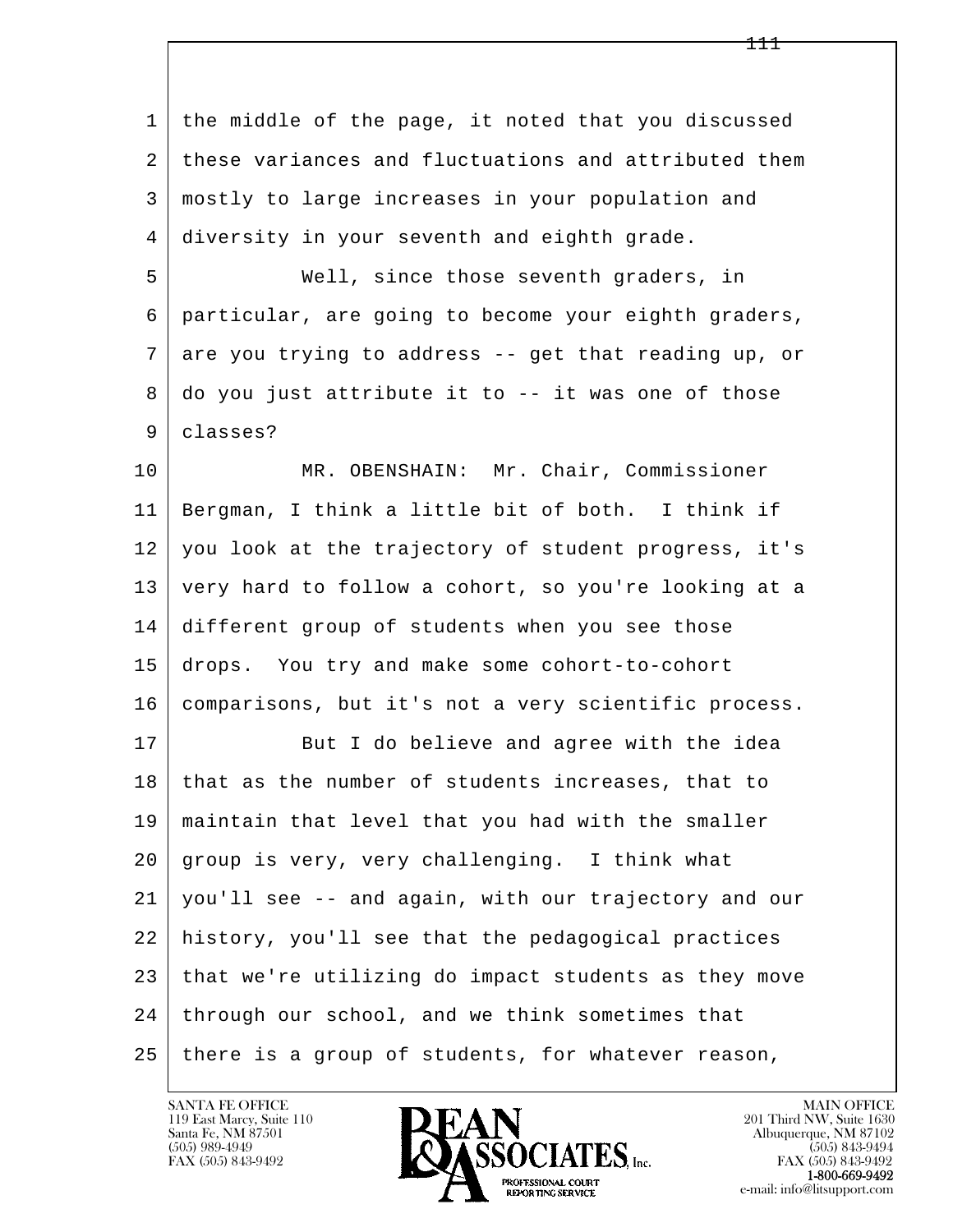l  $\overline{\phantom{a}}$  1 that has not done well in a reading test or in a 2 math section. But if you look at the trajectory of  $3$  our scores, they have risen, in general, over time, 4 and we feel like the longer students are at our 5 school, the more they get those skills that are 6 necessary to be successful. 7 COMMISSIONER BERGMAN: And I think I noted 8 that you have almost already reached your new 9 enrollment cap; is that correct? 10 MR. OBENSHAIN: That is correct. 11 COMMISSIONER BERGMAN: And you mentioned 12 new facilities. Do you still have a waiting list or 13 has that been emptied? 14 | MR. OBENSHAIN: Mr. Chair, Commissioner 15 Bergman, we still have a waiting list. We 16 anticipate an even larger waiting list, even though 17 we're moving into a bigger facility. We have 18 received over 600 requests from families who are 19 interested in coming to our school next year 20 already. We do an informational meeting in January 21 and February. We do a number. Now we're having to 22 increase those. We've had waiting lists upwards of 23 400 students when the initial enrollment process 24 begins. Of course, then you go through the lottery 25 and pull students.

119 East Marcy, Suite 110<br>Santa Fe, NM 87501

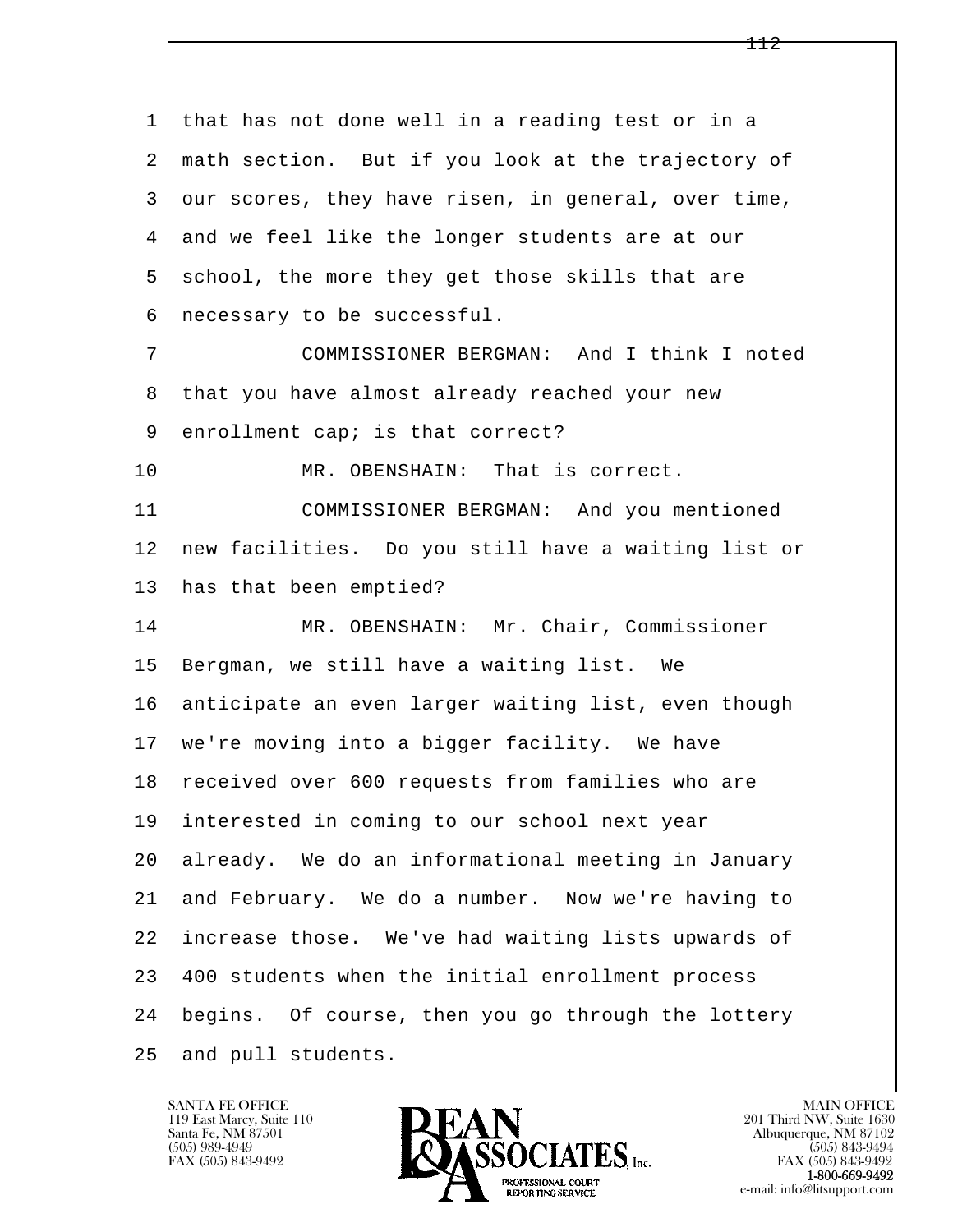l  $\overline{\phantom{a}}$ 1 But we anticipate a very robust waiting 2 list in the coming years. As I mentioned, the 3 Senate Bill 446 process and the performance contract 4 is a little different than things have normally been 5 done. We are asking for an increase in our 6 enrollment cap because of the move to our new 7 facility. When we put the application together, we 8 | were still in the acquisition process. We were 9 looking at a number of different facilities. As we 10 have gone through the process, we have narrowed our 11 facility choice down, so now we're very confident in 12 a matter of hopefully hours, we'll be able to know 13 exactly that the deal is done. So we are asking for 14 an increase in enrollment. I know that's not 15 necessarily what we're doing here today, but moving 16 forward we'll need that to accommodate the demand. 17 COMMISSIONER BERGMAN: So we can look 18 | forward to seeing the beard again next year? 19 MR. OBENSHAIN: I don't know. I don't  $20$  know. 21 COMMISSIONER GARRISON: Thank you, 22 Commissioner Bergman. 23 Any other questions from Commissioners of 24 | the CSD or the applicant? Seeing none, the Chair 25 will entertain a motion. Commissioner Bergman.

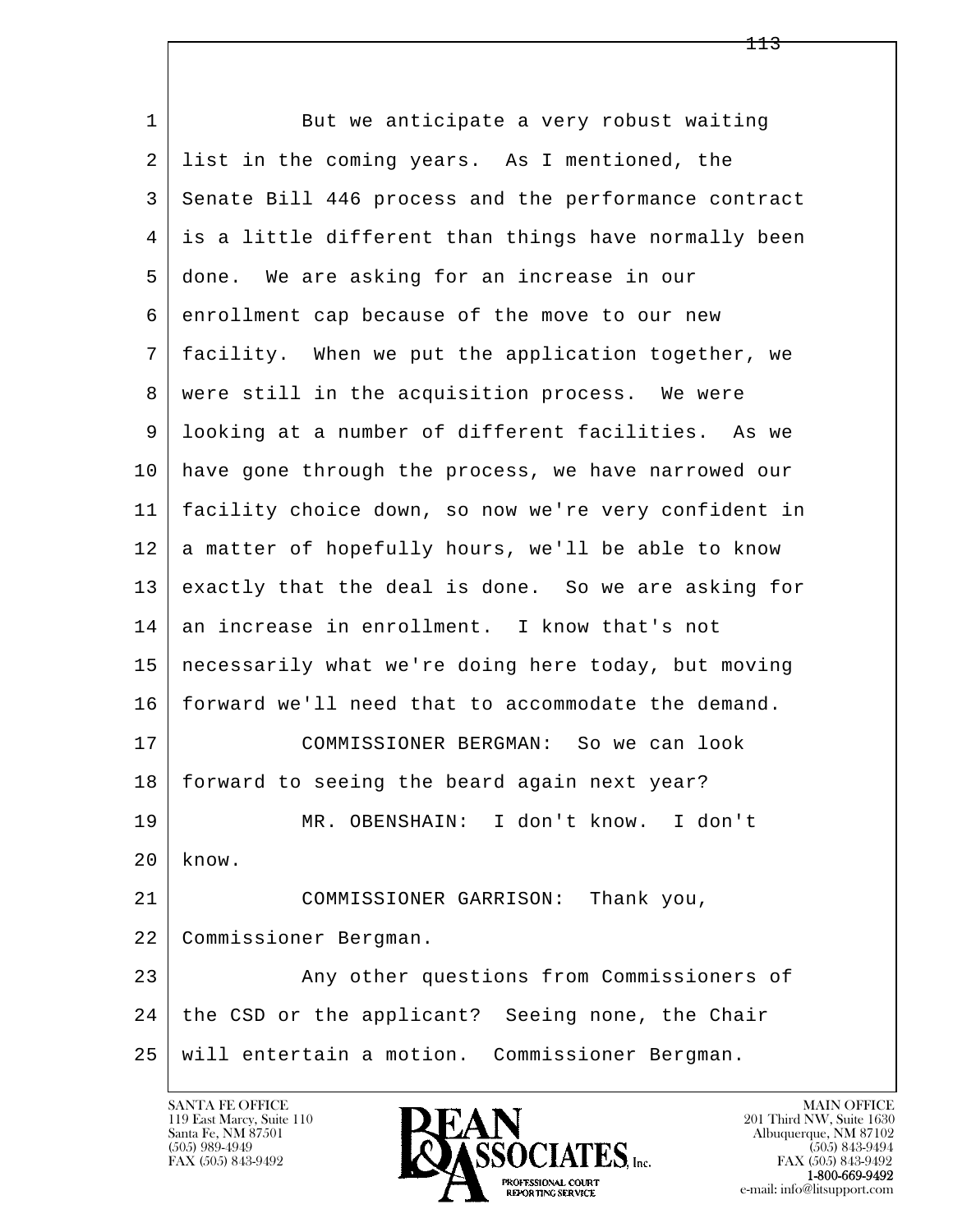| $\mathbf{1}$ | COMMISSIONER BERGMAN: Mr. Chair, I would            |
|--------------|-----------------------------------------------------|
| 2            | move that the Public Education Commission approve   |
| 3            | the renewal application of the Cottonwood Classical |
| 4            | charter school for a five-year term.                |
| 5            | COMMISSIONER GARRISON:<br>Thank you,                |
| 6            | Commissioner Bergman. Do we have a second?          |
| 7            | COMMISSIONER CARR: Second.                          |
| 8            | COMMISSIONER GARRISON: Seconded by                  |
| 9            | Commissioner Carr. Is there any discussion? Seeing  |
| 10           | none we will proceed with a roll call vote through  |
| 11           | Secretary Gant.                                     |
| 12           | COMMISSIONER GANT: Commissioner Peralta.            |
| 13           | COMMISSIONER PERALTA: Yes.                          |
| 14           | COMMISSIONER GANT: Commissioner Bergman.            |
| 15           | COMMISSIONER BERGMAN:<br>Yes.                       |
| 16           | COMMISSIONER GANT: Commissioner Carr.               |
| 17           | COMMISSIONER CARR: Yes.                             |
| 18           | COMMISSIONER GANT: Commissioner Lopez.              |
| 19           | COMMISSIONER LOPEZ: Yes.                            |
| 20           | COMMISSIONER GANT: Commissioner Shearman.           |
| 21           | COMMISSIONER SHEARMAN: Yes.                         |
| 22           | COMMISSIONER GANT: Commissioner Garrison.           |
| 23           | COMMISSIONER GARRISON:<br>Yes.                      |
| 24           | COMMISSIONER GANT: Commissioner Gant                |
| 25           | votes yes. It's a seven-zero in favor.              |

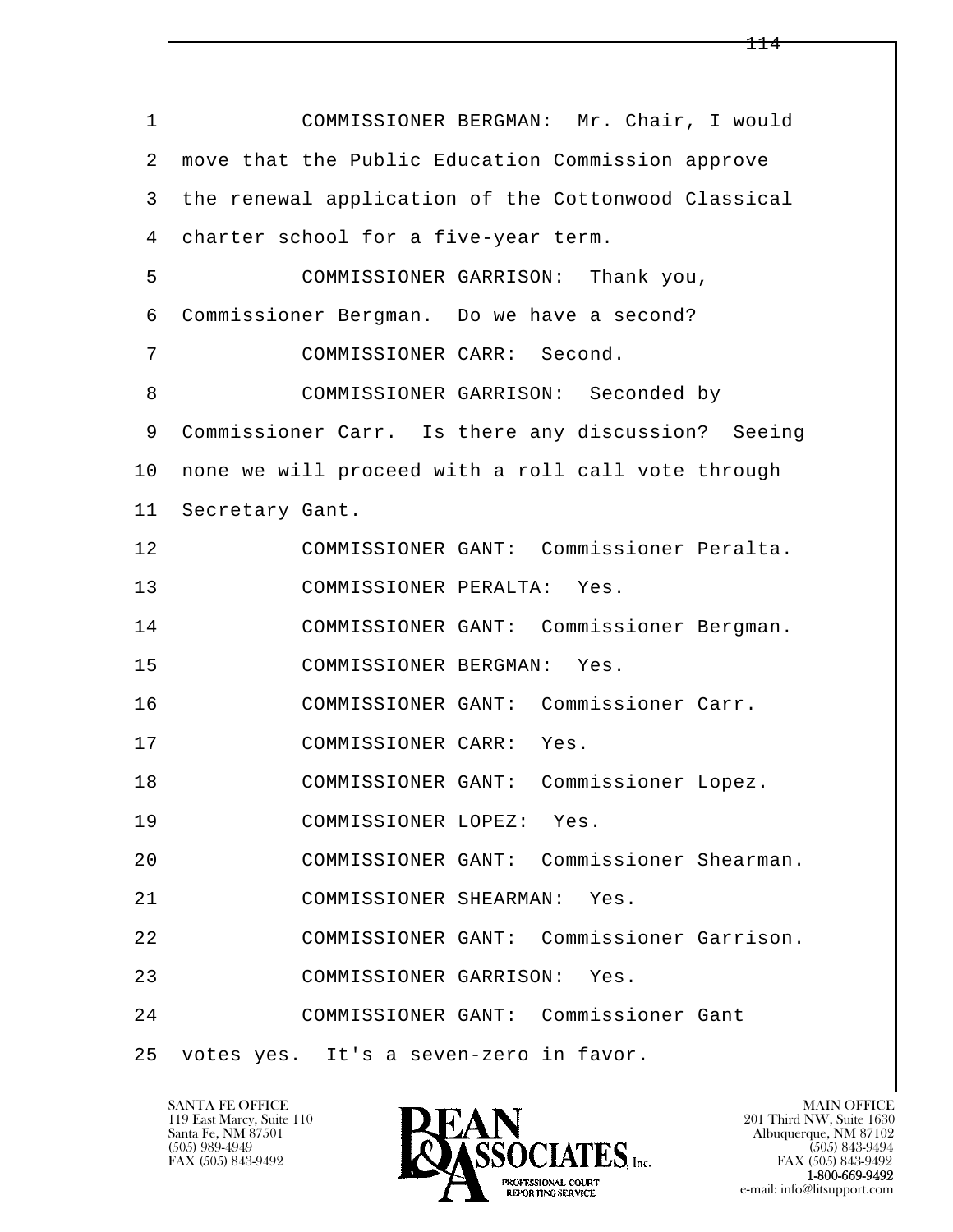l  $\overline{\phantom{a}}$  1 COMMISSIONER GARRISON: So it is unanimous 2 with a seven-zero vote. The vote of the Commission 3 is to approve the renewal application without 4 conditions. 5 Congratulations. The floor is yours, Mr. 6 Obenshain. 7 MR. OBENSHAIN: Commissioners, thank you 8 very much. I want to have a personal privilege to 9 wish Mr. Garrison and Ms. Lopez an outstanding 10 career after the Public Education Commission. I 11 don't know what can follow this, but I'm sure you'll 12 find something. But I appreciate, and we do, on 13 behalf of the school, appreciate your service on the 14 Commission. So thank you. 15 COMMISSIONER GARRISON: You're making me 16 think of many jokes, and every single one is very 17 inappropriate. 18 MR. GERLICZ: Mr. Chair, on the basis of 19 the vote that has just taken place by the Public 20 Education Commission, I can request that because of 21 Cottonwood Classic's necessity to show their bond 22 authorizers and moving into a new building 23 immediately the vote of the Commission, I have 24 drafted a letter in preparation on the chance that 25 | the application would be approved for a signature.

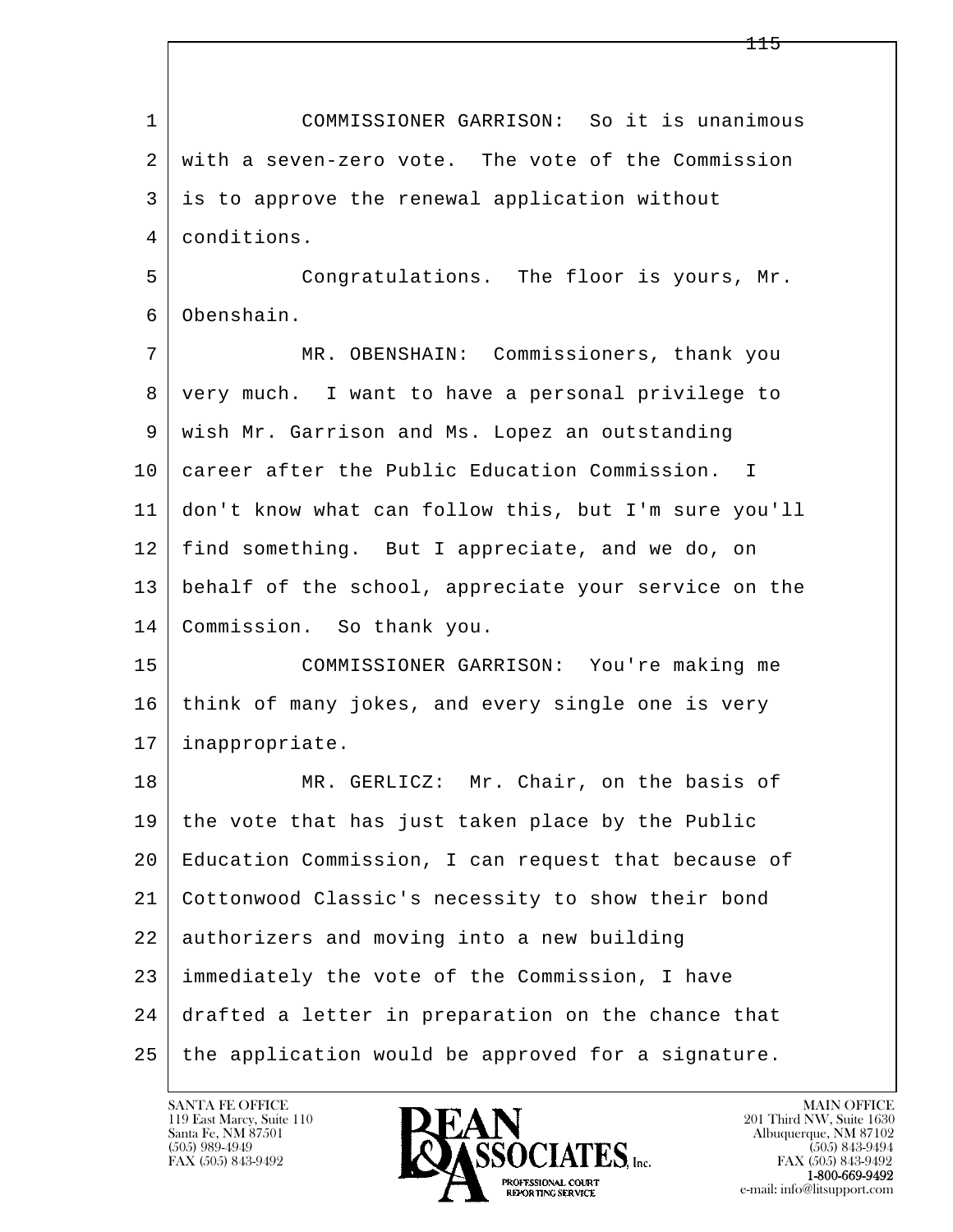l  $\overline{\phantom{a}}$  1 COMMISSIONER GARRISON: For a signature. 2 And then just a quick personal note, Ms. Barr, thank 3 you for that kind note. 4 | MS. BARR: Thank you for attending. 5 COMMISSIONER GARRISON: I guess that was 6 the one student that actually listened to me. Thank 7 you. I want to present something to the 8 | Commissioners before we continue. Tony Gerlicz 9 mentioned to me this morning, and I indeed spoke 10 with representatives of the Horizon Academy West, 11 who came up here today, drove from -- I'm going to 12 remember this -- Edgewood and I believe Los Lunas. 13 Wow. They drove up today, and they would be able to 14 go through the process if we wanted to pick up one 15 | more school here today, and then have three for 16 tomorrow. 17 | I expect to go through a lot of the agenda 18 today as it continues after lunchtime. But I just 19 wanted your thoughts on that, folks, because they 20 are next in line on the agenda. We were planning on 21 them for tomorrow, but inclement weather is supposed 22 to come in. Any thoughts? 23 COMMISSIONER BERGMAN: I have no problem 24 with that, but can we legally advance an item like  $25$  that?

119 East Marcy, Suite 110<br>Santa Fe, NM 87501

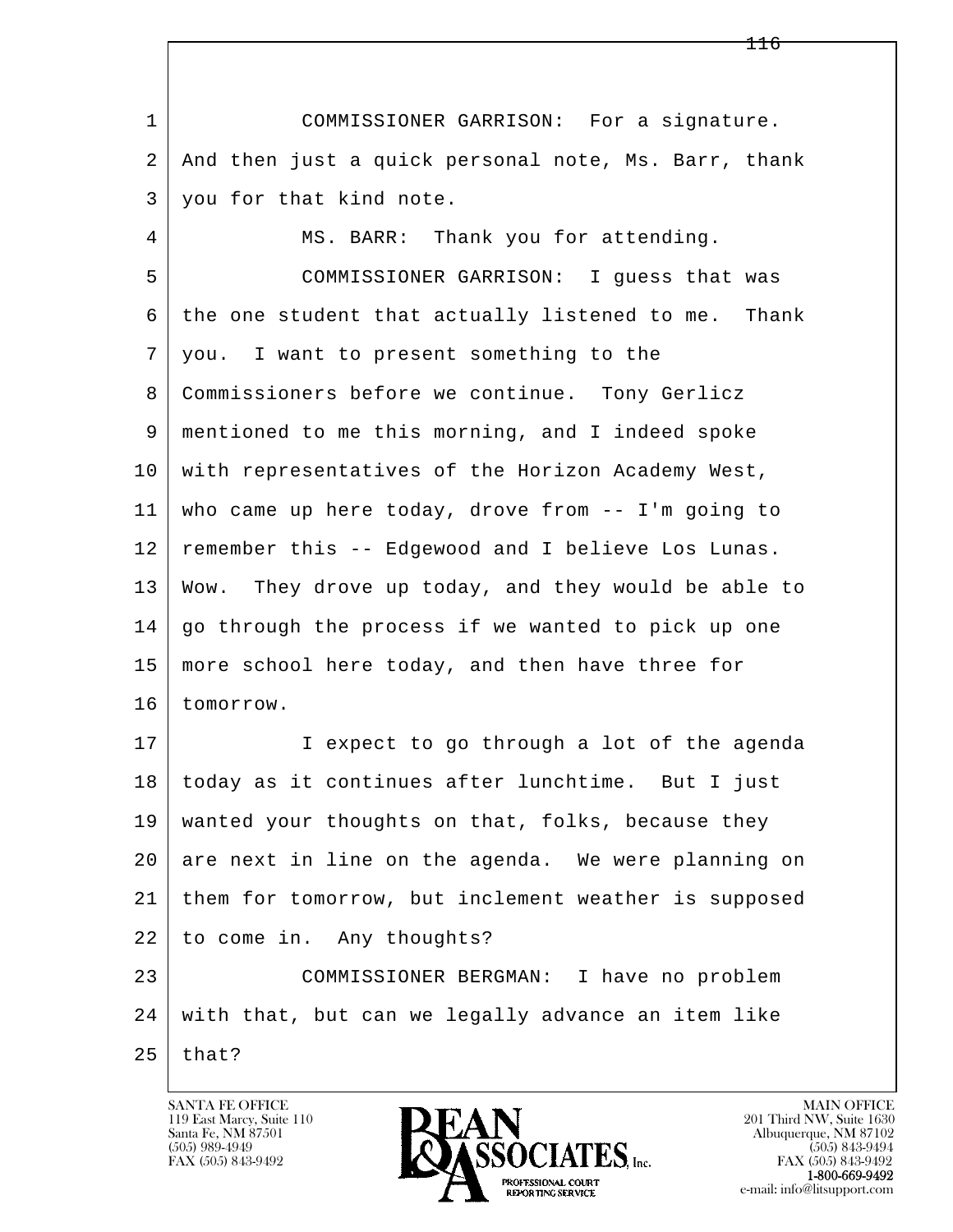| $\mathbf 1$ | COMMISSIONER GARRISON: It's still in                 |
|-------------|------------------------------------------------------|
| 2           | order on the agenda. I'll acquiesce to Counsel.      |
| 3           | MR. REYNOLDS: Mr. Chair, I will say yes.             |
| 4           | I will say that there is a little bit of dispute     |
| 5           | about a movement such at this. It is within the      |
| 6           | public body's discretion to move things around in    |
| 7           | their agenda as necessary and within reason. I do    |
| 8           | believe that it would be in order for you to take it |
| 9           | now, even though it's noted on the agenda as         |
| 10          | tomorrow. I just do have to note, I have dealt with  |
| 11          | complaints, Open Meetings Act complaints, where this |
| 12          | very thing occurred, and a member of the public      |
| 13          | showed up on the next day because they wanted to     |
| 14          | hear what happened on this, and only found out on    |
| 15          | that day that it was discussed on the previous day.  |
| 16          | I have issued an opinion on those types of           |
| 17          | complaints that it was not a violation of the Open   |
| 18          | Meetings Act for that body to do that, so I believe  |
| 19          | this body can do it. I will just caution you that    |
| 20          | somebody could take issue with that.                 |
| 21          | COMMISSIONER GARRISON: Thank you, sir.               |
| 22          | MR. REYNOLDS: It's probably a much longer            |
| 23          | answer than you were anticipating, but it's my best  |
| 24          | answer.                                              |
| 25          | COMMISSIONER GARRISON: That sounds very              |

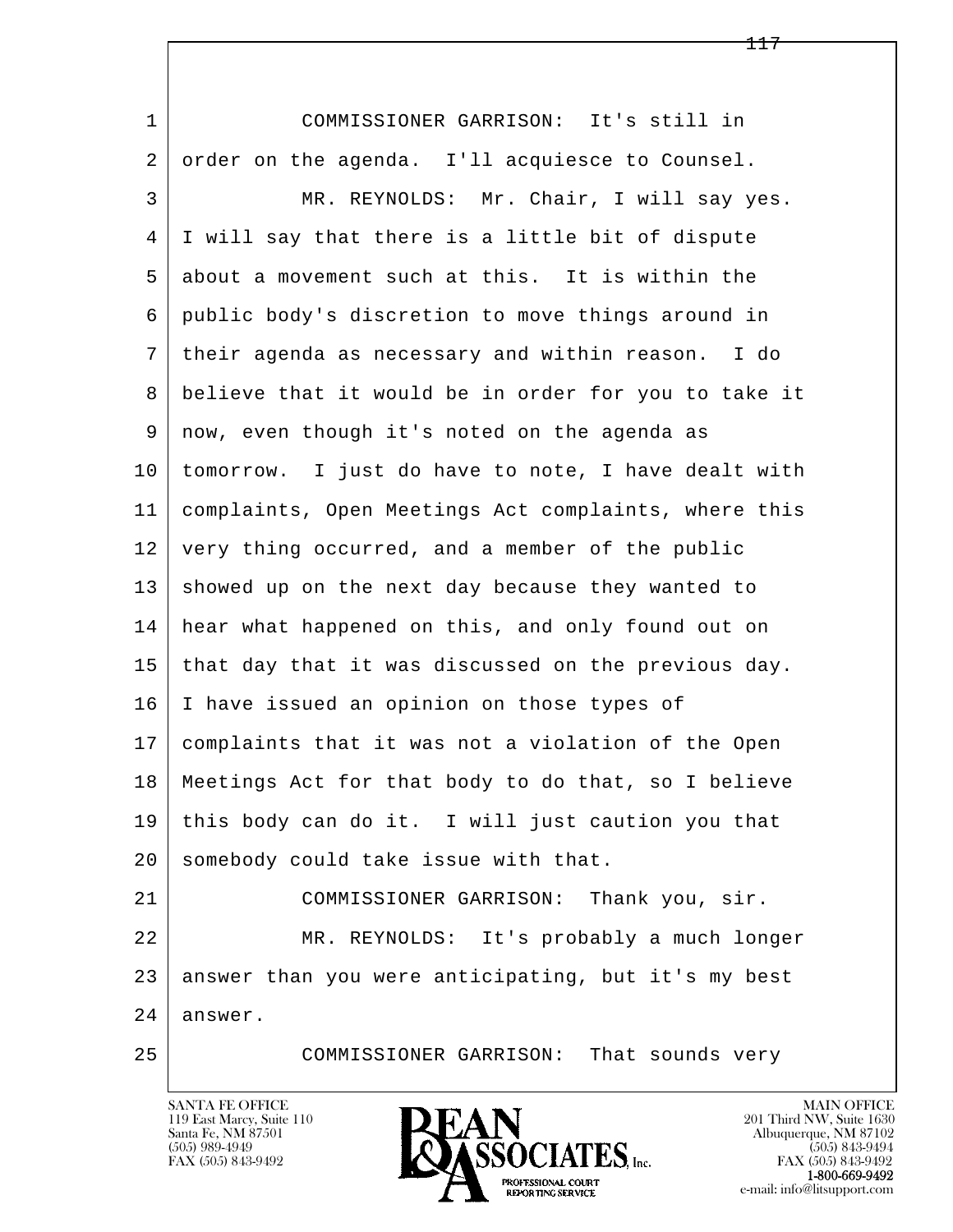l  $\overline{\phantom{a}}$ 1 accurate, Mr. Reynolds. 2 MR. GERLICZ: Mr. Chair. I'm not sure if 3 other representatives of the other charter schools 4 are here in attendance. They are? Is North Valley 5 here? Okay. Yes. And so if we accelerated that 6 agenda process, we could do Horizon West and North 7 Valley, given that there's inclement weather 8 possibilities. Thank you. 9 COMMISSIONER GARRISON: The floor is open 10 for discussion, Commissioners. Speak up. 11 COMMISSIONER BERGMAN: I have no problem. 12 COMMISSIONER SHEARMAN: I would not have a 13 | problem with that. 14 COMMISSIONER LOPEZ: It seems efficient to 15 | me. They're here. They're ready. 16 COMMISSIONER CARR: I don't have a 17 problem. 18 COMMISSIONER GANT: I don't have a problem 19 since they're here. But in the future, if we have 20 an agenda, let's live to the agenda. Thank you. 21 COMMISSIONER GARRISON: What's the cause 22 for your concern? We're following the agenda. 23 COMMISSIONER GANT: I know you're 24 following the agenda, but -- disregard. We'll talk 25 about it on the side.

119 East Marcy, Suite 110<br>Santa Fe, NM 87501

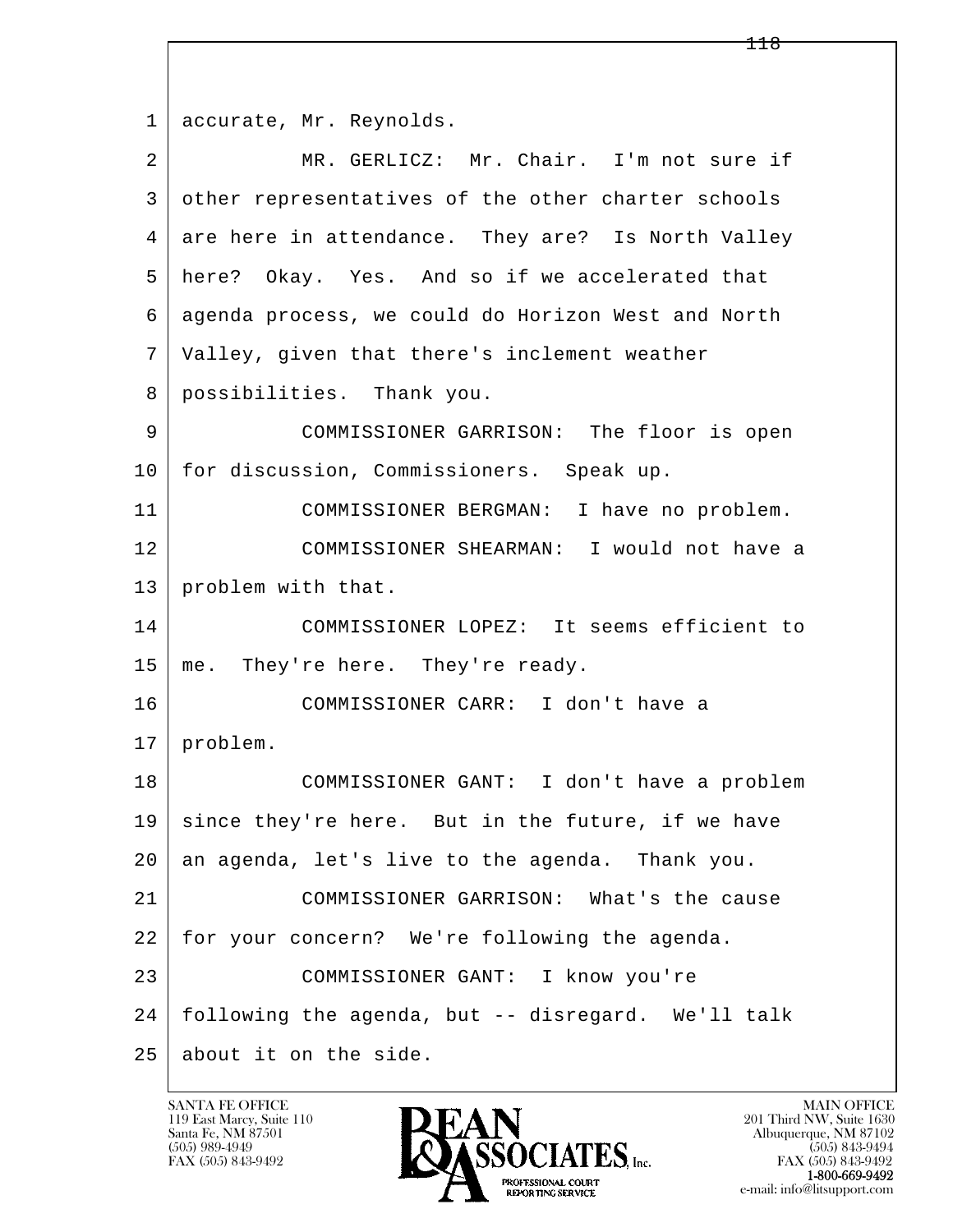l  $\overline{\phantom{a}}$  1 COMMISSIONER LOPEZ: Mr. Chair, I'm sorry 2 to be so personal, but are we going to take a lunch 3 break? 4 COMMISSIONER GARRISON: You know that's 5 happening. 6 COMMISSIONER LOPEZ: We're adding schools. 7 COMMISSIONER GARRISON: Who are you 8 talking to? So we're going to break for lunch. It 9 is 17 until noon. Commissioners, do you want to do 10 1:00 or 1:15? 11 COMMISSIONER BERGMAN: 1:00 should be 12 adequate. 13 COMMISSIONER GARRISON: 1:00. We're going 14 to recess until 1:00. 15 (Recess from 11:43 a.m. to 1:00 p.m.) 16 COMMISSIONER GARRISON: I will call this 17 meeting of the Public Education Commission back into 18 order. I hope everyone had a wonderful lunch. 19 We will continue with item number 11 on 20 the agenda, vote on current charter schools, and we 21 are at number 4, the Horizon Academy West in 22 Albuquerque. 23 I'd like to ask Horizon Academy West to 24 come to the front table, and you will introduce 25 yourselves in a little bit, but first we will direct

119 East Marcy, Suite 110<br>Santa Fe, NM 87501



FAX (505) 843-9492 FAX (505) 843-9492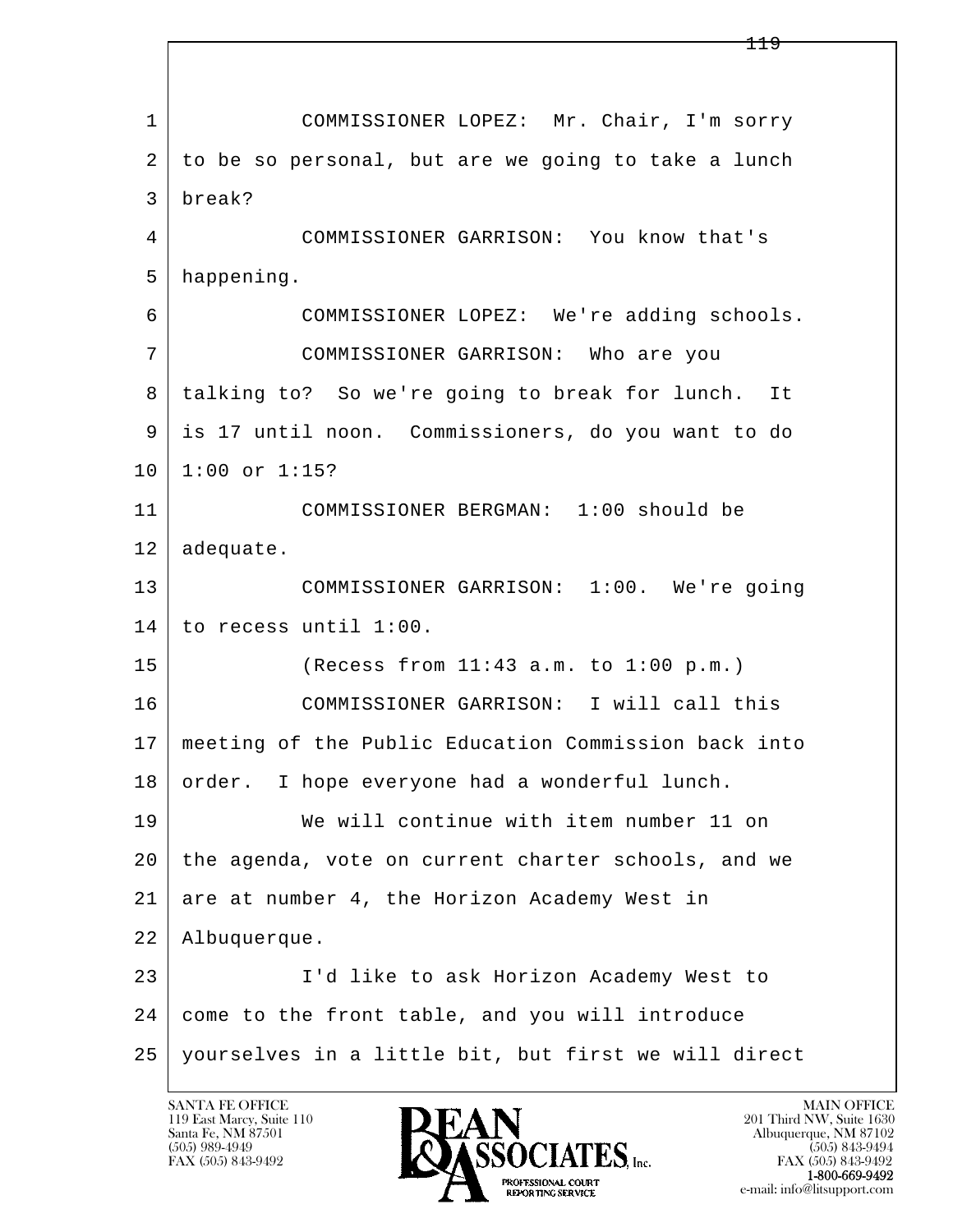l  $\overline{\phantom{a}}$  1 your attention to Director of Options for Parents, 2 Tony Gerlicz, to give the Charter School Division 3 evaluation and recommendation. 4 MR. GERLICZ: Thank you, Commissioner 5 Garrison. This is Horizon Academy West's tenth year 6 in operation, and their third renewal, their second 7 one in front of the Public Education Commission. 8 They were originally authorized with Albuquerque 9 Public Schools and have been with the State for the 10 last -- what would that be -- four years. After a 11 thorough analysis, the Charter School Division 12 recommends approval of another five-year term for 13 the Horizon Academy West with no conditions, and 14 that is our recommendation. Thank you. 15 COMMISSIONER GARRISON: Thank you, 16 Director Gerlicz. 17 Please introduce yourselves, and this does 18 not count against your 15 minutes, and then you will 19 proceed to respond to the Charter School Division 20 recommendation. Good afternoon. 21 MS. DURAN: Good afternoon. First let me 22 say thank you so much for getting us on the agenda. 23 We appreciate being moved forward and the 24 opportunity to speak with you all today. I'm Amy 25 Duran, the director of Horizon Academy West, and to

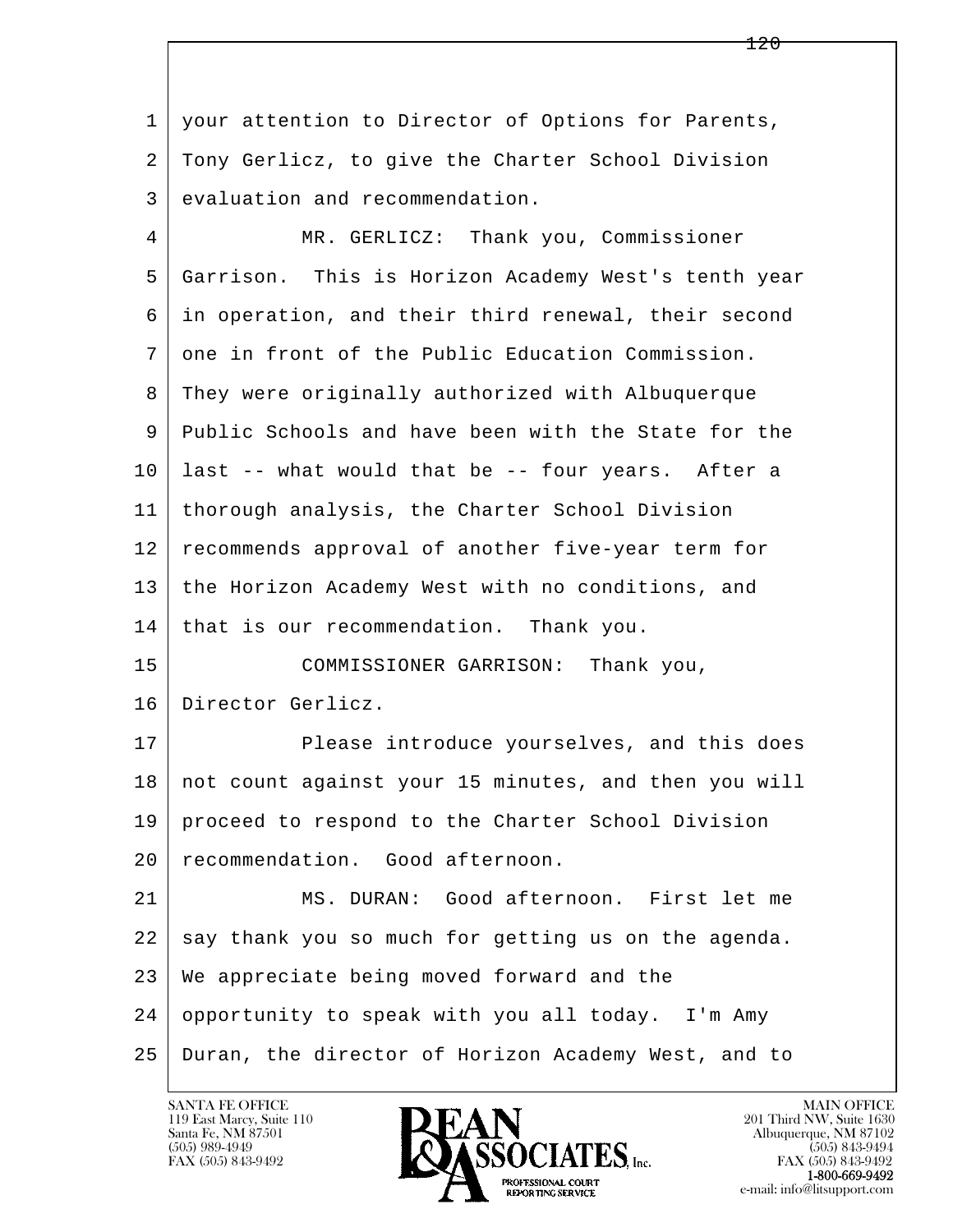| $\mathbf{1}$ | my left is our principal, Cynthia Carter, and to my  |
|--------------|------------------------------------------------------|
| 2            | right is our business manager, Deanna Cordova.       |
| 3            | I'd also like to say, again, we appreciate           |
| 4            | the opportunity to be commissioned twice through the |
| 5            | PEC. We were one of the first charter schools to be  |
| 6            | able to have the opportunity to be commissioned      |
| 7            | through the PEC versus our local district, which was |
| 8            | Albuquerque Public Schools. We've had a wonderful    |
| 9            | relationship with the Charter School Division, and   |
| 10           | we feel like we have a very good collaborative       |
| 11           | working relationship at this point.                  |
| 12           | We opened our doors in 2002 and if I'm               |
| 13           | still correct, we are the largest elementary charter |
| 14           | school in the state. We recently added a pre-K a.m.  |
| 15           | and p.m. class to our roster, 40 kids total. Last    |
| 16           | year starts our second year as a pre-K for the State |
| 17           | Department. We are also proud to be a B-rated        |
| 18           | school, only three points away from an A, which      |
| 19           | we're working very hard to attain at this point.     |
| 20           | And we're also committed to high academic standards  |
| 21           | and moving forward in the next five years working    |
| 22           | with the PEC and the Charter School Division and     |
| 23           | beyond.                                              |
| 24           | Thank you very much for having us today.             |
| 25           | COMMISSIONER GARRISON:<br>Thank you.<br>You          |

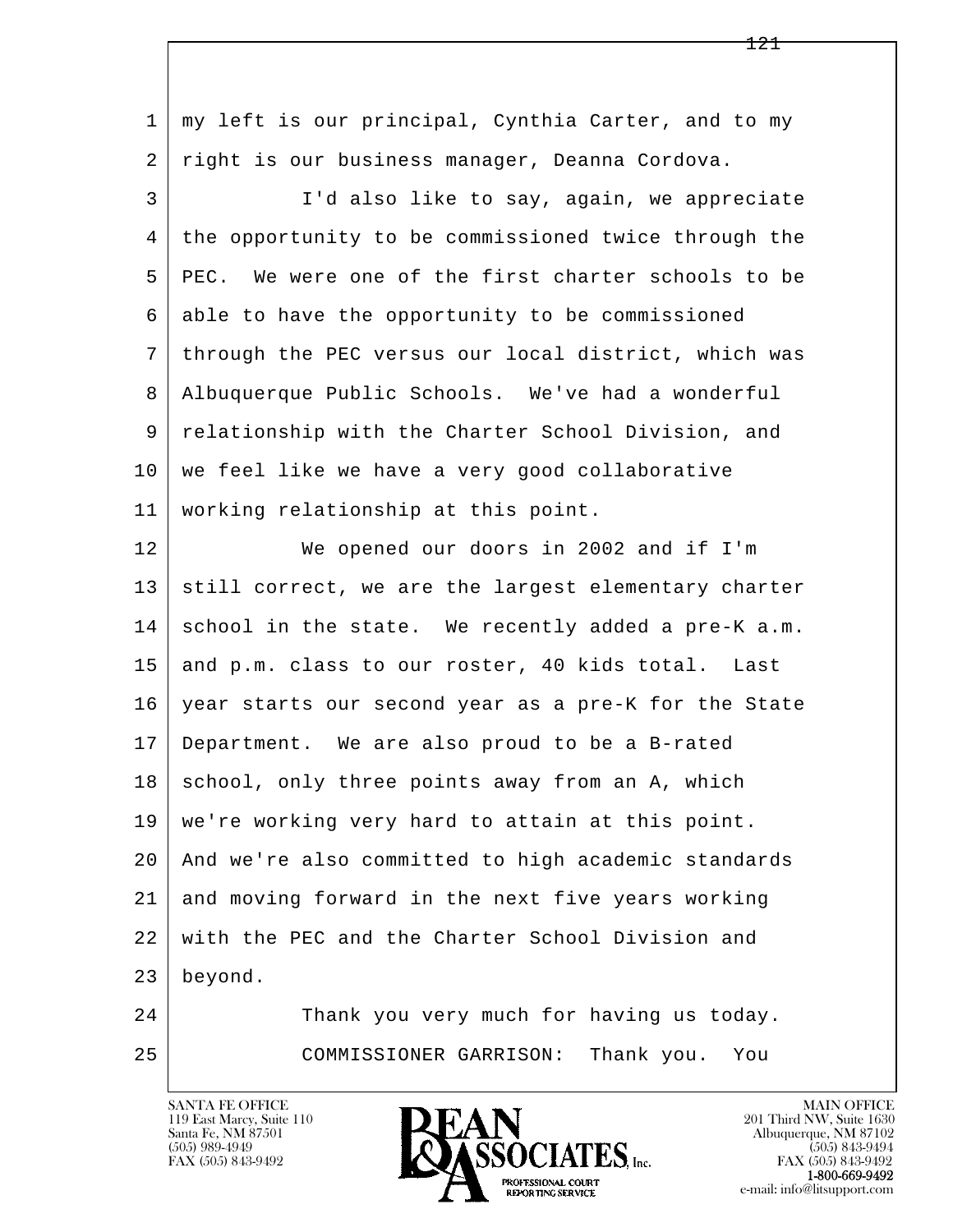l  $\overline{\phantom{a}}$  1 now have 13 minutes to make your response to the 2 PEC. Please proceed. 3 MS. DURAN: If anyone has any specific 4 questions for us, we'd love to entertain them. 5 Other than that, we don't really have anything else 6 at this point. 7 COMMISSIONER GARRISON: Thank you very 8 much. The Chair is going to open up the floor for 9 questions and/or comments from Commissioners to the 10 Charter School Division or the applicant. 11 Commissioner Bergman. 12 COMMISSIONER BERGMAN: Thank you, 13 | Mr. Chair. Just one thing. The results speak for 14 themselves, but I had a question about part of that 15 analysis from the CSD. It was on page 14 under the 16 mathematics, your short-cycle assessment. The very 17 last sentence says you experienced challenges in 18 grades 1 and 2 while you did real well in 3 through 19 6. I was just curious. Have you been able to 20 identify why you had those challenges? 21 MS. DURAN: We have. We have identified 22 the challenges in grades 1 and 2 essentially based  $23$  upon the fact that the kids are coming in  $-$ - we're 24 very proud of our efforts to assess these children  $25$  and their needs. This is when kids are going



FAX (505) 843-9492<br>**1-800-669-9492**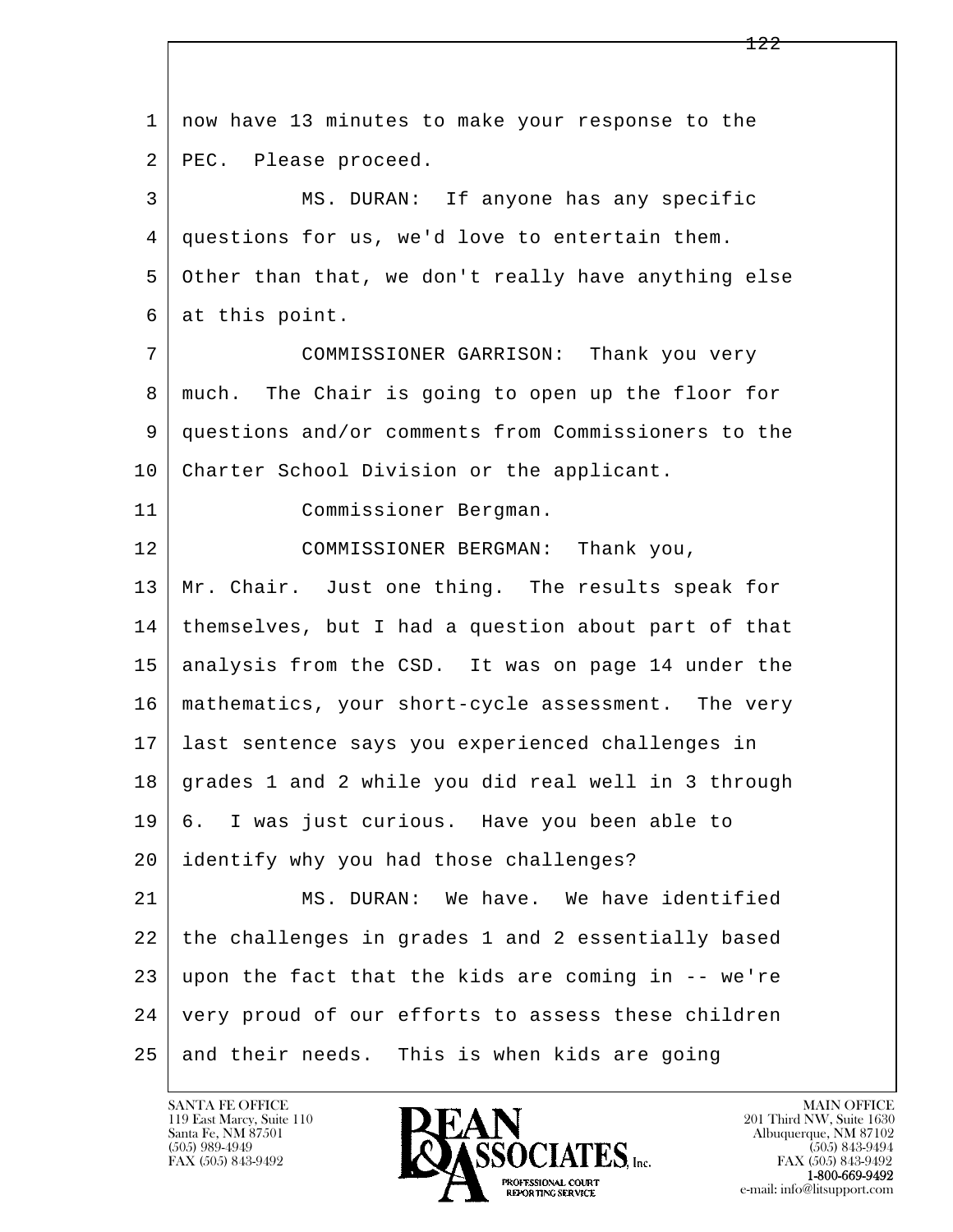l  $\overline{\phantom{a}}$ 1 through SAT team, student assistance team, to 2 identify those needs, if needed, and also maybe 3 place an IEP during those times, as well. 4 And we looked towards third through sixth 5 grade to really identify those needs and to meet 6 their needs, and that's where you see the engagement 7 with students and really meeting them on their level 8 and the gains to progress throughout the upper years 9 of school. 10 COMMISSIONER BERGMAN: So have you 11 determined, is there anything you can do to increase 12 the first and second grades, or have you not got to 13 | that point yet? 14 MS. DURAN: Absolutely, we're always 15 looking for other assessments, for other academic 16 measures to meet their needs and are working really 17 diligently with our teams to more quickly identify  $18$  student needs and to address them specifically. 19 It's different for each child. 20 COMMISSIONER BERGMAN: Thank you. I was 21 just curious. 22 Thank you, Mr. Chair. 23 COMMISSIONER GARRISON: Thank you, 24 Commissioner Bergman. 25 COMMISSIONER CARR: I have a question,

123

119 East Marcy, Suite 110<br>Santa Fe, NM 87501

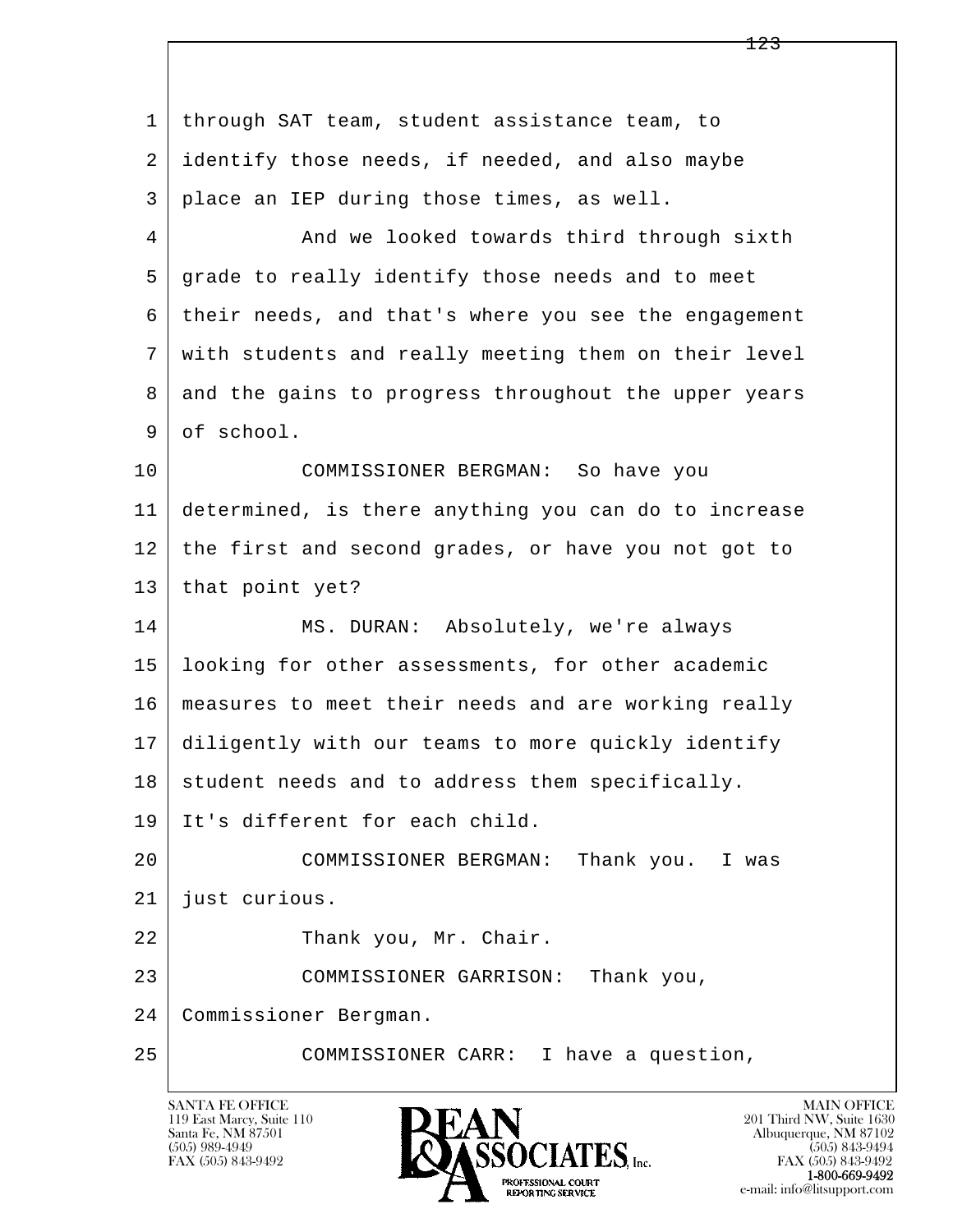| $\mathbf{1}$ | Mr. Chair.                                           |
|--------------|------------------------------------------------------|
| 2            | COMMISSIONER GARRISON: Commissioner Carr.            |
| 3            | COMMISSIONER CARR: It looks like you have            |
| 4            | had a great deal of success. I think you're          |
| 5            | probably above the average when you look at fourth,  |
| 6            | fifth, and sixth grade. Is there anything specific,  |
| 7            | or what do you think you're doing that some other    |
| 8            | schools aren't? Because we have so many -- after     |
| 9            | fourth grade, I mean, kids start falling off. I      |
| 10           | mean, after third grade, in some cases. So what      |
| 11           | suggestions do you have for the rest of the schools  |
| 12           | in our state that might help us out?                 |
| 13           | MS. DURAN: It's funny you should ask                 |
| 14           | that, because when we were here five years ago, the  |
| 15           | same question was asked and my response at that time |
| 16           | was, being a school for only five years at that      |
| 17           | point, we don't have an aeronautics program, we're   |
| 18           | not specialized in some really crazy kind of         |
| 19           | technology. But what we do specialize in is really   |
| 20           | centering in on children's needs and we're very      |
| 21           | proud of the fact that we assess constantly. And so  |
| 22           | we're meeting students at their level of need,       |
| 23           | whether it's at grade level, below grade level, or   |
| 24           | accelerated. So we're able to advance students       |
| 25           | within their grade level for academic subjects       |

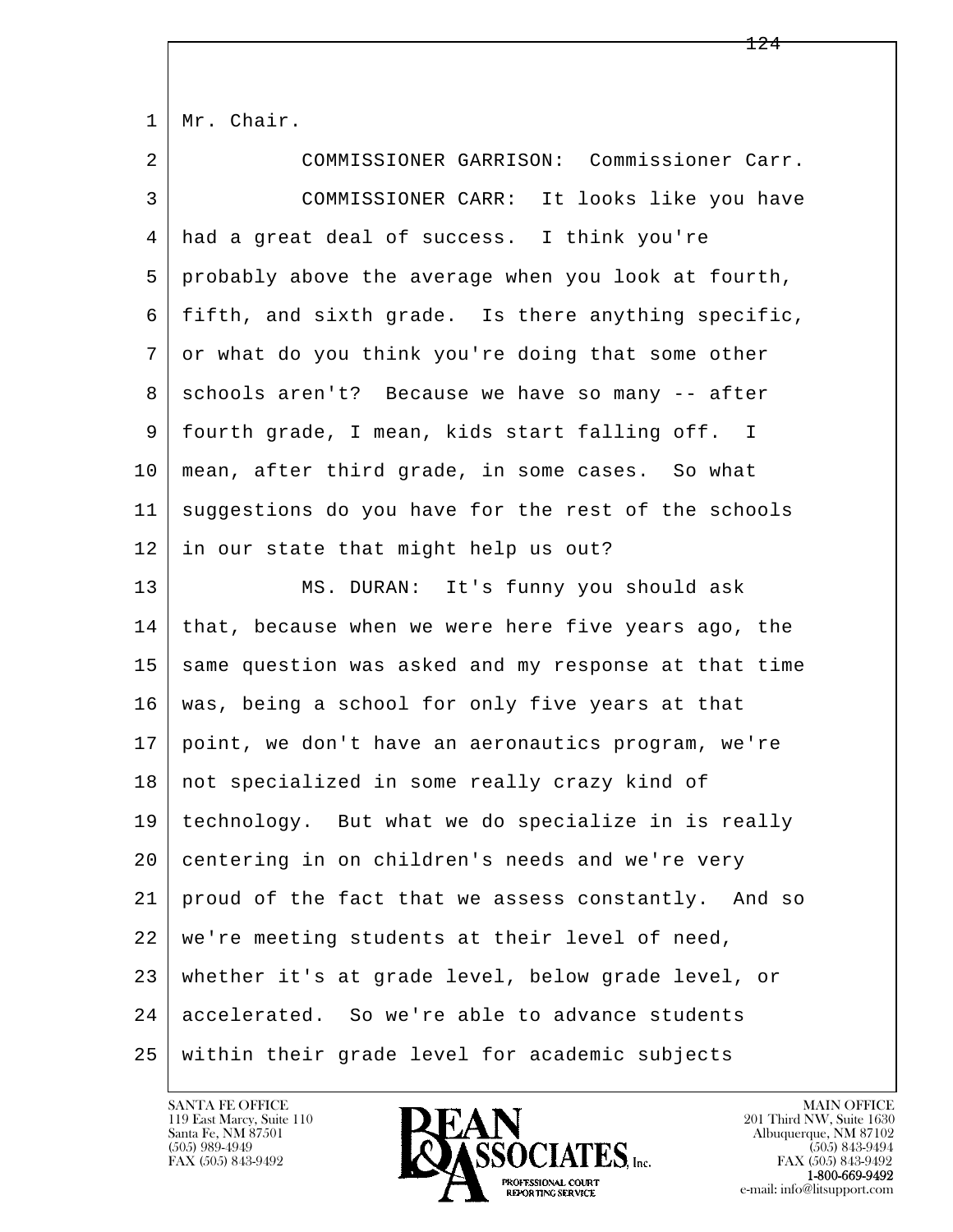l  $\overline{\phantom{a}}$  1 according their needs. We're focused in on a 2 | smaller group to assess those needs, as well. So 3 wherever their needs are, we feel like we're really 4 meeting them constantly. 5 COMMISSIONER CARR: Are you specifically 6 using differentiated education models? 7 | MS. DURAN: Essentially, yes. 8 COMMISSIONER CARR: Okay. Makes total 9 sense to me. 10 MS. DURAN: Thank you. 11 COMMISSIONER GARRISON: Any other 12 questions or comments from Commissioners? 13 Commissioner Bergman. 14 COMMISSIONER BERGMAN: I just saw 15 | something else that I wanted to comment on. At one 16 point you had indicated that approximately 25 17 percent of your student population participate in 18 | the community service. But then later you say 100 19 percent do. And it sounds to me like you might want 20 to revisit that goal, because it sounds like you 21 didn't include a lot of community service, which is 22 why you arrived at -- but it doesn't sound right 23 when you look at it, when you say we're going to 24 have 100 percent, and we only had 25, but then later 25 on it turns out you had 100 percent. Any thoughts

119 East Marcy, Suite 110<br>Santa Fe, NM 87501



FAX (505) 843-9492<br>**1-800-669-9492**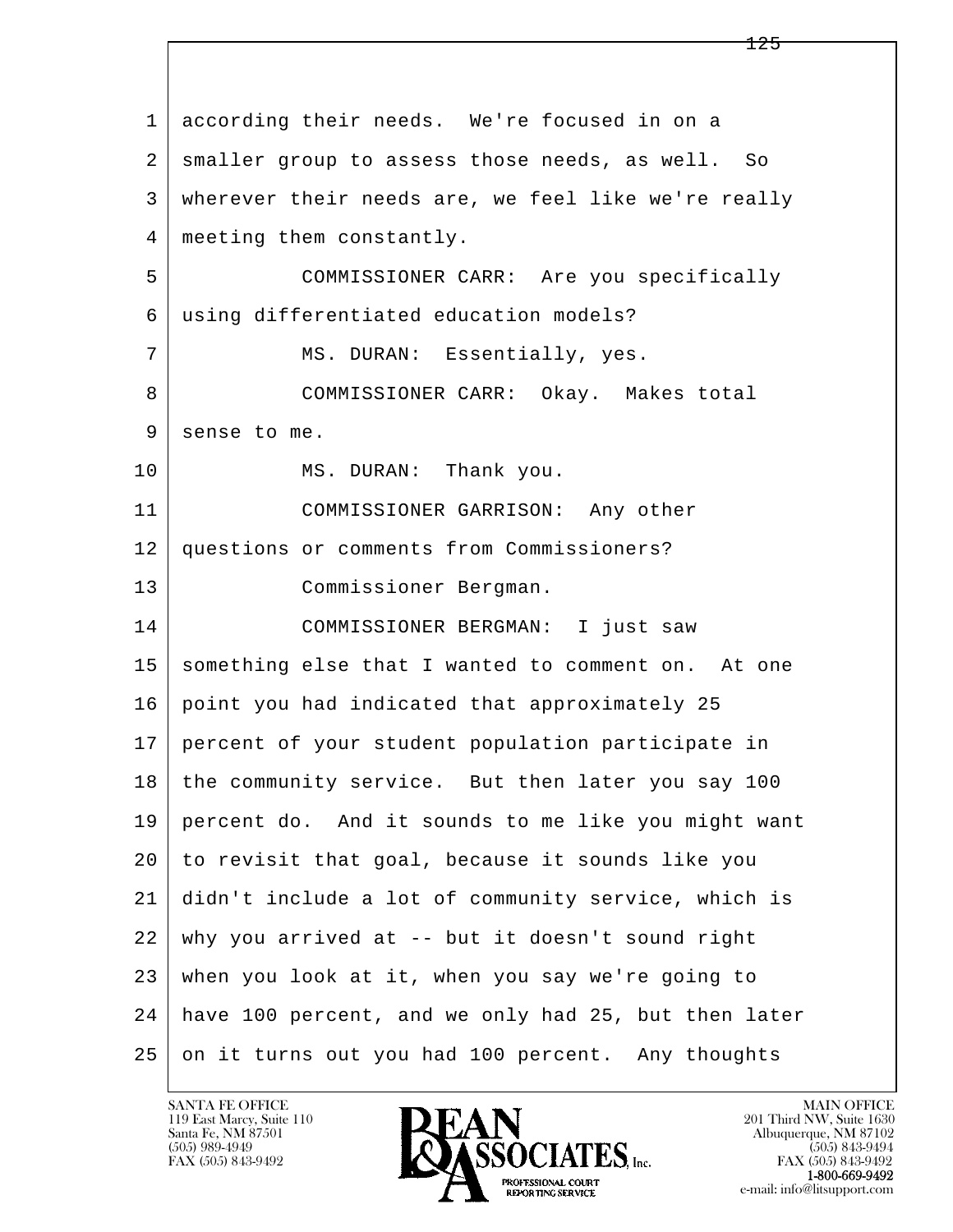l  $\overline{\phantom{a}}$  $1 \mid$  on that? 2 MS. DURAN: I'm glad that you brought that 3 up, because that's been a point of contention within 4 our goal-writing, I suppose you would say. The goal 5 was supposed to read that 100 percent of students 6 would have the opportunity to participate in 7 community service through groups such as our Wild 8 Friends group. We have an after-school group called 9 Crew. We have various things during the year where 10 all students are able to participate. 11 | And so we wanted to allow 100 percent of 12 our population to participate, but it's not 13 mandated. So at this point we have about 25 percent 14 of our population that's supporting community 15 | service. But we also have things schoolwide 16 constantly, so even though it's not an organized 17 group, per se, it is an opportunity where we all 18 contribute to our community. 19 COMMISSIONER BERGMAN: Well, that's kind  $20$  of what  $-$  I'd like to think it was a little 21 confusing to me because in every school in the  $22$  state, 100 percent of the students have an 23 opportunity to do a service project. That doesn't 24 mean they're going to do it. So maybe that's what 25 my confusion is, coming in.

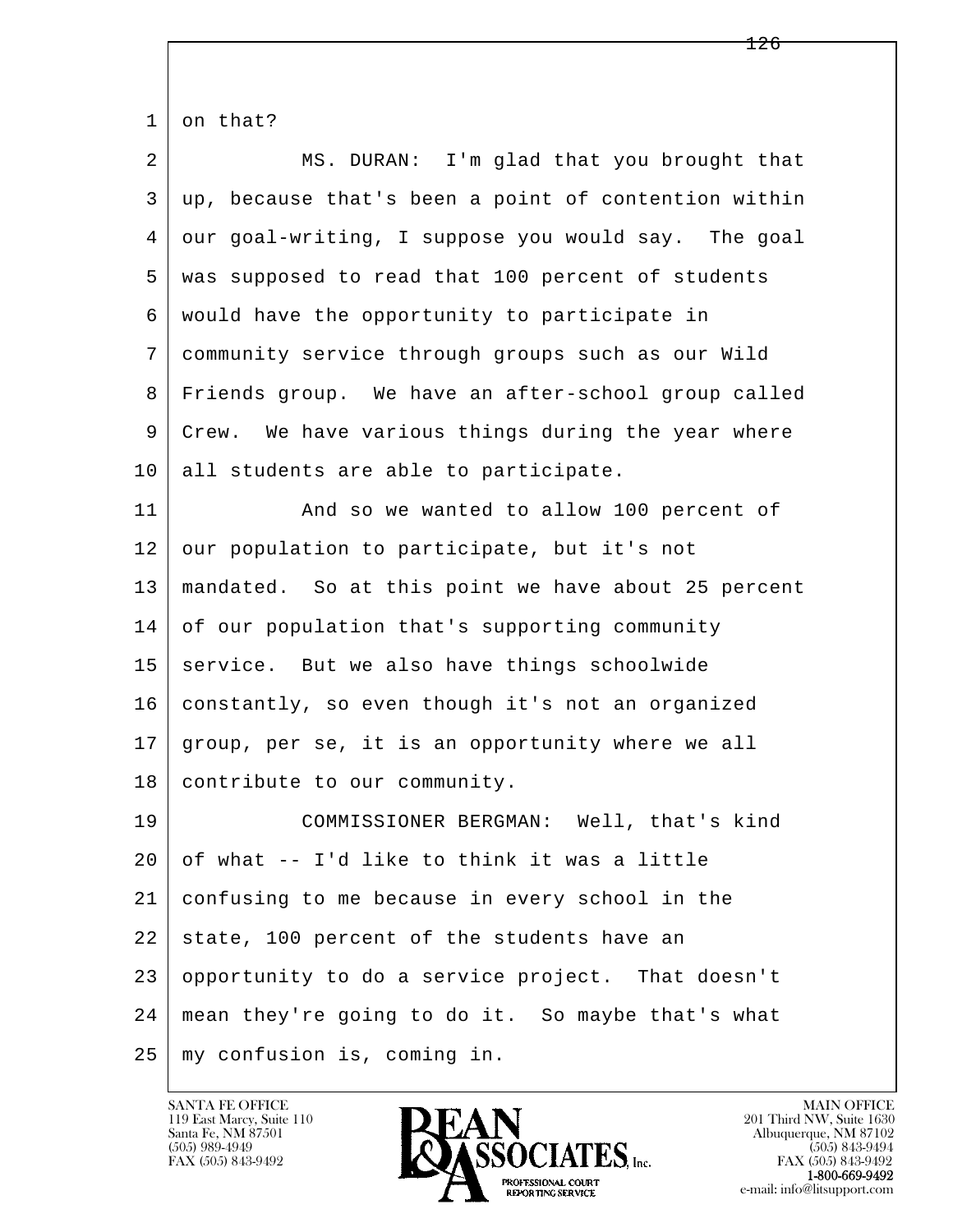l  $\overline{\phantom{a}}$ 127 1 Anyway, thank you. Appreciate it. 2 COMMISSIONER GARRISON: Thank you, 3 Commissioner Bergman. 4 Other questions or comments? 5 MR. GERLICZ: Commissioner Garrison, 6 Commissioner Bergman, on that point, which I think 7 is also an excellent observation, this is the kind 8 of thing the new SB 446 that we enter into will 9 allow us the opportunity to sit down and dialogue, 10 negotiate, and have exactly that kind of question, 11 and be much more specific and much more professional 12 about that detail and the goals. That's how we can 13 see that new legislation really assisting us. 14 Thank you. 15 COMMISSIONER GARRISON: Thank you for that 16 | comment, Director Gerlicz. 17 | COMMISSIONER CARR: Mr. Chair, is it okay 18 if I speak? 19 COMMISSIONER GANT: Commissioner Carr, of 20 course. The floor is yours. 21 COMMISSIONER CARR: What just popped in my 22 head, too, one of the reasons we want charter  $23$  schools is because -- one of the reasons why we have 24 charter schools is to try to do something different 25 maybe that hasn't been done before. And I don't

119 East Marcy, Suite 110<br>Santa Fe, NM 87501

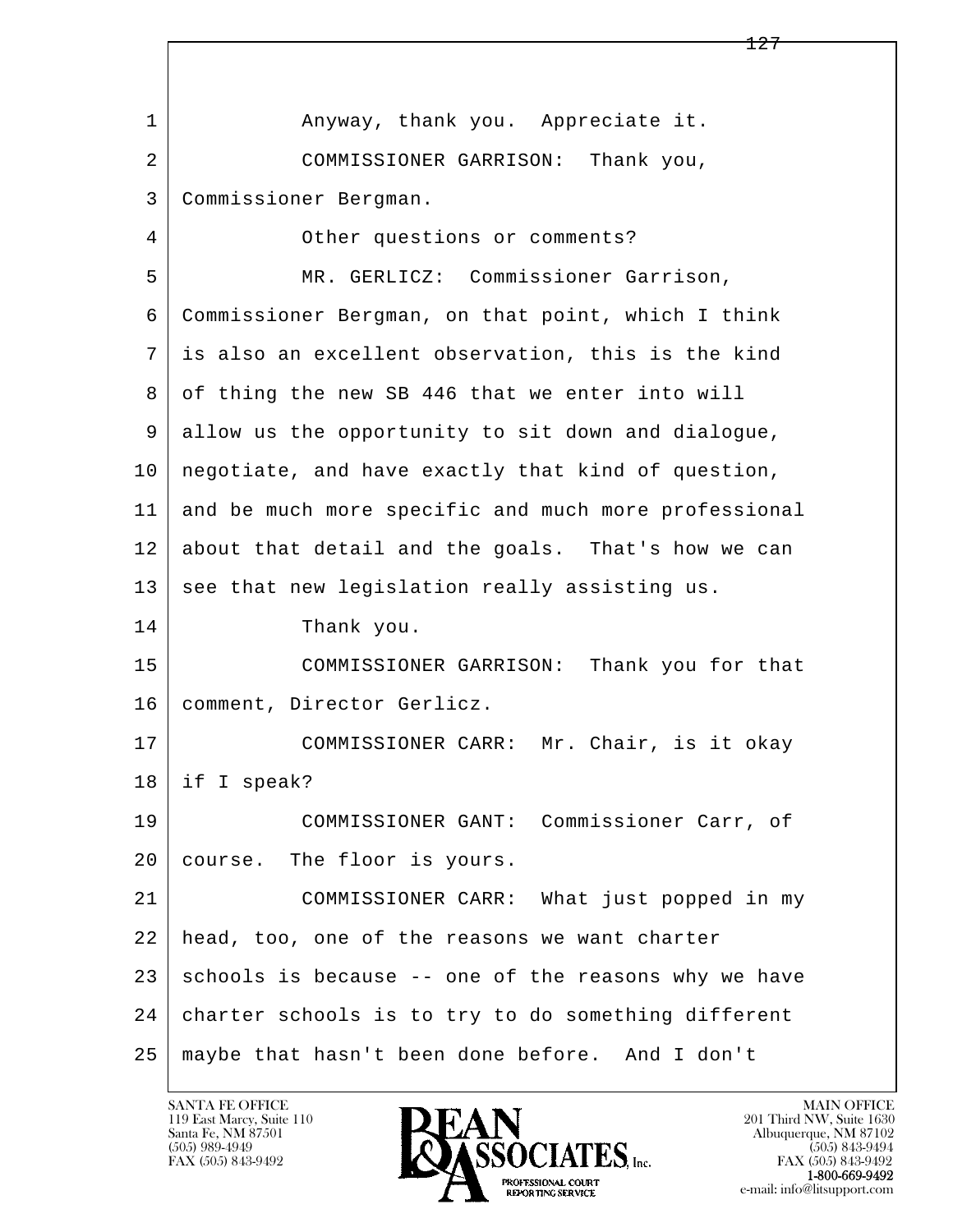l  $\overline{\phantom{a}}$  1 know if we're doing a good job of documenting and 2 getting information out, you know, as far as to make 3 sure people know about practices that have been very 4 successful in other schools, so that other schools 5 can take a look at it and say, "Hmmm, maybe we 6 should adopt some of the things that they're doing." 7 So I don't know if we're addressing that 8 and actually getting that information out to other 9 schools or not, but it's something that we need to 10 think about. 11 | MR. GERLICZ: Commissioner Garrison, 12 Commissioner Carr, a great question, and I'm 13 currently looking at my computer screen at the 14 responses that I have gotten back from a letter that 15 I sent out to all of the charters asking for their 16 number-one innovation that they believe that they 17 have contributed to the field of education. 18 | And so far I'm looking at -- I'm not sure 19 | that Horizon is on here. South Valley, Masters, 20 AIMS, Anansi, Bataan. The list is impressive, I 21 might say. 22 And I would invite you, Amy, and your crew 23 to send me what you believe is your number-one 24 innovation, whether it's that that's gotten the 25 fourth grade reading hump or whatever it is, as we

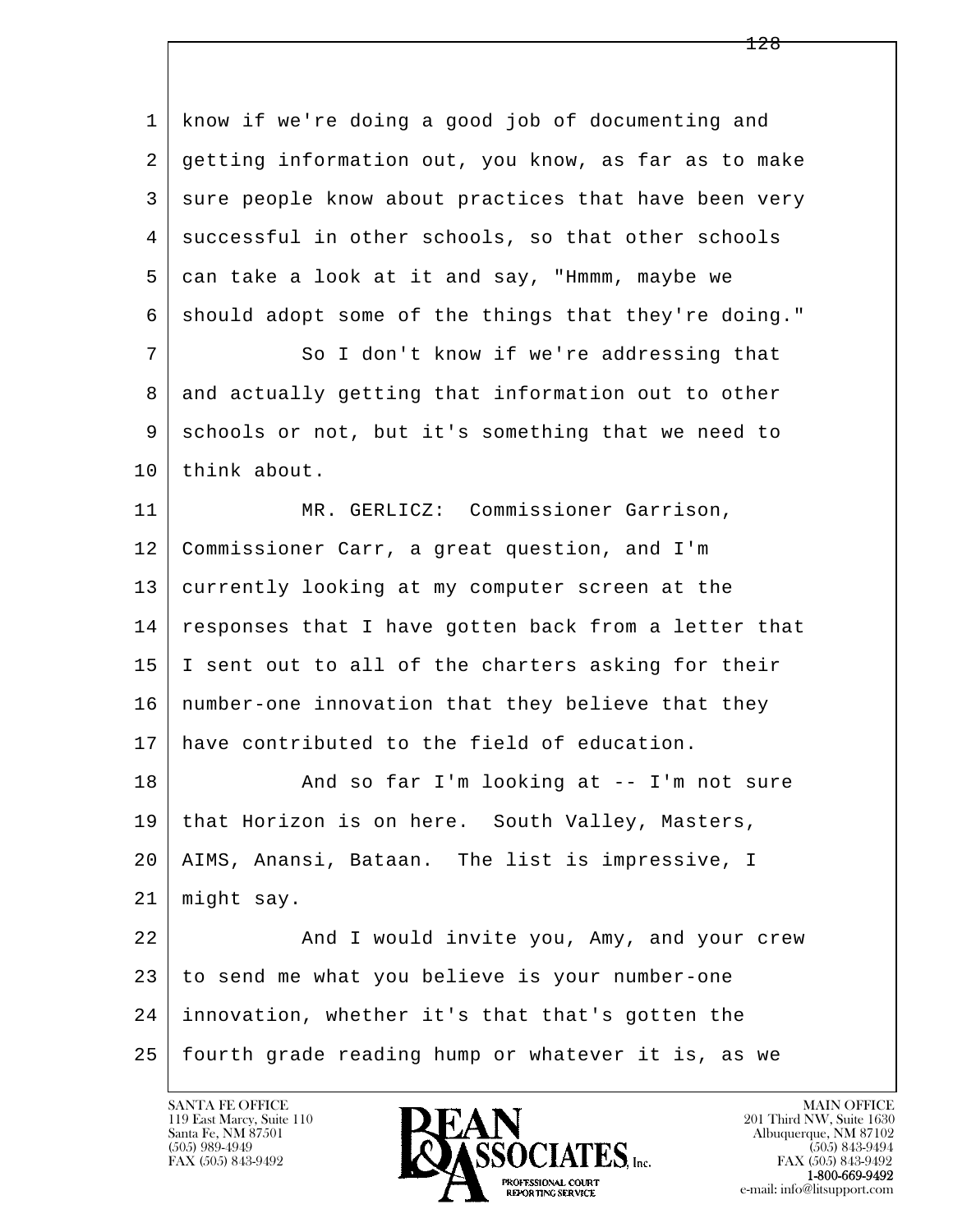l  $\overline{\phantom{a}}$  1 compile exactly this list of innovations that are 2 working. 3 COMMISSIONER CARR: Good. 4 | MR. GERLICZ: Thank you. 5 COMMISSIONER GARRISON: Great news. Thank 6 you, Director Gerlicz. 7 | Thank you, Commissioner Carr. 8 | The floor remains open. 9 COMMISSIONER BERGMAN: Can I take one more  $10$  stab? 11 COMMISSIONER GARRISON: Commissioner 12 Bergman, of course you can. 13 COMMISSIONER BERGMAN: I'm working my way 14 through my notes, so I come to them as I come to  $15$  them. This is not an attack or anything like that, 16 but I'm more curious. Under the fiscal management 17 section, actually, your findings are low, but the 18 one note that was there was that you had a repeat 19 finding, and it was for expenditures exceeding 20 budget authority. And I'm not an accountant, but 21 that sounds pretty major to me. Is that current, or 22 has that been taken care of in the past? 23 MS. DURAN: It's been taken care of in the 24 past. We've had previous business managers, and are 25 happy to say that we have been with our current

119 East Marcy, Suite 110<br>Santa Fe, NM 87501

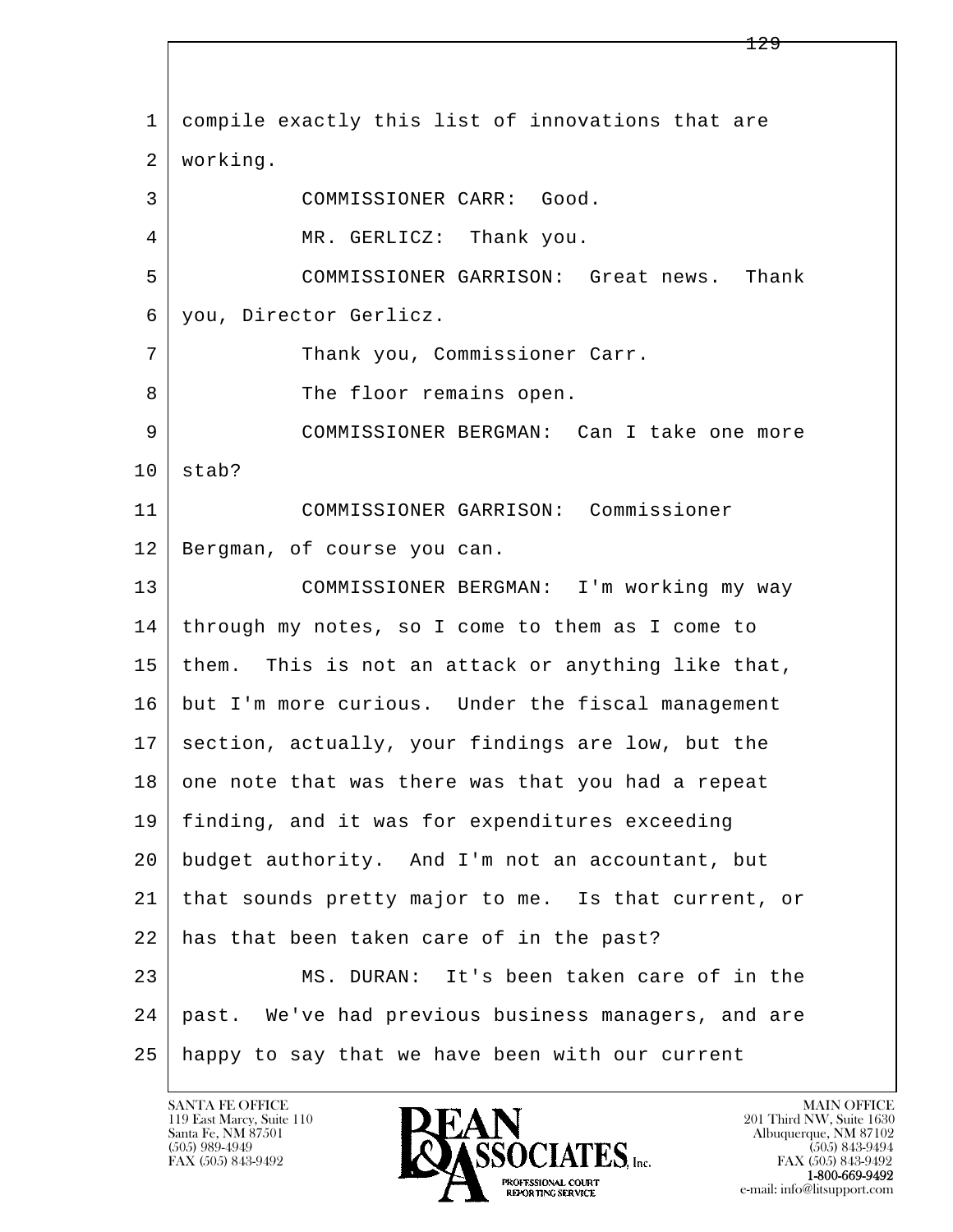l  $\overline{\phantom{a}}$  1 business manager for two years and as an employee 2 four years. So we went through some trials and 3 tribulations early on, and have sorted through 4 those, and that's why you see the decline in 5 findings. We have really, really good hands around 6 our finances. 7 COMMISSIONER BERGMAN: I just wanted to be 8 reassured that it was not current and you have 9 reassured me. Thank you very much. 10 Thank you, Mr. Chair. 11 COMMISSIONER GARRISON: Thank you, 12 Commissioner Bergman. 13 Any other questions or comments from 14 Commissioners? Seeing none, the Chair will 15 entertain a motion. Commissioner Shearman. 16 COMMISSIONER SHEARMAN: Mr. Chair, I move 17 for approval of the renewal application of Horizon 18 | Academy West with no conditions. 19 COMMISSIONER CARR: Second. 20 COMMISSIONER GARRISON: The motion and a 21 second, seconded by Commissioner Carr. Is there any 22 discussion? 23 | COMMISSIONER BERGMAN: Is that the correct 24 name? My form says Horizon West Charter School. I 25 don't see the word "Academy" there.

119 East Marcy, Suite 110<br>Santa Fe, NM 87501

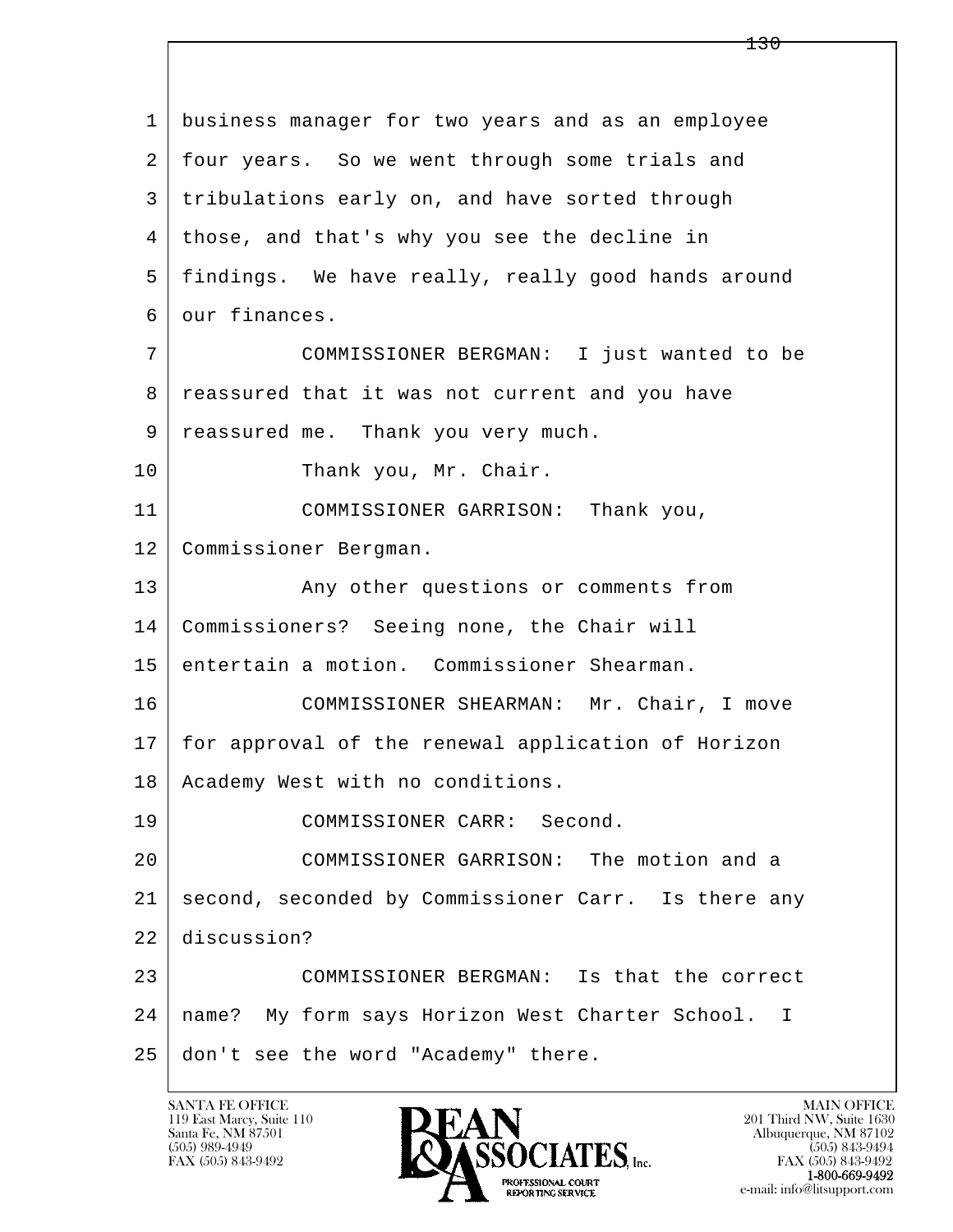l  $\overline{\phantom{a}}$  1 MS. DURAN: It's Horizon Academy West. 2 COMMISSIONER GARRISON: Thank you for that 3 correction. Horizon Academy West. Any discussion  $4$  on it? 5 Seeing none, we will proceed with a roll 6 call vote. Secretary Gant. 7 COMMISSIONER GANT: Commissioner Peralta. 8 | COMMISSIONER PERALTA: Yes. 9 COMMISSIONER GANT: Commissioner Bergman. 10 COMMISSIONER BERGMAN: Yes. 11 COMMISSIONER GANT: Commissioner Carr. 12 COMMISSIONER CARR: Yes. 13 COMMISSIONER GANT: Commissioner Lopez. 14 COMMISSIONER LOPEZ: Yes. 15 COMMISSIONER GANT: Commissioner Shearman. 16 COMMISSIONER SHEARMAN: Yes. 17 COMMISSIONER GANT: Commissioner Garrison. 18 COMMISSIONER GARRISON: Yes. 19 COMMISSIONER GANT: Commissioner Gant 20 votes yes. You have seven-zero in favor. 21 COMMISSIONER GARRISON: It's unanimous. 22 The vote of the PEC is to approve the renewal 23 application without conditions for Horizon Academy 24 West. 25 Congratulations. Thank you for your hard

119 East Marcy, Suite 110<br>Santa Fe, NM 87501

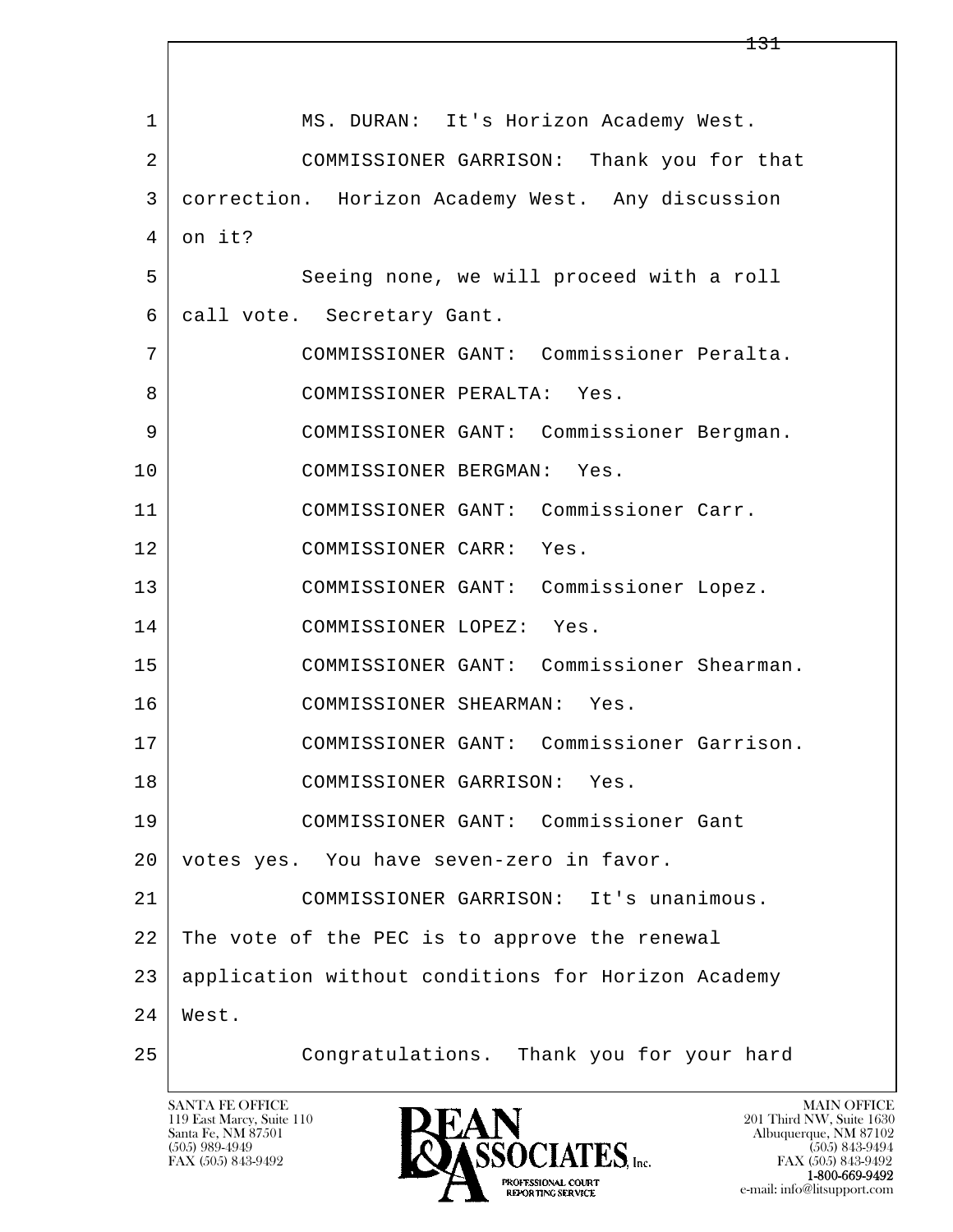l  $\overline{\phantom{a}}$  1 work. 2 | MS. DURAN: Thank you very much. 3 COMMISSIONER GARRISON: I need to ask a 4 question from counsel. I'm looking at the agenda 5 here and up to this point, we've still stayed in 6 order, and you mentioned earlier that we're allowed 7 to move things around. You warned us about what 8 could potentially happen if someone came tomorrow 9 and found that they didn't get an opportunity to see 10 the proceedings that were indeed declared in the 11 public notice. So my question is this. Are we okay 12 to go out of order, being that the Media Arts 13 Collaborative is not here, and we would be moving 14 from five to six to hear the North Valley Academy 15 application? 16 MR. REYNOLDS: Mr. Chair, I have 17 absolutely no problem with that. That much is 18 | clear. I have much more heartburn with not hearing 19 them today rather than tomorrow. Changing around 20 like this, there's absolutely no problem at all with  $21$  | that. 22 COMMISSIONER GARRISON: And three of us 23 had Frito pie for lunch, so we have heartburn, too. 24 COMMISSIONER CARR: Mr. Chair, I would 25 think we should entertain a motion to change the

119 East Marcy, Suite 110<br>Santa Fe, NM 87501

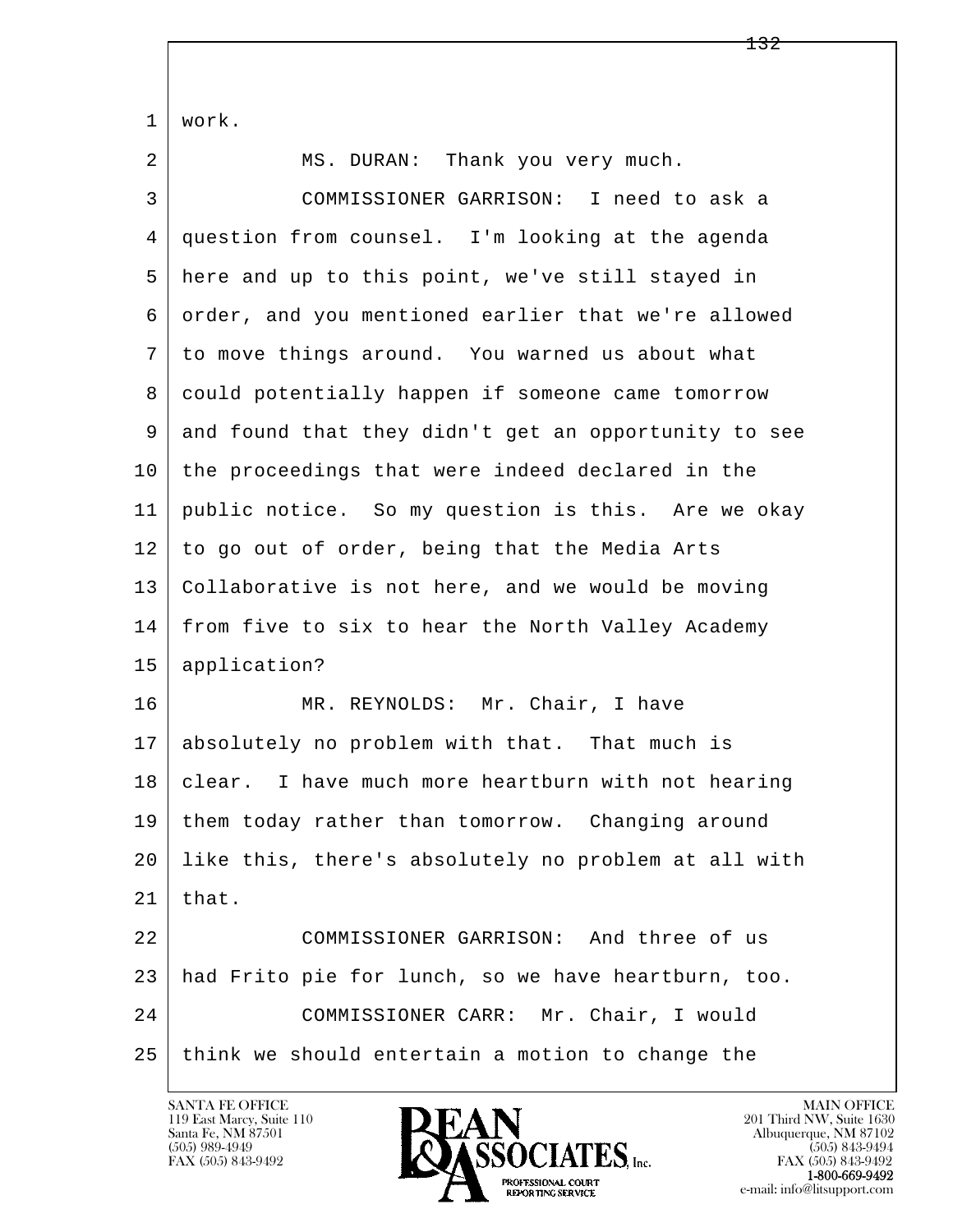l  $\overline{\phantom{a}}$  1 agenda, we make a motion to approve the agenda. And 2 then I think -- I mean, just to cover our bases, I 3 think we should make a motion to change the order of 4 | the agenda, and I'd be happy to do that. 5 COMMISSIONER GARRISON: I'll entertain a 6 motion. 7 COMMISSIONER CARR: Mr. Chair, I'd like to 8 make a motion that we move item 6 to item number 5. 9 COMMISSIONER BERGMAN: Second. 10 COMMISSIONER GARRISON: Seconded by 11 Commissioner Bergman. All in favor say, "Aye." 12 Opposed, no. 13 We will continue with item number 11 on 14 the agenda, vote on seven current charter schools, 15 and be hearing the North Valley Academy. 16 If you would all come up, folks, to the 17 front table. You'll introduce yourselves in a bit. 18 | We will begin with Director Tony Gerlicz 19 of the Options for Parents Division, to hear the 20 Charter School Division's evaluation and 21 recommendation. Director Gerlicz. 22 MR. GERLICZ: Thank you, Commissioner 23 Garrison, members of the PEC. 24 North Valley Academy. This is their third 25 overall renewal process, their second with the

119 East Marcy, Suite 110<br>Santa Fe, NM 87501

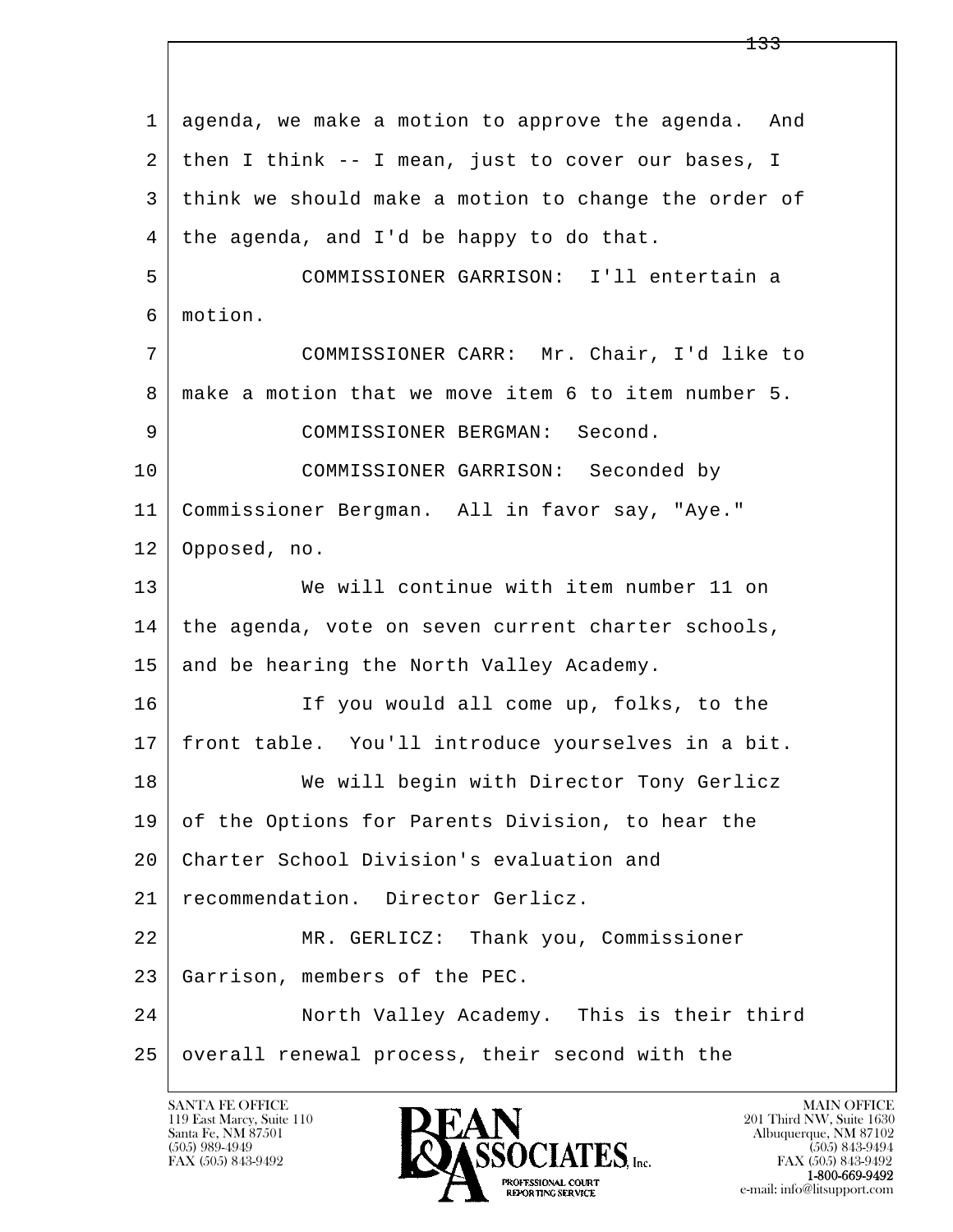l  $\overline{\phantom{a}}$  1 Public Education Commission. They also began being 2 authorized by Albuquerque Public Schools. So you 3 can see it's a school that's been in existence for 4 | ten years. 5 After a thorough analysis, this was a 6 little more challenging. However, we do believe 7 that approval with conditions for North Valley is in 8 order, and we put a three-year restriction on that 9 approval, so that they could address the following 10 conditions. 11 | Our recommendation is that North Valley 12 Academy negotiate a renewal contract with the Public 13 Education Commission pursuant to 22.8B-9.1, that 14 they address the connective action for the material 15 violations from the previous charter as part of the 16 material terms of the performance contract going 17 forward. Number two, they negotiate new academic 18 and performance goals that have rigorous metrics and 19 measures as part of the performance contract. 20 That is our recommendation to the PEC. 21 Thank you. 22 COMMISSIONER GARRISON: Thank you, 23 Director Gerlicz. 24 Please introduce yourselves, and after 25 that, I will let you know when your time commences

119 East Marcy, Suite 110<br>Santa Fe, NM 87501

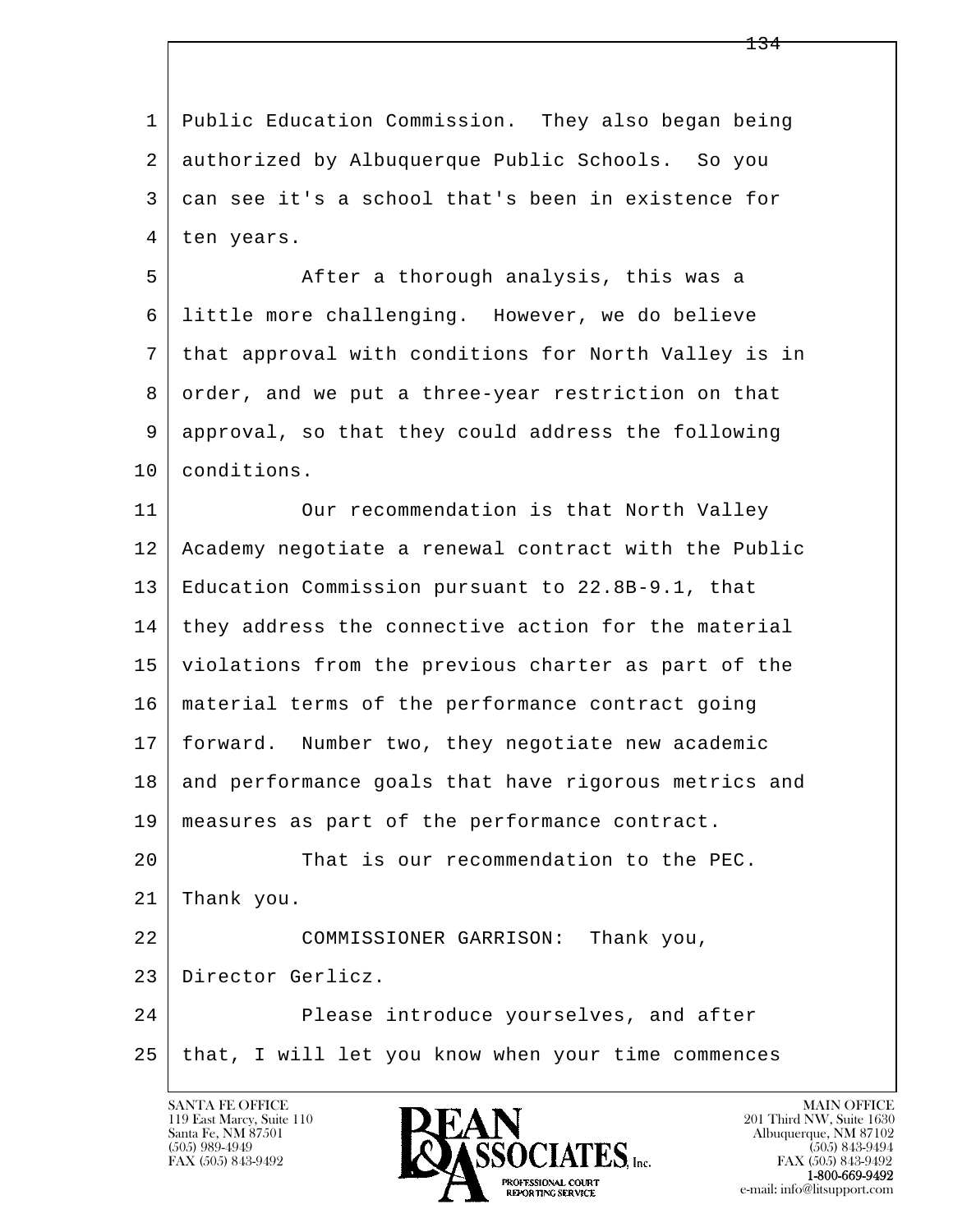l  $\overline{\phantom{a}}$ 1 | for the 15-minute -- not rebuttal, I always say 2 "rebuttal" -- comments on the Charter School 3 Division recommendations. Good morning. 4 MR. FITZGERALD: Good afternoon, Mr. 5 Chairman, Commissioners. I'm Scott Fitzgerald, I'm 6 the president of the governing council of North 7 Valley Academy. To my right is Stephanie Belmore. 8 She's the new principal of North Valley Academy. 9 And along with serving with the PED, she's a 10 passionate leader, a lot of experience in 11 administration and digital education. 12 To my left is Ray Barton, retired CEO of 13 St. Joseph Healthcare. He's also a member of the 14 governing council, he's the chairman of strategic 15 planning, and coordinator of our charter application 16 process. 17 | And also, if there's time, we have several 18 teachers and parents who have come with us. In 19 respect of everybody's time, I'll just introduce  $20$  them. 21 COMMISSIONER GARRISON: Introduce them. 22 MR. FITZGERALD: Okay, Sarah Pina is our 23 business manager. And Ms. Beasley is a third-grade 24 teacher. Mr. Wilkening is our seventh-grade and 25 eighth-grade literature, and I apologize. Jennie

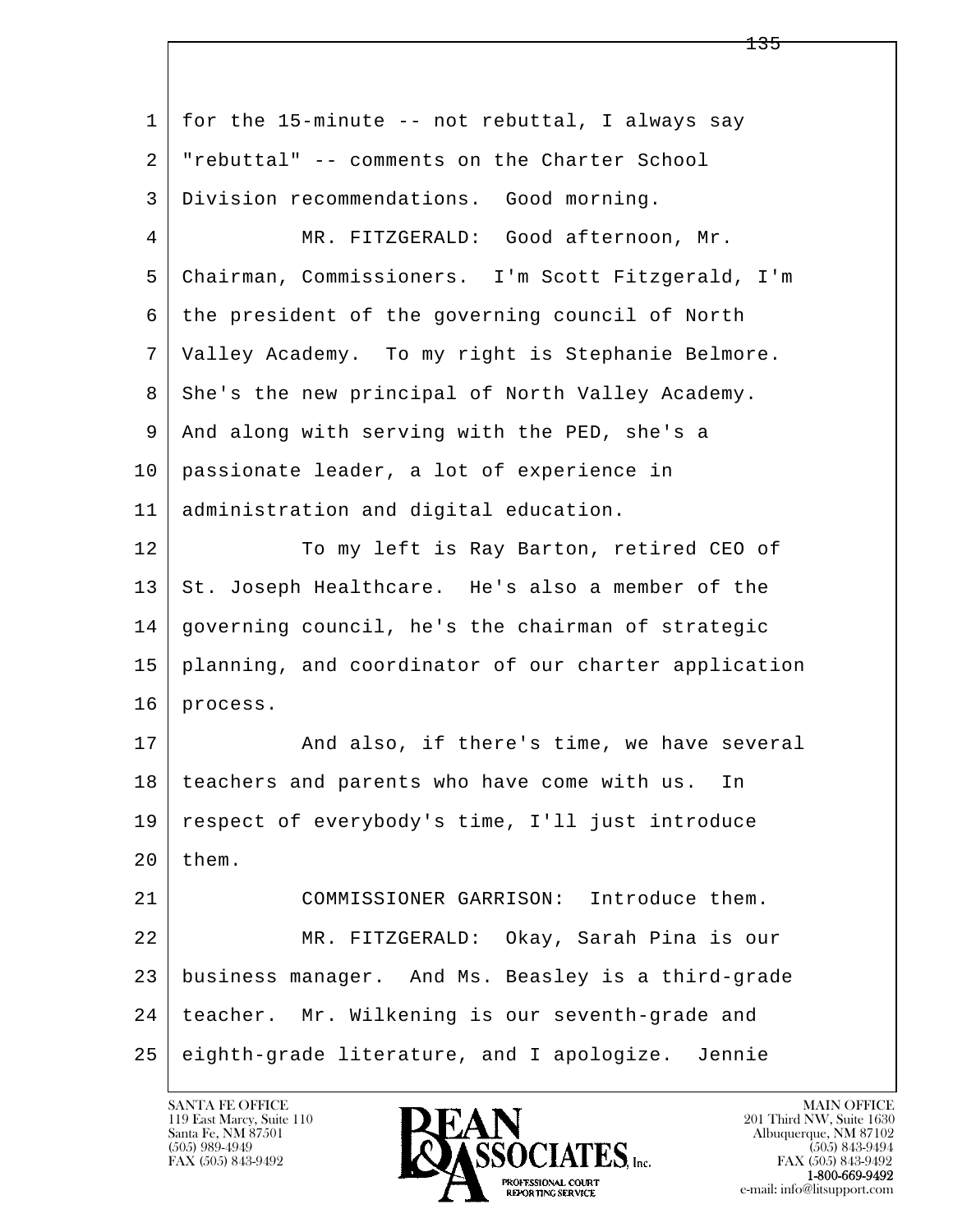1 | Trinkaus is a parent.

l  $\overline{\phantom{a}}$  2 COMMISSIONER GARRISON: Thank you, and 3 thank you for coming. You have 15 minutes to 4 comment on the Charter School Division's 5 recommendation. You may proceed. 6 MR. FITZGERALD: Okay, I thought I'd start 7 out and just give you a brief background of our 8 | school. We're pleased to be here and represent the 9 stakeholders of our school. We're a fairly large 10 charter school. We have approximately 480 students, 11 about 50 teachers and staff, and hundreds of parents 12 and grandparents. 13 | I will give you a brief background here, 14 and Ms. Belmore will take over after that. 15 The North Valley Academy is located in the 16 north Rio Grande Valley in the Village of Los 17 Ranchos, pretty much in the heart of Albuquerque. 18 On our campus, about 80 percent of the 19 | students are Hispanic, Native American, 20 non-Caucasian. About 60 percent qualify for free or 21 reduced lunch. In the past, North Valley Academy 22 has concentrated mainly on two areas of educating. 23 The education philosophy was developing the whole 24 child, which really means focusing on individual 25 development of each child; and secondly was the

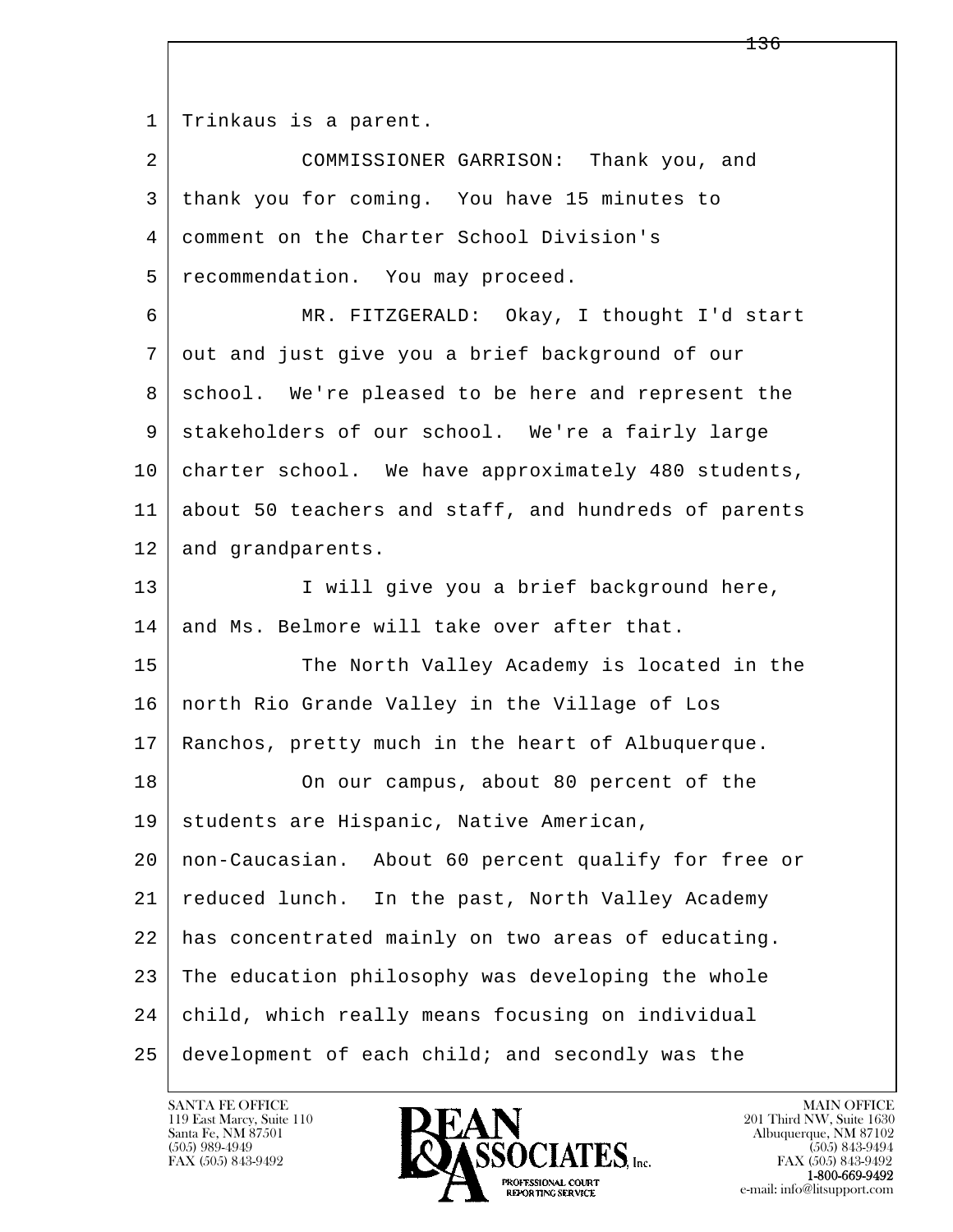| health and wellness, the teaching and practicing of  |
|------------------------------------------------------|
| the principles of our charter, health and wellness.  |
| Our governing council about a year ago               |
| asked all the North Valley Academy parents to        |
| complete a comprehensive survey and give a letter    |
| grade to many things, from the bathrooms to homework |
| to grounds to curriculum, the teachers,              |
| administration. We wanted to find out what the       |
| stakeholders thought of our school.                  |
| The results were really striking.<br>The             |
| most important feedback items were overwhelming      |
| reason for parents to bring their kids to our school |
| was for our core of exceptional teachers. And the    |
| second thing they were in favor of was North Valley  |
| Academy parents feel very strongly that developing   |
| the whole child and providing individual attention   |
| to their students is really important. They also do  |
| feel that the principles of health and wellness are  |
| having a positive impact on their kids.              |
| Just as striking to us, however, was the             |
| fact that a rigorous and challenging academic        |
| program was not among their leading positives for    |
| the school.                                          |
| Now, last year when the PED distributed              |
| its first preliminary report card in January of      |
|                                                      |

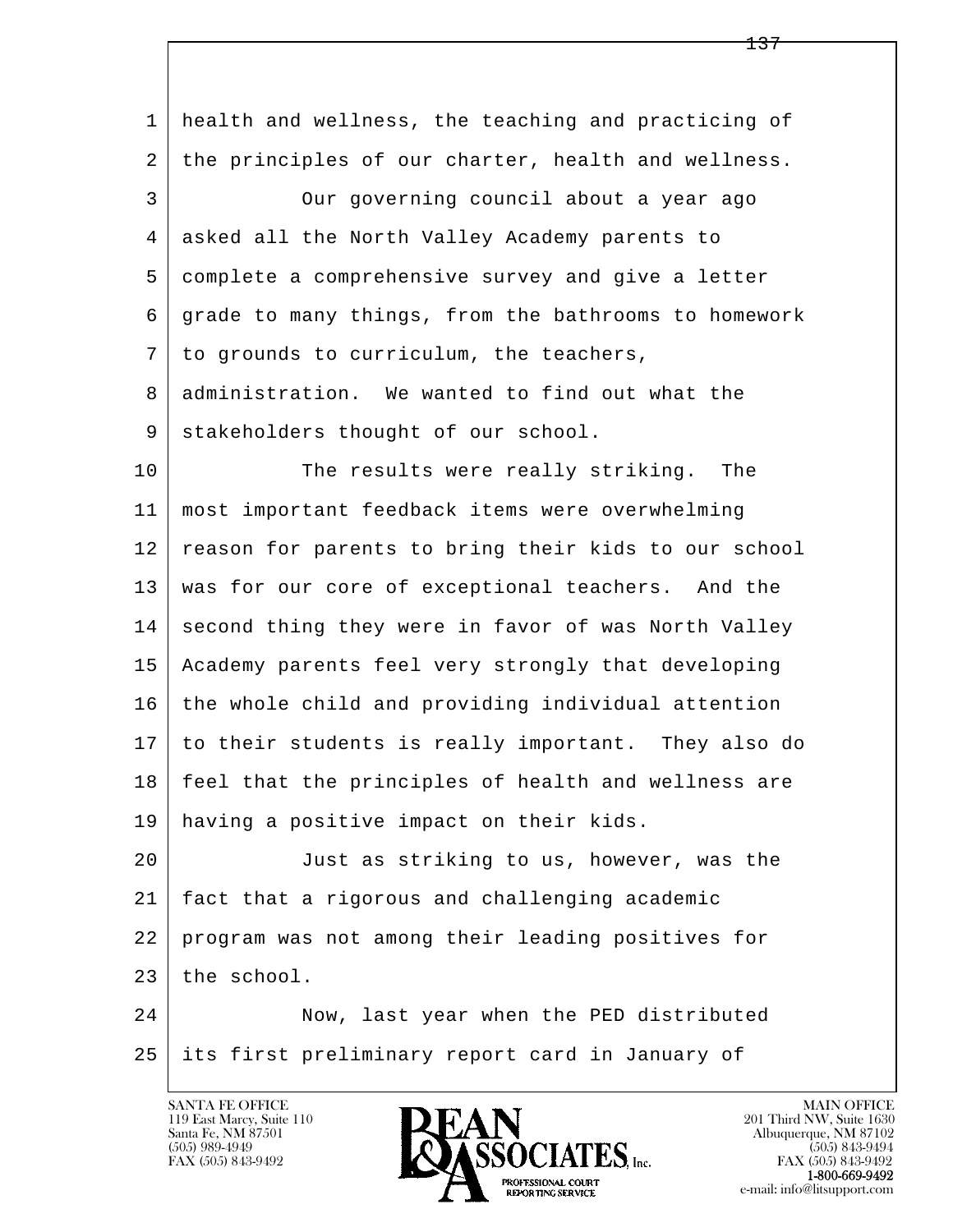l  $\overline{\phantom{a}}$  1 2012, the growing concerns for the governance 2 council were pretty much confirmed. The state 3 preliminary grade for North Valley Academy was an F. 4 Okay? The North Valley Academy students and parents 5 were shocked. This is certainly not the grade that 6 our 500 students' families were expecting. 7 Now, the irony of all this is that when 8 the PED did issue that report card grade of an F, 9 they actually did North Valley Academy a great 10 favor. It woke us up. The New Mexico state report 11 card for the schools giving us an F is the best 12 thing that happened to the school in many years. 13 As a result, it became very clear to the 14 governing council that a new action plan was 15 necessary. In addition to offering exceptional 16 teachers, developing the whole child and promoting 17 health and wellness, it was imperative that we raise 18 our academic standards and achieve higher education 19 test scores. 20 To help our school achieve these goals, 21 the governing council of North Valley Academy 22 brought in Ms. Stephanie Belmore, and with that 23 being said, I'd like to introduce to you 24 Ms. Belmore, the new principal, and let her take it 25 | over from here. Thank you.

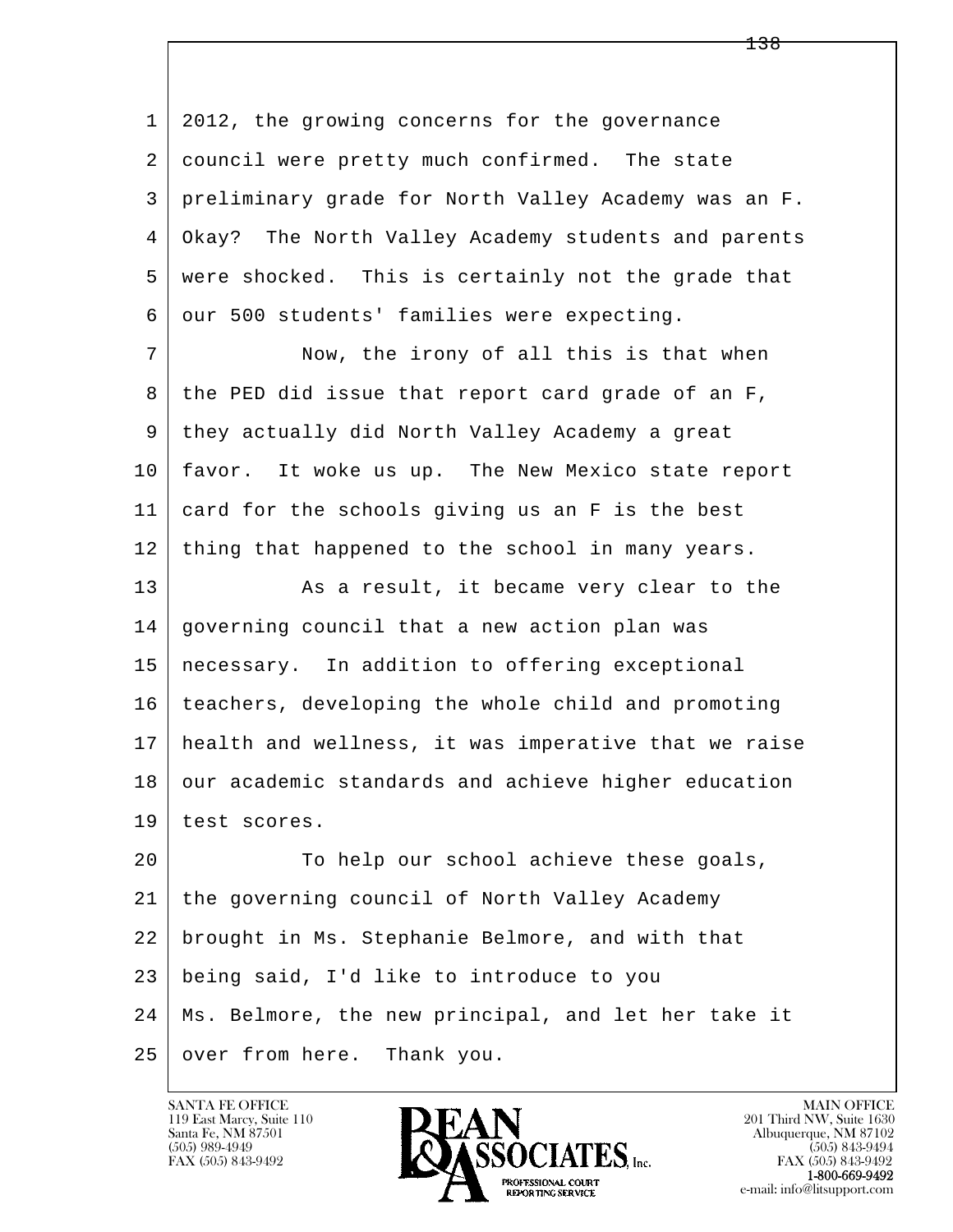|    | <del>139</del>                                       |
|----|------------------------------------------------------|
|    |                                                      |
| 1  | MS. BELMORE: Thank you, Mr. Fitzgerald.              |
| 2  | Good afternoon, Mr. Chairman, members of             |
| 3  | the Commission, and PED.                             |
| 4  | As a result of the foregoing months and my           |
| 5  | actually ten months there, we have undergone an      |
| 6  | impressive transformation, and "transformation" is   |
| 7  | the word that I choose in that that's what I use to  |
| 8  | measure, and my ability to come in and look at what  |
| 9  | could be done at the school.                         |
| 10 | I have experience, as Mr. Fitzgerald has             |
| 11 | stated, as an administrator and I thought that there |
| 12 | was great value in what has already begun at the     |
| 13 | school. This effort has resulted in a completely     |
| 14 | unified leadership team at North Valley Academy.     |
| 15 | I'll share with you that as a school, it is          |
| 16 | important to have the support of the board members,  |
| 17 | and not only that, an administrative team. We have   |
| 18 | undergone lots of transformation with regard to      |
| 19 | replacement of other folks on my administrative      |
| 20 | We have hired a finance director. She was<br>team.   |
| 21 | introduced earlier, which I believe is imperative to |
| 22 | moving forward.                                      |
| 23 | The difference in our school over the past           |
| 24 | 18 months is palpable. Virtually anyone who visits   |
| 25 | our campus, from regulators to our facility          |
|    |                                                      |

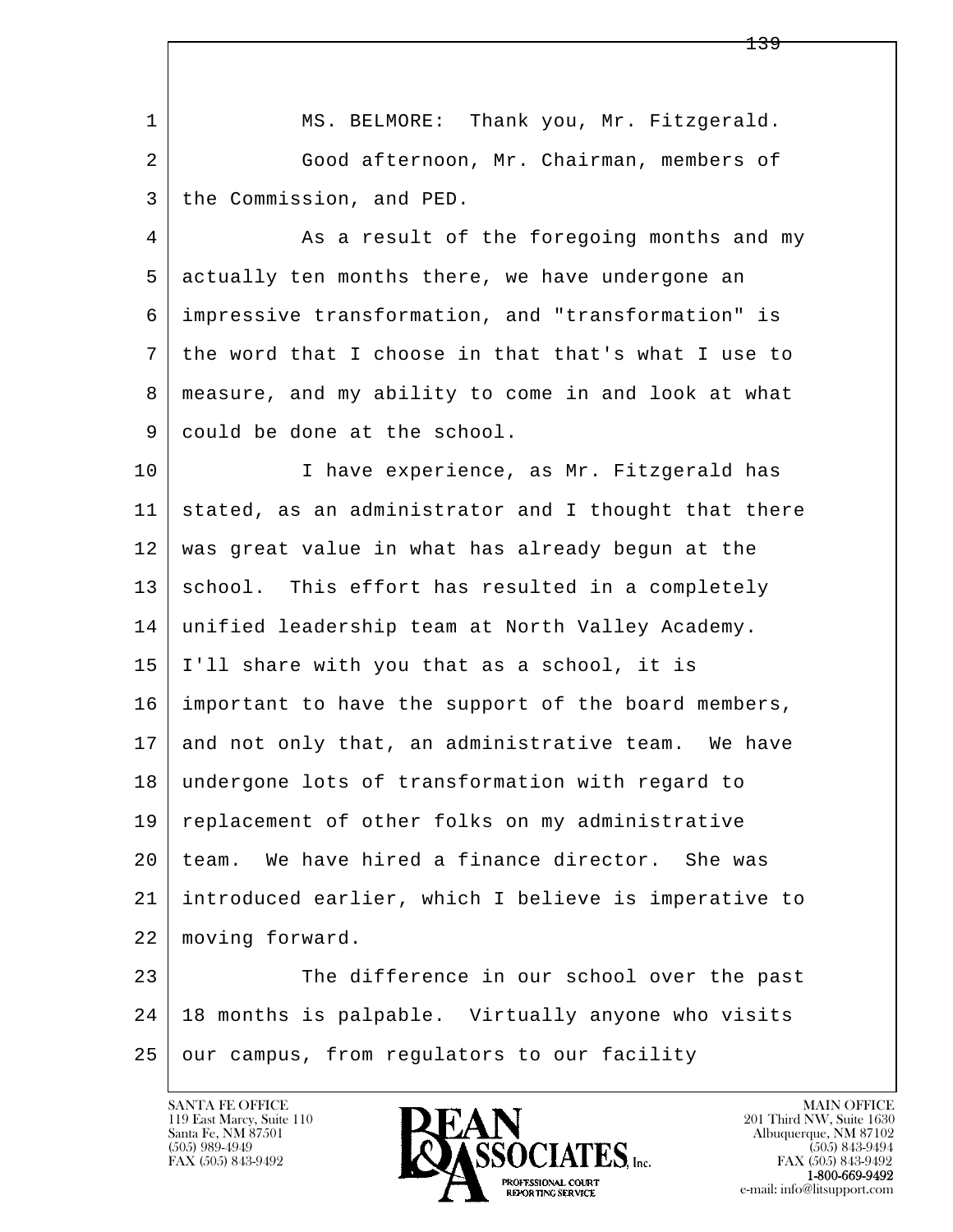1 inspectors to substitute teachers and parents state 2 that they have the idea that there's a positive feel 3 about what is going on at North Valley Academy. 4 They not only state that, but they also state that 5 there is a culture change and a shift. And for 6 | this, I am very grateful.

7 The focus of this effort of transformation 8 of the school's very culture has already resulted in 9 a drastic improvement of the SBA scores this past 10 | year. The current PED report card grade for NVA is 11 now a B. The teachers and staff have instituted a 12 ploy to add over 100 hours of extra time to the 13 calendar schedule. We now have blocks that are 14 identified as health and wellness and enrichment 15 blocks that help support underachieving students. 16 Our teachers have taken extra effort and

 17 worked very hard at assuring that our teachers are 18 | taught with interdisciplinary focus on our 19 classrooms.

l  $\overline{\phantom{a}}$ 20 We also follow the Common Core, and have 21 built upon that and introduced a higher level of 22 looking at the middle school as per expectations to 23 increase the population in that particular age  $24$  | level.

25 North Valley Academy has also been able to

119 East Marcy, Suite 110<br>Santa Fe, NM 87501

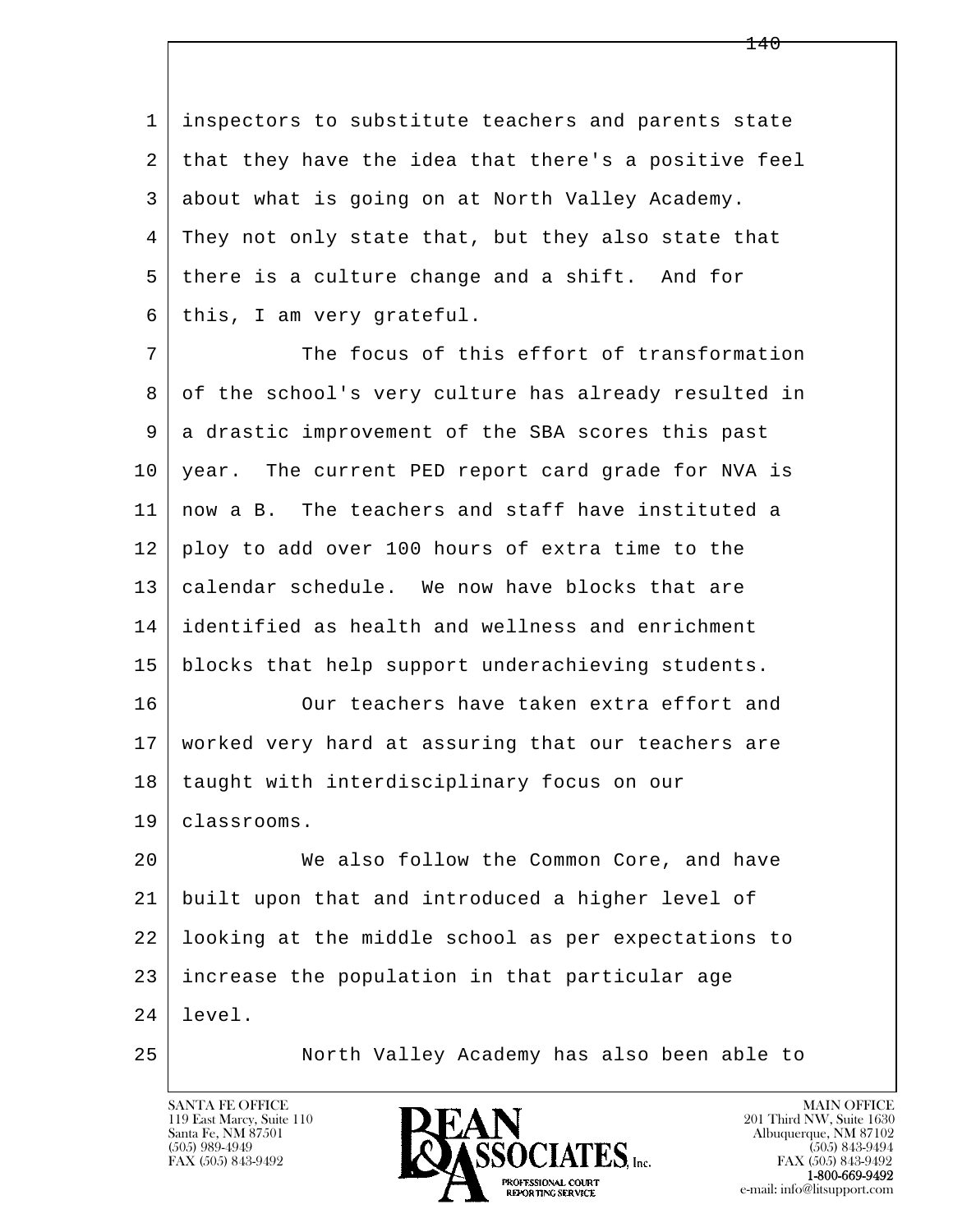l  $\overline{\phantom{a}}$  1 retain a core of exceptional teachers, which, coming 2 in new, I welcome. 3 NVA wants to demonstrate to the Charter 4 School Division and PEC that individualized 5 education and development of the whole child while 6 concurrently raising the academic standards would be 7 our hope. 8 Change is visible at North Valley Academy. 9 We aspire to be partners with PED and PEC and those 10 who are dedicated to educational excellence, reform, 11 and innovation. Within my short few months I have 12 contacted other administrators within the charter 13 world and have already looked at sharing 14 professional services to help budget concerns and 15 constraints. This I'm exceptionally happy about. 16 We've got Ask Academy that's not so far away that 17 has the high-school level, so we're looking at 18 partnering with them in order to look at our STEM 19 initiative, which will be forthcoming. 20 In short, we are your allies. We are 21 simply seeking your support and encouragement to 22 continue what we have already started. North Valley 23 believes that PED did a thorough and very 24 professional job in gathering information in  $25$  evaluating our school. We agree with the support in

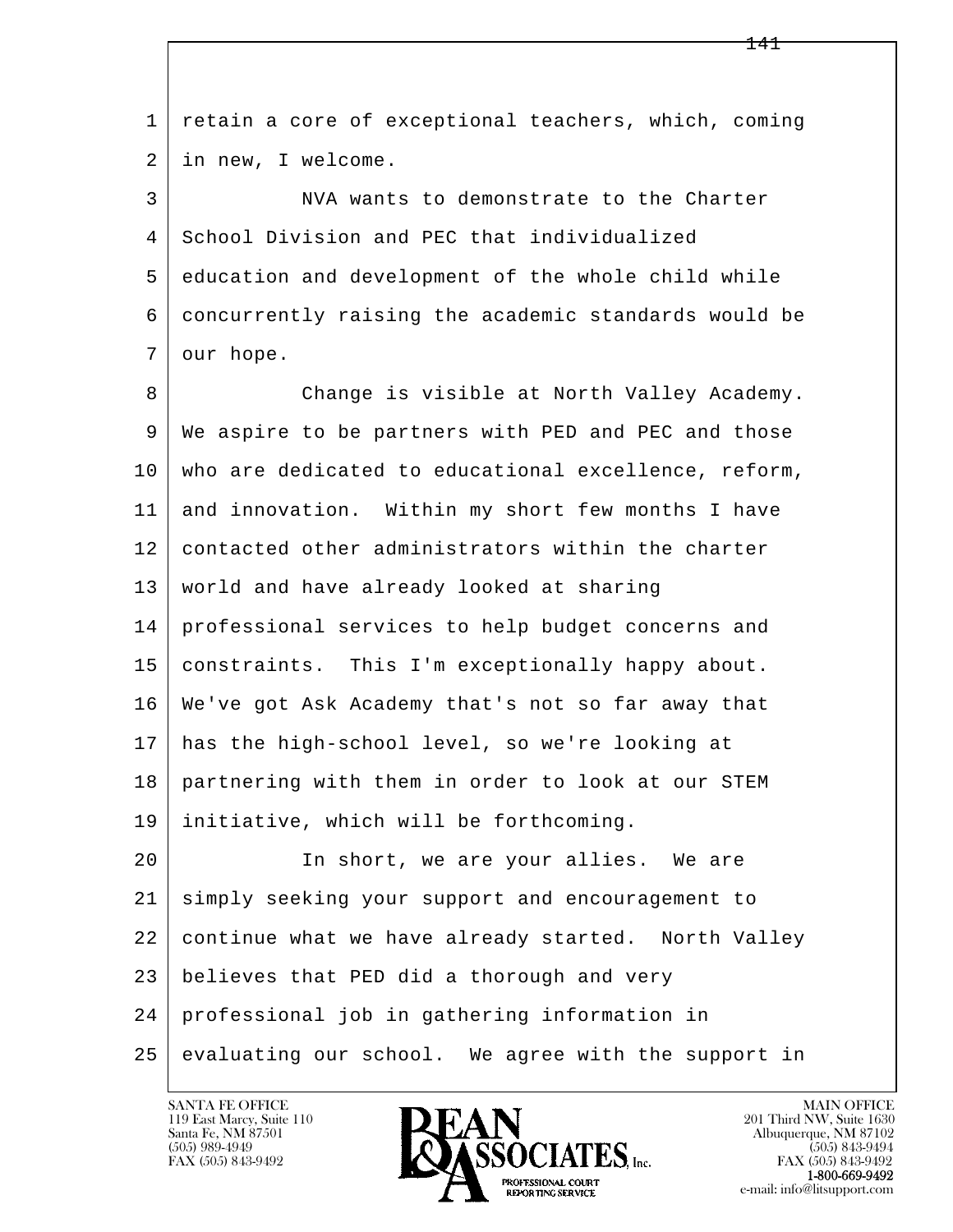l  $\overline{\phantom{a}}$  1 both the staff report and the staff recommendations 2 | that we have received. We believe that three years 3 is enough time to clearly demonstrate continued 4 advancement in academic performance as well as our 5 commitment to real innovation in the charter 6 setting. 7 The entire North Valley Academy school 8 community appreciates your time and service to the 9 opportunity to serve the best interests of our 10 students and families. 11 | At this time, I'd like to share with you 12 also that we have Mr. Barton here. He was a 13 preliminary author of our application, and I will 14 ask him to address any questions that you might 15 have, as well. Thank you. 16 COMMISSIONER GARRISON: Thank you for your 17 presentation. The floor is open for Commissioner 18 questions and/or comments from the Charter School 19 Division or the applicant. 20 Commissioner Bergman. 21 COMMISSIONER BERGMAN: I guess I'm the 22 designated first goer here. I don't mind. I rarely  $23$  | talk. This is the only time I ever get to talk. 24 You talked about the turmoil and the 25 transformation and you discussed it clearly in your

119 East Marcy, Suite 110<br>Santa Fe, NM 87501

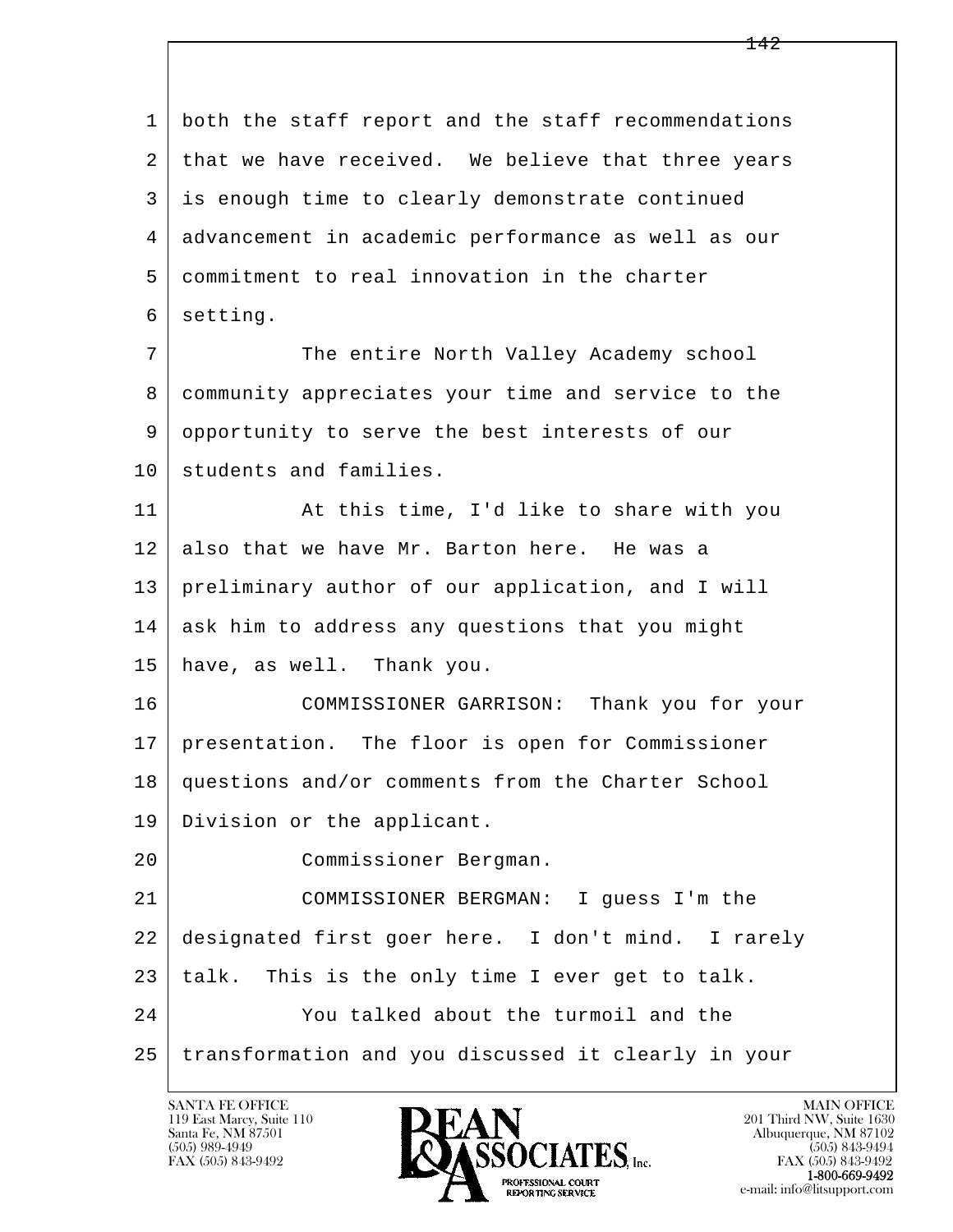|  | 1   application. |
|--|------------------|
|--|------------------|

| 2  | On page 15 I saw a few things I just                 |
|----|------------------------------------------------------|
| 3  | wanted to touch upon. You noted that the North       |
| 4  | Valley Academy has experienced a difficult and       |
| 5  | fundamental transformation, and then later on you    |
| 6  | state -- and I'll find it in here in a second --     |
| 7  | "This 18-month struggle has been nothing short of    |
| 8  | the school's internal struggle for its future        |
| 9  | identity," and then you close that little section    |
| 10 | with, "After more than a year of focused effort, a   |
| 11 | unified leadership team is finally complete and in   |
| 12 | place."                                              |
| 13 | Now, my question is this. Is this new                |
| 14 | governing council -- are you guys in it for the long |
| 15 | haul? And you as the new administrator, are you in   |
| 16 | it for the long haul, if I'm going to vote yes on    |
| 17 | this application?                                    |
| 18 | MS. BELMORE: Thank you, Commissioner                 |
| 19 | Bergman. I will share with you that I have spent 33  |
| 20 | years in education, and I feel that having children  |
| 21 | in my life not only gives me purpose, but I will     |
| 22 | share with you that I do commit to seeing this       |
| 23 | charter school through this turmoil into a charter   |
| 24 | school that is reputable and gives innovation to     |
| 25 | other schools.                                       |

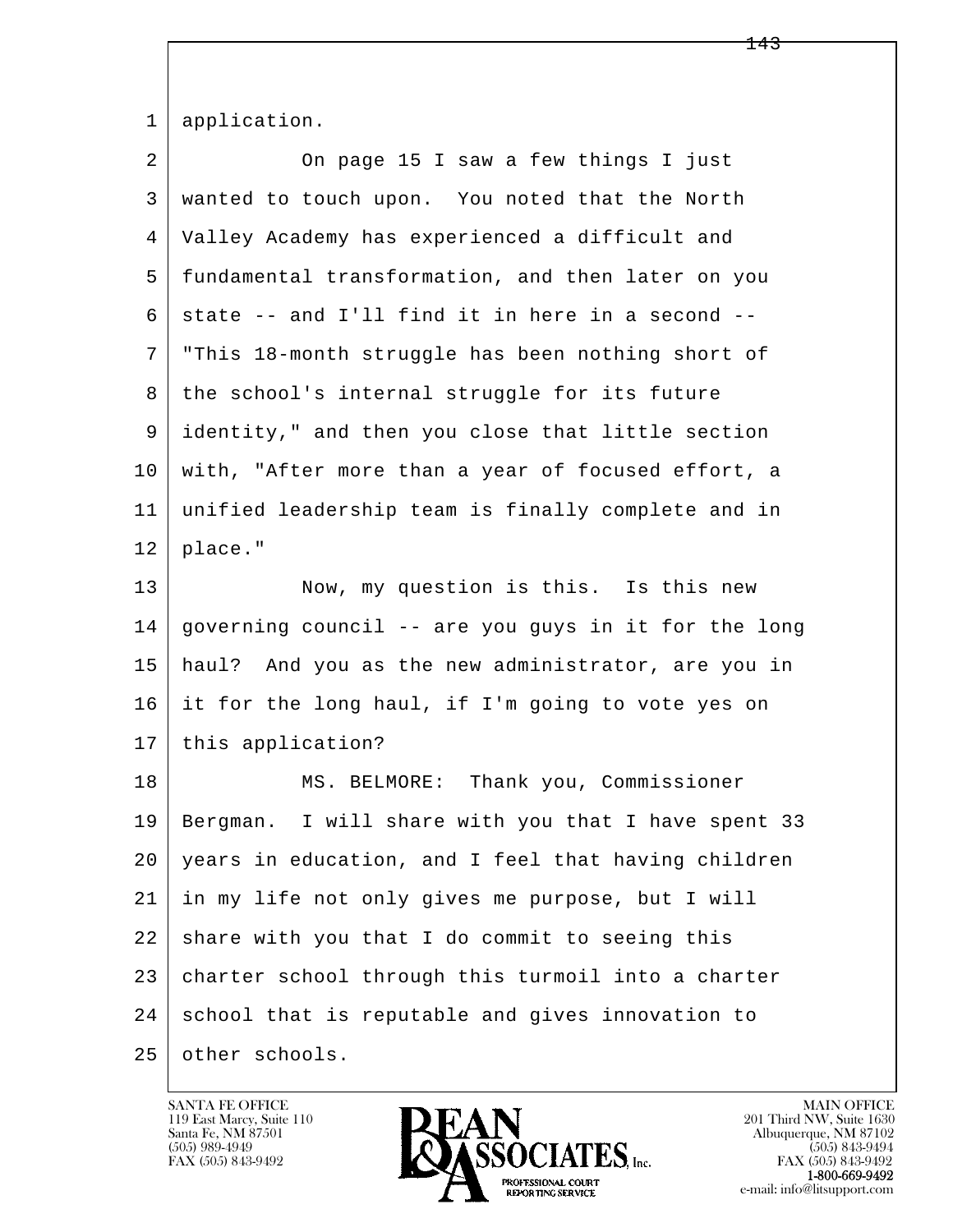l  $\overline{\phantom{a}}$ 1 | I always have believed, in my 2 administrative leadership, that we should share 3 great things and I'm all about giving them away. It 4 was mentioned earlier about how we go about sharing 5 these things. I look to PED leadership and commend 6 them for their efforts to make that happen. 7 MR. BARTON: Commissioner Bergman, 8 Chairman Garrison, I think that the question is, 9 we've been working on this question because we've 10 had so much governing council turnover. I was 11 chairman of the board during the first year of this 12 transition. The thing that we've identified, more 13 than the issue of how long our governing council 14 members stayed, is that we have not done a good job  $15$  at all in the transition and education of new 16 members and the planning for that. 17 So what we've concentrated on -- yes, you  $18$  see the leadership team. But what we've been 19 concentrating on and discussing at length is 20 beginning to identify our future transition members 21 now and starting to educate them, prepare them, so 22 | that when we make those transitions, it is seamless. 23 Does that help? 24 COMMISSIONER BERGMAN: Thank you. I just 25 wanted to hear you say it. I knew you'd say it.

119 East Marcy, Suite 110<br>Santa Fe, NM 87501

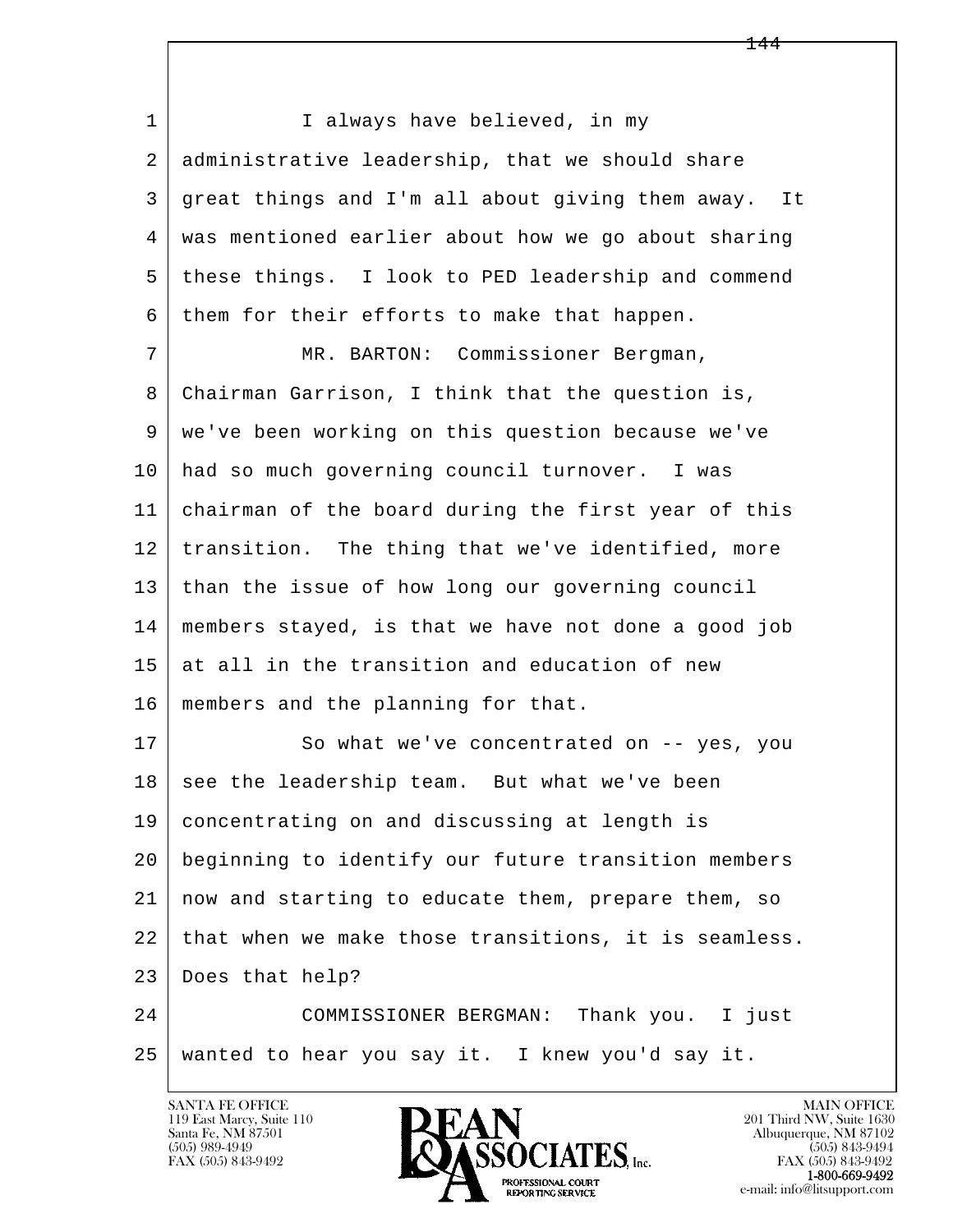|    | ᅩধ৴                                                  |
|----|------------------------------------------------------|
|    |                                                      |
| 1  | Thank you very much. Thank you,                      |
| 2  | Mr. Chairman.                                        |
| 3  | COMMISSIONER GARRISON: Thank you                     |
| 4  | Commissioner Bergman.                                |
| 5  | Commissioner Shearman.                               |
| 6  | COMMISSIONER SHEARMAN: A note on page 2              |
| 7  | of the recommendation, the recommendation that       |
| 8  | addressed corrective action for material violations. |
| 9  | I would like to ask Director Gerlicz, what are those |
| 10 | violations?                                          |
| 11 | MR. GERLICZ: One of them, Commissioner               |
| 12 | Shearman, is that North Valley Academy exceeded      |
| 13 | their enrollment cap without going through the       |
| 14 | proper -- I believe it's one of the material         |
| 15 | violations. And that can be a serious matter if the  |
| 16 | school is designed for a certain size and they have  |
| 17 | gone over it. There are revenue implications.        |
| 18 | There are educational implications. And that has     |
| 19 | implications for its performance, as well. So that   |
| 20 | was one of the material violations.                  |
| 21 | And I believe that that was the only one             |
| 22 | that we feel can be easily corrected, but worth      |
| 23 | noting. Thank you.                                   |
| 24 | COMMISSIONER SHEARMAN: I'm looking at                |
| 25 | violations, plural, which made me wonder if there    |
|    |                                                      |

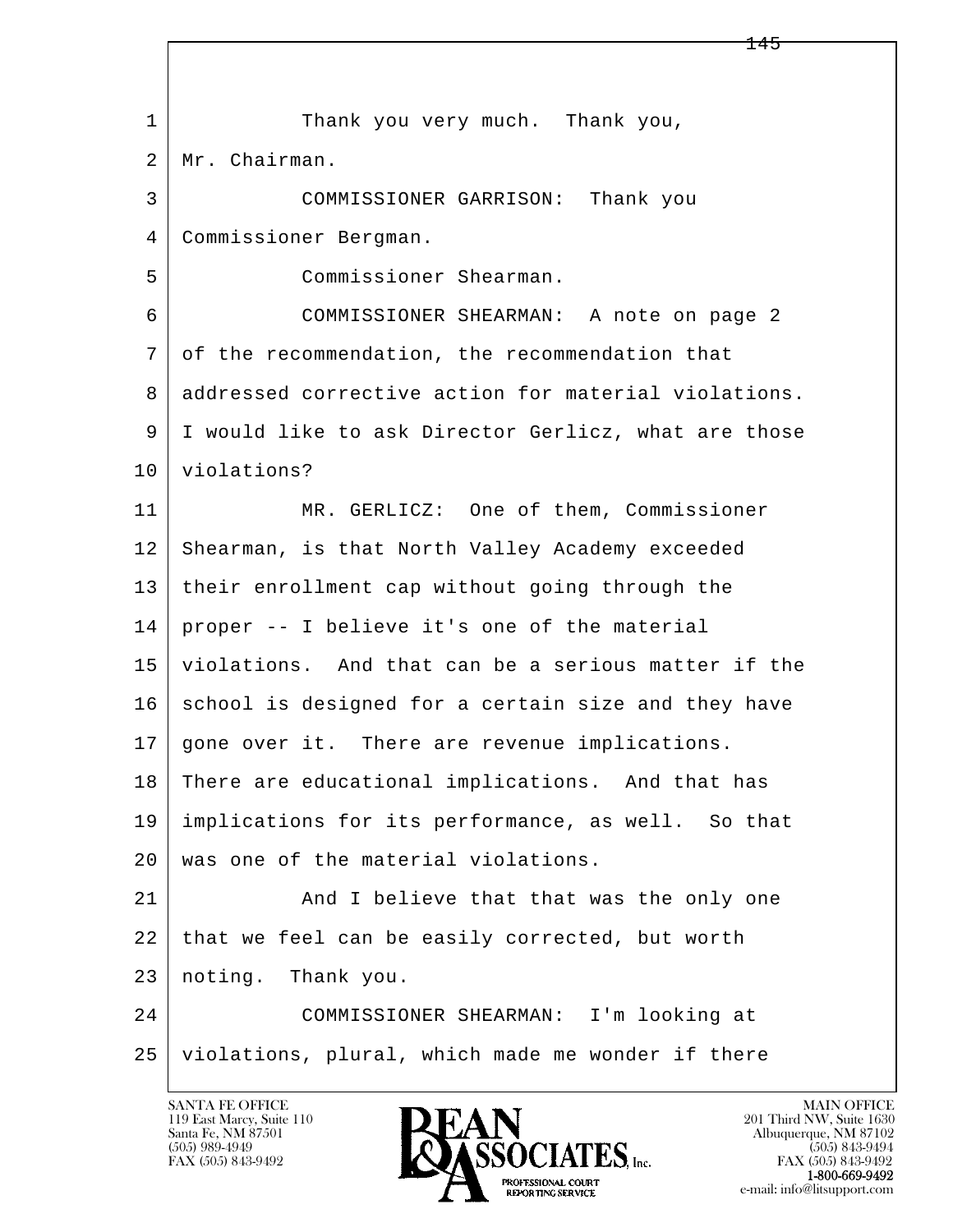1 were others than the enrollment cap.

l  $\overline{\phantom{a}}$  2 MR. BARTON: Mr. Chairman, Commissioner 3 Shearman, there were two listed in the report. The 4 one was the enrollment violation. Absolutely, we 5 did it. It was caught by the State in preparation 6 for the annual visit. And the school and the 7 governing council passed approval of a higher 8 enrollment cap. That was brought to the PEC at that 9 time and approved, but I have read the transcripts 10 of that meeting very carefully several times, and 11 you were all absolutely correct in expressing anger, 12 that this can't go on, and we worked very hard the 13 last 12 to 18 months to make sure that all 14 compliance is dramatically changed at the school, 15 and we feel we're doing a good job with that now. 16 There was a second item listed, which we 17 self-reported, and that was that in our charter it 18 calls for a teacher governance committee, and that 19 has never been formed at the school until we brought 20 Ms. Belmore on, and she has formed that, and it's 21 active and working for us. 22 MR. GERLICZ: Commissioner Garrison. Of 23 those two, Commissioner Shearman and -- we probably 24 | should be more judicious in borrowing the language 25 of the law that says "material violations." One of

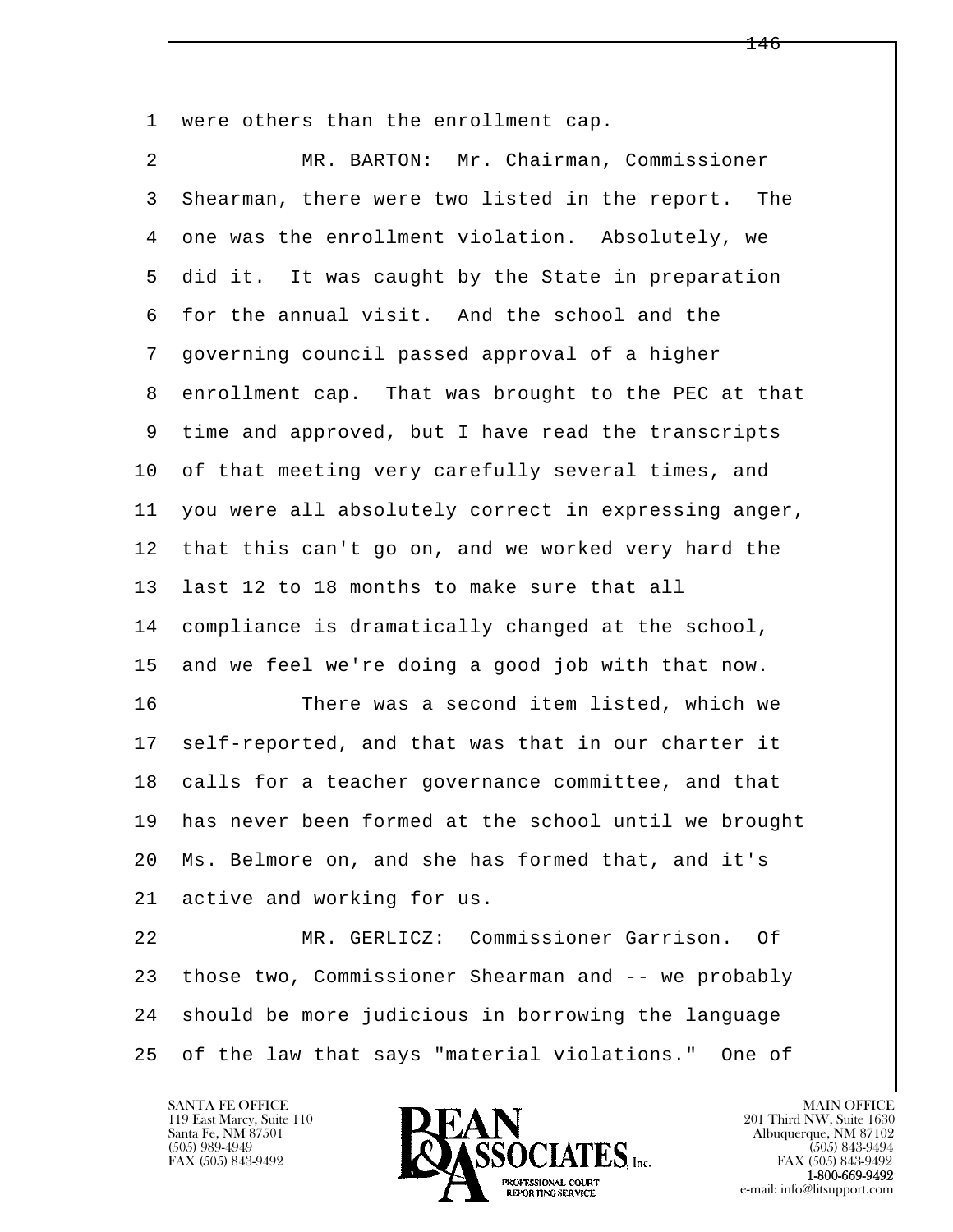l  $\overline{\phantom{a}}$  1 those we considered material, enrollment cap. The 2 teacher governance, yes, but not really material to 3 the functioning of the school. It's included in the 4 plural. 5 COMMISSIONER SHEARMAN: Okay. I also note  $6$  on page 24 of the compliance issues, I'm really 7 shocked to see that many compliance issues. I 8 assume they have all been addressed -- 9 MR. FITZGERALD: Yes, ma'am. 10 COMMISSIONER SHEARMAN: -- completely to 11 this point, but what procedures have you put in 12 | place to see that this does not happen again? 13 MR. BARTON: Commissioner Shearman and 14 Chairman Garrison, when we looked at forming a new 15 policy and procedure manual by which we operate, we 16 had three different policy and procedure manuals 17 that conflicted, and so we just started over. It 18 was impossible to determine which ones were the old 19 ones and which ones were approved and new. So we 20 started over and we used the application process to 21 finish that and complete those in which we had never 22 been in compliance, such as the safety plan, the 23 security schools, the health and wellness plans. We 24 had never completed those, and had those reviewed by 25 the Bureau. Those are at the Bureau. They received

<u>247 - Jan Barnett, mars and a strong strong strong strong strong strong strong strong strong strong strong strong</u>

119 East Marcy, Suite 110<br>Santa Fe, NM 87501

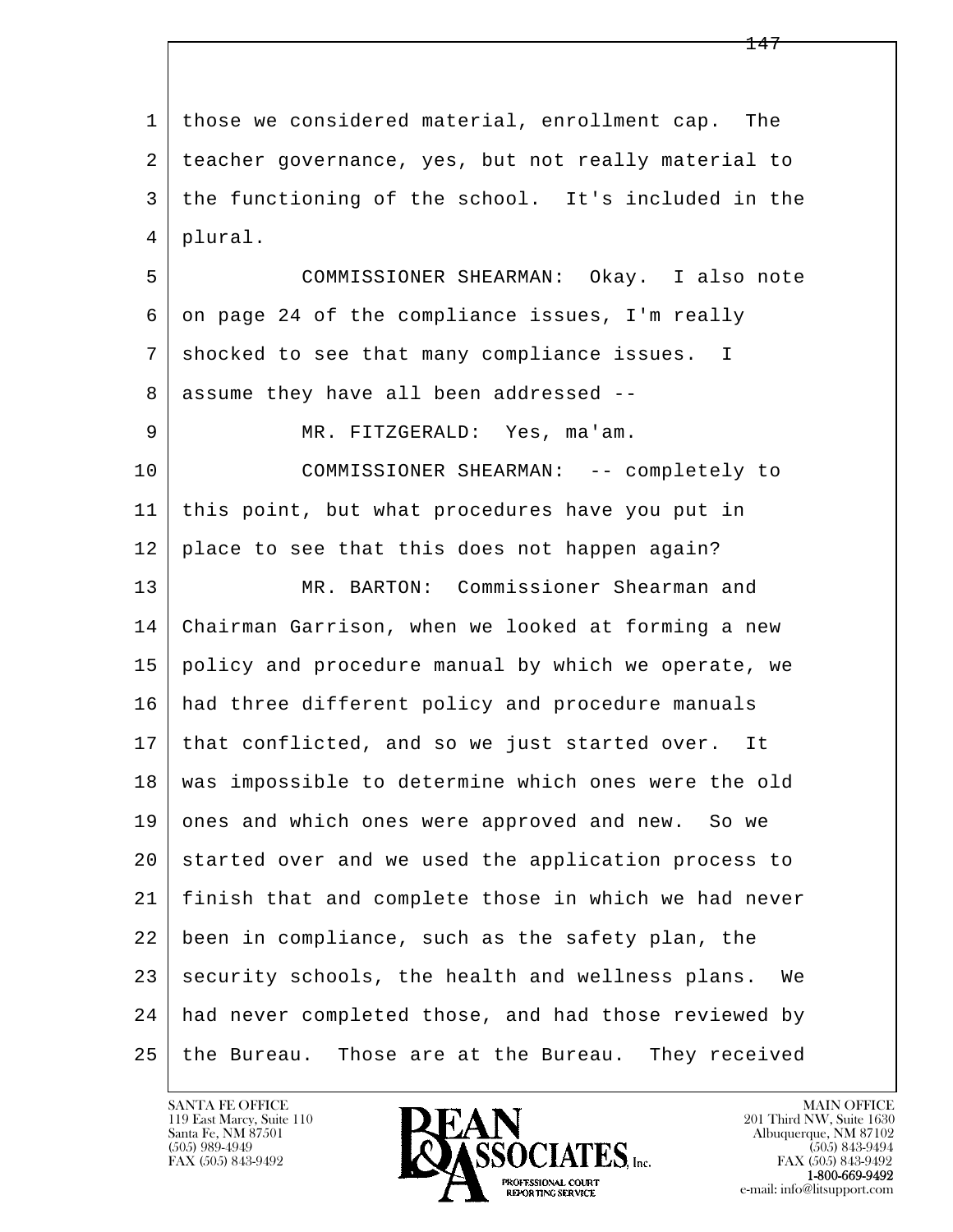l  $\overline{\phantom{a}}$  1 the initial review. We are correcting some minor 2 | things there, and they'll be done. 3 Everything else has been complied with. 4 Now, through the policies and procedures of the 5 school, that's our mechanism. 6 COMMISSIONER SHEARMAN: I just want to 7 | say, the more I read in your application, I got the 8 impression of a school in turmoil, and I think you 9 all have told us that you agree with that today. 10 Frankly, I'm a little reluctant to vote to approve 11 the renewal of a school in turmoil. I'm somewhat 12 reassured by what you have said today, that you're 13 addressing that, and that you have a team in place  $14$  that's capable of addressing that. But I think 15 three years may even be more than I am willing to 16 go. I'm almost thinking maybe another 18 months. 17 But neither here nor there. I'm pleased 18 to see that you have a team in place and that you 19 know what your problems are and that you are 20 addressing them. Thank you. 21 | MR. BARTON: Mr. Chairman, can I respond? 22 COMMISSIONER GARRISON: Commissioner 23 Shearman. 24 COMMISSIONER SHEARMAN: Please do, yes. 25 MR. BARTON: I think your concerns are

119 East Marcy, Suite 110<br>Santa Fe, NM 87501



FAX (505) 843-9492<br>**1-800-669-9492**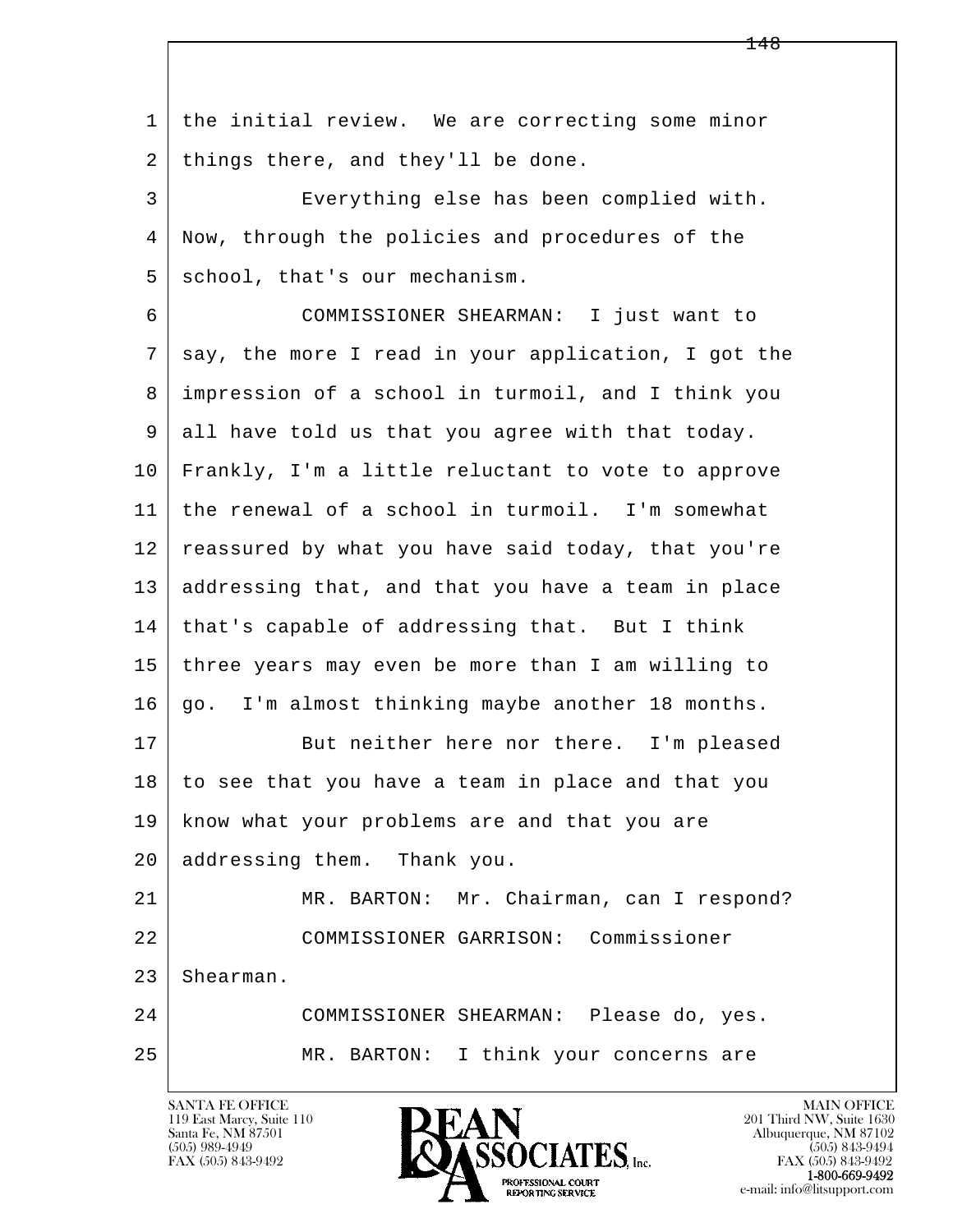l  $\overline{\phantom{a}}$  1 well placed. We've stated this internally. If we'd 2 been sitting here a year ago, in good conscience, I 3 could not recommend approval. If I were to 4 characterize this school now, it is not a school in 5 turmoil at this point. What we tried to do in the 6 application was to fully and completely disclose 7 where the holes were in the past, what has happened 8 in the transition, and where we are now. I think I 9 can say that with some authority, in that in my 10 executive life, my role was a turnaround specialist 11 of large companies. That's why I came to 12 Albuquerque with St. Joseph Healthcare. They were 13 bankrupt and we turned them around. 14 So I have turned around now about eight 15 different companies, going in where it was just 16 hopeless. And I'm a pretty good judge of when it's 17 stabilized. This organization is stabilized. And 18 the key, again, was the unified leadership team. 19 The governing council is absolutely of one 20 mind, and I think that's probably the first time 21 that that's happened in the school's history, based 22 on the historical documents. So I would not 23 characterize this in turmoil at this point. 24 The reason we wanted to make sure -- we 25 probably overdid that in the application -- was full



FAX (505) 843-9492<br>1-800-669-9492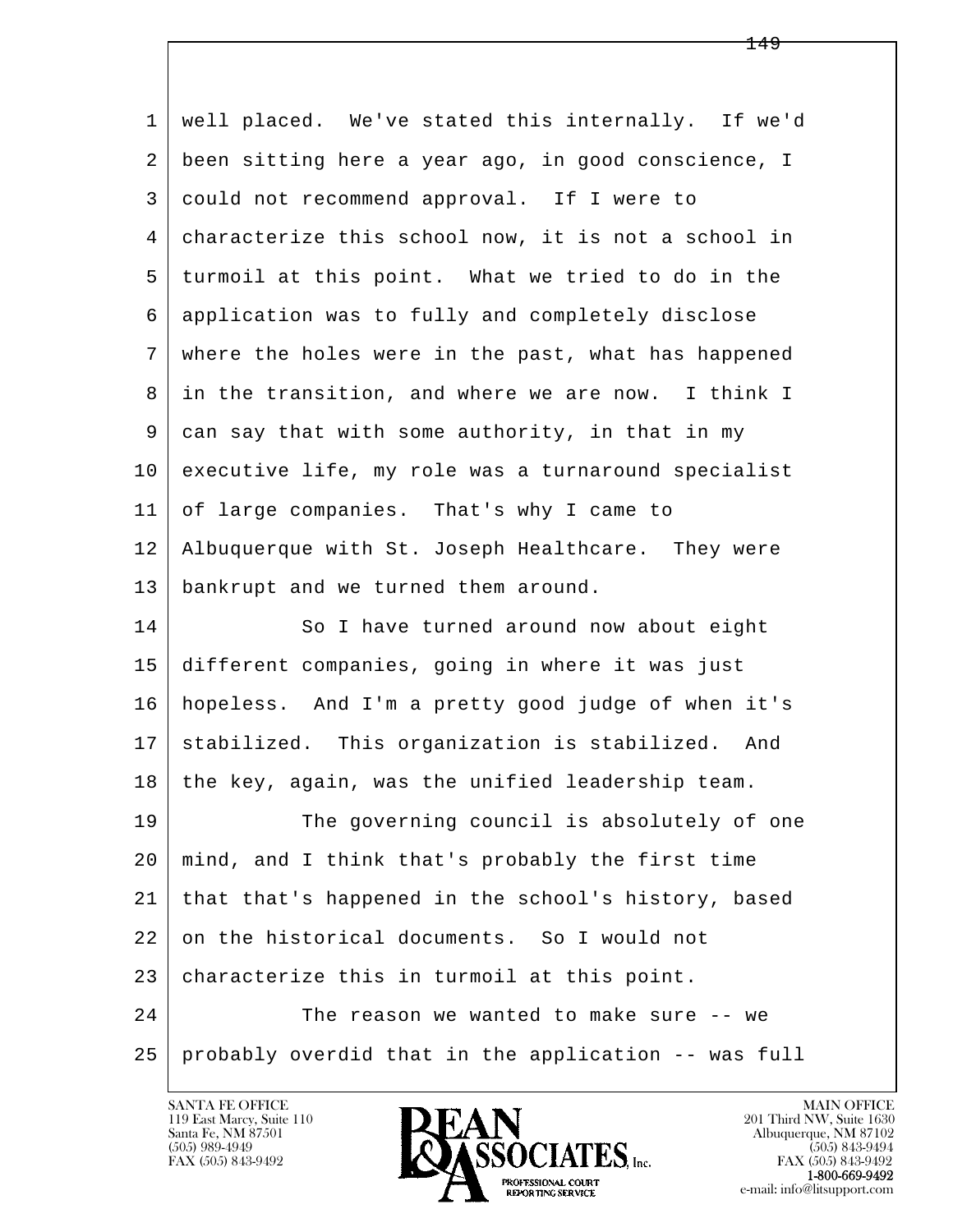l  $\overline{\phantom{a}}$  1 disclosure, make sure we -- clean slate, this is 2 where we are now. But had we not made the 3 transition and the turn this last 12 to 18 months, I 4 would absolutely agree with you. 5 One other quick comment if I can, 6 Commissioner, and that is on the issue of three 7 years. I have served on commissions like this 8 before around the country. Personalizing a little, 9 my initial statement as we started to put this 10 together and as the primary author of all of the 11 information was the Commission should not approve a 12 five-year charter for this school at this point. 13 However, it's my opinion, it should not also approve 14 a one- or two-year. And ironically, I felt three 15 years was the perfect term without any conversation  $16$  of that with PED. And the reason is that you have 17 some ups and downs as you make the turn. And you 18 | need enough time to be able to say, without those 19 bumps evened out, let us show you what we have done. 20 If it's too short, it's difficult to do. But we 21 don't deserve longer. 22 And so when the recommendation came out of 23 three years, in my opinion, that was the absolutely 24 perfect time frame to demonstrate that. 25 COMMISSIONER SHEARMAN: Thank you for that

119 East Marcy, Suite 110<br>Santa Fe, NM 87501

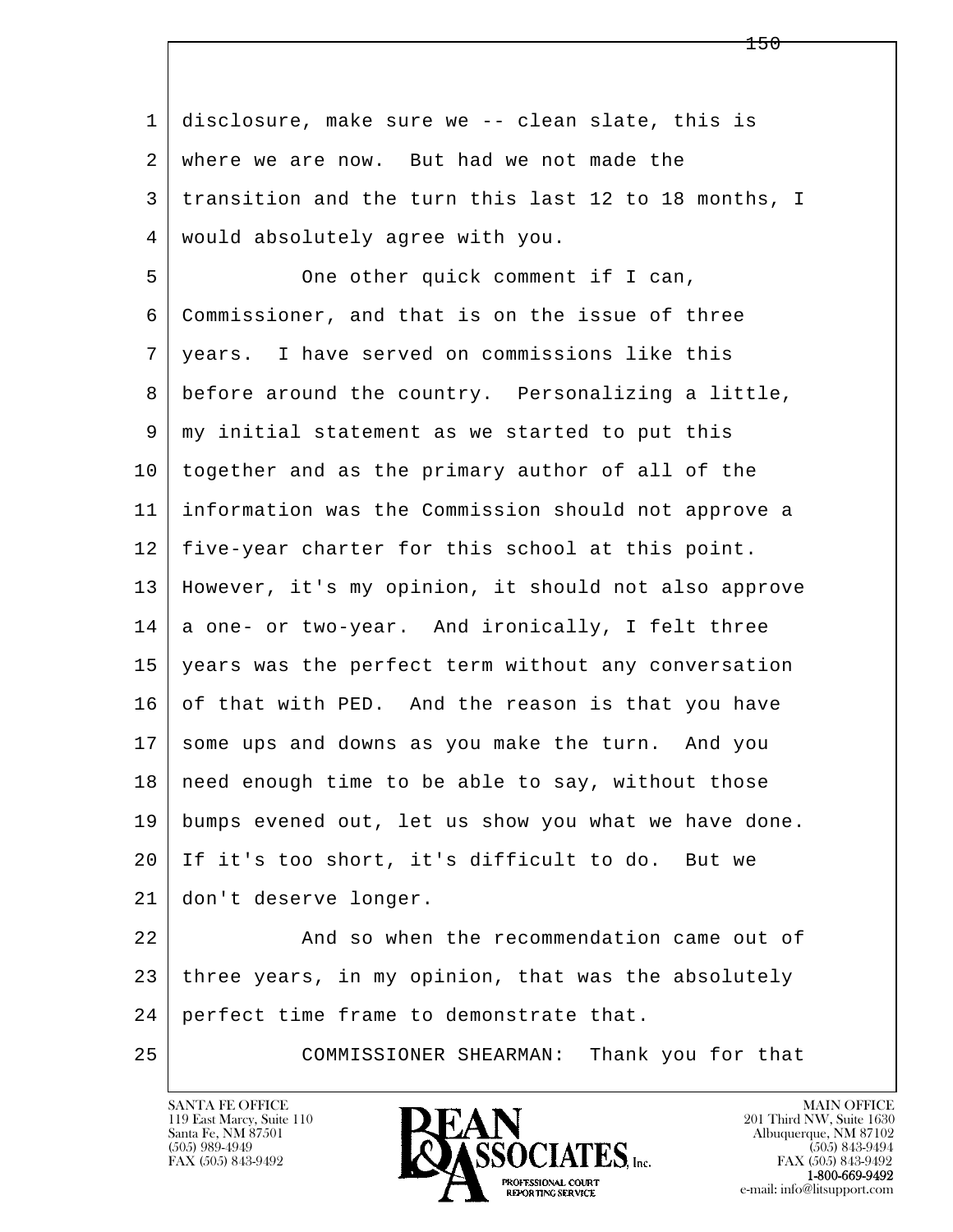l  $\overline{\phantom{a}}$ 1 | reassurance. 2 COMMISSIONER GARRISON: Thank you, 3 Commissioner Shearman. 4 Commissioner Gant. 5 COMMISSIONER GANT: Mr. Chair, members. 6 Okay, you say you have a team in place, 7 everything is stable. I want to know why you had so 8 much trouble with your governance council. Because 9 of my background on school boards, serving on one 10 for eight years, a big school district, and knowing 11 what goes on in school districts across the state, 12 and the fact that the State has actually taken over 13 because of turmoils in school boards, I want to know 14 | why and what you did to change that turmoil. 15 MR. BARTON: Commissioner Gant, Chairman 16 Garrison, that's a really good question, 17 Commissioner Gant. And this was really very 18 different than all of the corporate turnaround that 19 I have been involved in. A very different flavor. 20 If we look back on any one thing and you say, "What 21 would you do differently," clearly that's the right 22 question to ask. It would have been to move faster 23 and move sooner, more aggressively. I think we've 24 bent over backwards as a board to repeatedly try and 25 make sure everyone was in on it, that there were

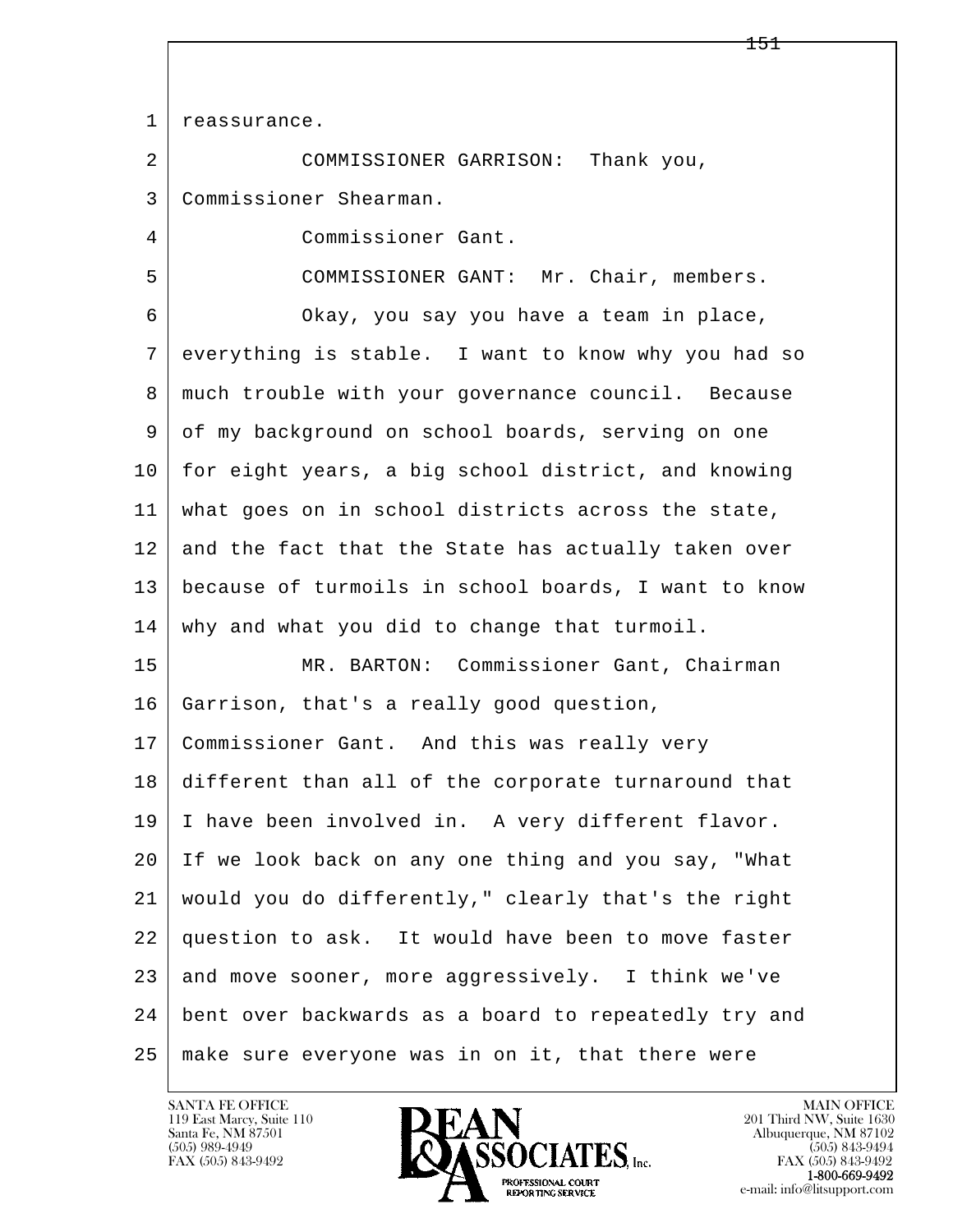l  $\overline{\phantom{a}}$  1 compromises, can we get everybody together and move 2 forward. 3 There were never any acrimonious 4 relationships in the board or with the principal 5 through this process. Rather, a difference of 6 philosophy and where we're going. The feeling of 7 the more status quo philosophy was, we have a kind 8 of a down-home feeling here at the school, it's very 9 independent, very small for a public school, and it 10 feels good, and we think it's working. The parents, 11 the feedback that they like what the parents and 12 children are getting, it's true, they did. 13 However, the three parent members of the 14 governing council, as we saw the scores year after 15 year, different parent members, but consistently the 16 parent members, felt that we're going the wrong 17 direction in terms of our academic performance. 18 That was the issue. It never went to bad feelings 19 among the governing council members. Even those  $20$  that resigned, the community members  $-$ - still 21 friends with two of those. 22 So it was a difference of philosophy and 23 finally sorting out, what could this school become. 24 It's a good school for individual attention, a 25 | really great school for teachers. That's why I



FAX (505) 843-9492<br>**1-800-669-9492**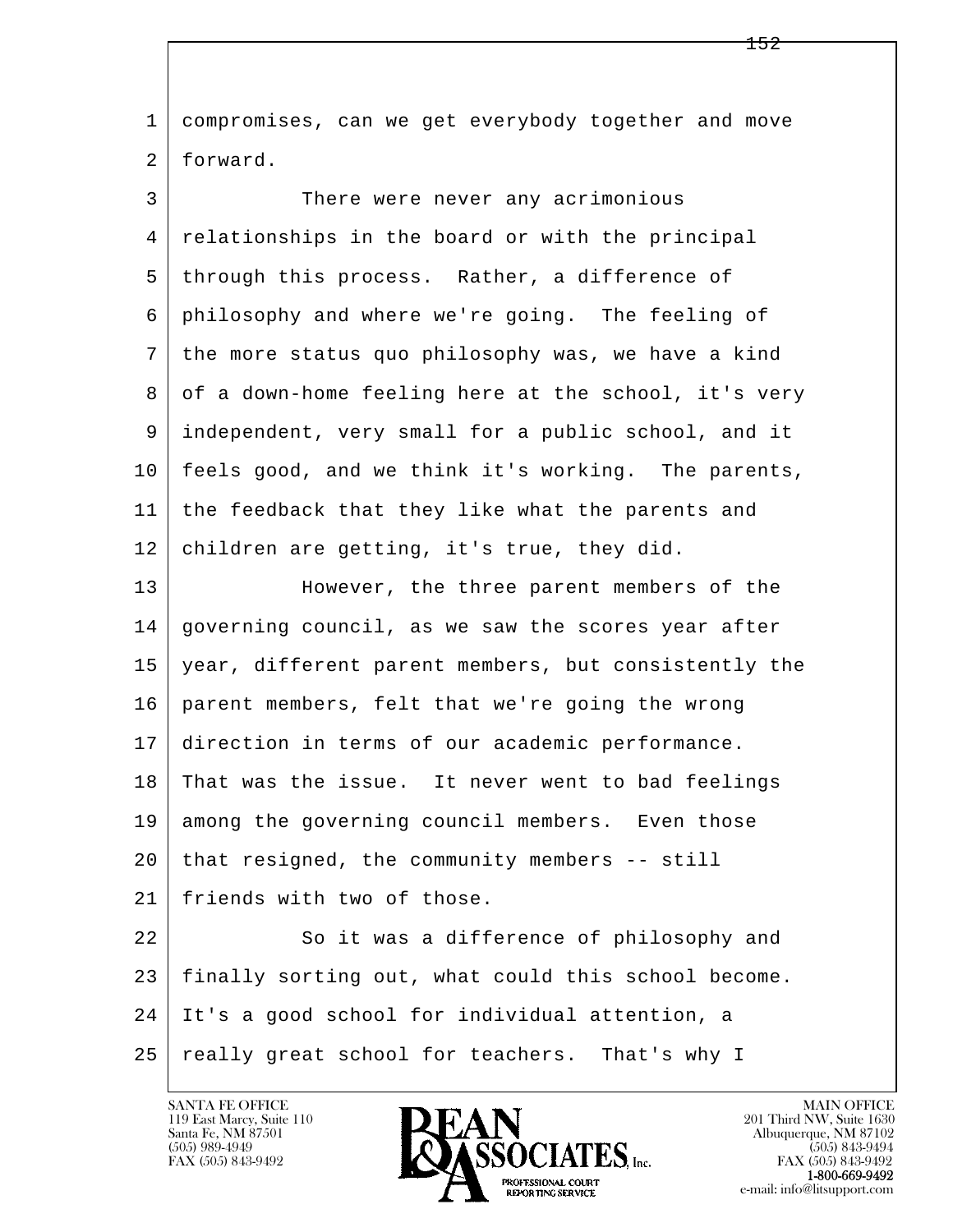l  $\overline{\phantom{a}}$  1 brought my two kids, 12 and 8, to that school. But 2 | we were not focused in and did not have the proper 3 framework, my words, for being able to move that 4 academic platform. And I agree with the term that 5 Ms. Belmore used. You said to me, What one thing 6 could you point to in this last year that has 7 changed, and make such a dramatic difference in your 8 | academic performance in one year? It's the culture. 9 We really concentrated on the kids, and I'm getting 10 that culture change in the kids. 11 COMMISSIONER GANT: Mr. Chair, thank you 12 | for that. 13 MR. BARTON: You bet, sir. 14 COMMISSIONER GANT: On page 7 -- you don't 15 have to look at it -- you show your demographics 16 scattered all over. 17 | MR. BARTON: Right. 18 COMMISSIONER GANT: You know, they all 19 come from South Valley through the North Valley to 20 the mountain. How are you able to make that a 21 cohesive school with kids, parents, families 22 scattered out so far? The second part of the 23 question is: On your governance council, are there 24 representatives from across the -- I'm looking at 25 your charter -- across the miles of your district?

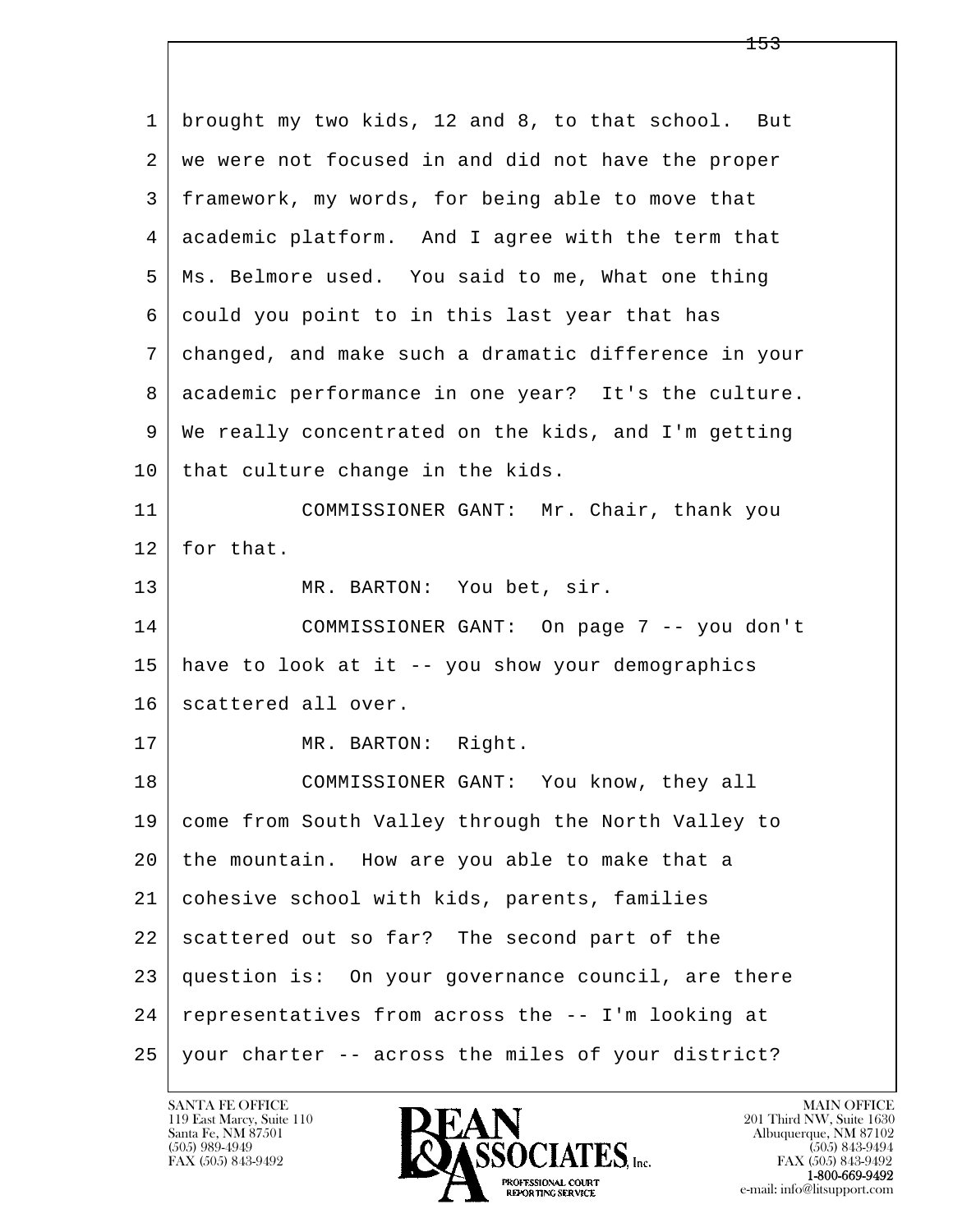l  $\overline{\phantom{a}}$ 1 MR. BARTON: Yes, in the governance 2 council, yes, it is. We're spread all over the 3 place. It actually creates some problems in terms 4 of getting together sometimes for committees and so 5 forth. Yes, we are. You're right. That's why we 6 did the scatter diagram, is to show the dramatic 7 reach from Belen, halfway to Santa Fe. 8 I'm amazed at the distances that some of 9 our parents come. Probably the biggest challenge 10 that creates is making sure we get everybody to 11 school on time every day, because of all the driving 12 and the distances. And we really worked on that 13 this last year, and I would say, giving you my gut 14 instinct, since Ms. Belmore's arrival, we have 15 improved our on-time attendance probably 50 percent 16 in the last year. If they're not there, we can't do 17 | anything. 18 | As far as pulling it together and finding 19 some cohesiveness, I think it's the curriculum and 20 the focus of the school. In my opinion -- we can 21 ask Ms. Belmore to comment -- you had two schools 22 here before us that we know very well, and are close  $23$  to, and friends with, and we've shared some best 24 practices both ways. But we want to be sitting here 25 in three years where they are today, and that's our

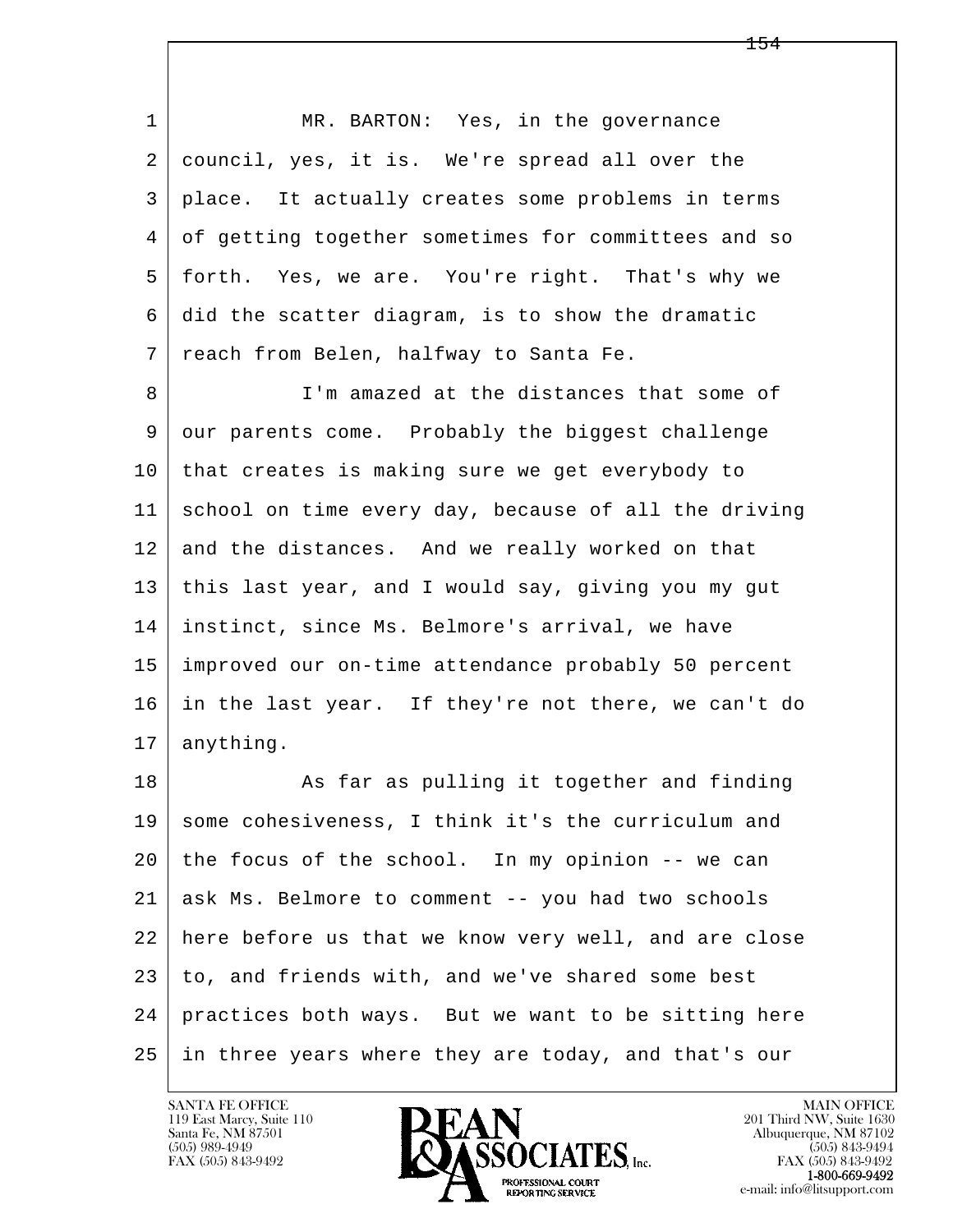l  $\overline{\phantom{a}}$  1 goal and our objective, and whatever it takes for us 2 to get there, that's our primary goal. 3 COMMISSIONER GANT: Thank you. 4 COMMISSIONER GARRISON: Mr. Carr. 5 COMMISSIONER CARR: Mr. Chair. 6 I have a question about teacher turnover. 7 How many teachers do you have that have been with 8 the school since the beginning? 9 MR. FITZGERALD: Three? 10 MR. BARTON: An amazing number of our 11 teachers have only taught at North Valley Academy. 12 They came in as student teachers, they finished 13 their training, became certified and licensed, and 14 | stayed. Surprising number. 15 That does two things, as you can imagine. 16 On the negative side is that inbreeding, in one way. 17 On the positive side, you train them. You train 18 | them the way you want them to do it. However, in 19 the last 24 months, with normal turnover and a 20 couple evaluations, we've seen more replacement of 21 teachers than they previously had experienced in a 22 similar period. 23 In my mind, that's been a very positive 24 thing, and what we were not doing very well is, we 25 were not evaluating and motivating, setting up

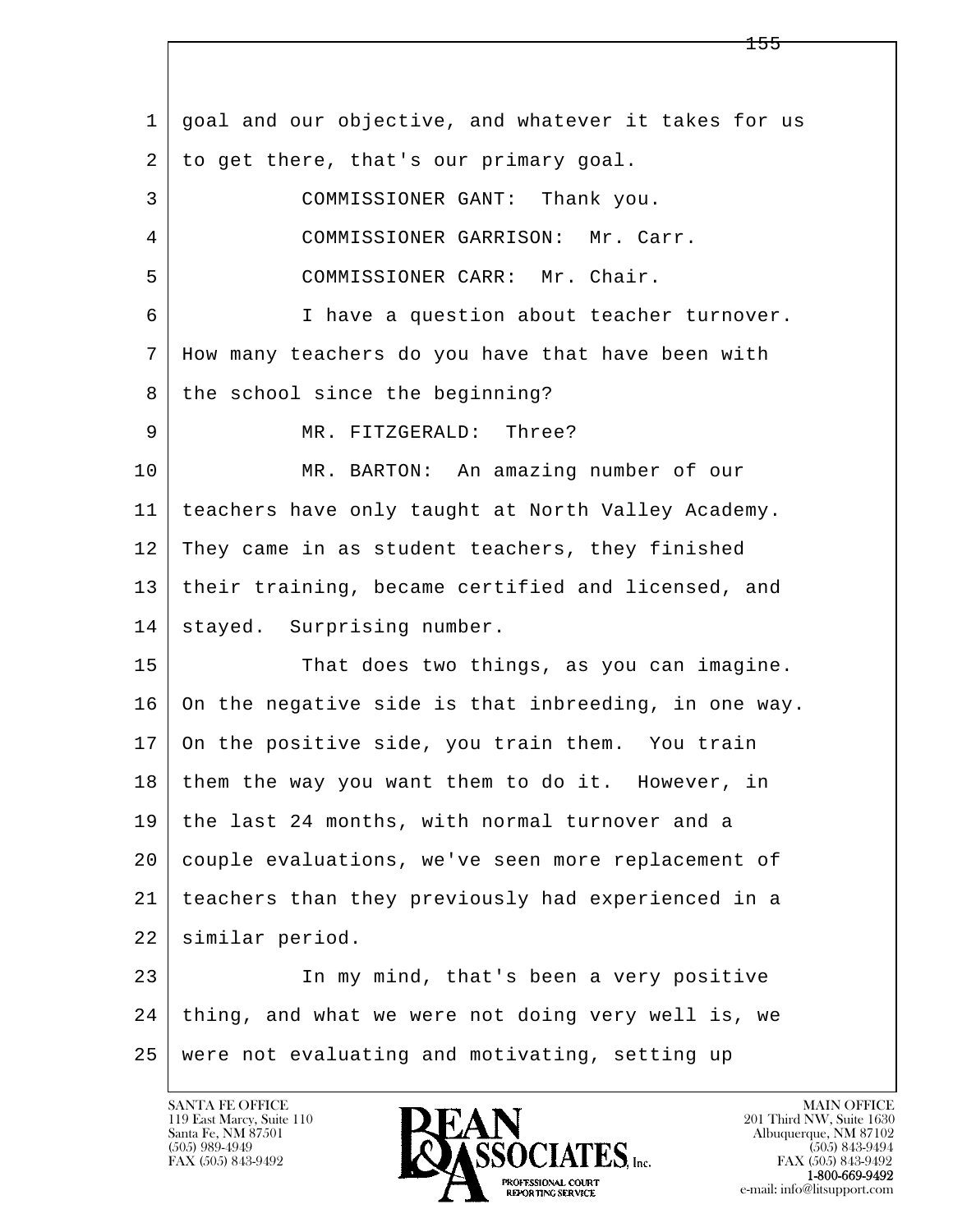l  $\overline{\phantom{a}}$  1 development plans for teachers in the past. Again, 2 another advantage of Ms. Belmore is that she's a 3 stickler on that, get in the classroom, work with 4 the teachers. 5 COMMISSIONER CARR: And another comment I 6 have, I guess, what were you calling the committee 7 where you were including teachers? 8 MS. BELMORE: The PAC. 9 COMMISSIONER CARR: Teacher governance. 10 You know, to me, that's a key. That's a continuing, 11 to me, key issue. Based on studies, my experience, 12 if you don't get teachers to buy in to what 13 leadership wants, if you're doing top-down and not 14 including everyone in those things, then it's not 15 going to work. I don't care how much you give 16 orders from the top down. 17 So I think that maybe that's one of the -- 18 it may not have looked -- maybe not considering it a 19 material violation, but it was something that was 20 promised to do and I think it's a very important 21 thing to do, is to include your staff as part of 22 what's going on, because then they buy in, and I 23 think you know that. So I hope you continue to do  $24$  that. 25 Another comment. I'm more inclined to go

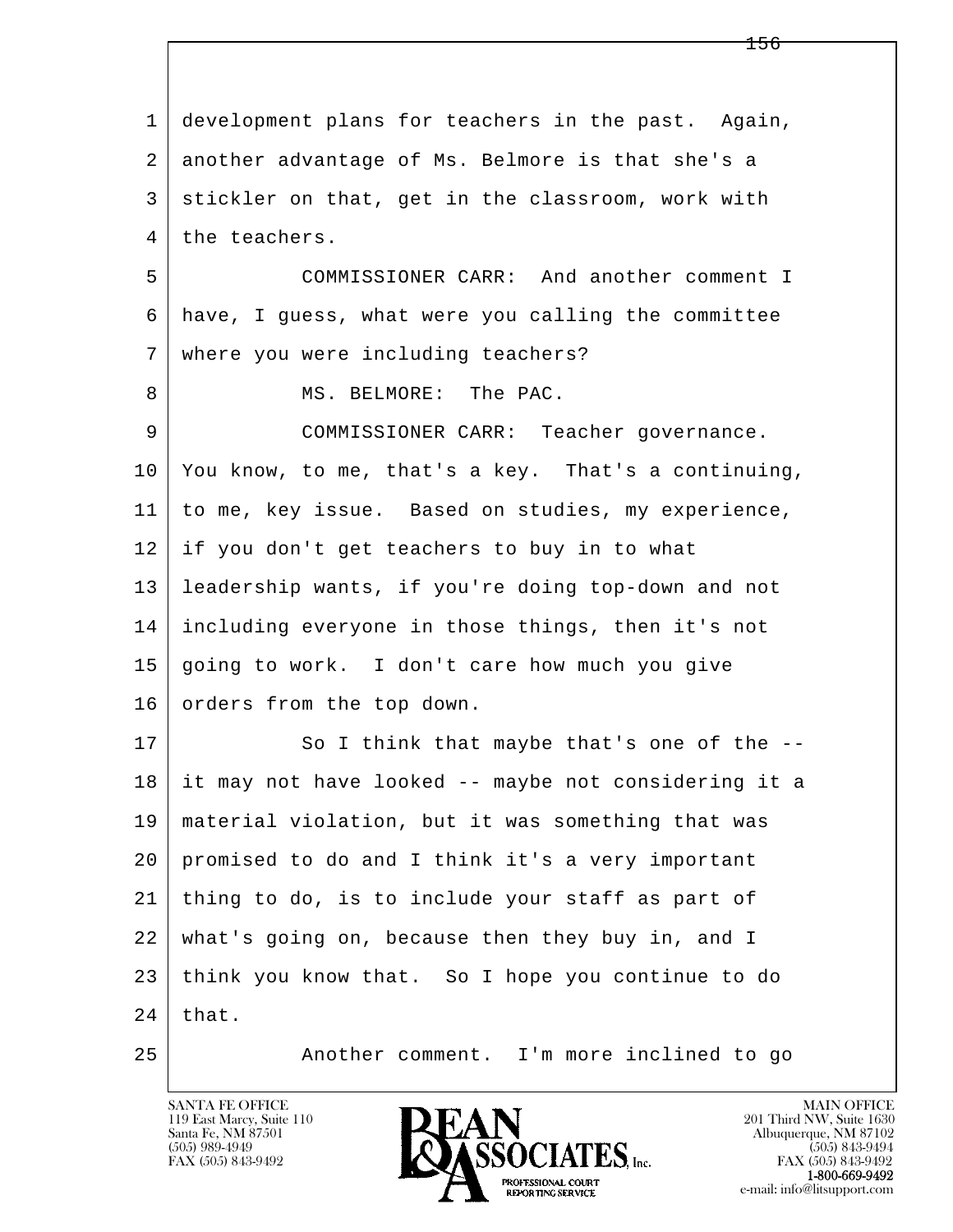l  $\overline{\phantom{a}}$  $1 \mid$  with 18 months to -- I mean, I really want to -- 2 based on what had been going on, I would like us to 3 take a strong look at this a little sooner than 4 three years, personally, before I would be really 5 | comfortable in voting yes on this. 6 COMMISSIONER GARRISON: Thank you, 7 Commissioner Carr. 8 Commissioner Shearman. 9 COMMISSIONER SHEARMAN: Can I just ask for 10 clarification? I have read so much in the last 11 month, and it's all starting to run together. But 12 aren't there reporting dates set in this new 13 performance contract or even the initial contract? 14 | The thought that occurs to me, if we approve a 15 three-year contract, we're going to be hearing from 16 this school during that period of time rather than 17 just waiting until the next renewal cycle. So there 18 are deadlines in there for reports and so forth from 19 the school. 20 MR. GERLICZ: Mr. Chair, Commissioner 21 Shearman, that's absolutely correct. And that would 22 be true not only for North Valley Academy but for 23 every school that comes in under this new 24 legislation and new amended contract. The advantage 25 of that additionally is that really, even though we

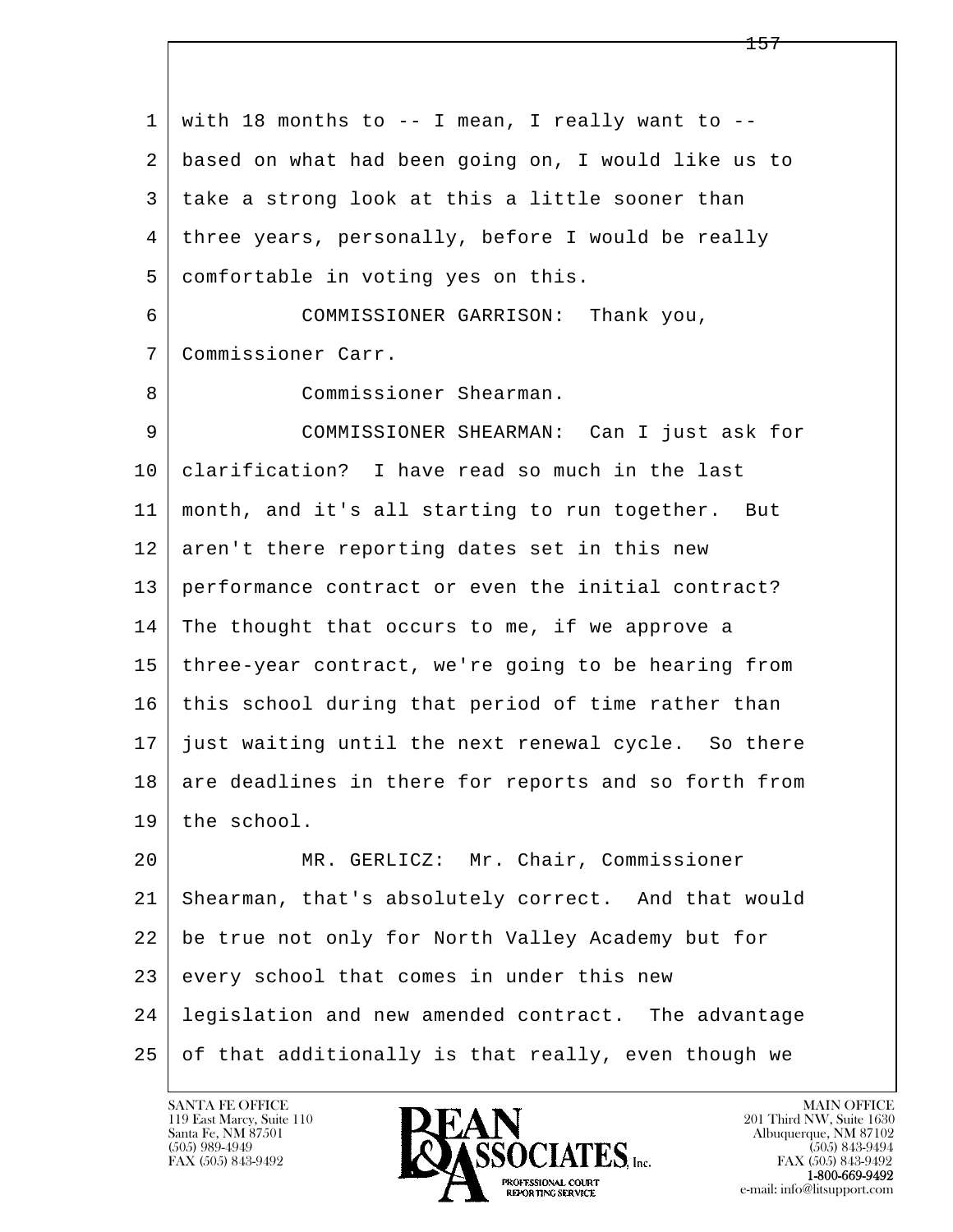l  $\overline{\phantom{a}}$ 1 say three years, it's two years' worth of data, 2 because we'll begin year two when looking at year 3 three. As opposed to the other school that we felt 4 needed far more rigorous attention immediately, at 5 least we'll have two years of data and annual 6 reviews at the same time. 7 COMMISSIONER SHEARMAN: Thank you. 8 COMMISSIONER GARRISON: Commissioner 9 Bergman. 10 COMMISSIONER BERGMAN: If everybody else 11 is done. I don't want to cut into anybody else's 12 time. This is more for Director Gerlicz and General 13 Manager Callahan. The little map you mentioned -- I 14 thought that was really cool. Now, in this next 15 cycle of renewal applications, could you guys think 16 about at least working on -- maybe we should require 17 a little placement map where the students are coming 18 from in those charter schools. Just think about it. 19 That's all I wanted to say. Thank you. 20 Thank you, Mr. Chair. 21 COMMISSIONER GARRISON: Thank you, 22 Commissioner Bergman. 23 Other questions? Director Gerlicz, thank 24 you for that clarification on the two-year data 25 versus three years, 36 months. It sounds scary,

119 East Marcy, Suite 110<br>Santa Fe, NM 87501

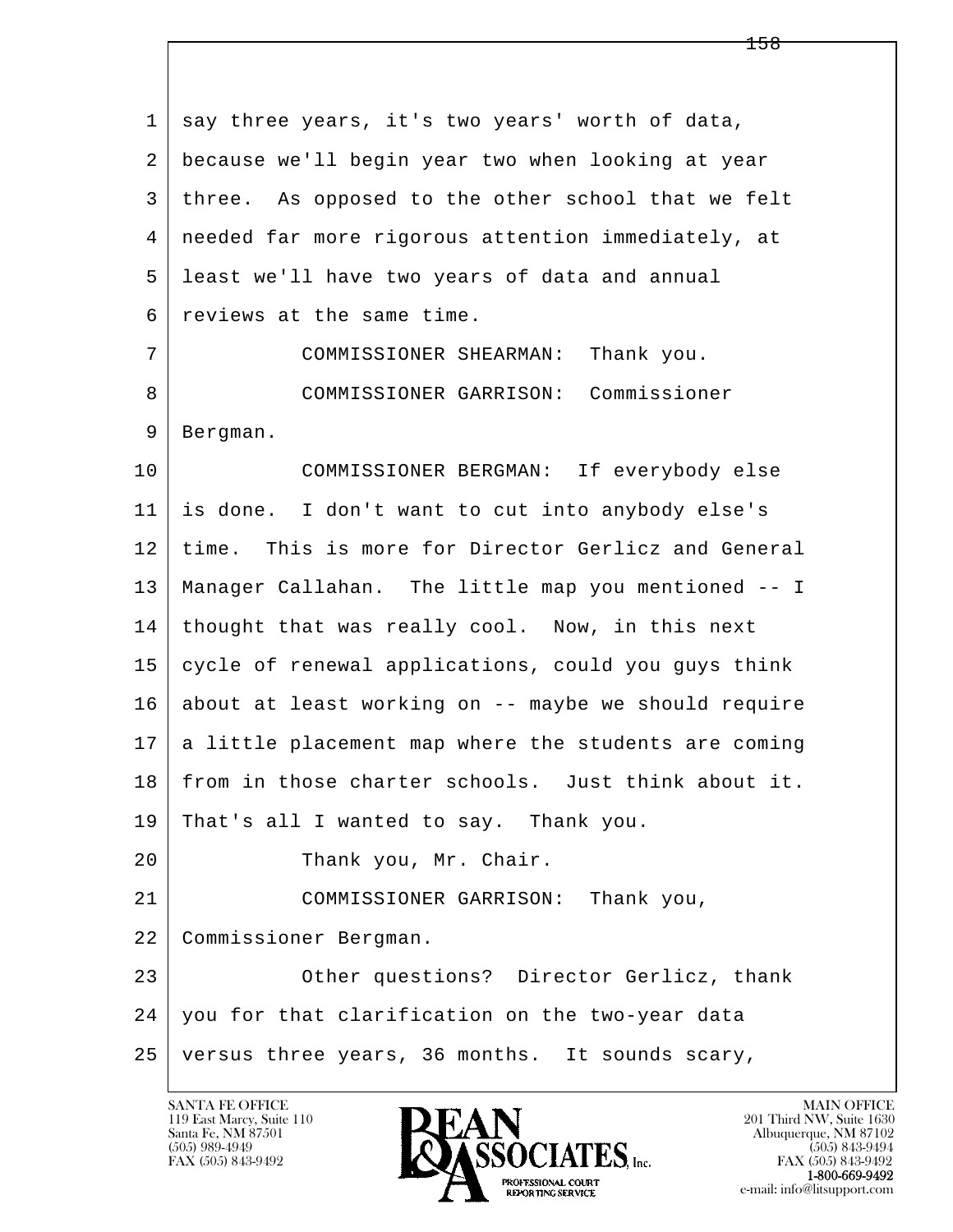l  $\overline{\phantom{a}}$  1 until you clarify what we're really looking at. 2 | Seeing no other questions or comments, the 3 Chair will entertain a motion. 4 COMMISSIONER LOPEZ: Commissioner Chair. 5 COMMISSIONER GARRISON: Commissioner 6 Lopez. 7 COMMISSIONER LOPEZ: I move that we 8 approve the renewal of the contract of the North 9 Valley Academy charter school for three years with 10 the following conditions. One, address corrective 11 action for material violations from the previous 12 charter as part of the material terms of the 13 performance contract. And two, negotiate new 14 academic and performance goals that have rigorous 15 metrics and measures as part of the performance 16 contract. 17 COMMISSIONER SHEARMAN: Second. 18 | COMMISSIONER GARRISON: The motion has 19 been seconded by Commissioner Shearman. Is there 20 any discussion? Seeing none, we'll proceed with the 21 | roll call vote with Secretary Gant. 22 COMMISSIONER GANT: Commissioner Peralta. 23 COMMISSIONER PERALTA: Yes. 24 COMMISSIONER GANT: Commissioner Bergman. 25 COMMISSIONER BERGMAN: Yes.

119 East Marcy, Suite 110<br>Santa Fe, NM 87501



FAX (505) 843-9492<br>**1-800-669-9492**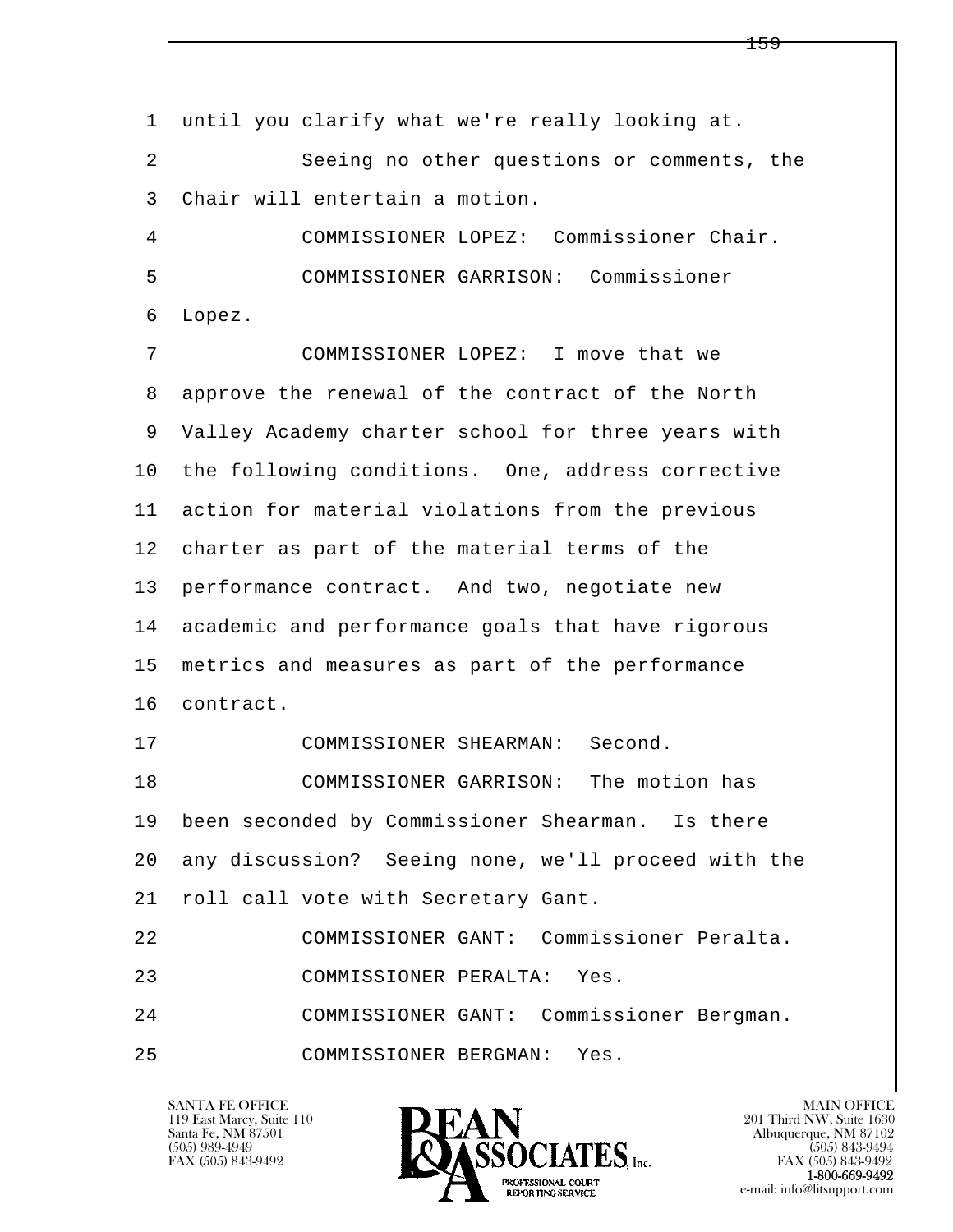l  $\overline{\phantom{a}}$  1 COMMISSIONER GANT: Commissioner Carr. 2 COMMISSIONER CARR: No. 3 COMMISSIONER GANT: Commissioner Lopez. 4 COMMISSIONER LOPEZ: Yes. 5 COMMISSIONER GANT: Commissioner Shearman. 6 COMMISSIONER SHEARMAN: Yes. 7 COMMISSIONER GANT: Commissioner Garrison. 8 COMMISSIONER GARRISON: Yes. 9 COMMISSIONER GANT: Commissioner Gant 10 votes yes. Six-one in favor. 11 COMMISSIONER GARRISON: With the six-one 12 vote, the vote of the Commission is to approve the 13 | renewal application with conditions. The Commission 14 has approved the renewal application with the 15 following conditions that shall be included with the 16 material terms of the performance contract, to be 17 negotiated between the charter school and the 18 Commission and shall be incorporated fully into the 19 | renewal charter. 20 Congratulations. Thank you for your time  $21$  today. 22 MR. FITZGERALD: Thank you all. We 23 appreciate it very much. 24 MR. BARTON: Thank you for your support. 25 COMMISSIONER GARRISON: We're going to

119 East Marcy, Suite 110<br>Santa Fe, NM 87501

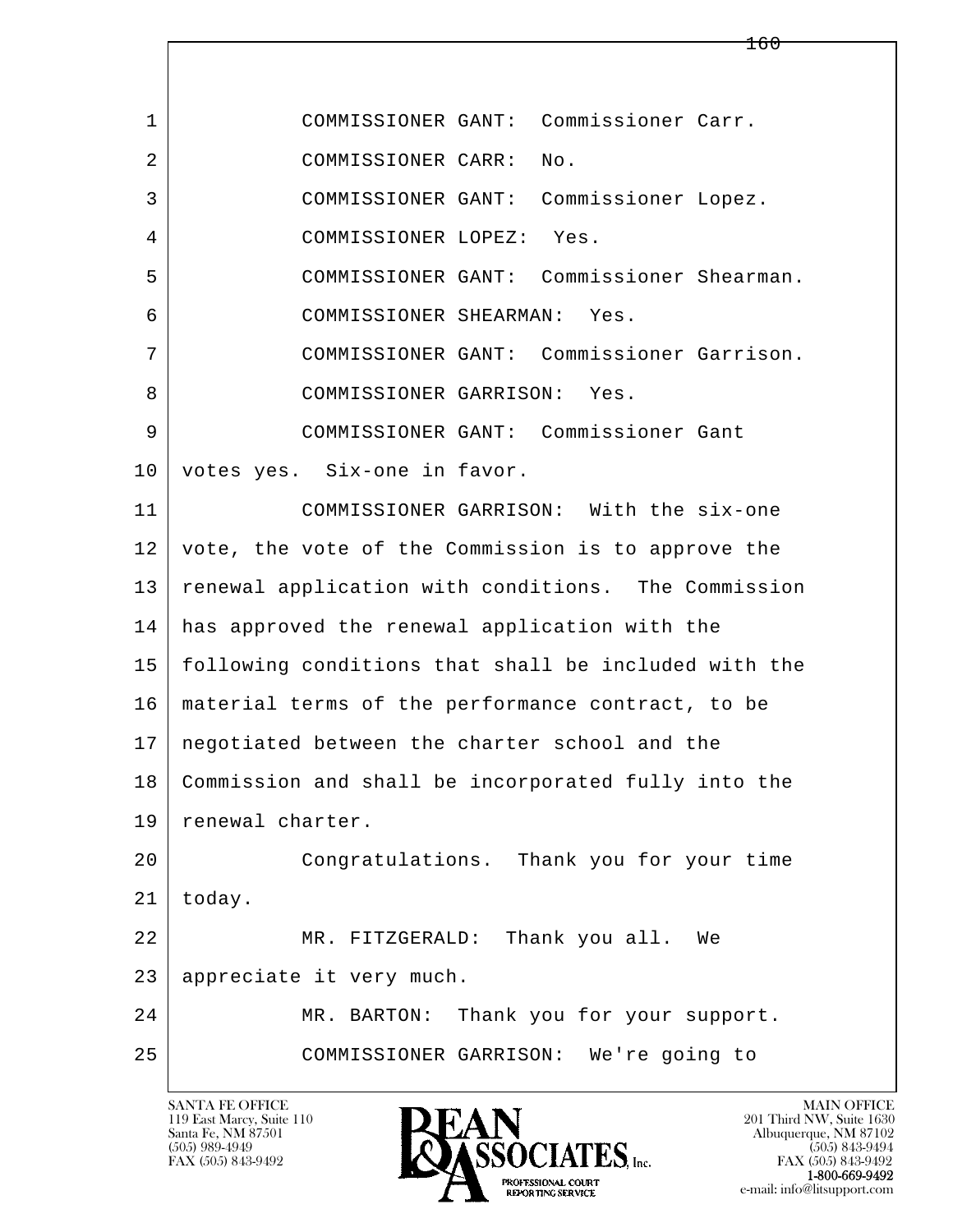l  $\overline{\phantom{a}}$  1 move on into some reports to take care of some 2 | things that will give us a short tomorrow, 3 hopefully, depending on the weather. So we'll move 4 away from item number 11. I'll just make a note, 5 Commissioners, that tomorrow we will begin the day 6 with the Media Arts Collaborative in Albuquerque and 7 then be voting on what is number 7 under item number 8 | 11, the Village Academy in Bernalillo. 9 We shall now continue with today's 10 proceedings with item number 12, the Charter School 11 Division Director's report. Tony Gerlicz, director 12 of the Options for Parents Division, will present a 13 report on activities of the division and the Charter 14 School Division. 15 Director Gerlicz. 16 | MR. GERLICZ: Commissioner Garrison, 17 members of the PEC, thank you for the opportunity to 18 address what's been going on. We have been very 19 busy and enjoying it, actually, very much. And I'm 20 saying that on behalf of my staff. You already know 21 the professionalism and the expertise that exists 22 there, and we're coordinating even more than we ever 23 have before with each other. We're designing a 24 vision of what we want to do as a Charter School 25 Division. It's not yet ready to be shared with you,

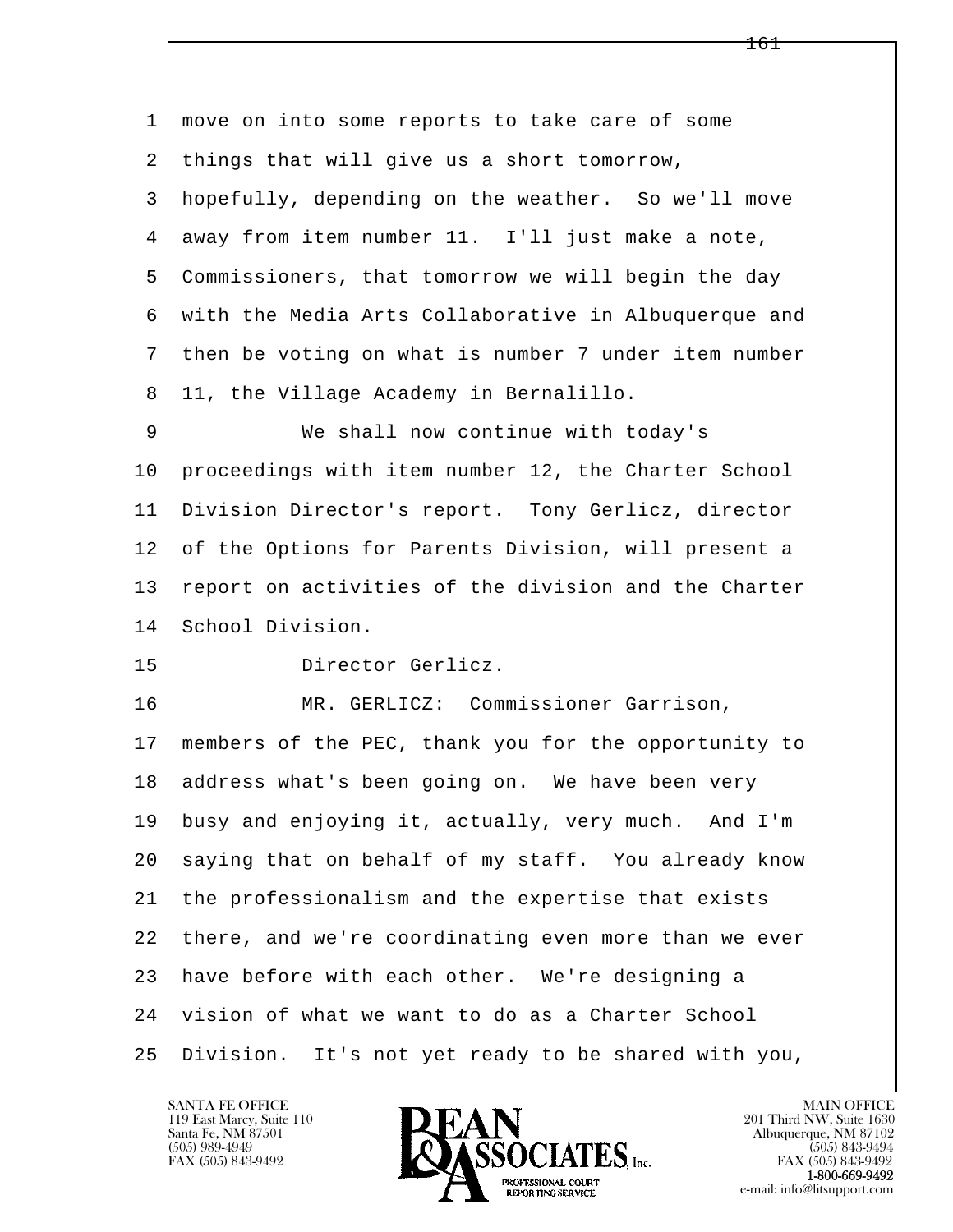l  $\overline{\phantom{a}}$  1 but as soon as we have that document -- and I can 2 tell you that folks are taking a very introspective 3 and visionary approach to it as we move forward. 4 The reason that we're doing that is that 5 we see a number of things lining up. Number one is 6 that I'm new; and number two, the amendment to the 7 charter contract is changing the game and changing 8 how we do things. So all of that is proceeding 9 very, very well. 10 We have made partnerships with the 11 New Mexico Coalition of Charter Schools, seeing 12 Mr. Heguer is still in the audience, which is great, 13 and we have collaborated on a number of things. 14 Again, the philosophy is that if we in the Charter 15 School Division of the PED collaborate with the 16 independent association and New Mexico Coalition of 17 Charter Schools, and Lisa Grover on the national 18 scene, and all of us working together, we just get 19 much more done and much higher quality in our 20 schools across the board. So we're excited about  $21$  that. 22 I mentioned earlier that we are very 23 interested in the issue of innovation to education. 24 | And charters, if anyone, have a tremendous 25 opportunity to demonstrate innovation across the

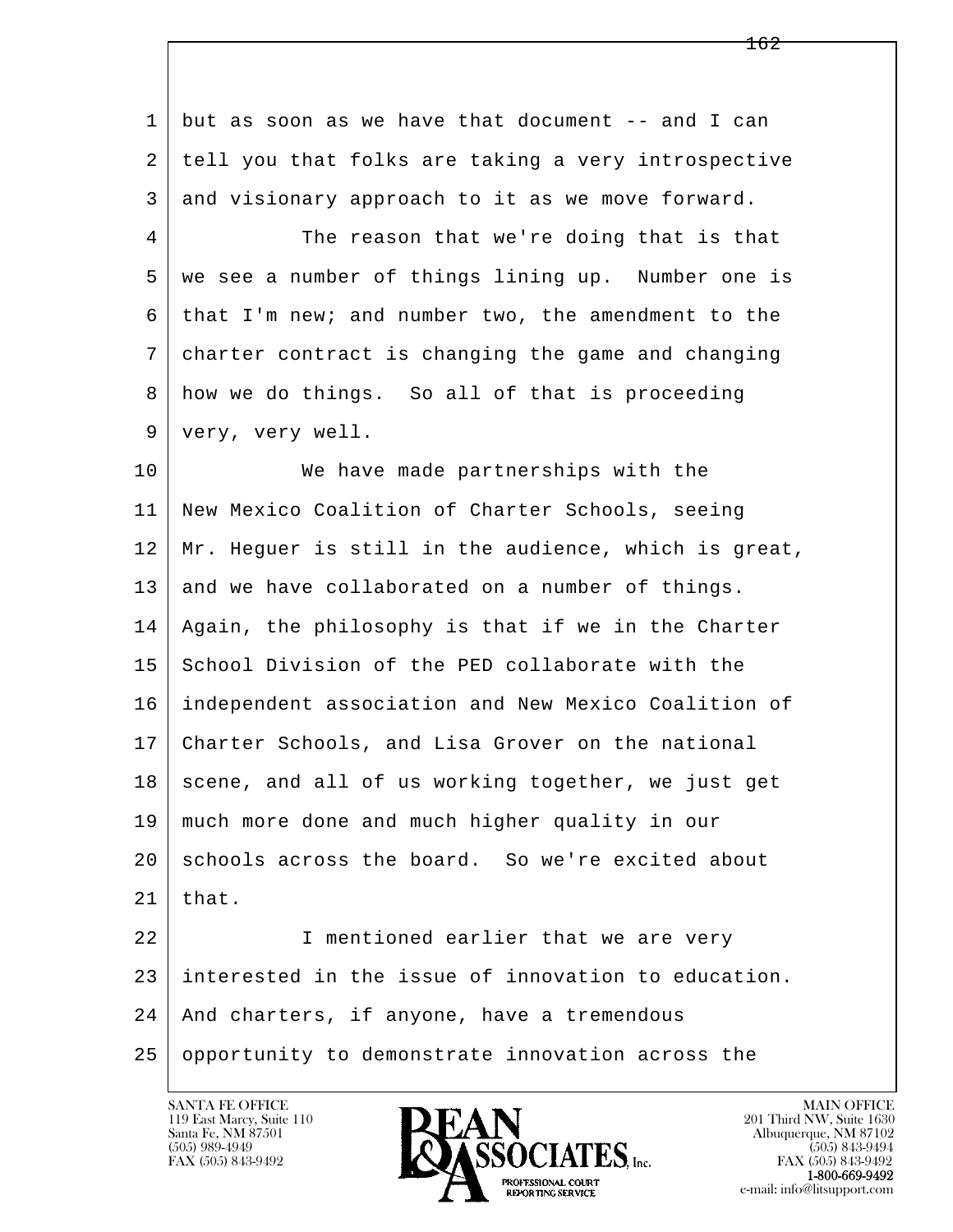l  $\overline{\phantom{a}}$  1 board, and there are some great innovations. 2 Perhaps we haven't articulated them well enough or 3 loudly enough for folks, but that's in the works, 4 and anytime you'd like for me to articulate that, 5 I'd be happy to do so, in the next meeting or going 6 forward. 7 The Charter School Conference that 8 | Mr. Heguer was really in charge of in his 9 organization had a tremendous presence by PED and 10 the Charter School Division and again, primarily 11 working out on Senate Bill 446, but in general being 12 | a support to charter schools. 13 Mr. Heguer did a wonderful job. The 14 attendance at the charter was robust, very well 15 attended, one of the higher ones in recent years, 16 apparently, and was highlighted by visits from the 17 Secretary of Education as well as the Governor, who  $18$  spoke to the audience, both of them very much in 19 support of charter schools in New Mexico. So that 20 was a highlight. 21 Things continue to move forward at a very, 22 very rapid pace. If anyone would ask me, "Are you 23 concerned about anything up ahead," I'd have to say 24 | that there's nothing that our team cannot address. 25 I feel extremely confident about the team that we

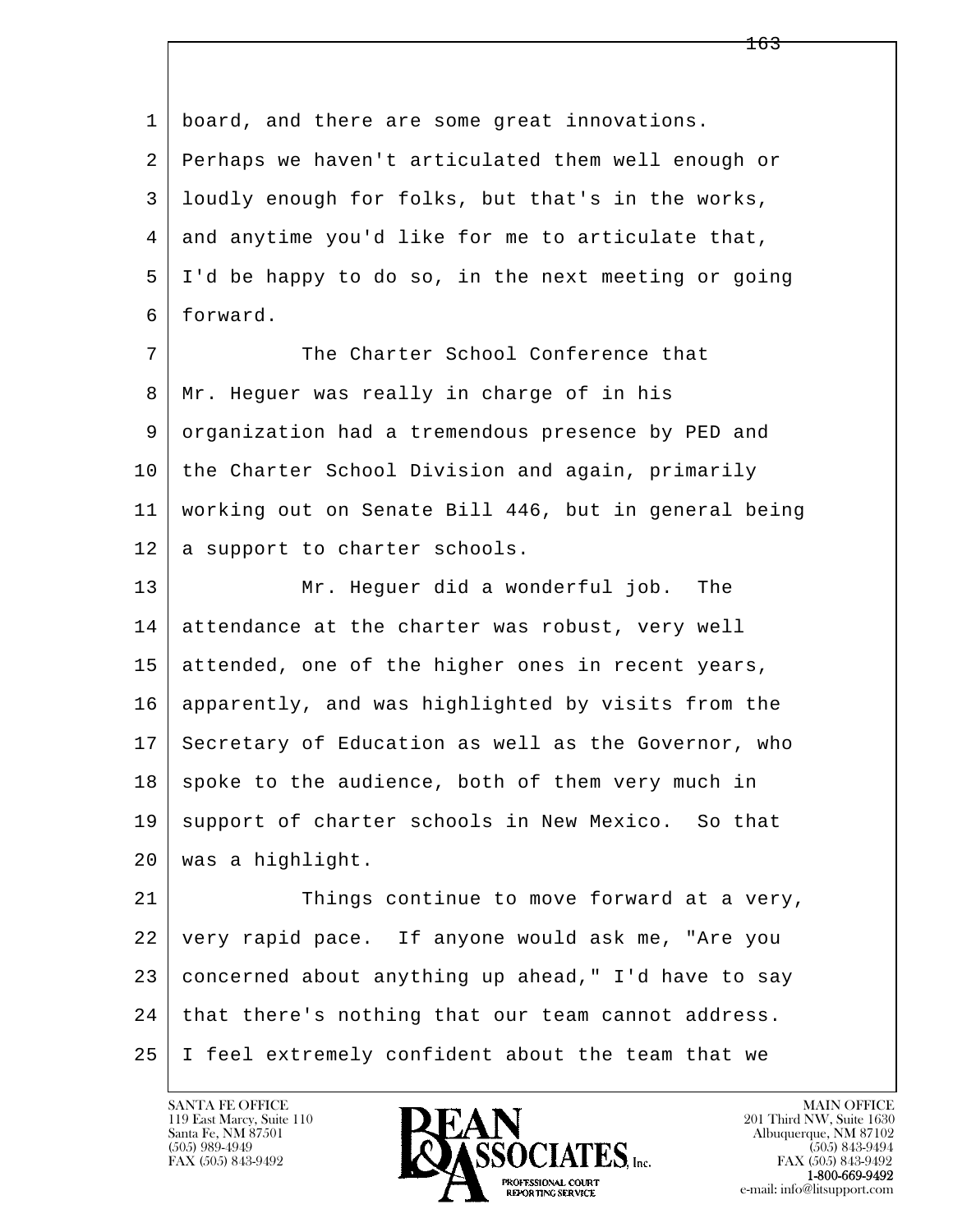1 have going forward. The demands that are placed 2 upon us by this new amended charter are going to be 3 significant, and they're correct. They're right. 4 No argument with them whatsoever. We should visit 5 every school every year. We should have an analysis 6 of every school every year. That's just fundamental 7 good practice. It's good oversight. It's good 8 governance. We don't need a law to mandate it, but 9 we're now required to, to mandate it.

10 In addition to that, we're going to have 11 to provide training for other authorizers, school 12 districts that authorize charter schools. That has 13 not been done to the extent that it really needs to.

14 Training on what this new amended contract 15 means to local authorizers. The partnership that we 16 have with the National Association of Charter School 17 Authorizers, NACSA, the conference that Commissioner 18 | Shearman, General Manager Callahan, and EA Shelly 19 Sherman attended gives a glimpse of the level of 20 quality that is happening in charters nationwide, 21 and part of that is more rigor on the part of all 22 authorizers on their charter schools.

l  $\overline{\phantom{a}}$ 23 So some local districts quite frankly 24 don't do very much, or they think that, oh, that's 25 not our school, so we don't need to do anything.



FAX (505) 843-9492<br>1-800-669-9492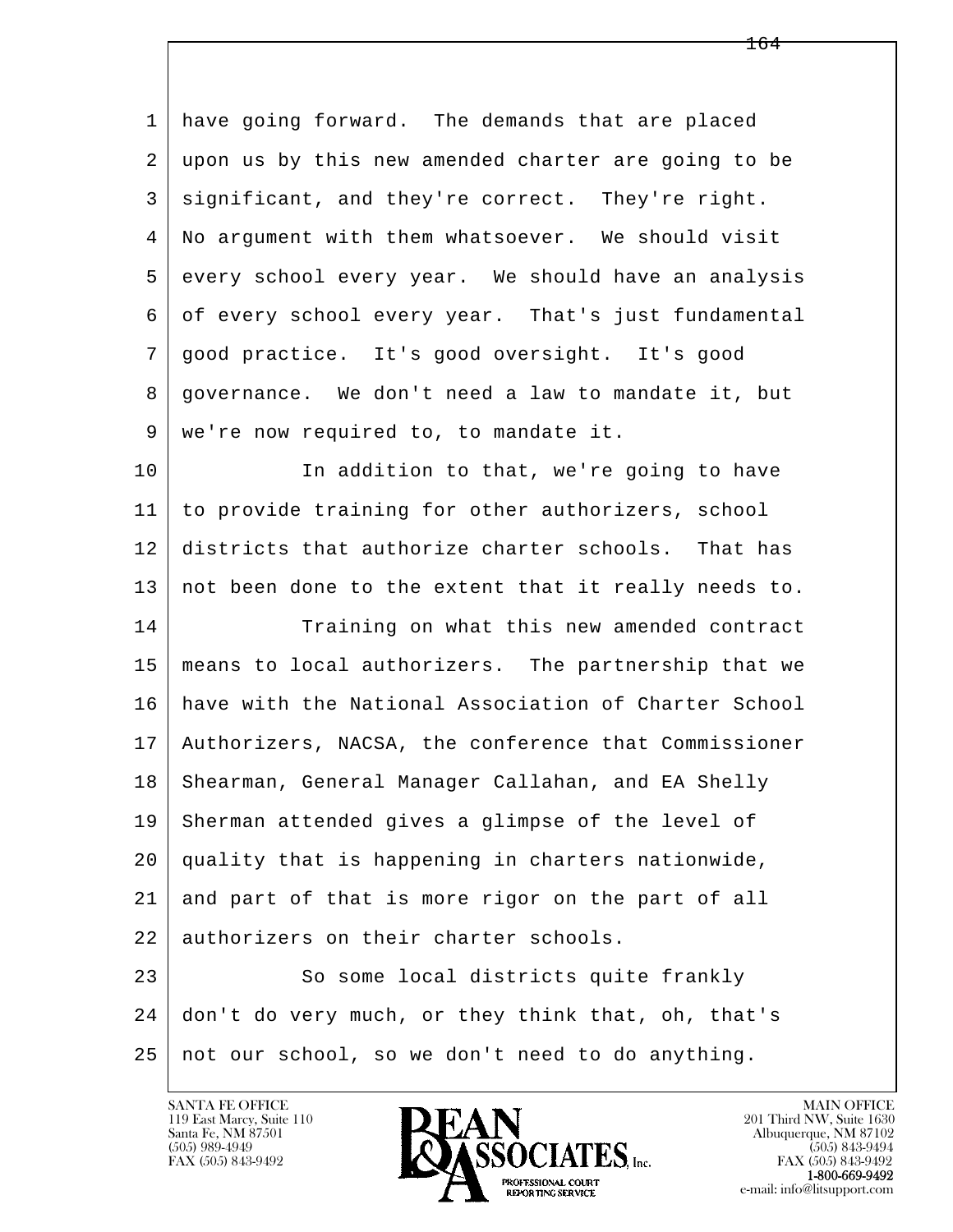l  $\overline{\phantom{a}}$  1 That's our job, to turn that paradigm around. So 2 | that may be a concern. 3 How are we going to do all of that? We're 4 not that large a staff. We're very busy as is. And  $5$  so that is probably my largest question. 6 But I continue to -- and I haven't been 7 around to near as many schools as I want to. I'm in 8 communication with a lot of them, and I can tell you 9 | that there are great things happening. 10 | And that is essentially the report from 11 the charter schools. We're all doing very well. 12 Thank you. 13 COMMISSIONER GARRISON: Thank you, 14 | Director Gerlicz. Questions, comments, 15 Commissioners? 16 Commissioner Shearman. 17 COMMISSIONER SHEARMAN: Thank you. 18 Director Gerlicz, you and I had talked 19 earlier, e-mailed earlier, about the NCAA question. 20 I see it's on your -- somewhat referred to and that 21 you had invited Dr. Glasrud to be here, and since we 22 moved this up, I'm sure that's why he's not here. 23 But I was able to contact Donna Martinez, 24 who is the NCAA compliance officer at UNM, and if it 25 would be all right with you and with Chairman

165

119 East Marcy, Suite 110<br>Santa Fe, NM 87501

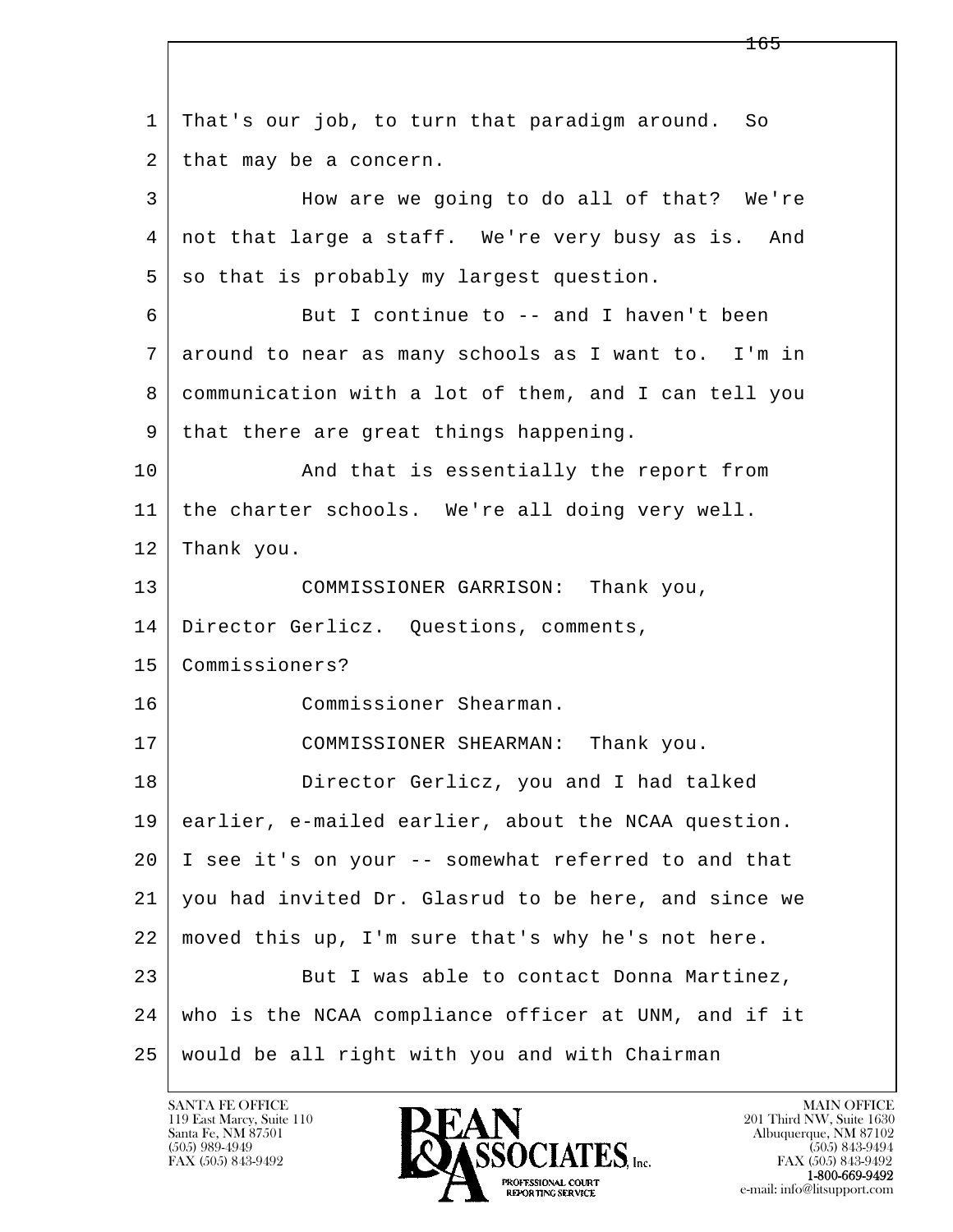l  $\overline{\phantom{a}}$  1 Garrison, I would like to share the information that 2 | she provided to me on the NCAA, their point of view, 3 and why they have made the rulings that they have. 4 COMMISSIONER GARRISON: Please proceed. 5 COMMISSIONER SHEARMAN: Thank you. And 6 there are extra copies if anyone in the audience and 7 the reporter might like to have it. Our attorneys 8 | need some, if you would, please. 9 I certainly am not going to read this to 10 you. I start off with the e-mail that Ms. Martinez 11 sent to me, and then the information follows. What  $12$  she told me on the phone when I asked specifically 13 what was the issue with high school athletes who 14 want to participate on the collegiate level, what is 15 the question regarding their eligibility when they 16 take nontraditional courses, and what are 17 | nontraditional courses? 18 | Think you'll see in here they have 19 quite a definition of nontraditional, but it's 20 essentially a course that is not taught in the 21 classroom by a dedicated full-time teacher. They 22 want that face-to-face interaction between student  $23$  and teacher. And again, that was their concern with 24 online courses, is that there is not that 25 face-to-face interaction with students.

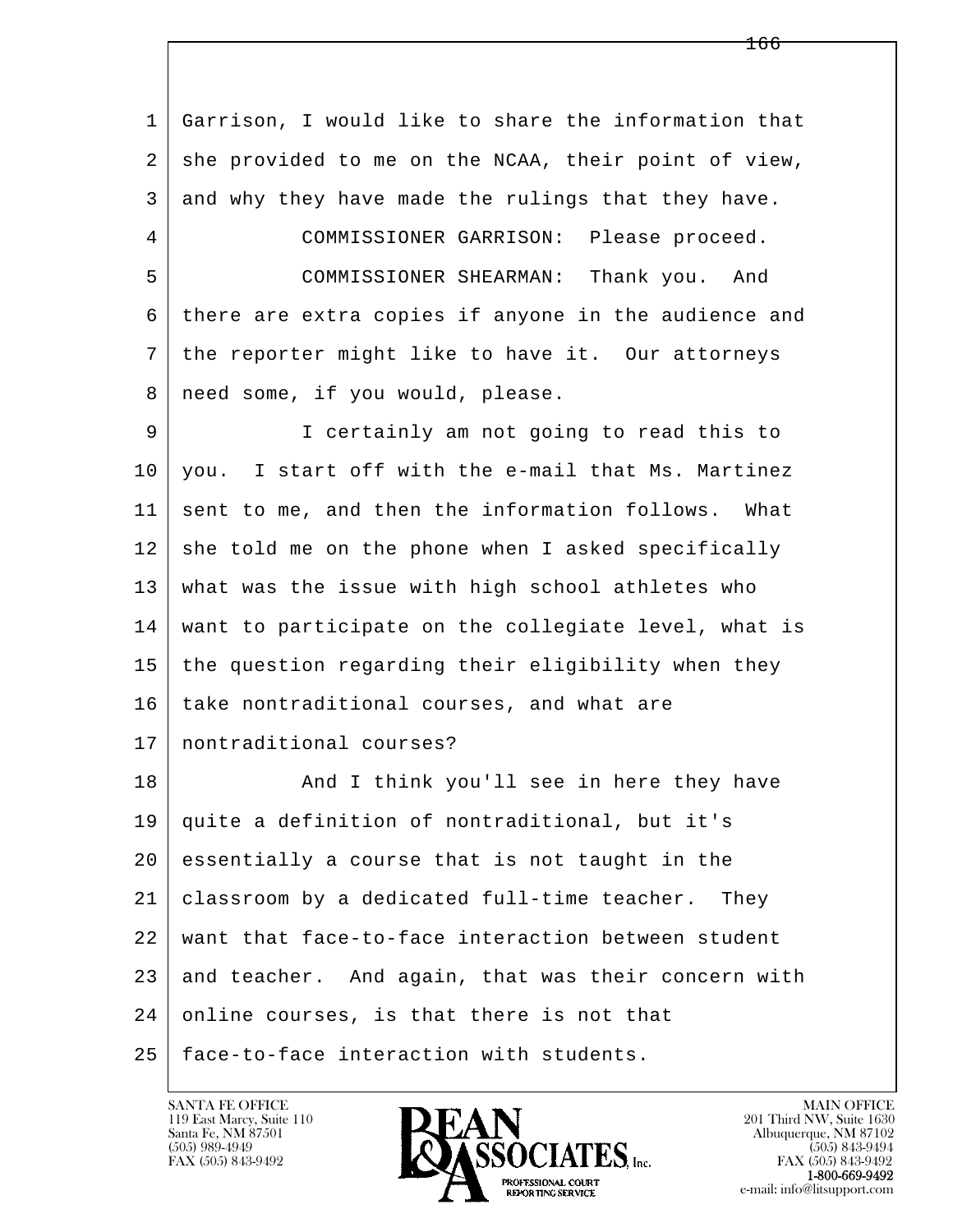l  $\overline{\phantom{a}}$  1 You'll also notice that the last of the 2 issues that she brings forward is on page 2. Pardon 3 me, not the last. It's F. It says the course 4 includes a defined time period for completion. That 5 is a real issue with NCAA. They want a defined  $6$  start date and they want a defined end date, and 7 they even talk about four-week courses and so forth, 8 | that that is not acceptable. 9 So I'll leave the rest of it to your 10 reading and your interpretation, but those were the 11 | things that she told me when I talked on the phone. 12 So I just wanted to share this information 13 with you. She did say that she had met with many 14 athletic directors during a recent conference and 15 they are trying to get the word out about the 16 students, being sure they take courses that are 17 going to count towards their eligibility. And I 18 think that's our purpose, as well, is to be sure 19 that word gets out to everyone so that there are no 20 students caught in the situation where a course they 21 have taken perhaps will not count for their 22 eligibility. 23 So thank you. I just wanted to share. 24 And in Chairman Garrison's absence, I will 25 take over the meeting. Are there any other comments

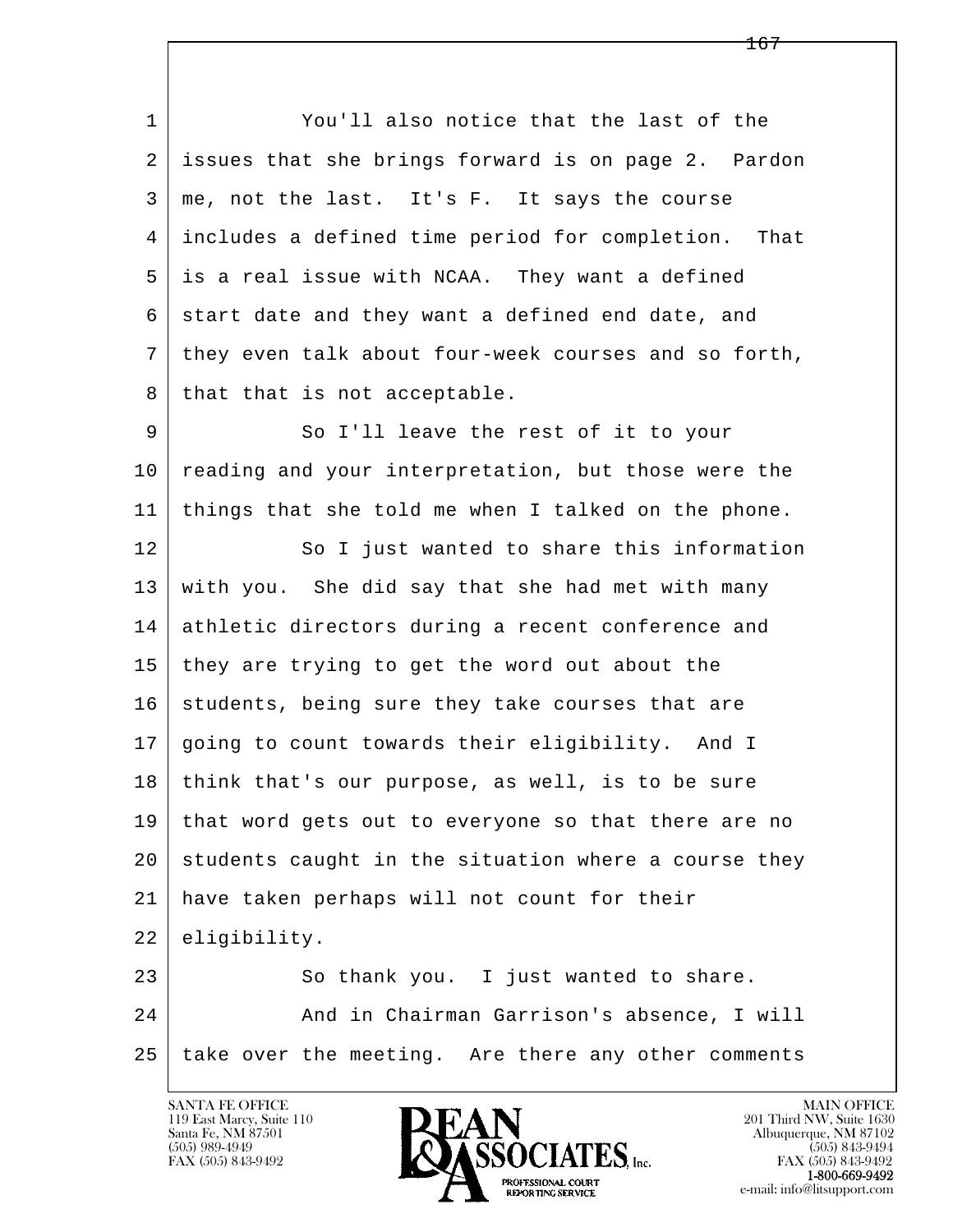1 on that? Commissioner Gant?

l  $\overline{\phantom{a}}$  2 COMMISSIONER GANT: Madam Chair, we have 3 something coming down the road that we don't have an 4 answer to. And we didn't know about this in 5 September, but we have an appeal coming in like next 6 week, statewide virtual. And I think we need to 7 know the impact. I realize that the virtual 8 applicant may say, "Well, this was not part of the 9 discussion, therefore, we cannot bring it up." 10 Well, we didn't know about it at that 11 time. So I guess we need some kind of guidance in 12 that we're going to have this statewide. If you 13 look at Farmington, their school that's got 40 14 percent of their kids in Albuquerque. How is that 15 impacting that school? And I have to tell you, 16 | there are some very sharp students, children out 17 there who, in high school, may or may not take 18 athletics, but they go off to the collegiate world  $19$  and all of a sudden, wake up and realize that they  $20$  can do that, they can be a volleyball player, they 21 can be a soccer player, whatever. But if they 22 haven't fulfilled all the requirements laid down by 23 NCAA, they're out. 24 So I think we've got a real conundrum

25 here, and we, as the PEC and the PED, have an



FAX (505) 843-9492<br>**1-800-669-9492**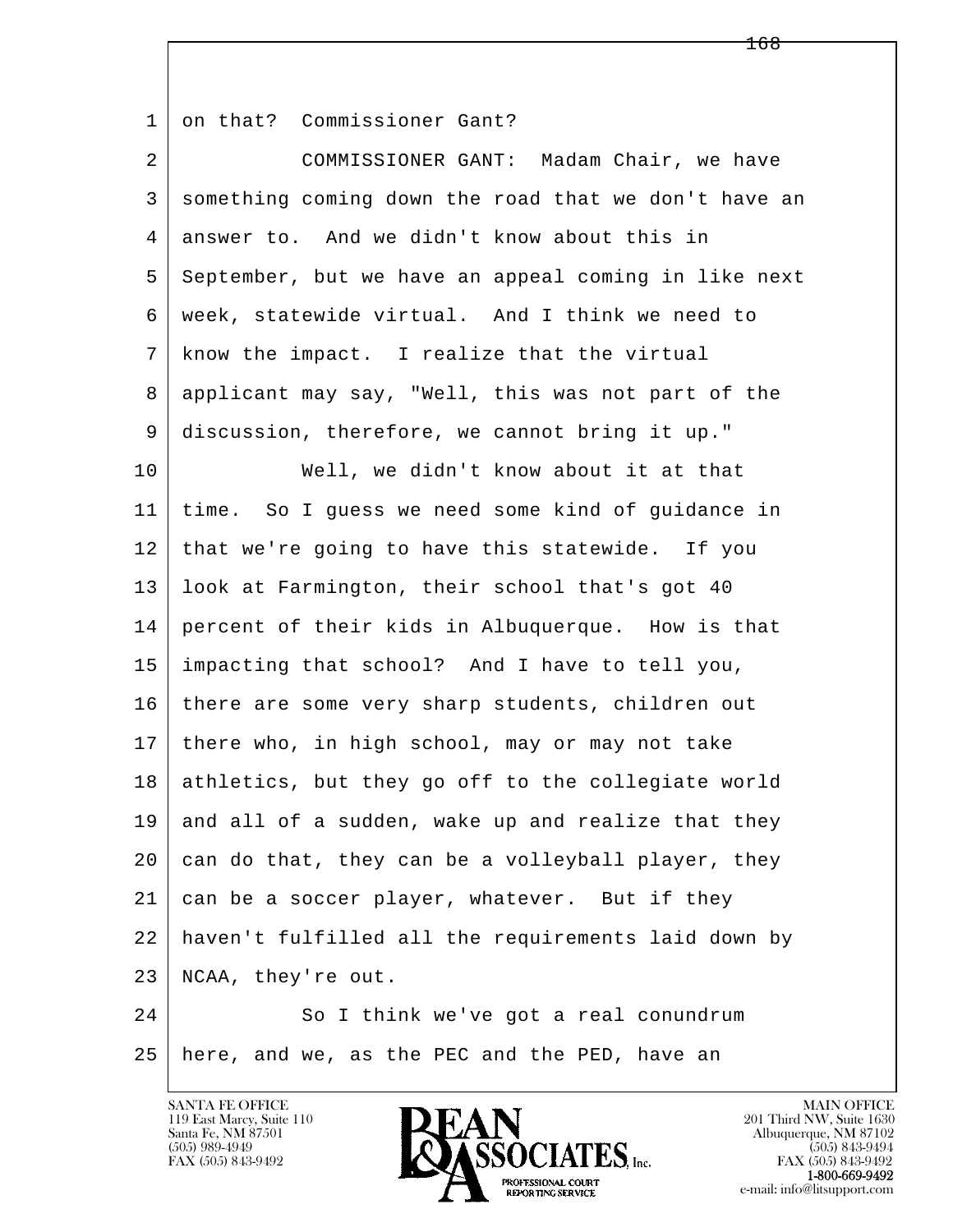l  $\overline{\phantom{a}}$  1 obligation to these students to have the answer in 2 place before we go much further with all these 3 virtual schools and blended schools, et cetera, et 4 cetera. And I think we're coming up against a wall 5 next week that -- and, quite frankly, if we don't 6 have the answer and somewhere down the road some 7 parent wakes up and says, "Oh, my kid wasn't taken 8 care of," you're talking about a lawsuit. And if we 9 don't take care of it now, there's going to be a 10 lawsuit because, being on a school board for eight 11 years, people will sue you for anything. And that's 12 my point. 13 So I don't know what we're going to do 14 next week or what the PED is going to do next week. 15 But I know what I'm going to do. Thank you. 16 COMMISSIONER SHEARMAN: Are there further 17 comments? All right. I see the Chair walking in 18 the door. So let's wait on him to take over the 19 meeting and see where we want to go from here. 20 COMMISSIONER BERGMAN: Carolyn's coup 21 didn't last very long. 22 COMMISSIONER GARRISON: How did she do? 23 COMMISSIONER SHEARMAN: Got through it. 24 COMMISSIONER GARRISON: We just concluded 25 the NCAA basketball tournament. That's another

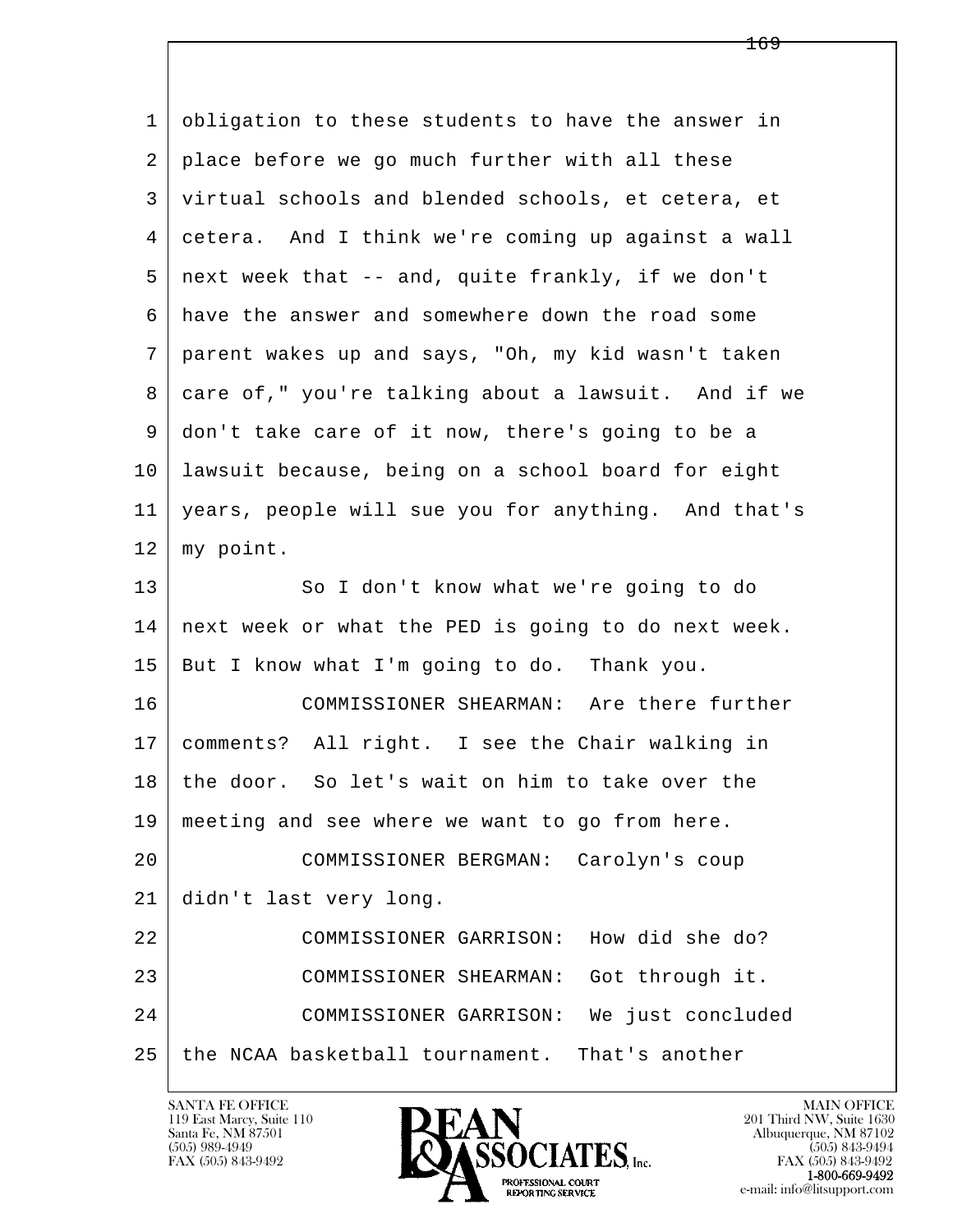| $\mathbf 1$    | Lighten up. I want to make a comment on<br>joke.     |
|----------------|------------------------------------------------------|
| 2              | that. I did my due diligence, also. I was talking    |
| 3              | to Scott Glasrud and, of course, received the letter |
| $\overline{4}$ | from Superintendent Winston Brooks from APS, and     |
| 5              | this is something that's going to continue to be --  |
| 6              | I don't want to say an issue, I don't want to say a  |
| 7              | problem, but the NCAA as a whole separate silo is    |
| 8              | going to do what they're going to do. So this is     |
| 9              | going to have implications for Ideal New Mexico, I   |
| 10             | think already for some of Albuquerque public         |
| 11             | schools.                                             |
| 12             | So as the NCAA starts to dig into things,            |
| 13             | then we'll have to make responses as New Mexico      |
| 14             | educators. Scott had made a comment that the NCAA    |
| 15             | has like three people assigned to all of this work,  |
| 16             | and so it's really a cumbersome thing. He wanted to  |
| 17             | give us more information on the process because they |
| 18             | thought they'd be done with it, and it hasn't even   |
| 19             | begun. So I told him we understand, and we will      |
| 20             | move forward in looking at the NCAA rulings and      |
| 21             | policies and virtual education. We've already        |
| 22             | talked about it for, what, two, three years now,     |
| 23             | that things are going to change and government,      |
| 24             | usually because of its bureaucratic structure, which |
| 25             | is there for accountability, will always have to     |

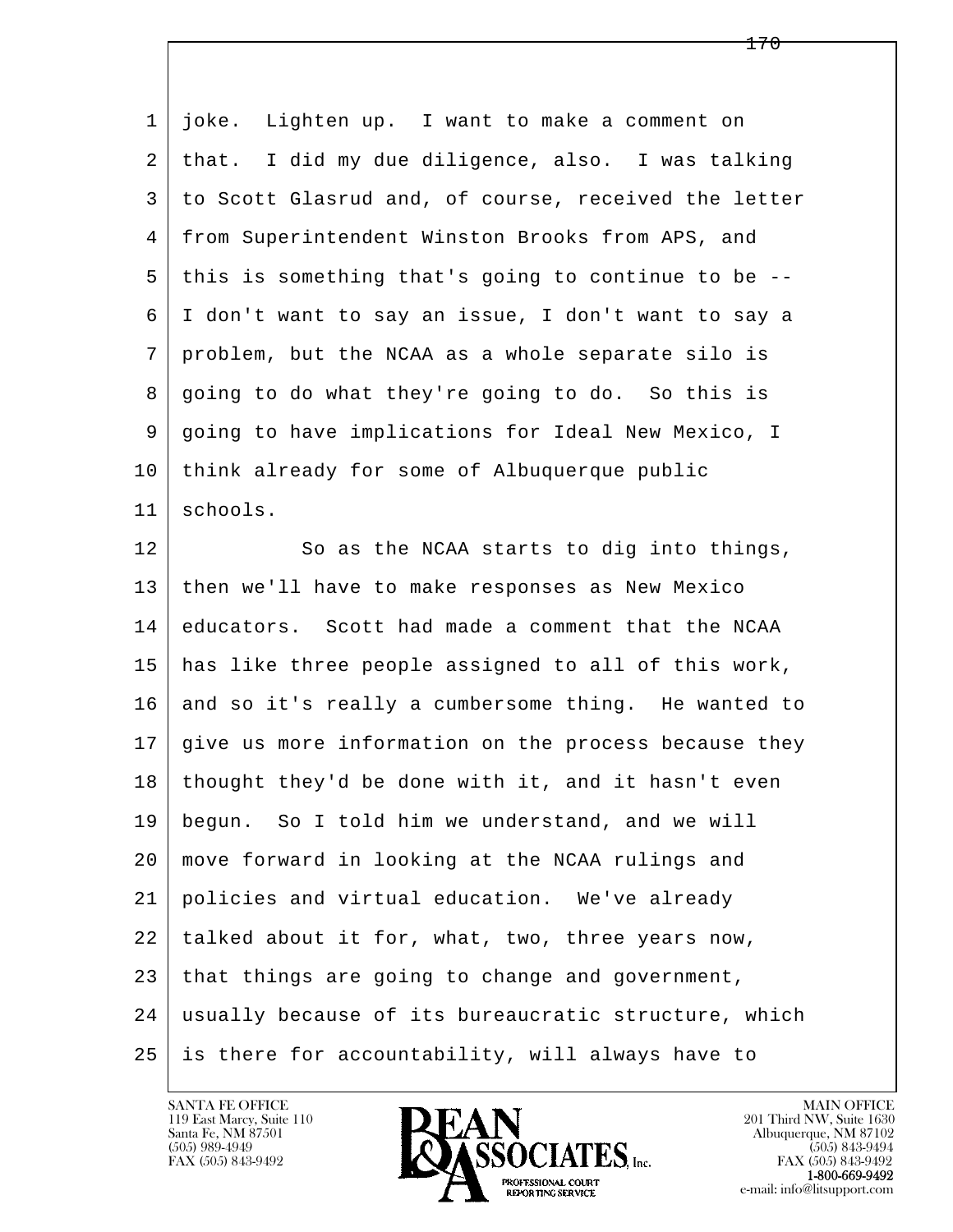l  $\overline{\phantom{a}}$ 1 react. The proactive stuff, the technology, all 2 these things -- this didn't exist five years ago. 3 An app -- that wasn't even a term. So as these 4 innovative things keep coming at us and different 5 trends move in and out of education, we will be 6 reacting to it. 7 So we concluded 12, yes? 8 | COMMISSIONER SHEARMAN: Right. 9 COMMISSIONER GARRISON: Item number 13 is 10 the Charter School Division update report on Senate 11 Bill 446. 12 MR. GERLICZ: Commissioner Garrison, 13 members of the PEC -- 14 COMMISSIONER GARRISON: Just one moment. 15 With all this great work, I'd better at least read 16 it. 17 Commissioners, the following documents are 18 included in your PEC notebook. The New Mexico 19 Public Education Commission Charter School 20 Performance Framework, final draft; New Mexico 21 Public Education Commission Charter School 22 | Performance Contract, final draft; and the 23 New Mexico Public Education Commission Charter 24 | School Preliminary Performance Contract, final 25 draft.

119 East Marcy, Suite 110<br>Santa Fe, NM 87501

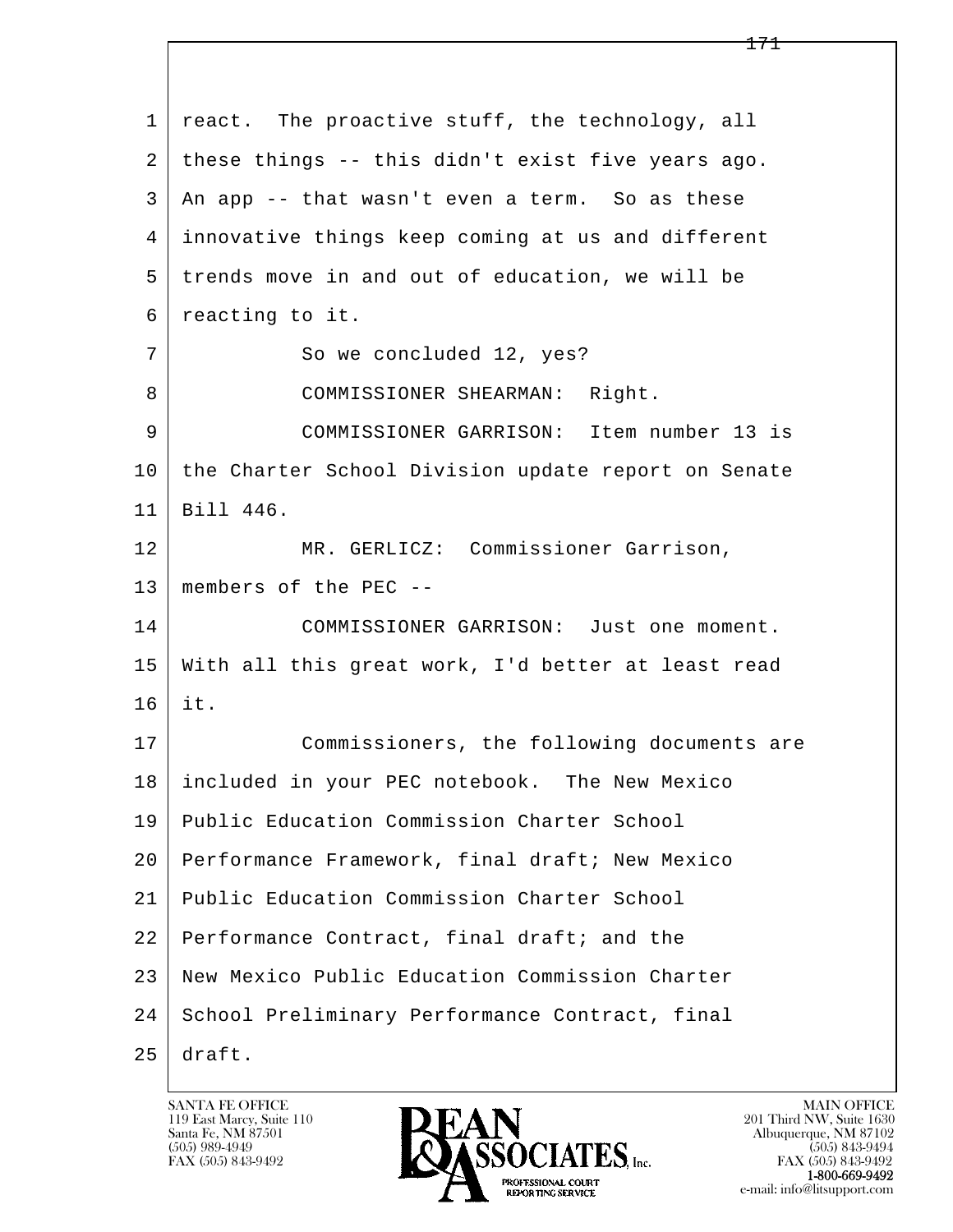l  $\overline{\phantom{a}}$ 1 1 The consultation process. Number one, 2 Public Education Commission has the copies of the 3 most current draft of the performance contract, 4 performance frameworks, and preliminary performance 5 contract, as I stated, in your notebooks. 6 Two. Number two of the consultation 7 process. The Charter School Division held five 8 public consultation and comment meetings. October 9 19, they were in West Las Vegas Schools. Public 10 Education Commission working group for consultation 11 and comment. November 2nd and 3rd, New Mexico 12 | Coalition of Charter Schools state conference as 13 part of the Public Education Department Charter 14 School Division presentation. PEC working group for 15 consultation and comment. 16 November 15th, in Las Cruces, Public 17 Education Commission working group for consultation 18 and comment. 19 November 27th, in Albuquerque, Public 20 Education Commission working group for consultation 21 and comment. 22 Additionally, the Charter School Division 23 posted a link to take public comment on their 24 website and also solicited e-mail submissions. 25 Number three, the consultation process.

172

119 East Marcy, Suite 110<br>Santa Fe, NM 87501

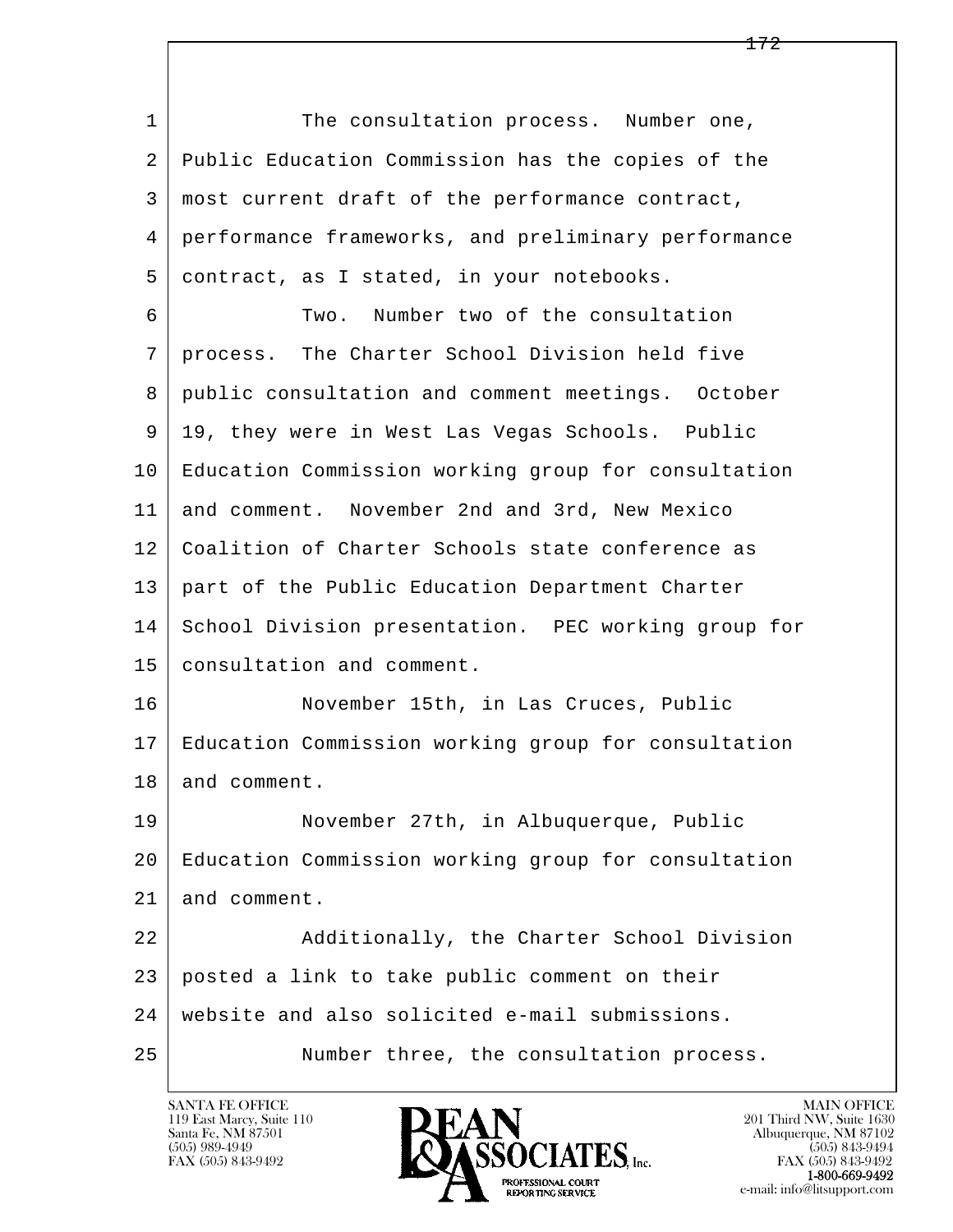l  $\overline{\phantom{a}}$ 1 The Charter School Division and the National 2 Association of Charter School Authorizers team took 3 the input and comments and incorporated it into a 4 final draft that is included in your notebooks. 5 Number four. The monitoring tools and 6 process will be developed by the Charter School 7 Division during the spring of 2013 for 8 implementation in July 2013. 9 Director Gerlicz. 10 | MR. GERLICZ: Thank you, Commissioner 11 Garrison, members of the PEC. As you can see in 12 front of you, the documents are extensive. They're 13 interesting. We are robustly anticipating your 14 questions because we've had terrific questions from 15 every one of these meetings. What do they mean, how 16 do they impact our work, et cetera. 17 Before I turn it over to General Manager 18 Callahan, who has helped to be the midwife of this 19 process throughout the whole endeavor, we as well in 20 the Charter School Division are learning a 21 tremendous amount about our role in how we're going 22 to do that. I think it's fair to say that we're 23 excited about it. We do think that it's a movement. 24 It's a turn in the right direction for education. 25 It offers something to charter schools that regular

119 East Marcy, Suite 110<br>Santa Fe, NM 87501



FAX (505) 843-9492<br>**1-800-669-9492**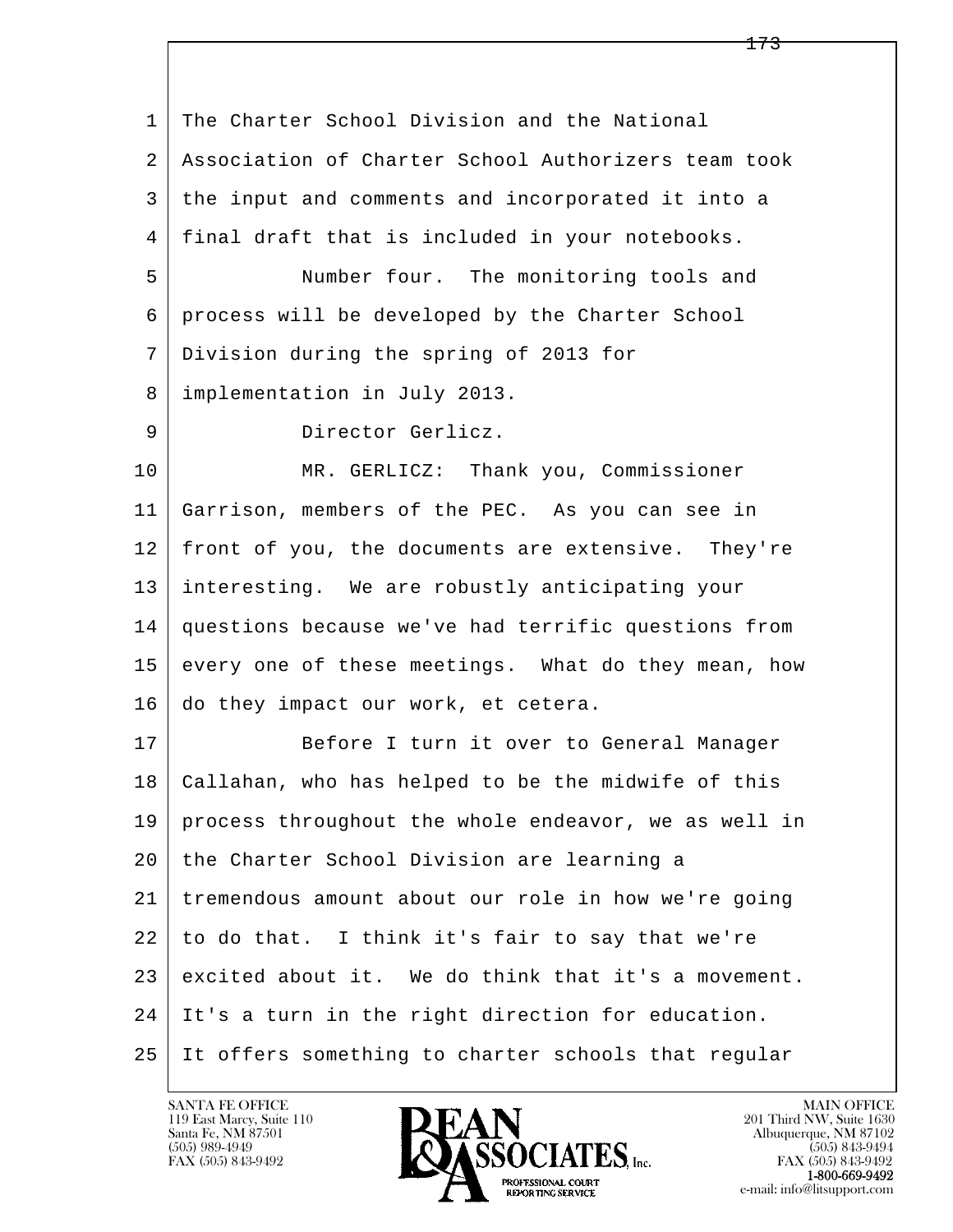1 and traditional public schools will not have, and 2 that's the ability to really negotiate with us as a 3 PEC and as a staff about what they want to do as 4 charters. That is all very, very interesting.

 5 How it's going to work, that's going to be 6 a work in progress. So I'd like to turn it over to 7 General Manager Callahan for more concerns on that 8 process. Kelly.

 9 MS. CALLAHAN: Mr. Chair, Commissioners, 10 thank you. Just a couple of comments before we take 11 some questions. The comment consultation process 12 resulted in 70 comments that came in about the 13 frameworks, the contract, and everything that 14 occurred as part of this new implementation of the 15 amended Charter School Act, a/k/a SB 446. And the 16 comments came from governing board members, from 17 | administrators, from authorizers, and parents, 18 community.

l  $\overline{\phantom{a}}$  19 We received a lot of feedback on all of 20 this process, and so what we did is, we worked -- 21 again, just as a reminder, the Charter Schools 22 Division received an in-kind grant from the National 23 Association of Charter School Authorizers to assist 24 in developing this performance framework process and 25 contract process. As you recall, they were part of

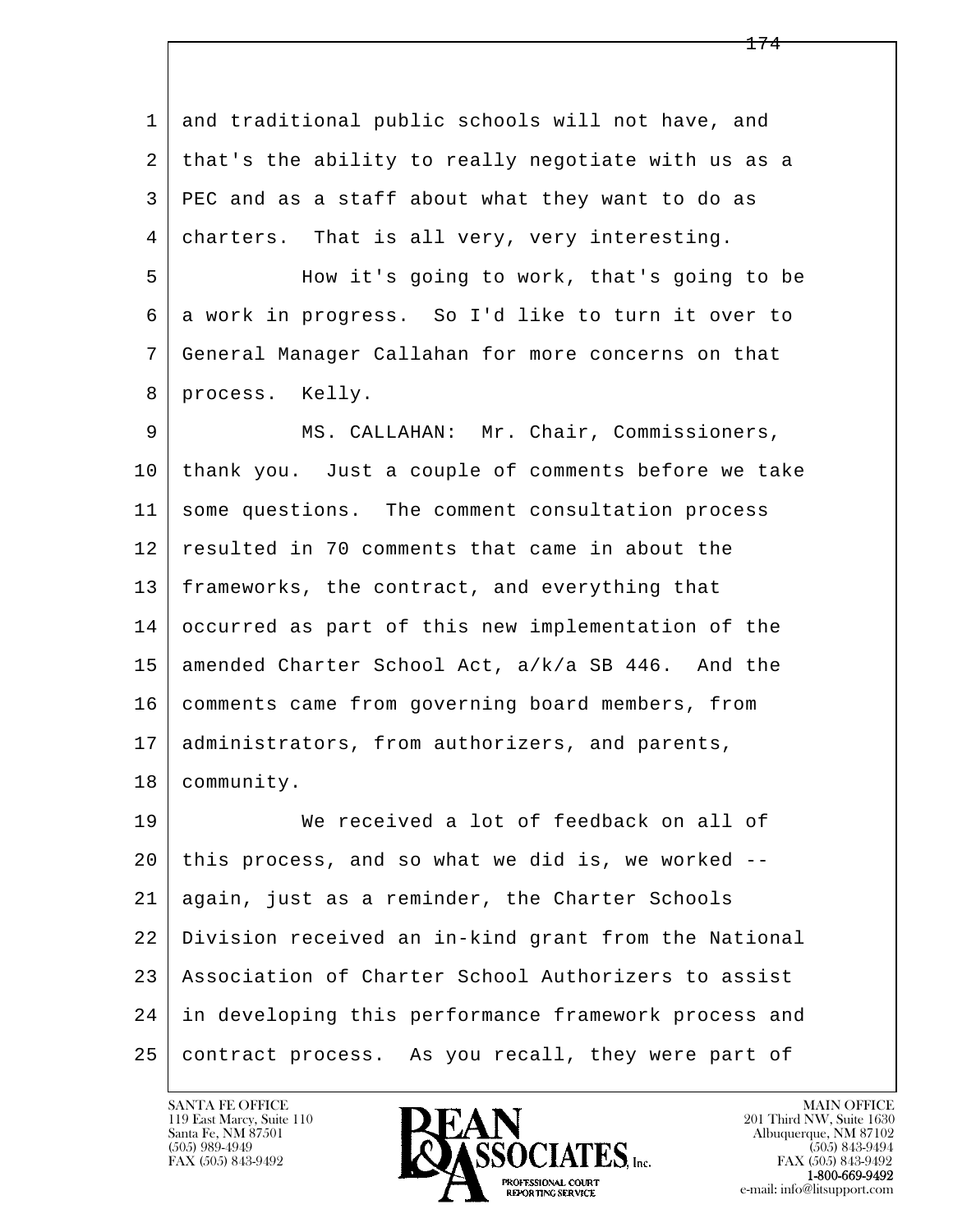l  $\overline{\phantom{a}}$  1 the gang that put this legislation together, 2 including the National Alliance of Charter Schools, 3 Lisa Grover and NACSA, along with our own 4 legislative educational segment. 5 So with all those groups together, they 6 put SB 446 in motion that has now been identified as 7 the fourth-strongest charter school law in the 8 country, which is a huge kudo to this organization, 9 but it also carries a lot of responsibility. And so 10 the NACSA group, the consultants, worked with the 11 Charter School Division team. We have Shelly 12 Cherrin working as a project lead, and a contract 13 with Julia Barnes, who is assisting in putting these 14 documents together. So it has been a comprehensive 15 effort that the staff of the CSD has been involved 16 in review and interpretations, and we've gone 17 | through legal process. 18 This has been going on since the middle of 19 March of 2012, and so we've done trainings, we've 20 done consultations, there have been over a dozen 21 communication kinds of process, whether it's 22 training or consultation with the stakeholders 23 involved in the implementation of SB 446. 24 That being said, what Director Gerlicz is 25 referring to is, we are finally at a place where the

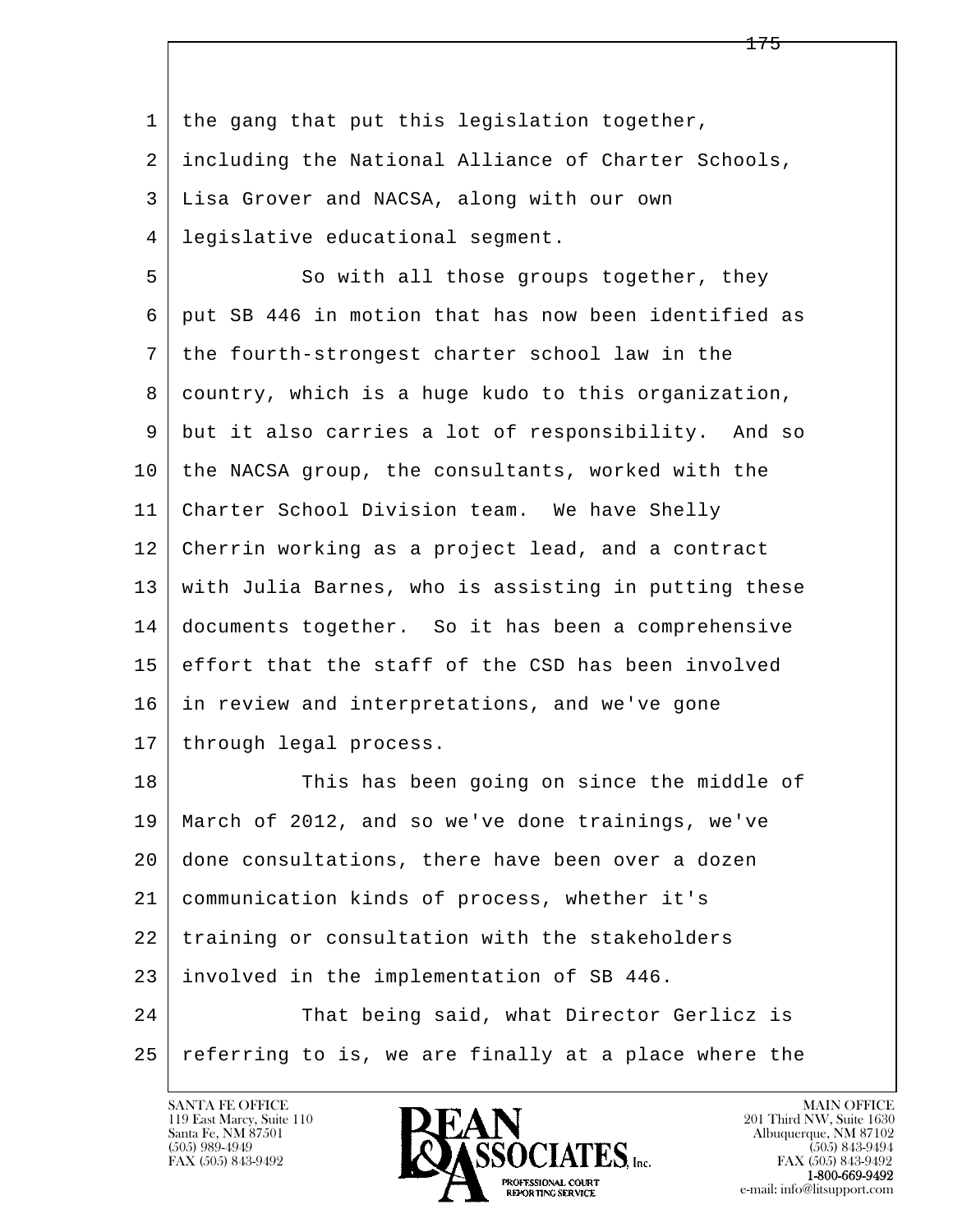l  $\overline{\phantom{a}}$  1 Commission can decide if this is the framework and 2 the contract that we want to move forward with. 3 That being said, a new process is going to require 4 some transition and some time. And I spoke with the 5 Charter School Committee yesterday, the group, and 6 we are moving very quickly. Our law time frame is a 7 lot more condensed than other states'. Many of the 8 | states, we've leapt over the timeline of the states 9 that are also doing this process, and so we feel 10 this constraint of time, but we also want to make 11 sure that we are communicating adequately, there's a 12 thorough vetting, and that we get as much feedback 13 as we possibly can. We feel like we've done our due 14 diligence and, you know, knowing that we're probably 15 going to have to make some discoveries that are 16 going to occur that maybe we can't anticipate yet, 17 but with the knowledge that I think we've made a 18 very good-faith effort and I think that the 19 documents that you see in front of you are very 20 strong. The NACSA team is extraordinarily 21 complimentary of what we have done with the 22 frameworks. 23 The original work in March was taking a 24 set of generic frameworks from NACSA and tailoring 25 it to the New Mexico statutes. And this document is

119 East Marcy, Suite 110<br>Santa Fe, NM 87501

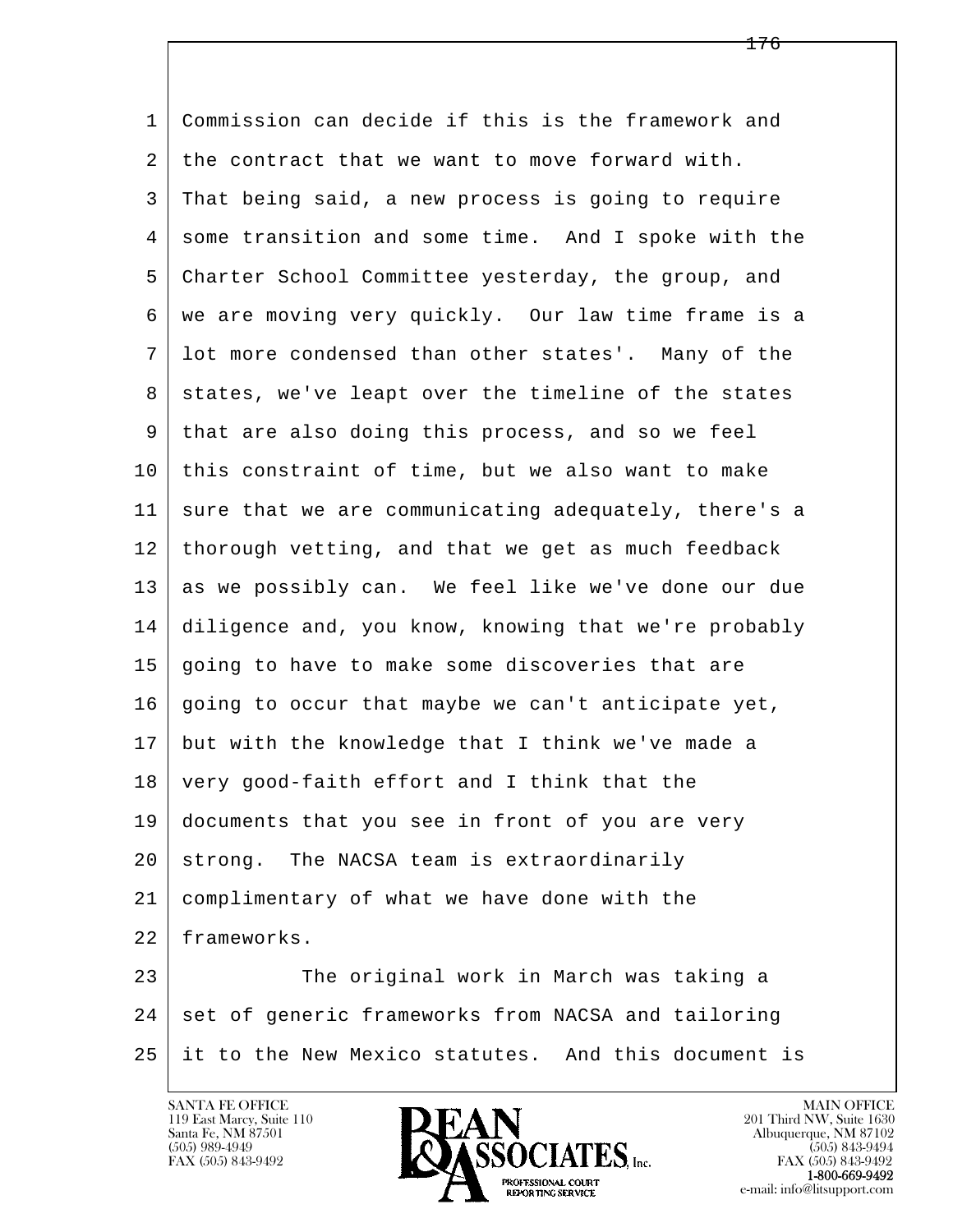1 still a fairly long document, but it was actually 2 double the size of this. We streamlined it. We've 3 pointed and focused on what is absolutely necessary 4 to ensure that schools, one, are meeting 5 accountability expectations, but two, are also 6 fairly assessed.

7 And so I think that, again, having a great 8 | amount of input from many different stakeholders has 9 really given us a very strong document. So the 10 NACSA team, the national team, is very complimentary 11 of the strength of the frameworks that we've put 12 together, the strength of the contract, the strength 13 of the language of the contract, and what it is that 14 it's going to do.

l  $\overline{\phantom{a}}$ 15 So the next turn for us in the spring of 16 2013 is going to be taking -- if these are approved, 17 and then putting in the systems, putting in the 18 | process of how do you ensure that the schools are 19 meeting the terms of the contract? How do you 20 ensure that they're performing to the levels that 21 they have promised in this contract? And so we will 22 be developing the tools, the process, of how we're 23 actually going to bring this to the schools and look  $24$  at an assessment that the CSD can do to meet the 25 obligations of SB 446.

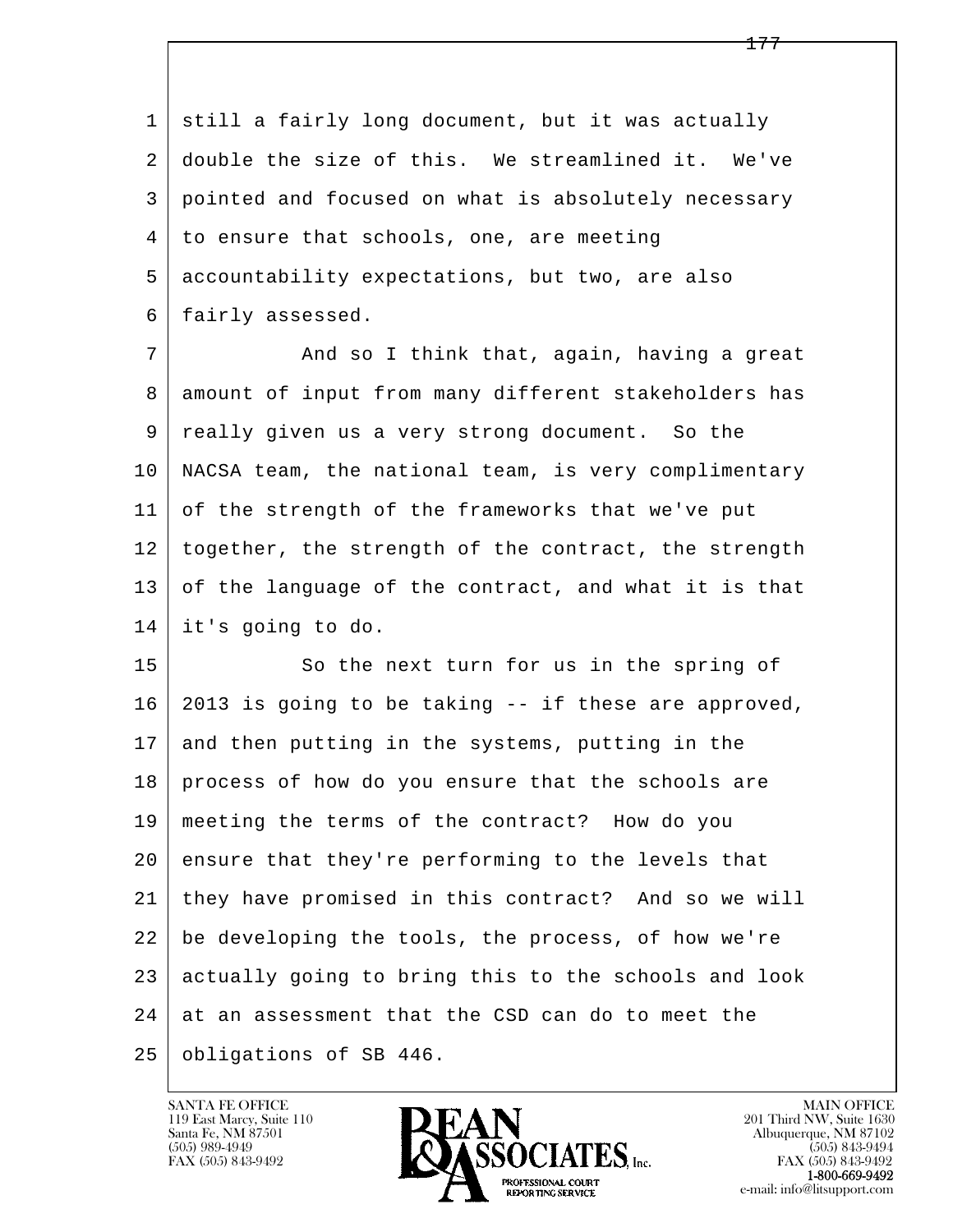| 1  | So just as a reminder, the law went into             |
|----|------------------------------------------------------|
| 2  | effect July 1, 2012. However, the impact of who is   |
| 3  | going to be directly involved in this doesn't take   |
| 4  | effect until July 2013, because the first group of   |
| 5  | schools that are going to meet and negotiate an      |
| 6  | actual long-term contract that you're looking at     |
| 7  | here are the renewal schools that you're addressing  |
| 8  | today and tomorrow. And so their current charters    |
| 9  | go until June 30, 2013. And so starting in July is   |
| 10 | when these high-stakes decisions that are going to   |
| 11 | need to happen for schools will go into effect. And  |
| 12 | so we have a little time.                            |
| 13 | I'm happy to say that we have volunteer              |
| 14 | guinea pig schools that want to take on the          |
| 15 | contract, want to take on the frameworks, want to    |
| 16 | become accountable, because they want that ability   |
| 17 | to share the story in a complete fashion.            |
| 18 | Again, as Mr. Gerlicz was talking about,             |
| 19 | this is a very unique opportunity for a school to    |
| 20 | tell a complete story that maybe isn't just from the |
| 21 | school report card. There are a lot of things that   |
| 22 | go on in a charter school, not just academic but     |
| 23 | also operational and financial that are just as      |
| 24 | critical.                                            |
| 25 | So this is a great opportunity for us.<br>I.         |

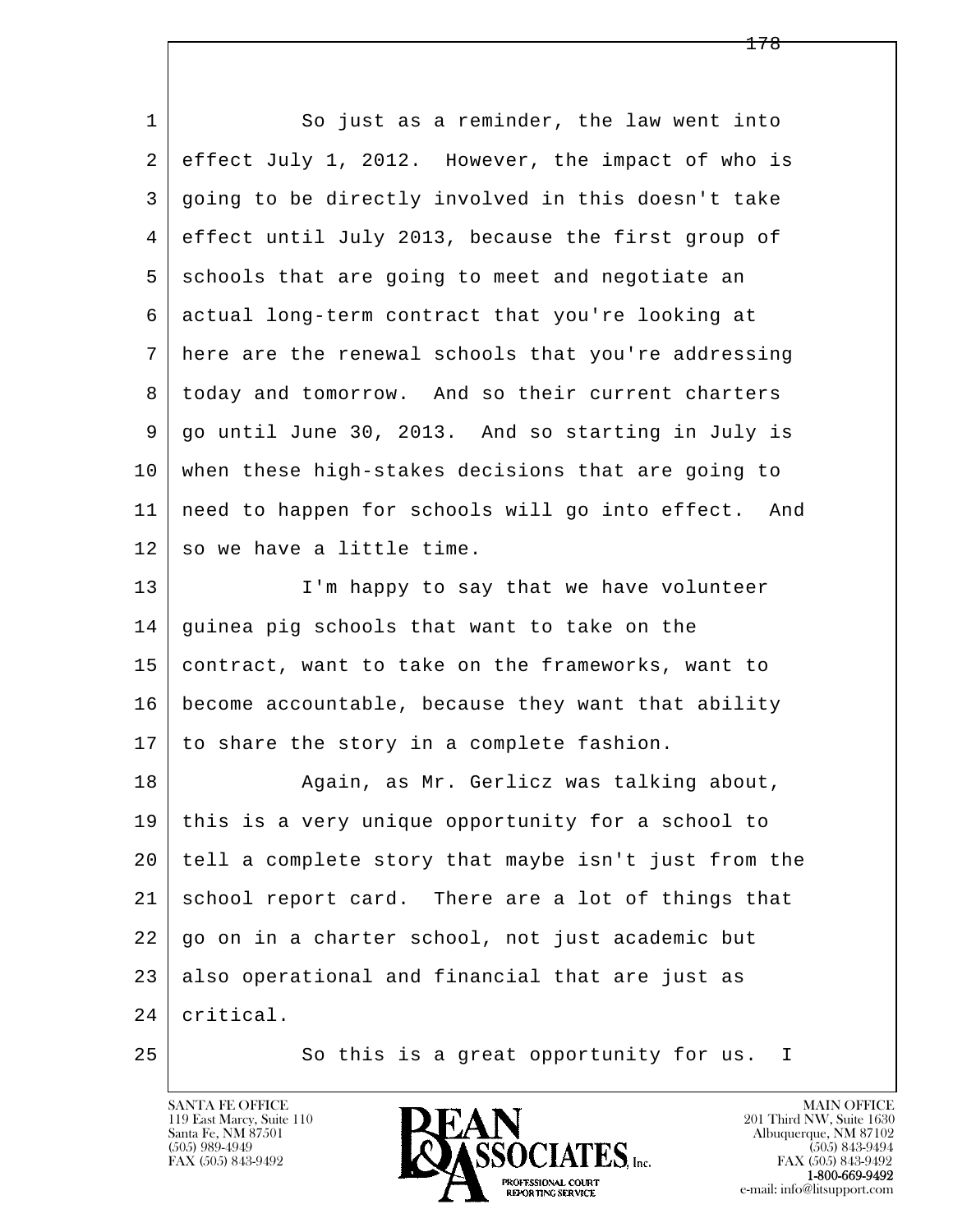l  $\overline{\phantom{a}}$  1 have been living, breathing, eating, sleeping SB 446 2 and the performance frameworks and the contract, and 3 I can say with a great certainty that this work is 4 very thorough and I think that until we actually can 5 test it on schools, we're not really going to know, 6 but I think we've anticipated as best we can, and I 7 feel very confident that this is a strong, solid 8 document in terms of the performance frameworks to 9 measure accountability for a school, and I believe 10 that the contract also is going to ensure that both 11 the authorizer and the school are on equal terms in 12 understanding what the obligations of the school and 13 | the performance are. 14 So at this time, I'm happy to entertain 15 questions about the frameworks and contract. 16 Oh, excuse me, Mr. Chair, one more thing. 17 The preliminary contract -- the approval for this is 18 going to be the template. We worked with the 19 Charter School Committee, and it's very boilerplate 20 because it is just a planning year checklist that is 21 being addressed in this, but we wanted to include it 22 in here so it can be used as a template by other 23 authorizers, and so that's definitely something that 24 we're willing to do, is share these documents with 25 other authorizers. Because again, if it's strong,

119 East Marcy, Suite 110<br>Santa Fe, NM 87501

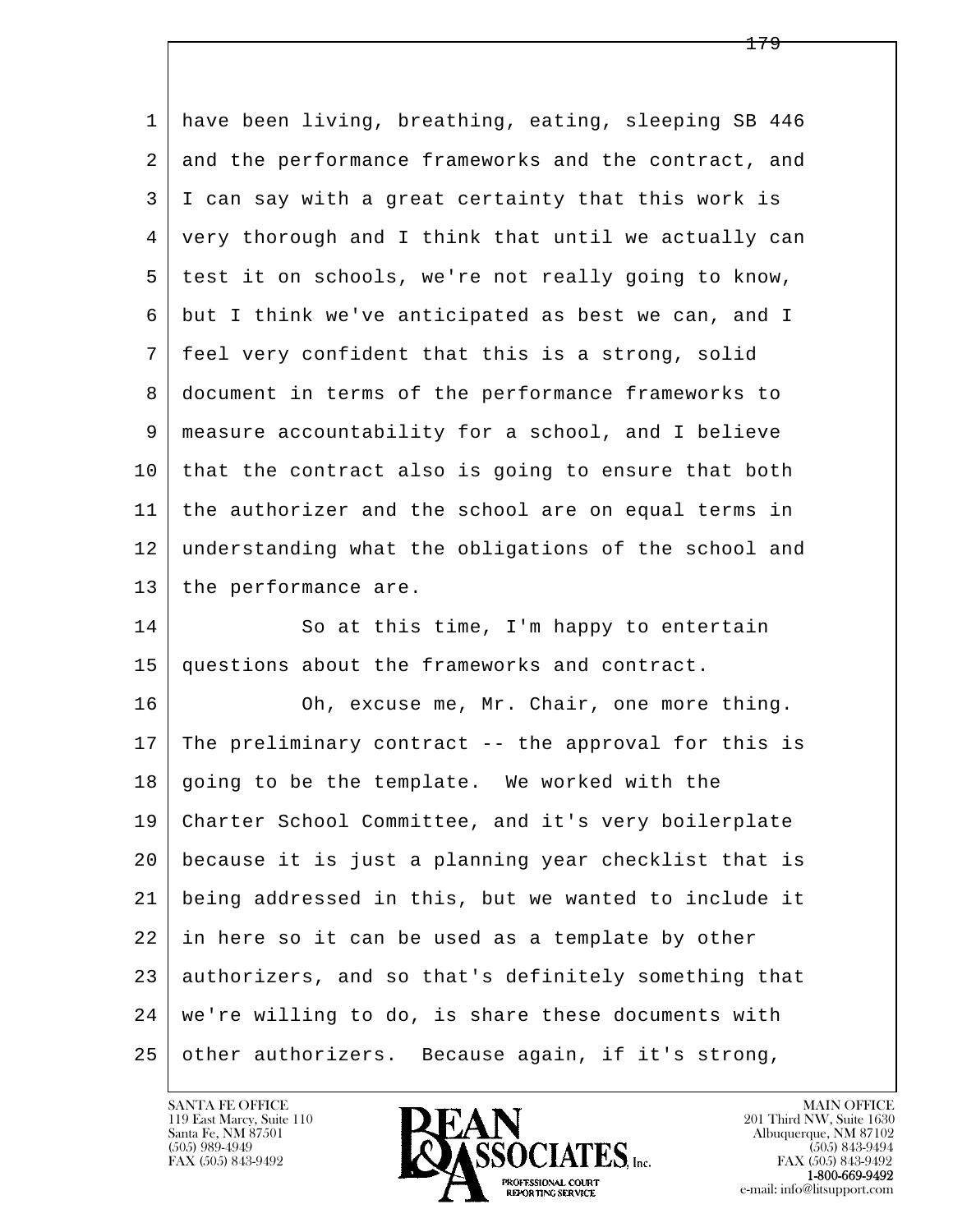l  $\overline{\phantom{a}}$  1 it needs to be something that you can walk in and 2 work with right off the bat. 3 Thank you. 4 COMMISSIONER GARRISON: Thank you, 5 Ms. Callahan. 6 Commissioner Gant. 7 COMMISSIONER GANT: A couple of points, 8 | Mr. Chair, Members. 9 | First of all, those schools that 10 volunteered -- I can only assume -- of course, I 11 don't know who they are; they're probably the more 12 high-achieving schools, or do you have any that -- 13 or is there an across-the-board where it may appear  $14$  to be a low-achieving, low successful up to a high, 15 you know, the bell curve, if you will? 16 | MR. GERLICZ: Commissioner Gant, 17 interesting question. And it turns out that it's a 18 | spectrum. They're across the board. If there's a 19 common denominator, it's the confidence of the 20 leadership in their schools that want to do that. 21 So we do have some EPP schools that have 22 volunteered. We have some A schools and B schools,  $23$  and across the board it's an example of confident 24 and excellent leadership that says, "I want this, to 25 see how it's going to impact my school."

119 East Marcy, Suite 110<br>Santa Fe, NM 87501

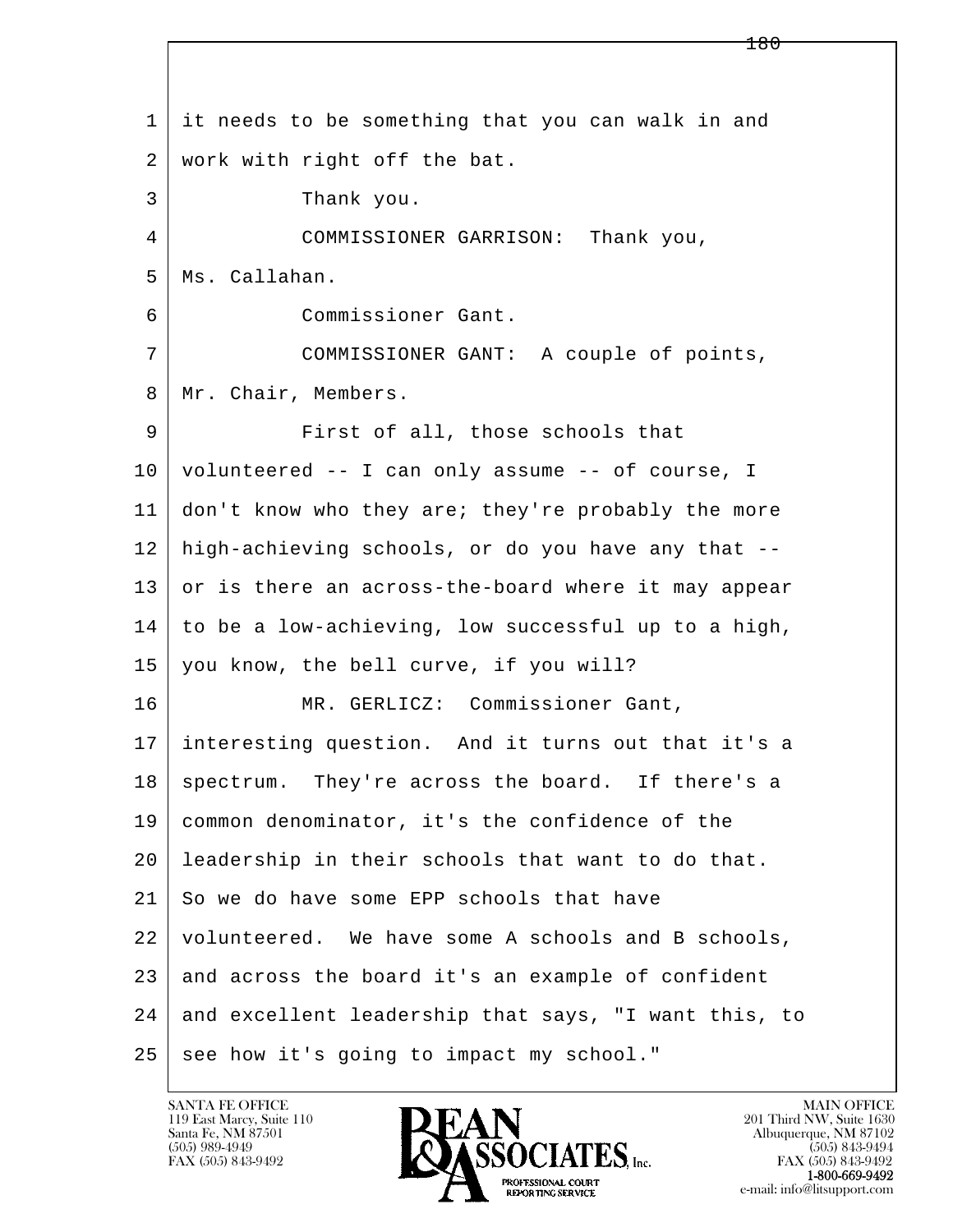| 1  | So it's across the board.                            |
|----|------------------------------------------------------|
| 2  | COMMISSIONER GANT: With that in mind, I              |
| 3  | would suggest that you would probably have a better  |
| 4  | result and proof of the pudding, if you want to use  |
| 5  | that, of what CSD and others have developed for our  |
| 6  | documents here. I would also say that we've come a   |
| 7  | long way in the last years for the applications, new |
| 8  | or renewals, and in our discussion yesterday we've   |
| 9  | got more to go. And I think we're going to have to   |
| 10 | lay the applications down beside these documents and |
| 11 | say, "Do they mirror each other?"                    |
| 12 | And I think that's going to be a hard                |
| 13 | process to do, and I think that -- this is just me;  |
| 14 | the rest of them can agree or disagree, and we can   |
| 15 | talk about it -- but maybe the PEC needs a workday   |
| 16 | or two to sit and do this with you all, so that we   |
| 17 | also understand fully the changes before they        |
| 18 | happen, et cetera.                                   |
| 19 | And my last comment is, I'm going to take            |
| 20 | these documents that you have put together and I'm   |
| 21 | going to pull out the applications, both new and     |
| 22 | renewal, and I'm going to put them in some binder,   |
| 23 | so that I can crosswalk myself because right now, I  |
| 24 | have some disconnect in this old mind of mine how    |
| 25 | I'm going to do it. But that's the only way I know   |

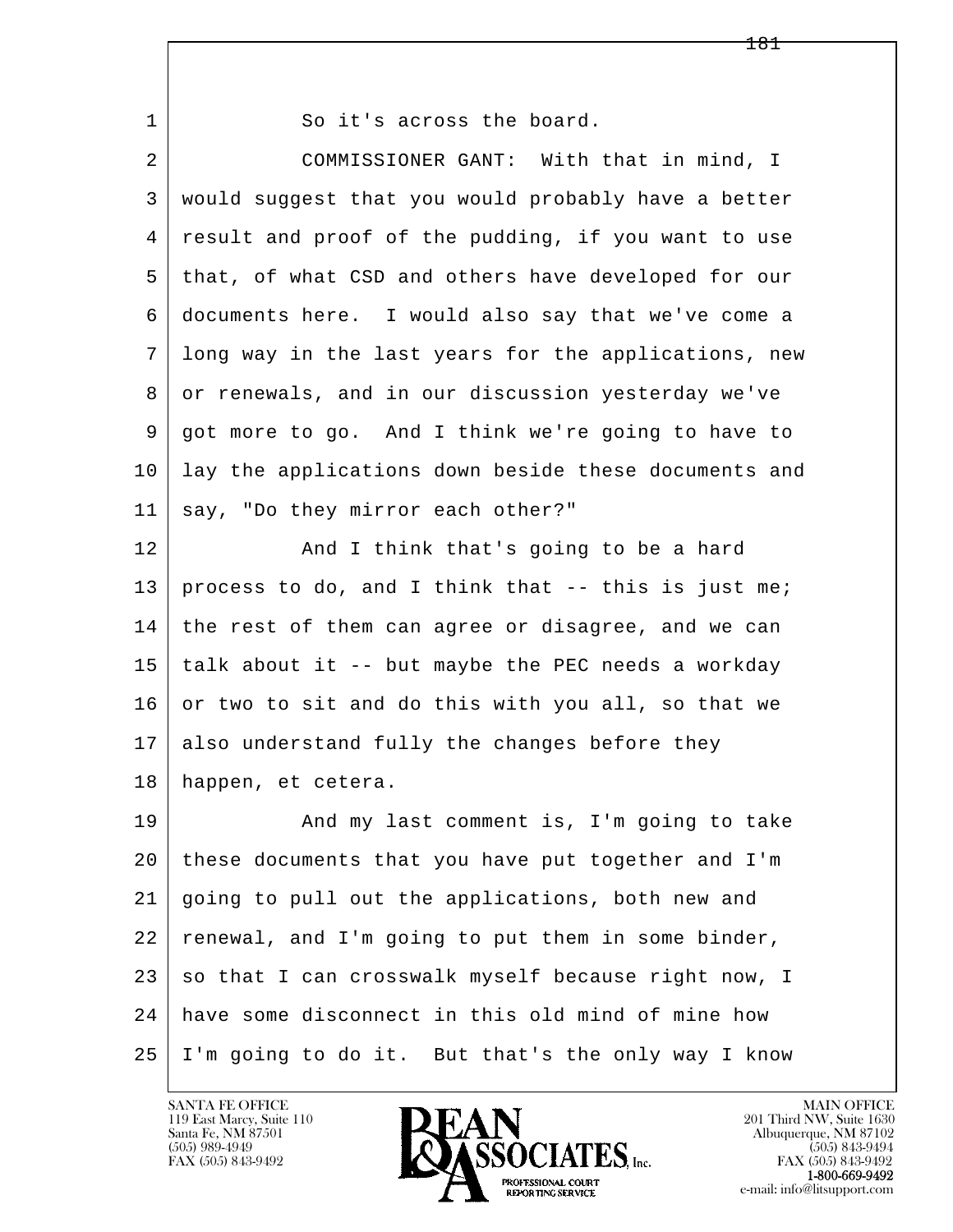l  $\overline{\phantom{a}}$  1 how to do it. 2 MR. GERLICZ: Commissioners Gant, you can 3 take your disconnect and connect it to others' 4 disconnect, and pretty soon it will be a strong 5 network. 6 COMMISSIONER GANT: Okay. 7 | MS. CALLAHAN: Mr. Chair? 8 COMMISSIONER GARRISON: Ms. Callahan. 9 MS. CALLAHAN: Commissioner Gant, I 10 appreciate that, because I agree 100 percent, and I 11 want to reiterate what I said at the meeting 12 yesterday. The applications were created before the 13 frameworks were put in place. And you know, it's a 14 | classic chicken-egg, cart-horse, whatever you want  $15$  to call it, that we had to take the basic skeleton 16 of what was in the statute, develop an application, 17 because of the timelines that were, you know, very  $18$  | tight. 19 | And in developing the frameworks, I think, 20 absolutely 100 percent, the Charter School Division 21 is actually reviewing the new application process as 22 we speak, and looking at it, how it ties to the 23 framework. So I would welcome, absolutely, 100 24 percent, the PEC. I think the more we have in terms 25 of crosswalking and aligning and integrating, it's

119 East Marcy, Suite 110<br>Santa Fe, NM 87501

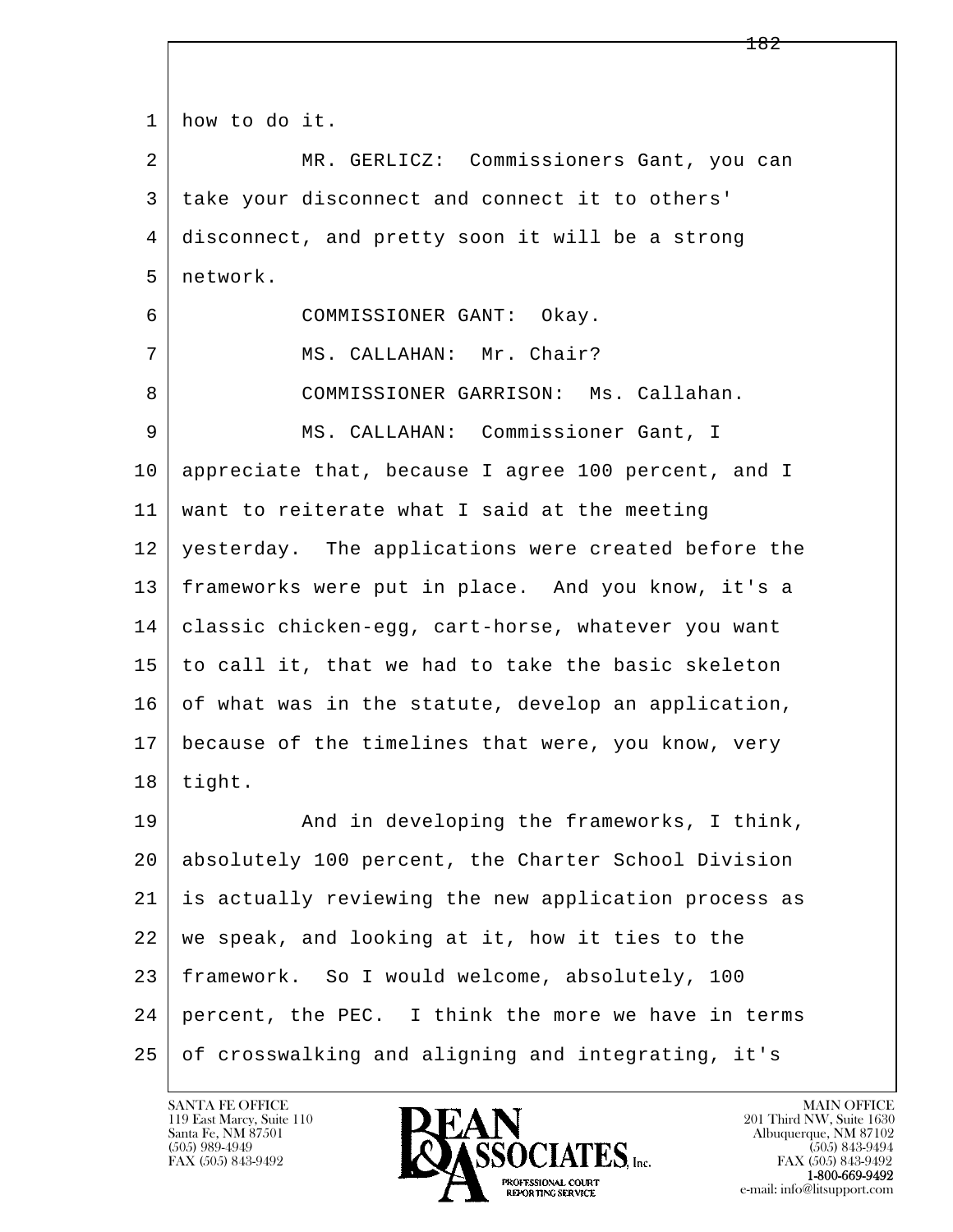l  $\overline{\phantom{a}}$  1 going to make that much stronger of a document, and 2 process. 3 COMMISSIONER GANT: If I may, one more 4 comment. Today we had a charter that we questioned. 5 We gave them 18 months. And when that board down 6 there would corner me, wherever, or the recorder, 7 Commissioner Shearman, because she is on a school 8 board, and I was one, and I live in that part of the 9 world, and they would say, "Well, we don't know what  $10$  to do." 11 Well, I think these documents -- I'm going 12 to say, "Here. Don't ask that question again. This 13 is what you do. And if you can't read it, then you 14 need to find another job, as a school board member." 15 MR. GERLICZ: Commissioner Gant, to 16 reiterate what Ms. Callahan mentioned earlier, we 17 predict and we already see that those local 18 authorizers who don't know how to do this are going 19 to learn how to do this, and this is the 20 opportunity. 21 And an idea that I had is that these 22 volunteer schools are not coming up for immediate 23 | renewal, but they want to practice, so let's 24 practice together. Let's bring them in and go 25 through a simulated renewal process that doesn't

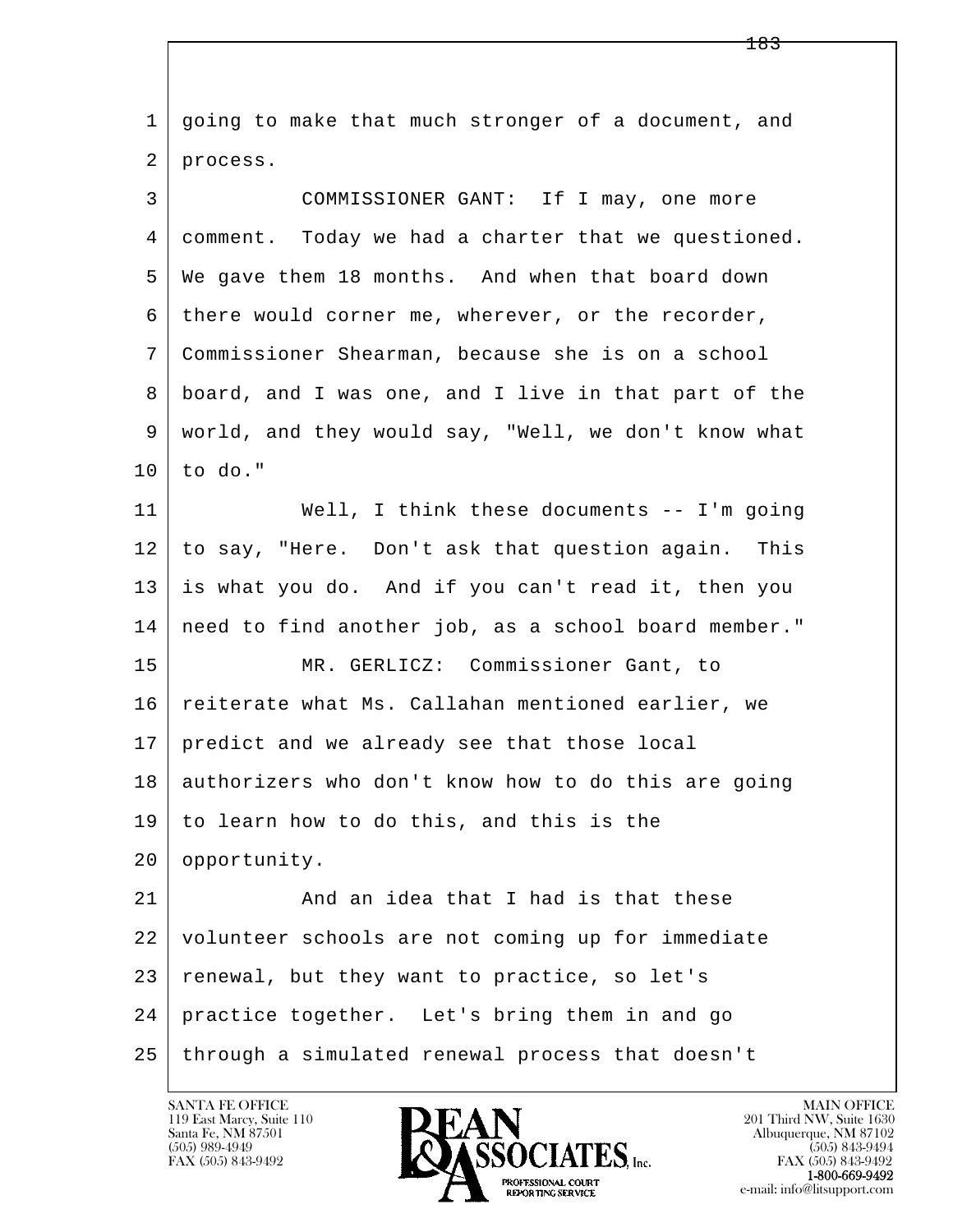l  $\overline{\phantom{a}}$  1 mean anything so we can learn how the process works. 2 COMMISSIONER GARRISON: Thank you, 3 Director Gerlicz and Commissioner Gant and Ms. 4 Callahan. 5 Commissioner Bergman. 6 COMMISSIONER BERGMAN: Manager Callahan 7 mentioned the leapfrogging ahead. I'm one of the 8 many people in this state who is tired of us being 9 at the bottom of every list published at the 10 national level. We're running at the back of the 11 herd, and it's time for us to leap forward over 12 | these people, and I'm looking forward to the day 13 when the director gets a call and the general 14 manager gets calls from other states saying, "You 15 guys are doing an outstanding job. We'd like to 16 steal your work." 17 I want to run in front of the facilities 18 instead of at the back of the pack. Thank you. 19 COMMISSIONER GARRISON: Mr. Bergman, we do 20 | rank ahead of Guam and a couple of other 21 territories. 22 Other questions? 23 COMMISSIONER SHEARMAN: I have one 24 comment. 25 COMMISSIONER GARRISON: Commissioner

119 East Marcy, Suite 110<br>Santa Fe, NM 87501



FAX (505) 843-9492<br>**1-800-669-9492**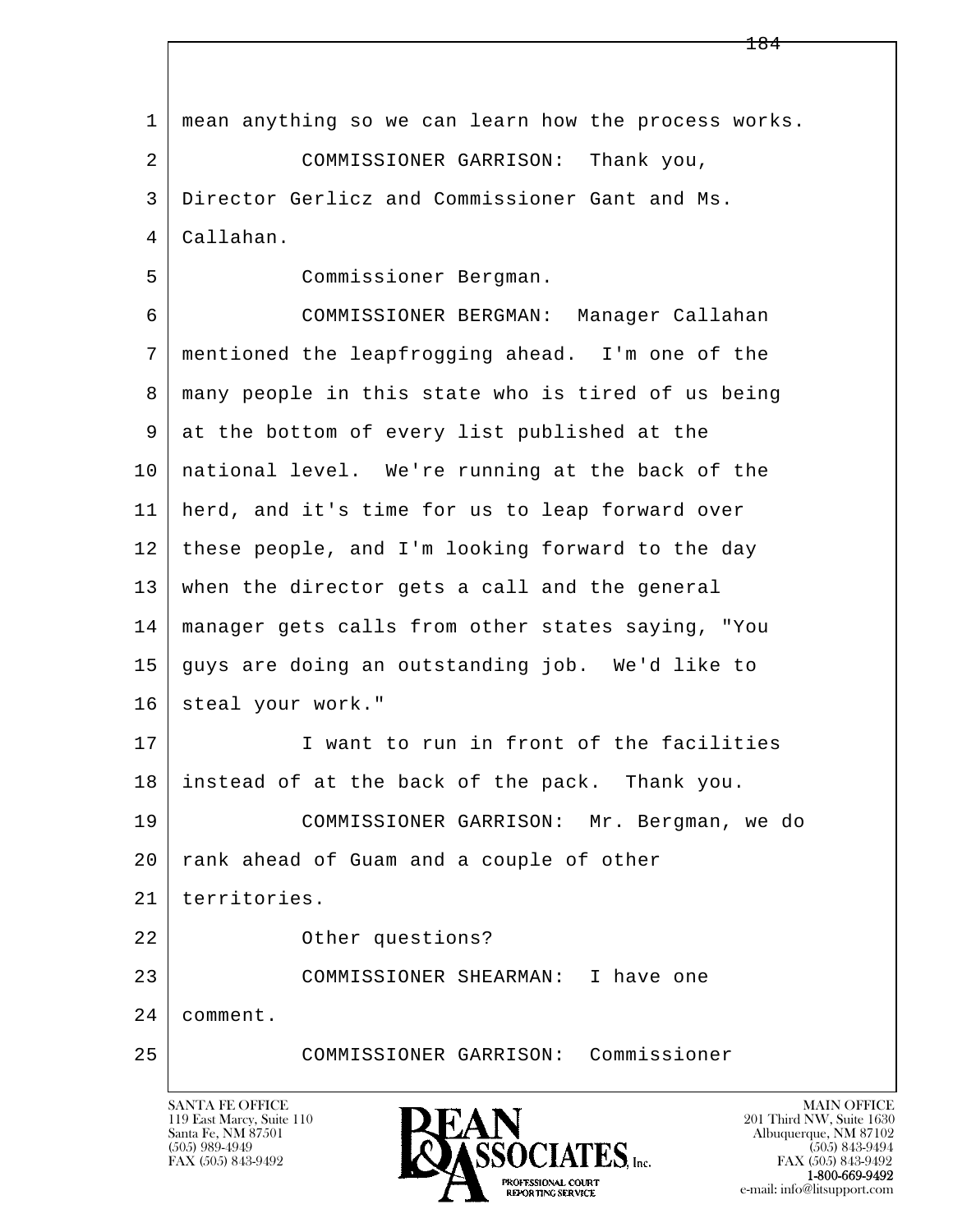1 | Shearman.

| 2 | COMMISSIONER SHEARMAN: I think you all           |
|---|--------------------------------------------------|
| 3 | have done great work, and I have told you that   |
| 4 | before. I have had concerns, some questions, you |
| 5 | have allayed my concerns, you have answered my   |
|   | questions, and I appreciate it.                  |
|   |                                                  |

7 There's only one other thing that I think 8 | might be helpful to those of us, all of us, with the 9 disconnect network that are reading so many 10 different documents right now that we're getting 11 | them confused.

l 12 I think on the cover of this, every 13 document, it would be helpful to identify if it's a 14 renewal document, if it's a new charter application 15 document. You put in the revision date, you have 16 done everything that we've asked up to this point, 17 but it just occurred to me, these are starting to 18 look alike, and I think if we had some distinction 19 there, it might simply help me deal with them a 20 little better, and I appreciate that. 21 MR. GERLICZ: Good. 22 | COMMISSIONER GARRISON: Thank you, 23 Commissioner Shearman.

 $\overline{\phantom{a}}$ 24 Any other questions or comments from of 25 the Charter Schools Division?

119 East Marcy, Suite 110<br>Santa Fe, NM 87501



FAX (505) 843-9492<br>1-800-669-9492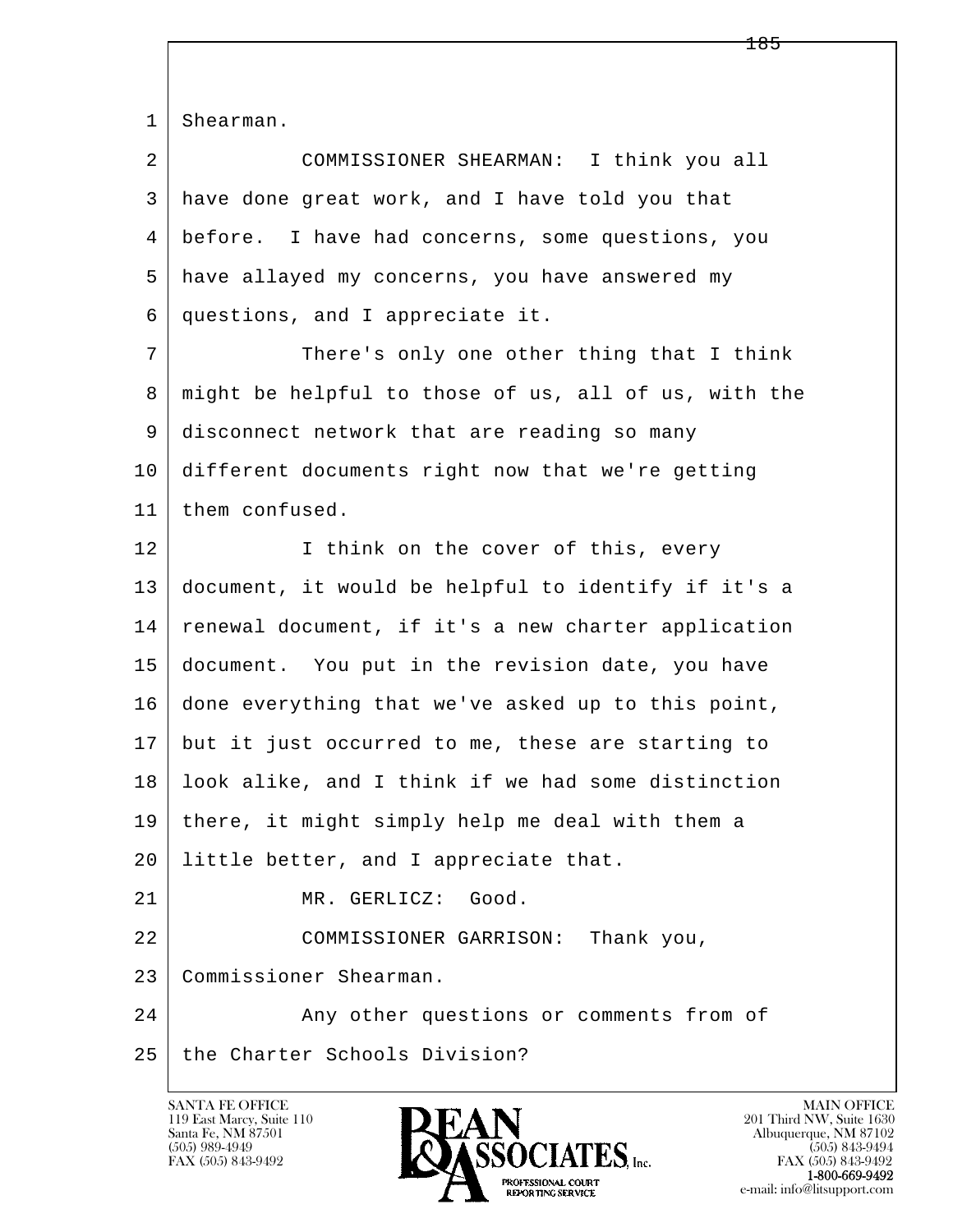l  $\overline{\phantom{a}}$ 1 There is a proposed motion in the 2 executive summary for item number 13. If there are 3 no other comments or questions, the Chair will 4 entertain a motion. 5 Commissioner Bergman. 6 COMMISSIONER BERGMAN: Thank you, 7 Mr. Chair. I would move to approve the charter 8 performance contract and charter performance 9 framework documents to implement the SB 446 charter 10 school accountability process. 11 COMMISSIONER SHEARMAN: Second. 12 COMMISSIONER GARRISON: Seconded by 13 Commissioner Shearman. Is there any discussion? 14 Seeing none, we will move forward with a roll call 15 vote with Commissioner Gant. 16 COMMISSIONER GANT: Commissioner Peralta. 17 COMMISSIONER PERALTA: Yes. 18 COMMISSIONER GANT: Commissioner Bergman. 19 COMMISSIONER SHEARMAN: Yes. 20 COMMISSIONER GANT: Commissioner Carr. 21 COMMISSIONER CARR: Yes. 22 COMMISSIONER GANT: Commissioner Lopez. 23 COMMISSIONER LOPEZ: Yes. 24 COMMISSIONER GANT: Commissioner Shearman. 25 COMMISSIONER SHEARMAN: Yes.

119 East Marcy, Suite 110<br>Santa Fe, NM 87501



FAX (505) 843-9492 FAX (505) 843-9492 e-mail: info@litsupport.com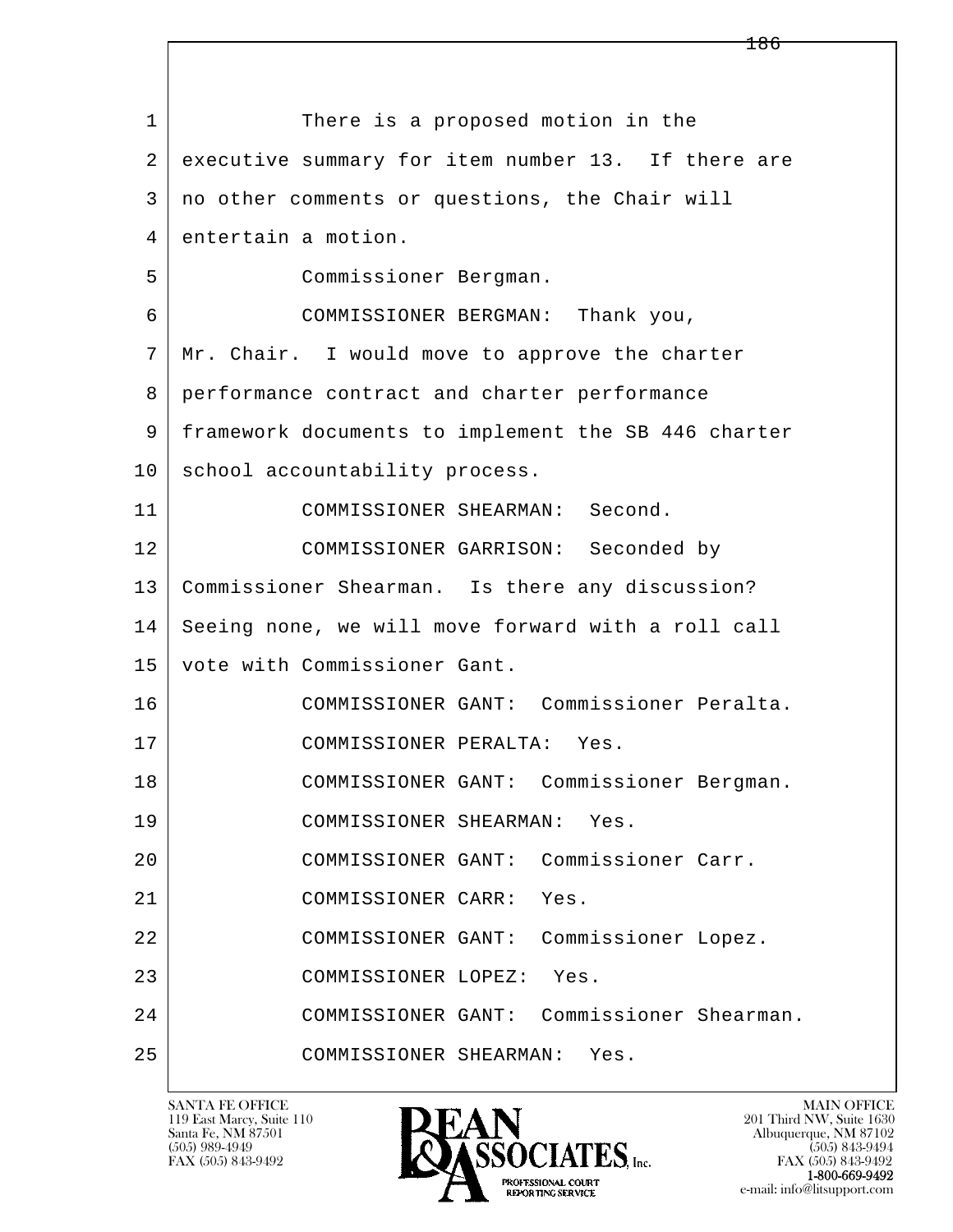l  $\overline{\phantom{a}}$  1 COMMISSIONER GANT: Commissioner Garrison. 2 COMMISSIONER GARRISON: Yes. 3 COMMISSIONER GANT: Commissioner Gant 4 votes yes. Seven-zero, in favor. 5 COMMISSIONER GARRISON: The motion passes 6 unanimously. 7 Director Gerlicz, I spoke with Diana Dorn 8 of the Josephine Dorn Charter School, and it was her 9 belief that she was coming on Friday. 10 MR. GERLICZ: Correct. 11 COMMISSIONER GARRISON: So it looks like 12 we're at the point where we're going to recess until 13 tomorrow, when we will then start with the 14 continuation of agenda item number 11, with what is 15 indicated as number 5, Media Arts Collaborative, in 16 Albuquerque, and then proceed with number 7, the 17 Village Academy in Bernalillo, and then we will jump 18 down to number 14, and go through adjournment, item 19 | number 17, tomorrow. 20 MR. GERLICZ: A reminder and an apology 21 that in the Village Academy documents, for some 22 reason it wasn't entirely copied, so a reminder to 23 please look at those appended sheets. 24 Secondly, Mr. Glasrud will be here 25 tomorrow, and we had set that as agenda item number

119 East Marcy, Suite 110<br>Santa Fe, NM 87501

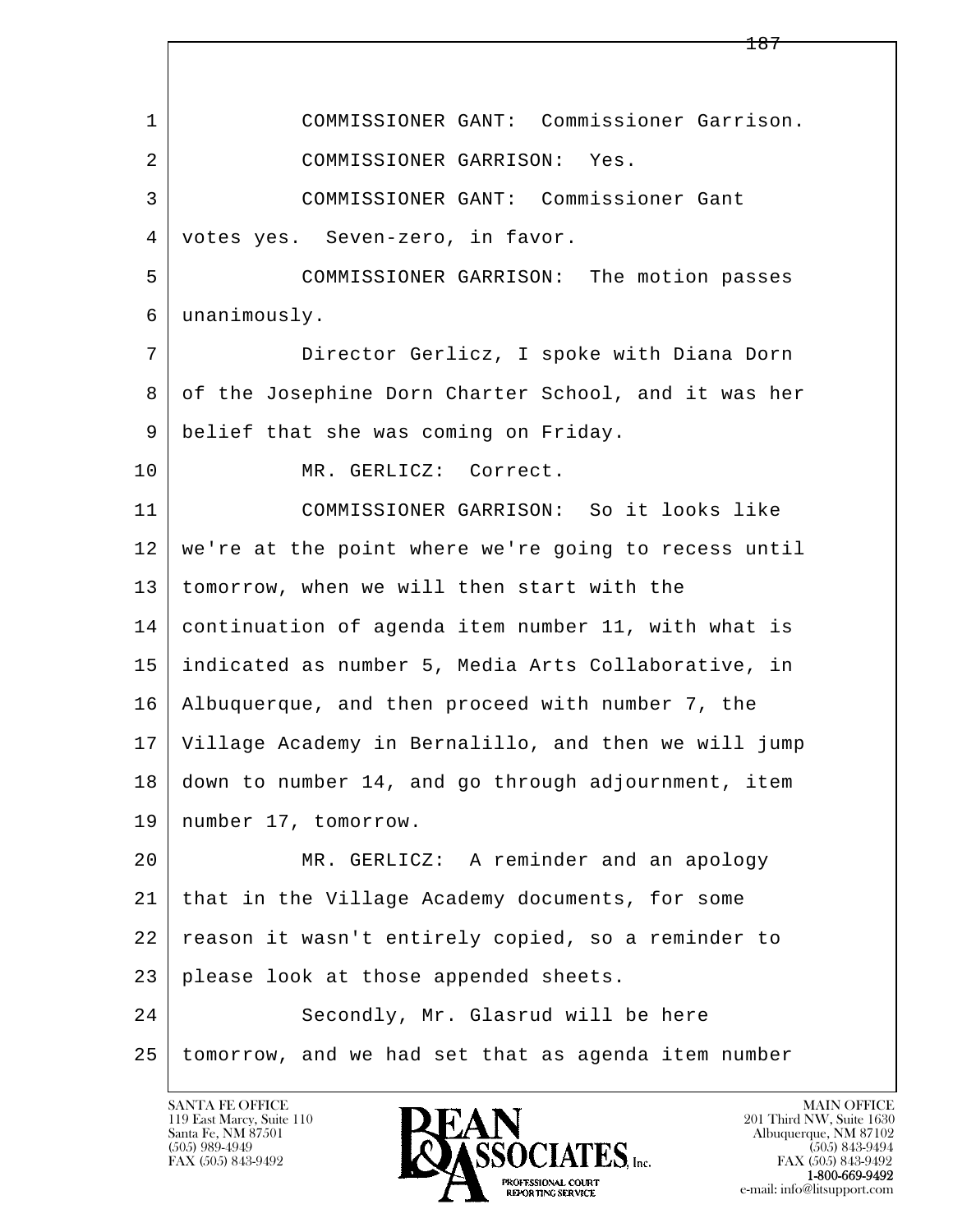l  $\overline{\phantom{a}}$  1 12 as part of the director's report. And given what 2 Commissioner Shearman just shared with us, I think  $3 \mid$  we should go back to that agenda item number 12, 4 that portion of it, so he can speak, as well. 5 COMMISSIONER GARRISON: I think we should 6 revisit and we will see where we place that. Do you 7 recommend that he just goes first at the beginning, 8 or just wait until tomorrow and see if we get here  $9 \mid$  at  $8:30$  because of the weather and decide then? 10 MR. GERLICZ: We can. 11 COMMISSIONER BERGMAN: Since we moved 12 Media Arts Collaborative to the front of the line 13 tomorrow, they may not be aware of these change 14 having taken place. Should someone call someone and 15 let them notify their people that they probably 16 should be here first thing in the morning? 17 MR. GERLICZ: We will do that. 18 COMMISSIONER BERGMAN: Thank you. 19 COMMISSIONER GARRISON: Before I call a 20 recess, I want to thank Mark Reynolds, from the 21 Attorney General's office. Have you all noticed 22 that I have been asking if there's any discussion? 23 I have been inviting it? Mark called me out on it. 24 It only took two votes and he caught me. We kind of 25 have a feel for each other. He'll let me know. But

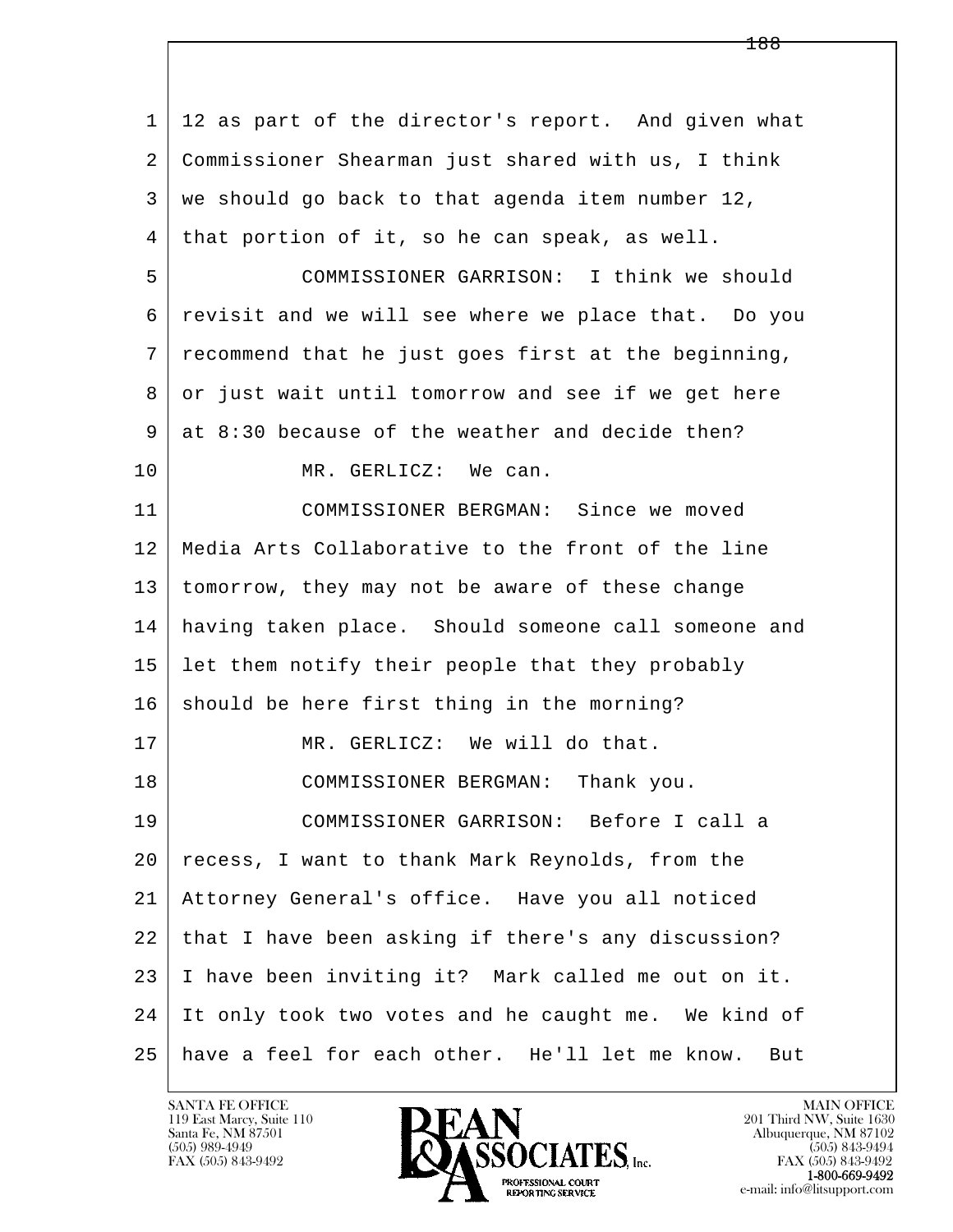l  $\overline{\phantom{a}}$ SANTA FE OFFICE MAIN OFFICE MAIN OFFICE MAIN OFFICE MAIN OFFICE 119 East Marcy, Suite 110<br>Santa Fe, NM 87501 Santa Fe, NM 87501 Albuquerque, NM 87102 1 he's always improving me. At my last meeting, I'm 2 improving, finally. 3 And Ms. Wear, thank you so much, Abby. I 4 appreciate it. Finally got her last name. 5 We'll see what the weather is like, and 6 Director Gerlicz, if you and I can stay in close 7 contact, if we need to do a two- or four-hour delay, 8 we'll do it. If we don't, we don't. 9 MR. GERLICZ: Commissioner Garrison, that  $10$  means getting up at 4:00 in the morning to notify 11 the television authorities about the PEC meeting, 12 and I'll defer to your expertise. 13 COMMISSIONER GARRISON: Good luck with 14 that when you get up at 4:00. We'll both call Larry 15 | Barker together. We are in recess. 16 (The proceeding recessed at 2:30 p.m.) 17 18 19  $2.0$  21 22 23 24 25

 $\sum_{\text{FAX (505) 843-9492}}$   $\sum_{\text{FAX (505) 843-9492}}$   $\sum_{\text{FAX (505) 843-9492}}$ FAX (505) 843-9492<br>1-800-669-9492 **1-800-669-9492**<br> **EXALTERIONAL CN BT** e-mail: info@litsupport.com<br>REPORTING SERVICE REDUCED E-mail: info@litsupport.com